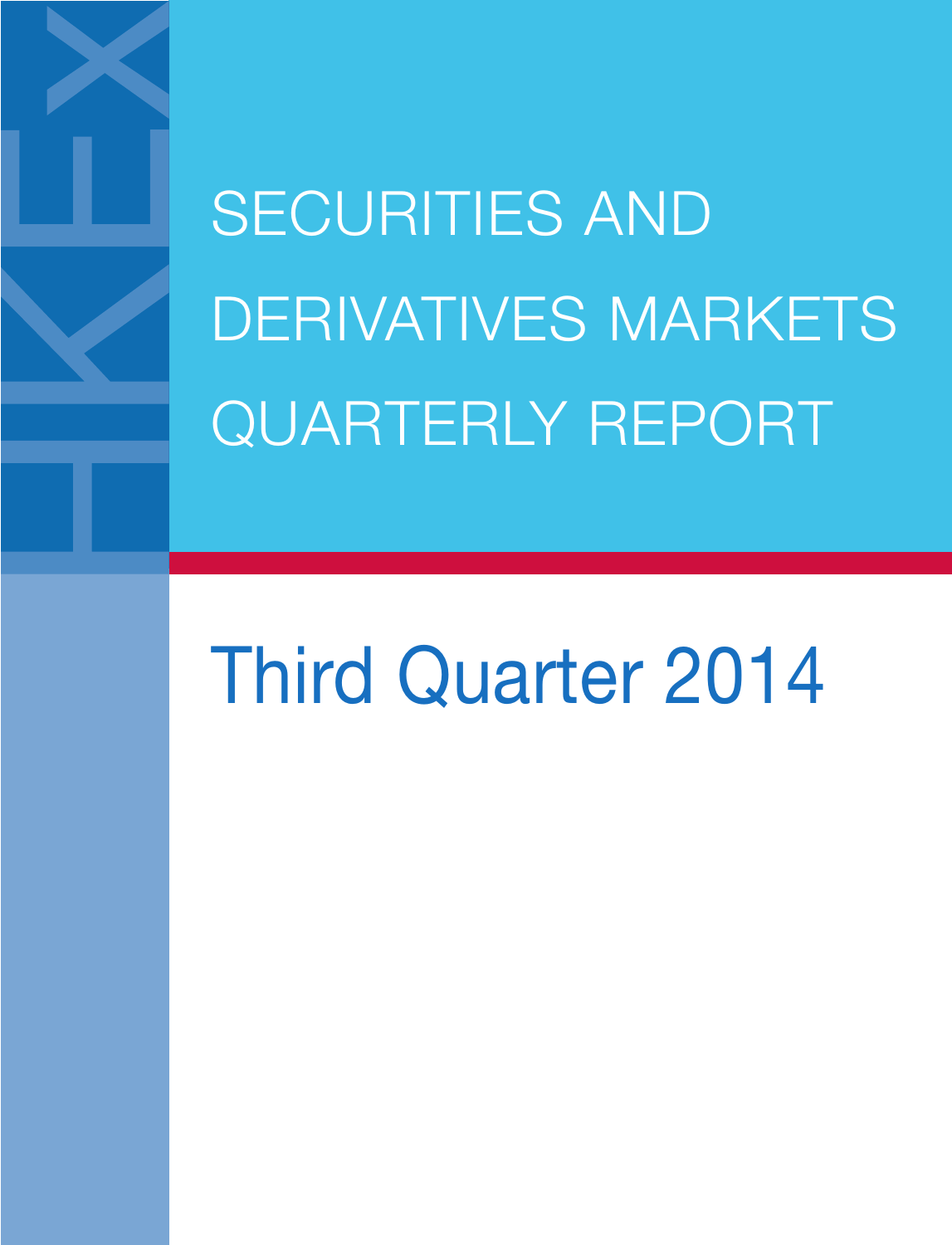#### **Main Board**

| <b>Highlights</b>                       |               | 3rd Quarter 2014   | 3rd Quarter 2013   |  |
|-----------------------------------------|---------------|--------------------|--------------------|--|
| No. of listed companies                 |               | 1,521              | 1,399              |  |
| No. of listed securities                |               | 8,955              | 8,196              |  |
| <b>Equities</b>                         |               |                    |                    |  |
| Ordinary shares                         |               | 1,522              | 1,400              |  |
| Preference shares                       |               | 3                  | 3                  |  |
| <b>Warrants</b>                         |               | 4,801              | 4,705              |  |
| Equity                                  |               | $\overline{7}$     | 9                  |  |
| <b>Derivative</b>                       |               | 4,794              | 4,696              |  |
| Equity linked instrument                |               | $\mathbf{0}$       | $\mathbf{0}$       |  |
| Callable bull/bear contracts            |               | 1,918              | 1,596              |  |
| Unit trusts/mutual funds                |               | 133                | 125                |  |
| Debt securities                         |               | 578                | 367                |  |
| No. of trading only stocks              |               |                    |                    |  |
| Nasdaq stocks                           |               | $\overline{7}$     | $\overline{7}$     |  |
| <b>iShares</b>                          |               | $\overline{2}$     | $\overline{2}$     |  |
|                                         |               |                    |                    |  |
| No. of trading days                     |               | 64                 | 63                 |  |
| Total turnover in value (HK\$ mil.) *   |               | 4,496,605.26       | 3,459,754.47       |  |
| Total turnover in shares (Mil. shs)     |               | 9,376,840.85       | 8,188,462.26       |  |
| Total number of trades (deals)          |               | 65,411,508         | 54,790,872         |  |
| Total market capitalisation (HK\$ mil.) |               | 24,248,110.50      | 22,697,506.14      |  |
| Average P/E ratio (times)               |               | 10.69              | 10.69              |  |
| Average dividend yield (%)              |               | 3.41               | 3.10               |  |
| Number of exchange participants         |               |                    |                    |  |
|                                         | $-$ Trading   | 499                | 506                |  |
|                                         | - Non-trading | 37                 | 40                 |  |
| Turnover in value (HK\$ mil.)           |               |                    |                    |  |
|                                         | Highest       | 100,486.84 (03/09) | 78,240.06 (10/09)  |  |
|                                         | Lowest        | 42,906.47 (21/07)  | 38,487.85 (22/07)  |  |
| Turnover in shares (Mil. shs)           |               |                    |                    |  |
|                                         | Highest       | 194,955.84 (10/09) | 167,566.30 (15/08) |  |
|                                         | Lowest        | 94,484.29 (21/07)  | 91,264.00 (19/09)  |  |
| Total number of trades (deals)          |               |                    |                    |  |
|                                         | Highest       | 1,354,621 (03/09)  | 1,178,750 (02/07)  |  |
|                                         | Lowest        | 706,292 (21/07)    | 628,186 (22/07)    |  |
|                                         |               |                    |                    |  |

\* Included turnover value traded in non-HKD currency securities.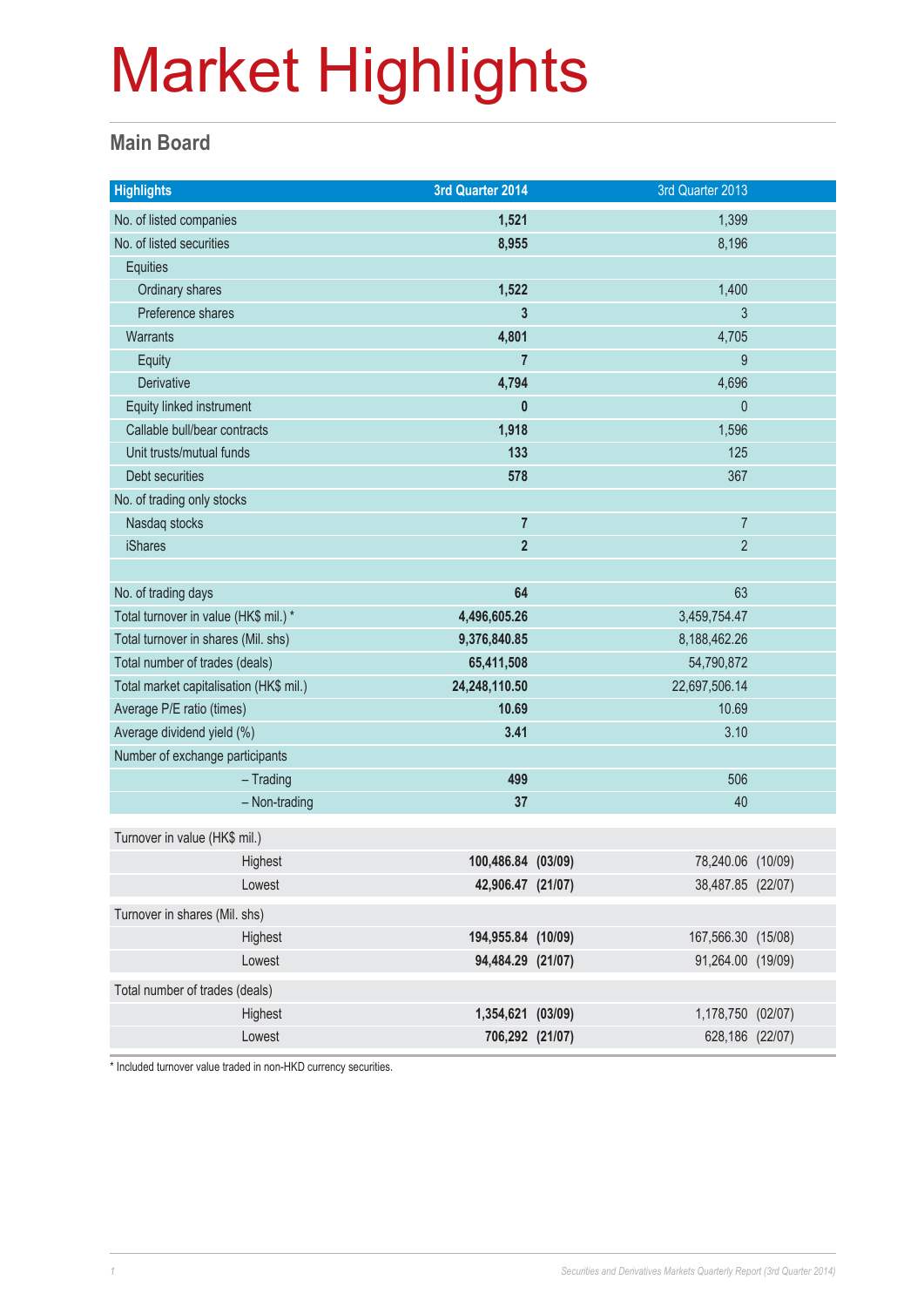### **Growth Enterprise Market (GEM)**

| <b>Highlights</b>                       |         | 3rd Quarter 2014 |                | 3rd Quarter 2013 |                |
|-----------------------------------------|---------|------------------|----------------|------------------|----------------|
| No. of listed companies                 |         | 200              |                | 186              |                |
| No. of listed securities                |         | 200              |                | 186              |                |
| Equities                                |         | 200              |                | 186              |                |
| Warrants                                |         | $\mathbf{0}$     |                | $\mathbf 0$      |                |
|                                         |         |                  |                |                  |                |
| No. of trading days                     |         | 64               |                | 63               |                |
| Total turnover in value (HK\$ mil.) *   |         | 39,161.42        |                | 18,446.55        |                |
| Total turnover in shares (Mil. shs)     |         | 91,704.03        |                | 56,706.88        |                |
| Total number of trades (deals)          |         | 1,013,981        |                | 542,526          |                |
| Total market capitalisation (HK\$ mil.) |         | 180,171.37       | 119,020.80     |                  |                |
| Average P/E ratio (times)               |         | 11.52            |                | 41.33            |                |
| Average dividend yield (%)              |         | 0.62             | 0.57           |                  |                |
| Turnover in value (HK\$ mil.)           |         |                  |                |                  |                |
|                                         | Highest | 1,357.85 (25/09) |                | 1,009.06 (27/09) |                |
|                                         | Lowest  |                  | 371.61 (25/07) |                  | 150.17 (22/07) |
| Turnover in shares (Mil. shs)           |         |                  |                |                  |                |
|                                         | Highest | 2,748.30 (25/09) |                | 3,518.14 (27/09) |                |
|                                         | Lowest  |                  | 825.32 (25/08) |                  | 344.56 (22/07) |
| Total number of trades (deals)          |         |                  |                |                  |                |
|                                         | Highest |                  | 26,215 (25/09) |                  | 15,466 (02/08) |
|                                         | Lowest  |                  | 10,704 (14/07) |                  | 4,034 (22/07)  |
|                                         |         |                  |                |                  |                |

\* Included turnover value traded in non-HKD currency securities.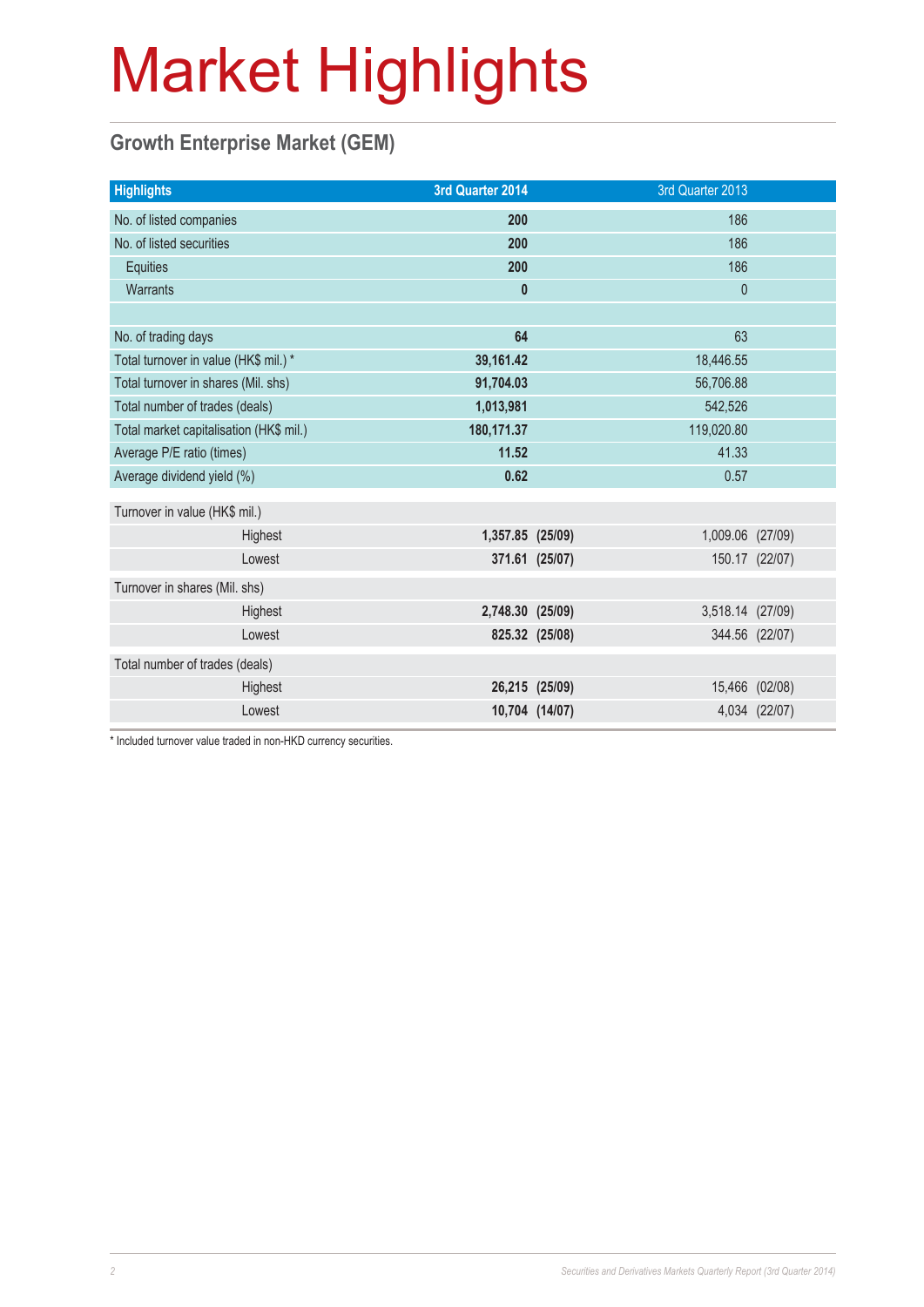### **Derivatives Market Highlights**

| <b>Highlights</b>                                          | 3rd Quarter 2014 | 3rd Quarter 2013 |
|------------------------------------------------------------|------------------|------------------|
| All futures and options products (excluding stock options) |                  |                  |
| No. of trading days                                        | 64.0             | 63.0             |
| Total contract volume                                      | 16,183,661       | 18,026,558       |
| Equity index products                                      | 16,017,437       | 17,913,611       |
| <b>Equity products</b>                                     | 123,371          | 86,034           |
| Interest rates products                                    | 10               | 45               |
| <b>RMB Currency Futures</b>                                | 42,843           | 26,868           |
| <b>Gold Futures</b>                                        | O                | $\overline{0}$   |
| Average daily contract volume                              | 252,870          | 286,136          |
|                                                            |                  |                  |
| Total open interest as at the quarter end (contracts)      | 1,964,462        | 1,940,499        |
| Equity index products                                      | 1,932,837        | 1,915,454        |
| <b>Equity products</b>                                     | 20,040           | 15,524           |
| Interest rates products                                    | 5                | 6                |
| <b>RMB Currency Futures</b>                                | 11,580           | 9,515            |
| <b>Gold Futures</b>                                        | 0                | $\mathbf{0}$     |
|                                                            |                  |                  |
| <b>Stock options</b>                                       |                  |                  |
| No. of newly introduced stock options classes              | $\overline{3}$   | 5                |
| No. of stock options as at the quarter end                 |                  |                  |
| <b>Class</b>                                               | 77               | 70               |
| <b>Series</b>                                              | 21,888           | 16,546           |
| Total premium (HK\$ mil.)                                  | 11,835.64        | 8,479.72         |
| Call                                                       | 6,183.52         | 4,272.73         |
| Put                                                        | 5,652.12         | 4,206.99         |
| Average daily premium (HK\$ mil.)                          | 184.93           | 134.60           |
| Total contract volume                                      | 19,462,284       | 13,681,676       |
| Call                                                       | 10,154,013       | 6,560,094        |
| Put                                                        | 9,308,271        | 7,121,582        |
| Average daily contract volume                              | 304,098          | 217,169          |
| Total open interest as at the quarter end (contracts)      | 6,016,138        | 4,882,089        |
| Call                                                       | 2,756,132        | 2,217,919        |
| Put                                                        | 3,260,006        | 2,664,170        |
| Total number of trades                                     | 776,920          | 649,069          |
| Average daily number of trades                             | 12,139           | 10,303           |
| <b>Total contracts exercised</b>                           | 1,773,366        | 1,498,774        |
| Average premium per contract (HK\$)                        | 608.13           | 619.79           |
| Average contract per trade (contracts)                     | 25               | 21               |
| Put volume/call volume                                     | 0.92             | 1.09             |
| Average daily contract volume/open interest                | 5.1%             | 4.4%             |
|                                                            |                  |                  |
| All futures and options products                           |                  |                  |
| Total contract volume                                      | 35,645,945       | 31,708,234       |

Total open interest as at the quarter end (contracts) **7,980,600 7,980,600 6,822,588**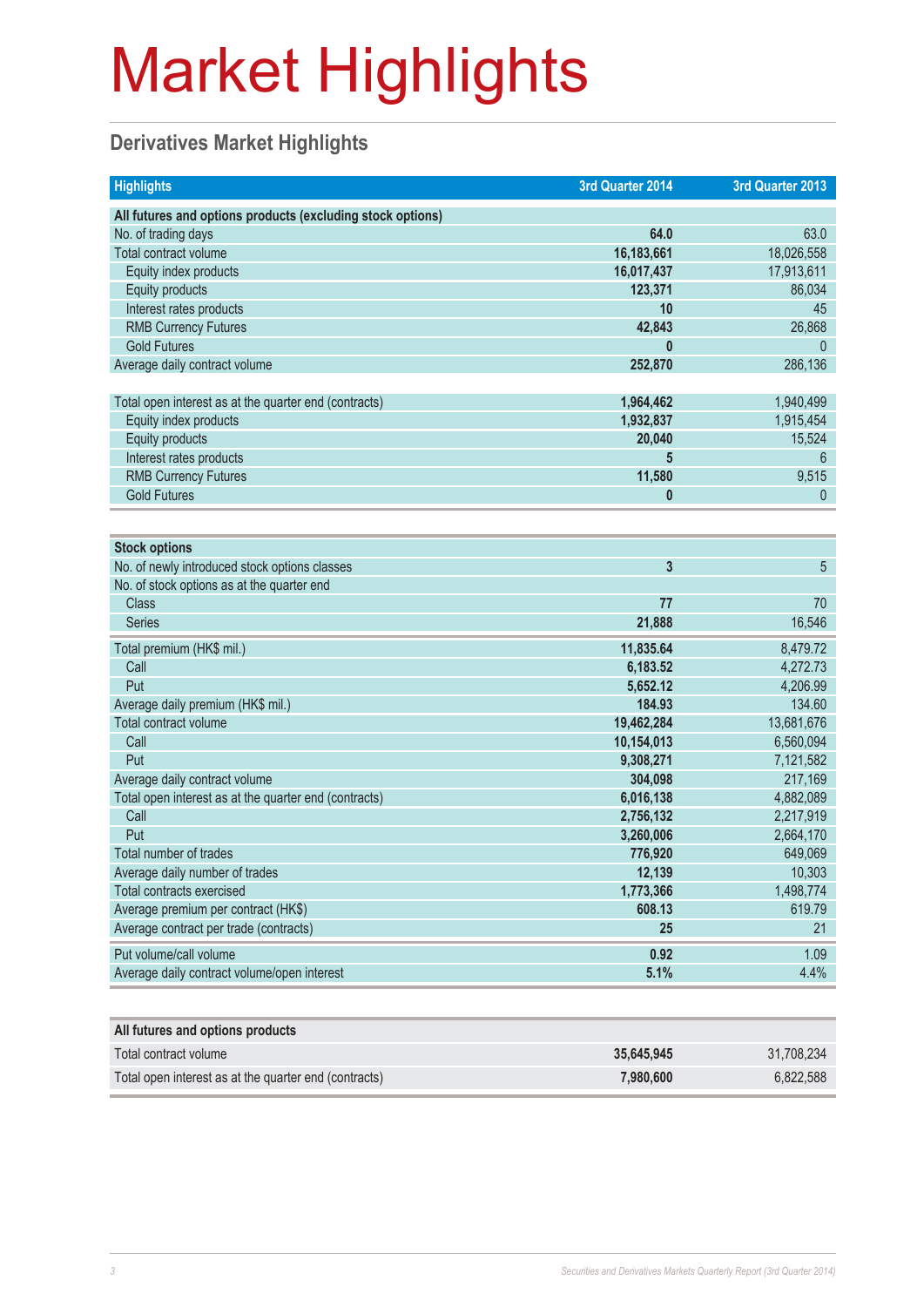### **Clearing and Settlement Statistics**

| <b>Securities Market</b>                                                        | 3rd Quarter 2014 | 3rd Quarter 2013 |
|---------------------------------------------------------------------------------|------------------|------------------|
| Average Daily Exchange Trades Handled by CCASS                                  |                  |                  |
| - Number of trades                                                              | 1,037,135        | 877,568          |
| - Value of trades (HK\$bil.)                                                    | 70.7             | 55.1             |
| - Share quantity Involved (bil shares)                                          | 147.9            | 130.9            |
| Average Daily Settlement Instructions ("SIs") Settled by CCASS                  |                  |                  |
| - Number of SIs                                                                 | 87,928           | 76,390           |
| - Value of SIs (HK\$bil.)                                                       | 206.3            | 176.6            |
| - Share quantity involved (bil. Shares)                                         | 57.8             | 49.1             |
| Average Daily Investor SIs ("ISIs") Settled by CCASS                            |                  |                  |
| - Number of ISIs                                                                | 406              | 347              |
| - Value of ISIs (HK\$mil.)                                                      | 166.2            | 139.6            |
| - Share quantity involved (mil. shares)                                         | 69.3             | 46.6             |
| Average Daily Settlement Efficiency of CNS Stock Positions on Due Day (T+2) (%) | 99.90            | 99.91            |
| Average Daily Settlement Efficiency of CNS Stock Positions                      |                  |                  |
| on the Day following the Due Day (T+3) (%)                                      | 99.99            | 99.99            |
| Average Daily Buy-ins Executed on T+3                                           |                  |                  |
| - Number of brokers involved                                                    | 5                | 4                |
| - Number of buy-ins                                                             | 5                | $\overline{4}$   |
| - Value of buy-ins (HK\$mil)                                                    | 2.6              | 1.0              |
| Shares Deposited in the CCASS Depository *                                      |                  |                  |
| - Number of shares (bil shares)                                                 | 4,262.9          | 3,839.0          |
| - Percentage of total issued shares of the admitted securities                  | 71.01            | 70.64            |
| - Value of shares (HK\$bil)                                                     | 14,144.9         | 12,905.3         |
| - Percentage of the total market capitalisation of the admitted securities      | 52.56            | 51.98            |
| <b>Derivatives Market</b>                                                       |                  |                  |
| Open Interest                                                                   |                  |                  |
| - Equity Index Futures                                                          | 439,167          | 446,460          |
| - Stock Futures                                                                 | 20,040           | 15,524           |
| - Gold Futures                                                                  | $\boldsymbol{0}$ | $\mathbf 0$      |
| - Interest Rates Futures                                                        | 5                | $6\overline{6}$  |
| - RMB Currency Futures                                                          | 11,580           | 9,515            |
| - Equity Index Options                                                          | 1,493,670        | 1,468,994        |
| - Stock Options                                                                 | 6,016,138        | 4,882,089        |
| <b>Cumulative Stock Options Exercised</b>                                       |                  |                  |
| - Share quantity involved (mil. shs)                                            | 1,942            | 1,663            |
| - Value of shares (HK\$bil.)                                                    | 41               | 29               |

Share quantity and market value of securities in non-HKD currency are included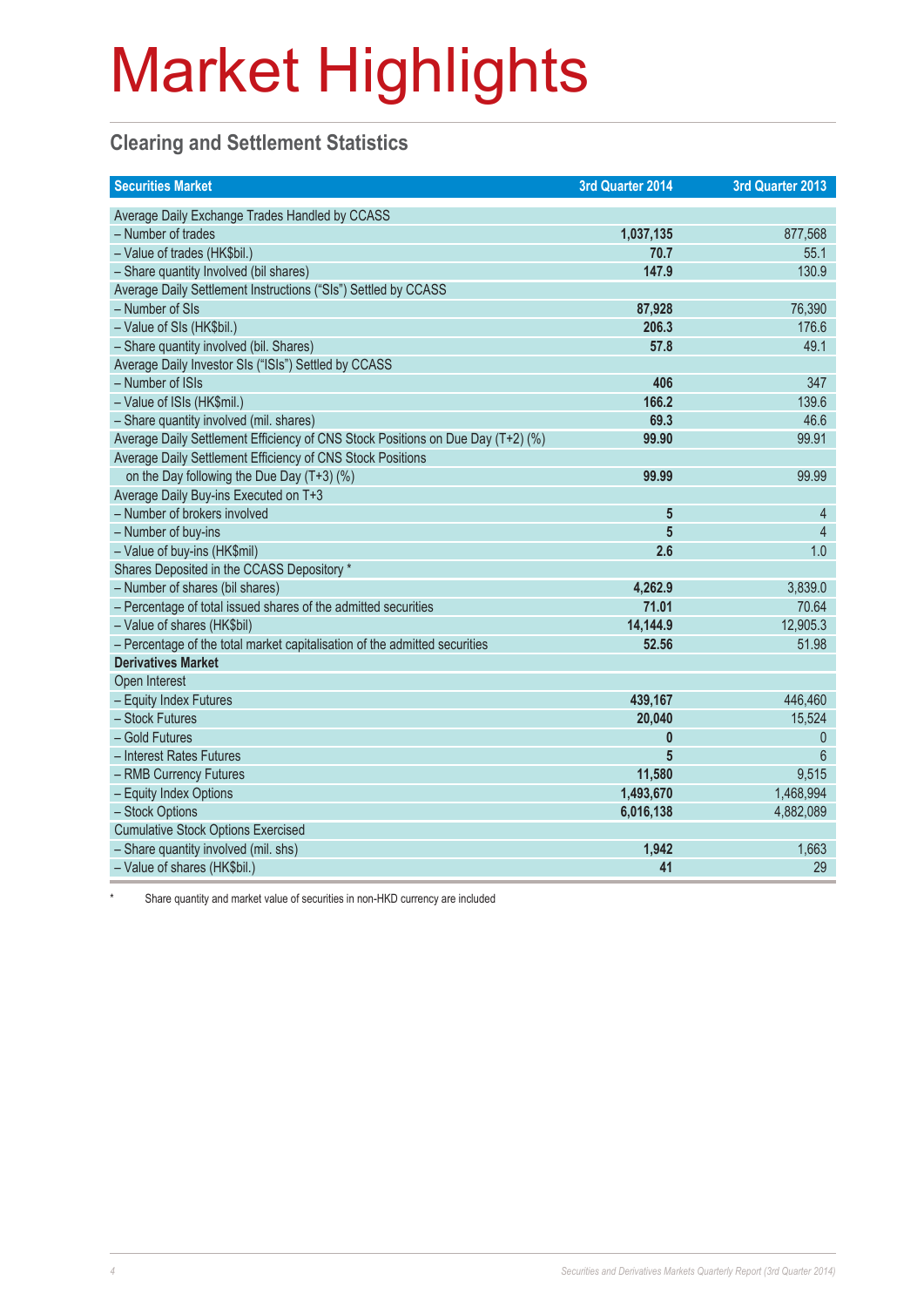### **Equity Turnover**

|      |                | <b>Share</b><br>(Mil. shs) | <b>Value</b><br>(HK\$ mil.) | No. of deals |
|------|----------------|----------------------------|-----------------------------|--------------|
| 2013 | Q3             | 547,703.15                 | 2,531,014.96                | 44,925,237   |
|      | Q <sub>4</sub> | 696,519.78                 | 2,824,736.45                | 47,763,753   |
| 2014 | Q1             | 823,979.44                 | 3,181,471.21                | 56,265,350   |
|      | Q <sub>2</sub> | 639,726.12                 | 2,641,701.39                | 45,496,255   |
|      | Q3             | 875,838.39                 | 3,158,832.53                | 52,249,276   |

### **Equity Trading Statistics**

|      |                | No. of<br>trading days | <b>Average daily</b><br>turnover (HK\$ mil.) | Average<br>value per deal |
|------|----------------|------------------------|----------------------------------------------|---------------------------|
| 2013 | Q <sub>3</sub> | 63                     | 40,174.84                                    | 56,338                    |
|      | Q4             | 62                     | 45,560.27                                    | 59,140                    |
| 2014 | Q <sub>1</sub> | 61                     | 52,155.27                                    | 56,544                    |
|      | Q2             | 60                     | 44,028.36                                    | 58,064                    |
|      | Q3             | 64                     | 49,356.76                                    | 60,457                    |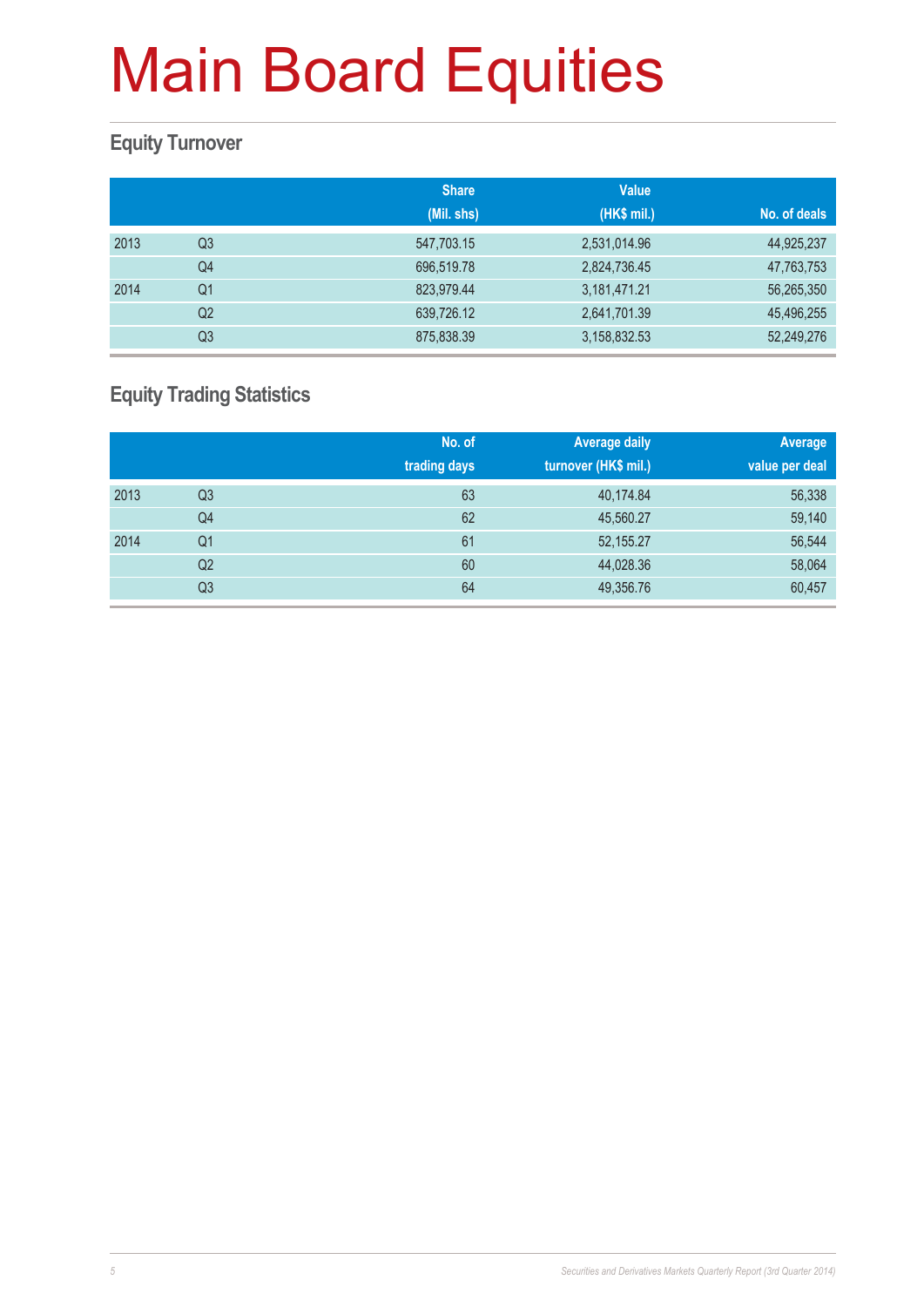#### **20 Most Advanced Stocks**

for 3rd quarter 2014

|                |       |                        |                 | <b>Closing price</b>    |        |
|----------------|-------|------------------------|-----------------|-------------------------|--------|
| <b>Rank</b>    | Code  | <b>Stock</b>           | End of Sep 2014 | End of Jun 2014         | $%$ up |
| 1              | 01332 | <b>QUALIPAK</b>        | 6.280           | 0.770                   | 715.58 |
| $\overline{2}$ | 00572 | <b>CHINA PACKAGING</b> | 0.400           | 0.061                   | 555.74 |
| 3              | 00139 | <b>ICUBE TECH</b>      | 0.900           | 0.145                   | 520.69 |
| 4              | 02623 | <b>CH ZHONGSHENG</b>   | 7.080           | 1.370                   | 416.79 |
| $\overline{5}$ | 00439 | <b>KUANGCHI</b>        | 5.660           | 1.100                   | 414.55 |
| $6\phantom{.}$ | 00412 | <b>HERITAGE INT'L</b>  | 2.100           | 0.453<br>$\overline{A}$ | 363.58 |
| $\overline{7}$ | 00167 | <b>IDT INT'L</b>       | 0.680           | 0.167                   | 307.19 |
| $\bf 8$        | 00471 | <b>CMMB VISION</b>     | 0.420           | 0.119<br>$\overline{A}$ | 252.94 |
| 9              | 00827 | KO YO GROUP            | 0.275           | 0.078                   | 252.56 |
| 10             | 00091 | INT'L STD RES          | 0.445           | 0.130                   | 242.31 |
| 11             | 01041 | CH NEW ENGY PWR        | 0.430           | 0.147                   | 192.52 |
| 12             | 01076 | <b>IMPERIAL PAC</b>    | 1.640           | 0.570                   | 187.72 |
| 13             | 00747 | <b>SHENYANG PUBLIC</b> | 1.470           | 0.530                   | 177.36 |
| 14             | 00232 | <b>AVIC INT'L</b>      | 0.770           | 0.290                   | 165.52 |
| 15             | 00431 | <b>G CHINA HOLD</b>    | 1.130           | 0.430                   | 162.79 |
| 16             | 00205 | <b>SEEC MEDIA</b>      | 0.770           | 0.305                   | 152.46 |
| 17             | 00211 | <b>STYLAND HOLD</b>    | 0.275           | 0.121                   | 127.27 |
| 18             | 01159 | SINOGREEN-NEW          | 12.020          | $\overline{A}$<br>5.300 | 126.79 |
| 19             | 02393 | <b>YESTAR INTL</b>     | 9.250           | 4.180                   | 121.29 |
| 20             | 01328 | <b>INT'L ELITE</b>     | 1.130           | 0.520                   | 117.31 |

A Adjusted

#### **20 Most Declined Stocks**

for 3rd quarter 2014

|                |       |                        |                 | <b>Closing price</b> |          |  |
|----------------|-------|------------------------|-----------------|----------------------|----------|--|
| Rank           | Code  | <b>Stock</b>           | End of Sep 2014 | End of Jun 2014      | % down   |  |
| 1              | 01355 | <b>LEGEND STRAT</b>    | 0.660           | 2.550                | $-74.12$ |  |
| $\overline{2}$ | 00356 | <b>INCUTECH INVEST</b> | 0.128           | 0.480                | $-73.33$ |  |
| 3              | 01063 | <b>SUNCORP TECH</b>    | 0.134           | 0.435                | $-69.20$ |  |
| 4              | 00913 | UNITY INV HOLD         | 0.570           | 1.800                | $-68.33$ |  |
| 5              | 02366 | <b>SMI CULTURE</b>     | 0.395           | 1.050                | $-62.38$ |  |
| $6\phantom{.}$ | 03337 | <b>ANTON OILFIELD</b>  | 2.300           | 5.280                | $-56.44$ |  |
| $\overline{7}$ | 01353 | <b>NUOQI</b>           | 1.000           | 2.170                | $-53.92$ |  |
| 8              | 02309 | <b>BIRMINGHAM INTL</b> | 0.063           | 0.119                | $-47.06$ |  |
| 9              | 00065 | DETEAM CO LTD          | 0.155           | 0.285                | $-45.61$ |  |
| 10             | 01262 | <b>LABIXIAOXIN</b>     | 1.090           | 1.990                | $-45.23$ |  |
| 11             | 00102 | <b>SUMMIT ASCENT</b>   | 3.250           | 5.900                | $-44.92$ |  |
| 12             | 00484 | <b>FORGAME</b>         | 14.840          | 26.650               | $-44.32$ |  |
| 13             | 01803 | <b>ASR LOGISTICS</b>   | 0.730           | 1.310                | $-44.27$ |  |
| 14             | 00894 | <b>MAN YUE TECH</b>    | 1.590           | 2.850                | $-44.21$ |  |
| 15             | 01112 | <b>BIOSTIME</b>        | 24.150          | 43.000               | $-43.84$ |  |
| 16             | 00630 | AMCO UNITED            | 0.152           | 0.270                | $-43.70$ |  |
| 17             | 00616 | <b>EASYKNIT ENT</b>    | 0.200           | 0.355                | $-43.66$ |  |
| 18             | 01180 | <b>PARADISE ENT</b>    | 2.880           | 5.090                | $-43.42$ |  |
| 19             | 02312 | <b>CH FIN LEASING</b>  | 1.730           | 2.880                | $-39.93$ |  |
| 20             | 00869 | PLAYMATES TOYS         | 1.780           | 2.940                | $-39.46$ |  |

A Adjusted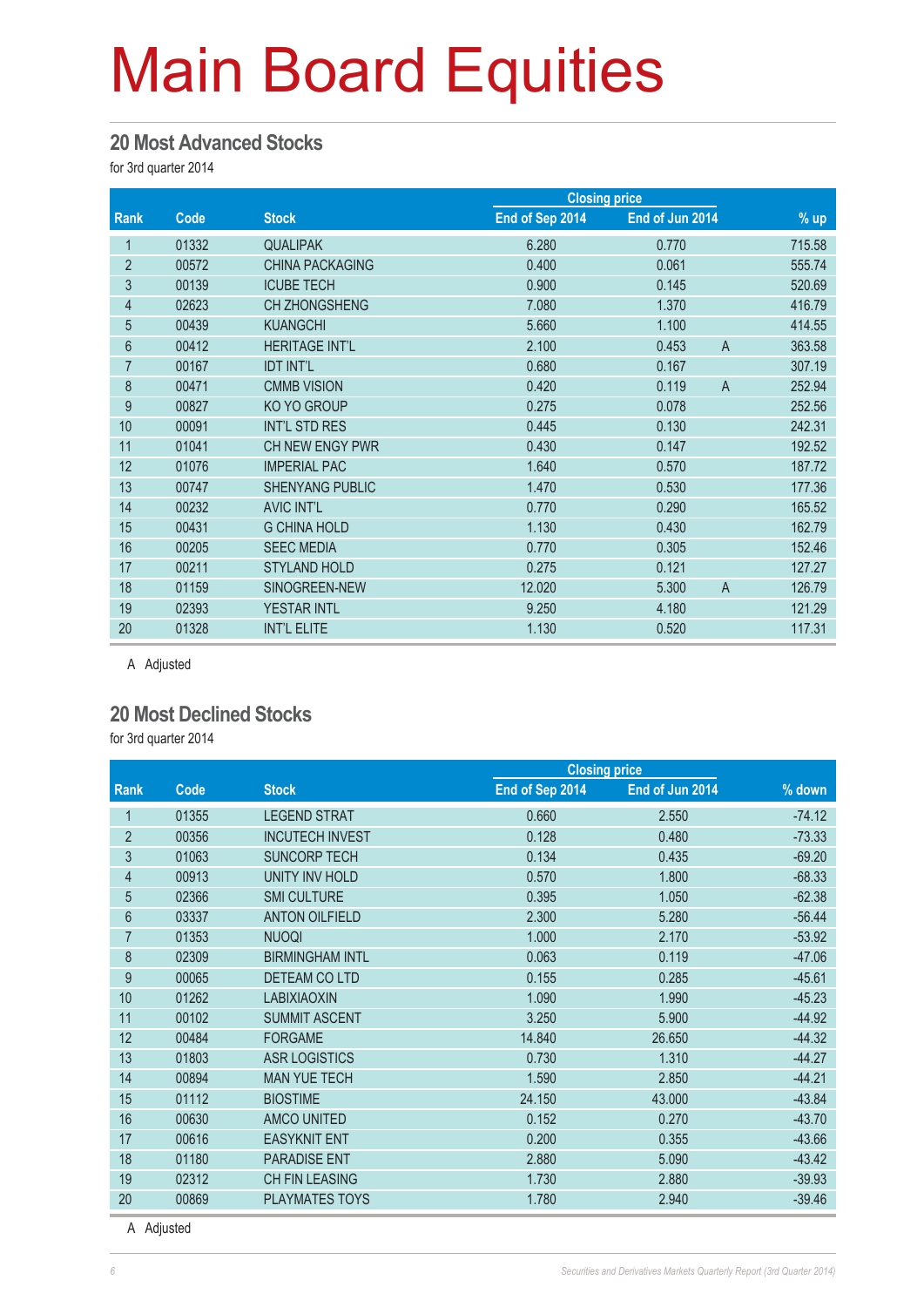#### **20 Most Active Stocks by Value**

for 3rd quarter 2014

| Rank           | Code  | <b>Stock</b>           | Turnover (HK\$ mil.) | % of total |
|----------------|-------|------------------------|----------------------|------------|
| 1              | 00700 | <b>TENCENT</b>         | 157,073.30           | 4.97       |
| $\overline{2}$ | 00941 | <b>CHINA MOBILE</b>    | 124,301.26           | 3.94       |
| 3              | 00388 | <b>HKEX</b>            | 81,393.41            | 2.58       |
| $\overline{4}$ | 01398 | <b>ICBC</b>            | 76,504.42            | 2.42       |
| 5              | 00005 | <b>HSBC HOLDINGS</b>   | 73,202.19            | 2.32       |
| $6\,$          | 00939 | <b>CCB</b>             | 71,143.97            | 2.25       |
| $\overline{7}$ | 03988 | <b>BANK OF CHINA</b>   | 65,721.67            | 2.08       |
| $\bf 8$        | 00883 | <b>CNOOC</b>           | 57,997.07            | 1.84       |
| 9              | 01928 | <b>SANDS CHINA LTD</b> | 57,537.66            | 1.82       |
| 10             | 00857 | <b>PETROCHINA</b>      | 57,412.16            | 1.82       |
| 11             | 02318 | <b>PING AN</b>         | 54,393.73            | 1.72       |
| 12             | 01299 | <b>AIA</b>             | 52,207.54            | 1.65       |
| 13             | 00386 | SINOPEC CORP           | 50,361.65            | 1.59       |
| 14             | 00027 | <b>GALAXY ENT</b>      | 46,795.16            | 1.48       |
| 15             | 02628 | <b>CHINA LIFE</b>      | 42,277.11            | 1.34       |
| 16             | 00013 | <b>HUTCHISON</b>       | 40,625.34            | 1.29       |
| 17             | 00688 | CHINA OVERSEAS         | 32,752.25            | 1.04       |
| 18             | 00001 | <b>CHEUNG KONG</b>     | 32,234.26            | 1.02       |
| 19             | 00016 | <b>SHK PPT</b>         | 31,468.48            | 1.00       |
| 20             | 01288 | <b>ABC</b>             | 28,905.26            | 0.92       |
| <b>Total</b>   |       |                        | 1,234,307.85         | 39.07      |

#### **20 Most Active Stock by Shares**

for 3rd quarter 2014

| Rank           | Code  | <b>Stock</b>           | <b>Turnover (Mil. shs)</b> | % of total |
|----------------|-------|------------------------|----------------------------|------------|
| 1              | 03988 | <b>BANK OF CHINA</b>   | 18,154.12                  | 2.07       |
| $\overline{2}$ | 01398 | <b>ICBC</b>            | 14,884.59                  | 1.70       |
| 3              | 00745 | CN CULTURE GP          | 14,799.88                  | 1.69       |
| $\overline{4}$ | 00981 | <b>SMIC</b>            | 13,783.21                  | 1.57       |
| 5              | 00572 | <b>CHINA PACKAGING</b> | 12,803.82                  | 1.46       |
| 6              | 00939 | <b>CCB</b>             | 12,343.59                  | 1.41       |
| $\overline{7}$ | 00931 | <b>CHINA LNG</b>       | 10,999.51                  | 1.26       |
| 8              | 00585 | <b>IMAGI INT'L</b>     | 10,628.64                  | 1.21       |
| 9              | 00827 | KO YO GROUP            | 10,461.33                  | 1.19       |
| 10             | 00986 | CH ENV ENERGY          | 10,127.01                  | 1.16       |
| 11             | 00471 | <b>CMMB VISION</b>     | 9,684.64                   | 1.11       |
| 12             | 01288 | <b>ABC</b>             | 7,956.21                   | 0.91       |
| 13             | 00566 | <b>HANERGY SOLAR</b>   | 7,912.97                   | 0.90       |
| 14             | 03800 | <b>GCL-POLY ENERGY</b> | 7,415.14                   | 0.85       |
| 15             | 00613 | YUGANG INT'L           | 7,184.52                   | 0.82       |
| 16             | 00353 | <b>ENERGY INTINV</b>   | 6,744.22                   | 0.77       |
| 17             | 00386 | SINOPEC CORP           | 6,736.31                   | 0.77       |
| 18             | 00076 | SOUTH SEA PETRO        | 6,110.76                   | 0.70       |
| 19             | 01041 | CH NEW ENGY PWR        | 6,019.44                   | 0.69       |
| 20             | 01371 | <b>CHINA LOTSYN</b>    | 5,931.96                   | 0.68       |
| <b>Total</b>   |       |                        | 200,681.86                 | 22.91      |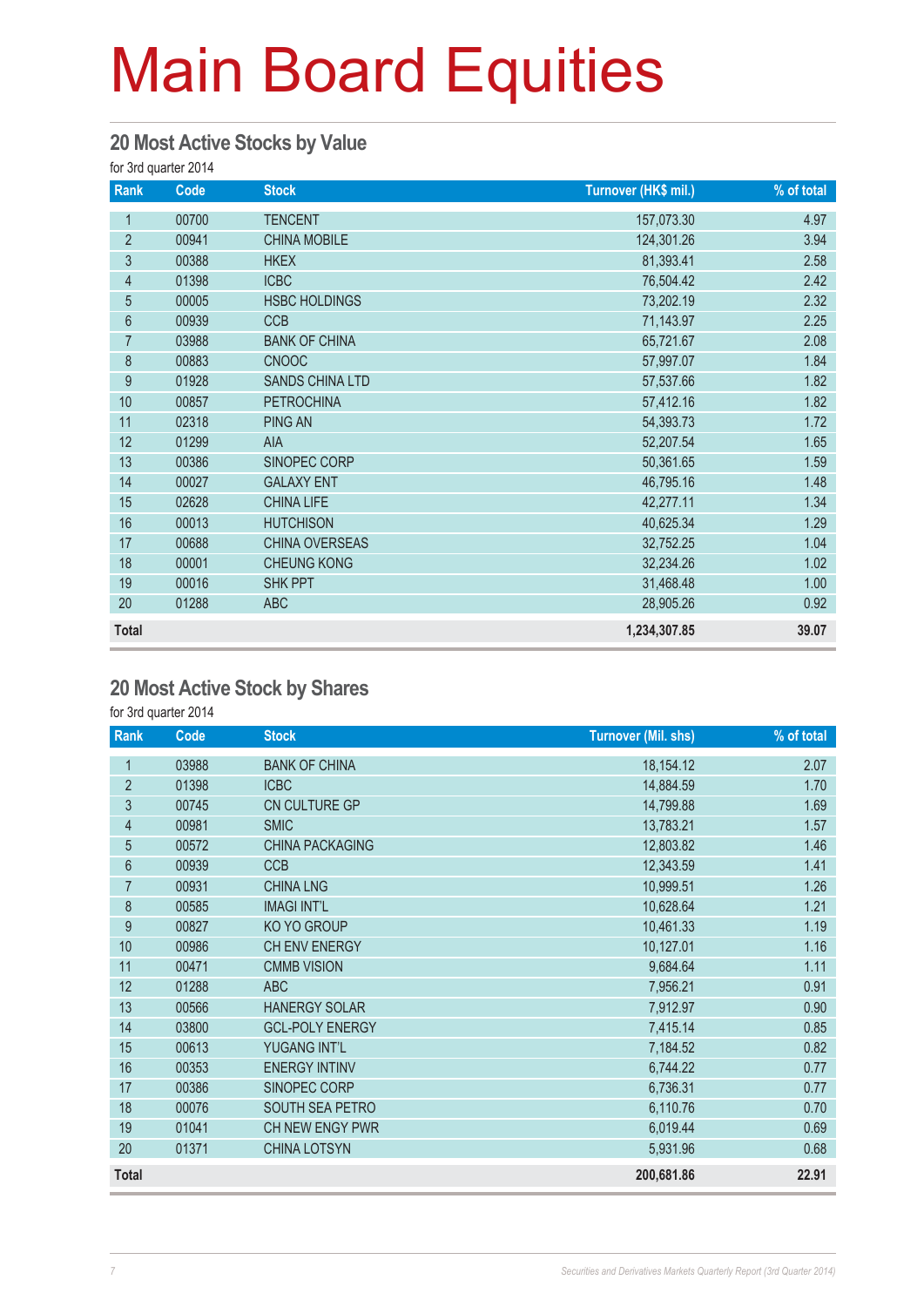**Market Capitalisation of listed companies for Main Board**

|      |                | HK\$ mil.     |
|------|----------------|---------------|
| 2013 | Q <sub>3</sub> | 22,697,506.14 |
|      | Q4             | 23,908,803.80 |
| 2014 | Q <sub>1</sub> | 22,892,041.53 |
|      | Q2             | 23,780,215.41 |
|      | Q <sub>3</sub> | 24,248,110.50 |

**Market Capitalisation by Hang Seng Industry Classification System\* – Main Board**  Quarter-end figures



\* Hang Seng Industry Classification System (HSICS) is provided by Hang Seng Indexes Company Limited. Note: New Hang Seng Industry Classification System took effect on 9 September 2013.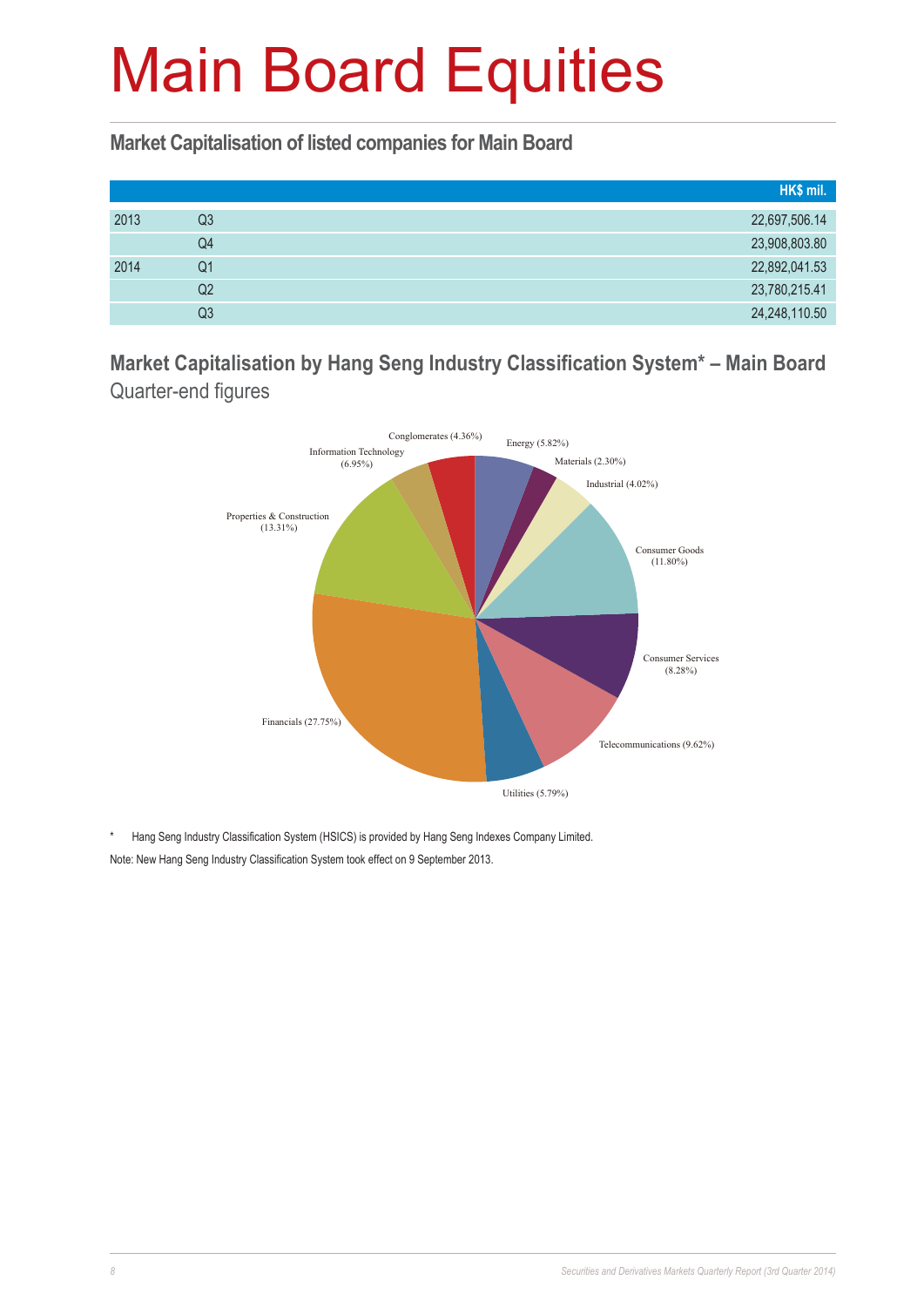#### **50 Leading Companies by Market Capitalisation**

as at the 3rd quarter end 2014

| Rank                | <b>Code</b> | Company                                                 | Market capitalisation (HK\$ mil.) |            | % of market total |
|---------------------|-------------|---------------------------------------------------------|-----------------------------------|------------|-------------------|
| $\mathbf{1}$        | 00941       | China Mobile Ltd.                                       | 1,828,191.95                      |            | 7.54              |
| $\overline{2}$      | 00005       | <b>HSBC Holdings plc</b>                                | 1,523,562.90                      |            | 6.28              |
| 3                   | 00939       | China Construction Bank Corporation - H Shares          | 1,307,870.22                      |            | 5.39              |
| 4                   | 00700       | Tencent Holdings Ltd.                                   | 1,081,525.94                      |            | 4.46              |
| $\overline{5}$      | 00883       | CNOOC Ltd.                                              | 594,704.11                        |            | 2.45              |
| $6\phantom{a}$      | 00805       | Glencore plc *                                          |                                   | 570,326.44 | N.A.              |
| $\overline{7}$      | 01299       | AIA Group Ltd.                                          | 483,610.30                        |            | 1.99              |
| 8                   | 02378       | Prudential plc *                                        |                                   | 458,136.35 | N.A.              |
| 9                   | 01398       | Industrial and Commercial Bank of China Ltd. - H Shares | 420,083.18                        |            | 1.73              |
| 10                  | 00013       | Hutchison Whampoa Ltd.                                  | 400,756.85                        |            | 1.65              |
| 11                  | 02888       | <b>Standard Chartered PLC</b>                           | 360,942.41                        |            | 1.49              |
| 12                  | 01928       | Sands China Ltd.                                        | 326,672.16                        |            | 1.35              |
| 13                  | 00267       | CITIC Ltd.                                              | 322,747.07                        |            | 1.33              |
| 14                  | 00016       | Sun Hung Kai Properties Ltd.                            | 300,082.40                        |            | 1.24              |
| 15                  | 00001       | Cheung Kong (Holdings) Ltd.                             | 296,237.42                        |            | 1.22              |
| 16                  | 03988       | Bank of China Ltd. - H Shares                           | 291,005.52                        |            | 1.20              |
| 17                  | 00945       | Manulife Financial Corporation *                        |                                   | 279,479.75 | N.A.              |
| 18                  | 00762       | China Unicom (Hong Kong) Ltd.                           | 277,336.13                        |            | 1.14              |
| 19                  | 02388       | BOC Hong Kong (Holdings) Ltd.                           | 261,676.31                        |            | 1.08              |
| 20                  | 00011       | Hang Seng Bank Ltd.                                     | 238,406.79                        |            | 0.98              |
| 21                  | 00857       | PetroChina Co. Ltd. - H Shares                          | 209,934.06                        |            | 0.87              |
| 22                  | 00388       | Hong Kong Exchanges and Clearing Ltd.                   | 195,176.08                        |            | 0.80              |
| 23                  | 00027       | Galaxy Entertainment Group Ltd.                         | 191,363.53                        |            | 0.79              |
| 24                  | 03328       | Bank of Communications Co., Ltd. - H Shares             | 189,414.18                        |            | 0.78              |
| 25                  | 02318       | Ping An Insurance (Group) Co. of China Ltd. - H Shares  | 182,463.40                        |            | 0.75              |
| 26                  | 00003       | Hong Kong and China Gas Co. Ltd., The                   | 177,083.34                        |            | 0.73              |
| 27                  | 00066       | MTR Corporation Ltd.                                    | 176,877.53                        |            | 0.73              |
| 28                  | 00386       | China Petroleum & Chemical Corporation - H Shares       | 173,491.38                        |            | 0.72              |
| 29                  | 00004       | Wharf (Holdings) Ltd., The                              | 167,263.03                        |            | 0.69              |
| 30                  | 00688       | China Overseas Land & Investment Ltd.                   | 163,316.03                        |            | 0.67              |
| 31                  | 02628       | China Life Insurance Co. Ltd. - H Shares                | 160,357.32                        |            | 0.66              |
| 32                  | 00002       | CLP Holdings Ltd.                                       | 157,524.19                        |            | 0.65              |
| 33                  | 00012       | Henderson Land Development Co. Ltd.                     | 150,896.65                        |            | 0.62              |
| 34                  | 00019       | Swire Pacific Ltd.                                      | 146,628.37                        |            | 0.60              |
| 35                  | 00006       | Power Assets Holdings Ltd.                              | 146,517.06                        |            | 0.60              |
| 36                  | 01972       | Swire Properties Ltd.                                   | 141,570.00                        |            | 0.58              |
| 37                  | 01038       | Cheung Kong Infrastructure Holdings Ltd.                | 132,958.80                        |            | 0.55              |
| 38                  | 01128       | Wynn Macau, Ltd.                                        | 128,329.47                        |            | 0.53              |
| 39                  | 00151       | Want Want China Holdings Ltd.                           | 127,737.53                        |            | 0.53              |
| 40                  | 01913       | PRADA S.p.A.                                            | 120,648.55                        |            | 0.50              |
| 41                  | 00992       | Lenovo Group Ltd.                                       | 120,311.25                        |            | 0.50              |
| 42                  | 00322       | Tingyi (Cayman Islands) Holding Corp.                   | 114,294.66                        |            | 0.47              |
| 43                  | 06883       | Melco Crown Entertainment Ltd.                          | 108,889.92                        |            | 0.45              |
| 44                  | 01288       | Agricultural Bank of China Ltd. - H Shares              | 105,741.55                        |            | 0.44              |
| 45                  | 01929       | Chow Tai Fook Jewellery Group Ltd.                      | 101,000.00                        |            | 0.42              |
| 46                  | 00836       | China Resources Power Holdings Co. Ltd.                 | 100,457.25                        |            | 0.41              |
| 47                  | 00101       | Hang Lung Properties Ltd.                               | 99,123.75                         |            | 0.41              |
| 48                  | 01044       | Hengan International Group Co. Ltd.                     | 93,666.12                         |            | 0.39              |
| 49                  | 00288       | WH Group Ltd.                                           | 93,456.93                         |            | 0.39              |
| 50                  | 01109       | China Resources Land Ltd.                               | 93,299.50                         |            | 0.38              |
| <b>Total</b>        |             |                                                         | 14,585,203.10                     |            | 60.15             |
| <b>Market Total</b> |             |                                                         | 24,248,110.50                     |            | 100.00            |

Notes:

\* not included in Market Total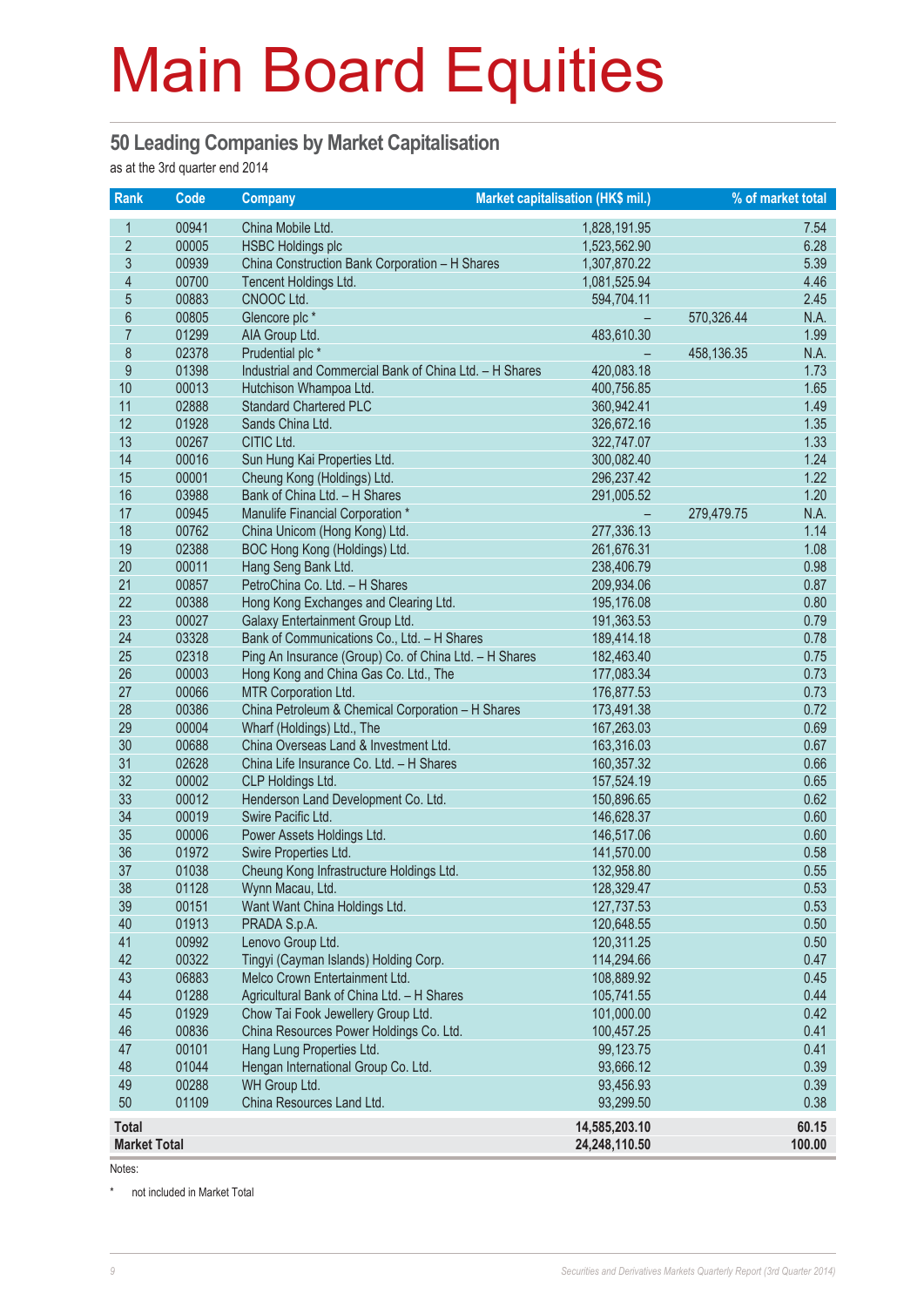### **Short Selling (value)**

|      |    | Short selling turnover (HK\$ mil.) | Market turnover (HK\$ mil.) * | % of market total |
|------|----|------------------------------------|-------------------------------|-------------------|
| 2013 | Q3 | 362,504.10                         | 3,478,201.02                  | 10.42             |
|      | Q4 | 327,062.28                         | 3,661,066.79                  | 8.93              |
| 2014 | Q1 | 413,654.80                         | 4,167,426.78                  | 9.93              |
|      | Q2 | 355,541.15                         | 3,447,418.64                  | 10.31             |
|      | Q3 | 464,325.10                         | 4,535,766.69                  | 10.24             |

Included Market total for Main Board and GEM

### **Short Selling (share)**

|      |    | <b>Short selling turnover (Mil. shs)</b> | Market turnover (Mil. shs) * | % of market total |
|------|----|------------------------------------------|------------------------------|-------------------|
| 2013 | Q3 | 38.306.44                                | 8,245,169.14                 | 0.46              |
|      | Q4 | 34,177.79                                | 7,256,548.86                 | 0.47              |
| 2014 | Q1 | 41,100.03                                | 8,443,354.93                 | 0.49              |
|      | Q2 | 36,449.08                                | 6,775,296.43                 | 0.54              |
|      | Q3 | 45,864.62                                | 9,468,544.88                 | 0.48              |

Included Market total for Main Board and GEM

#### **New Listing Companies Statistics**

|      |                | No. of newly<br>listed companies | No. of companies<br>transferred from GEM* | <b>Funds raised</b><br>(HK\$ mil.) # |
|------|----------------|----------------------------------|-------------------------------------------|--------------------------------------|
| 2013 | Q <sub>3</sub> | 15                               | $\mathfrak{p}$                            | 19,845.52                            |
|      | Q4             | 48                               | 5                                         | 107,181.69                           |
| 2014 | Q1             | 18                               | $\mathfrak{p}$                            | 45,540.23                            |
|      | Q <sub>2</sub> | 24                               | $\mathfrak{p}$                            | 35,955.89                            |
|      | Q3             | 27                               | C                                         | 48,750.63                            |

Included only the transfers of listing from GEM to Main Board pursuant to the revised Rule 9.24 of GEM Listing Rules and to the new Chapter 9A of the Main Board Listing Rules effective from 1 July 2008

# All funds raised are attributed to the initial public offers of newly listed companies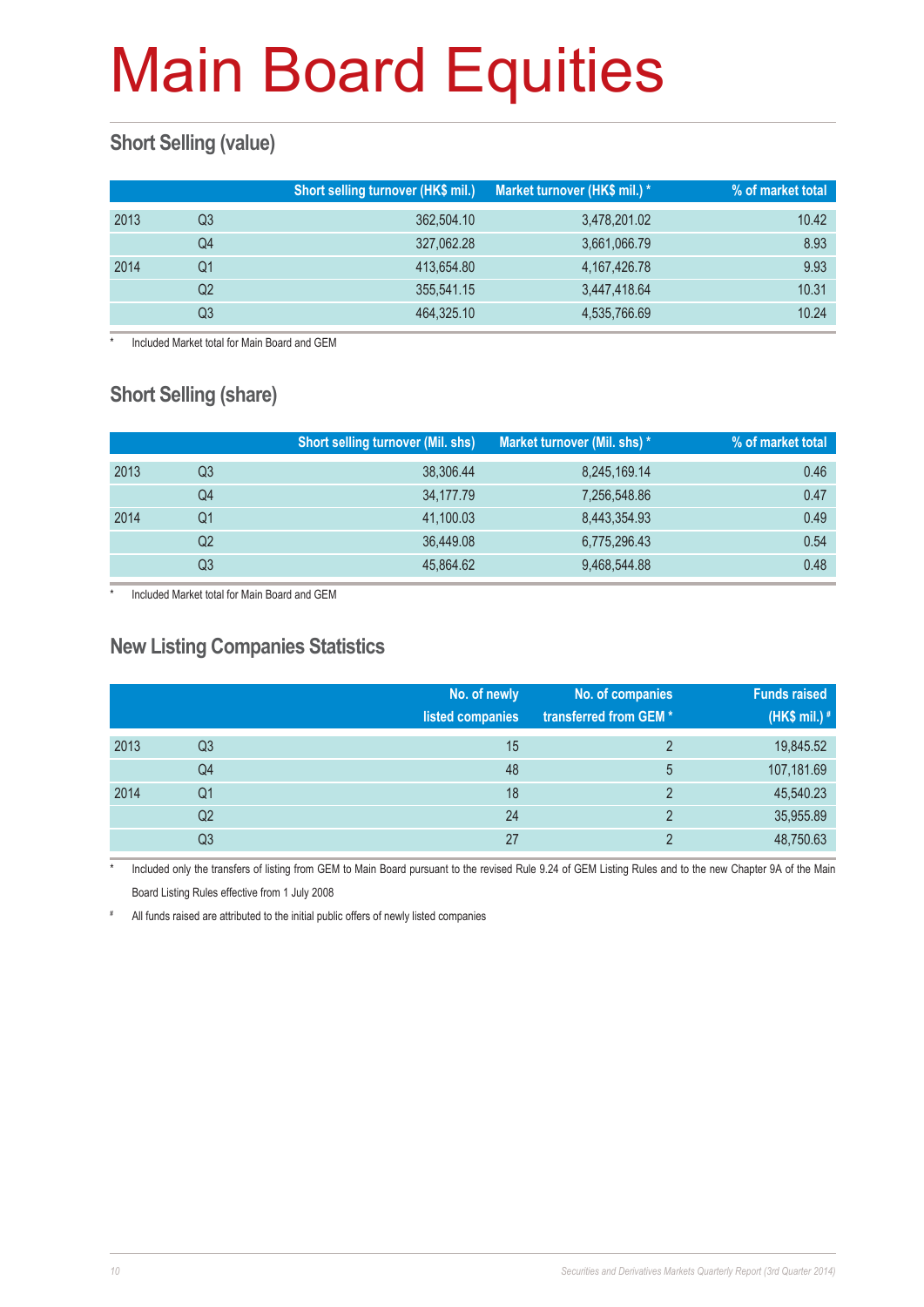#### **Newly Listed Companies**

for 3rd quarter 2014

| Code         | <b>Company name</b>                                          |            |                | Listing date No. of issued shares Funds raised (HK\$ mil.) |
|--------------|--------------------------------------------------------------|------------|----------------|------------------------------------------------------------|
| 06139        | Jinmao Investments & Jinmao (China) Investments HIdgs Ltd-SS | 2014/07/02 | 2,000,000,000  | 3,581.27                                                   |
| 01446        | Hung Fook Tong Group Holdings Ltd.                           | 2014/07/04 | 655,700,000    | 236.21                                                     |
| 06136        | Kangda International Environmental Co. Ltd.                  | 2014/07/04 | 2,067,515,000  | 1,589.04                                                   |
| 01450        | Century Sage Scientific Holdings Ltd.                        | 2014/07/07 | 1,000,000,000  | 270.00                                                     |
| 02329        | Guorui Properties Ltd.                                       | 2014/07/07 | 4,431,634,000  | 1,622.29                                                   |
| 06188        | Beijing Digital Telecom Co., Ltd. - H Shares                 | 2014/07/08 | 328,967,000    | 883.34                                                     |
| 01599        | Beijing Urban Construction Design & Dev. Group Co., Ltd-H Sh | 2014/07/08 | 387,937,000    | 1,066.83                                                   |
| 00787        | Global Brands Group Holding Ltd.                             | 2014/07/09 | 8,360,398,306  |                                                            |
| 02186        | Luye Pharma Group Ltd.                                       | 2014/07/09 | 3,321,073,843  | 6,805.55                                                   |
| 01980        | Tian Ge Interactive Holdings Ltd.                            | 2014/07/09 | 1,262,707,000  | 1,847.51                                                   |
| 01321        | China New City Commercial Development Ltd.                   | 2014/07/10 | 1,738,000,000  | 608.40                                                     |
| 01418        | Sinomax Group Ltd.                                           | 2014/07/10 | 1,650,002,000  | 795.00                                                     |
| 01848        | China Aircraft Leasing Group Holdings Ltd.                   | 2014/07/11 | 585,781,000    | 728.85                                                     |
| 01856        | Ernest Borel Holdings Ltd.                                   | 2014/07/11 | 347,000,000    | 198.00                                                     |
| 01367        | Hanbo Enterprises Holdings Ltd.                              | 2014/07/11 | 480,000,000    | 62.40                                                      |
| 06123        | On Time Logistics Holdings Ltd.                              | 2014/07/11 | 415,000,000    | 135.70                                                     |
| 01432        | China Shengmu Organic Milk Ltd.                              | 2014/07/15 | 6,354,400,000  | 1,063.07                                                   |
| 02399        | China Fordoo Holdings Ltd.                                   | 2014/07/16 | 480,000,000    | 468.00                                                     |
| 00400        | Cogobuy Group                                                | 2014/07/18 | 1,374,000,000  | 1,375.20                                                   |
| 01253        | Broad Greenstate International Co. Ltd.                      | 2014/07/21 | 767,214,000    | 279.78                                                     |
| 06168        | China U-Ton Holdings Ltd. *                                  | 2014/08/01 | 1,695,120,000  |                                                            |
| 00288        | WH Group Ltd.                                                | 2014/08/05 | 14,648,421,111 | 18,305.56                                                  |
| 01365        | China Rundong Auto Group Ltd.                                | 2014/08/12 | 1,074,474,000  | 961.66                                                     |
| 06166        | China VAST Industrial Urban Development Co. Ltd.             | 2014/08/25 | 1,637,641,000  | 1,133.49                                                   |
| 00048        | China Automotive Interior Decoration Holdings Ltd. *         | 2014/08/25 | 1,152,000,000  |                                                            |
| 00699        | CAR Inc.                                                     | 2014/09/19 | 2,357,512,070  | 4,167.48                                                   |
| 02221        | New Concepts Holdings Ltd.                                   | 2014/09/19 | 400,000,000    | 86.00                                                      |
| 01285        | Jiashili Group Ltd.                                          | 2014/09/25 | 400,000,000    | 370.00                                                     |
| 01395        | ELL Environmental Holdings Ltd.                              | 2014/09/26 | 800,000,000    | 110.00                                                     |
| <b>Total</b> |                                                              |            |                | 48,750.63                                                  |

Transfers of listing from GEM to Main Board pursuant to the revised Rule 9.24 of the GEM Listing Rules and to the new Chapter 9A of the Main Board Listing Rules effective from 1 July 2008.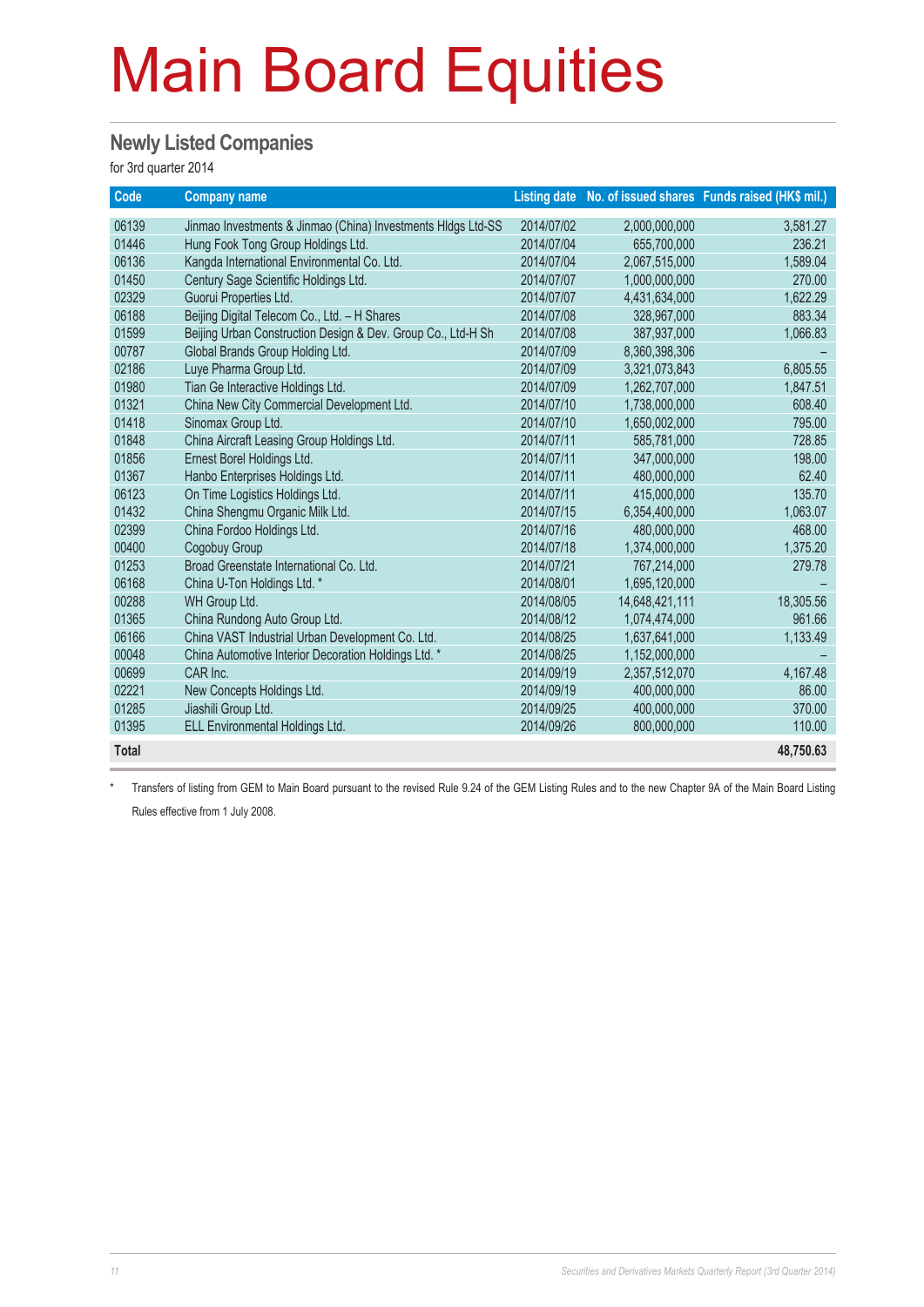#### **Withdrawal of Listed Companies**

for 3rd quarter 2014

| Code  | <b>Company name</b>                       | Last trading date | <b>Delisted date</b> |
|-------|-------------------------------------------|-------------------|----------------------|
| 00074 | Great Wall Technology Co. Ltd. - H Shares | 2014/07/04        | 2014/07/11           |
| 06813 | CapitaMalls Asia Ltd.                     | 2014/06/10        | 2014/07/22           |
| 01997 | Regent Manner International Holdings Ltd. | 2014/07/24        | 2014/08/07           |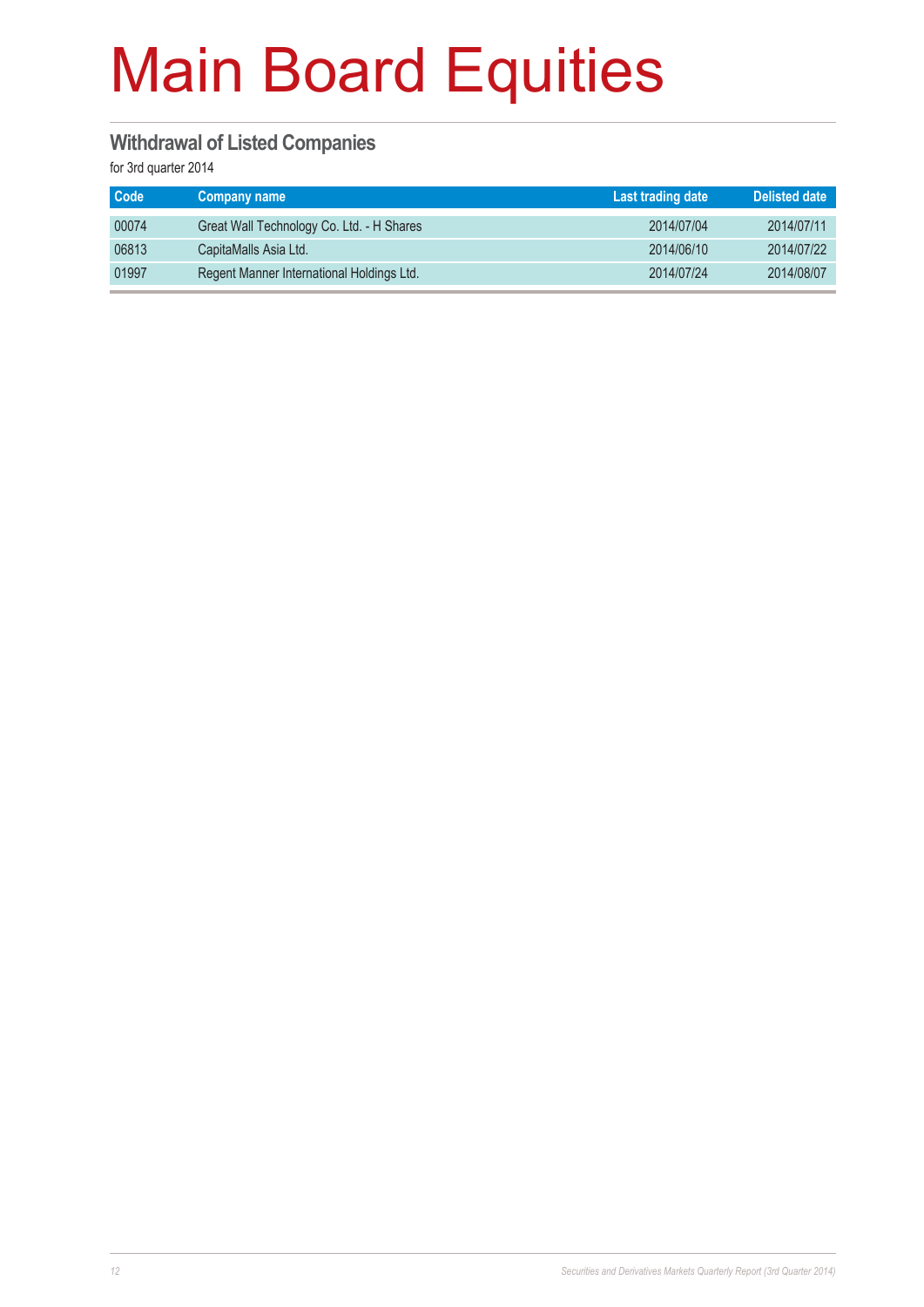#### **Company Name Changes**

for 3rd quarter 2014

| Old name                                | New name                                      | <b>Effective date</b> | <b>Adoption date</b> |
|-----------------------------------------|-----------------------------------------------|-----------------------|----------------------|
| First Natural Foods Holdings Ltd.       | Imperial Pacific International Holdings Ltd.  | 2014/05/22            | 2014/07/02           |
| LT Holdings Ltd.                        | LT Commercial Real Estate Ltd.                | 2014/06/24            | 2014/07/02           |
| China Haidian Holdings Ltd.             | Citychamp Watch & Jewellery Group Ltd.        | 2014/05/26            | 2014/07/07           |
| Nature Flooring Holding Co. Ltd.        | Nature Home Holding Co. Ltd.                  | 2014/06/09            | 2014/07/09           |
| Prince Frog International Holdings Ltd. | China Child Care Corporation Ltd.             | 2014/06/06            | 2014/07/11           |
| Winsway Coking Coal Holdings Ltd.       | Winsway Enterprises Holdings Ltd.             | 2014/06/25            | 2014/07/23           |
| China Print Power Group Ltd.            | Blue Sky Power Holdings Ltd.                  | 2014/06/30            | 2014/07/24           |
| VODone Ltd.                             | V1 Group Ltd.                                 | 2014/06/13            | 2014/07/28           |
| Mitsumaru East Kit (Holdings) Ltd.      | Jiu Rong Holdings Ltd.                        | 2014/06/30            | 2014/08/04           |
| ChinaVision Media Group Ltd.            | Alibaba Pictures Group Ltd.                   | 2014/06/30            | 2014/08/08           |
| CVM Minerals Ltd.                       | Ding He Mining Holdings Ltd.                  | 2014/08/01            | 2014/08/11           |
| China Green (Holdings) Ltd.             | China Culiangwang Beverages Holdings Ltd.     | 2014/07/01            | 2014/08/15           |
| VXL Capital Ltd.                        | Crown International Corporation Ltd.          | 2014/08/11            | 2014/08/29           |
| CITIC Pacific Ltd.                      | CITIC Ltd.                                    | 2014/08/26            | 2014/09/01           |
| Ford Glory Group Holdings Ltd.          | Highlight China IoT International Ltd.        | 2014/08/04            | 2014/09/01           |
| Cheong Ming Investments Ltd.            | Realord Group Holdings Ltd.                   | 2014/08/28            | 2014/09/17           |
| Convoy Financial Services Holdings Ltd. | Convoy Financial Holdings Ltd.                | 2014/08/20            | 2014/09/18           |
| Sunley Holdings Ltd.                    | CNQC International Holdings Ltd.              | 2014/08/13            | 2014/09/19           |
| Climax International Co. Ltd.           | KuangChi Science Ltd.                         | 2014/08/22            | 2014/09/22           |
| New Heritage Holdings Ltd.              | LVGEM (China) Real Estate Investment Co. Ltd. | 2014/09/01            | 2014/09/29           |
|                                         |                                               |                       |                      |

Change of English name only

# Change of Chinese name only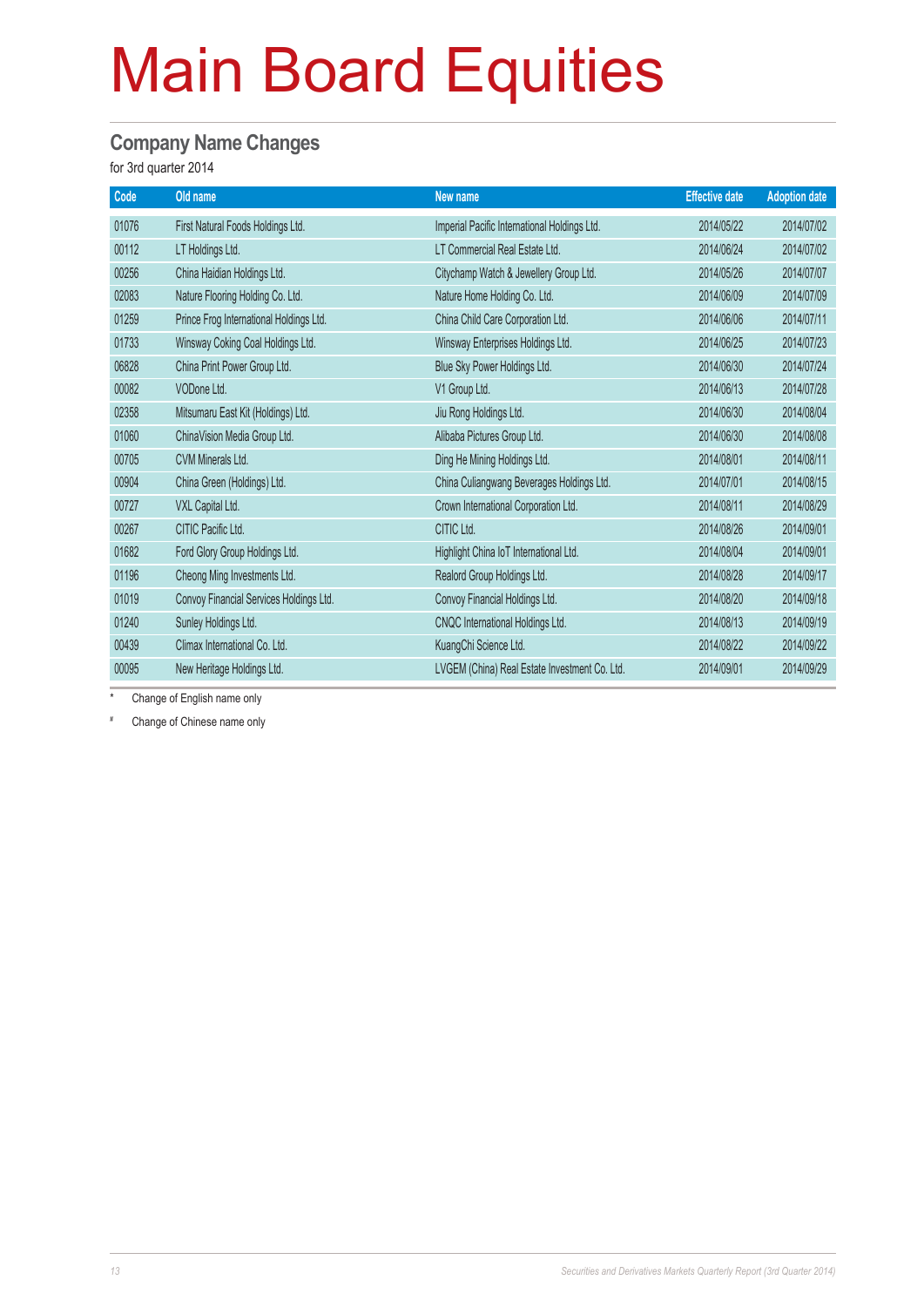#### **Bonus Issues / Bonus Warrants**

for 3rd quarter 2014

| Code  | Company                                           | <b>Particulars</b> | Ex-date    |
|-------|---------------------------------------------------|--------------------|------------|
| 01103 | Shanghai Tonva Petrochemcial Co., Ltd. - H Shares | 5 for 10           | 2014/07/02 |
| 00471 | CMMB Vision Holdings Ltd.                         | 1 for 2 rts shares | 2014/07/04 |
| 00474 | Hao Tian Development Group Ltd.                   | 1 for 1 offer sh   | 2014/08/01 |
| 01271 | Grand Ming Group Holdings Ltd.                    | 1 for 10           | 2014/08/04 |
| 01141 | Poly Capital Holdings Ltd.                        | 1 for $4$          | 2014/08/18 |
| 00412 | Heritage International Holdings Ltd.              | 1 for $2$          | 2014/08/20 |
| 00248 | HKC International Holdings Ltd.                   | 1 for $8$          | 2014/08/28 |
| 00279 | Freeman Financial Corporation Ltd.                | 1 for $1$          | 2014/09/01 |
| 00329 | Dragonite International Ltd.                      | 4 for 1            | 2014/09/03 |
| 00273 | Willie International Holdings Ltd.                | 1 for $4$          | 2014/09/11 |
| 00190 | HKC (Holdings) Ltd.                               | 1 wt for 5         | 2014/09/30 |

#### **Share Split/Consolidation**

for 3rd quarter 2014

| Code  | <b>Company</b>                            | <b>Particulars</b>      | <b>Effective date</b> |
|-------|-------------------------------------------|-------------------------|-----------------------|
| 00120 | Cosmopolitan International Holdings Ltd.  | Consolidation 10 into 1 | 2014/07/15            |
| 00179 | Johnson Electric Holdings Ltd.            | Consolidation 4 into 1  | 2014/07/15            |
| 00943 | eForce Holdings Ltd.                      | Consolidation 10 into 1 | 2014/07/29            |
| 00474 | Hao Tian Development Group Ltd.           | Consolidation 10 into 1 | 2014/07/31            |
| 00397 | Jun Yang Solar Power Investments Ltd.     | Consolidation 4 into 1  | 2014/08/12            |
| 00221 | PNG Resources Holdings Ltd.               | Consolidation 10 into 1 | 2014/08/20            |
| 00444 | Sincere Watch (Hong Kong) Ltd.            | Split 1 into 5          | 2014/09/02            |
| 01159 | Sinogreen Energy International Group Ltd. | Consolidation 5 into 1  | 2014/09/12            |
| 00876 | Wing Lee Holdings Ltd.                    | Split 1 into 8          | 2014/09/23            |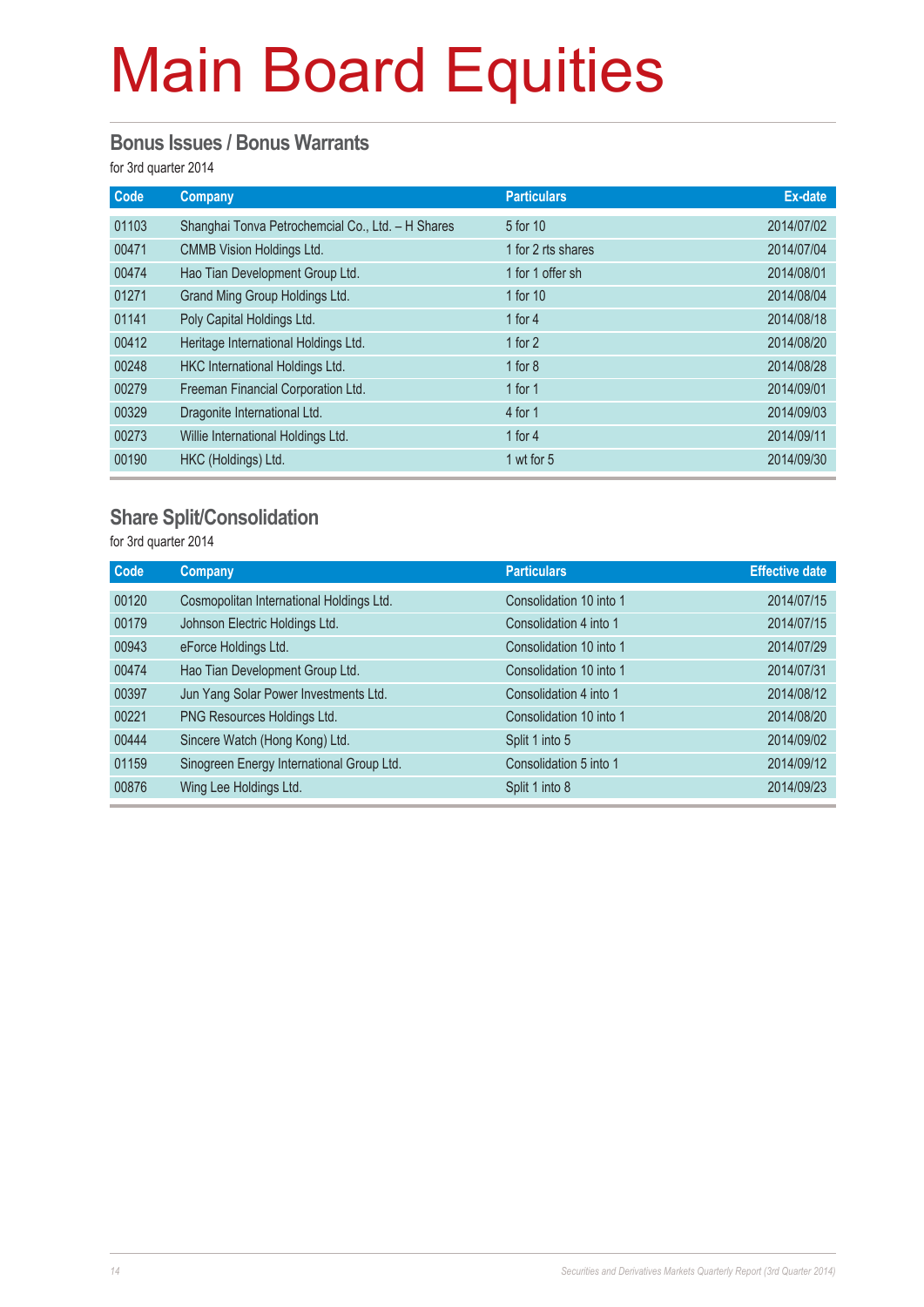#### **Rights Issues & Open Offers**

for 3rd quarter 2014

| <b>Month</b> | Code  | <b>Company</b>                            | <b>Ratio</b>                                    | Funds raised (HK\$ mil.) |
|--------------|-------|-------------------------------------------|-------------------------------------------------|--------------------------|
| Jul          | 06823 | HKT Trust and HKT Ltd. - SS               | Rts 18 for 100 @\$6.84                          | 7,900.28                 |
|              | 01226 | China Investment and Finance Group Ltd.   | Open offer 1 for 2 @\$0.20                      | 58.16                    |
|              | 00471 | <b>CMMB Vision Holdings Ltd.</b>          | Rts 2 for 1 @\$0.15                             | 276.36                   |
|              |       |                                           | with bonus 1 for 2 rts shs                      |                          |
| Aug          | 00120 | Cosmopolitan International Holdings Ltd.  | Open offer 2 for 1 consolidated sh @\$0.10      | 205.13                   |
|              |       |                                           | (with option to receive convertible             |                          |
|              |       |                                           | preference shares in lieu of all or part        |                          |
|              |       |                                           | of open offers shares on a one-for-one basis)   |                          |
|              | 00519 | Applied Devlopment Holdings Ltd.          | Rts 1 for 2 @\$0.139                            | 80.60                    |
|              | 02700 | Green International Holdings Ltd.         | Open offer 3 for 10 @\$0.45                     | 179.69                   |
|              | 00356 | Incutech Investments Ltd.                 | Open offer 15 for 2 @HKD 0.10                   | 42.75                    |
|              |       |                                           | (only available to the qualifying shareholders) |                          |
|              | 00943 | eForce Holdings Ltd.                      | Rts 16 for 1 @\$0.50                            | 262.05                   |
|              |       |                                           | (after consolidation 10 into 1)                 |                          |
|              | 00474 | Hao Tian Development Group Ltd.           | Open offer 2 for 1 @\$0.25                      | 198.60                   |
|              |       |                                           | with bonus 1 for 1 offer sh                     |                          |
|              |       |                                           | (after consolidation 10 into 1)                 |                          |
|              | 00859 | Henry Group Holdings Ltd.                 | Open offer 1 for 5 @\$0.85                      | 126.31                   |
| Sep          | 00720 | Auto Italia Holdings Ltd.                 | Open offer 1 for 2 @\$0.065                     | 112.43                   |
|              | 00164 | China Gamma Group Ltd.                    | Rts 1 for 2 @\$0.068                            | 149.52                   |
|              | 00904 | China Culiangwang Beverages Holdings Ltd. | Open offer 1 for 2 @\$0.25                      | 132.61                   |
|              | 00080 | China New Economy Fund Ltd.               | Rts 1 for 2 @\$0.28                             | 42.42                    |
|              | 00810 | Opes Asia Development Ltd.                | Rts 4 for 1 @\$0.10                             | 210.66                   |
|              | 01788 | Guotai Junan International Holdings Ltd.  | Rts 1 for 5 @\$5.30                             | 2,006.37                 |
|              | 00648 | China Renji Medical Group Ltd.            | Rts 1 for 2 @\$0.27                             | 100.54                   |
| <b>Total</b> |       |                                           |                                                 | 12,084.48                |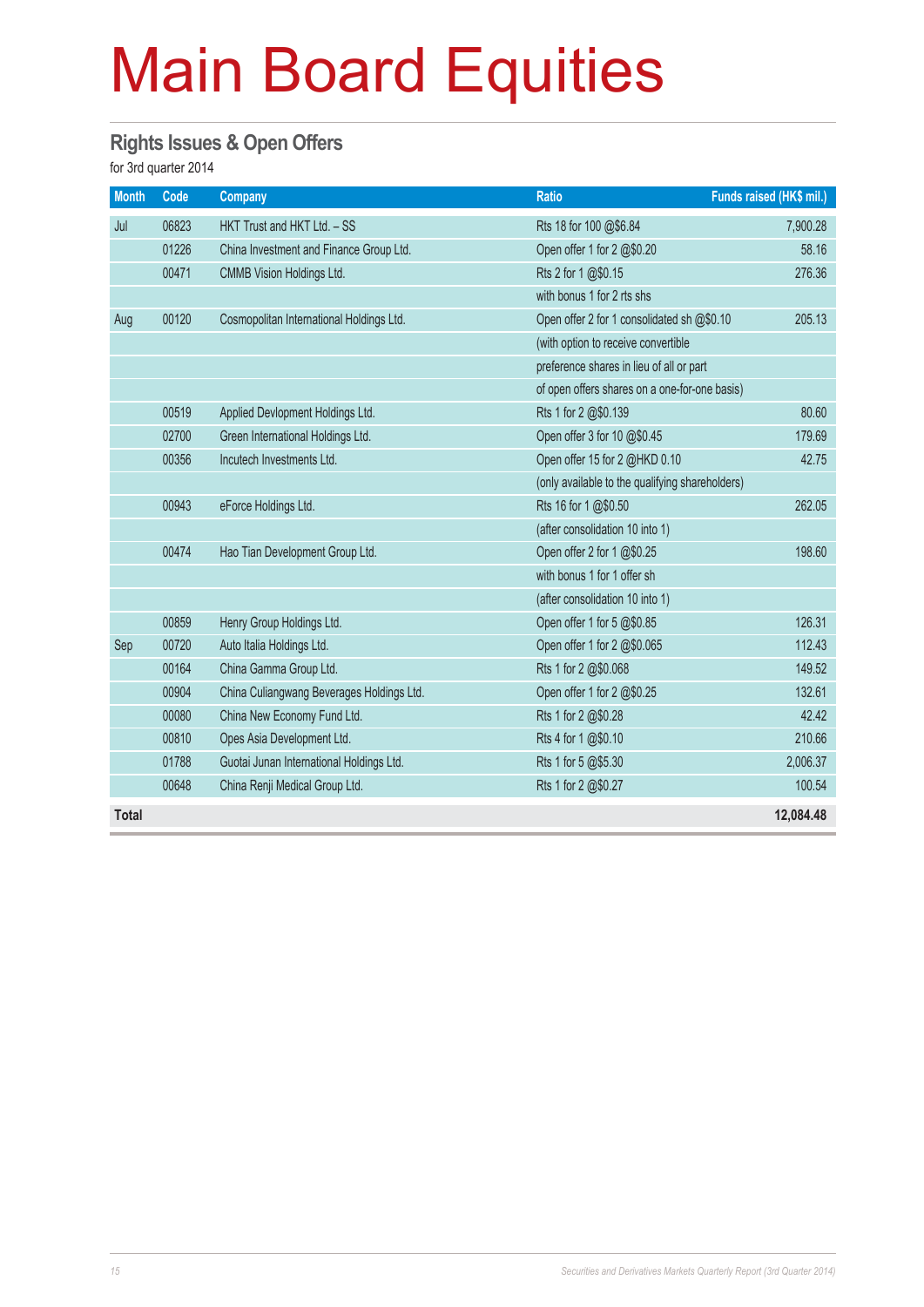#### **Placing\***

|              |       |                        | No. of new    | <b>Placing price</b> | <b>Funds raised</b> |
|--------------|-------|------------------------|---------------|----------------------|---------------------|
| <b>Month</b> | Code  | <b>Company</b>         | shares placed | (HKS)                | (HK\$ mil.)         |
| 2014         |       |                        |               |                      |                     |
| Jul          | 00706 | <b>BEAUTI C HOLD</b>   | 426,000,000   | 0.4000               | 170.40              |
|              | 00735 | C P NEW ENERGY         | 339,400,110   | 0.7500               | 254.55              |
|              | 00228 | <b>CHINA ENERGY</b>    | 1,584,224,000 | 0.1010               | 160.01              |
|              | 01043 | <b>COSLIGHT TECH</b>   | 30,000,000    | 5.4000               | 162.00              |
|              | 00727 | <b>CROWNICORP</b>      | 300,000,000   | 0.3600               | 108.00              |
|              | 00705 | <b>DINGHE MINING</b>   | 321,636,000   | 0.1500               | 48.25               |
|              | 02389 | <b>GENVON GROUP</b>    | 400,000,000   | 0.3250               | 130.00              |
|              | 01082 | HK EDU INTL            | 394,080,000   | 0.1450               | 57.14               |
|              | 01071 | <b>HUADIAN POWER</b>   | 286,205,600   | 4.9200               | 1,408.13            |
|              | 00139 | <b>ICUBE TECH</b>      | 406,747,565   | 0.1250               | 50.84               |
|              | 01833 | <b>INTIME</b>          | 220,541,892   | 7.5335               | 1,661.45            |
|              | 00872 | <b>JH AUTO SAFETY</b>  | 102,300,000   | 0.3700               | 37.85               |
|              | 00397 | <b>JUNYANG SOLAR</b>   | 1,500,000,000 | 0.1000               | 150.00              |
|              | 03303 | <b>JUTAL OIL SER</b>   | 40,000,000    | 1.8500               | 74.00               |
|              | 00582 | <b>LANDING INTL</b>    | 500,000,000   | 0.5000               | 250.00              |
|              | 00556 | PAN ASIA ENVIRO        | 40,000,000    | 1.6300               | 65.20               |
|              | 01822 | <b>PERCEPTIONDIGIT</b> | 616,275,000   | 0.1680               | 103.53              |
|              | 00376 | <b>REORIENT GROUP</b>  | 17,021,277    | 2.3500               | 40.00               |
|              | 00521 | <b>SHOUGANG TECH</b>   | 418,144,000   | 0.3000               | 125.44              |
|              | 00039 | SINO DISTILL           | 82,000,000    | 0.7000               | 57.40               |
|              | 00702 | SINO OIL & GAS         | 2,900,000,000 | 0.2050               | 594.50              |
|              | 01020 | SINOREF HLDGS          | 110,000,000   | 0.5700               | 62.70               |
|              | 00598 | <b>SINOTRANS</b>       | 357,481,000   | 4.8000               | 1,715.91            |
|              | 00395 | SMARTAC GP CH          | 260,000,000   | 0.3100               | 80.60               |
|              | 01046 | UNIVERSE INT'L         | 343,200,000   | 0.1000               | 34.32               |
| Aug          | 00959 | <b>AMAX INT HOLD</b>   | 6,400,000     | 1.2000               | 7.68                |
|              | 00835 | <b>ASIA COAL</b>       | 202,000,000   | 0.1000               | 20.20               |
|              | 01069 | CA LOW-CARBON          | 47,504,000    | 1.6500               | 78.38               |
|              | 00209 | CH TYCOON BEV          | 337,280,000   | 0.2050               | 69.14               |
|              | 01380 | CHI KINGSTONE          | 40,000,000    | 0.2500               | 10.00               |
|              | 00204 | <b>CHINA INV DEV</b>   | 22,000,000    | 1.4500               | 31.90               |
|              | 00245 | CHINA SEVENSTAR        | 110,000,000   | 0.1690               | 18.59               |
|              | 00267 | <b>CITIC</b>           | 3,952,114,000 | 13.4800              | 53,274.50           |
|              | 00745 | CN CULTURE GP          | 709,000,000   | 0.3000               | 212.70              |
|              | 01363 | <b>CTEG</b>            | 60,000,000    | 5.9000               | 354.00              |
|              | 00616 | <b>EASYKNIT ENT</b>    | 78,000,000    | 0.3000               | 23.40               |
|              | 02389 | <b>GENVON GROUP</b>    | 3,984,000,000 | 0.2500               | 996.00              |
|              | 00033 | <b>HARMONIC STR</b>    | 357,000,000   | 0.1000               | 35.70               |
|              | 00295 | <b>KONG SUN HOLD</b>   | 6,528,080,000 | 0.3600               | 2,350.11            |
|              | 00439 | <b>KUANGCHI</b>        | 1,666,666,668 | 0.0800               | 133.33              |
|              | 01355 | <b>LEGEND STRAT</b>    | 43,500,000    | 0.7900               | 34.37               |
|              | 01227 | <b>NATIONAL INV</b>    | 132,660,000   | 0.6000               | 79.60               |
|              | 01868 | <b>NEO-NEON</b>        | 1,000,000,000 | 0.9000               | 900.00              |
|              | 00055 | <b>NEWAY GROUP</b>     | 203,860,000   | 0.1630               | 33.23               |
|              | 00444 | SINCEREWATCH HK        | 80,000,000    | 1.3400               | 107.20              |
|              | 00897 | <b>WAI YUEN TONG</b>   | 586,000,000   | 0.1860               | 109.00              |
|              | 00968 | XINYI SOLAR            | 380,000,000   | 2.0700               | 786.60              |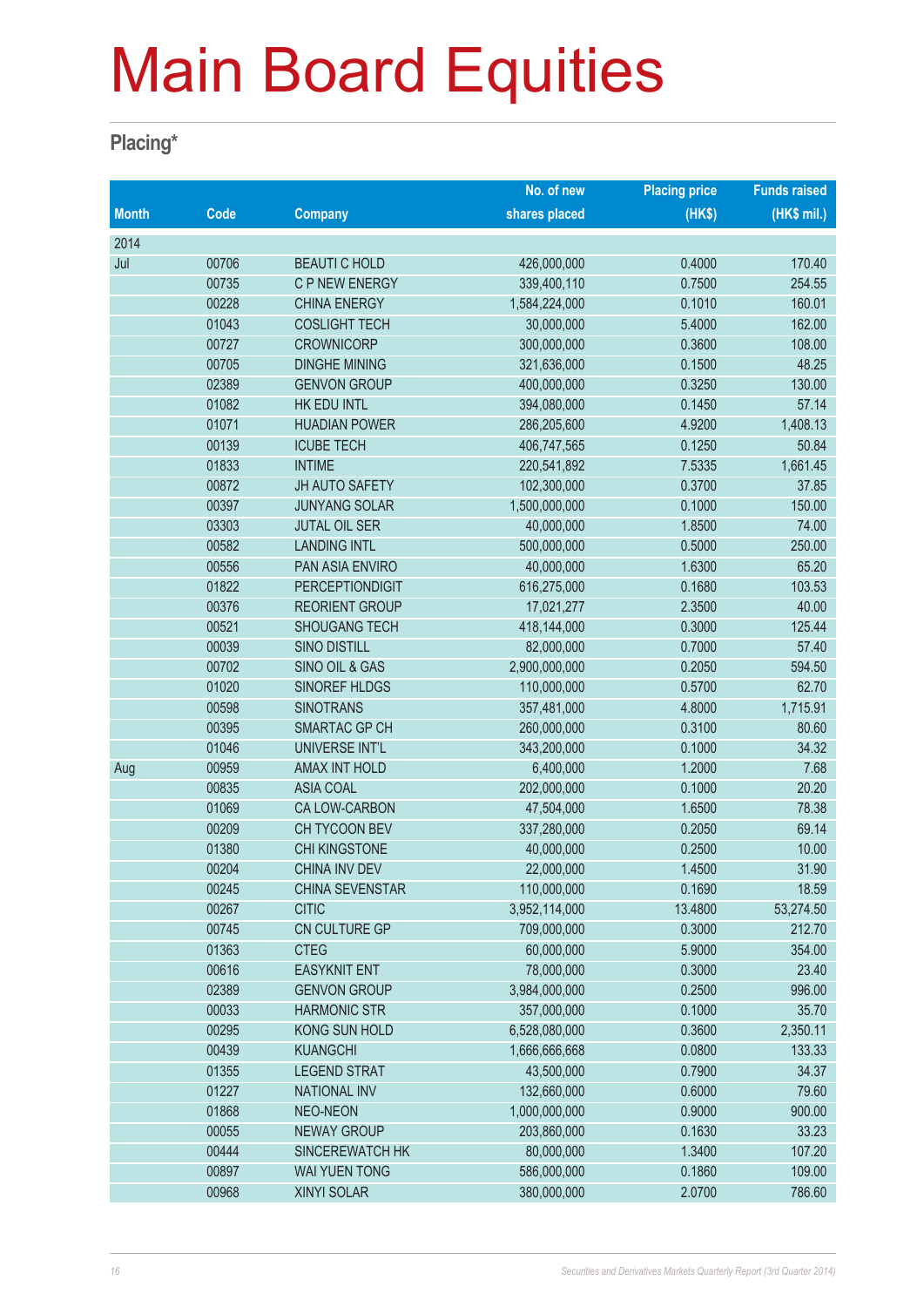|              |             |                        | No. of new    | <b>Placing price</b> | <b>Funds raised</b> |
|--------------|-------------|------------------------|---------------|----------------------|---------------------|
| <b>Month</b> | <b>Code</b> | <b>Company</b>         | shares placed | (HK\$)               | (HK\$ mil.)         |
| Sep          | 00922       | <b>ANXIANYUAN CH</b>   | 320,000,000   | 0.1700               | 54.40               |
|              | 00048       | C AUTO INT DECO        | 230,400,000   | 0.3800               | 87.55               |
|              | 03777       | C FIBER OPTIC          | 291,000,000   | 2.4200               | 704.22              |
|              | 00149       | CH AGRI-PROD EX        | 250,000,000   | 0.3300               | 82.50               |
|              | 00085       | <b>CHINA ELECTRON</b>  | 338,312,000   | 1.6300               | 551.45              |
|              | 00235       | <b>CHINA STRATEGIC</b> | 739,800,000   | 0.1600               | 118.37              |
|              | 06168       | <b>CHINA U-TON</b>     | 62,500,000    | 1.6000               | 100.00              |
|              | 01378       | <b>CHINAHONGQIAO</b>   | 275,880,000   | 6.1900               | 1,707.70            |
|              | 00497       | <b>CSI PROPERTIES</b>  | 1,300,000,000 | 0.3500               | 455.00              |
|              | 01808       | <b>ENTERPRISE DEV</b>  | 293,477,920   | 0.2380               | 69.85               |
|              | 00566       | <b>HANERGY SOLAR</b>   | 9,000,000,000 | 0.1000               | 900.00              |
|              | 00275       | <b>HANNY HOLDINGS</b>  | 224,000,000   | 0.3600               | 80.64               |
|              | 01689       | <b>HUAXIHOLDINGS</b>   | 28,000,000    | 1.7000               | 47.60               |
|              | 01366       | <b>JIANGNAN GP</b>     | 317,950,000   | 1.9500               | 620.00              |
|              | 00439       | <b>KUANGCHI</b>        | 289,900,000   | 5.3860               | 1,561.40            |
|              | 00136       | <b>MASCOTTE HOLD</b>   | 847,015,679   | 0.0900               | 76.23               |
|              | 01227       | <b>NATIONAL INV</b>    | 132,679,325   | 0.7000               | 92.88               |
|              | 00221       | PNG RESOURCES          | 184,000,000   | 0.3250               | 59.80               |
|              | 01348       | <b>QUALI-SMART</b>     | 48,000,000    | 1.2500               | 60.00               |
|              | 01159       | SINOGREEN EN           | 325,000,000   | 0.3500               | 113.75              |
|              | 00198       | <b>SMI CORP</b>        | 780,000,000   | 0.2850               | 222.30              |
|              | 00852       | <b>STRONG PETRO</b>    | 57,794,409    | 1.1000               | 63.57               |
|              | 00086       | <b>SUN HUNG KAI CO</b> | 160,000,000   | 6.3000               | 1,008.00            |
|              | 00307       | <b>UP ENERGY DEV</b>   | 575,100,000   | 1.0000               | 575.10              |
|              | 00309       | <b>XH NEWS MEDIA</b>   | 65,200,000    | 0.3250               | 21.19               |
| <b>Total</b> |             |                        |               |                      | 76,701.35           |

\* Due to the reporting time-lag, placing figures for the quarter are provisional.

\*\* Supplementary information update for previous quarters.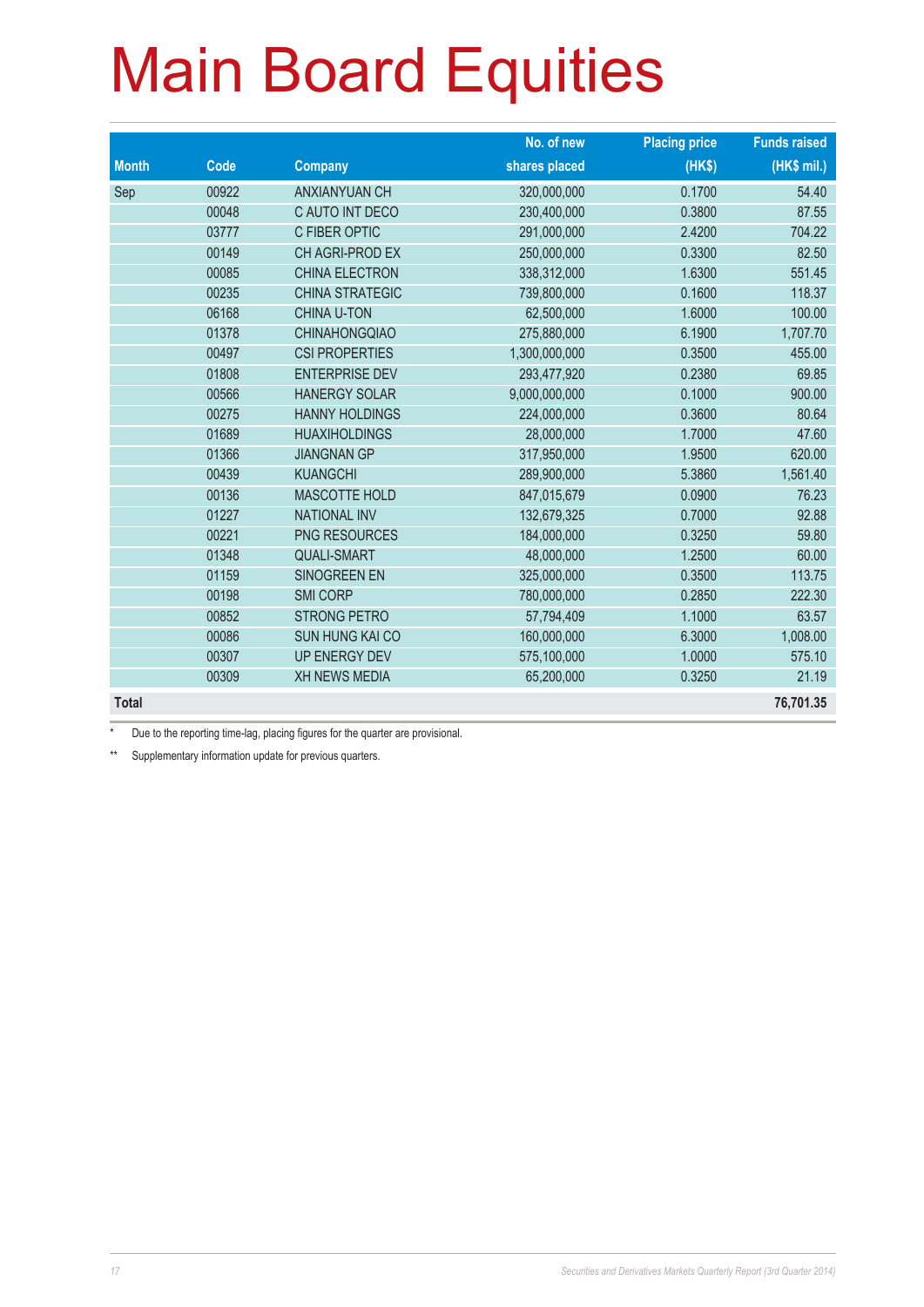### **Warrant Trading Statistics**

|      |                | <b>Equity wts</b><br>(HK\$ mil.) | <b>Derivative wts</b><br>(HK\$ mil.) | <b>Total</b><br>(HK\$ mil.) |
|------|----------------|----------------------------------|--------------------------------------|-----------------------------|
| 2013 | Q <sub>3</sub> | 12.47                            | 389,973.38                           | 389,985.85                  |
|      | Q <sub>4</sub> | 37.19                            | 358,530.50                           | 358,567.70                  |
| 2014 | Q1             | 30.09                            | 431,689.18                           | 431,719.27                  |
|      | Q <sub>2</sub> | 651.85                           | 384,246.51                           | 384,898.36                  |
|      | Q <sub>3</sub> | 1,251.17                         | 626,632.51                           | 627,883.68                  |

### **Warrant Market Value**

|      |                |               | <b>Equity wts</b> |               | <b>Derivative wts</b> |           | <b>Total</b> |
|------|----------------|---------------|-------------------|---------------|-----------------------|-----------|--------------|
|      |                | <b>Number</b> | (HK\$ mil.)       | <b>Number</b> | (HK\$ mil.)           | Total no. | (HK\$ mil.)  |
| 2013 | Q <sub>3</sub> | 9             | 280.27            | 4.696         | 91.474.60             | 4,705     | 91,754.87    |
|      | Q <sub>4</sub> | 8             | 356.40            | 4.715         | 95,733.93             | 4,723     | 96,090.32    |
| 2014 | Q1             |               | 336.27            | 5.335         | 76,633.31             | 5,342     | 76,969.58    |
|      | Q <sub>2</sub> | 5             | 2,493.01          | 5.054         | 67,588.71             | 5,059     | 70,081.72    |
|      | Q3             |               | 3,338.72          | 4.794         | 76,683.23             | 4.801     | 80,021.95    |

### **New Listing Statistics – Warrants**

|      |                | No. of newly listed<br>equity wts | No. of newly listed<br>derivative wts | <b>Amount raised</b><br>(HK\$ mil.) |
|------|----------------|-----------------------------------|---------------------------------------|-------------------------------------|
| 2013 | Q <sub>3</sub> | 0                                 | 1,654                                 | 40,026.39                           |
|      | Q4             | $\mathbf{0}$                      | 2,046                                 | 45,648.98                           |
| 2014 | Q1             |                                   | 2,188                                 | 51,909.16                           |
|      | Q <sub>2</sub> |                                   | 1,435                                 | 33,081.98                           |
|      | Q <sub>3</sub> | C                                 | 1,951                                 | 44,515.12                           |

### **Newly Listed Equity Warrants**

for 3rd quarter 2014

|              |                                             | Initial issued |                            |            | <b>Amount raised</b> |
|--------------|---------------------------------------------|----------------|----------------------------|------------|----------------------|
| <b>Code</b>  | <b>Equity warrants</b>                      | amount (HK\$)  | <b>Listing date Expiry</b> |            | (HK\$ mil.)          |
| 00481        | Golden Meditech Holdings Ltd. Warrants 2015 | 434,965,146    | 2014/08/01                 | 2015/07/30 |                      |
| 01453        | Culturecom Holdings Ltd. Warrants 2016      | 118,125,000    | 2014/09/22                 | 2016/09/21 | 25.20                |
| <b>Total</b> |                                             |                |                            |            | 25.20                |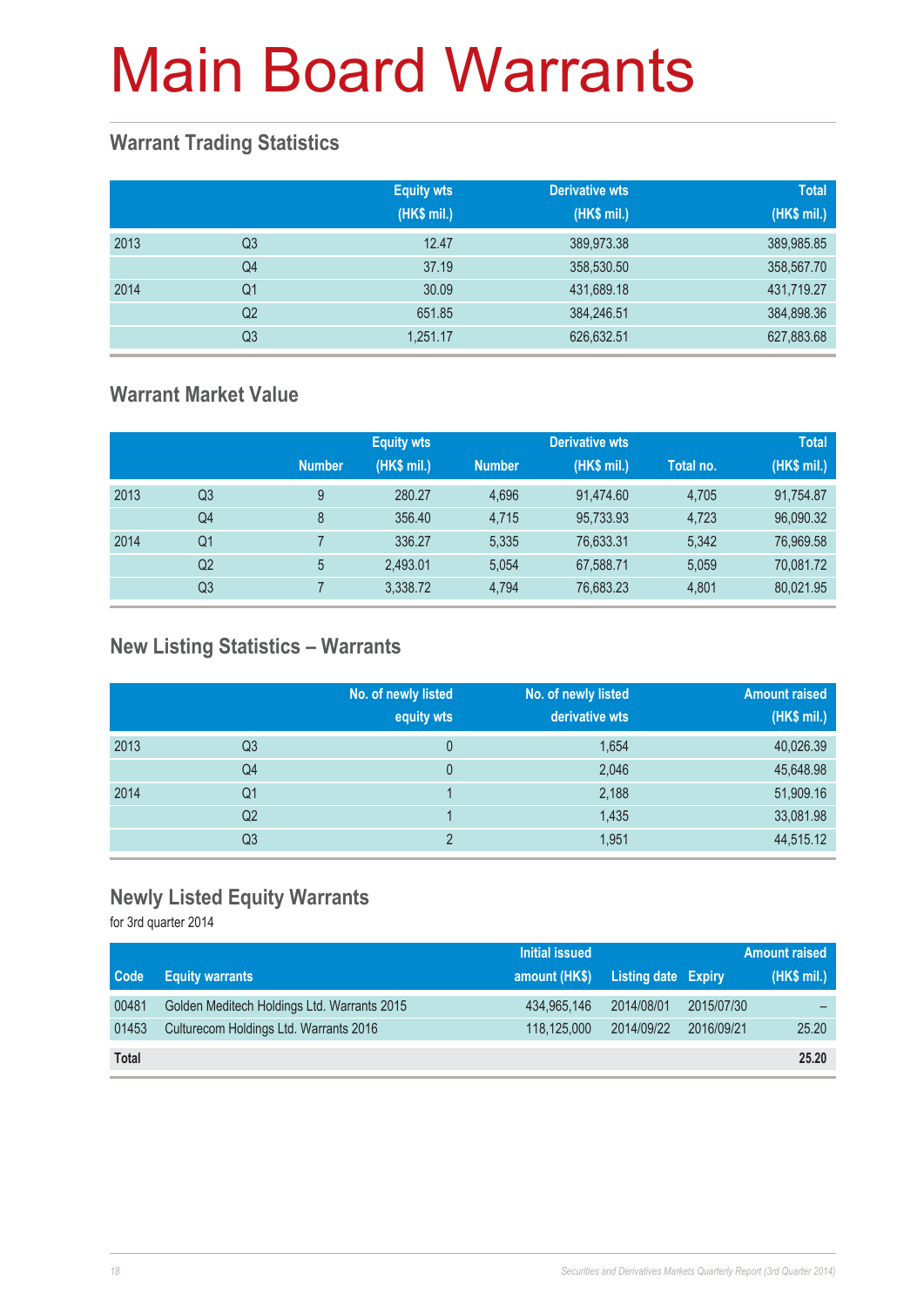### **Newly Listed Derivative Warrants**

for 3rd quarter 2014

|       |                                                                |               |                            |                       | <b>Amount</b> |
|-------|----------------------------------------------------------------|---------------|----------------------------|-----------------------|---------------|
|       |                                                                | No. of        |                            |                       | raised        |
| Code  | <b>Derivative warrants</b>                                     | issue (units) | <b>Listing date Expiry</b> |                       | (HK\$ mil.)   |
| 27215 | BOCI Asia Ltd. - Galaxy Ent European Warrants Nov 2014 C       | 100,000,000   | 2014/07/02 2014/11/17      |                       | 31.00         |
| 27205 | BOCI Asia Ltd. - Kingsoft European Put Warrants Dec 2014 A     | 100.000.000   |                            | 2014/07/02 2014/12/24 | 31.00         |
| 27211 | BOCI Asia Ltd. - Tencent Holdings European Wts Oct 2015 A      | 100,000,000   |                            | 2014/07/02 2015/10/26 | 17.00         |
| 27212 | BOCI Asia Ltd. - Tencent Holdings European Put Wts Dec 2015 A  | 100,000,000   |                            | 2014/07/02 2015/12/22 | 15.00         |
| 27166 | Goldman Sachs SP (Asia) - BEA European Warrants Nov 2015 A     | 80,000,000    |                            | 2014/07/02 2015/11/30 | 20.24         |
| 27202 | Goldman Sachs SP (Asia) – China Shenhua Euro Wts Jun 2015 A    | 80,000,000    |                            | 2014/07/02 2015/06/17 | 14.32         |
| 27220 | Goldman Sachs SP (Asia) – Huadian Power European Wts Jan15B    | 50,000,000    |                            | 2014/07/02 2015/01/30 | 19.90         |
| 27167 | Goldman Sachs SP (Asia) - PetroChina European Wts Jan 2015 A   | 80,000,000    |                            | 2014/07/02 2015/01/30 | 20.64         |
| 27161 | Goldman Sachs SP (Asia) - Shanghai Ind Euro Wts Apr 2015 A     | 80,000,000    |                            | 2014/07/02 2015/04/30 | 20.24         |
| 27226 | J P Morgan SP BV - AIA European Warrants Feb 2015 A            | 200,000,000   |                            | 2014/07/02 2015/02/09 | 31.00         |
| 27224 | J P Morgan SP BV - Ch Overseas European Put Wts May 2015 A     | 200,000,000   |                            | 2014/07/02 2015/05/04 | 51.00         |
| 27228 | J P Morgan SP BV – Dongfeng Motor European Wts Sep 2015 A      | 150,000,000   |                            | 2014/07/02 2015/09/30 | 22.95         |
| 27158 | J P Morgan SP BV - HSI European Put Warrants Nov 2014 B        | 500,000,000   |                            | 2014/07/02 2014/11/27 | 75.00         |
| 27265 | Daiwa Capital Mkt - BOCL European Warrants Jan 2015 A          | 108,000,000   |                            | 2014/07/03 2015/01/02 | 23.76         |
| 27255 | Daiwa Capital Mkt – Ch Overseas European Warrants Mar 2015 B   | 80,000,000    |                            | 2014/07/03 2015/03/02 | 20.00         |
| 27461 | Goldman Sachs SP (Asia) – Tencent European Wt Dec 2014 C       | 80,000,000    |                            | 2014/07/03 2014/12/22 | 30.08         |
| 27452 | Goldman Sachs SP (Asia) - Tencent European Put Wt Dec 2014 B   | 80,000,000    | 2014/07/03 2014/12/01      |                       | 15.04         |
| 27462 | Goldman Sachs SP (Asia) - Xinyi Glass European Wts Jan 2015A   | 80,000,000    |                            | 2014/07/03 2015/01/05 | 31.12         |
| 27269 | HK Bank – BYD European Warrants Jan 2015 A                     | 60,000,000    |                            | 2014/07/03 2015/01/05 | 16.80         |
| 27288 | HK Bank - Mengniu European Warrants Jan 2015 A                 | 60,000,000    |                            | 2014/07/03 2015/01/30 | 15.00         |
| 27482 | J P Morgan SP BV - Hutchison European Put Wts Jan 2015 C       | 80,000,000    |                            | 2014/07/03 2015/01/05 | 27.12         |
| 27295 | Macquarie Bank Ltd. - AIA European Warrants Jan 2015 B         | 40,000,000    |                            | 2014/07/03 2015/01/05 | 10.40         |
| 27250 | Macquarie Bank Ltd. - Foxconn European Warrants Jan 2015 A     | 25,000,000    |                            | 2014/07/03 2015/01/05 | 10.00         |
| 27451 | Macquarie Bank Ltd. - Golden Eagle European Wts Jul 2015 A     | 68,000,000    |                            | 2014/07/03 2015/07/03 | 10.20         |
| 27237 | Macquarie Bank Ltd. - Hutchison European Warrants Jan 2015 A   | 30,000,000    |                            | 2014/07/03 2015/01/05 | 10.08         |
| 27431 | Standard Chartered Bank - HSBC European Warrants Dec 2014 C    | 100,000,000   |                            | 2014/07/03 2014/12/02 | 16.00         |
| 27446 | Standard Chartered Bank - HSI European Warrants Nov 2014 C     | 100,000,000   |                            | 2014/07/03 2014/11/27 | 15.00         |
| 27303 | SGA Societe Generale Acceptance N.V - Chi COSCO Eu Wt Mar 15 A | 40,000,000    | 2014/07/03 2015/03/04      |                       | 10.00         |
| 27344 | SGA Societe Generale Acceptance N.V. - CITIC Pac Eu Wt Jan16B  | 80,000,000    |                            | 2014/07/03 2016/01/04 | 12.00         |
| 27375 | SGA Societe Generale Acceptance N.V. - CLife Eu Wt Oct 2015 A  | 100,000,000   | 2014/07/03 2015/10/05      |                       | 15.00         |
| 27377 | SGA Societe Generale Acceptance NV - Minsheng Bk Eu Wt Jan15 B | 40,000,000    |                            | 2014/07/03 2015/01/05 | 11.00         |
| 27399 | SGA Societe Generale Acceptance N.V. - CP&CC Eu Wt Jan 2015C   | 70,000,000    | 2014/07/03 2015/01/05      |                       | 17.50         |
| 27323 | SGA Societe Generale Acceptance NV - Ch Ship Cont Eu Wt Feb15A | 60,000,000    |                            | 2014/07/03 2015/02/04 | 10.20         |
| 27354 | SGA Societe Generale Acceptance N.V. - Dongfeng Eu Wt Oct15A   | 100,000,000   | 2014/07/03 2015/10/05      |                       | 17.50         |
| 27366 | SGA Societe Generale Acceptance N.V. - Galaxy Ent Eu Wt Jan15A | 80,000,000    |                            | 2014/07/03 2015/01/05 | 39.60         |
| 27371 | SGA Societe Generale Acceptance N.V. - Galaxy Eu Put Wt Jan15B | 70,000,000    | 2014/07/03 2015/01/05      |                       | 21.00         |
| 27393 | SGA Societe Generale Acceptance N.V. - Li & Fung Eu Wt Jul16 A | 100,000,000   |                            | 2014/07/03 2016/07/04 | 17.00         |
| 27479 | SGA Societe Generale Acceptance N.V. - Ping An Eu Wt Jan 15 A  | 100,000,000   | 2014/07/03 2015/01/05      |                       | 16.50         |
| 27395 | SGA Societe Generale Acceptance NV - Sands Ch Eu Put Wt Jan15B | 80,000,000    |                            | 2014/07/03 2015/01/05 | 21.60         |
| 27405 | SGA Societe Generale Acceptance N.V. - SHK P Eu Wt Jan 2015B   | 40,000,000    | 2014/07/03 2015/01/05      |                       | 10.00         |
| 27468 | UBS AG - Sinopec Corp European Warrants Nov 2014 C             | 60,000,000    |                            | 2014/07/03 2014/11/05 | 20.40         |
| 27464 | UBS AG - Ping An European Warrants Nov 2014 B                  | 70,000,000    | 2014/07/03 2014/11/24      |                       | 10.50         |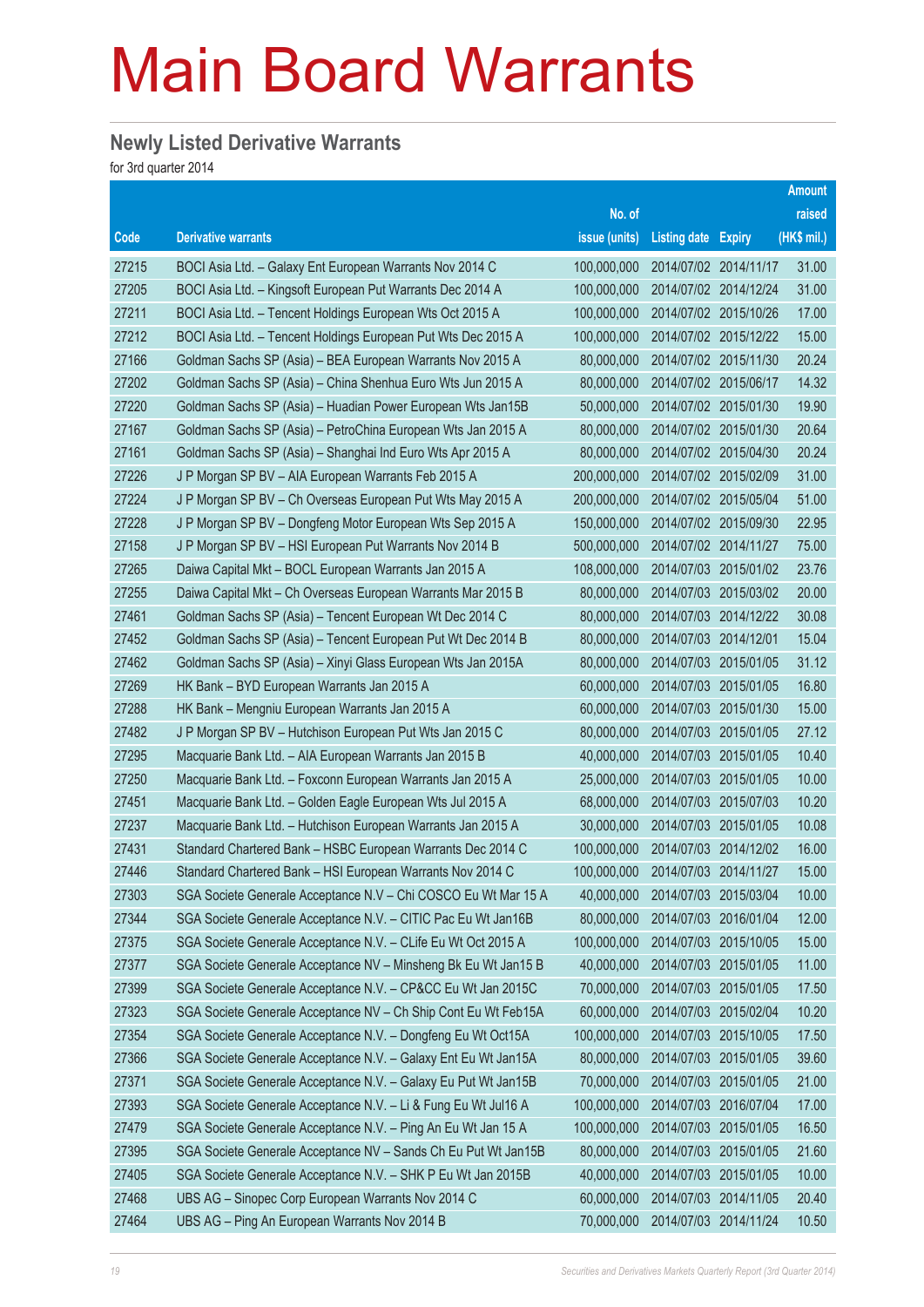|       |                                                                |               |                       |                       | <b>Amount</b> |
|-------|----------------------------------------------------------------|---------------|-----------------------|-----------------------|---------------|
|       |                                                                | No. of        |                       |                       | raised        |
| Code  | <b>Derivative warrants</b>                                     | issue (units) | Listing date Expiry   |                       | (HK\$ mil.)   |
| 27590 | Credit Suisse AG - China Mobile European Warrants Nov 2014 B   | 80,000,000    | 2014/07/04 2014/11/03 |                       | 12.00         |
| 27587 | Credit Suisse AG - HSBC European Wts Dec 2014 A                | 80,000,000    | 2014/07/04 2014/12/01 |                       | 12.00         |
| 27595 | Credit Suisse AG - Yanzhou Coal European Warrants Dec 2014 A   | 70,000,000    | 2014/07/04 2014/12/01 |                       | 14.00         |
| 27578 | Daiwa Capital Mkt - Galaxy Ent European Warrants Jan 2015 A    | 108,000,000   | 2014/07/04 2015/01/16 |                       | 27.00         |
| 27585 | Daiwa Capital Mkt - HKEx European Put Warrants Mar 2015 A      | 108,000,000   |                       | 2014/07/04 2015/03/02 | 27.00         |
| 27580 | Daiwa Capital Mkt - Sands China European Put Wts Jan 2015 A    | 80,000,000    |                       | 2014/07/04 2015/01/05 | 28.00         |
| 27586 | Daiwa Capital Mkt - Tencent Holdings European Wts Jan 2015 B   | 108,000,000   |                       | 2014/07/04 2015/01/02 | 24.84         |
| 27610 | Goldman Sachs SP (Asia) - HSI European Warrants Dec 2014 B     | 150,000,000   |                       | 2014/07/04 2014/12/30 | 31.65         |
| 27507 | Macquarie Bank Ltd. - Sinopec Corp European Wts Feb 2015 A     | 40,000,000    |                       | 2014/07/04 2015/02/03 | 10.00         |
| 27565 | Standard Chartered Bank - China Life European Wts Dec 2014 B   | 100,000,000   |                       | 2014/07/04 2014/12/12 | 16.00         |
| 27568 | Standard Chartered Bank - China Life Euro Put Wts Mar 2015 A   | 100,000,000   | 2014/07/04 2015/03/25 |                       | 15.00         |
| 27574 | Standard Chartered Bank - Ping An European Wts Nov 2014 B      | 60,000,000    |                       | 2014/07/04 2014/11/25 | 16.20         |
| 27577 | Standard Chartered Bank - Ping An Euro Put Wts Dec 2014 A      | 60,000,000    | 2014/07/04 2014/12/24 |                       | 18.60         |
| 27618 | SGA Societe Generale Acceptance N.V. - AGBK Eu Wt Sep 2015 A   | 100,000,000   |                       | 2014/07/04 2015/09/02 | 22.00         |
| 27620 | SGA Societe Generale Acceptance N.V. - AIA Eur Wt Apr 2015 A   | 100,000,000   | 2014/07/04 2015/04/08 |                       | 25.00         |
| 27621 | SGA Societe Generale Acceptance N.V. - Ch Cinda Eu Wt Jan15A   | 40,000,000    |                       | 2014/07/04 2015/01/05 | 13.60         |
| 27628 | SGA Societe Generale Acceptance N.V. - Esprit Eu Wt Apr 16 A   | 100,000,000   |                       | 2014/07/04 2016/04/06 | 20.00         |
| 27511 | SGA Societe Generale Acceptance N.V. - HSI Eur Wt Jan 15 A     | 150,000,000   |                       | 2014/07/04 2015/01/29 | 39.00         |
| 27521 | SGA Societe Generale Acceptance N.V. - HSI Eu Put Wt Jan 15 B  | 150,000,000   | 2014/07/04            | 2015/01/29            | 37.50         |
| 27630 | SGA Societe Generale Acceptance N.V. - HWL Eur Wt Jan 2015 A   | 50,000,000    |                       | 2014/07/04 2015/01/05 | 13.75         |
| 27631 | SGA Societe Generale Acceptance N.V. - HWL Eur Put Wt Jan15B   | 50,000,000    |                       | 2014/07/04 2015/01/05 | 20.50         |
| 27642 | SGA Societe Generale Acceptance N.V. - PICC Eu Wts Apr 2015A   | 50,000,000    |                       | 2014/07/04 2015/04/08 | 12.50         |
| 27523 | SGA Societe Generale Acceptance N.V. - Tencent Eu Wt May 15 B  | 120,000,000   | 2014/07/04            | 2015/05/06            | 30.00         |
| 27522 | SGA Societe Generale Acceptance N.V. - Tencent Eu Wt Jul 16 A  | 500,000,000   |                       | 2014/07/04 2016/07/06 | 125.00        |
| 27538 | SGA Societe Generale Acceptance N.V - Tencent Eu Put Wt Jan16A | 500,000,000   | 2014/07/04 2016/01/04 |                       | 75.00         |
| 27646 | UBS AG - Galaxy Ent European Put Warrants Dec 2014 B           | 40,000,000    | 2014/07/04 2014/12/15 |                       | 12.00         |
| 27651 | UBS AG - Wynn Macau European Put Warrants Jan 2015 A           | 40,000,000    |                       | 2014/07/04 2015/01/09 | 10.00         |
| 27652 | Bank of East Asia - BYD European Warrants Jan 2015 A           | 35,000,000    | 2014/07/07 2015/01/07 |                       | 10.71         |
| 27686 | J P Morgan SP BV - Esprit European Wts Jan 2016 A              | 60,000,000    | 2014/07/07 2016/01/05 |                       | 15.12         |
| 27685 | Macquarie Bank Ltd. - China Gas Hold Euro Wts Jun 2015 B       | 40,000,000    |                       | 2014/07/07 2015/06/30 | 10.00         |
| 27656 | Standard Chartered Bank - BYD European Warrants Dec 2014 B     | 50,000,000    | 2014/07/07 2014/12/31 |                       | 21.50         |
| 27673 | Standard Chartered Bank - China Gas Hold European Wts Jun15A   | 60,000,000    | 2014/07/07 2015/06/01 |                       | 15.00         |
| 27676 | Standard Chartered Bank - Sinopec Corp Euro Wts Feb 2015 A     | 100,000,000   | 2014/07/07 2015/02/02 |                       | 25.00         |
| 27684 | Standard Chartered Bank - HKEx European Warrants Nov 2015 B    | 100,000,000   | 2014/07/07 2015/11/26 |                       | 25.00         |
| 27675 | Standard Chartered Bank - Shunfeng Pv European Wts Feb15A      | 60,000,000    | 2014/07/07 2015/02/02 |                       | 10.80         |
| 27653 | SGA Societe Generale Acceptance N.V. - CCB Eur Wt Feb 2015 B   | 100,000,000   | 2014/07/07 2015/02/04 |                       | 15.00         |
| 27654 | SGA Societe Generale Acceptance N.V. - JIANC Eu Wt May 2015A   | 100,000,000   | 2014/07/07 2015/05/06 |                       | 17.00         |
| 27655 | SGA Societe Generale Acceptance N.V. - Petch Eu Wt Jun 2015A   | 60,000,000    |                       | 2014/07/07 2015/06/03 | 15.00         |
| 27707 | Credit Suisse - SMIC European Warrants Jan 2016 A              | 50,000,000    | 2014/07/08 2016/01/18 |                       | 12.50         |
| 27767 | J P Morgan SP BV - AIA European Put Warrants Apr 2015 A        | 100,000,000   | 2014/07/08 2015/04/30 |                       | 25.50         |
| 27715 | J P Morgan SP BV - A50 China European Warrants Feb 2015 A      | 200,000,000   | 2014/07/08 2015/02/03 |                       | 50.20         |
| 27731 | J P Morgan SP BV - A50 China European Put Wts Feb 2015 B       | 100,000,000   | 2014/07/08 2015/02/03 |                       | 39.60         |
| 27728 | J P Morgan SP BV - Sands China European Put Wts Feb 2015 A     | 100,000,000   | 2014/07/08 2015/02/03 |                       | 25.10         |
| 27704 | Macquarie Bank Ltd. - MGM China European Warrants Feb 2015 A   | 40,000,000    | 2014/07/08 2015/02/03 |                       | 10.00         |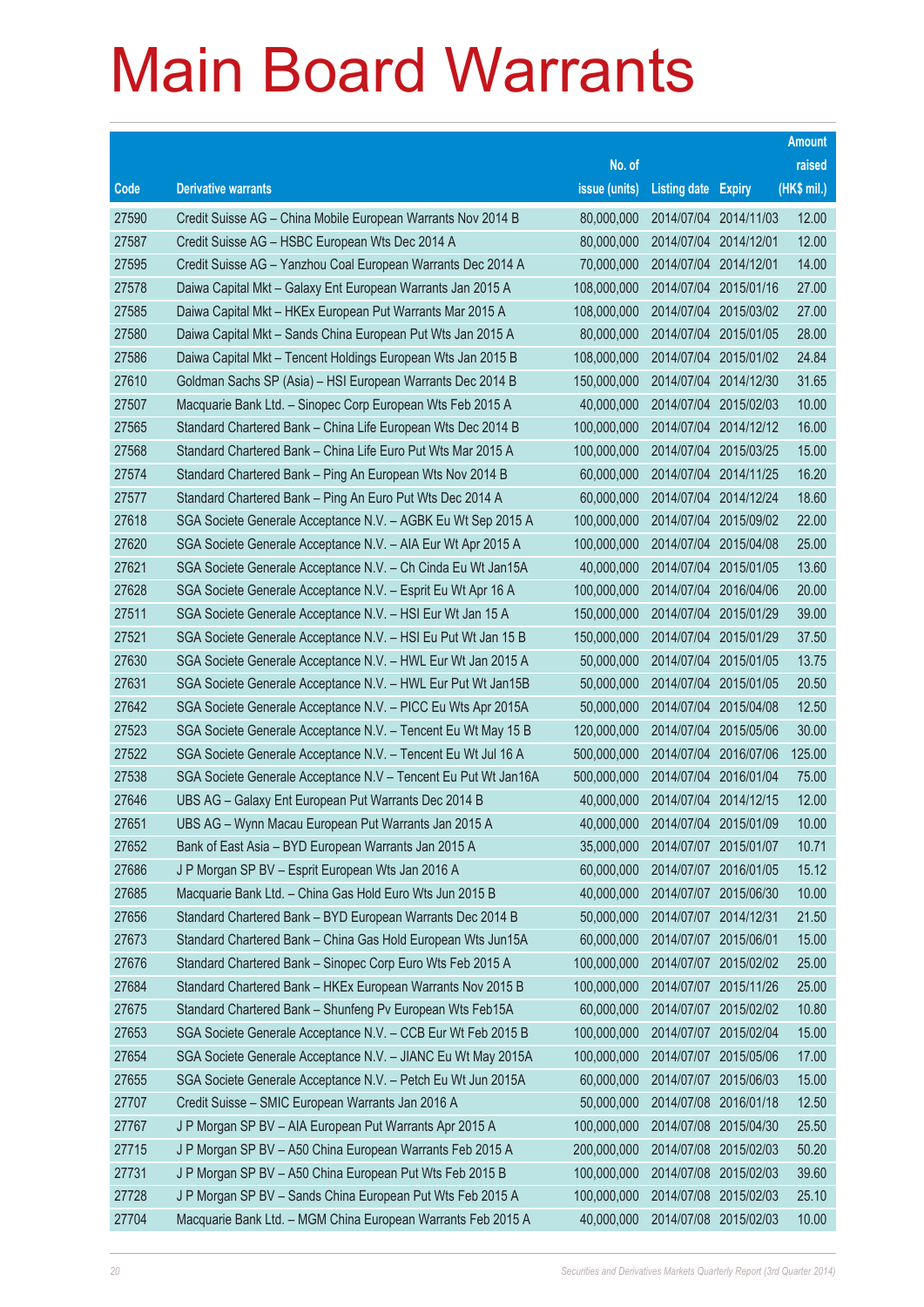|       |                                                                |               |                            |            | <b>Amount</b> |
|-------|----------------------------------------------------------------|---------------|----------------------------|------------|---------------|
|       |                                                                | No. of        |                            |            | raised        |
| Code  | <b>Derivative warrants</b>                                     | issue (units) | <b>Listing date Expiry</b> |            | (HK\$ mil.)   |
| 27695 | SGA Societe Generale Acceptance N.V - Ch Gas Hold Eu Wt Jun15A | 70,000,000    | 2014/07/08 2015/06/03      |            | 17.50         |
| 27703 | SGA Societe Generale Acceptance N.V - Ch Gas Hold Eu Wt Oct15A | 70,000,000    | 2014/07/08 2015/10/05      |            | 17.50         |
| 27850 | Credit Suisse AG – Sinopec Corp European Warrants Dec 2014 A   | 70,000,000    | 2014/07/09 2014/12/23      |            | 21.00         |
| 27834 | Credit Suisse AG – Galaxy Ent European Put Wts Oct 2014 C      | 70,000,000    | 2014/07/09 2014/10/10      |            | 22.40         |
| 27831 | Credit Suisse AG - Hutchison European Warrants Dec 2014 A      | 70,000,000    | 2014/07/09 2014/12/22      |            | 15.40         |
| 27832 | Credit Suisse AG - Hutchison European Put Wts Dec 2014 B       | 70,000,000    | 2014/07/09 2014/12/08      |            | 12.60         |
| 27838 | Credit Suisse AG - Sands China European Put Wts Nov 2014 A     | 70,000,000    | 2014/07/09 2014/11/24      |            | 16.80         |
| 27842 | Credit Suisse AG - Tencent Holdings Euro Put Wts Apr 2015 A    | 70,000,000    | 2014/07/09 2015/04/30      |            | 11.20         |
| 27768 | Goldman Sachs SP (Asia) – SHK Ppt European Wts Jan 2015 A      | 80,000,000    | 2014/07/09 2015/01/12      |            | 20.00         |
| 27896 | J P Morgan Int'l Der. Ltd. - HSCEI European Wts Jan 2015 C     | 300,000,000   | 2014/07/09 2015/01/29      |            | 75.00         |
| 27892 | J P Morgan SP BV - HSCEI European Put Warrants Jan 2015 B      | 300,000,000   | 2014/07/09                 | 2015/01/29 | 75.60         |
| 27897 | J P Morgan SP BV - MGM China European Put Wts Feb 2015 A       | 50,000,000    | 2014/07/09 2015/02/03      |            | 12.70         |
| 27900 | J P Morgan SP BV - SJM Holdings European Put Warrants Mar15A   | 60,000,000    | 2014/07/09 2015/03/03      |            | 15.24         |
| 27899 | J P Morgan SP BV - Wynn Macau European Put Warrants Feb 15 A   | 60,000,000    | 2014/07/09 2015/02/03      |            | 15.24         |
| 27885 | Standard Chartered Bank - A50 China Euro Warrants Feb 2015 A   | 60,000,000    | 2014/07/09 2015/02/27      |            | 15.00         |
| 27887 | Standard Chartered Bank - Galaxy Ent European Wts Jan 2015 A   | 50,000,000    | 2014/07/09 2015/01/30      |            | 26.50         |
| 27792 | Standard Chartered Bank - HSI European Warrants Mar 2015 A     | 100,000,000   | 2014/07/09 2015/03/30      |            | 15.00         |
| 27798 | Standard Chartered Bank - HSI European Put Wts Dec 2014 B      | 100,000,000   | 2014/07/09 2014/12/30      |            | 16.00         |
| 27883 | SGA Societe Generale Acceptance N.V. - CNBM Eu Wt Nov 2015 B   | 150,000,000   | 2014/07/09 2015/11/04      |            | 23.25         |
| 27881 | UBS AG - A50 China European Warrants Nov 2014 A                | 70,000,000    | 2014/07/09 2014/11/21      |            | 16.80         |
| 27851 | UBS AG - Galaxy Ent European Put Warrants Nov 2014 D           | 45,000,000    | 2014/07/09 2014/11/26      |            | 10.35         |
| 27857 | UBS AG - HSI European Put Warrants Dec 2014 E                  | 300,000,000   | 2014/07/09 2014/12/30      |            | 51.00         |
| 27872 | UBS AG - HSI European Put Warrants Dec 2014 F                  | 300,000,000   | 2014/07/09 2014/12/30      |            | 49.50         |
| 27786 | UBS AG - Tencent Holdings European Put Warrants Feb 2015 A     | 500,000,000   | 2014/07/09 2015/02/27      |            | 75.00         |
| 27790 | UBS AG - Tencent Holdings European Put Warrants Dec 2015 A     | 500,000,000   | 2014/07/09 2015/12/22      |            | 75.00         |
| 27946 | BOCI Asia Ltd. - CITIC Sec European Warrants Mar 2015 A        | 100,000,000   | 2014/07/10 2015/03/30      |            | 19.00         |
| 27999 | BOCI Asia Ltd. - Sinopec Corp European Warrants Dec 2014 A     | 100,000,000   | 2014/07/10 2014/12/24      |            | 26.00         |
| 27943 | BOCI Asia Ltd. - HSBC European Warrants Dec 2014 A             | 100,000,000   | 2014/07/10 2014/12/08      |            | 19.00         |
| 27948 | BOCI Asia Ltd. - PetroChina European Warrants Jan 2015 A       | 100,000,000   | 2014/07/10 2015/01/26      |            | 33.00         |
| 27947 | BOCI Asia Ltd. - Sands China European Put Wts Jan 2015 A       | 100,000,000   | 2014/07/10 2015/01/19      |            | 28.00         |
| 28013 | BNP Paribas Arbit Issu B.V. - Tencent Eu Put Wt Dec 2014 C     | 100,000,000   | 2014/07/10 2014/12/02      |            | 15.00         |
| 27927 | Daiwa Capital Mkt - HSBC European Warrants Jan 2015 A          | 108,000,000   | 2014/07/10 2015/01/15      |            | 27.00         |
| 28015 | Goldman Sachs SP (Asia) - A50 China European Wts Jan 2015 A    | 80,000,000    | 2014/07/10 2015/01/28      |            | 20.88         |
| 27936 | HK Bank - HSI European Warrants Oct 2014 D                     | 200,000,000   | 2014/07/10 2014/10/30      |            | 32.00         |
| 27932 | HK Bank - HSI European Warrants Dec 2014 G                     | 200,000,000   | 2014/07/10 2014/12/30      |            | 30.00         |
| 28029 | J P Morgan SP BV - HSBC European Warrants Dec 2014 B           | 200,000,000   | 2014/07/10 2014/12/01      |            | 31.00         |
| 27907 | Standard Chartered Bank - HSI European Warrants Feb 2015 A     | 100,000,000   | 2014/07/10 2015/02/26      |            | 25.00         |
| 27913 | Standard Chartered Bank - HSI European Warrants Mar 2015 B     | 100,000,000   | 2014/07/10 2015/03/30      |            | 18.00         |
| 28027 | Standard Chartered Bank - Tencent Hidg Eu Put Wts Apr 2015 A   | 150,000,000   | 2014/07/10 2015/04/28      |            | 22.50         |
| 27902 | Standard Chartered Bank - Tracker Fund Euro Wts Dec 2016 A     | 100,000,000   | 2014/07/10 2016/12/29      |            | 25.00         |
| 27903 | Standard Chartered Bank - Tracker Fund Eu Put Wt May 2016 A    | 100,000,000   | 2014/07/10 2016/05/27      |            | 25.00         |
| 28026 | SGA Societe Generale Acceptance N.V. - Galaxy Ent Eu Wt Feb15A | 80,000,000    | 2014/07/10 2015/02/04      |            | 25.60         |
| 28022 | UBS AG - HSBC European Warrants Nov 2014 B                     | 100,000,000   | 2014/07/10 2014/11/26      |            | 18.00         |
| 28018 | UBS AG - China Mengniu European Warrants Dec 2014 A            | 55,000,000    | 2014/07/10 2014/12/24      |            | 10.18         |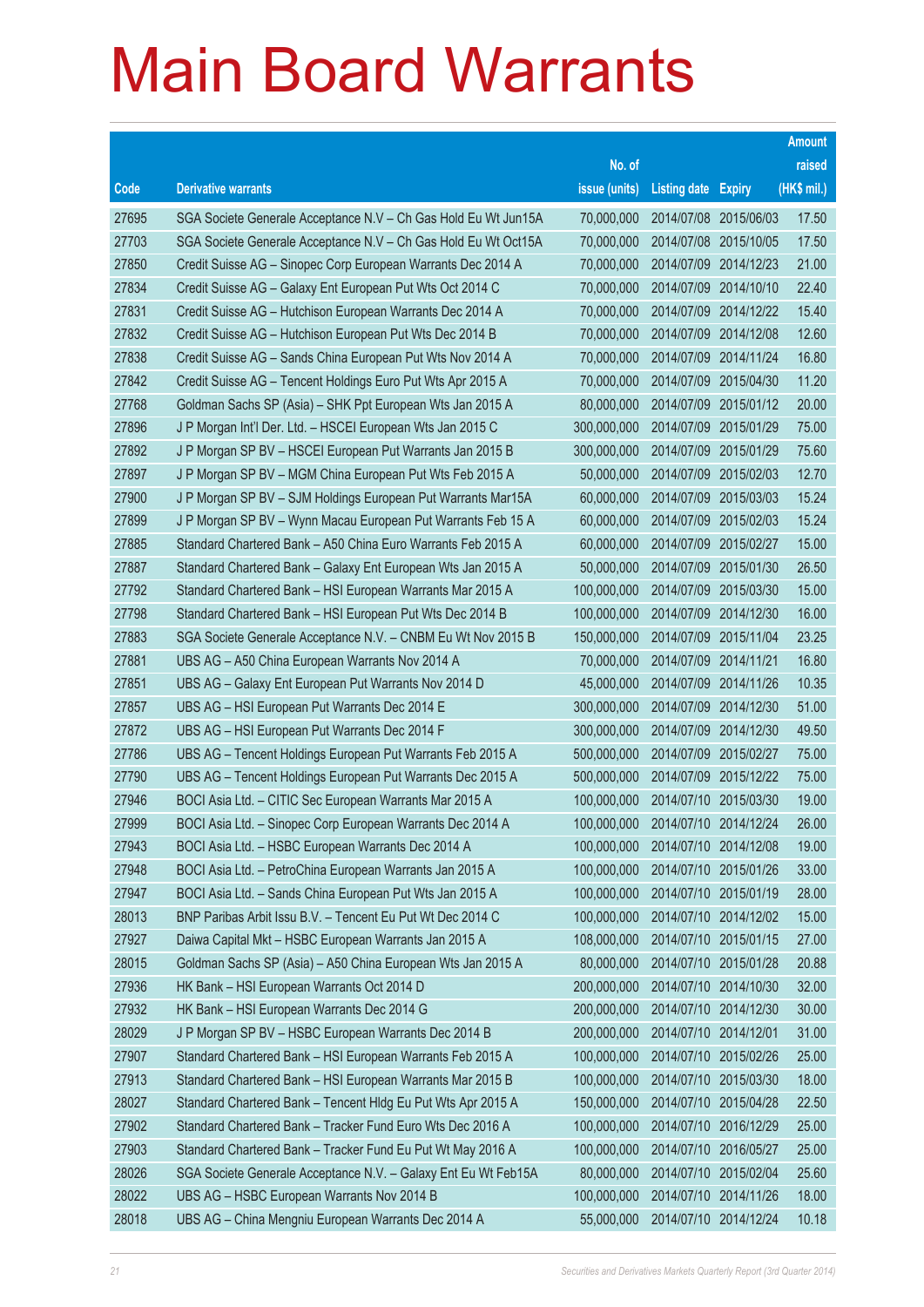|        |                                                                |               |                            |            | <b>Amount</b> |
|--------|----------------------------------------------------------------|---------------|----------------------------|------------|---------------|
|        |                                                                | No. of        |                            |            | raised        |
| Code   | <b>Derivative warrants</b>                                     | issue (units) | <b>Listing date Expiry</b> |            | (HK\$ mil.)   |
| 28023  | UBS AG - Sands China European Put Warrants Dec 2014 B          | 65,000,000    | 2014/07/10 2014/12/24      |            | 10.40         |
| 28102  | BOCI Asia Ltd. - A50 China European Warrants Apr 2016 A        | 100,000,000   | 2014/07/11                 | 2016/04/01 | 15.00         |
| 28103  | BOCI Asia Ltd. - Tracker Fund European Put Wts Apr 2016 A      | 100,000,000   | 2014/07/11                 | 2016/04/01 | 25.00         |
| 28110  | Goldman Sachs SP (Asia) – CMS European Warrants Jun 2016 A     | 80,000,000    | 2014/07/11                 | 2016/06/30 | 20.00         |
| 28133  | Goldman Sachs SP (Asia) – Galaxy Ent Euro Put Wts Jan 2015 A   | 80,000,000    | 2014/07/11                 | 2015/01/30 | 31.84         |
| 28107  | Goldman Sachs SP (Asia) - HKEx European Warrants Jan 2015 A    | 80,000,000    | 2014/07/11                 | 2015/01/30 | 43.84         |
| 28132  | Goldman Sachs SP (Asia) - HSBC European Warrants Jan 2015 A    | 80,000,000    | 2014/07/11                 | 2015/01/30 | 20.00         |
| 28104  | Goldman Sachs SP (Asia) – HSI European Put Wts Dec 2014 C      | 150,000,000   | 2014/07/11                 | 2014/12/30 | 23.85         |
| 28122  | Goldman Sachs SP (Asia) – Tracker Fund European Wts Jan15A     | 80,000,000    | 2014/07/11                 | 2015/01/30 | 20.64         |
| 28146  | J P Morgan SP BV - China Mob European Wts Feb 2015 A           | 150,000,000   | 2014/07/11                 | 2015/02/03 | 38.85         |
| 28148  | J P Morgan SP BV - Galaxy Ent European Put Wts Jan 2015 A      | 100,000,000   | 2014/07/11                 | 2015/01/30 | 38.30         |
| 28155  | J P Morgan SP BV - HSBC European Put Warrants Dec 2014 C       | 100,000,000   | 2014/07/11 2014/12/01      |            | 15.00         |
| 28037  | J P Morgan SP BV - HSI European Warrants Dec 2014 F            | 500,000,000   | 2014/07/11                 | 2014/12/30 | 75.00         |
| 28145  | J P Morgan SP BV - Sands China European Warrants Nov 2014 A    | 150,000,000   | 2014/07/11                 | 2014/11/03 | 22.80         |
| 28185  | J P Morgan SP BV - Tencent European Warrants Dec 2014 E        | 200,000,000   | 2014/07/11                 | 2014/12/01 | 67.60         |
| 28183  | J P Morgan SP BV - Tencent European Put Warrants Apr 2015 A    | 150,000,000   | 2014/07/11                 | 2015/04/30 | 22.50         |
| 28042  | Macquarie Bank Ltd. - KECL European Warrants Jan 2016 A        | 50,000,000    | 2014/07/11                 | 2016/01/05 | 12.50         |
| 28039  | Macquarie Bank Ltd. - Kingsoft European Warrants Dec 2014 A    | 35,000,000    | 2014/07/11                 | 2014/12/02 | 10.01         |
| 28091  | Merrill Lynch Int'l & Co. C.V. - CK(H) Euro Wts Jan 2015 A     | 40,000,000    | 2014/07/11                 | 2015/01/12 | 10.00         |
| 28047  | Merrill Lynch Int'l & Co. C.V. - Sinopec Eu Put Wt Dec 2014B   | 60,000,000    | 2014/07/11 2014/12/24      |            | 11.04         |
| 28045  | Merrill Lynch Int'l & Co. C.V. - Galaxy Ent Eu Put Wt Nov14A   | 70,000,000    | 2014/07/11                 | 2014/11/26 | 11.55         |
| 28097  | Merrill Lynch Int'l & Co. C.V. - HSBC Euro Put Wt Jan 2015 A   | 40,000,000    | 2014/07/11                 | 2015/01/12 | 10.20         |
| 28054  | Merrill Lynch Int'l & Co. C.V. - HSI European Wts Jan 2015 A   | 100,000,000   | 2014/07/11                 | 2015/01/29 | 26.00         |
| 28064  | Merrill Lynch Int'l & Co. C.V. - HSI Euro Put Wts Dec 2014 C   | 100,000,000   | 2014/07/11 2014/12/30      |            | 16.40         |
| 28063  | Merrill Lynch Int'l & Co. C.V. - HSI Euro Put Wts Jan 2015 B   | 100,000,000   | 2014/07/11                 | 2015/01/29 | 26.00         |
| 28048  | Merrill Lynch Int'l & Co. C.V. - Sands China Eu Put Wt Nov14C  | 60,000,000    | 2014/07/11                 | 2014/11/21 | 10.26         |
| 28099  | Standard Chartered Bank - Dongfeng European Wts Aug 2015 A     | 50,000,000    | 2014/07/11 2015/08/28      |            | 12.50         |
| 28157  | SGA Societe Generale Acceptance NV - Minsheng Bk Eu Wt Feb15A  | 40,000,000    | 2014/07/11 2015/02/04      |            | 11.60         |
| 28134  | SGA Societe Generale Acceptance NV - CSOP A50 ETF Eu Wt Jan15A | 50,000,000    | 2014/07/11                 | 2015/01/05 | 14.00         |
| 28138  | SGA Societe Generale Acceptance N.V. - A50 Ch Eu Wt Dec 2014C  | 60,000,000    | 2014/07/11 2014/12/03      |            | 16.20         |
| 28143  | SGA Societe Generale Acceptance N.V. - A50 Ch Eu Wt Feb 2015A  | 60,000,000    | 2014/07/11                 | 2015/02/04 | 15.00         |
| 28175  | SGA Societe Generale Acceptance N.V. - Shimao Ppt Eu Wt Feb16A | 100,000,000   | 2014/07/11                 | 2016/02/03 | 25.00         |
| 28178  | SGA Societe Generale Acceptance N.V. - Tencent Eu Wt Nov 15 A  | 500,000,000   | 2014/07/11                 | 2015/11/04 | 100.00        |
| 28075  | UBS AG - CNOOC European Warrants Jul 2016 A                    | 100,000,000   | 2014/07/11                 | 2016/07/26 | 15.00         |
| 15714# | Credit Suisse AG - HKEx European Warrants Jun 2015 A           | 120,000,000   | 2014/07/11                 | 2015/06/30 | 13.80         |
| 28270  | Credit Suisse AG - HKEx European Put Warrants Jan 2015 A       | 60,000,000    | 2014/07/14 2015/01/27      |            | 15.00         |
| 28277  | Citigroup Global Mkt H Inc. - CSOP A50 ETF Eu Wts Nov 2014 A   | 60,000,000    | 2014/07/14                 | 2014/11/03 | 15.00         |
| 28275  | J P Morgan SP BV - GCL-Poly European Warrants Feb 2015 A       | 100,000,000   | 2014/07/14 2015/02/03      |            | 25.20         |
| 28201  | Macquarie Bank Ltd. - Anhui Conch European Wts Apr 2015 A      | 40,000,000    | 2014/07/14 2015/04/02      |            | 10.00         |
| 28202  | Macquarie Bank Ltd. - Tencent European Put Wts Feb 2015 B      | 30,000,000    | 2014/07/14 2015/02/03      |            | 10.02         |
| 28213  | Merrill Lynch Int'l & Co. C.V. - CC Bank Eu Put Wt Feb 2015A   | 40,000,000    | 2014/07/14                 | 2015/02/05 | 10.40         |
| 28238  | Merrill Lynch Int'l & Co. C.V. - Ch Mobile Eur Wt Dec 2014 D   | 60,000,000    | 2014/07/14 2014/12/24      |            | 11.46         |
| 28237  | Merrill Lynch Int'l & Co. C.V. - Ch Mobile Eu Put Wt Dec 14 C  | 50,000,000    | 2014/07/14 2014/12/29      |            | 10.35         |
| 28204  | Merrill Lynch Int'l & Co. C.V. - A50 China Eur Wt Nov 2014 A   | 40,000,000    | 2014/07/14 2014/11/21      |            | 10.00         |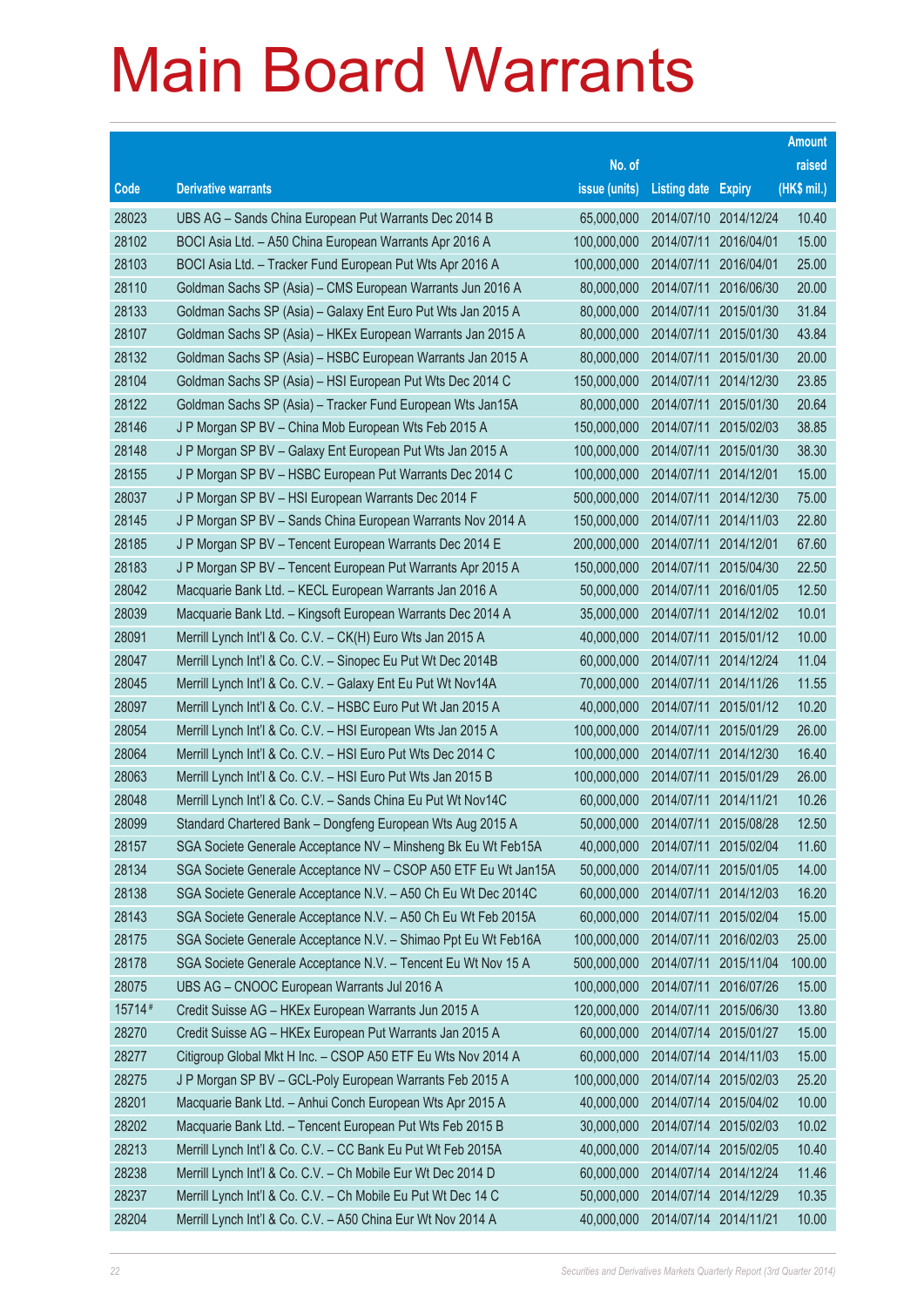|       |                                                                |               |                            |                       | <b>Amount</b> |
|-------|----------------------------------------------------------------|---------------|----------------------------|-----------------------|---------------|
|       |                                                                | No. of        |                            |                       | raised        |
| Code  | <b>Derivative warrants</b>                                     | issue (units) | <b>Listing date Expiry</b> |                       | (HK\$ mil.)   |
| 28209 | Merrill Lynch Int'l & Co. C.V. - ICBC Euro Put Wt Feb 2015 A   | 40,000,000    |                            | 2014/07/14 2015/02/05 | 11.00         |
| 28228 | Merrill Lynch Int'l & Co. C.V. - Lenovo Euro Wts Feb 2015 A    | 40,000,000    | 2014/07/14 2015/02/05      |                       | 14.00         |
| 28227 | Merrill Lynch Int'l & Co. C.V. - Ping An Euro Put Wts Feb15A   | 40,000,000    | 2014/07/14                 | 2015/02/05            | 11.20         |
| 28266 | Standard Chartered Bank - Anhui Conch Euro Wts Apr 2015 A      | 50,000,000    | 2014/07/14 2015/04/10      |                       | 12.50         |
| 28241 | Standard Chartered Bank – Cheung Kong European Put Wt Feb15A   | 30,000,000    |                            | 2014/07/14 2015/02/03 | 10.50         |
| 28269 | Standard Chartered Bank - China Railway Euro Wts Jun 2015 A    | 50,000,000    | 2014/07/14 2015/06/29      |                       | 12.50         |
| 28262 | Standard Chartered Bank - Chow Tai Fook Euro Wts May 2015 A    | 80,000,000    | 2014/07/14                 | 2015/05/15            | 20.00         |
| 28267 | Standard Chartered Bank - Jiangxi Copper Euro Wts Mar 2015 A   | 50,000,000    | 2014/07/14 2015/03/30      |                       | 12.50         |
| 28265 | Standard Chartered Bank – China Mengniu Euro Wts Jan 2015 A    | 60,000,000    | 2014/07/14 2015/01/19      |                       | 15.00         |
| 28256 | Standard Chartered Bank – PICC Group European Wts Feb 2015 A   | 60,000,000    | 2014/07/14 2015/02/03      |                       | 15.00         |
| 28239 | SGA Societe Generale Acceptance N.V. - KECL Eu Wt Apr 2017 A   | 100,000,000   | 2014/07/14 2017/04/03      |                       | 25.00         |
| 28268 | SGA Societe Generale Acceptance N.V - Tencent Eu Put Wt Sep15A | 400,000,000   | 2014/07/14 2015/09/02      |                       | 102.00        |
| 28428 | BNP Paribas Arbit Issu B.V. - Agile Ppt Euro Wt Feb 2015 A     | 19,000,000    | 2014/07/15 2015/02/03      |                       | 10.45         |
| 28468 | BNP Paribas Arbit Issu B.V. - Biostime Euro Wts Mar 2015 A     | 23,000,000    | 2014/07/15 2015/03/03      |                       | 11.04         |
| 28436 | BNP Paribas Arbit Issu B.V. - CNOOC European Wts Jan 2015 B    | 82,000,000    | 2014/07/15 2015/01/05      |                       | 16.40         |
| 28433 | BNP Paribas Arbit Issu B.V. - HKEx European Wts Jul 2015 A     | 100,000,000   | 2014/07/15 2015/07/03      |                       | 15.00         |
| 28443 | BNP Paribas Arbit Issu B.V. - HSI European Wts Dec 2014 A      | 100,000,000   |                            | 2014/07/15 2014/12/30 | 15.00         |
| 28467 | BNP Paribas Arbit Issu B.V. - HSI European Wts Mar 2015 A      | 100,000,000   | 2014/07/15 2015/03/30      |                       | 15.00         |
| 28416 | Credit Suisse AG - BYD European Warrants Jan 2015 A            | 50,000,000    | 2014/07/15 2015/01/26      |                       | 17.00         |
| 28414 | Credit Suisse AG - Ch Overseas European Warrants Mar 2015 A    | 60,000,000    | 2014/07/15 2015/03/30      |                       | 10.80         |
| 28404 | Credit Suisse – Foxconn European Warrants Dec 2014 A           | 50,000,000    |                            | 2014/07/15 2014/12/24 | 13.50         |
| 28400 | Credit Suisse AG - A50 China European Warrants Nov 2014 B      | 80,000,000    | 2014/07/15 2014/11/24      |                       | 17.60         |
| 28423 | Credit Suisse AG - China Mengniu European Wts Jan 2015 A       | 50,000,000    | 2014/07/15 2015/01/26      |                       | 12.50         |
| 28415 | Credit Suisse AG - Xinyi Glass European Warrants Jan 2015 A    | 50,000,000    |                            | 2014/07/15 2015/01/26 | 17.50         |
| 28482 | Citigroup Global Mkt H Inc. - AIA European Wts Mar 2015 A      | 100,000,000   |                            | 2014/07/15 2015/03/26 | 16.50         |
| 28475 | Citigroup Global Mkt H Inc. - CITIC Sec Euro Wts Jun 2015 A    | 100,000,000   | 2014/07/15 2015/06/12      |                       | 27.00         |
| 28484 | Citigroup Global Mkt H Inc. - Sinopec Corp Eu Wts Dec 2014 A   | 100,000,000   | 2014/07/15 2014/12/24      |                       | 28.00         |
| 28497 | Citigroup Global Mkt H Inc. - HKEx European Wts Nov 2014 A     | 50,000,000    | 2014/07/15 2014/11/25      |                       | 13.00         |
| 28499 | Citigroup Global Mkt H Inc. - HKEx European Wts Jan 2015 A     | 50,000,000    | 2014/07/15 2015/01/14      |                       | 15.00         |
| 28485 | Citigroup Global Mkt H Inc. - PetroChina Euro Wts Dec 2014 A   | 80,000,000    | 2014/07/15 2014/12/22      |                       | 16.00         |
| 28496 | Citigroup Global Mkt H Inc. - Ping An Euro Wts Dec 2014 A      | 100,000,000   | 2014/07/15 2014/12/24      |                       | 17.50         |
| 28303 | HK Bank - China Shenhua European Warrants Mar 2015 A           | 80,000,000    | 2014/07/15 2015/03/27      |                       | 12.00         |
| 28304 | HK Bank - GCL-Poly Energy European Warrants Jan 2015 A         | 80,000,000    | 2014/07/15 2015/01/30      |                       | 26.40         |
| 28331 | HK Bank - Galaxy Ent European Warrants Dec 2014 A              | 80,000,000    | 2014/07/15 2014/12/17      |                       | 27.20         |
| 28308 | HK Bank - HKEx European Warrants Oct 2015 A                    | 150,000,000   | 2014/07/15 2015/10/26      |                       | 22.50         |
| 28327 | HK Bank - HWL European Warrants Dec 2014 A                     | 80,000,000    | 2014/07/15 2014/12/23      |                       | 21.60         |
| 28313 | HK Bank - Sands China European Warrants Dec 2014 A             | 80,000,000    | 2014/07/15 2014/12/24      |                       | 28.00         |
| 28471 | J P Morgan SP BV - Ch Railway Cons European Wts Feb 2015 A     | 40,000,000    | 2014/07/15 2015/02/03      |                       | 15.12         |
| 28334 | J P Morgan SP BV - A50 China European Warrants Nov 2014 A      | 200,000,000   | 2014/07/15 2014/11/21      |                       | 39.20         |
| 28295 | Macquarie Bank Ltd. - Bank of EA European Wts Jul 2015 A       | 40,000,000    | 2014/07/15 2015/07/03      |                       | 10.00         |
| 28289 | Macquarie Bank Ltd. - Cheung Kong European Wts Jan 2015 A      | 60,000,000    | 2014/07/15 2015/01/05      |                       | 10.14         |
| 28377 | Macquarie Bank Ltd. - Lenovo European Warrants Feb 2015 A      | 30,000,000    | 2014/07/15 2015/02/03      |                       | 10.02         |
| 28372 | Macquarie Bank Ltd. - Tencent European Warrants Dec 2014 A     | 30,000,000    | 2014/07/15 2014/12/02      |                       | 10.02         |
| 28340 | Standard Chartered Bank - China Railway Euro Wts Feb 2015 A    | 50,000,000    | 2014/07/15 2015/02/27      |                       | 12.50         |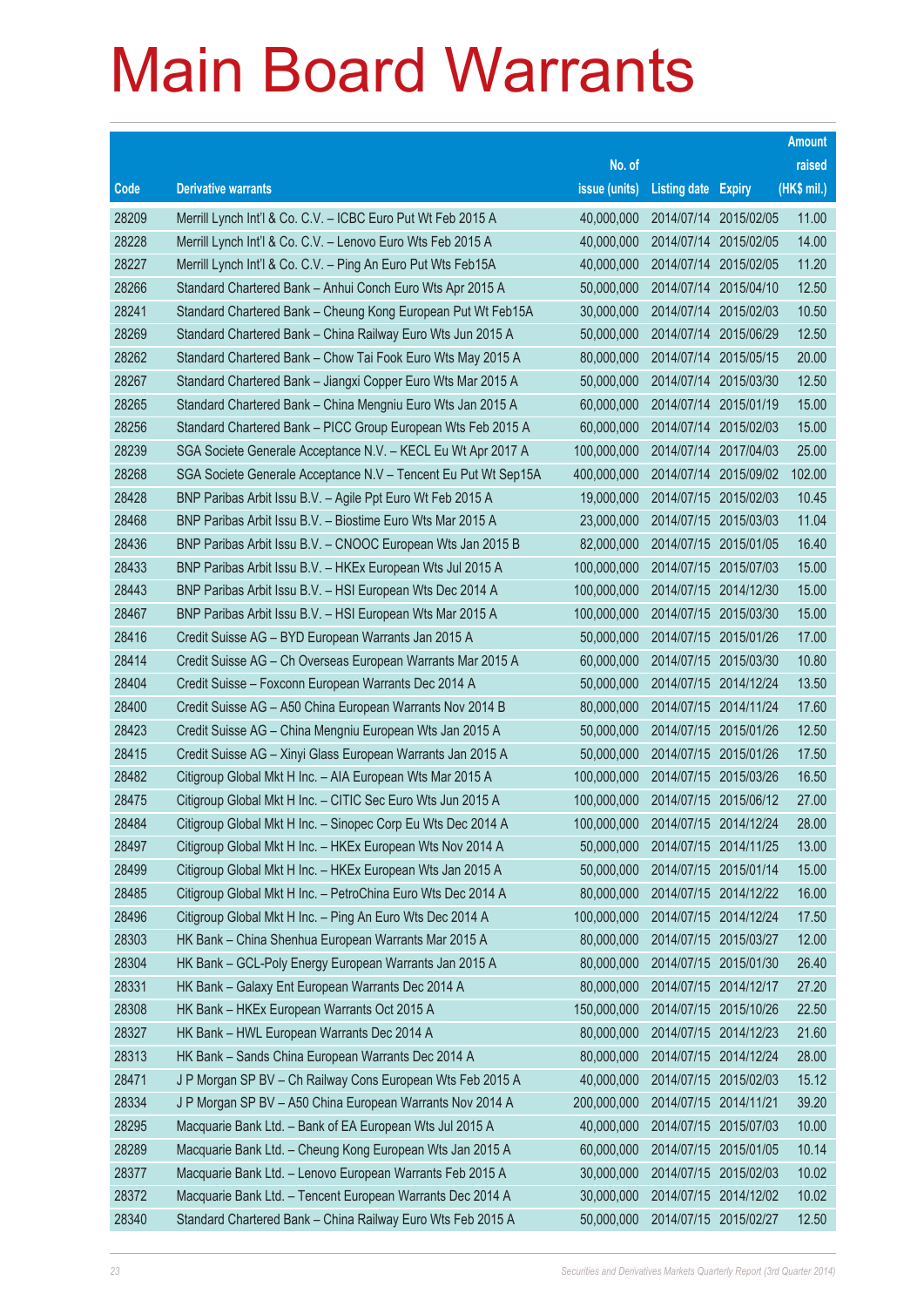|       |                                                                |               |                            |                       | <b>Amount</b> |
|-------|----------------------------------------------------------------|---------------|----------------------------|-----------------------|---------------|
|       |                                                                | No. of        |                            |                       | raised        |
| Code  | <b>Derivative warrants</b>                                     | issue (units) | <b>Listing date Expiry</b> |                       | (HK\$ mil.)   |
| 28344 | Standard Chartered Bank - HKEx European Warrants Jul 2015 A    | 150,000,000   |                            | 2014/07/15 2015/07/30 | 37.50         |
| 28470 | Standard Chartered Bank - HSI European Put Wts Dec 2014 C      | 100,000,000   |                            | 2014/07/15 2014/12/30 | 15.00         |
| 28352 | SGA Societe Generale Acceptance N.V. - CSR Euro Wts Oct 16 A   | 150,000,000   | 2014/07/15 2016/10/05      |                       | 22.50         |
| 28371 | SGA Societe Generale Acceptance N.V. - HKEx Eu Wt Jul 2015 A   | 300,000,000   |                            | 2014/07/15 2015/07/06 | 45.00         |
| 28370 | SGA Societe Generale Acceptance N.V. - HKEx Eu Wt Sep 2015 A   | 300,000,000   | 2014/07/15 2015/09/07      |                       | 54.00         |
| 28369 | SGA Societe Generale Acceptance N.V. - HSI Eur Wt Apr 2015 A   | 150,000,000   |                            | 2014/07/15 2015/04/29 | 27.00         |
| 28395 | UBS AG - CC Bank European Warrants Jan 2015 A                  | 100,000,000   | 2014/07/15 2015/01/14      |                       | 25.00         |
| 28397 | UBS AG - HKEx European Warrants Dec 2014 D                     | 40,000,000    |                            | 2014/07/15 2014/12/24 | 22.40         |
| 28279 | UBS AG - HKEx European Warrants Jun 2015 A                     | 200,000,000   |                            | 2014/07/15 2015/06/23 | 30.00         |
| 28379 | UBS AG - Tencent Holdings European Warrants Oct 2015 A         | 500,000,000   |                            | 2014/07/15 2015/10/26 | 105.00        |
| 28582 | Credit Suisse AG - CC Bank European Warrants Jan 2015 A        | 60,000,000    | 2014/07/16 2015/01/30      |                       | 11.40         |
| 28591 | Credit Suisse AG - CITIC Sec European Warrants Mar 2015 A      | 60,000,000    |                            | 2014/07/16 2015/03/30 | 13.80         |
| 28585 | Credit Suisse AG - CNBM European Warrants Dec 2014 A           | 60,000,000    |                            | 2014/07/16 2014/12/03 | 19.80         |
| 28583 | Credit Suisse AG - Kingsoft European Warrants Nov 2014 B       | 60,000,000    |                            | 2014/07/16 2014/11/24 | 13.20         |
| 28578 | Credit Suisse AG - Lenovo European Warrants Dec 2014 A         | 60,000,000    |                            | 2014/07/16 2014/12/22 | 33.00         |
| 28617 | Goldman Sachs SP (Asia) - HKEx European Put Wts Mar 2015 A     | 80,000,000    |                            | 2014/07/16 2015/03/02 | 14.80         |
| 28624 | Goldman Sachs SP (Asia) - Tencent European Wt Dec 2014 D       | 80,000,000    | 2014/07/16 2014/12/16      |                       | 20.80         |
| 28607 | Goldman Sachs SP (Asia) - Tencent European Put Wt May 2015 A   | 80,000,000    |                            | 2014/07/16 2015/05/06 | 12.00         |
| 28514 | HK Bank - A50 China European Warrants Dec 2014 C               | 80,000,000    | 2014/07/16 2014/12/31      |                       | 12.00         |
| 28523 | HK Bank - A50 China European Warrants Jan 2015 A               | 80,000,000    | 2014/07/16 2015/01/30      |                       | 20.00         |
| 28532 | HK Bank - HKEx European Warrants Dec 2014 C                    | 80,000,000    | 2014/07/16 2014/12/01      |                       | 52.00         |
| 28537 | HK Bank - HKEx European Warrants Jan 2015 A                    | 80,000,000    |                            | 2014/07/16 2015/01/30 | 32.00         |
| 28539 | HK Bank - HKEx European Put Warrants Mar 2015 A                | 100,000,000   | 2014/07/16 2015/03/09      |                       | 17.00         |
| 28509 | HK Bank - Tencent European Warrants Nov 2014 C                 | 80,000,000    |                            | 2014/07/16 2014/11/18 | 25.60         |
| 28512 | HK Bank - Tencent European Warrants Dec 2014 B                 | 80,000,000    | 2014/07/16 2014/12/31      |                       | 24.00         |
| 28606 | J P Morgan SP BV - Datang European Wts Feb 2015 A              | 38,000,000    | 2014/07/16 2015/02/03      |                       | 10.94         |
| 28593 | J P Morgan SP BV - HKEx European Warrants Dec 2014 B           | 80,000,000    |                            | 2014/07/16 2014/12/03 | 33.92         |
| 28501 | Macquarie Bank Ltd. - AIA European Warrants Apr 2015 A         | 70,000,000    | 2014/07/16 2015/04/02      |                       | 10.50         |
| 28540 | Macquarie Bank Ltd. - Huaneng Power European Wts Feb 2015 A    | 30,000,000    | 2014/07/16 2015/02/03      |                       | 10.53         |
| 28503 | Macquarie Bank Ltd. - Sands China European Wts Feb 2015 A      | 40,000,000    | 2014/07/16 2015/02/03      |                       | 10.00         |
| 28555 | Standard Chartered Bank - Ch Overseas Eur Put Wts Feb 2015 A   | 70,000,000    | 2014/07/16 2015/02/26      |                       | 10.50         |
| 28556 | Standard Chartered Bank - China Res Gas Euro Wts Jul 2015 A    | 50,000,000    | 2014/07/16 2015/07/31      |                       | 13.00         |
| 28559 | Standard Chartered Bank - HSI European Put Wts Dec 2014 D      | 100,000,000   | 2014/07/16 2014/12/30      |                       | 15.00         |
| 28554 | Standard Chartered Bank - Lenovo European Wts Feb 2015 A       | 30,000,000    | 2014/07/16 2015/02/03      |                       | 21.00         |
| 28553 | Standard Chartered Bank - Lenovo European Put Wts Aug 2015 A   | 100,000,000   | 2014/07/16 2015/08/04      |                       | 25.00         |
| 28562 | SGA Societe Generale Acceptance N.V. - BYD Eu Wt Jan 2015 A    | 30,000,000    | 2014/07/16 2015/01/05      |                       | 10.05         |
| 28545 | SGA Societe Generale Acceptance NV - Ch Cinda Eu Put Wt Feb15A | 40,000,000    | 2014/07/16 2015/02/04      |                       | 10.00         |
| 28575 | SGA Societe Generale Acceptance N.V. - A50 Ch Eu Wt Jan 2015A  | 70,000,000    | 2014/07/16 2015/01/05      |                       | 17.50         |
| 28550 | SGA Societe Generale Acceptance N.V. - HKEx Eu Wt Nov 2015 A   | 300,000,000   | 2014/07/16 2015/11/04      |                       | 45.00         |
| 28592 | UBS AG - Kingsoft European Warrants Nov 2014 D                 | 100,000,000   | 2014/07/16 2014/11/28      |                       | 25.00         |
| 28661 | Citigroup Global Mkt H Inc. - Galaxy Ent Euro Wts Dec 2014 A   | 80,000,000    | 2014/07/17 2014/12/17      |                       | 18.40         |
| 28660 | Citigroup Global Mkt H Inc. - Tencent European Wts Oct 2014 B  | 100,000,000   | 2014/07/17 2014/10/27      |                       | 22.00         |
| 28651 | Daiwa Capital Mkt - HKEx European Warrants Nov 2014 A          | 128,000,000   | 2014/07/17 2014/11/03      |                       | 40.96         |
| 28648 | HK Bank - Foxconn European Warrants Jan 2015 A                 | 60,000,000    | 2014/07/17 2015/01/30      |                       | 24.00         |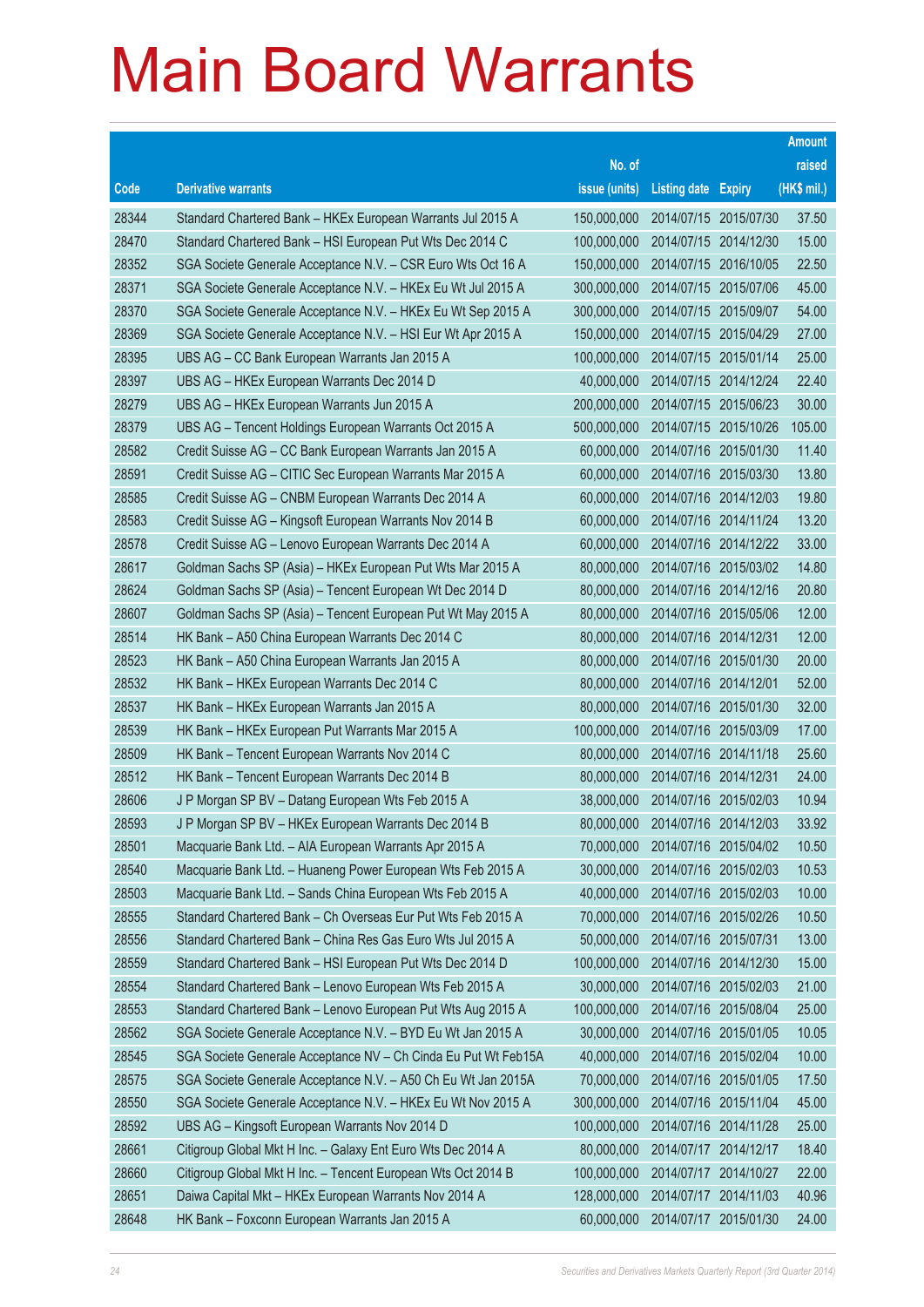|       |                                                               |               |                                  |            | <b>Amount</b> |
|-------|---------------------------------------------------------------|---------------|----------------------------------|------------|---------------|
|       |                                                               | No. of        |                                  |            | raised        |
| Code  | <b>Derivative warrants</b>                                    | issue (units) | <b>Listing date Expiry</b>       |            | (HK\$ mil.)   |
| 28636 | HK Bank – Haitong Sec European Warrants Feb 2015 A            | 80,000,000    | 2014/07/17 2015/02/25            |            | 12.00         |
| 28640 | HK Bank - Ping An European Warrants Dec 2014 A                | 80,000,000    | 2014/07/17 2014/12/31            |            | 12.00         |
| 28647 | HK Bank - Tencent European Warrants Oct 2015 A                | 80,000,000    | 2014/07/17                       | 2015/10/29 | 14.40         |
| 28658 | J P Morgan SP BV - China Cinda European Put Wts Feb 2015 A    | 100,000,000   | 2014/07/17 2015/02/03            |            | 25.20         |
| 28653 | Macquarie Bank Ltd. - Esprit European Warrants Jan 2016 A     | 40,000,000    | 2014/07/17 2016/01/05            |            | 10.00         |
| 28631 | Macquarie Bank Ltd. - GCL-Poly Energy European Wts Feb 2015 A | 35,000,000    | 2014/07/17 2015/02/03            |            | 10.01         |
| 28650 | Macquarie Bank Ltd. - Greatwall Motor European Wts Feb 2015 A | 40,000,000    | 2014/07/17                       | 2015/02/03 | 10.00         |
| 28652 | Macquarie Bank Ltd. - HK Gas European Warrants Jul 2016 A     | 40,000,000    | 2014/07/17 2016/07/05            |            | 10.00         |
| 28627 | Macquarie Bank Ltd. - HN Renewables European Wts Feb 2015 A   | 35,000,000    | 2014/07/17 2015/02/17            |            | 10.01         |
| 28654 | UBS AG - BYD European Warrants Dec 2014 B                     | 50,000,000    | 2014/07/17 2014/12/24            |            | 22.00         |
| 28655 | UBS AG - Li & Fung European Warrants Jan 2015 B               | 40,000,000    | 2014/07/17 2015/01/16            |            | 16.00         |
| 28731 | Credit Suisse AG - New World Dev European Wts Jan 2015 A      | 70,000,000    | 2014/07/18 2015/01/29            |            | 36.40         |
| 28726 | Credit Suisse AG - Tencent Holdings European Wts Nov 2015 A   | 100,000,000   | 2014/07/18 2015/11/02            |            | 19.00         |
| 28734 | Citigroup Global Mkt H Inc. - Cheung Kong Euro Wt Dec 2014 A  | 80,000,000    | 2014/07/18 2014/12/02            |            | 16.80         |
| 28732 | Citigroup Global Mkt H Inc. - A50 China Euro Wts Jan 2015 A   | 80,000,000    | 2014/07/18 2015/01/19            |            | 26.40         |
| 28701 | J P Morgan SP BV - Ch Comm Cons European Warrants Feb 2015 A  | 40,000,000    | 2014/07/18 2015/02/02            |            | 10.00         |
| 28736 | J P Morgan SP BV - CSOP A50 ETF European Warrants Dec 2014 A  | 100,000,000   | 2014/07/18 2014/12/31            |            | 15.30         |
| 28735 | J P Morgan SP BV - Li & Fung European Warrants Feb 2015 A     | 45,000,000    | 2014/07/18 2015/02/03            |            | 16.20         |
| 28667 | Macquarie Bank Ltd. - CITIC Bank European Wts Dec 2014 A      | 70,000,000    | 2014/07/18 2014/12/02            |            | 10.50         |
| 28676 | Nomura Int'l plc - CITIC Bank European Warrants Feb 2015 A    | 50,000,000    | 2014/07/18 2015/02/27            |            | 13.00         |
| 28681 | Nomura Int'l plc - Ch Ship Dev European Warrants Mar 2015 A   | 50,000,000    | 2014/07/18 2015/03/30            |            | 24.00         |
| 28687 | Nomura Int'l plc - Chow Tai Fook European Wts Dec 2015 A      | 50,000,000    | 2014/07/18 2015/12/18            |            | 12.50         |
| 28689 | Nomura Int'l plc - A50 China European Warrants Jan 2015 A     | 80,000,000    | 2014/07/18 2015/01/30            |            | 28.80         |
| 28691 | Nomura Int'l plc - A50 China European Warrants Jan 2015 B     | 80,000,000    | 2014/07/18 2015/01/30            |            | 22.40         |
| 28692 | Nomura Int'l plc - A50 China European Warrants Mar 2015 A     | 80,000,000    | 2014/07/18 2015/03/30            |            | 21.20         |
| 28695 | Nomura Int'l plc - A50 China European Warrants Jun 2015 A     | 50,000,000    | 2014/07/18 2015/06/22            |            | 15.50         |
| 28686 | Nomura Int'l plc - SUNAC European Warrants Mar 2015 A         |               | 50,000,000 2014/07/18 2015/03/30 |            | 24.00         |
| 28679 | Nomura Int'l plc - Yanzhou Coal European Warrants Jan 2015 A  | 50,000,000    | 2014/07/18 2015/01/30            |            | 19.00         |
| 28719 | Standard Chartered Bank - Geely Auto European Wts Mar 2015 A  | 50,000,000    | 2014/07/18 2015/03/09            |            | 12.50         |
| 28723 | Standard Chartered Bank - HKEx European Warrants Apr 2015 A   | 50,000,000    | 2014/07/18 2015/04/28            |            | 25.00         |
| 28725 | Standard Chartered Bank - HKEx European Warrants Jul 2015 B   | 50,000,000    | 2014/07/18 2015/07/29            |            | 25.00         |
| 28720 | Standard Chartered Bank - HKEx European Warrants Jul 2016 A   | 100,000,000   | 2014/07/18 2016/07/29            |            | 25.00         |
| 28717 | Standard Chartered Bank - HSCEI European Warrants Jan 2015 B  | 100,000,000   | 2014/07/18 2015/01/29            |            | 21.50         |
| 28714 | Standard Chartered Bank - HSCEI European Put Wts Jan 2015 A   | 100,000,000   | 2014/07/18 2015/01/29            |            | 16.50         |
| 28718 | Standard Chartered Bank - Li & Fung European Wts Feb 2015 A   | 40,000,000    | 2014/07/18 2015/02/03            |            | 14.00         |
| 28706 | UBS AG - China Cinda European Warrants Mar 2015 A             | 100,000,000   | 2014/07/18 2015/03/16            |            | 25.00         |
| 28702 | UBS AG - Cheung Kong European Put Warrants Dec 2014 C         | 50,000,000    | 2014/07/18 2014/12/29            |            | 10.00         |
| 28777 | Credit Suisse AG - Sands China European Warrants Nov 2014 B   | 60,000,000    | 2014/07/21                       | 2014/11/20 | 13.02         |
| 28775 | Credit Suisse AG - Tencent Holdings European Wts Nov 2014 G   | 100,000,000   | 2014/07/21                       | 2014/11/17 | 40.00         |
| 28774 | Daiwa Capital Mkt - BYD European Warrants Jan 2015 A          | 80,000,000    | 2014/07/21                       | 2015/01/20 | 20.00         |
| 28764 | Daiwa Capital Mkt - A50 China European Warrants Dec 2014 A    | 108,000,000   | 2014/07/21                       | 2014/12/01 | 23.76         |
| 28766 | Daiwa Capital Mkt - A50 China European Warrants Apr 2015 A    | 128,000,000   | 2014/07/21                       | 2015/04/08 | 32.00         |
| 28792 | J P Morgan SP BV - Ch Ship Cont European Warrants Apr 2015 A  | 45,000,000    | 2014/07/21                       | 2015/04/02 | 11.43         |
| 28749 | SGA Societe Generale Acceptance N.V. - CMob Eu Put Wt Feb15A  | 70,000,000    | 2014/07/21                       | 2015/02/04 | 21.70         |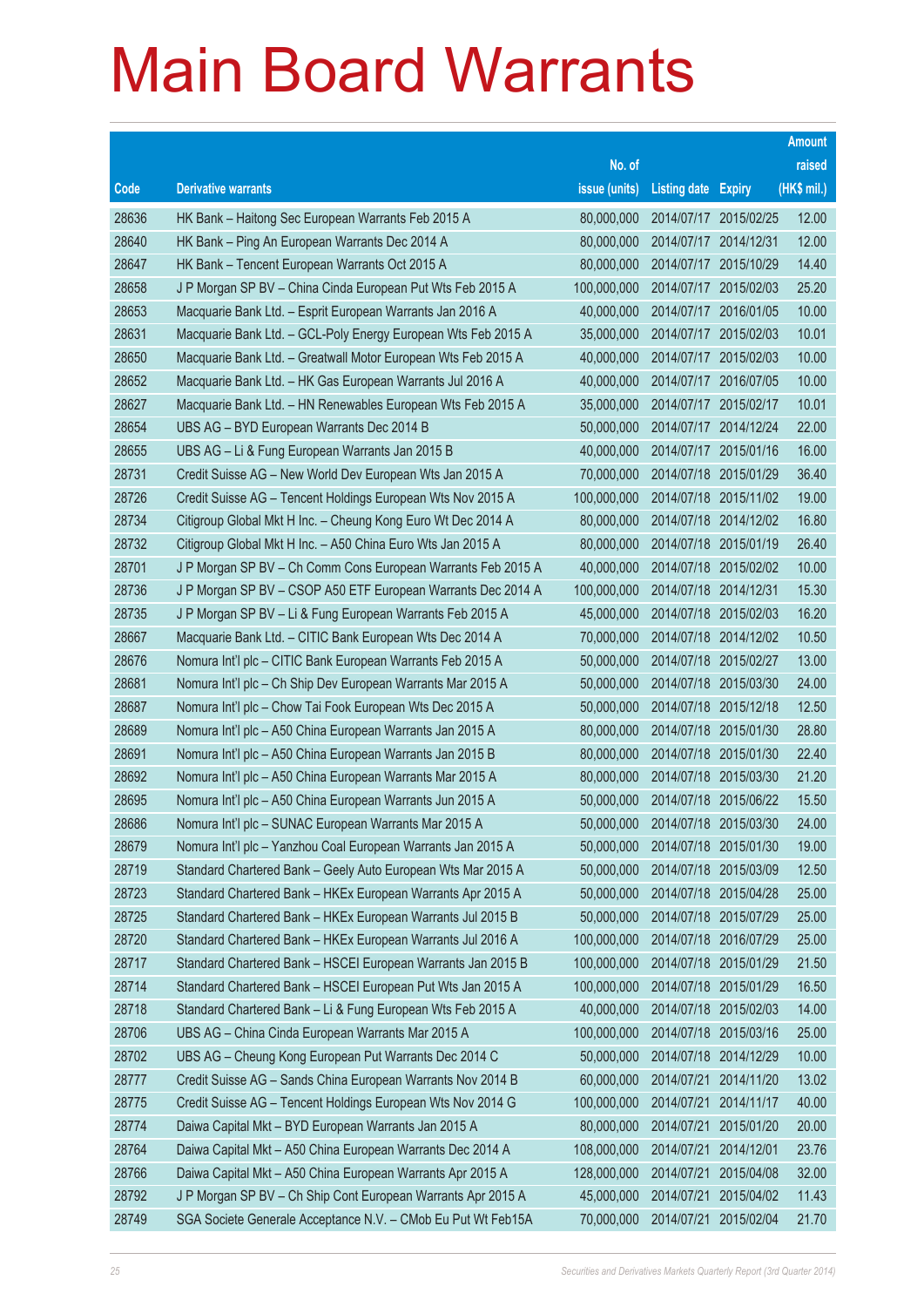|       |                                                               |               |                            |                       | <b>Amount</b> |
|-------|---------------------------------------------------------------|---------------|----------------------------|-----------------------|---------------|
|       |                                                               | No. of        |                            |                       | raised        |
| Code  | <b>Derivative warrants</b>                                    | issue (units) | <b>Listing date Expiry</b> |                       | (HK\$ mil.)   |
| 28763 | UBS AG - BYD European Warrants Jan 2015 A                     | 50,000,000    |                            | 2014/07/21 2015/01/20 | 16.50         |
| 28760 | UBS AG - China Mobile European Warrants Dec 2014 B            | 100,000,000   |                            | 2014/07/21 2014/12/24 | 20.50         |
| 28755 | UBS AG - China Tel European Warrants Dec 2014 A               | 70,000,000    |                            | 2014/07/21 2014/12/22 | 10.50         |
| 28854 | BOCI Asia Ltd. - AIA European Warrants Mar 2015 A             | 100,000,000   |                            | 2014/07/22 2015/03/30 | 15.00         |
| 28856 | BOCI Asia Ltd. - Cheung Kong European Warrants Jan 2015 A     | 100,000,000   | 2014/07/22 2015/01/09      |                       | 26.00         |
| 28855 | BOCI Asia Ltd. - China Mobile European Put Wts Dec 2014 A     | 100,000,000   | 2014/07/22 2014/12/29      |                       | 17.00         |
| 28974 | BNP Paribas Arbit Issu B.V. - BYD European Wts Mar 2015 A     | 94,000,000    |                            | 2014/07/22 2015/03/03 | 23.50         |
| 28963 | BNP Paribas Arbit Issu B.V. - Ch Mobile Euro Wts Mar 2015 B   | 100,000,000   |                            | 2014/07/22 2015/03/03 | 17.00         |
| 28973 | BNP Paribas Arbit Issu B.V. - Ch Mobile Euro Wts Dec 2015 A   | 100,000,000   |                            | 2014/07/22 2015/12/02 | 25.00         |
| 28832 | Credit Suisse AG - China Mobile European Warrants Dec 2014 B  | 70,000,000    |                            | 2014/07/22 2014/12/24 | 10.50         |
| 28858 | Credit Suisse AG - China Mobile European Warrants Jan 2015 A  | 70,000,000    | 2014/07/22 2015/01/29      |                       | 17.50         |
| 28823 | Credit Suisse AG – China Mobile European Put Wts Dec 2014 A   | 70,000,000    | 2014/07/22 2014/12/24      |                       | 10.50         |
| 28946 | Credit Suisse AG - ChiUnicom European Warrants Jan 2015 A     | 70,000,000    | 2014/07/22 2015/01/29      |                       | 30.80         |
| 28956 | Credit Suisse AG - Ping An European Warrants Dec 2014 A       | 70,000,000    |                            | 2014/07/22 2014/12/22 | 10.50         |
| 28962 | Citigroup Global Mkt H Inc. - China Mobile Eur Wt Nov 2014 A  | 100,000,000   |                            | 2014/07/22 2014/11/24 | 15.00         |
| 28961 | Citigroup Global Mkt H Inc. - China Mobile Eur Wt Dec 2014 A  | 100,000,000   | 2014/07/22 2014/12/24      |                       | 38.00         |
| 28821 | Daiwa Capital Mkt - China Mobile European Put Wts Jan 2015 B  | 80,000,000    |                            | 2014/07/22 2015/01/02 | 12.00         |
| 28888 | Bank of East Asia - Galaxy Ent European Put Warrants Feb15 A  | 40,000,000    |                            | 2014/07/22 2015/02/12 | 10.00         |
| 28860 | Bank of East Asia - Lenovo European Put Warrants Jun 2015 A   | 70,000,000    |                            | 2014/07/22 2015/06/26 | 10.50         |
| 28870 | Bank of East Asia - Tencent Holdings European Wts Oct 2015 A  | 60,000,000    | 2014/07/22 2015/10/29      |                       | 11.40         |
| 28793 | HK Bank – Ch Comm Cons European Warrants Jan 2015 A           | 60,000,000    |                            | 2014/07/22 2015/01/30 | 15.00         |
| 28798 | HK Bank - China Railway European Warrants Jan 2015 A          | 60,000,000    |                            | 2014/07/22 2015/01/30 | 15.00         |
| 28976 | J P Morgan SP BV - China Mob European Wts Feb 2015 B          | 200,000,000   |                            | 2014/07/22 2015/02/03 | 50.20         |
| 28978 | J P Morgan SP BV - China Mob European Put Wts Feb 2015 C      | 180,000,000   | 2014/07/22 2015/02/03      |                       | 45.18         |
| 28979 | J P Morgan SP BV - Geely Auto European Warrants Nov 2014 A    | 80,000,000    |                            | 2014/07/22 2014/11/28 | 12.40         |
| 28982 | J P Morgan SP BV - Galaxy Ent European Warrants Feb 2015 A    | 150,000,000   | 2014/07/22 2015/02/03      |                       | 38.85         |
| 28843 | Macquarie Bank Ltd. - BYD European Warrants Feb 2015 A        | 25,000,000    | 2014/07/22 2015/02/03      |                       | 10.00         |
| 28853 | Macquarie Bank Ltd. - China Mobile European Wts Jan 2015 B    | 40,000,000    | 2014/07/22 2015/01/05      |                       | 10.00         |
| 28811 | Standard Chartered Bank - A50 China Euro Warrants Nov 2014 C  | 80,000,000    | 2014/07/22 2014/11/21      |                       | 16.00         |
| 28817 | Standard Chartered Bank - A50 China Euro Warrants Feb 2015 B  | 80,000,000    | 2014/07/22 2015/02/02      |                       | 28.80         |
| 28810 | Standard Chartered Bank - HKEx European Put Wts Feb 2015 A    | 100,000,000   |                            | 2014/07/22 2015/02/27 | 25.00         |
| 28807 | Standard Chartered Bank - Hutchison Euro Euro Wts Dec 2014 A  | 100,000,000   | 2014/07/22 2014/12/23      |                       | 22.40         |
| 28802 | SGA Societe Generale Acceptance N.V. - BOCL Eu Wt Apr 2015 A  | 100,000,000   | 2014/07/22 2015/04/01      |                       | 18.00         |
| 28936 | SGA Societe Generale Acceptance N.V. - Ch Mob Eu Wt Dec 14 B  | 100,000,000   | 2014/07/22 2014/12/03      |                       | 15.00         |
| 28803 | SGA Societe Generale Acceptance N.V. - HSBC Eu Wt Feb 2015 A  | 100,000,000   |                            | 2014/07/22 2015/02/04 | 18.00         |
| 28806 | SGA Societe Generale Acceptance N.V. - Ping An Eu Wt Dec 14 B | 100,000,000   | 2014/07/22 2014/12/03      |                       | 23.50         |
| 28942 | SGA Societe Generale Acceptance N.V. - ZTE Eu Wt Mar 2015 B   | 100,000,000   |                            | 2014/07/22 2015/03/04 | 19.00         |
| 28902 | UBS AG - Anhui Conch European Warrants Jan 2015 A             | 50,000,000    | 2014/07/22 2015/01/28      |                       | 10.25         |
| 28819 | UBS AG - China Mobile European Put Warrants Jan 2015 A        | 60,000,000    | 2014/07/22 2015/01/21      |                       | 18.00         |
| 28889 | UBS AG - HSI European Warrants Jun 2015 A                     | 300,000,000   | 2014/07/22 2015/06/29      |                       | 75.00         |
| 28897 | UBS AG - KECL European Warrants Dec 2015 A                    | 100,000,000   | 2014/07/22 2015/12/28      |                       | 21.50         |
| 28935 | UBS AG - ZTE European Warrants Jan 2015 A                     | 70,000,000    | 2014/07/22 2015/01/26      |                       | 10.50         |
| 29044 | BOCI Asia Ltd. - BYD European Warrants Jan 2015 A             | 100,000,000   |                            | 2014/07/23 2015/01/26 | 45.00         |
| 29047 | BOCI Asia Ltd. - China Mobile European Warrants Dec 2014 B    | 100,000,000   | 2014/07/23 2014/12/29      |                       | 23.00         |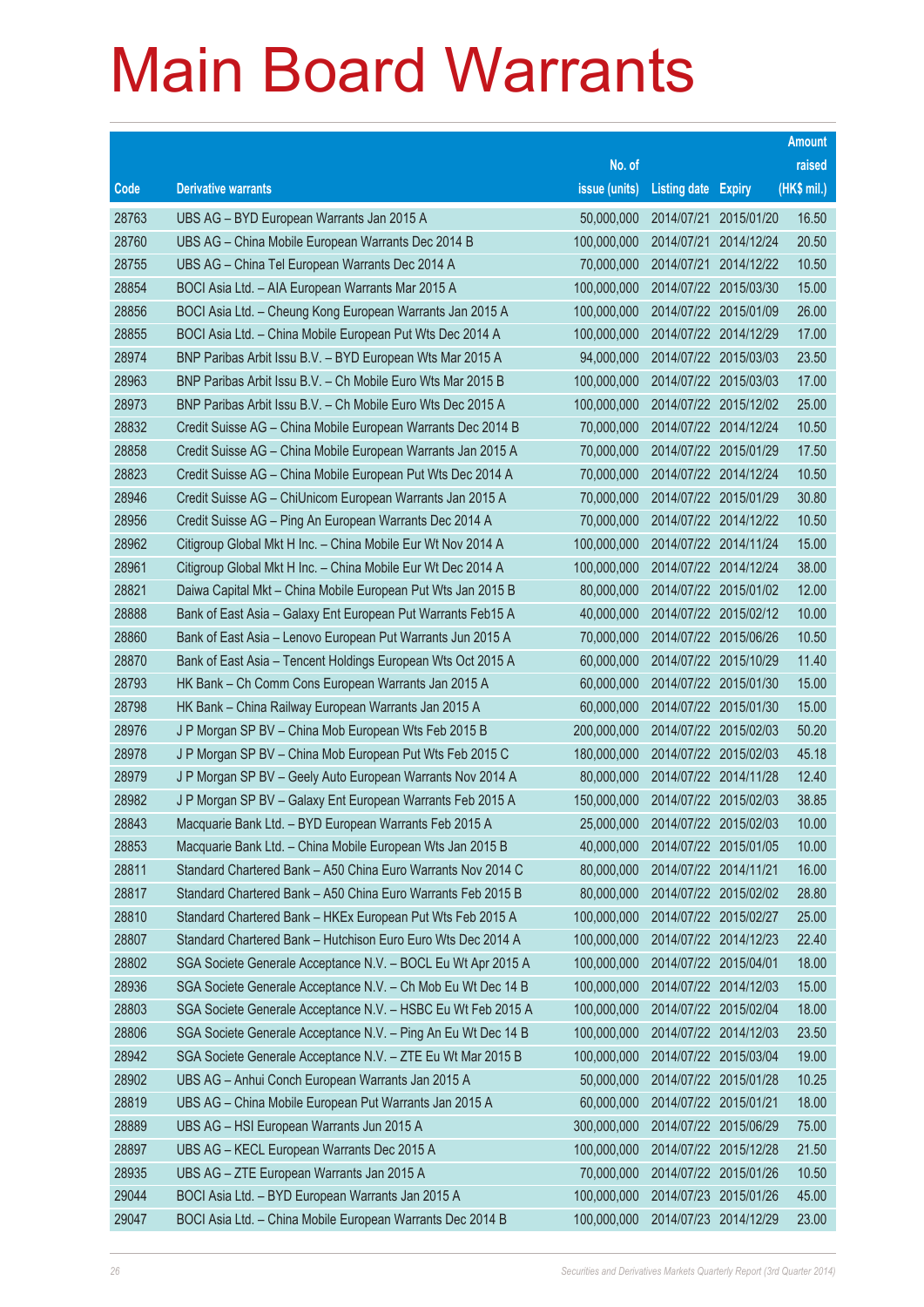|       |                                                              |               |                            | <b>Amount</b> |
|-------|--------------------------------------------------------------|---------------|----------------------------|---------------|
|       |                                                              | No. of        |                            | raised        |
| Code  | <b>Derivative warrants</b>                                   | issue (units) | <b>Listing date Expiry</b> | (HK\$ mil.)   |
| 29045 | BOCI Asia Ltd. - China Mobile European Warrants Feb 2015 A   | 100,000,000   | 2014/07/23 2015/02/02      | 19.00         |
| 29041 | BOCI Asia Ltd. - KECL European Warrants Dec 2015 A           | 100,000,000   | 2014/07/23 2015/12/28      | 17.00         |
| 29036 | BOCI Asia Ltd. – Ping An European Put Warrants Dec 2014 B    | 100,000,000   | 2014/07/23 2014/12/29      | 31.00         |
| 29066 | BNP Paribas Arbit Issu B.V. - Ch Ship Cont Eur Wt Nov 2015 A | 27,000,000    | 2014/07/23 2015/11/03      | 10.26         |
| 29060 | Goldman Sachs SP (Asia) – China Mobile Eu Put Wts Jan 2015 A | 80,000,000    | 2014/07/23 2015/01/29      | 21.12         |
| 29062 | Goldman Sachs SP (Asia) - CSOP A50 ETF Euro Wts Jan 2015 A   | 80,000,000    | 2014/07/23 2015/01/29      | 25.04         |
| 29061 | Goldman Sachs SP (Asia) – China Unicom Euro Wts Jan 2015 A   | 80,000,000    | 2014/07/23 2015/01/29      | 33.68         |
| 29027 | HK Bank – China Mobile European Warrants Feb 2015 A          | 80,000,000    | 2014/07/23 2015/02/23      | 12.00         |
| 29028 | HK Bank – China Mobile European Put Warrants Jan 2015 A      | 80,000,000    | 2014/07/23 2015/01/30      | 20.00         |
| 29017 | HK Bank – HSCEI European Put Warrants Jan 2015 A             | 150,000,000   | 2014/07/23 2015/01/29      | 24.00         |
| 29022 | HK Bank – HSI European Put Warrants Dec 2014 H               | 150,000,000   | 2014/07/23 2014/12/30      | 22.50         |
| 29031 | HK Bank - PICC Group European Warrants Dec 2014 A            | 80,000,000    | 2014/07/23 2014/12/31      | 12.00         |
| 29053 | J P Morgan SP BV - Sihuan Pharm European Warrants Apr 2015 A | 120,000,000   | 2014/07/23 2015/04/01      | 19.32         |
| 29005 | Nomura Int'l plc - CHALCO European Warrants Mar 2015 A       | 50,000,000    | 2014/07/23 2015/03/30      | 12.50         |
| 28992 | Nomura Int'l plc - BYD European Warrants Mar 2015 A          | 50,000,000    | 2014/07/23 2015/03/30      | 24.60         |
| 28993 | Nomura Int'l plc - BYD European Warrants Mar 2015 B          | 50,000,000    | 2014/07/23 2015/03/30      | 12.50         |
| 28983 | Nomura Int'l plc – Sinopec European Warrants Feb 2015 A      | 50,000,000    | 2014/07/23 2015/02/18      | 12.50         |
| 28987 | Nomura Int'l plc - Ch South Air European Warrants Mar 2015 A | 50,000,000    | 2014/07/23 2015/03/30      | 12.50         |
| 29057 | Nomura Int'l plc - Dongfeng European Warrants Aug 2015 A     | 50,000,000    | 2014/07/23 2015/08/18      | 12.50         |
| 29059 | Nomura Int'l plc - Foxconn European Warrants Mar 2015 A      | 50,000,000    | 2014/07/23 2015/03/30      | 21.50         |
| 29009 | Nomura Int'l plc - Kingsoft European Warrants Jan 2015 A     | 50,000,000    | 2014/07/23 2015/01/30      | 12.50         |
| 29012 | Nomura Int'l plc - Kingsoft European Put Warrants Jan 2015 B | 50,000,000    | 2014/07/23 2015/01/30      | 12.50         |
| 28998 | Nomura Int'l plc - China Mengniu European Warrants Jan 2015A | 50,000,000    | 2014/07/23 2015/01/30      | 12.50         |
| 29069 | Standard Chartered Bank - Anhui Conch Euro Wts Aug 2015 A    | 100,000,000   | 2014/07/23 2015/08/31      | 25.00         |
| 29070 | Standard Chartered Bank - China Mobile Euro Wts Dec 2014 C   | 80,000,000    | 2014/07/23 2014/12/24      | 20.00         |
| 29072 | Standard Chartered Bank – China Mobile Eur Put Wt Feb 2015 A | 80,000,000    | 2014/07/23 2015/02/04      | 20.00         |
| 29073 | Standard Chartered Bank - CNBM European Put Warrants Feb15 A | 30,000,000    | 2014/07/23 2015/02/04      | 18.90         |
| 29075 | Standard Chartered Bank - Yurun Food Euro Warrants Jun 2015A | 30,000,000    | 2014/07/23 2015/06/30      | 10.20         |
| 29032 | SGA Societe Generale Acceptance N.V. - AIA Eur Wt Apr 2015 B | 100,000,000   | 2014/07/23 2015/04/01      | 15.00         |
| 29064 | UBS AG - PetroChina European Warrants Jan 2015 A             | 50,000,000    | 2014/07/23 2015/01/22      | 12.50         |
| 29065 | UBS AG - SPDR Gold Trust European Warrants Jan 2015 A        | 40,000,000    | 2014/07/23 2015/01/22      | 11.60         |
| 29121 | Credit Suisse AG - AIA European Put Warrants Feb 2015 A      | 70,000,000    | 2014/07/24 2015/02/27      | 17.50         |
| 29110 | Credit Suisse AG - China Life European Warrants Sep 2015 A   | 80,000,000    | 2014/07/24 2015/09/29      | 12.00         |
| 29120 | Credit Suisse AG - China Mobile European Put Wts Jan 2015 B  | 70,000,000    | 2014/07/24 2015/01/30      | 17.50         |
| 29116 | Credit Suisse AG - Sinopec Corp European Warrants Jan 2015 A | 70,000,000    | 2014/07/24 2015/01/30      | 17.50         |
| 29112 | Credit Suisse AG - HKEx European Warrants Nov 2014 A         | 70,000,000    | 2014/07/24 2014/11/28      | 17.50         |
| 29114 | Credit Suisse AG - HKEx European Put Warrants Feb 2015 A     | 70,000,000    | 2014/07/24 2015/02/27      | 12.60         |
| 29106 | Credit Suisse AG - PetroChina European Warrants Jan 2015 A   | 70,000,000    | 2014/07/24 2015/01/30      | 17.50         |
| 29118 | Credit Suisse AG - Tencent Holdings European Wts Oct 2014 E  | 100,000,000   | 2014/07/24 2014/10/31      | 22.00         |
| 29119 | Credit Suisse AG - Tencent Holdings European Wts Dec 2014 H  | 100,000,000   | 2014/07/24 2014/12/22      | 25.00         |
| 29128 | Citigroup Global Mkt H Inc. - Avichina European Wts Jan15A   | 50,000,000    | 2014/07/24 2015/01/26      | 20.00         |
| 29127 | Citigroup Global Mkt H Inc. - Hutchison Euro Wts Dec 2014 A  | 60,000,000    | 2014/07/24 2014/12/01      | 11.70         |
| 29122 | Goldman Sachs SP (Asia) - AIA European Put Wts Apr 2015 A    | 80,000,000    | 2014/07/24 2015/04/30      | 20.16         |
| 29123 | Goldman Sachs SP (Asia) - HSI European Put Wts Dec 2014 D    | 150,000,000   | 2014/07/24 2014/12/30      | 22.65         |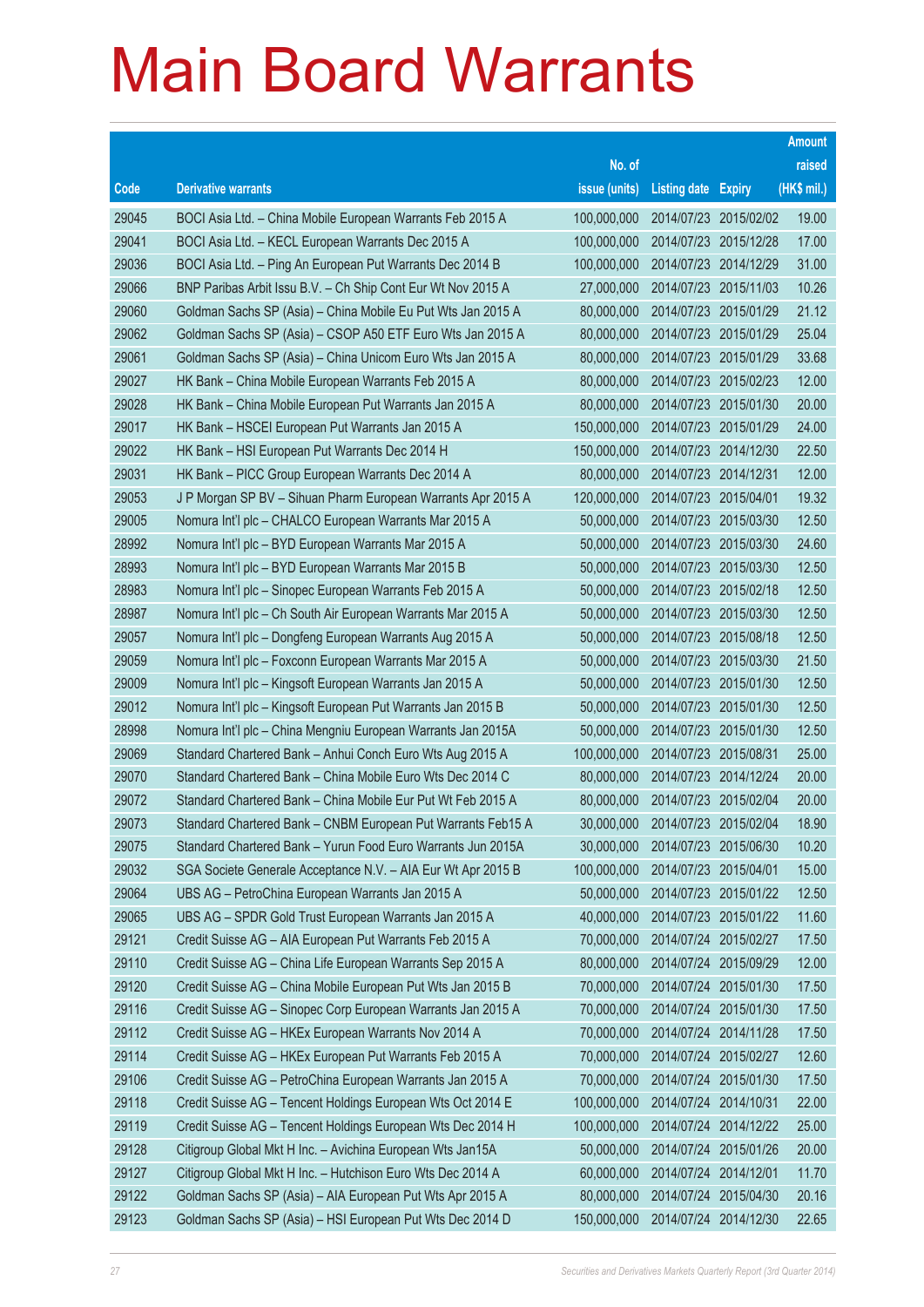|       |                                                                |               |                            | <b>Amount</b> |
|-------|----------------------------------------------------------------|---------------|----------------------------|---------------|
|       |                                                                | No. of        |                            | raised        |
| Code  | <b>Derivative warrants</b>                                     | issue (units) | <b>Listing date Expiry</b> | (HK\$ mil.)   |
| 29125 | Goldman Sachs SP (Asia) - HSI European Put Wts Jan 2015 A      | 150,000,000   | 2014/07/24 2015/01/29      | 37.50         |
| 29126 | Goldman Sachs SP (Asia) - HSI European Put Wts Jan 2015 B      | 150,000,000   | 2014/07/24 2015/01/29      | 42.30         |
| 29092 | J P Morgan SP BV - CNBM European Warrants Feb 2015 A           | 60,000,000    | 2014/07/24 2015/02/03      | 18.36         |
| 29101 | J P Morgan SP BV - Cathay Pacific European Warrants Oct 15 A   | 70,000,000    | 2014/07/24 2015/10/02      | 17.57         |
| 29085 | J P Morgan SP BV - HSI European Warrants Jan 2015 A            | 500,000,000   | 2014/07/24 2015/01/29      | 125.50        |
| 29087 | J P Morgan SP BV - Huaneng Power European Wts Feb 2015 A       | 60,000,000    | 2014/07/24 2015/02/03      | 21.66         |
| 29088 | J P Morgan SP BV - Ping An European Warrants Feb 2015 A        | 200,000,000   | 2014/07/24 2015/02/03      | 51.40         |
| 29099 | J P Morgan SP BV - Weigao Group European Warrants Aug 2015 A   | 150,000,000   | 2014/07/24 2015/08/03      | 22.65         |
| 29097 | J P Morgan SP BV - Sinopharm European Warrants Apr 2015 A      | 80,000,000    | 2014/07/24 2015/04/01      | 20.24         |
| 29078 | Macquarie Bank Ltd. - Ch Oilfield European Wts Mar 2015 A      | 40,000,000    | 2014/07/24 2015/03/17      | 10.00         |
| 29080 | Macquarie Bank Ltd. - China Unicom European Wts Feb 2015 A     | 20,000,000    | 2014/07/24 2015/02/03      | 10.00         |
| 29102 | SGA Societe Generale Acceptance N.V. - CCoal Eu Wt Mar 2015 A  | 40,000,000    | 2014/07/24 2015/03/04      | 13.60         |
| 29104 | SGA Societe Generale Acceptance NV - Yanzhou Coal Eu Wt Feb15B | 25,000,000    | 2014/07/24 2015/02/04      | 10.13         |
| 29176 | J P Morgan SP BV - CITIC Pacific Euro Wts May 2015 A           | 150,000,000   | 2014/07/25 2015/05/05      | 22.50         |
| 29139 | J P Morgan SP BV - Ch Overseas European Warrants Aug 2015 A    | 200,000,000   | 2014/07/25 2015/08/03      | 50.00         |
| 29142 | J P Morgan SP BV - China Railway European Wts Feb 2015 A       | 40,000,000    | 2014/07/25 2015/02/02      | 10.04         |
| 29172 | J P Morgan SP BV - Chinares Cement Euro Warrants Feb 2015 A    | 40,000,000    | 2014/07/25 2015/02/03      | 10.08         |
| 29143 | J P Morgan SP BV - Henderson Land Dev European Wt Mar 2015 A   | 68,000,000    | 2014/07/25 2015/03/02      | 17.14         |
| 29156 | J P Morgan SP BV - HSI European Put Warrants Jan 2015 B        | 600,000,000   | 2014/07/25 2015/01/29      | 150.60        |
| 29171 | J P Morgan SP BV - PICC Group European Warrants Jun 2015 A     | 50,000,000    | 2014/07/25 2015/06/02      | 12.60         |
| 29173 | J P Morgan SP BV - Shunfeng Pv European Warrants Feb 2015 A    | 100,000,000   | 2014/07/25 2015/02/27      | 25.10         |
| 29138 | J P Morgan SP BV - SHK Ppt European Warrants Feb 2015 A        | 68,000,000    | 2014/07/25 2015/02/02      | 17.07         |
| 29145 | J P Morgan SP BV - Wharf European Warrants Feb 2015 A          | 100,000,000   | 2014/07/25 2015/02/02      | 25.00         |
| 29129 | Macquarie Bank Ltd. - CM Bank European Warrants Dec 2014 A     | 60,000,000    | 2014/07/25 2014/12/16      | 10.44         |
| 29136 | Macquarie Bank Ltd. - Chinares Cement European Wt Feb 2015 A   | 30,000,000    | 2014/07/25 2015/02/17      | 10.05         |
| 29133 | Macquarie Bank Ltd. - HSBC European Warrants Jan 2015 A        | 70,000,000    | 2014/07/25 2015/01/08      | 10.50         |
| 29147 | Nomura Int'l plc - Geely Auto European Warrants Feb 2015 A     | 50,000,000    | 2014/07/25 2015/02/27      | 13.50         |
| 29154 | Nomura Int'l plc - Haier Elec European Warrants Mar 2015 A     | 50,000,000    | 2014/07/25 2015/03/30      | 13.25         |
| 29153 | Nomura Int'l plc - Sinopharm European Warrants Mar 2015 A      | 50,000,000    | 2014/07/25 2015/03/30      | 15.25         |
| 29148 | Nomura Int'l plc - ZTE European Warrants Jan 2015 A            | 80,000,000    | 2014/07/25 2015/01/26      | 12.00         |
| 29161 | Standard Chartered Bank - AIA European Warrants Mar 2015 A     | 80,000,000    | 2014/07/25 2015/03/30      | 12.00         |
| 29168 | Standard Chartered Bank - Brilliance Chi Euro Wts Mar 2015 A   | 100,000,000   | 2014/07/25 2015/03/26      | 16.00         |
| 29167 | Standard Chartered Bank - CITIC Pacific Euro Put Wt Oct15A     | 80,000,000    | 2014/07/25 2015/10/06      | 20.00         |
| 29162 | Standard Chartered Bank - China Unicom Euro Wts Feb 2015 A     | 50,000,000    | 2014/07/25 2015/02/03      | 13.50         |
| 29166 | Standard Chartered Bank - Sands China Euro Wts Dec 2014 A      | 80,000,000    | 2014/07/25 2014/12/24      | 13.60         |
| 29182 | BNP Paribas Arbit Issu B.V. - China Life Euro Wts Dec 2016 A   | 100,000,000   | 2014/07/28 2016/12/02      | 25.00         |
| 29185 | BNP Paribas Arbit Issu B.V. - Esprit European Wts Sep 2016 A   | 55,000,000    | 2014/07/28 2016/09/02      | 13.75         |
| 29194 | Credit Suisse AG - CITIC Pacific European Wts May 2015 A       | 70,000,000    | 2014/07/28 2015/05/04      | 10.50         |
| 29197 | Credit Suisse AG - Macau Legend European Warrants Jan 2016 A   | 70,000,000    | 2014/07/28 2016/01/29      | 10.50         |
| 29181 | HK Bank - PetroChina European Warrants Jan 2015 A              | 60,000,000    | 2014/07/28 2015/01/30      | 15.00         |
| 29180 | HK Bank - Ping An European Warrants Nov 2014 B                 | 80,000,000    | 2014/07/28 2014/11/28      | 12.00         |
| 29192 | J P Morgan SP BV - Haier Elec European Warrants Jun 2015 A     | 100,000,000   | 2014/07/28 2015/06/02      | 25.60         |
| 29191 | J P Morgan SP BV - Sunny Optical European Warrants Jun 2015A   | 100,000,000   | 2014/07/28 2015/06/02      | 25.40         |
| 29177 | Macquarie Bank Ltd. - Cheung Kong European Wts Dec 2014 A      | 70,000,000    | 2014/07/28 2014/12/02      | 10.50         |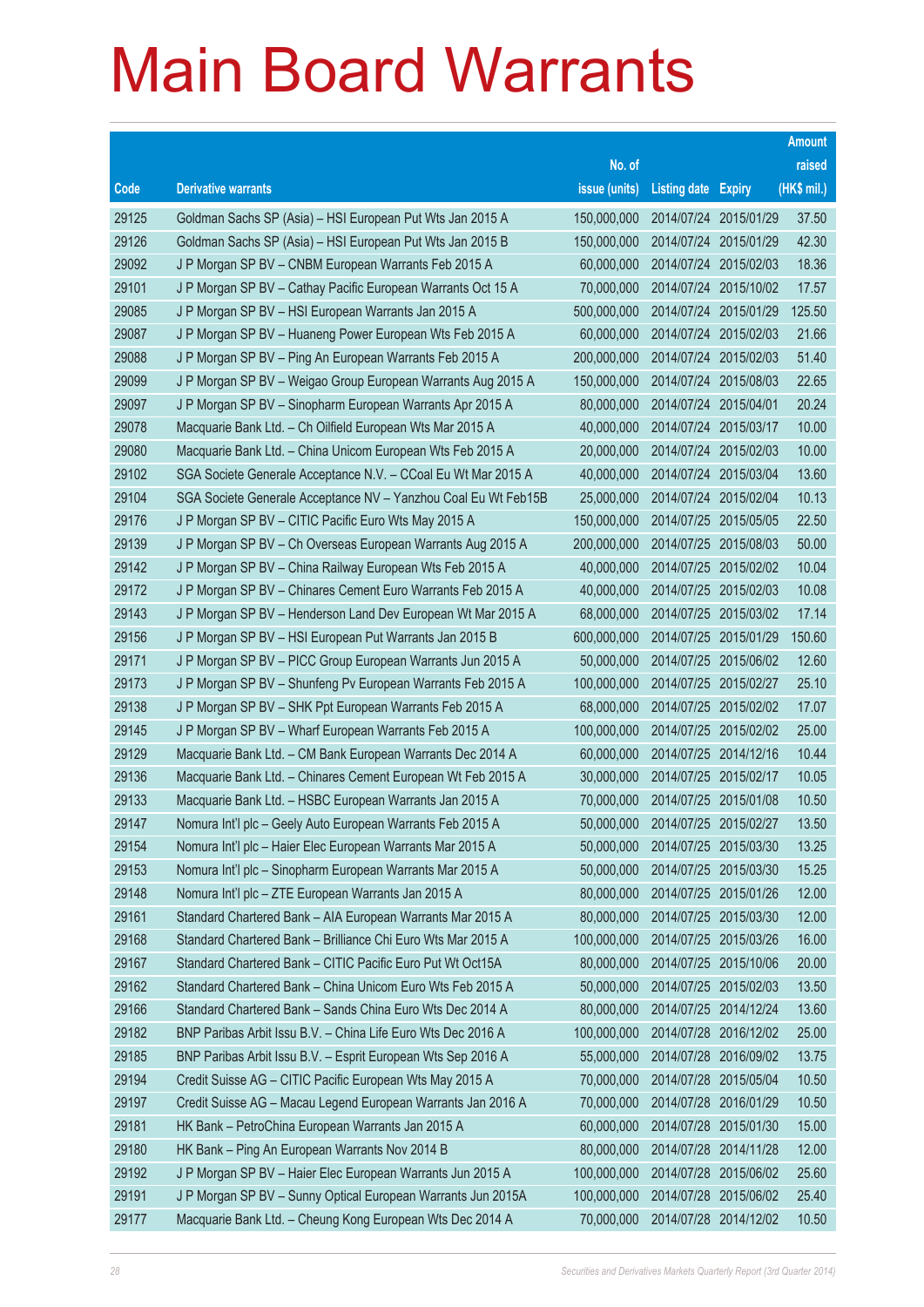|       |                                                                |               |                       |                       | <b>Amount</b> |
|-------|----------------------------------------------------------------|---------------|-----------------------|-----------------------|---------------|
|       |                                                                | No. of        |                       |                       | raised        |
| Code  | <b>Derivative warrants</b>                                     | issue (units) | <b>Listing date</b>   | <b>Expiry</b>         | (HK\$ mil.)   |
| 29178 | Macquarie Bank Ltd. - Cheung Kong Euro Put Wts Feb 2015 A      | 40,000,000    | 2014/07/28 2015/02/05 |                       | 10.00         |
| 29186 | Macquarie Bank Ltd. - China Mobile European Wts Mar 2015 A     | 40,000,000    | 2014/07/28 2015/03/03 |                       | 10.00         |
| 29190 | UBS AG - BOCL European Warrants Mar 2015 A                     | 100,000,000   |                       | 2014/07/28 2015/03/24 | 15.00         |
| 29224 | BNP Paribas Arbit Issu B.V. - Sinopec Corp Eu Wts Feb 2015 A   | 100,000,000   | 2014/07/29 2015/02/03 |                       | 15.00         |
| 29230 | BNP Paribas Arbit Issu B.V. - Galaxy Ent Euro Wts Feb 2015 A   | 100,000,000   |                       | 2014/07/29 2015/02/03 | 25.00         |
| 29213 | BNP Paribas Arbit Issu B.V. - HSBC European Wts Feb 2015 A     | 100,000,000   |                       | 2014/07/29 2015/02/03 | 22.00         |
| 29214 | BNP Paribas Arbit Issu B.V. - Sands China Euro Wt Feb 2015 A   | 100,000,000   | 2014/07/29 2015/02/03 |                       | 15.00         |
| 29274 | Credit Suisse AG - Anton Oilfield European Warrants Jan 15 A   | 70,000,000    | 2014/07/29 2015/01/30 |                       | 24.50         |
| 29272 | Credit Suisse AG - China Life European Put Warrants Mar 15 A   | 70,000,000    |                       | 2014/07/29 2015/03/30 | 10.50         |
| 29258 | Credit Suisse AG - HSBC European Wts Jan 2015 A                | 70,000,000    | 2014/07/29 2015/01/26 |                       | 14.00         |
| 29250 | Credit Suisse AG - HSI European Warrants Mar 2015 A            | 150,000,000   |                       | 2014/07/29 2015/03/30 | 30.00         |
| 29251 | Credit Suisse AG - HSI European Put Warrants Dec 2014 C        | 150,000,000   | 2014/07/29 2014/12/30 |                       | 22.50         |
| 29255 | Credit Suisse AG - HSI European Put Warrants Dec 2014 D        | 150,000,000   |                       | 2014/07/29 2014/12/30 | 24.00         |
| 29273 | Credit Suisse AG - Kingsoft European Put Warrants Jan 2015 A   | 50,000,000    | 2014/07/29 2015/01/30 |                       | 12.50         |
| 29260 | Credit Suisse AG - Ping An European Put Warrants Dec 2014 B    | 70,000,000    |                       | 2014/07/29 2014/12/24 | 18.20         |
| 29248 | Citigroup Global Mkt H Inc. - CC Bank European Wt Jan 2015 A   | 100,000,000   | 2014/07/29 2015/01/28 |                       | 25.00         |
| 29301 | Citigroup Global Mkt H Inc. - China Mobile Eur Wt Feb 2015 A   | 100,000,000   |                       | 2014/07/29 2015/02/23 | 20.00         |
| 29244 | Citigroup Global Mkt H Inc. - ICBC European Wts Dec 2014 A     | 100,000,000   |                       | 2014/07/29 2014/12/24 | 20.00         |
| 29302 | Citigroup Global Mkt H Inc. - Tencent European Wts Nov 2014 C  | 100,000,000   |                       | 2014/07/29 2014/11/25 | 16.00         |
| 29205 | HK Bank - CITIC Pacific European Warrants Dec 2015 B           | 80,000,000    | 2014/07/29 2015/12/28 |                       | 12.80         |
| 29206 | HK Bank - Ch Ship Cont European Warrants Feb 2015 A            | 60,000,000    |                       | 2014/07/29 2015/02/27 | 15.00         |
| 29207 | HK Bank - Datang Power European Warrants Jan 2015 A            | 60,000,000    | 2014/07/29 2015/01/30 |                       | 15.00         |
| 29202 | HK Bank - Lenovo European Warrants Jan 2015 A                  | 80,000,000    | 2014/07/29 2015/01/30 |                       | 28.00         |
| 29203 | HK Bank - Link REIT European Warrants Jul 2015 A               | 60,000,000    | 2014/07/29 2015/07/31 |                       | 15.00         |
| 29303 | J P Morgan SP BV - Cheung Kong European Warrants Jan 2015 A    | 80,000,000    | 2014/07/29 2015/01/02 |                       | 12.48         |
| 29316 | J P Morgan SP BV - A50 China European Warrants Dec 2014 C      | 200,000,000   | 2014/07/29 2014/12/12 |                       | 31.00         |
| 29319 | J P Morgan SP BV - HKEx European Warrants Dec 2014 C           | 80,000,000    | 2014/07/29 2014/12/01 |                       | 12.64         |
| 29315 | J P Morgan SP BV - HSI European Warrants Jan 2015 C            | 500,000,000   | 2014/07/29 2015/01/29 |                       | 75.00         |
| 29308 | J P Morgan SP BV - HSI European Put Warrants Dec 2014 G        | 500,000,000   |                       | 2014/07/29 2014/12/30 | 76.50         |
| 29249 | Macquarie Bank Ltd. - CHALCO European Warrants Jan 2015 B      | 70,000,000    | 2014/07/29 2015/01/05 |                       | 10.50         |
| 29198 | Macquarie Bank Ltd. - Tencent European Warrants Jan 2015 B     | 40,000,000    | 2014/07/29 2015/01/05 |                       | 14.36         |
| 29231 | Standard Chartered Bank - BYD European Warrants Mar 2015 A     | 50,000,000    | 2014/07/29 2015/03/02 |                       | 12.50         |
| 29236 | Standard Chartered Bank - Cheung Kong Euro Wts Feb 2015 B      | 40,000,000    | 2014/07/29 2015/02/04 |                       | 10.00         |
| 29237 | Standard Chartered Bank - China Life European Wts Dec 2015 A   | 80,000,000    | 2014/07/29 2015/12/30 |                       | 20.00         |
| 29233 | Standard Chartered Bank - MGM China European Wts Apr 2015 A    | 60,000,000    | 2014/07/29 2015/04/08 |                       | 15.00         |
| 29232 | Standard Chartered Bank - ZTE European Warrants Jul 2015 A     | 80,000,000    | 2014/07/29 2015/07/13 |                       | 20.00         |
| 29210 | SGA Societe Generale Acceptance N.V. - CITIC Sec Eu Wt Jun15A  | 100,000,000   | 2014/07/29 2015/06/03 |                       | 17.00         |
| 29209 | SGA Societe Generale Acceptance N.V. - CNBM Eu Wt Dec 2016 A   | 150,000,000   | 2014/07/29 2016/12/05 |                       | 22.50         |
| 29211 | SGA Societe Generale Acceptance N.V. - CP&CC Eu Wt Jan 2016A   | 500,000,000   | 2014/07/29 2016/01/06 |                       | 75.00         |
| 29212 | SGA Societe Generale Acceptance NV - Zijin Mining Eu Wt Apr15A | 80,000,000    | 2014/07/29 2015/04/08 |                       | 16.40         |
| 29293 | UBS AG - AIA European Warrants Feb 2015 A                      | 100,000,000   | 2014/07/29 2015/02/09 |                       | 19.00         |
| 29300 | UBS AG - China Mobile European Warrants Feb 2015 B             | 100,000,000   | 2014/07/29 2015/02/23 |                       | 22.00         |
| 29276 | UBS AG - HKEx European Warrants Jan 2015 A                     | 40,000,000    | 2014/07/29 2015/01/23 |                       | 22.80         |
| 29281 | UBS AG - HSBC European Put Warrants Jan 2015 A                 | 50,000,000    | 2014/07/29 2015/01/05 |                       | 10.50         |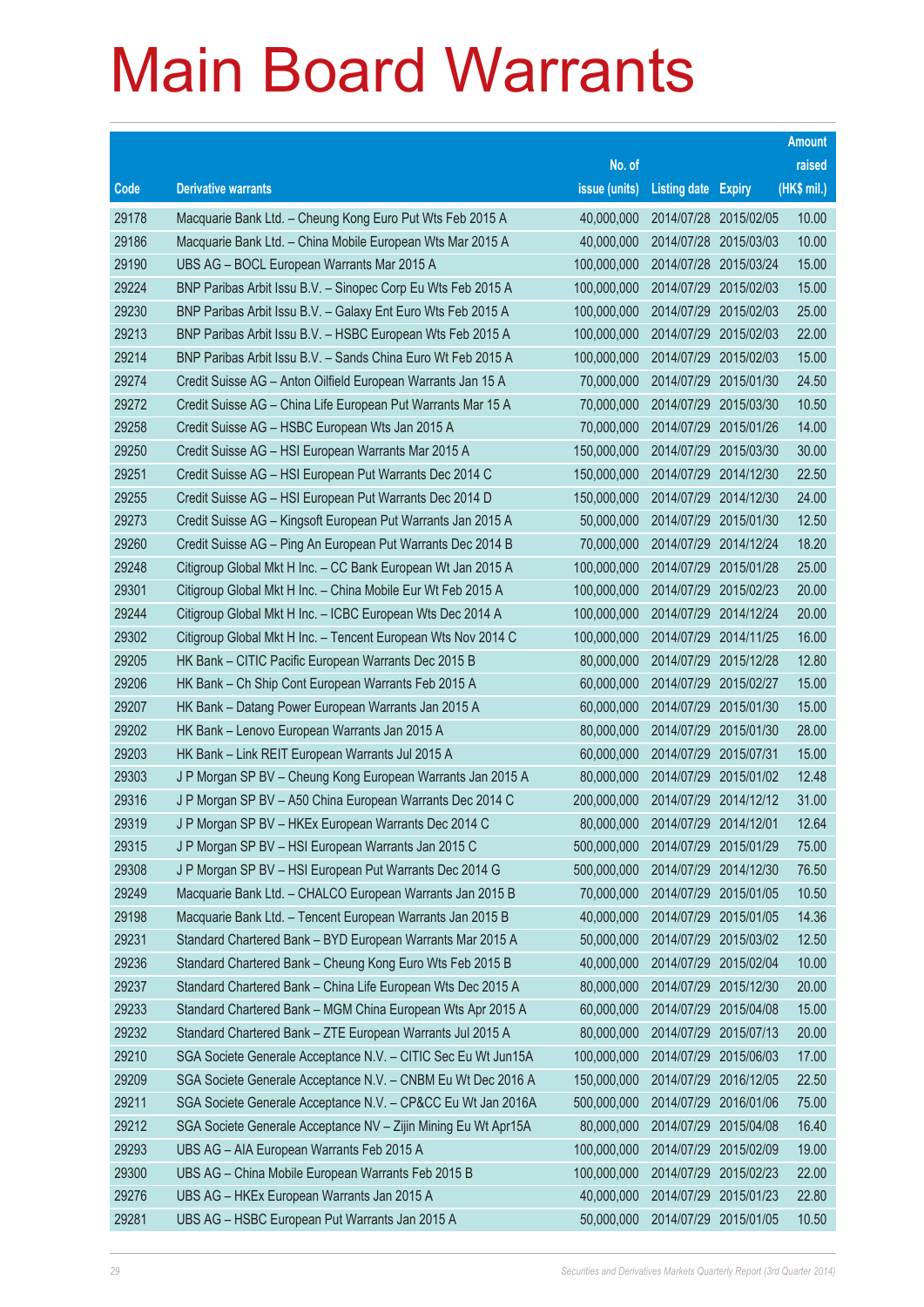|        |                                                               |               |                            | <b>Amount</b> |
|--------|---------------------------------------------------------------|---------------|----------------------------|---------------|
|        |                                                               | No. of        |                            | raised        |
| Code   | <b>Derivative warrants</b>                                    | issue (units) | <b>Listing date Expiry</b> | (HK\$ mil.)   |
| 29277  | UBS AG - HSI European Warrants Jan 2015 A                     | 300,000,000   | 2014/07/29 2015/01/29      | 60.00         |
| 29280  | UBS AG - HSI European Put Warrants Dec 2014 G                 | 300,000,000   | 2014/07/29 2014/12/30      | 45.00         |
| 29279  | UBS AG - HSI European Put Warrants Jan 2015 B                 | 300,000,000   | 2014/07/29 2015/01/29      | 75.00         |
| 15759# | Goldman Sachs SP (Asia) - HSI European Put Wts Oct 2014 D     | 190,000,000   | 2014/07/29 2014/10/30      | 10.26         |
| 29329  | BOCI Asia Ltd. - Anhui Conch European Warrants Feb 2015 A     | 100,000,000   | 2014/07/30 2015/02/09      | 23.00         |
| 29327  | BOCI Asia Ltd. - China Mobile European Put Wts Feb 2015 B     | 100,000,000   | 2014/07/30 2015/02/02      | 20.00         |
| 29326  | BOCI Asia Ltd. - Li & Fung European Warrants Feb 2015 A       | 100,000,000   | 2014/07/30 2015/02/02      | 44.00         |
| 29328  | BOCI Asia Ltd. - Tencent Holdings European Put Wts Apr 2015 A | 100,000,000   | 2014/07/30 2015/04/30      | 15.00         |
| 29331  | BNP Paribas Arbit Issu B.V. - Ch Mobile Euro Wts Dec 2015 B   | 100,000,000   | 2014/07/30 2015/12/02      | 25.00         |
| 29333  | BNP Paribas Arbit Issu B.V. - HSBC European Wts Dec 2015 A    | 100,000,000   | 2014/07/30 2015/12/02      | 25.00         |
| 29370  | Credit Suisse AG - China Cinda European Warrants Jan 2015 A   | 70,000,000    | 2014/07/30 2015/01/29      | 17.50         |
| 29369  | Credit Suisse AG - Hutchison European Warrants Nov 2014 C     | 80,000,000    | 2014/07/30 2014/11/28      | 20.80         |
| 29359  | Daiwa Capital Mkt - AIA European Put Warrants Apr 2015 A      | 80,000,000    | 2014/07/30 2015/04/23      | 12.00         |
| 29357  | Daiwa Capital Mkt - China Cinda European Warrants Mar 2015 A  | 68,000,000    | 2014/07/30 2015/03/02      | 17.00         |
| 29376  | Goldman Sachs SP (Asia) - CHALCO European Wts Jun 2015 A      | 50,000,000    | 2014/07/30 2015/06/30      | 18.00         |
| 29374  | Goldman Sachs SP (Asia) - CC Bank European Wts Jan 2015 A     | 80,000,000    | 2014/07/30 2015/01/29      | 19.68         |
| 29381  | Goldman Sachs SP (Asia) - A50 China Euro Put Wts Feb 2015 A   | 80,000,000    | 2014/07/30 2015/02/03      | 28.88         |
| 29375  | Goldman Sachs SP (Asia) - Hutchison Euro Put Wts Feb 2015 A   | 80,000,000    | 2014/07/30 2015/02/03      | 30.80         |
| 29380  | Goldman Sachs SP (Asia) - Ping An Euro Put Wts Feb 2015 A     | 80,000,000    | 2014/07/30 2015/02/03      | 23.52         |
| 29377  | Goldman Sachs SP (Asia) - Sh Electric European Wts Jun 2015A  | 50,000,000    | 2014/07/30 2015/06/30      | 17.45         |
| 29352  | HK Bank - Agricultural Bank European Warrants Jul 2015 A      | 80,000,000    | 2014/07/30 2015/07/27      | 14.40         |
| 29349  | HK Bank - AIA European Warrants Mar 2015 A                    | 80,000,000    | 2014/07/30 2015/03/31      | 12.80         |
| 29350  | HK Bank - AIA European Put Warrants Jan 2015 A                | 80,000,000    | 2014/07/30 2015/01/30      | 20.00         |
| 29351  | HK Bank - HKEx European Warrants Nov 2014 A                   | 80,000,000    | 2014/07/30 2014/11/25      | 25.60         |
| 29345  | HK Bank - HSI European Warrants Jun 2015 A                    | 200,000,000   | 2014/07/30 2015/06/29      | 50.00         |
| 29340  | HK Bank - HSI European Put Warrants Dec 2014 I                | 200,000,000   | 2014/07/30 2014/12/30      | 30.00         |
| 29362  | J P Morgan SP BV – Brilliance Chi European Wts Apr 2015 A     | 100,000,000   | 2014/07/30 2015/04/01      | 15.20         |
| 29323  | J P Morgan SP BV - China Mob European Wts Nov 2014 A          | 200,000,000   | 2014/07/30 2014/11/24      | 30.20         |
| 29390  | J P Morgan SP BV - China Mob European Wts Feb 2015 D          | 200,000,000   | 2014/07/30 2015/02/03      | 50.00         |
| 29389  | J P Morgan SP BV - Ch Overseas European Warrants Aug 2015 B   | 200,000,000   | 2014/07/30 2015/08/03      | 50.00         |
| 29364  | J P Morgan SP BV - CPIC European Warrants Apr 2015 B          | 100,000,000   | 2014/07/30 2015/04/02      | 25.10         |
| 29366  | J P Morgan SP BV - Chi Res Power European Wts Jul 2015 A      | 100,000,000   | 2014/07/30 2015/07/31      | 25.10         |
| 29365  | J P Morgan SP BV - China Tel European Warrants Feb 2015 A     | 120,000,000   | 2014/07/30 2015/02/03      | 30.60         |
| 29391  | J P Morgan SP BV - HSI European Warrants Jan 2015 E           | 500,000,000   | 2014/07/30 2015/01/29      | 125.00        |
| 29324  | J P Morgan SP BV - HSI European Put Warrants Jan 2015 D       | 500,000,000   | 2014/07/30 2015/01/29      | 125.50        |
| 29368  | J P Morgan SP BV - Zijin Mining European Warrants Aug 2015 A  | 70,000,000    | 2014/07/30 2015/08/03      | 11.13         |
| 29373  | Macquarie Bank Ltd. - CPIC European Warrants Jul 2015 A       | 40,000,000    | 2014/07/30 2015/07/03      | 10.00         |
| 29321  | Macquarie Bank Ltd. - Yanzhou Coal European Wts Feb 2015 A    | 40,000,000    | 2014/07/30 2015/02/03      | 10.00         |
| 29355  | Standard Chartered Bank - CC Bank European Wts Jan 2015 A     | 80,000,000    | 2014/07/30 2015/01/28      | 12.00         |
| 29354  | Standard Chartered Bank - CNOOC European Warrants Aug 2015 A  | 50,000,000    | 2014/07/30 2015/08/10      | 15.00         |
| 29356  | Standard Chartered Bank - China Overseas Euro Wt Jun 2015 A   | 80,000,000    | 2014/07/30 2015/06/05      | 20.00         |
| 29372  | Standard Chartered Bank - Ch Ship Cont Euro Wts Oct 2015 A    | 50,000,000    | 2014/07/30 2015/10/27      | 20.50         |
| 29353  | Standard Chartered Bank - Hutchison Euro Put Wt Jun 2015 A    | 80,000,000    | 2014/07/30 2015/06/01      | 52.80         |
| 29334  | SGA Societe Generale Acceptance N.V. - HSI Eur Wt Jan 2015 C  | 150,000,000   | 2014/07/30 2015/01/29      | 22.50         |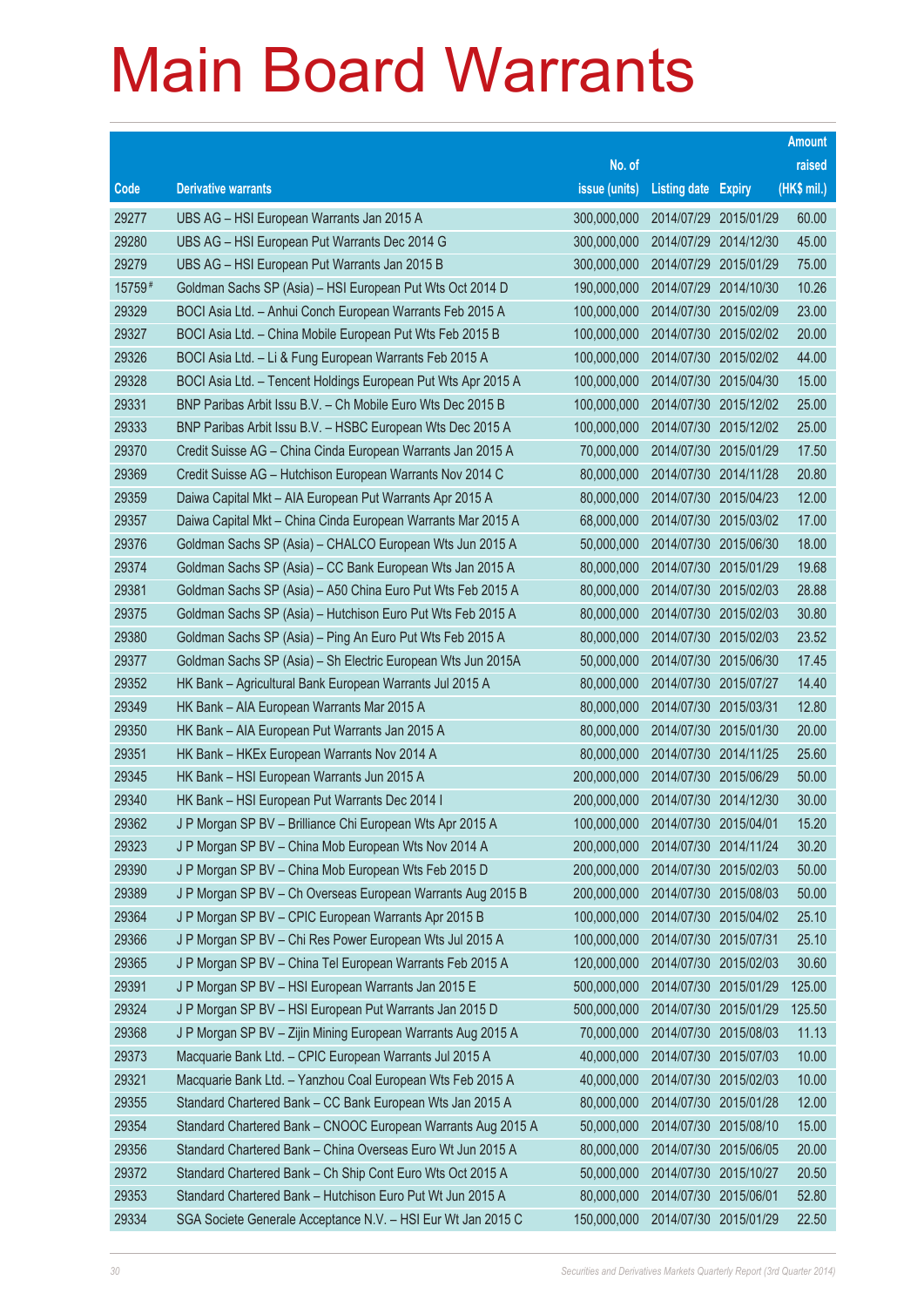|       |                                                              |               |                       |                       | <b>Amount</b> |
|-------|--------------------------------------------------------------|---------------|-----------------------|-----------------------|---------------|
|       |                                                              | No. of        |                       |                       | raised        |
| Code  | <b>Derivative warrants</b>                                   | issue (units) | <b>Listing date</b>   | <b>Expiry</b>         | (HK\$ mil.)   |
| 29339 | SGA Societe Generale Acceptance N.V. - HSI Eur Wt Jun 2015 A | 150,000,000   | 2014/07/30 2015/06/29 |                       | 24.75         |
| 29371 | UBS AG - China Mobile European Put Warrants Jan 2015 B       | 100,000,000   | 2014/07/30 2015/01/29 |                       | 32.00         |
| 29431 | BOCI Asia Ltd. - CNOOC European Warrants Aug 2016 A          | 100,000,000   | 2014/07/31            | 2016/08/01            | 15.00         |
| 29430 | BOCI Asia Ltd. - A50 China European Warrants Aug 2016 A      | 100,000,000   | 2014/07/31 2016/08/01 |                       | 15.00         |
| 29429 | BOCI Asia Ltd. - HSBC European Put Warrants Jan 2015 A       | 100,000,000   | 2014/07/31            | 2015/01/05            | 18.00         |
| 29427 | BOCI Asia Ltd. - HSI European Warrants Dec 2014 C            | 100,000,000   | 2014/07/31 2014/12/30 |                       | 17.00         |
| 29426 | BOCI Asia Ltd. - HSI European Put Warrants Dec 2014 B        | 100,000,000   | 2014/07/31            | 2014/12/30            | 18.00         |
| 29425 | BOCI Asia Ltd. - HSI European Put Warrants Jan 2015 A        | 100,000,000   | 2014/07/31 2015/01/29 |                       | 15.00         |
| 29428 | BOCI Asia Ltd. - Tracker Fund European Warrants Apr 2016 B   | 100,000,000   | 2014/07/31            | 2016/04/18            | 25.00         |
| 29452 | BNP Paribas Arbit Issu B.V. - AIA European Wts Dec 2015 A    | 100,000,000   |                       | 2014/07/31 2015/12/02 | 25.00         |
| 29488 | BNP Paribas Arbit Issu B.V. - CC Bank Euro Wts Feb 2015 A    | 100,000,000   | 2014/07/31            | 2015/02/03            | 25.00         |
| 29487 | BNP Paribas Arbit Issu B.V. - Minsheng Bk Euro Wt Feb 2015 A | 66,000,000    | 2014/07/31 2015/02/03 |                       | 20.46         |
| 29451 | BNP Paribas Arbit Issu B.V. - Ch Mobile Eu Put Wt Feb 2015 B | 100,000,000   |                       | 2014/07/31 2015/02/03 | 17.00         |
| 29490 | BNP Paribas Arbit Issu B.V. - HKEx European Wts Nov 2015 A   | 100,000,000   |                       | 2014/07/31 2015/11/03 | 16.00         |
| 29491 | BNP Paribas Arbit Issu B.V. - HKEx Euro Put Wts Mar 2015 A   | 100,000,000   | 2014/07/31            | 2015/03/03            | 20.00         |
| 29450 | BNP Paribas Arbit Issu B.V. - HSI Euro Put Wts Jan 2015 A    | 100,000,000   | 2014/07/31 2015/01/29 |                       | 15.00         |
| 29489 | BNP Paribas Arbit Issu B.V. - ICBC European Wts Dec 2014 A   | 100,000,000   |                       | 2014/07/31 2014/12/02 | 17.00         |
| 29438 | Credit Suisse AG - Minsheng Bank European Wts Jan 2015 B     | 70,000,000    | 2014/07/31 2015/01/30 |                       | 21.70         |
| 29439 | Credit Suisse AG - China Mobile European Warrants Jan 2015 C | 80,000,000    | 2014/07/31            | 2015/01/30            | 20.00         |
| 29442 | Credit Suisse AG - China Mobile European Put Wts Jan 2015 D  | 80,000,000    | 2014/07/31 2015/01/30 |                       | 28.00         |
| 29422 | Credit Suisse AG - CSOP A50 ETF Euro Put Wts Oct 2014 A      | 70,000,000    | 2014/07/31            | 2014/10/31            | 10.50         |
| 29456 | Credit Suisse - CSCL European Warrants Mar 2015 A            | 60,000,000    | 2014/07/31 2015/03/30 |                       | 15.00         |
| 29421 | Credit Suisse AG - A50 China European Put Wts Jan 2015 A     | 70,000,000    | 2014/07/31            | 2015/01/29            | 23.80         |
| 29417 | Credit Suisse AG - A50 China European Put Wts Aug 2016 B     | 70,000,000    | 2014/07/31 2016/08/29 |                       | 12.60         |
| 29443 | Credit Suisse AG - ICBC European Warrants Nov 2014 A         | 80,000,000    | 2014/07/31 2014/11/28 |                       | 12.00         |
| 29433 | Credit Suisse AG - PICC Group European Warrants Feb 2015 A   | 70,000,000    | 2014/07/31 2015/02/26 |                       | 17.50         |
| 29455 | Credit Suisse AG - Ping An European Warrants Jan 2015 A      | 80,000,000    |                       | 2014/07/31 2015/01/30 | 20.00         |
| 29445 | Daiwa Capital Mkt - China Mobile European Wts Feb 2015 A     | 108,000,000   | 2014/07/31 2015/02/02 |                       | 27.00         |
| 29492 | Daiwa Capital Mkt - A50 China European Warrants Mar 2015 A   | 128,000,000   | 2014/07/31            | 2015/03/02            | 32.00         |
| 29446 | Daiwa Capital Mkt - HKEx European Warrants Jan 2015 B        | 98,000,000    | 2014/07/31 2015/01/08 |                       | 29.40         |
| 29444 | Daiwa Capital Mkt - ICBC European Warrants Mar 2015 A        | 128,000,000   | 2014/07/31            | 2015/03/02            | 32.00         |
| 29493 | Daiwa Capital Mkt - Ping An European Put Warrants Feb 2015 A | 80,000,000    | 2014/07/31            | 2015/02/02            | 28.80         |
| 29513 | Bank of East Asia - China Agri European Warrants Jul 2015 A  | 40,000,000    | 2014/07/31            | 2015/07/02            | 10.00         |
| 29516 | Bank of East Asia - Ch Mobile European Put Warrants Oct 15 A | 40,000,000    | 2014/07/31 2015/10/09 |                       | 10.00         |
| 29515 | Bank of East Asia - Tencent Holdings European Put Wts May15A | 70,000,000    | 2014/07/31            | 2015/05/06            | 10.50         |
| 29405 | HK Bank - China Life European Warrants Sep 2015 A            | 80,000,000    | 2014/07/31 2015/09/30 |                       | 12.00         |
| 29392 | HK Bank - China Mobile European Warrants Nov 2014 B          | 80,000,000    | 2014/07/31            | 2014/11/28            | 16.00         |
| 29400 | HK Bank - CPIC European Warrants Oct 2015 A                  | 60,000,000    | 2014/07/31 2015/10/30 |                       | 15.00         |
| 29404 | HK Bank - HSCEI European Warrants Jul 2015 A                 | 200,000,000   | 2014/07/31            | 2015/07/30            | 50.00         |
| 29399 | HK Bank - HWL European Warrants Jan 2015 A                   | 60,000,000    |                       | 2014/07/31 2015/01/30 | 18.00         |
| 29508 | J P Morgan SP BV - China Life European Warrants Oct 2015 A   | 200,000,000   | 2014/07/31            | 2015/10/02            | 31.40         |
| 29503 | J P Morgan SP BV - China Life European Put Wts Mar 2015 A    | 200,000,000   | 2014/07/31 2015/03/03 |                       | 50.20         |
| 29504 | J P Morgan SP BV - HKEx European Put Wts Mar 2015 A          | 200,000,000   | 2014/07/31            | 2015/03/02            | 30.40         |
| 29501 | J P Morgan SP BV - ICBC European Warrants Dec 2014 B         | 200,000,000   | 2014/07/31            | 2014/12/01            | 31.80         |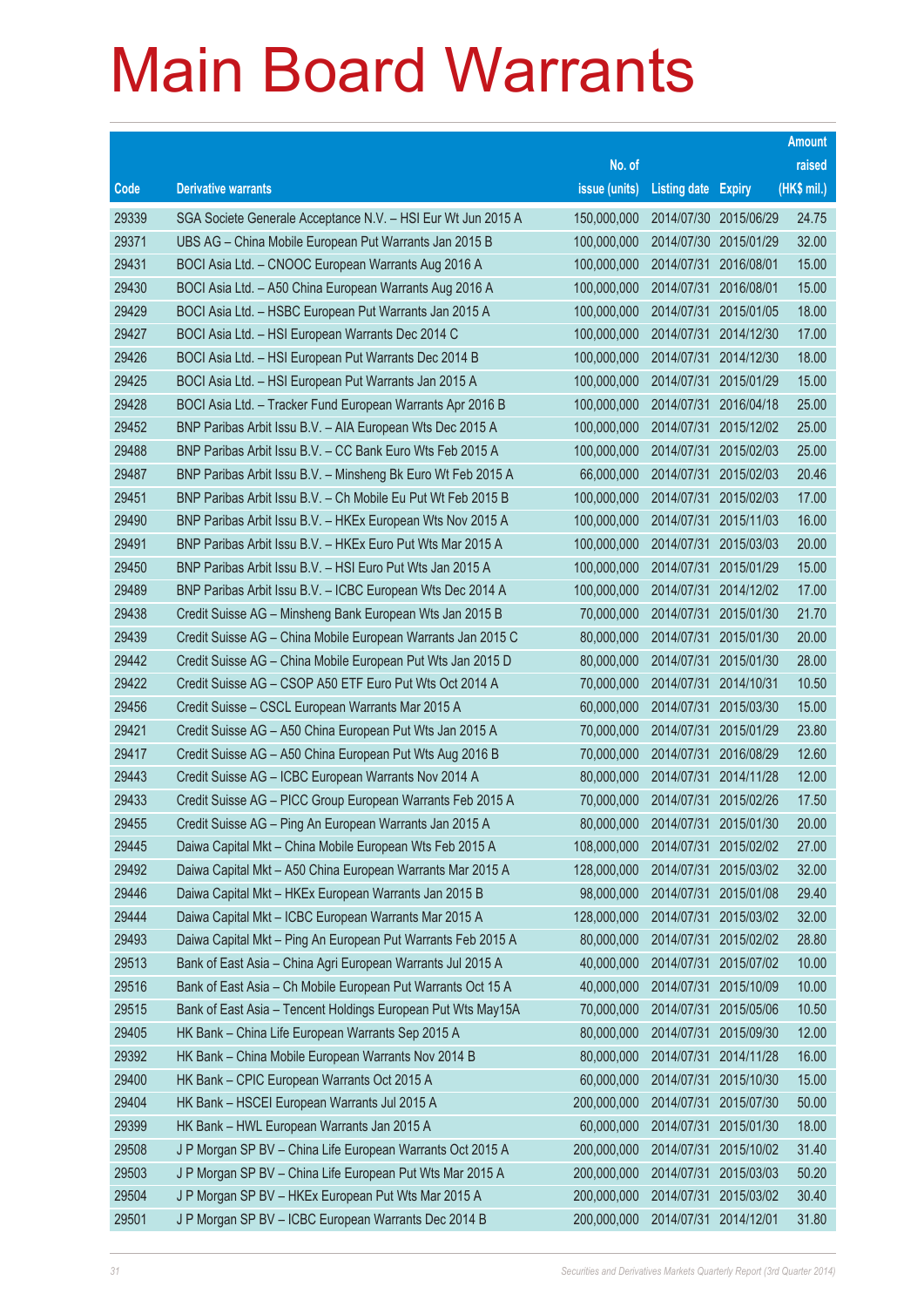|       |                                                               |               |                            |                       | <b>Amount</b> |
|-------|---------------------------------------------------------------|---------------|----------------------------|-----------------------|---------------|
|       |                                                               | No. of        |                            |                       | raised        |
| Code  | <b>Derivative warrants</b>                                    | issue (units) | <b>Listing date Expiry</b> |                       | (HK\$ mil.)   |
| 29511 | J P Morgan SP BV - Ping An European Warrants Jan 2015 B       | 150,000,000   |                            | 2014/07/31 2015/01/30 | 23.55         |
| 29506 | J P Morgan SP BV - Ping An European Put Warrants Feb 2015 B   | 150,000,000   |                            | 2014/07/31 2015/02/03 | 38.85         |
| 29453 | Macquarie Bank Ltd. - Ch Southern Air Euro Wts Jul 2015 A     | 40,000,000    |                            | 2014/07/31 2015/07/03 | 10.00         |
| 29454 | Macquarie Bank Ltd. - Galaxy Ent European Put Wts Feb 2015 A  | 40,000,000    |                            | 2014/07/31 2015/02/03 | 10.00         |
| 29479 | Macquarie Bank Ltd. - Jiangxi Copper European Wts Apr 2015 A  | 70,000,000    |                            | 2014/07/31 2015/04/15 | 10.50         |
| 29423 | Standard Chartered Bank - CITIC Pacific Euro Wts May 2015 B   | 80,000,000    |                            | 2014/07/31 2015/05/15 | 12.00         |
| 29448 | Standard Chartered Bank - China Mobile Euro Wts Jan 2015 A    | 80,000,000    |                            | 2014/07/31 2015/01/22 | 16.00         |
| 29449 | Standard Chartered Bank - China Mobile Eur Put Wt Jan 2015 B  | 80,000,000    |                            | 2014/07/31 2015/01/30 | 20.00         |
| 29408 | Standard Chartered Bank - Foxconn European Wts Nov 2014 B     | 40,000,000    |                            | 2014/07/31 2014/11/26 | 19.20         |
| 29406 | Standard Chartered Bank - GCL-Poly Energy Eur Wts Feb 2015 A  | 50,000,000    |                            | 2014/07/31 2015/02/03 | 10.00         |
| 29411 | Standard Chartered Bank - HSCEI European Put Wts Feb 2015 A   | 100,000,000   |                            | 2014/07/31 2015/02/26 | 25.00         |
| 29500 | Standard Chartered Bank - HSI European Warrants Apr 2015 A    | 100,000,000   |                            | 2014/07/31 2015/04/29 | 25.00         |
| 29485 | Standard Chartered Bank - HSI European Put Wts Jan 2015 A     | 100,000,000   |                            | 2014/07/31 2015/01/29 | 15.00         |
| 29410 | Standard Chartered Bank - Tencent Hidg Euro Wts Oct 2015 A    | 200,000,000   |                            | 2014/07/31 2015/10/26 | 38.00         |
| 29460 | SGA Societe Generale Acceptance N.V. - Ch Mob Eu Wt Feb 15 B  | 70,000,000    |                            | 2014/07/31 2015/02/04 | 14.70         |
| 29471 | SGA Societe Generale Acceptance N.V. - Ping An Eu Wt Feb 15 A | 100,000,000   |                            | 2014/07/31 2015/02/04 | 15.50         |
| 29498 | UBS AG - China Life European Warrants Dec 2015 A              | 100,000,000   |                            | 2014/07/31 2015/12/28 | 25.00         |
| 29472 | UBS AG - A50 China European Warrants Dec 2014 B               | 50,000,000    |                            | 2014/07/31 2014/12/12 | 10.00         |
| 29474 | UBS AG - A50 China European Warrants Mar 2015 A               | 50,000,000    | 2014/07/31                 | 2015/03/30            | 12.50         |
| 29478 | UBS AG - Ping An European Warrants Jan 2015 A                 | 60,000,000    |                            | 2014/07/31 2015/01/23 | 12.00         |
| 29475 | UBS AG - Ping An European Put Warrants Dec 2014 A             | 100,000,000   |                            | 2014/07/31 2014/12/24 | 15.00         |
| 29532 | BOCI Asia Ltd. - CC Bank European Warrants Feb 2015 A         | 100,000,000   |                            | 2014/08/01 2015/02/09 | 23.00         |
| 29530 | BOCI Asia Ltd. - China Cinda European Warrants Dec 2016 A     | 100,000,000   | 2014/08/01                 | 2016/12/29            | 15.00         |
| 29535 | BOCI Asia Ltd. - HKEx European Put Warrants Mar 2015 A        | 100,000,000   |                            | 2014/08/01 2015/03/02 | 15.00         |
| 29534 | BOCI Asia Ltd. - PetroChina European Warrants Feb 2015 A      | 100,000,000   |                            | 2014/08/01 2015/02/16 | 26.00         |
| 29529 | BOCI Asia Ltd. - Ping An European Warrants Jan 2015 A         | 100,000,000   | 2014/08/01                 | 2015/01/05            | 23.00         |
| 29594 | BNP Paribas Arbit Issu B.V. - China Coal Euro Wts Aug 2015 A  | 27,000,000    | 2014/08/01                 | 2015/08/04            | 13.77         |
| 29545 | BNP Paribas Arbit Issu B.V. - CNOOC European Wts Aug 2016 A   | 100,000,000   |                            | 2014/08/01 2016/08/02 | 15.00         |
| 29599 | BNP Paribas Arbit Issu B.V. - CSOP A50 ETF Eu Wts Aug 2016 A  | 100,000,000   | 2014/08/01                 | 2016/08/02            | 15.00         |
| 29543 | BNP Paribas Arbit Issu B.V. - A50 China Euro Wts Aug 2015 A   | 100,000,000   | 2014/08/01                 | 2015/08/04            | 25.00         |
| 29544 | BNP Paribas Arbit Issu B.V. - A50 China Euro Put Wt Sep 16 A  | 100,000,000   | 2014/08/01                 | 2016/09/02            | 19.00         |
| 29597 | BNP Paribas Arbit Issu B.V. - Kingsoft Euro Wts Feb 2015 A    | 100,000,000   | 2014/08/01                 | 2015/02/03            | 25.00         |
| 29547 | BNP Paribas Arbit Issu B.V. - PetroCh Euro Wts Feb 2015 A     | 100,000,000   | 2014/08/01                 | 2015/02/03            | 26.00         |
| 29569 | Credit Suisse AG - China EB Int'l European Wts Jun 2015 A     | 70,000,000    | 2014/08/01                 | 2015/06/29            | 10.50         |
| 29573 | Credit Suisse AG - CSOP A50 ETF European Warrants Feb 2015 A  | 80,000,000    | 2014/08/01                 | 2015/02/02            | 20.00         |
| 29572 | Credit Suisse AG - A50 China European Warrants Feb 2015 A     | 80,000,000    | 2014/08/01                 | 2015/02/02            | 20.00         |
| 29570 | Credit Suisse AG - HSBC European Wts Jan 2015 B               | 70,000,000    | 2014/08/01                 | 2015/01/12            | 11.20         |
| 29571 | Credit Suisse AG - SHK Ppt European Warrants Dec 2014 B       | 70,000,000    | 2014/08/01                 | 2014/12/24            | 16.80         |
| 29553 | Daiwa Capital Mkt - China Life European Put Wts Apr 2015 A    | 80,000,000    | 2014/08/01                 | 2015/04/01            | 20.00         |
| 29552 | Daiwa Capital Mkt - China Mobile European Put Wts Feb 2015 B  | 80,000,000    | 2014/08/01                 | 2015/02/02            | 31.20         |
| 29551 | Daiwa Capital Mkt - Ch Overseas European Warrants Apr 2015 A  | 80,000,000    | 2014/08/01                 | 2015/04/08            | 20.00         |
| 29549 | Daiwa Capital Mkt - Hutchison European Warrants Feb 2015 A    | 128,000,000   | 2014/08/01                 | 2015/02/02            | 32.00         |
| 29548 | Daiwa Capital Mkt - ICBC European Put Warrants Feb 2015 A     | 80,000,000    | 2014/08/01                 | 2015/02/02            | 24.80         |
| 29601 | Goldman Sachs SP (Asia) - AIA European Warrants Nov 2015 A    | 80,000,000    | 2014/08/01                 | 2015/11/27            | 20.00         |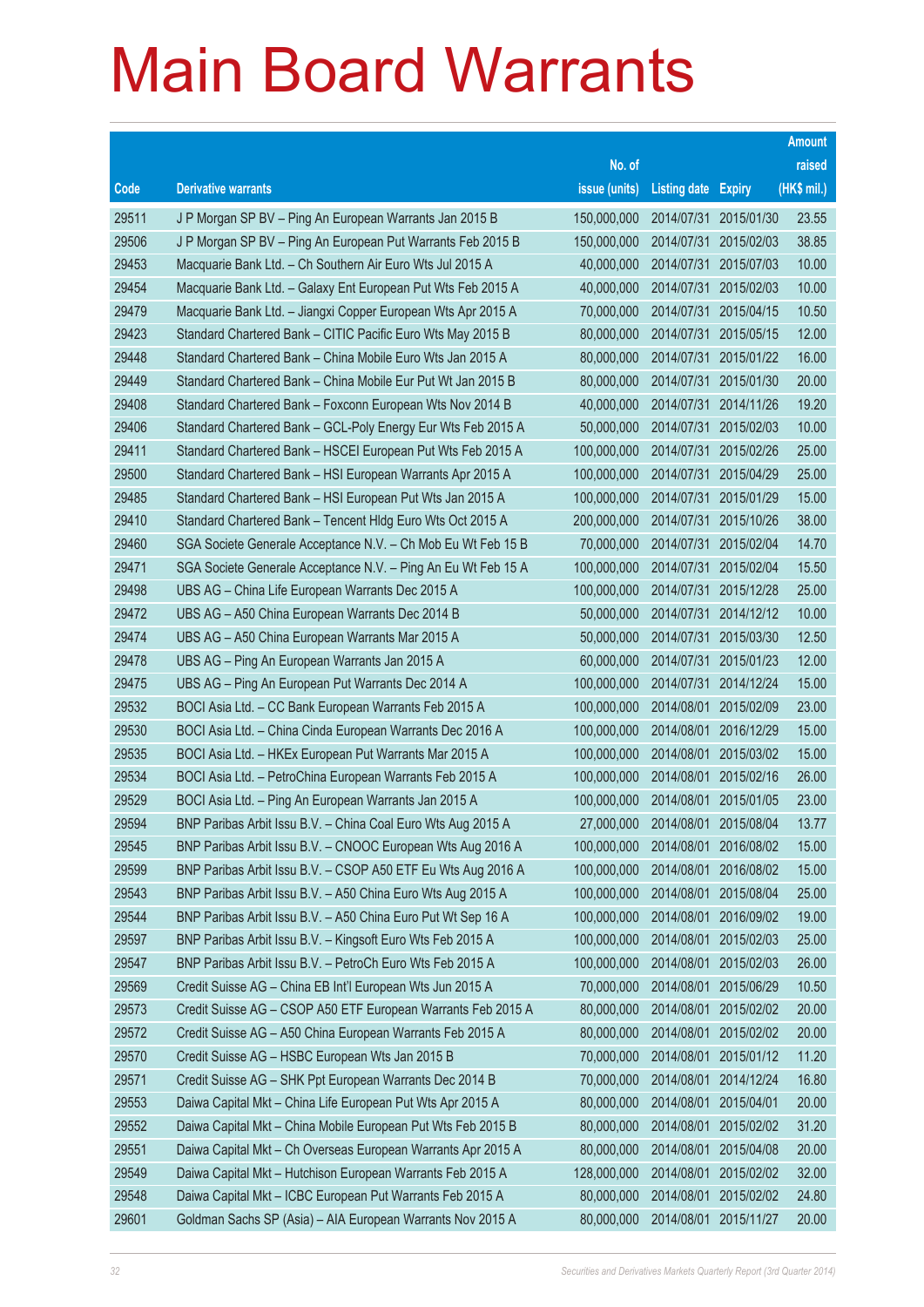|       |                                                                |               |                       |                       | <b>Amount</b> |
|-------|----------------------------------------------------------------|---------------|-----------------------|-----------------------|---------------|
|       |                                                                | No. of        |                       |                       | raised        |
| Code  | <b>Derivative warrants</b>                                     | issue (units) | Listing date Expiry   |                       | (HK\$ mil.)   |
| 29612 | Goldman Sachs SP (Asia) - China Cinda Euro Wts Feb 2015 A      | 80,000,000    | 2014/08/01            | 2015/02/04            | 20.00         |
| 29526 | Goldman Sachs SP (Asia) - HSI European Warrants Mar 2015 A     | 150,000,000   | 2014/08/01            | 2015/03/30            | 37.65         |
| 29600 | Goldman Sachs SP (Asia) - Ping An European Wts Jan 2015 A      | 80,000,000    | 2014/08/01            | 2015/01/30            | 18.00         |
| 29628 | J P Morgan SP BV - Minsheng Bank European Wts Feb 2015 A       | 80,000,000    | 2014/08/01            | 2015/02/03            | 20.64         |
| 29634 | J P Morgan SP BV - CSOP A50 ETF European Warrants Dec 2014 B   | 100,000,000   | 2014/08/01            | 2014/12/02            | 15.90         |
| 29637 | J P Morgan SP BV - HKEx European Warrants Nov 2014 B           | 80,000,000    | 2014/08/01            | 2014/11/03            | 12.08         |
| 29627 | J P Morgan SP BV - Lenovo European Warrants Aug 2016 A         | 200,000,000   | 2014/08/01            | 2016/08/01            | 50.20         |
| 29574 | Macquarie Bank Ltd. - CITIC Sec European Warrants Mar 2015 A   | 40,000,000    | 2014/08/01            | 2015/03/03            | 10.00         |
| 29537 | Macquarie Bank Ltd. - China Life European Wts Oct 2015 A       | 50,000,000    | 2014/08/01            | 2015/10/05            | 10.10         |
| 29538 | Macquarie Bank Ltd. - China Mobile European Wts Apr 2015 A     | 40,000,000    | 2014/08/01            | 2015/04/02            | 10.00         |
| 29592 | Macquarie Bank Ltd. - Stanchart European Warrants Jul 2015 B   | 70,000,000    | 2014/08/01            | 2015/07/20            | 10.50         |
| 29575 | Macquarie Bank Ltd. - SUNAC European Warrants Feb 2015 A       | 40,000,000    | 2014/08/01            | 2015/02/03            | 10.32         |
| 29541 | Standard Chartered Bank - HSBC European Warrants Apr 2015 A    | 100,000,000   | 2014/08/01            | 2015/04/28            | 25.00         |
| 29540 | Standard Chartered Bank - HSBC European Warrants Nov 2015 A    | 100,000,000   | 2014/08/01            | 2015/11/30            | 25.00         |
| 29568 | Standard Chartered Bank - HSI European Put Wts Jan 2015 B      | 100,000,000   | 2014/08/01            | 2015/01/29            | 15.00         |
| 29566 | Standard Chartered Bank - NCI European Warrants Apr 2015 A     | 50,000,000    | 2014/08/01            | 2015/04/08            | 12.50         |
| 29567 | Standard Chartered Bank - Ping An European Wts Dec 2014 B      | 80,000,000    | 2014/08/01            | 2014/12/22            | 20.00         |
| 29519 | SGA Societe Generale Acceptance NV - CSOP A50 ETF Eu Wt Mar15A | 50,000,000    | 2014/08/01            | 2015/03/04            | 12.75         |
| 29520 | SGA Societe Generale Acceptance N.V. - A50 Ch Eu Wt Mar 2015A  | 70,000,000    | 2014/08/01            | 2015/03/04            | 17.50         |
| 29554 | SGA Societe Generale Acceptance N.V. - HSBC Eu Wt Jan 2015 A   | 100,000,000   | 2014/08/01            | 2015/01/05            | 15.00         |
| 29557 | UBS AG - China Mobile European Warrants Jan 2015 C             | 100,000,000   | 2014/08/01            | 2015/01/27            | 27.00         |
| 29563 | UBS AG - HSBC European Warrants Jan 2015 B                     | 100,000,000   | 2014/08/01            | 2015/01/23            | 24.50         |
| 29558 | UBS AG - Hutchison European Warrants Dec 2014 A                | 100,000,000   | 2014/08/01            | 2014/12/24            | 17.50         |
| 29672 | BNP Paribas Arbit Issu B.V. - Agricultural Bank Eu Wt Dec15A   | 100,000,000   |                       | 2014/08/04 2015/12/02 | 25.00         |
| 29670 | BNP Paribas Arbit Issu B.V. - AIA European Put Wt Dec 2015 B   | 100,000,000   |                       | 2014/08/04 2015/12/02 | 25.00         |
| 29761 | BNP Paribas Arbit Issu B.V. - China Overseas Eu Wt Aug 2015A   | 100,000,000   |                       | 2014/08/04 2015/08/04 | 25.00         |
| 29768 | BNP Paribas Arbit Issu B.V. - Chi Res Land Eu Wt Aug 2015 A    | 100,000,000   |                       | 2014/08/04 2015/08/04 | 20.00         |
| 29778 | BNP Paribas Arbit Issu B.V. - Geely Auto Euro Wts Mar 2015 A   | 57,000,000    |                       | 2014/08/04 2015/03/03 | 14.25         |
| 29660 | BNP Paribas Arbit Issu B.V. - Hutchison Eu Put Wt Mar 2015 A   | 76,000,000    | 2014/08/04            | 2015/03/03            | 19.00         |
| 29655 | BNP Paribas Arbit Issu B.V. - SHK Ppt Euro Wts Jun 2015 A      | 58,000,000    |                       | 2014/08/04 2015/06/02 | 14.50         |
| 29658 | BNP Paribas Arbit Issu B.V. - SHK Ppt Eu Put Wts Jun 2015 B    | 58,000,000    | 2014/08/04            | 2015/06/02            | 14.50         |
| 29762 | BNP Paribas Arbit Issu B.V. - Yanzhou Coal Eur Wt Sep 2018 A   | 100,000,000   | 2014/08/04            | 2018/09/04            | 25.00         |
| 29751 | Credit Suisse AG - CSOP A50 ETF European Warrants Feb 2015 B   | 80,000,000    | 2014/08/04            | 2015/02/27            | 20.80         |
| 29750 | Credit Suisse AG - A50 China European Warrants Feb 2015 B      | 80,000,000    |                       | 2014/08/04 2015/02/27 | 20.80         |
| 29725 | Credit Suisse AG - HKEx European Warrants Jan 2015 B           | 80,000,000    | 2014/08/04            | 2015/01/12            | 42.40         |
| 29726 | Credit Suisse AG - HSBC European Wts Feb 2015 A                | 80,000,000    |                       | 2014/08/04 2015/02/27 | 20.00         |
| 29736 | Credit Suisse AG - HSBC European Put Warrants Feb 2015 B       | 80,000,000    | 2014/08/04            | 2015/02/27            | 44.00         |
| 29720 | Credit Suisse AG - HSI European Warrants Mar 2015 B            | 150,000,000   |                       | 2014/08/04 2015/03/30 | 37.50         |
| 29718 | Credit Suisse AG - HSI European Put Warrants Jan 2015 A        | 150,000,000   | 2014/08/04            | 2015/01/29            | 25.50         |
| 29749 | Credit Suisse AG - Kingsoft European Warrants Feb 2015 A       | 80,000,000    |                       | 2014/08/04 2015/02/06 | 20.00         |
| 29676 | Daiwa Capital Mkt - BYD European Warrants Jan 2015 B           | 68,000,000    | 2014/08/04            | 2015/01/13            | 23.80         |
| 29674 | Daiwa Capital Mkt - Sinopec Corp European Wts Mar 2015 A       | 80,000,000    |                       | 2014/08/04 2015/03/02 | 20.00         |
| 29756 | Daiwa Capital Mkt - HKEx European Warrants Feb 2015 A          | 128,000,000   | 2014/08/04            | 2015/02/11            | 32.00         |
| 29681 | Goldman Sachs SP (Asia) - CSOP A50 ETF Euro Wts Feb 2015 A     | 80,000,000    | 2014/08/04 2015/02/27 |                       | 29.36         |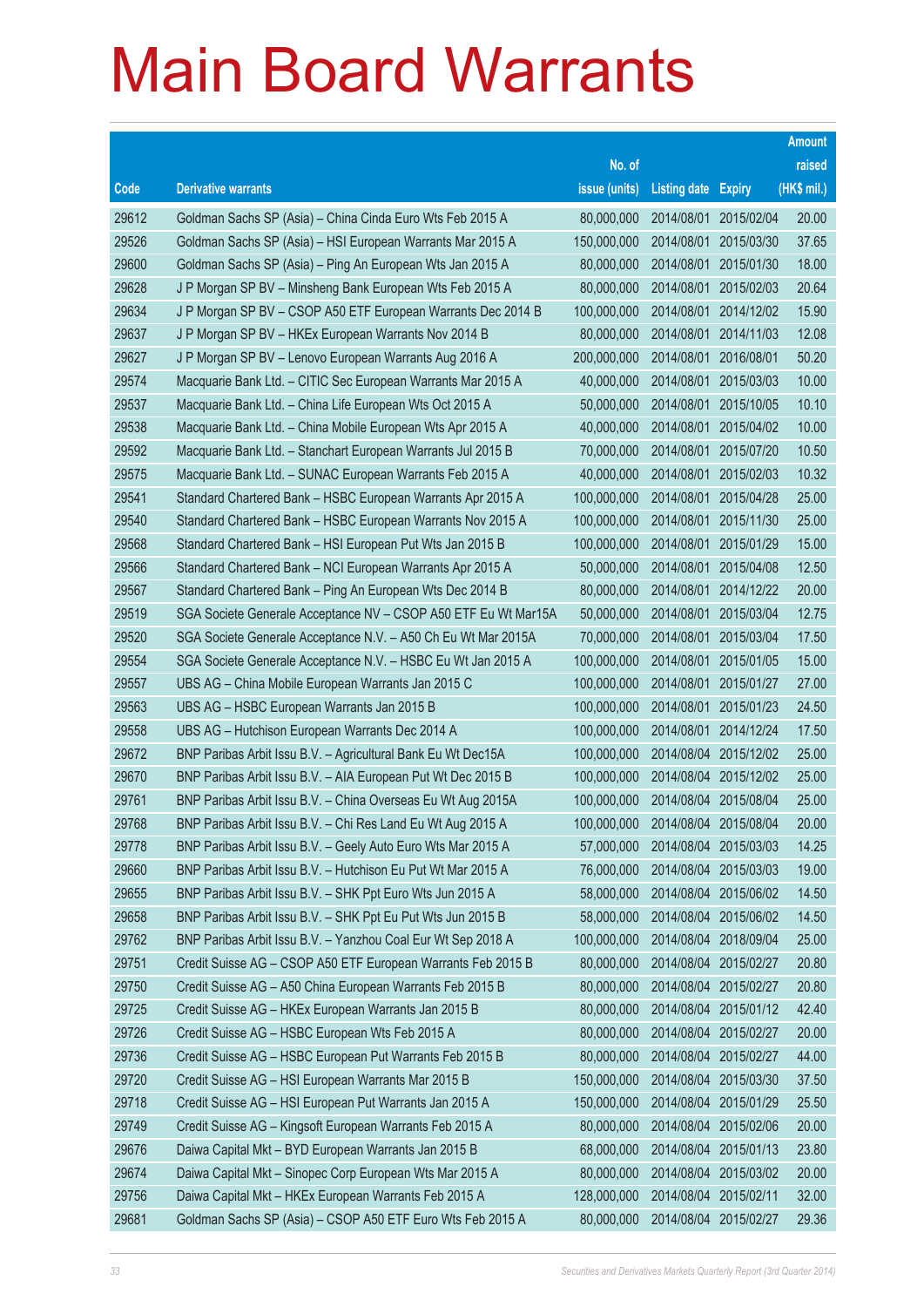|       |                                                                |               |                            |                       | <b>Amount</b> |
|-------|----------------------------------------------------------------|---------------|----------------------------|-----------------------|---------------|
|       |                                                                | No. of        |                            |                       | raised        |
| Code  | <b>Derivative warrants</b>                                     | issue (units) | <b>Listing date Expiry</b> |                       | (HK\$ mil.)   |
| 29682 | Goldman Sachs SP (Asia) - A50 China European Wts Feb 2015 B    | 80,000,000    | 2014/08/04 2015/02/27      |                       | 28.80         |
| 29760 | Goldman Sachs SP (Asia) - HKEx European Warrants Jun 2015 B    | 80,000,000    | 2014/08/04 2015/06/29      |                       | 70.88         |
| 29758 | Goldman Sachs SP (Asia) - HSBC European Warrants Jun 2015 A    | 80,000,000    | 2014/08/04                 | 2015/06/29            | 20.00         |
| 29684 | Goldman Sachs SP (Asia) - PetroChina European Wts Mar 2015 A   | 80,000,000    | 2014/08/04 2015/03/30      |                       | 20.00         |
| 29650 | HK Bank - Sinopec Corp European Warrants Feb 2015 A            | 60,000,000    | 2014/08/04                 | 2015/02/09            | 15.00         |
| 29649 | HK Bank - CSOP A50 ETF European Warrants Feb 2015 A            | 60,000,000    |                            | 2014/08/04 2015/02/09 | 22.80         |
| 29648 | HK Bank - A50 China European Warrants Feb 2015 A               | 60,000,000    | 2014/08/04                 | 2015/02/09            | 16.20         |
| 29641 | HK Bank - HSI European Put Warrants Jan 2015 A                 | 200,000,000   | 2014/08/04 2015/01/29      |                       | 40.00         |
| 29653 | HK Bank - Ping An European Warrants Jan 2015 A                 | 80,000,000    |                            | 2014/08/04 2015/01/23 | 19.20         |
| 29786 | J P Morgan SP BV - CSOP A50 ETF European Warrants Mar 2015 A   | 100,000,000   |                            | 2014/08/04 2015/03/03 | 25.10         |
| 29787 | J P Morgan SP BV - A50 China European Warrants Mar 2015 A      | 100,000,000   | 2014/08/04                 | 2015/03/03            | 25.30         |
| 29782 | J P Morgan SP BV - HSBC European Warrants Apr 2015 A           | 200,000,000   |                            | 2014/08/04 2015/04/02 | 50.20         |
| 29789 | J P Morgan SP BV - Tencent European Warrants Dec 2014 F        | 200,000,000   |                            | 2014/08/04 2014/12/22 | 66.80         |
| 29788 | J P Morgan SP BV - Tencent European Warrants Jan 2015 E        | 200,000,000   |                            | 2014/08/04 2015/01/02 | 48.40         |
| 29679 | Macquarie Bank Ltd. - CSOP A50 ETF European Wts Mar 2015 A     | 40,000,000    | 2014/08/04                 | 2015/03/03            | 10.00         |
| 29757 | Macquarie Bank Ltd. - A50 China European Warrants Mar 2015 A   | 40,000,000    | 2014/08/04 2015/03/03      |                       | 10.00         |
| 29680 | Standard Chartered Bank - HKEx European Warrants Nov 2014 B    | 100,000,000   | 2014/08/04                 | 2014/11/24            | 45.00         |
| 29703 | SGA Societe Generale Acceptance N.V. - CCB Eur Wt May 2015 A   | 80,000,000    |                            | 2014/08/04 2015/05/06 | 20.00         |
| 29705 | SGA Societe Generale Acceptance NV - Minsheng Bk Eu Wt Mar15 A | 40,000,000    | 2014/08/04                 | 2015/03/04            | 16.60         |
| 29706 | SGA Societe Generale Acceptance NV - Minsheng Bk Eu Wt May15 A | 40,000,000    |                            | 2014/08/04 2015/05/06 | 12.80         |
| 29654 | SGA Societe Generale Acceptance N.V. - HKEx Eu Put Wt Mar15A   | 300,000,000   | 2014/08/04                 | 2015/03/04            | 46.50         |
| 29709 | SGA Societe Generale Acceptance N.V. - HSBC Eu Wt Apr 2015 A   | 100,000,000   |                            | 2014/08/04 2015/04/08 | 25.00         |
| 29708 | SGA Societe Generale Acceptance N.V. - HSI Eu Put Wt Jan 15 D  | 150,000,000   | 2014/08/04                 | 2015/01/29            | 27.00         |
| 29710 | SGA Societe Generale Acceptance N.V. - HWL Eur Wt Apr 2015 A   | 50,000,000    |                            | 2014/08/04 2015/04/08 | 12.50         |
| 29711 | SGA Societe Generale Acceptance N.V. - KECL Eu Wt Jan 2016 A   | 100,000,000   | 2014/08/04                 | 2016/01/06            | 20.00         |
| 29714 | SGA Societe Generale Acceptance N.V. - Tencent Eu Wt Dec 14 D  | 150,000,000   | 2014/08/04 2014/12/31      |                       | 48.00         |
| 29697 | UBS AG – CC Bank European Warrants Feb 2015 A                  | 100,000,000   | 2014/08/04 2015/02/09      |                       | 25.00         |
| 29696 | UBS AG - China Cinda European Warrants Feb 2015 A              | 100,000,000   | 2014/08/04 2015/02/09      |                       | 25.00         |
| 29702 | UBS AG - HKEx European Warrants Nov 2014 A                     | 80,000,000    | 2014/08/04                 | 2014/11/04            | 24.00         |
| 29701 | UBS AG - HKEx European Warrants Feb 2015 A                     | 80,000,000    | 2014/08/04 2015/02/09      |                       | 40.00         |
| 29890 | BOCI Asia Ltd. - CSOP A50 ETFEuropean Warrants Mar 2015 A      | 100,000,000   | 2014/08/05 2015/03/23      |                       | 29.00         |
| 29889 | BOCI Asia Ltd. - CSOP A50 ETFEuropean Warrants Aug 2016 A      | 100,000,000   | 2014/08/05 2016/08/01      |                       | 16.00         |
| 29883 | BOCI Asia Ltd. - A50 China European Warrants Mar 2015 A        | 100,000,000   | 2014/08/05 2015/03/02      |                       | 25.00         |
| 29887 | BOCI Asia Ltd. - A50 China European Put Warrants Aug 2016 B    | 100,000,000   | 2014/08/05 2016/08/29      |                       | 15.00         |
| 29844 | BNP Paribas Arbit Issu B.V. - HKEx European Wts Mar 2015 B     | 78,000,000    | 2014/08/05 2015/03/03      |                       | 19.50         |
| 29897 | Credit Suisse AG - CNOOC European Warrants Jul 2016 A          | 70,000,000    | 2014/08/05 2016/07/29      |                       | 10.50         |
| 29896 | Credit Suisse AG - Ping An European Warrants Dec 2014 C        | 80,000,000    | 2014/08/05 2014/12/22      |                       | 12.00         |
| 29899 | Credit Suisse AG - Sinotrans European Warrants Feb 2015 A      | 50,000,000    | 2014/08/05 2015/02/09      |                       | 42.50         |
| 29904 | Credit Suisse AG - Tencent Holdings Euro Put Wts Aug 2015 A    | 80,000,000    | 2014/08/05 2015/08/31      |                       | 20.00         |
| 29942 | Citigroup Global Mkt H Inc. - CSOP A50 ETF Eu Wts Feb 2015 A   | 100,000,000   | 2014/08/05 2015/02/04      |                       | 25.00         |
| 29949 | Citigroup Global Mkt H Inc. - A50 China Euro Wts Feb 2015 A    | 100,000,000   | 2014/08/05 2015/02/04      |                       | 25.00         |
| 29938 | Citigroup Global Mkt H Inc. - HKEx European Wts Sep 2015 C     | 80,000,000    | 2014/08/05 2015/09/07      |                       | 20.00         |
| 29925 | Daiwa Capital Mkt - HSBC European Warrants Mar 2015 A          | 108,000,000   | 2014/08/05 2015/03/02      |                       | 27.00         |
| 29927 | Goldman Sachs SP (Asia) - BOCL European Warrants Sep 2016 B    | 80,000,000    | 2014/08/05 2016/09/30      |                       | 20.00         |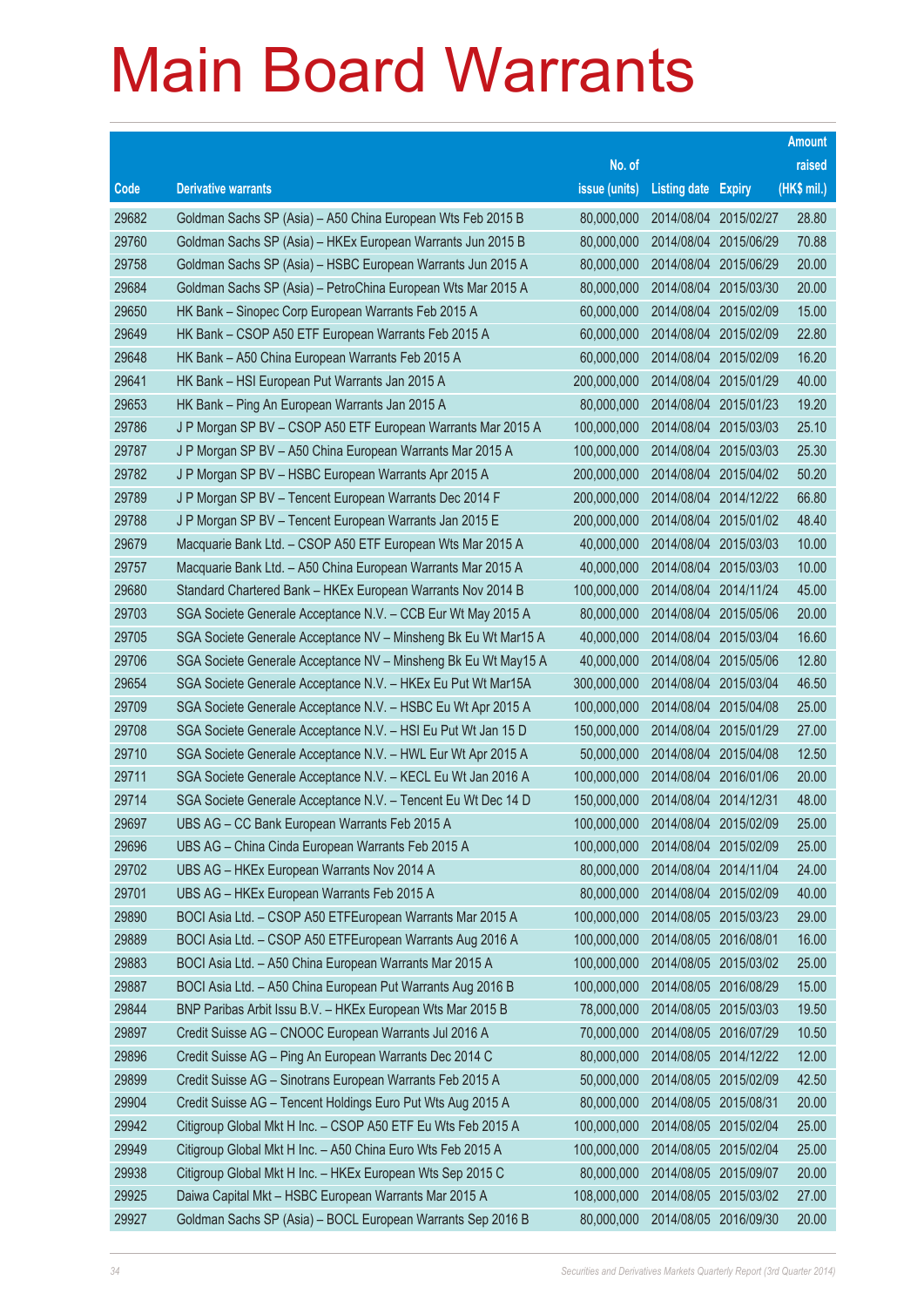|       |                                                                |               |                            |                       | <b>Amount</b> |
|-------|----------------------------------------------------------------|---------------|----------------------------|-----------------------|---------------|
|       |                                                                | No. of        |                            |                       | raised        |
| Code  | <b>Derivative warrants</b>                                     | issue (units) | <b>Listing date Expiry</b> |                       | (HK\$ mil.)   |
| 29926 | Goldman Sachs SP (Asia) - HSI European Warrants Mar 2015 B     | 150,000,000   |                            | 2014/08/05 2015/03/30 | 37.95         |
| 29805 | HK Bank - BOCL European Warrants Jul 2015 A                    | 60,000,000    | 2014/08/05 2015/07/31      |                       | 15.00         |
| 29814 | HK Bank - CITIC Bank European Warrants Feb 2015 A              | 50,000,000    | 2014/08/05 2015/02/27      |                       | 15.50         |
| 29806 | HK Bank - Cheung Kong European Warrants Feb 2015 A             | 80,000,000    | 2014/08/05 2015/02/09      |                       | 23.20         |
| 29802 | HK Bank - Minsheng Bank European Warrants Feb 2015 A           | 50,000,000    |                            | 2014/08/05 2015/02/09 | 14.50         |
| 29813 | HK Bank - Haitong Sec European Warrants Aug 2015 A             | 80,000,000    | 2014/08/05 2015/08/11      |                       | 14.40         |
| 29934 | J P Morgan SP BV - AIA European Warrants May 2015 A            | 200,000,000   | 2014/08/05 2015/05/04      |                       | 50.20         |
| 29862 | J P Morgan SP BV - BankComm European Warrants Mar 2015 A       | 40,000,000    |                            | 2014/08/05 2015/03/03 | 10.12         |
| 29928 | J P Morgan SP BV - BYD European Warrants Mar 2015 A            | 100,000,000   |                            | 2014/08/05 2015/03/03 | 37.20         |
| 29861 | J P Morgan SP BV - China Coal European Warrants Mar 2015 A     | 50,000,000    |                            | 2014/08/05 2015/03/03 | 12.50         |
| 29930 | J P Morgan SP BV - Cheung Kong European Warrants Mar 2015 A    | 80,000,000    | 2014/08/05 2015/03/03      |                       | 20.48         |
| 29932 | J P Morgan SP BV - China Life European Warrants Dec 2015 A     | 200,000,000   |                            | 2014/08/05 2015/12/03 | 52.00         |
| 29864 | J P Morgan SP BV - Chi Res Land European Warrants Aug 2015 A   | 150,000,000   |                            | 2014/08/05 2015/08/03 | 37.95         |
| 29859 | J P Morgan SP BV - Chow Tai Fook European Wts Dec 2015 A       | 100,000,000   |                            | 2014/08/05 2015/12/02 | 25.10         |
| 29933 | J P Morgan SP BV - HKEx European Warrants Dec 2015 A           | 300,000,000   | 2014/08/05 2015/12/03      |                       | 76.80         |
| 29936 | J P Morgan SP BV - HSI European Warrants Feb 2015 A            | 500,000,000   |                            | 2014/08/05 2015/02/26 | 125.00        |
| 29937 | J P Morgan SP BV - HSI European Warrants Feb 2015 B            | 500,000,000   |                            | 2014/08/05 2015/02/26 | 125.00        |
| 29931 | J P Morgan SP BV - Hutchison European Warrants Mar 2015 A      | 80,000,000    |                            | 2014/08/05 2015/03/03 | 20.08         |
| 29858 | J P Morgan SP BV - JX Copper European Warrants Apr 2015 A      | 100,000,000   |                            | 2014/08/05 2015/04/22 | 15.20         |
| 29860 | J P Morgan SP BV - New World Dev European Wts May 2015 A       | 50,000,000    |                            | 2014/08/05 2015/05/04 | 15.50         |
| 29929 | J P Morgan SP BV - PetroChina European Warrants Mar 2015 A     | 100,000,000   |                            | 2014/08/05 2015/03/03 | 25.40         |
| 29866 | J P Morgan SP BV - Shimao Property European Wts Aug 2015 A     | 150,000,000   |                            | 2014/08/05 2015/08/03 | 38.25         |
| 29874 | Macquarie Bank Ltd. - China Life European Wts Jan 2016 A       | 50,000,000    | 2014/08/05 2016/01/05      |                       | 12.50         |
| 29879 | Macquarie Bank Ltd. - Kingsoft European Warrants Mar 2015 A    | 35,000,000    |                            | 2014/08/05 2015/03/03 | 10.01         |
| 29815 | Macquarie Bank Ltd. - Luk Fook Hold European Wts May 2015 A    | 40,000,000    |                            | 2014/08/05 2015/05/29 | 10.00         |
| 29867 | Macquarie Bank Ltd. - Sh Electric European Wts Feb 2015 B      | 40,000,000    | 2014/08/05 2015/02/27      |                       | 10.00         |
| 29870 | Macquarie Bank Ltd. - Tencent European Warrants Nov 2014 D     | 50,000,000    | 2014/08/05 2014/11/05      |                       | 10.00         |
| 29816 | Standard Chartered Bank - BankComm European Warrants Mar15 A   | 50,000,000    | 2014/08/05 2015/03/30      |                       | 12.50         |
| 29820 | Standard Chartered Bank - CC Bank European Wts Mar 2015 A      | 60,000,000    | 2014/08/05 2015/03/02      |                       | 15.00         |
| 29819 | Standard Chartered Bank - China Life European Wts Sep 2015 A   | 100,000,000   | 2014/08/05 2015/09/29      |                       | 17.00         |
| 29801 | Standard Chartered Bank - Chi Res Land European Wts Jun15A     | 100,000,000   | 2014/08/05 2015/06/01      |                       | 25.00         |
| 29822 | Standard Chartered Bank - A50 China Euro Warrants Nov 2014 D   | 80,000,000    | 2014/08/05 2014/11/28      |                       | 12.00         |
| 29798 | Standard Chartered Bank - HKEx European Warrants Jun 2015 B    | 100,000,000   | 2014/08/05 2015/06/05      |                       | 37.50         |
| 29848 | Standard Chartered Bank - HSCEI European Warrants Jun 2015 A   | 100,000,000   | 2014/08/05 2015/06/29      |                       | 15.00         |
| 29857 | Standard Chartered Bank - Ping An European Wts Dec 2014 C      | 80,000,000    | 2014/08/05 2014/12/30      |                       | 12.00         |
| 29826 | SGA Societe Generale Acceptance N.V - Anhui Conch Eu Wt Apr15A | 50,000,000    | 2014/08/05 2015/04/08      |                       | 10.00         |
| 29840 | SGA Societe Generale Acceptance N.V. - CAM CSI300 Eu Wt Nov15A | 100,000,000   | 2014/08/05 2015/11/04      |                       | 17.00         |
| 29918 | SGA Societe Generale Acceptance N.V. - BYD Eu Wt Mar 2015 A    | 30,000,000    | 2014/08/05 2015/03/04      |                       | 10.20         |
| 29841 | SGA Societe Generale Acceptance NV - CSOP A50 ETF Eu Wt Apr15A | 50,000,000    | 2014/08/05 2015/04/08      |                       | 12.50         |
| 29843 | SGA Societe Generale Acceptance N.V. - A50 Ch Eu Wt Apr 2015A  | 70,000,000    | 2014/08/05 2015/04/08      |                       | 17.50         |
| 29919 | SGA Societe Generale Acceptance N.V. - Greatwall Eu Wt Apr15A  | 50,000,000    | 2014/08/05 2015/04/08      |                       | 12.50         |
| 29827 | SGA Societe Generale Acceptance N.V. - HKEx Eu Wt Feb 2015 C   | 30,000,000    | 2014/08/05 2015/02/04      |                       | 12.30         |
| 29828 | SGA Societe Generale Acceptance N.V. - HSBC Eu Wt Jan 2015 B   | 100,000,000   | 2014/08/05 2015/01/05      |                       | 15.00         |
| 29920 | SGA Societe Generale Acceptance N.V - Haitong Sec Eu Wt Aug15A | 100,000,000   | 2014/08/05 2015/08/12      |                       | 15.50         |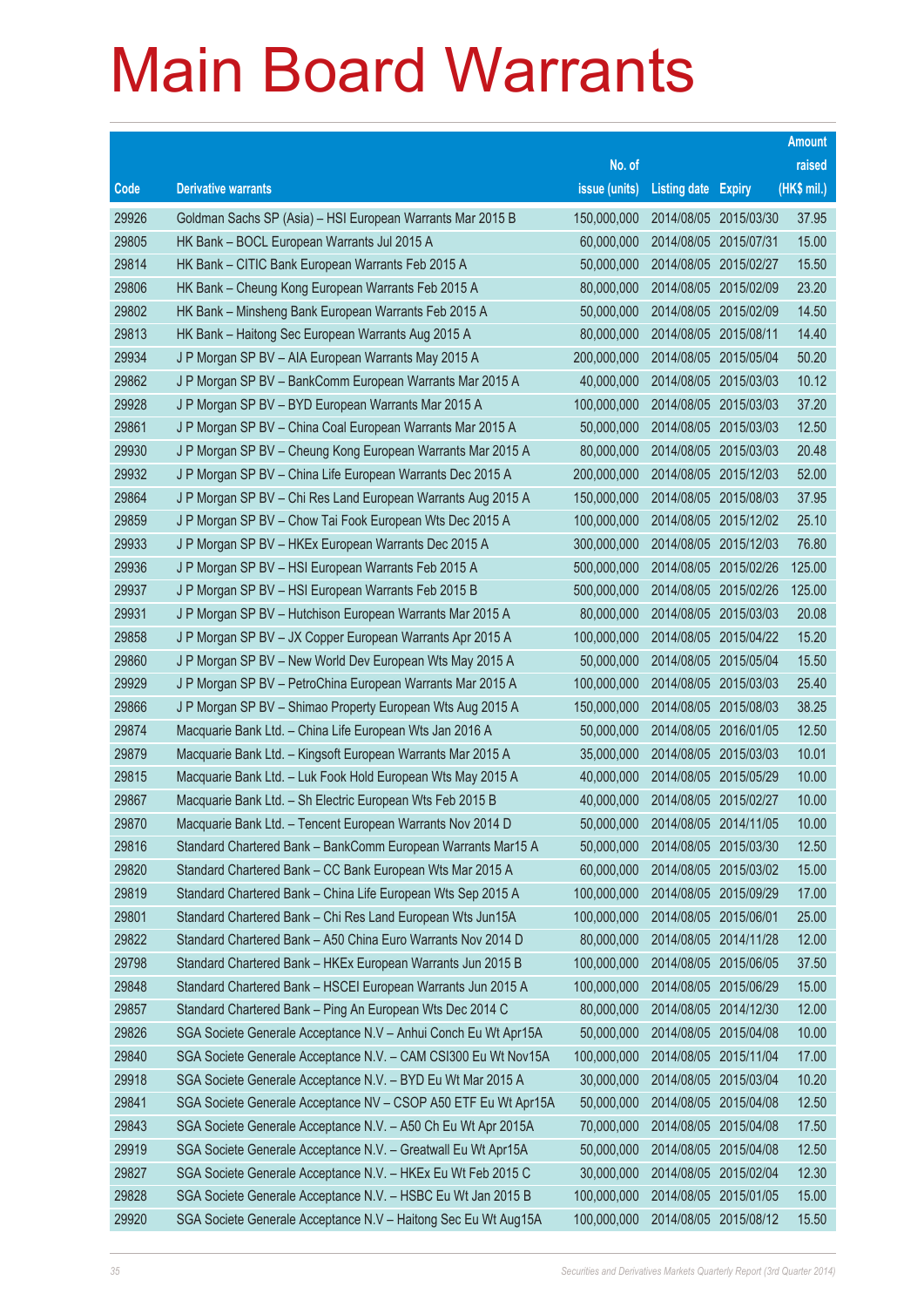|       |                                                                |               |                            | <b>Amount</b> |
|-------|----------------------------------------------------------------|---------------|----------------------------|---------------|
|       |                                                                | No. of        |                            | raised        |
| Code  | <b>Derivative warrants</b>                                     | issue (units) | <b>Listing date Expiry</b> | (HK\$ mil.)   |
| 29830 | SGA Societe Generale Acceptance N.V. - MGM China Eu Wt Jun15A  | 50,000,000    | 2014/08/05 2015/06/03      | 12.50         |
| 29831 | SGA Societe Generale Acceptance N.V. - PICC Eu Wts Jun 2015A   | 40,000,000    | 2014/08/05 2015/06/03      | 10.00         |
| 29923 | SGA Societe Generale Acceptance N.V. - SHK P Eu Wt Apr 2015A   | 40,000,000    | 2014/08/05 2015/04/08      | 10.00         |
| 29838 | SGA Societe Generale Acceptance N.V. - Wynn Macau Eu Wt Apr15A | 50,000,000    | 2014/08/05 2015/04/08      | 10.00         |
| 29914 | UBS AG - China Life European Warrants Dec 2015 B               | 100,000,000   | 2014/08/05 2015/12/08      | 25.00         |
| 29913 | UBS AG - Minsheng Bank European Warrants Feb 2015 A            | 40,000,000    | 2014/08/05 2015/02/04      | 10.00         |
| 29915 | UBS AG - CSOP A50 ETF European Warrants Feb 2015 A             | 40,000,000    | 2014/08/05 2015/02/04      | 12.80         |
| 29917 | UBS AG - HKEx European Put Warrants Feb 2015 B                 | 100,000,000   | 2014/08/05 2015/02/18      | 15.00         |
| 29908 | UBS AG - HSI European Warrants Mar 2015 B                      | 300,000,000   | 2014/08/05 2015/03/30      | 75.00         |
| 29909 | UBS AG - HSI European Warrants Mar 2015 C                      | 300,000,000   | 2014/08/05 2015/03/30      | 75.00         |
| 29911 | UBS AG - Hutchison European Warrants Feb 2015 A                | 100,000,000   | 2014/08/05 2015/02/04      | 55.00         |
| 29907 | UBS AG - Tencent Holdings European Put Warrants Aug 2015 B     | 500,000,000   | 2014/08/05 2015/08/26      | 115.00        |
| 29966 | BOCI Asia Ltd. - Minsheng Bank European Warrants Mar 2015 A    | 100,000,000   | 2014/08/06 2015/03/09      | 47.00         |
| 29968 | BOCI Asia Ltd. - China Mobile European Warrants Feb 2015 C     | 100,000,000   | 2014/08/06 2015/02/23      | 26.00         |
| 29975 | BOCI Asia Ltd. - Galaxy Ent European Warrants Dec 2014 A       | 100,000,000   | 2014/08/06 2014/12/22      | 33.00         |
| 29971 | BOCI Asia Ltd. - HKEx European Warrants Jan 2015 A             | 100,000,000   | 2014/08/06 2015/01/12      | 68.00         |
| 29973 | BOCI Asia Ltd. - HKEx European Warrants Dec 2015 B             | 100,000,000   | 2014/08/06 2015/12/28      | 25.00         |
| 29976 | BOCI Asia Ltd. - HSBC European Warrants Jan 2015 B             | 100,000,000   | 2014/08/06 2015/01/12      | 18.00         |
| 29967 | BOCI Asia Ltd. - ICBC European Warrants Mar 2015 A             | 100,000,000   | 2014/08/06 2015/03/02      | 25.00         |
| 29993 | BNP Paribas Arbit Issu B.V. - Cheung Kong Euro Wt Apr 2015 A   | 52,000,000    | 2014/08/06 2015/04/02      | 13.00         |
| 29994 | BNP Paribas Arbit Issu B.V. - Hutchison Euro Wts Aug 2015 A    | 78,000,000    | 2014/08/06 2015/08/04      | 19.50         |
| 29995 | BNP Paribas Arbit Issu B.V. - Tencent Eu Put Wt Dec 2015 A     | 100,000,000   | 2014/08/06 2015/12/02      | 25.00         |
| 11402 | Credit Suisse AG - CHALCO European Wts Feb 2015 A              | 50,000,000    | 2014/08/06 2015/02/06      | 12.50         |
| 11401 | Credit Suisse AG - Angang Steel European Warrants Feb 2015 A   | 50,000,000    | 2014/08/06 2015/02/06      | 12.50         |
| 11581 | Credit Suisse AG - CC Bank European Put Warrants Jan 2015 B    | 60,000,000    | 2014/08/06 2015/01/30      | 10.20         |
| 11466 | Credit Suisse AG - CITIC Sec European Warrants Dec 2014 A      | 70,000,000    | 2014/08/06 2014/12/24      | 10.50         |
| 11472 | Credit Suisse AG - Cheung Kong European Warrants Jan 2015 A    | 60,000,000    | 2014/08/06 2015/01/05      | 18.00         |
| 11473 | Credit Suisse - Cheung Kong European Put Warrants Feb 2015 A   | 60,000,000    | 2014/08/06 2015/02/27      | 17.40         |
| 11439 | Credit Suisse AG - Ch LongYuan European Warrants Feb 2015 A    | 50,000,000    | 2014/08/06 2015/02/06      | 22.50         |
| 11565 | Credit Suisse AG - China Mobile European Warrants Feb 2015 A   | 80,000,000    | 2014/08/06 2015/02/27      | 20.00         |
| 11522 | Credit Suisse AG - HKEx European Warrants Nov 2014 B           | 70,000,000    | 2014/08/06 2014/11/06      | 28.00         |
| 11532 | Credit Suisse AG - HKEx European Warrants Feb 2015 C           | 70,000,000    | 2014/08/06 2015/02/27      | 36.40         |
| 29980 | Credit Suisse AG - HKEx European Put Warrants Feb 2015 B       | 80,000,000    | 2014/08/06 2015/02/27      | 12.00         |
| 11541 | Credit Suisse AG - HSBC European Wts Nov 2014 B                | 70,000,000    | 2014/08/06 2014/11/24      | 10.50         |
| 11603 | Credit Suisse AG - HSI European Warrants Feb 2015 A            | 150,000,000   | 2014/08/06 2015/02/26      | 37.50         |
| 11609 | Credit Suisse AG - HSI European Put Warrants Jan 2015 B        | 150,000,000   | 2014/08/06 2015/01/29      | 25.50         |
| 11465 | Credit Suisse AG - Haitong Sec European Warrants Aug 2015 A    | 70,000,000    | 2014/08/06 2015/08/11      | 10.50         |
| 11542 | Credit Suisse AG - Hutchison European Warrants Nov 2014 D      | 80,000,000    | 2014/08/06 2014/11/24      | 15.20         |
| 11554 | Credit Suisse AG - Hutchison European Warrants Feb 2015 A      | 80,000,000    | 2014/08/06 2015/02/27      | 20.00         |
| 11557 | Credit Suisse AG - Hutchison European Put Wts Dec 2014 C       | 70,000,000    | 2014/08/06 2014/12/24      | 23.10         |
| 11379 | Credit Suisse AG - ICBC European Warrants Feb 2015 A           | 50,000,000    | 2014/08/06 2015/02/06      | 12.50         |
| 11590 | Credit Suisse AG - ICBC European Put Warrants Jan 2015 A       | 60,000,000    | 2014/08/06 2015/01/30      | 11.40         |
| 29981 | Credit Suisse AG - Jiangxi Copper European Wts Apr 2015 A      | 70,000,000    | 2014/08/06 2015/04/20      | 10.50         |
| 11511 | Credit Suisse AG - SHK Ppt European Warrants Feb 2015 C        | 60,000,000    | 2014/08/06 2015/02/27      | 24.00         |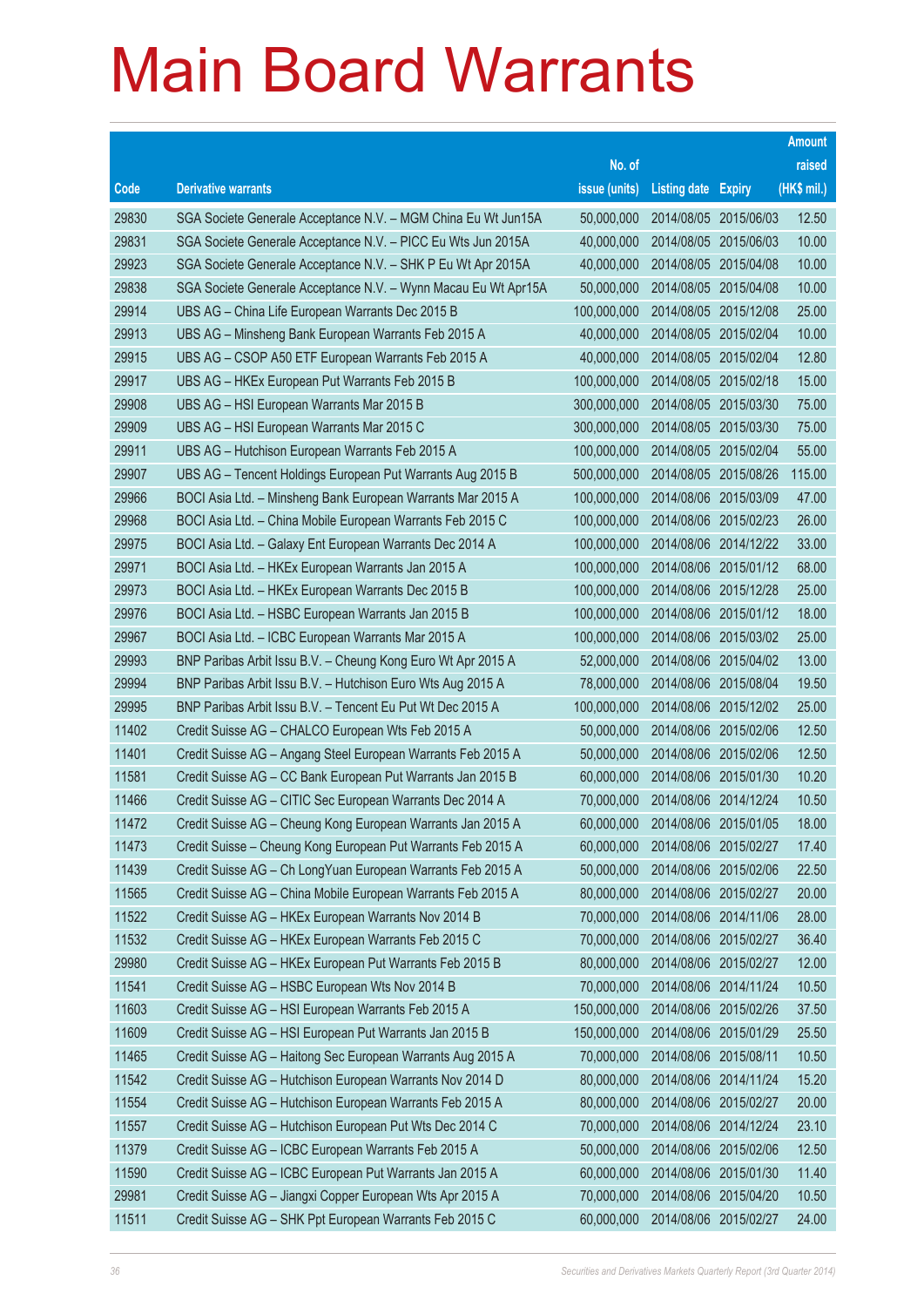|       |                                                               |               |                            | <b>Amount</b> |
|-------|---------------------------------------------------------------|---------------|----------------------------|---------------|
|       |                                                               | No. of        |                            | raised        |
| Code  | <b>Derivative warrants</b>                                    | issue (units) | <b>Listing date Expiry</b> | (HK\$ mil.)   |
| 11481 | Credit Suisse AG - SHK Ppt European Put Warrants Feb 2015 B   | 60,000,000    | 2014/08/06 2015/02/27      | 27.00         |
| 11455 | Credit Suisse AG - Zijin Mining European Warrants Jul 2015 A  | 60,000,000    | 2014/08/06 2015/07/31      | 10.80         |
| 11075 | Daiwa Capital Mkt - Agricultural Bank European Wts Mar 2015 A | 108,000,000   | 2014/08/06 2015/03/02      | 27.00         |
| 29956 | Daiwa Capital Mkt - BOC HK European Warrants May 2015 A       | 108,000,000   | 2014/08/06 2015/05/04      | 27.00         |
| 11088 | Daiwa Capital Mkt - BOCL European Warrants Apr 2015 A         | 108,000,000   | 2014/08/06 2015/04/08      | 27.00         |
| 11108 | Daiwa Capital Mkt - BOCL European Put Warrants Mar 2015 A     | 68,000,000    | 2014/08/06 2015/03/10      | 17.00         |
| 29958 | Daiwa Capital Mkt - Minsheng Bk European Warrants Feb 2015 A  | 58,000,000    | 2014/08/06 2015/02/05      | 14.50         |
| 29951 | Daiwa Capital Mkt - HKEx European Warrants Mar 2015 B         | 258,000,000   | 2014/08/06 2015/03/18      | 64.50         |
| 29953 | Daiwa Capital Mkt - HKEx European Warrants May 2015 A         | 208,000,000   | 2014/08/06 2015/05/04      | 74.88         |
| 29954 | Daiwa Capital Mkt - HKEx European Put Warrants Mar 2015 C     | 128,000,000   | 2014/08/06 2015/03/02      | 32.00         |
| 29991 | Goldman Sachs SP (Asia) - CITIC Pacific Euro Wts Dec 2015 B   | 80,000,000    | 2014/08/06 2015/12/30      | 20.56         |
| 29990 | Goldman Sachs SP (Asia) - Cheung Kong Euro Wts Feb 2015 A     | 80,000,000    | 2014/08/06 2015/02/27      | 31.12         |
| 29950 | Goldman Sachs SP (Asia) – HSI European Put Wts Jan 2015 C     | 150,000,000   | 2014/08/06 2015/01/29      | 25.65         |
| 29989 | Goldman Sachs SP (Asia) - Hutchison European Wts Jan 2015 A   | 80,000,000    | 2014/08/06 2015/01/05      | 17.04         |
| 29992 | Goldman Sachs SP (Asia) - Shimao Ppt European Wts Jun 2015 A  | 80,000,000    | 2014/08/06 2015/06/01      | 20.00         |
| 29961 | HK Bank – HSI European Warrants Feb 2015 B                    | 200,000,000   | 2014/08/06 2015/02/26      | 50.00         |
| 29962 | HK Bank – HSI European Warrants Mar 2015 A                    | 200,000,000   | 2014/08/06 2015/03/30      | 50.00         |
| 29965 | HK Bank - HSI European Put Warrants Jan 2015 B                | 200,000,000   | 2014/08/06 2015/01/29      | 38.00         |
| 11254 | J P Morgan SP BV - CC Bank Euro Put Wts May 2015 A            | 200,000,000   | 2014/08/06 2015/05/04      | 50.20         |
| 11339 | J P Morgan SP BV - Cheung Kong European Put Warrants Mar 15B  | 35,000,000    | 2014/08/06 2015/03/03      | 13.13         |
| 11268 | J P Morgan Int'l Der. Ltd. - Sinopec Corp Eu Put Wt Mar 15 A  | 100,000,000   | 2014/08/06 2015/03/03      | 25.60         |
| 11283 | J P Morgan SP BV - Greatwall Motor European Wts Mar 2015 A    | 100,000,000   | 2014/08/06 2015/03/03      | 25.30         |
| 11304 | J P Morgan SP BV - HKEx European Warrants Mar 2015 B          | 80,000,000    | 2014/08/06 2015/03/03      | 20.24         |
| 11320 | J P Morgan SP BV - HKEx European Warrants Dec 2015 B          | 300,000,000   | 2014/08/06 2015/12/02      | 75.30         |
| 11365 | J P Morgan SP BV - Henderson Land Dev European Wt Jul 2015 A  | 50,000,000    | 2014/08/06 2015/07/03      | 12.50         |
| 11324 | J P Morgan Int'l Der. Ltd. - HSCEI European Wts Feb 2015 B    | 300,000,000   | 2014/08/06 2015/02/26      | 75.00         |
| 11322 | J P Morgan SP BV - HSCEI European Put Warrants Feb 2015 A     | 300,000,000   | 2014/08/06 2015/02/26      | 75.30         |
| 11370 | J P Morgan SP BV - HSI European Warrants Mar 2015 B           | 500,000,000   | 2014/08/06 2015/03/30      | 125.00        |
| 11244 | J P Morgan SP BV - ICBC European Put Wts May 2015 A           | 200,000,000   | 2014/08/06 2015/05/04      | 50.60         |
| 11266 | J P Morgan SP BV - Sands China European Warrants Mar 2015 A   | 100,000,000   | 2014/08/06 2015/03/03      | 25.00         |
| 11366 | J P Morgan SP BV - SHK Ppt European Warrants Mar 2015 B       | 60,000,000    | 2014/08/06 2015/03/03      | 15.06         |
| 11363 | J P Morgan SP BV - SHK Ppt European Put Warrants Mar 2015 A   | 35,000,000    | 2014/08/06 2015/03/03      | 12.64         |
| 11265 | J P Morgan SP BV - Wynn Macau European Warrants May 2015 A    | 80,000,000    | 2014/08/06 2015/05/04      | 20.32         |
| 29978 | Standard Chartered Bank - CITIC Sec European Wts Dec 2014 A   | 80,000,000    | 2014/08/06 2014/12/24      | 12.00         |
| 11241 | Standard Chartered Bank - CSOP A50 ETF Euro Wts Mar 2015 B    | 80,000,000    | 2014/08/06 2015/03/27      | 20.00         |
| 29977 | Standard Chartered Bank - HKEx European Put Wts Jun 2015 C    | 100,000,000   | 2014/08/06 2015/06/30      | 25.00         |
| 11242 | Standard Chartered Bank - HSI European Warrants Apr 2015 B    | 100,000,000   | 2014/08/06 2015/04/29      | 25.00         |
| 11234 | Standard Chartered Bank - HSI European Put Wts Feb 2015 B     | 100,000,000   | 2014/08/06 2015/02/26      | 25.00         |
| 29979 | Standard Chartered Bank - Haitong Sec Euro Wts Aug 2015 A     | 80,000,000    | 2014/08/06 2015/08/11      | 12.80         |
| 11064 | Standard Chartered Bank - Tencent Hidg Euro Wts Dec 2014 C    | 80,000,000    | 2014/08/06 2014/12/22      | 15.20         |
| 11112 | SGA Societe Generale Acceptance N.V. - BOCom Eu Wt Mar 2015A  | 30,000,000    | 2014/08/06 2015/03/04      | 10.80         |
| 11129 | SGA Societe Generale Acceptance N.V. - Ch Cinda Eu Wt Mar15A  | 35,000,000    | 2014/08/06 2015/03/04      | 10.15         |
| 11115 | SGA Societe Generale Acceptance N.V. - CK(H) Eu Wt Mar 2015A  | 40,000,000    | 2014/08/06 2015/03/04      | 11.20         |
| 11132 | SGA Societe Generale Acceptance N.V - COVS Eu Wts Aug 2015 A  | 60,000,000    | 2014/08/06 2015/08/05      | 15.00         |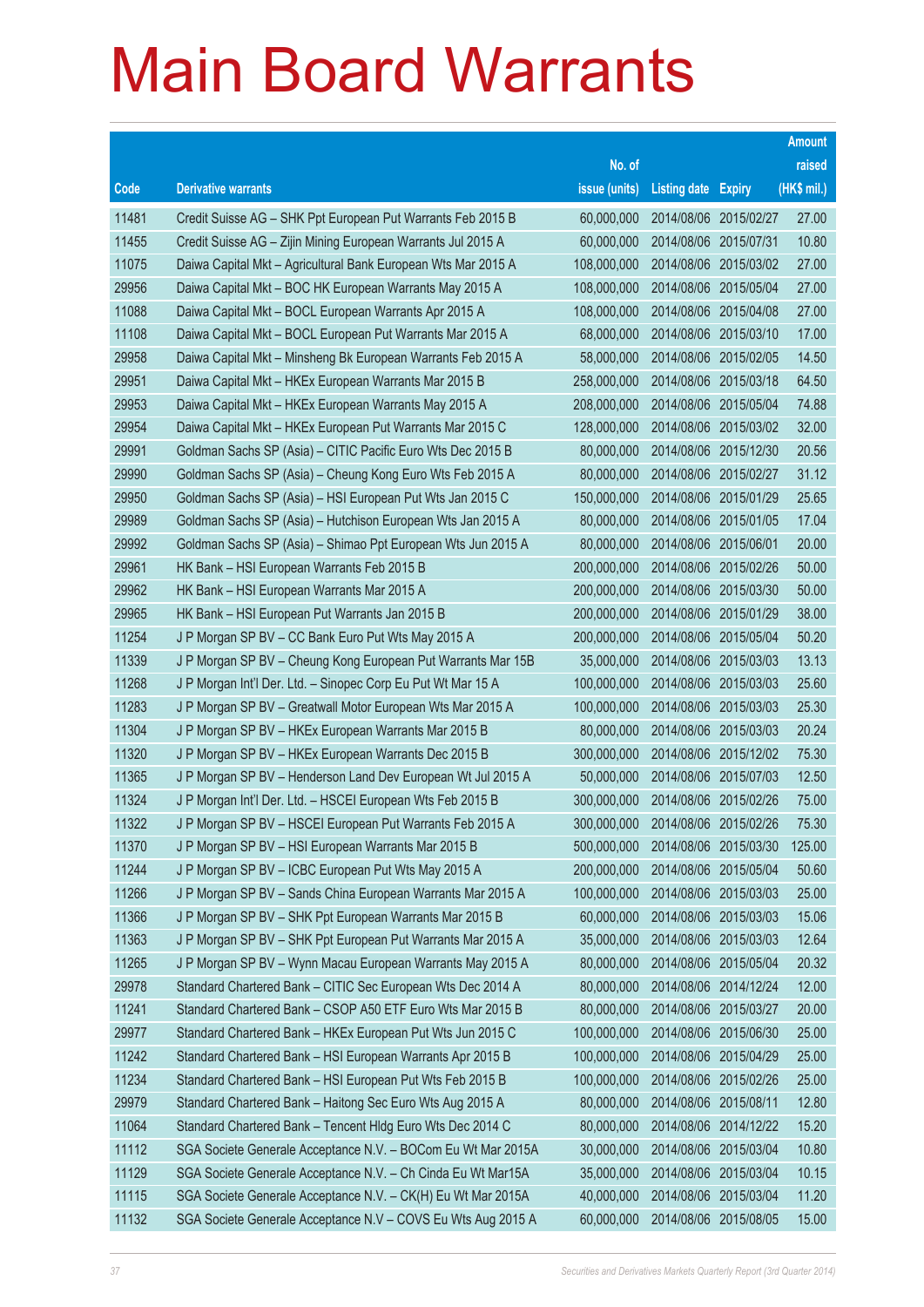|       |                                                                |               |                            |                       | <b>Amount</b> |
|-------|----------------------------------------------------------------|---------------|----------------------------|-----------------------|---------------|
|       |                                                                | No. of        |                            |                       | raised        |
| Code  | <b>Derivative warrants</b>                                     | issue (units) | <b>Listing date Expiry</b> |                       | (HK\$ mil.)   |
| 11188 | SGA Societe Generale Acceptance N.V. - HSI Eu Put Wt Jan 15 E  | 150,000,000   | 2014/08/06 2015/01/29      |                       | 23.25         |
| 11197 | SGA Societe Generale Acceptance NV - NewWorld Dev Eu Wt Apr15A | 25,000,000    | 2014/08/06 2015/04/08      |                       | 10.25         |
| 11211 | SGA Societe Generale Acceptance N.V. - Ping An Eu Wt Apr 15 A  | 100,000,000   | 2014/08/06 2015/04/08      |                       | 25.00         |
| 29998 | UBS AG - Cheung Kong European Warrants Feb 2015 A              | 50,000,000    |                            | 2014/08/06 2015/02/09 | 16.50         |
| 11063 | UBS AG - Cheung Kong European Put Warrants Jan 2015 A          | 50,000,000    |                            | 2014/08/06 2015/01/27 | 12.50         |
| 29986 | UBS AG - China Life European Warrants May 2015 A               | 100,000,000   |                            | 2014/08/06 2015/05/27 | 15.00         |
| 29996 | UBS AG - A50 China European Put Warrants Aug 2016 C            | 100,000,000   | 2014/08/06 2016/08/23      |                       | 15.00         |
| 29982 | UBS AG - HSCEI European Put Warrants Feb 2015 A                | 100,000,000   |                            | 2014/08/06 2015/02/26 | 25.00         |
| 29983 | UBS AG - HSCEI European Put Warrants Mar 2015 A                | 100,000,000   |                            | 2014/08/06 2015/03/30 | 25.00         |
| 29988 | UBS AG - HSI European Warrants Feb 2015 B                      | 300,000,000   |                            | 2014/08/06 2015/02/26 | 75.00         |
| 29999 | UBS AG - HSI European Warrants Jun 2015 B                      | 300,000,000   | 2014/08/06 2015/06/29      |                       | 75.00         |
| 29985 | UBS AG - HSI European Put Warrants Jan 2015 C                  | 300,000,000   |                            | 2014/08/06 2015/01/29 | 55.50         |
| 29984 | UBS AG - HSI European Put Warrants Feb 2015 A                  | 300,000,000   |                            | 2014/08/06 2015/02/26 | 75.00         |
| 29997 | UBS AG - Hutchison European Warrants Feb 2015 B                | 100,000,000   |                            | 2014/08/06 2015/02/09 | 25.00         |
| 11045 | UBS AG - Hutchison European Put Warrants Dec 2014 B            | 50,000,000    | 2014/08/06 2014/12/24      |                       | 15.00         |
| 29987 | UBS AG - SHK Ppt European Warrants Feb 2015 A                  | 50,000,000    |                            | 2014/08/06 2015/02/09 | 15.00         |
| 12204 | BNP Paribas Arbit Issu B.V. - BOCL European Wts Mar 2015 A     | 100,000,000   |                            | 2014/08/07 2015/03/03 | 25.00         |
| 12211 | BNP Paribas Arbit Issu B.V. - CM Bank Euro Warrants Jun 2016 A | 100,000,000   |                            | 2014/08/07 2016/06/02 | 25.00         |
| 12209 | BNP Paribas Arbit Issu B.V. - Jiangxi Copper Eu Wt May 2016A   | 100,000,000   | 2014/08/07 2016/05/04      |                       | 25.00         |
| 11864 | Credit Suisse AG - Agricultural Bank European Wts Feb 2015 A   | 60,000,000    |                            | 2014/08/07 2015/02/27 | 15.00         |
| 11879 | Credit Suisse AG - BOCL European Warrants Mar 2015 B           | 60,000,000    |                            | 2014/08/07 2015/03/30 | 15.00         |
| 12170 | Credit Suisse AG - BankComm European Warrants Feb 2015 A       | 60,000,000    |                            | 2014/08/07 2015/02/27 | 19.80         |
| 11848 | Credit Suisse AG - CC Bank European Warrants Feb 2015 A        | 60,000,000    | 2014/08/07 2015/02/09      |                       | 15.00         |
| 11957 | Credit Suisse AG - China Coal European Warrants Dec 2014 A     | 70,000,000    |                            | 2014/08/07 2014/12/24 | 10.50         |
| 12156 | Credit Suisse AG - Minsheng Bank European Wts Feb 2015 A       | 60,000,000    | 2014/08/07 2015/02/27      |                       | 25.20         |
| 12171 | Credit Suisse AG - CSOP A50 ETF European Warrants Feb 2015 C   | 80,000,000    | 2014/08/07 2015/02/27      |                       | 20.00         |
| 12184 | Credit Suisse AG - A50 China European Warrants Feb 2015 C      | 80,000,000    | 2014/08/07 2015/02/27      |                       | 20.00         |
| 12154 | Credit Suisse AG - Galaxy Ent European Warrants Jan 2015 A     | 70,000,000    | 2014/08/07 2015/01/30      |                       | 21.70         |
| 11898 | Credit Suisse AG - HKEx European Warrants Feb 2015 D           | 80,000,000    | 2014/08/07 2015/02/09      |                       | 29.60         |
| 11907 | Credit Suisse AG - HKEx European Warrants Feb 2015 E           | 80,000,000    | 2014/08/07 2015/02/27      |                       | 22.40         |
| 12147 | Credit Suisse AG - Sands China European Warrants Dec 2014 A    | 70,000,000    | 2014/08/07 2014/12/24      |                       | 16.80         |
| 12161 | Credit Suisse AG - SHK Ppt European Warrants Feb 2015 D        | 60,000,000    | 2014/08/07 2015/02/27      |                       | 16.20         |
| 11917 | Credit Suisse AG - Yanzhou Coal European Warrants Feb 2015 A   | 70,000,000    | 2014/08/07 2015/02/27      |                       | 18.20         |
| 11841 | Daiwa Capital Mkt - Ch Overseas European Put Wts May 2015 A    | 80,000,000    | 2014/08/07 2015/05/04      |                       | 20.00         |
| 11809 | Daiwa Capital Mkt - CSOP A50 ETF European Wts Feb 2015 A       | 68,000,000    | 2014/08/07 2015/02/06      |                       | 17.00         |
| 12225 | Bank of East Asia - CM Bank European Warrants Jun 2015 B       | 40,000,000    | 2014/08/07 2015/06/18      |                       | 10.00         |
| 12226 | Bank of East Asia - HKEx European Warrants Sep 2015 B          | 40,000,000    | 2014/08/07 2015/09/30      |                       | 10.00         |
| 12217 | Goldman Sachs SP (Asia) - China Agri European Warrants Feb15A  | 60,000,000    |                            | 2014/08/07 2015/02/26 | 15.00         |
| 12216 | Goldman Sachs SP (Asia) - Chi Resources Euro Wt Mar 2015 A     | 80,000,000    | 2014/08/07 2015/03/30      |                       | 20.00         |
| 12214 | Goldman Sachs SP (Asia) - HKEx European Warrants Feb 2015 A    | 60,000,000    | 2014/08/07 2015/02/09      |                       | 36.24         |
| 11847 | Goldman Sachs SP (Asia) - HSI European Warrants Jul 2015 B     | 180,000,000   | 2014/08/07 2015/07/30      |                       | 46.08         |
| 11710 | HK Bank - China Life European Warrants Jun 2015 A              | 100,000,000   | 2014/08/07 2015/06/30      |                       | 25.00         |
| 11616 | HK Bank - China Mobile European Put Warrants Feb 2015 B        | 80,000,000    | 2014/08/07 2015/02/09      |                       | 20.00         |
| 11718 | HK Bank - HSI European Warrants Mar 2015 B                     | 200,000,000   | 2014/08/07 2015/03/30      |                       | 50.00         |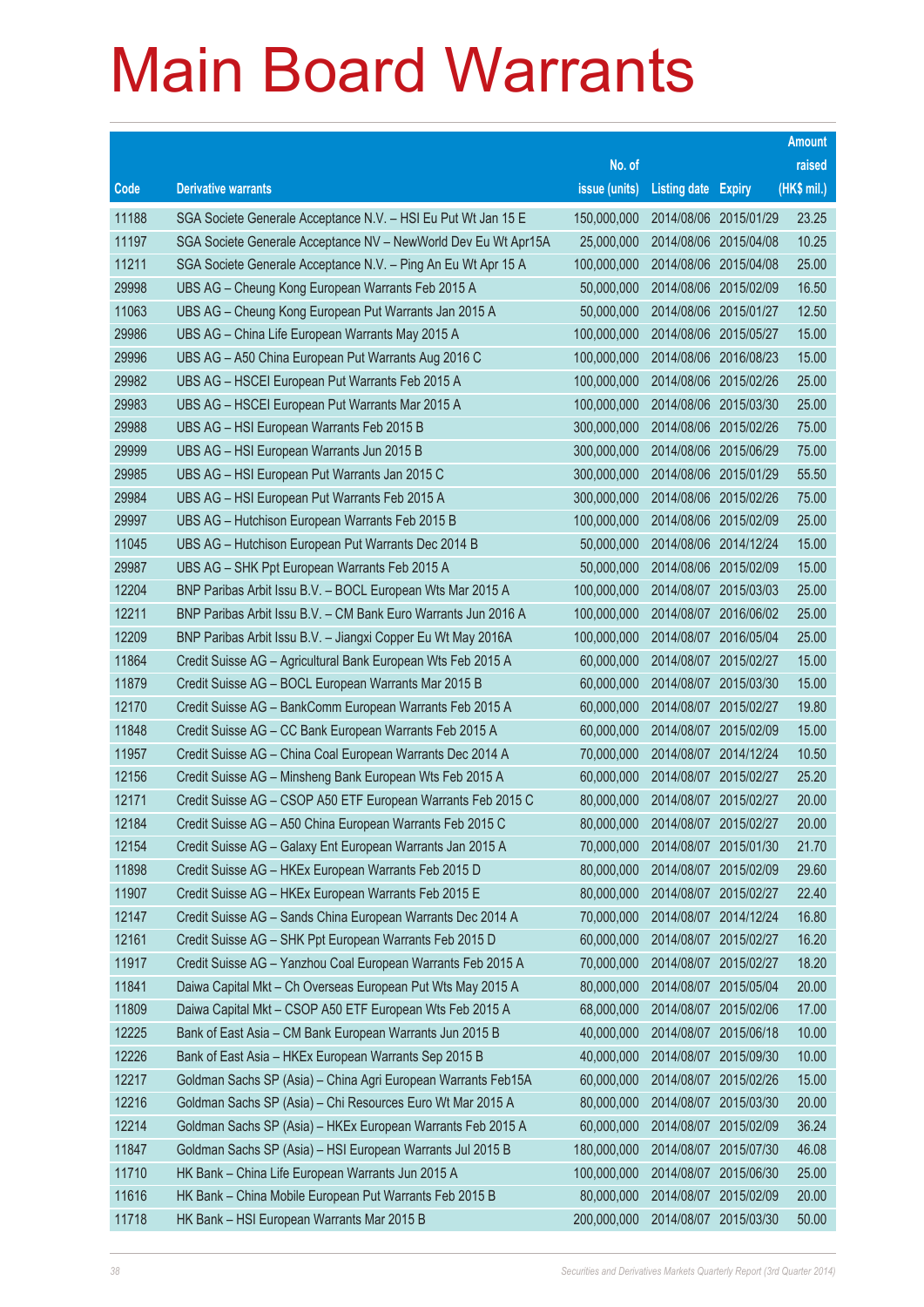|       |                                                                |               |                            | <b>Amount</b> |
|-------|----------------------------------------------------------------|---------------|----------------------------|---------------|
|       |                                                                | No. of        |                            | raised        |
| Code  | <b>Derivative warrants</b>                                     | issue (units) | <b>Listing date Expiry</b> | (HK\$ mil.)   |
| 11694 | HK Bank – SHK Ppt European Warrants Apr 2015 A                 | 80,000,000    | 2014/08/07 2015/04/30      | 20.00         |
| 12185 | J P Morgan SP BV - HSI European Put Warrants Feb 2015 C        | 500,000,000   | 2014/08/07 2015/02/26      | 125.00        |
| 11612 | Macquarie Bank Ltd. - HKEx European Warrants Jan 2015 C        | 30,000,000    | 2014/08/07 2015/01/07      | 10.59         |
| 11613 | Macquarie Bank Ltd. - HKEx European Warrants Jul 2016 A        | 40,000,000    | 2014/08/07 2016/07/05      | 10.00         |
| 11782 | Standard Chartered Bank - China Overseas Euro Wt Jul 2015 A    | 100,000,000   | 2014/08/07 2015/07/27      | 22.00         |
| 12105 | Standard Chartered Bank – Ch Overseas Eur Put Wts Apr 2015 A   | 100,000,000   | 2014/08/07 2015/04/08      | 25.00         |
| 12103 | Standard Chartered Bank - Sinopec Corp Euro Wts Mar 2015 A     | 100,000,000   | 2014/08/07 2015/03/23      | 23.00         |
| 12102 | Standard Chartered Bank – Sinopec Corp Eu Put Wt Jun 2016 A    | 100,000,000   | 2014/08/07 2016/06/03      | 25.00         |
| 11771 | Standard Chartered Bank - HSCEI European Warrants Feb 2015 B   | 100,000,000   | 2014/08/07 2015/02/26      | 25.00         |
| 12101 | Standard Chartered Bank - ICBC European Warrants Mar 2015 A    | 100,000,000   | 2014/08/07 2015/03/23      | 25.00         |
| 12141 | Standard Chartered Bank - ICBC European Put Wts Jan 2015 A     | 100,000,000   | 2014/08/07 2015/01/29      | 19.60         |
| 11783 | Standard Chartered Bank – Tencent Hidg Euro Wts Dec 2014 D     | 80,000,000    | 2014/08/07 2014/12/16      | 25.60         |
| 12134 | SGA Societe Generale Acceptance N.V. - CLife Eu Wt Jan 2016 A  | 100,000,000   | 2014/08/07 2016/01/04      | 20.50         |
| 12136 | SGA Societe Generale Acceptance N.V. - CLife Eu Put Wt Mar15A  | 100,000,000   | 2014/08/07 2015/03/04      | 19.50         |
| 12137 | SGA Societe Generale Acceptance N.V. - Ch Mob Eu Wt Feb 15 C   | 70,000,000    | 2014/08/07 2015/02/04      | 12.25         |
| 12125 | SGA Societe Generale Acceptance NV - Ch Ship Cont Eu Wt Oct15A | 55,000,000    | 2014/08/07 2015/10/05      | 15.40         |
| 12108 | SGA Societe Generale Acceptance N.V. - A50 Ch Eu Put Wt Sep16A | 300,000,000   | 2014/08/07 2016/09/05      | 46.50         |
| 12138 | SGA Societe Generale Acceptance N.V. - Galaxy Eu Put Wt Feb15B | 70,000,000    | 2014/08/07 2015/02/04      | 29.40         |
| 12119 | SGA Societe Generale Acceptance N.V. - HKEx Eu Wt Dec 2014 B   | 30,000,000    | 2014/08/07 2014/12/03      | 18.60         |
| 12139 | SGA Societe Generale Acceptance N.V. - ICBC Eu Wt Mar 2015 A   | 80,000,000    | 2014/08/07 2015/03/04      | 20.00         |
| 12198 | UBS AG - CAM CSI300 European Warrants Aug 2015 A               | 40,000,000    | 2014/08/07 2015/08/24      | 10.00         |
| 12199 | UBS AG - BankComm European Warrants Feb 2015 A                 | 40,000,000    | 2014/08/07 2015/02/09      | 10.00         |
| 12194 | UBS AG - A50 China European Warrants Feb 2015 A                | 50,000,000    | 2014/08/07 2015/02/09      | 12.50         |
| 12380 | BNP Paribas Arbit Issu B.V. - A50 China Euro Wts Mar 2015 A    | 100,000,000   | 2014/08/08 2015/03/03      | 25.00         |
| 12367 | BNP Paribas Arbit Issu B.V. - HSI European Wts Apr 2015 A      | 100,000,000   | 2014/08/08 2015/04/29      | 25.00         |
| 12378 | BNP Paribas Arbit Issu B.V. - HSI Euro Put Wts Jan 2015 B      | 100,000,000   | 2014/08/08 2015/01/29      | 19.00         |
| 12406 | Credit Suisse AG – AIA European Warrants Mar 2015 A            | 80,000,000    | 2014/08/08 2015/03/30      | 17.60         |
| 12432 | Credit Suisse AG - AIA European Warrants Apr 2015 A            | 80,000,000    | 2014/08/08 2015/04/20      | 20.00         |
| 12385 | Credit Suisse AG - China EB Int'l European Wts Mar 2015 B      | 70,000,000    | 2014/08/08 2015/03/30      | 10.50         |
| 12434 | Credit Suisse AG - CITIC Bank European Warrants Feb 2015 A     | 70,000,000    | 2014/08/08 2015/02/27      | 20.30         |
| 12383 | Credit Suisse AG - Cheung Kong European Warrants Dec 2014 C    | 70,000,000    | 2014/08/08 2014/12/24      | 19.60         |
| 12485 | Credit Suisse AG - China Shenhua European Wts Apr 2015 A       | 70,000,000    | 2014/08/08 2015/04/29      | 17.50         |
| 12399 | Credit Suisse AG - Esprit European Warrants Dec 2015 A         | 60,000,000    | 2014/08/08 2015/12/28      | 13.80         |
| 12307 | Credit Suisse AG - HKEx European Warrants Jun 2015 C           | 120,000,000   | 2014/08/08 2015/06/29      | 30.00         |
| 12308 | Credit Suisse AG - HKEx European Warrants Sep 2015 C           | 120,000,000   | 2014/08/08 2015/09/30      | 30.00         |
| 12290 | Daiwa Capital Mkt - A50 China European Warrants Nov 2014 D     | 108,000,000   | 2014/08/08 2014/11/25      | 16.20         |
| 12257 | Goldman Sachs SP (Asia) - BankComm European Wts Apr 2015 A     | 80,000,000    | 2014/08/08 2015/04/30      | 23.84         |
| 12256 | Goldman Sachs SP (Asia) - Ch Ship Cont European Wts Mar 15 A   | 80,000,000    | 2014/08/08 2015/03/30      | 23.44         |
| 12505 | Goldman Sachs SP (Asia) - CSR Times European Wts Mar 2015 A    | 80,000,000    | 2014/08/08 2015/03/30      | 24.64         |
| 12258 | Goldman Sachs SP (Asia) - A50 China European Wts Nov 2014 A    | 80,000,000    | 2014/08/08 2014/11/25      | 12.96         |
| 12493 | Goldman Sachs Sp (Asia) - ICBC European Warrants Sep 2016 A    | 80,000,000    | 2014/08/08 2016/09/30      | 36.00         |
| 12253 | Goldman Sachs SP (Asia) - Shunfeng Pv European Wts Jun15A      | 40,000,000    | 2014/08/08 2015/06/30      | 10.60         |
| 12513 | Goldman Sachs SP (Asia) - SHK Ppt European Wts Feb 2015 B      | 80,000,000    | 2014/08/08 2015/02/27      | 20.00         |
| 12491 | J P Morgan SP BV - China Unicom European Warrants Dec 2016 B   | 200,000,000   | 2014/08/08 2016/12/30      | 50.20         |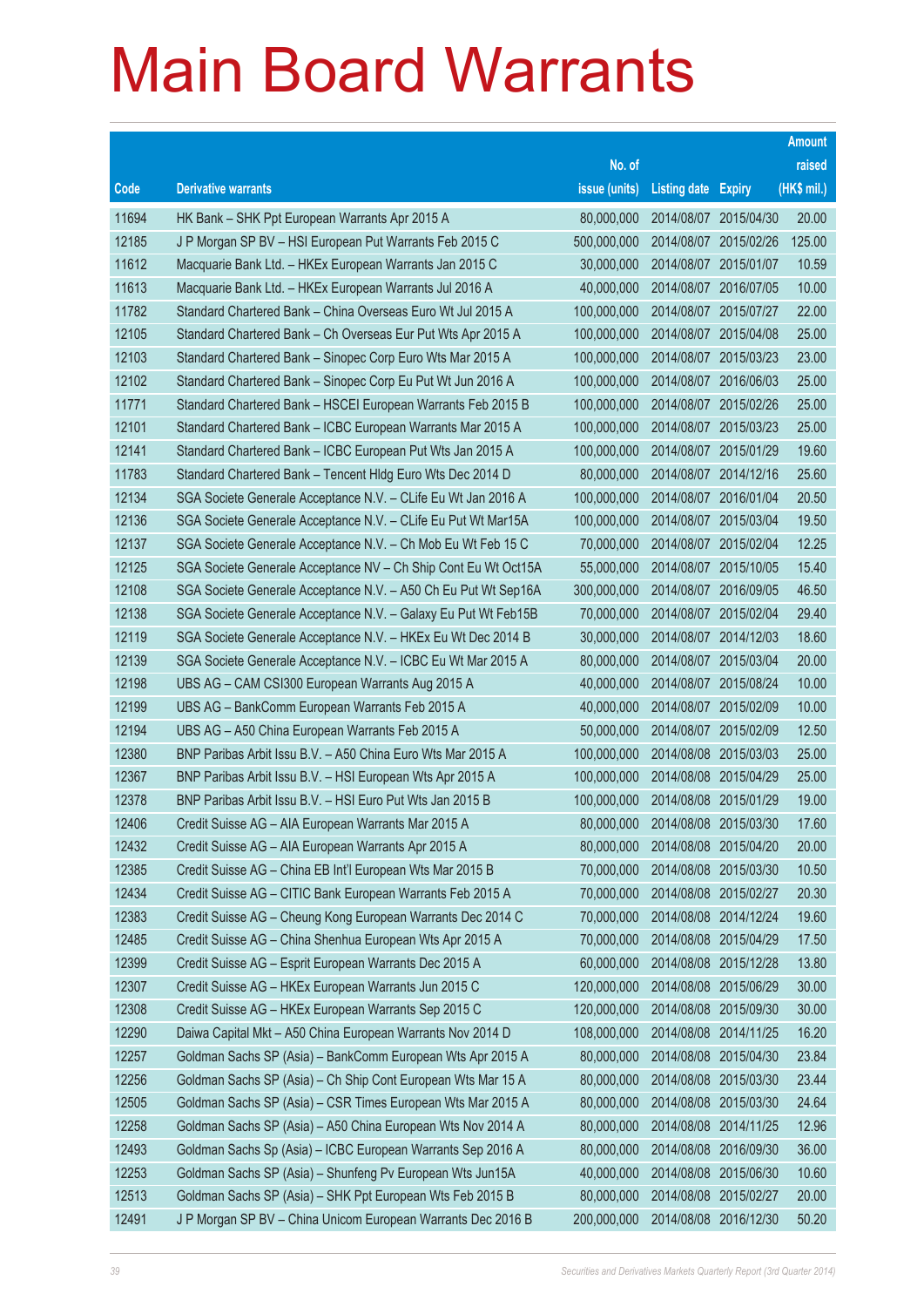|       |                                                                |               |                       |                       | <b>Amount</b> |
|-------|----------------------------------------------------------------|---------------|-----------------------|-----------------------|---------------|
|       |                                                                | No. of        |                       |                       | raised        |
| Code  | <b>Derivative warrants</b>                                     | issue (units) | Listing date Expiry   |                       | (HK\$ mil.)   |
| 12323 | J P Morgan SP BV - A50 China European Warrants Dec 2014 D      | 100,000,000   | 2014/08/08 2014/12/01 |                       | 15.10         |
| 12314 | J P Morgan SP BV - HKEx European Warrants Aug 2018 A           | 300,000,000   | 2014/08/08 2018/08/01 |                       | 75.60         |
| 12232 | Macquarie Bank Ltd. - New World Dev European Wts May 2015 A    | 40,000,000    | 2014/08/08 2015/05/05 |                       | 10.00         |
| 12229 | Macquarie Bank Ltd. - SHK Ppt European Warrants May 2015 A     | 40,000,000    |                       | 2014/08/08 2015/05/05 | 10.00         |
| 12282 | Standard Chartered Bank - Sinopec Corp Eu Put Wt May 2015 A    | 60,000,000    |                       | 2014/08/08 2015/05/04 | 18.00         |
| 12261 | Standard Chartered Bank - PetroChina European Wts Jan 2015 A   | 80,000,000    |                       | 2014/08/08 2015/01/28 | 14.40         |
| 12280 | Standard Chartered Bank - PetroChina Euro Put Wts May 2015 A   | 50,000,000    | 2014/08/08 2015/05/04 |                       | 27.50         |
| 12242 | SGA Societe Generale Acceptance NV - CSOP A50 ETF Eu Wt Oct18A | 300,000,000   |                       | 2014/08/08 2018/10/03 | 45.00         |
| 12252 | SGA Societe Generale Acceptance N.V. - A50 Ch Eu Wt Dec 2014D  | 70,000,000    |                       | 2014/08/08 2014/12/03 | 10.50         |
| 12363 | UBS AG - China Overseas European Warrants Jul 2015 B           | 50,000,000    |                       | 2014/08/08 2015/07/13 | 12.50         |
| 12364 | UBS AG - Evergrande European Warrants Feb 2015 A               | 40,000,000    | 2014/08/08 2015/02/09 |                       | 14.00         |
| 12335 | UBS AG - Geely Auto European Warrants Feb 2015 A               | 40,000,000    |                       | 2014/08/08 2015/02/09 | 10.00         |
| 12739 | BNP Paribas Arbit Issu B.V. - China EB Ltd Eu Wt Dec 2016 A    | 40,000,000    | 2014/08/11            | 2016/12/02            | 10.00         |
| 12740 | BNP Paribas Arbit Issu B.V. - CITIC Bank Euro Wts Mar 2015 A   | 56,000,000    | 2014/08/11            | 2015/03/03            | 14.00         |
| 12785 | BNP Paribas Arbit Issu B.V. - Shunfeng Pv Euro Wts Jul15A      | 88,000,000    | 2014/08/11            | 2015/07/03            | 22.00         |
| 12824 | Citigroup Global Mkt H Inc. - China Mobile Eur Wt Jan 2015 A   | 100,000,000   | 2014/08/11            | 2015/01/23            | 15.00         |
| 12788 | Citigroup Global Mkt H Inc. - HKEx European Wts Nov 2015 A     | 200,000,000   | 2014/08/11            | 2015/11/23            | 50.00         |
| 12814 | Citigroup Global Mkt H Inc. - PetroChina Euro Wts Jan 2015 A   | 80,000,000    | 2014/08/11            | 2015/01/15            | 17.60         |
| 12696 | Goldman Sachs SP (Asia) - CGS European Warrants Mar 2015 A     | 50,000,000    | 2014/08/11            | 2015/03/30            | 30.10         |
| 12732 | Goldman Sachs SP (Asia) - CITIC Sec European Wts May 2015 A    | 80,000,000    | 2014/08/11            | 2015/05/28            | 20.00         |
| 12587 | Goldman Sachs SP (Asia) - HSI European Warrants Jan 2015 D     | 150,000,000   | 2014/08/11            | 2015/01/29            | 28.35         |
| 12726 | Goldman Sachs SP (Asia) - Haitong Sec Euro Wts Aug 2015 A      | 80,000,000    | 2014/08/11            | 2015/08/11            | 12.96         |
| 12550 | HK Bank - BYD European Warrants Feb 2015 A                     | 60,000,000    | 2014/08/11            | 2015/02/16            | 17.40         |
| 12528 | HK Bank - China Mobile European Warrants Jan 2015 B            | 80,000,000    | 2014/08/11            | 2015/01/23            | 12.80         |
| 12564 | HK Bank - CSOP A50 ETF European Warrants Mar 2015 A            | 60,000,000    | 2014/08/11            | 2015/03/02            | 16.80         |
| 12537 | HK Bank - China Tel European Warrants Jan 2015 A               | 50,000,000    | 2014/08/11            | 2015/01/27            | 12.50         |
| 12547 | HK Bank – ICBC European Warrants Feb 2015 A                    | 60,000,000    | 2014/08/11            | 2015/02/23            | 15.60         |
| 12655 | J P Morgan SP BV - CHALCO European Warrants Mar 2015 A         | 40,000,000    | 2014/08/11            | 2015/03/03            | 10.04         |
| 12686 | J P Morgan SP BV - Hanergy Solar European Warrants Mar 2015A   | 100,000,000   | 2014/08/11            | 2015/03/03            | 25.30         |
| 12680 | J P Morgan SP BV - Singyes Solar European Warrants May 2015A   | 80,000,000    | 2014/08/11            | 2015/05/04            | 20.32         |
| 12594 | Macquarie Bank Ltd. - CSOP A50 ETF European Wts Apr 2015 A     | 40,000,000    | 2014/08/11            | 2015/04/02            | 10.00         |
| 12626 | Macquarie Bank Ltd. - A50 China European Warrants Apr 2015 A   | 40,000,000    | 2014/08/11            | 2015/04/02            | 10.00         |
| 12585 | Macquarie Bank Ltd. - MTRC European Warrants Mar 2016 A        | 40,000,000    | 2014/08/11            | 2016/03/02            | 10.00         |
| 12586 | Macquarie Bank Ltd. - Shenzhen Int'l European Wts Feb 2016 A   | 40,000,000    | 2014/08/11            | 2016/02/02            | 10.00         |
| 12940 | BOCI Asia Ltd. - BYD European Warrants Dec 2016 A              | 100,000,000   | 2014/08/12 2016/12/21 |                       | 18.00         |
| 12916 | BOCI Asia Ltd. - China Life European Put Warrants Feb 2015 A   | 100,000,000   | 2014/08/12 2015/02/24 |                       | 17.00         |
| 12900 | BOCI Asia Ltd. - Kingsoft European Warrants Feb 2015 A         | 100,000,000   | 2014/08/12 2015/02/23 |                       | 26.00         |
| 12933 | BOCI Asia Ltd. - SHK Ppt European Warrants May 2015 A          | 100,000,000   | 2014/08/12 2015/05/26 |                       | 30.00         |
| 12941 | BOCI Asia Ltd. - Tencent Holdings European Wts Feb 2015 A      | 100,000,000   |                       | 2014/08/12 2015/02/02 | 35.00         |
| 13047 | BNP Paribas Arbit Issu B.V. - BankComm Euro Wts Mar 2015 A     | 39,000,000    | 2014/08/12 2015/03/03 |                       | 10.53         |
| 13036 | BNP Paribas Arbit Issu B.V. - HSBC European Wts May 2015 A     | 100,000,000   | 2014/08/12 2015/05/05 |                       | 26.00         |
| 12863 | Credit Suisse AG - BYD European Warrants Feb 2015 A            | 60,000,000    | 2014/08/12 2015/02/11 |                       | 19.20         |
| 12862 | Credit Suisse AG - China Life European Warrants May 2015 A     | 70,000,000    | 2014/08/12 2015/05/29 |                       | 10.50         |
| 13027 | Credit Suisse AG - Singyes Solar European Warrants Apr 2015A   | 50,000,000    | 2014/08/12 2015/04/27 |                       | 12.50         |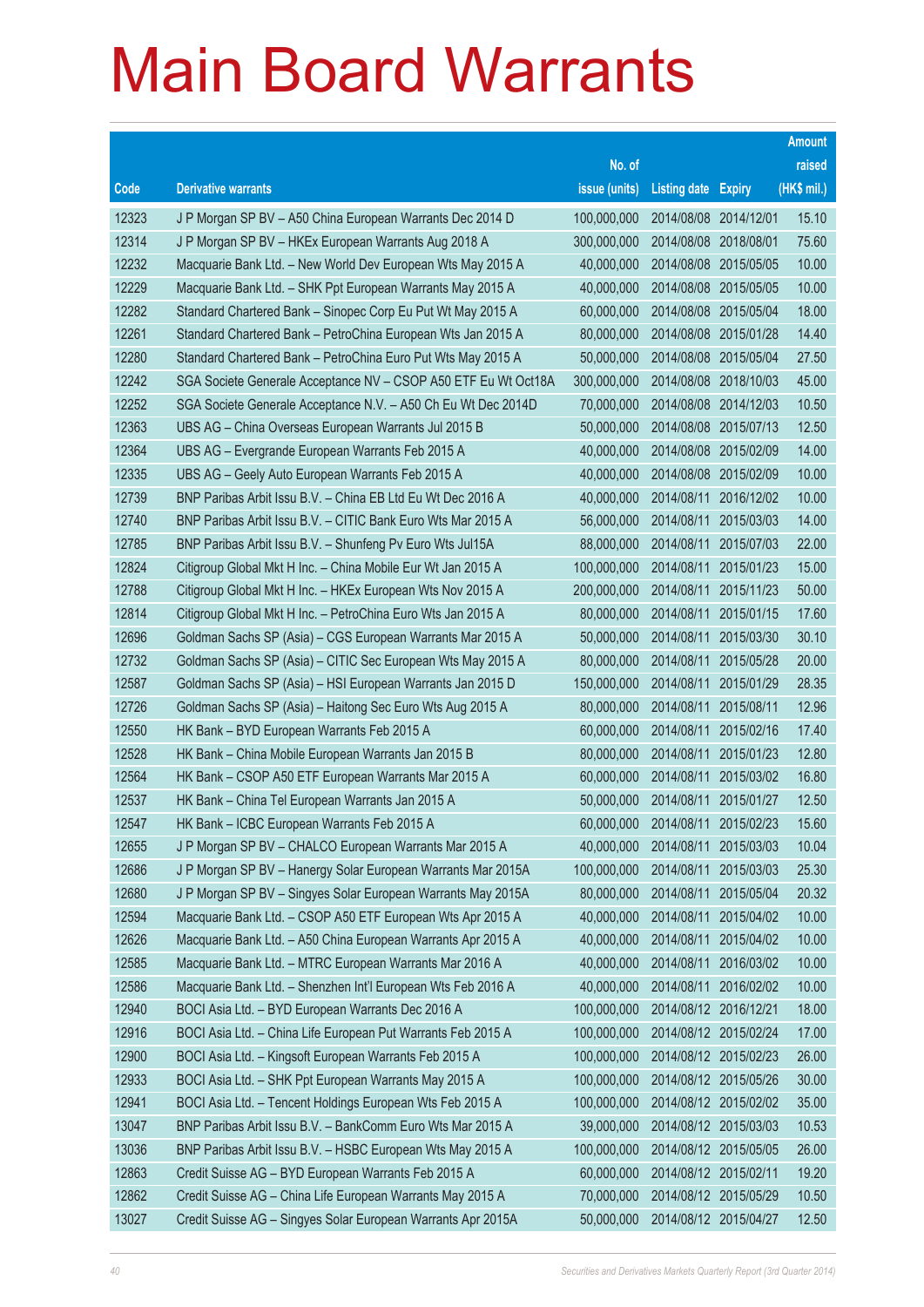|       |                                                              |               |                       |                       | <b>Amount</b> |
|-------|--------------------------------------------------------------|---------------|-----------------------|-----------------------|---------------|
|       |                                                              | No. of        |                       |                       | raised        |
| Code  | <b>Derivative warrants</b>                                   | issue (units) | Listing date Expiry   |                       | (HK\$ mil.)   |
| 13057 | Credit Suisse AG - Tencent Holdings European Wts Nov 2014 H  | 100,000,000   | 2014/08/12 2014/11/28 |                       | 21.00         |
| 13111 | Credit Suisse AG - Tencent Holdings European Wts Jan 2015 C  | 100,000,000   | 2014/08/12 2015/01/30 |                       | 15.00         |
| 13028 | Daiwa Capital Mkt - Kingsoft European Warrants Mar 2015 A    | 80,000,000    | 2014/08/12 2015/03/10 |                       | 20.00         |
| 13030 | Goldman Sachs SP (Asia) - CM Bank European Wts Dec 2016 A    | 80,000,000    | 2014/08/12 2016/12/28 |                       | 20.08         |
| 13034 | Goldman Sachs SP (Asia) - New World Dev Euro Wts Feb 2015 A  | 80,000,000    |                       | 2014/08/12 2015/02/27 | 29.36         |
| 13021 | HK Bank - A50 China European Warrants Jan 2015 B             | 60,000,000    | 2014/08/12 2015/01/28 |                       | 18.60         |
| 13003 | HK Bank - HKEx European Warrants Jan 2015 B                  | 60,000,000    | 2014/08/12 2015/01/07 |                       | 43.20         |
| 13004 | HK Bank – HKEx European Warrants Feb 2015 A                  | 60,000,000    | 2014/08/12 2015/02/16 |                       | 27.00         |
| 13194 | J P Morgan SP BV - Evergrande European Warrants Mar 2015 A   | 100,000,000   |                       | 2014/08/12 2015/03/03 | 25.40         |
| 13165 | J P Morgan SP BV - R&F Ppt European Warrants Jun 2016 A      | 100,000,000   |                       | 2014/08/12 2016/06/02 | 25.10         |
| 13164 | J P Morgan SP BV - HSBC European Warrants Dec 2014 D         | 200,000,000   | 2014/08/12 2014/12/30 |                       | 30.80         |
| 13159 | J P Morgan SP BV – Tencent European Put Warrants Aug 2015 A  | 300,000,000   | 2014/08/12 2015/08/31 |                       | 55.80         |
| 13196 | J P Morgan SP BV - Yanzhou Coal European Warrants Mar 2015 A | 36,000,000    |                       | 2014/08/12 2015/03/03 | 10.26         |
| 12830 | Macquarie Bank Ltd. - CNBM European Warrants Mar 2015 A      | 25,000,000    | 2014/08/12 2015/03/03 |                       | 10.00         |
| 12832 | Macquarie Bank Ltd. - Tencent European Put Wts Mar 2015 A    | 25,000,000    |                       | 2014/08/12 2015/03/03 | 10.00         |
| 12952 | Standard Chartered Bank - AIA European Put Wts Jan 2015 A    | 80,000,000    | 2014/08/12 2015/01/28 |                       | 12.00         |
| 12982 | Standard Chartered Bank - China Coal European Wts Mar 2015 A | 40,000,000    |                       | 2014/08/12 2015/03/04 | 12.00         |
| 12986 | Standard Chartered Bank - CGS European Warrants Nov 2015 A   | 100,000,000   | 2014/08/12 2015/11/25 |                       | 15.00         |
| 13002 | Standard Chartered Bank - CSOP A50 ETF Euro Wts Feb 2015 A   | 80,000,000    |                       | 2014/08/12 2015/02/26 | 19.20         |
| 13137 | UBS AG - HSBC European Warrants Jan 2015 C                   | 100,000,000   | 2014/08/12 2015/01/08 |                       | 18.00         |
| 13127 | UBS AG - Kingsoft European Warrants Jan 2015 A               | 100,000,000   |                       | 2014/08/12 2015/01/23 | 15.00         |
| 13128 | UBS AG - Tencent Holdings European Warrants Nov 2014 F       | 100,000,000   | 2014/08/12 2014/11/25 |                       | 23.00         |
| 13407 | Credit Suisse AG - China Mobile European Put Wts Jan 2015 E  | 70,000,000    |                       | 2014/08/13 2015/01/30 | 10.50         |
| 13295 | Credit Suisse AG - HKEx European Warrants Mar 2015 A         | 120,000,000   | 2014/08/13 2015/03/11 |                       | 25.20         |
| 13373 | Credit Suisse AG - HSBC European Put Warrants Dec 2014 B     | 70,000,000    |                       | 2014/08/13 2014/12/22 | 10.50         |
| 13409 | Goldman Sachs SP (Asia) - China Coal European Wts Feb 2015 A | 80.000.000    | 2014/08/13 2015/02/27 |                       | 24.64         |
| 13410 | Goldman Sachs SP (Asia) - China Mobile Euro Wts Jan 2015 B   | 80,000,000    | 2014/08/13 2015/01/30 |                       | 12.00         |
| 13271 | HK Bank - Minsheng Bank European Warrants Feb 2015 B         | 50,000,000    | 2014/08/13 2015/02/23 |                       | 13.00         |
| 13263 | HK Bank - CSOP A50 ETF European Warrants Sep 2015 A          | 150,000,000   | 2014/08/13 2015/09/30 |                       | 22.50         |
| 13264 | HK Bank - Greatwall Motor European Warrants Feb 2015 A       | 60,000,000    | 2014/08/13 2015/02/27 |                       | 15.00         |
| 13412 | J P Morgan SP BV - China Everbright European Wts Nov 2015 A  | 80,000,000    | 2014/08/13 2015/11/03 |                       | 20.40         |
| 13413 | J P Morgan SP BV - CM Bank European Warrants Oct 2016 A      | 100,000,000   | 2014/08/13 2016/10/04 |                       | 25.20         |
| 13253 | J P Morgan SP BV - Tencent European Warrants Oct 2015 A      | 500,000,000   |                       | 2014/08/13 2015/10/02 | 125.00        |
| 13368 | J P Morgan SP BV - Tencent European Put Warrants Apr 2015 B  | 300,000,000   | 2014/08/13 2015/04/01 |                       | 75.00         |
| 13240 | Macquarie Bank Ltd. - China Shenhua European Wts Jun 2015 A  | 40,000,000    | 2014/08/13 2015/06/02 |                       | 10.00         |
| 13307 | Standard Chartered Bank - Sinopec Corp Euro Wts Dec 2014 B   | 100,000,000   | 2014/08/13 2014/12/24 |                       | 22.00         |
| 13327 | Standard Chartered Bank - Chi Resources European Wts Mar15A  | 80,000,000    | 2014/08/13 2015/03/16 |                       | 20.00         |
| 13325 | Standard Chartered Bank - HSBC European Warrants Apr 2015 B  | 100,000,000   | 2014/08/13 2015/04/01 |                       | 25.00         |
| 13330 | Standard Chartered Bank - Hang Seng Bank European Wts Jun15A | 40,000,000    | 2014/08/13 2015/06/30 |                       | 10.40         |
| 13337 | UBS AG - CSOP A50 ETF European Warrants Feb 2015 B           | 40,000,000    | 2014/08/13 2015/02/23 |                       | 10.00         |
| 13294 | UBS AG - China Unicom European Warrants Nov 2016 A           | 100,000,000   | 2014/08/13 2016/11/14 |                       | 25.00         |
| 13371 | UBS AG - Sands China European Warrants Dec 2014 C            | 60,000,000    | 2014/08/13 2014/12/31 |                       | 10.80         |
| 13338 | UBS AG - Shunfeng Pv European Warrants Feb 2015 A            | 50,000,000    | 2014/08/13 2015/02/18 |                       | 11.50         |
| 13370 | UBS AG - Tencent Holdings European Put Warrants Feb 2015 B   | 50,000,000    | 2014/08/13 2015/02/13 |                       | 20.00         |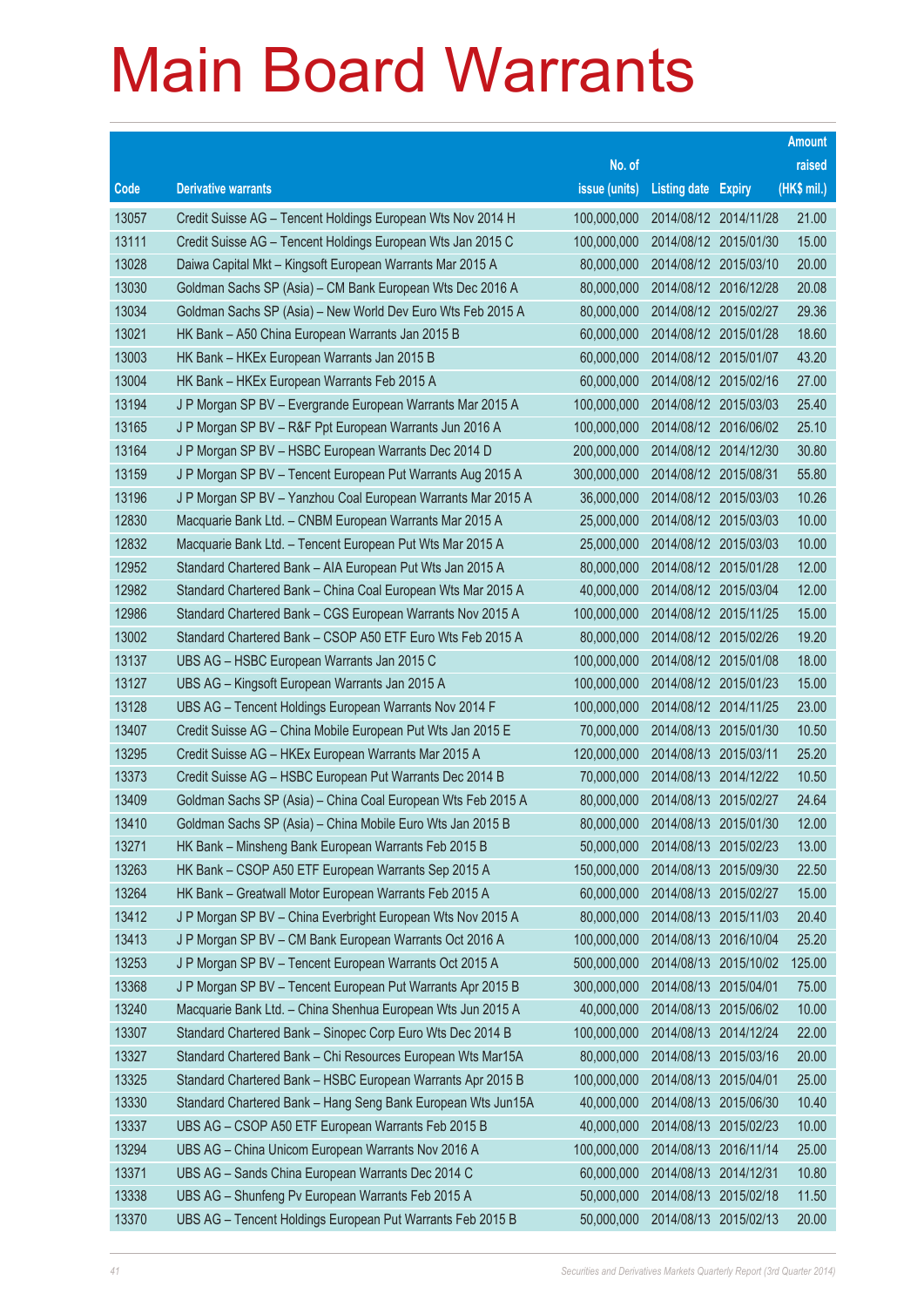|        |                                                              |               |                            |            | <b>Amount</b> |
|--------|--------------------------------------------------------------|---------------|----------------------------|------------|---------------|
|        |                                                              | No. of        |                            |            | raised        |
| Code   | <b>Derivative warrants</b>                                   | issue (units) | <b>Listing date Expiry</b> |            | (HK\$ mil.)   |
| 15995# | Goldman Sachs SP (Asia) – HKEx European Warrants Jun 2015 A  | 150,000,000   | 2014/08/13 2015/06/30      |            | 36.75         |
| 13456  | BOCI Asia Ltd. - Agricultural Bk European Wts Mar 2015 A     | 100,000,000   | 2014/08/14                 | 2015/03/02 | 22.00         |
| 13462  | BOCI Asia Ltd. - BOCL European Warrants Mar 2015 A           | 100,000,000   | 2014/08/14                 | 2015/03/30 | 22.00         |
| 13445  | BOCI Asia Ltd. - CM Bank European Warrants Feb 2016 A        | 100,000,000   | 2014/08/14 2016/02/29      |            | 25.00         |
| 13446  | BOCI Asia Ltd. - HKEx European Warrants Nov 2015 B           | 100,000,000   | 2014/08/14                 | 2015/11/30 | 18.00         |
| 13483  | BOCI Asia Ltd. - HSCEI European Warrants Feb 2015 A          | 100,000,000   | 2014/08/14 2015/02/26      |            | 18.00         |
| 13485  | BOCI Asia Ltd. - HSCEI European Put Warrants Feb 2015 B      | 100,000,000   | 2014/08/14                 | 2015/02/26 | 19.00         |
| 13469  | BOCI Asia Ltd. - HSI European Warrants Jan 2015 B            | 100,000,000   | 2014/08/14 2015/01/29      |            | 19.00         |
| 13482  | BOCI Asia Ltd. - HSI European Put Warrants Jan 2015 C        | 100,000,000   | 2014/08/14 2015/01/29      |            | 15.00         |
| 13559  | Credit Suisse AG - Galaxy Ent European Warrants Dec 2014 A   | 80,000,000    | 2014/08/14 2014/12/24      |            | 22.40         |
| 13561  | Credit Suisse AG - Sands China European Warrants Feb 2015 A  | 80,000,000    | 2014/08/14                 | 2015/02/27 | 20.80         |
| 13668  | Citigroup Global Mkt H Inc. - Ping An Euro Wts Jan 2015 A    | 100,000,000   | 2014/08/14 2015/01/23      |            | 18.00         |
| 13568  | Daiwa Capital Mkt - Tencent Holdings Euro Put Wts Apr 2015 A | 98,000,000    | 2014/08/14 2015/04/15      |            | 24.50         |
| 13625  | Goldman Sachs SP (Asia) - Anhui Conch Euro Wts Mar 2015 A    | 80,000,000    | 2014/08/14 2015/03/27      |            | 20.56         |
| 13623  | Goldman Sachs SP (Asia) – Brilliance Chi Euro Wts Sep 2015 A | 80,000,000    | 2014/08/14                 | 2015/09/29 | 20.32         |
| 13658  | Goldman Sachs SP (Asia) – Galaxy Ent Euro Wts Jan 2015 B     | 80,000,000    | 2014/08/14 2015/01/05      |            | 41.04         |
| 13624  | Goldman Sachs SP (Asia) – Poly HK Inv Euro Wts Mar 2015 A    | 80,000,000    | 2014/08/14                 | 2015/03/27 | 21.68         |
| 13665  | Goldman Sachs SP (Asia) - Sands China Euro Wts Feb 2015 A    | 80,000,000    | 2014/08/14 2015/02/27      |            | 30.80         |
| 13592  | J P Morgan SP BV - HKEx European Warrants Feb 2015 A         | 80,000,000    | 2014/08/14                 | 2015/02/03 | 22.40         |
| 13441  | Macquarie Bank Ltd. - BankComm European Warrants Mar 2015 A  | 40,000,000    | 2014/08/14 2015/03/03      |            | 10.00         |
| 13423  | Macquarie Bank Ltd. - CGS European Warrants Dec 2015 A       | 70,000,000    | 2014/08/14                 | 2015/12/02 | 10.50         |
| 13440  | Macquarie Bank Ltd. - Minsheng Bank European Wts Mar 2015 A  | 40,000,000    | 2014/08/14 2015/03/03      |            | 10.00         |
| 13531  | Macquarie Bank Ltd. - Galaxy Ent European Wts Feb 2015 B     | 50,000,000    | 2014/08/14                 | 2015/02/03 | 10.05         |
| 13433  | Macquarie Bank Ltd. - Hang Seng Bank European Wts Jul 2015 A | 40,000,000    | 2014/08/14 2015/07/03      |            | 10.00         |
| 13424  | Macquarie Bank Ltd. - New World Dev European Wts Apr 2015 A  | 40,000,000    | 2014/08/14 2015/04/02      |            | 10.00         |
| 13542  | Macquarie Bank Ltd. - Sands China European Wts Jan 2015 A    | 50,000,000    | 2014/08/14 2015/01/05      |            | 10.00         |
| 13504  | Standard Chartered Bank - CHALCO European Warrants Feb 2015A | 40,000,000    | 2014/08/14 2015/02/17      |            | 10.00         |
| 13486  | Standard Chartered Bank - Angang Steel European Wts Feb15A   | 40,000,000    | 2014/08/14 2015/02/17      |            | 10.00         |
| 13584  | Standard Chartered Bank - China EB Int'l Euro Wts Mar 2015 A | 80,000,000    | 2014/08/14                 | 2015/03/30 | 12.00         |
| 13580  | Standard Chartered Bank - CITIC Pacific Euro Wts Sep 2015 A  | 80,000,000    | 2014/08/14 2015/09/03      |            | 20.00         |
| 13593  | Standard Chartered Bank - Galaxy Ent European Wts Nov 2014 B | 60,000,000    | 2014/08/14 2014/11/14      |            | 16.20         |
| 13505  | Standard Chartered Bank - HSI European Warrants Dec 2014 E   | 100,000,000   | 2014/08/14 2014/12/30      |            | 17.00         |
| 13602  | Standard Chartered Bank - Sands China Euro Wts Nov 2014 B    | 80,000,000    | 2014/08/14                 | 2014/11/24 | 20.00         |
| 13524  | UBS AG - CITIC Bank European Warrants Feb 2015 A             | 40,000,000    | 2014/08/14 2015/02/13      |            | 10.00         |
| 13414  | UBS AG - Sinopec Corp European Warrants Dec 2014 B           | 70,000,000    | 2014/08/14 2014/12/24      |            | 10.50         |
| 13523  | UBS AG - HKEx European Warrants Feb 2015 C                   | 80,000,000    | 2014/08/14 2015/02/16      |            | 32.00         |
| 13525  | UBS AG - SJM Holdings European Warrants May 2015 A           | 40,000,000    | 2014/08/14                 | 2015/05/11 | 10.00         |
| 13522  | UBS AG - Tencent Holdings European Warrants Jan 2015 B       | 100,000,000   | 2014/08/14 2015/01/05      |            | 15.00         |
| 13679  | BOCI Asia Ltd. - Galaxy Ent European Warrants Jan 2015 A     | 100,000,000   | 2014/08/15 2015/01/05      |            | 35.00         |
| 13677  | BOCI Asia Ltd. - Sands China European Warrants Feb 2015 A    | 100,000,000   | 2014/08/15 2015/02/23      |            | 36.00         |
| 13678  | BOCI Asia Ltd. - Tencent Holdings European Wts Dec 2014 C    | 100,000,000   | 2014/08/15 2014/12/29      |            | 25.00         |
| 13771  | Daiwa Capital Mkt - China Telecom European Wts Feb 2015 A    | 80,000,000    | 2014/08/15 2015/02/11      |            | 12.00         |
| 13762  | Daiwa Capital Mkt - Galaxy Ent European Warrants Feb 2015 A  | 98,000,000    | 2014/08/15 2015/02/16      |            | 34.30         |
| 13766  | Daiwa Capital Mkt - Galaxy Ent European Put Wts Mar 2015 A   | 80,000,000    | 2014/08/15 2015/03/02      |            | 20.00         |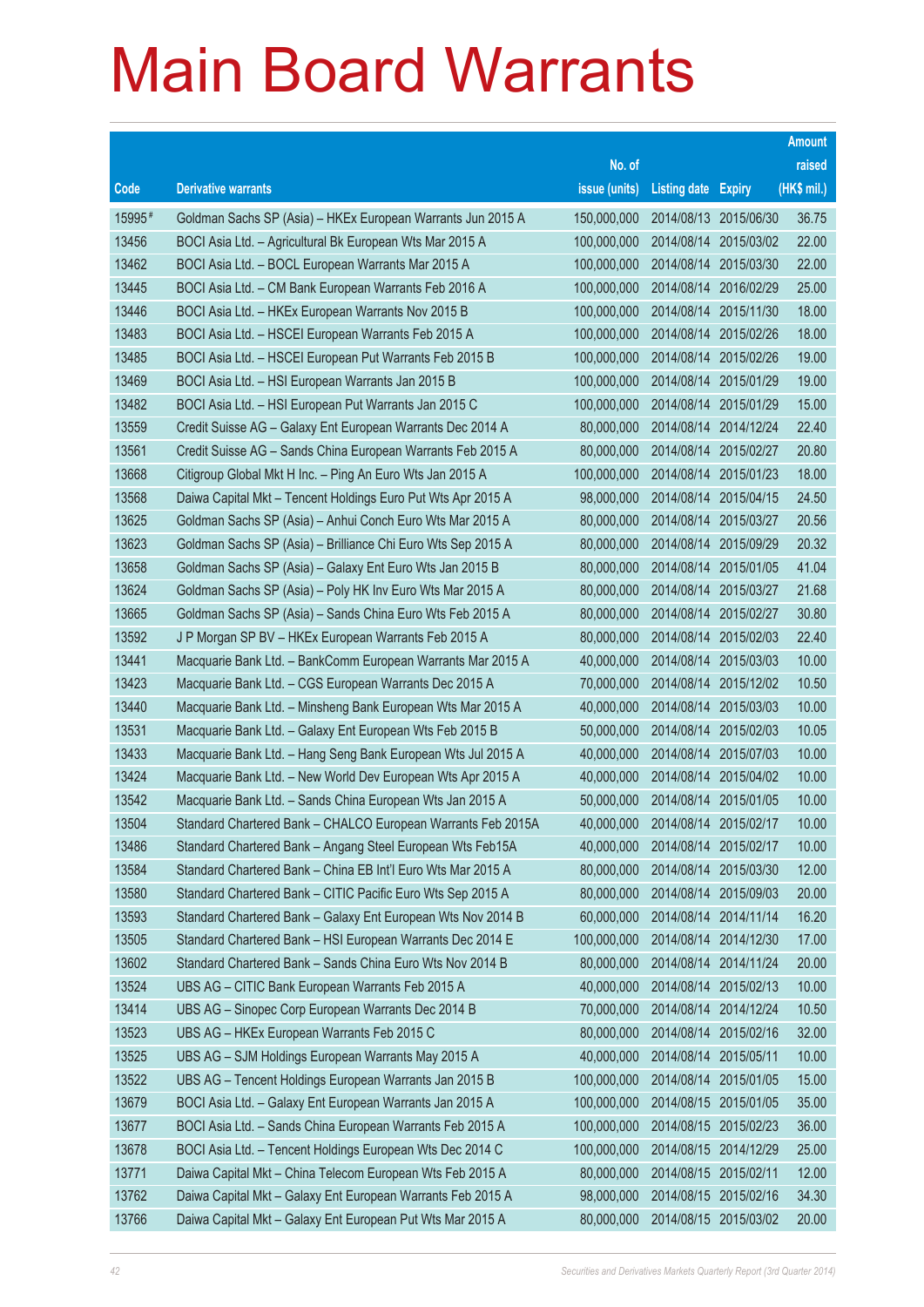|        |                                                                |               |                            |                       | <b>Amount</b> |
|--------|----------------------------------------------------------------|---------------|----------------------------|-----------------------|---------------|
|        |                                                                | No. of        |                            |                       | raised        |
| Code   | <b>Derivative warrants</b>                                     | issue (units) | <b>Listing date Expiry</b> |                       | (HK\$ mil.)   |
| 13792  | Daiwa Capital Mkt - Sands China European Warrants Feb 2015 A   | 98,000,000    | 2014/08/15 2015/02/25      |                       | 34.30         |
| 13793  | Daiwa Capital Mkt - Sands China European Put Wts Feb 2015 B    | 80,000,000    | 2014/08/15 2015/02/16      |                       | 20.00         |
| 13794  | Goldman Sachs SP (Asia) - HKEx European Warrants Jan 2015 B    | 80,000,000    | 2014/08/15 2015/01/07      |                       | 60.88         |
| 13795  | Goldman Sachs SP (Asia) - HSBC European Warrants Feb 2015 A    | 80,000,000    | 2014/08/15 2015/02/27      |                       | 20.00         |
| 13724  | Macquarie Bank Ltd. - Agricultural Bk Euro Warrants Mar 2015 A | 40,000,000    |                            | 2014/08/15 2015/03/03 | 10.00         |
| 13738  | Macquarie Bank Ltd. - BOCHK European Warrants Mar 2015 A       | 40,000,000    |                            | 2014/08/15 2015/03/02 | 10.00         |
| 13719  | Macquarie Bank Ltd. - China EB Ltd Euro Warrants Aug 2015 A    | 40,000,000    |                            | 2014/08/15 2015/08/04 | 10.00         |
| 13736  | Macquarie Bank Ltd. - CM Bank European Warrants Mar 2015 A     | 40,000,000    |                            | 2014/08/15 2015/03/02 | 10.00         |
| 13717  | Macquarie Bank Ltd. - China Overseas European Wts Oct 2015 A   | 40,000,000    |                            | 2014/08/15 2015/10/05 | 10.00         |
| 13672  | Macquarie Bank Ltd. - Foxconn European Warrants Mar 2015 A     | 25,000,000    | 2014/08/15 2015/03/03      |                       | 10.00         |
| 13673  | Macquarie Bank Ltd. - Sinopec Seg European Wts Jun 2016 A      | 40,000,000    | 2014/08/15 2016/06/02      |                       | 10.00         |
| 13716  | Standard Chartered Bank - HKEx European Warrants Jun 2015 D    | 100,000,000   |                            | 2014/08/15 2015/06/22 | 25.00         |
| 13702  | Standard Chartered Bank - HKEx European Warrants Aug 2015 A    | 100,000,000   | 2014/08/15 2015/08/18      |                       | 25.00         |
| 13699  | Standard Chartered Bank - Shimao Ppt European Wts Jul 2015 A   | 100,000,000   | 2014/08/15 2015/07/02      |                       | 25.00         |
| 13756  | UBS AG - CITIC Pacific European Warrants Dec 2015 B            | 40,000,000    |                            | 2014/08/15 2015/12/14 | 10.00         |
| 13755  | UBS AG - Cheung Kong European Warrants Dec 2014 D              | 50,000,000    |                            | 2014/08/15 2014/12/22 | 21.00         |
| 13675  | UBS AG - Tencent Holdings European Put Warrants Apr 2015 A     | 500,000,000   |                            | 2014/08/15 2015/04/29 | 75.00         |
| 13871  | Credit Suisse AG - Fosun Intl European Warrants Aug 2015 A     | 70,000,000    | 2014/08/18 2015/08/11      |                       | 10.50         |
| 13895  | Citigroup Global Mkt H Inc. - Hutchison Euro Wts Feb 2015 A    | 50,000,000    | 2014/08/18 2015/02/26      |                       | 12.50         |
| 13882  | Goldman Sachs SP (Asia) - AIA European Warrants Feb 2015 A     | 80,000,000    | 2014/08/18 2015/02/27      |                       | 20.24         |
| 13877  | Goldman Sachs SP (Asia) - Ch Overseas European Wts Jun 2015 A  | 80,000,000    |                            | 2014/08/18 2015/06/30 | 20.08         |
| 13874  | Goldman Sachs SP (Asia) - HKEx European Put Wts Jun 2015 C     | 80,000,000    |                            | 2014/08/18 2015/06/30 | 20.40         |
| 13848  | HK Bank - Galaxy Ent European Warrants Feb 2015 A              | 60,000,000    | 2014/08/18 2015/02/27      |                       | 15.00         |
| 13834  | HK Bank - HSI European Warrants Jan 2015 C                     | 200,000,000   | 2014/08/18 2015/01/29      |                       | 30.00         |
| 13820  | HK Bank - HSI European Warrants Feb 2015 C                     | 200,000,000   |                            | 2014/08/18 2015/02/26 | 50.00         |
| 13829  | HK Bank - HSI European Warrants Feb 2015 D                     | 200,000,000   | 2014/08/18 2015/02/26      |                       | 50.00         |
| 13837  | HK Bank – HSI European Put Warrants Jan 2015 D                 | 200,000,000   | 2014/08/18 2015/01/29      |                       | 30.00         |
| 13863  | HK Bank - Sands China European Warrants Mar 2015 A             | 60,000,000    | 2014/08/18 2015/03/02      |                       | 15.00         |
| 13886  | J P Morgan SP BV - Sinopec Corp European Warrants Feb 2015 A   | 100,000,000   |                            | 2014/08/18 2015/02/02 | 26.70         |
| 13884  | J P Morgan SP BV - Galaxy Ent European Put Wts Mar 2015 A      | 100,000,000   | 2014/08/18 2015/03/03      |                       | 39.10         |
| 13796  | Macquarie Bank Ltd. - AAC Acoustic European Wts Mar 2015 A     | 25,000,000    | 2014/08/18 2015/03/03      |                       | 10.00         |
| 13797  | Macquarie Bank Ltd. - Hutchison European Warrants Mar 2015 A   | 30,000,000    | 2014/08/18 2015/03/03      |                       | 10.02         |
| 13733# | J P Morgan SP BV - Galaxy Ent European Warrants Jul 2015 A     | 300,000,000   |                            | 2014/08/18 2015/07/02 | 18.90         |
| 14021  | Credit Suisse AG - Galaxy Ent European Put Wts Jan 2015 B      | 60,000,000    | 2014/08/19 2015/01/30      |                       | 13.80         |
| 14031  | Credit Suisse - Huaneng Power European Warrants Jan 2015 A     | 60,000,000    | 2014/08/19 2015/01/27      |                       | 16.80         |
| 14023  | Credit Suisse AG - Lenovo European Warrants Feb 2015 A         | 60,000,000    | 2014/08/19 2015/02/27      |                       | 27.60         |
| 14022  | Credit Suisse AG - Sands China European Put Wts Feb 2015 B     | 60,000,000    | 2014/08/19 2015/02/27      |                       | 15.00         |
| 14035  | Citigroup Global Mkt H Inc. - AIA European Wts Dec 2014 A      | 100,000,000   |                            | 2014/08/19 2014/12/24 | 15.00         |
| 14050  | Citigroup Global Mkt H Inc. - A50 China Euro Wts Dec 2014 C    | 100,000,000   |                            | 2014/08/19 2014/12/12 | 35.00         |
| 14014  | Citigroup Global Mkt H Inc. - HKEx European Wts Jan 2015 B     | 50,000,000    | 2014/08/19 2015/01/28      |                       | 30.00         |
| 13998  | Citigroup Global Mkt H Inc. - HKEx European Wts Feb 2015 A     | 50,000,000    | 2014/08/19                 | 2015/02/18            | 25.00         |
| 14066  | Citigroup Global Mkt H Inc. - HKEx European Wts Dec 2015 B     | 200,000,000   | 2014/08/19 2015/12/24      |                       | 50.00         |
| 13915  | HK Bank - China Overseas European Warrants Jun 2015 A          | 60,000,000    | 2014/08/19                 | 2015/06/30            | 15.00         |
| 13914  | HK Bank - China Unicom European Warrants Dec 2016 A            | 60,000,000    | 2014/08/19 2016/12/21      |                       | 11.40         |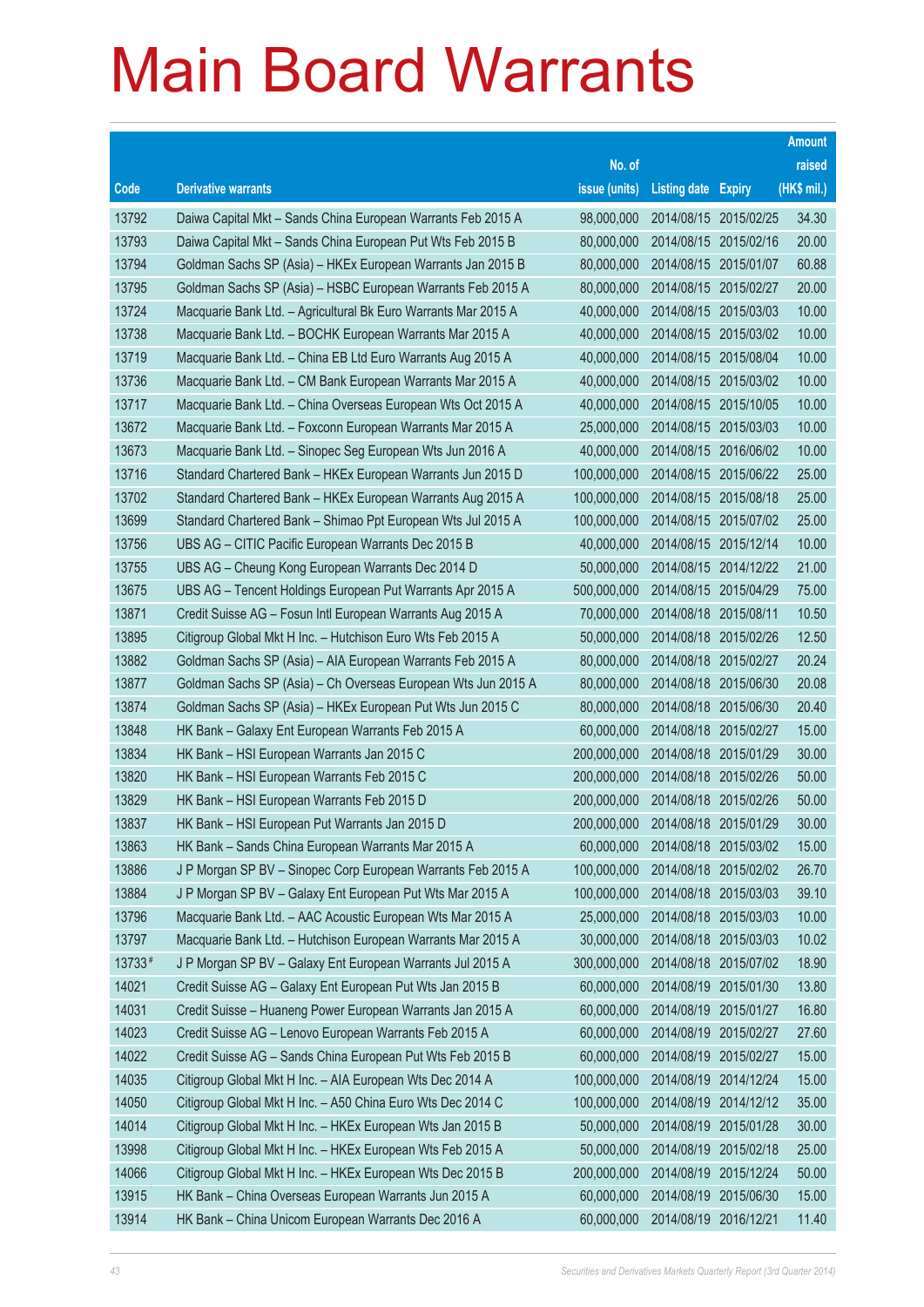|       |                                                               |               |                            |            | <b>Amount</b> |
|-------|---------------------------------------------------------------|---------------|----------------------------|------------|---------------|
|       |                                                               | No. of        |                            |            | raised        |
| Code  | <b>Derivative warrants</b>                                    | issue (units) | <b>Listing date Expiry</b> |            | (HK\$ mil.)   |
| 13901 | HK Bank – HKEx European Warrants Nov 2015 A                   | 150,000,000   | 2014/08/19 2015/11/25      |            | 34.50         |
| 13921 | HK Bank – Zijin Mining European Warrants Jul 2015 A           | 40,000,000    | 2014/08/19 2015/07/31      |            | 10.00         |
| 14071 | J P Morgan SP BV - CSOP A50 ETF European Warrants Oct 2018 A  | 300,000,000   | 2014/08/19                 | 2018/10/02 | 47.70         |
| 14076 | J P Morgan SP BV - A50 China European Warrants Oct 2018 A     | 300,000,000   | 2014/08/19 2018/10/02      |            | 45.00         |
| 14068 | J P Morgan SP BV - ICBC European Warrants Mar 2015 A          | 100,000,000   | 2014/08/19 2015/03/02      |            | 15.60         |
| 13955 | Standard Chartered Bank - Agricultural Bk Eur Wts Feb 2015 B  | 80,000,000    | 2014/08/19 2015/02/18      |            | 12.00         |
| 13950 | Standard Chartered Bank - CC Bank European Put Wts Apr 2015A  | 60,000,000    | 2014/08/19                 | 2015/04/01 | 15.00         |
| 13967 | Standard Chartered Bank - HSCEI European Put Wts Mar 2015 A   | 100,000,000   | 2014/08/19 2015/03/30      |            | 25.00         |
| 14020 | Standard Chartered Bank - KECL European Put Warrants Aug 15A  | 80,000,000    | 2014/08/19 2015/08/04      |            | 20.00         |
| 13946 | Standard Chartered Bank – Tencent Hidg Eu Put Wts Aug 2015 A  | 120,000,000   | 2014/08/19 2015/08/24      |            | 26.40         |
| 13987 | Standard Chartered Bank - YZ Coal European Wts Jan 2015 A     | 50,000,000    | 2014/08/19 2015/01/28      |            | 10.00         |
| 13930 | UBS AG - Kingsoft European Put Warrants Dec 2014 B            | 60,000,000    | 2014/08/19 2014/12/24      |            | 10.20         |
| 13926 | UBS AG - Lenovo European Warrants Feb 2015 A                  | 40,000,000    | 2014/08/19 2015/02/18      |            | 13.20         |
| 10297 | BNP Paribas Arbit Issu B.V. - Nikkei 225 Index Eu Wt Dec14 A  | 100,000,000   | 2014/08/20 2014/12/12      |            | 21.00         |
| 10296 | BNP Paribas Arbit Issu B.V. - Nikkei 225 Eu Put Wt Mar 2015A  | 100,000,000   | 2014/08/20 2015/03/13      |            | 38.00         |
| 14161 | Credit Suisse AG - HKEx European Put Warrants Feb 2015 F      | 100,000,000   | 2014/08/20 2015/02/27      |            | 18.00         |
| 14369 | Citigroup Global Mkt H Inc. - China Mobile Eur Wt Feb 2015 B  | 100,000,000   | 2014/08/20 2015/02/23      |            | 25.00         |
| 14314 | Citigroup Global Mkt H Inc. - Sinopec Corp Eu Wts Dec 2014 B  | 100,000,000   | 2014/08/20 2014/12/24      |            | 15.00         |
| 14325 | Citigroup Global Mkt H Inc. - HKEx European Wts Feb 2015 B    | 60,000,000    | 2014/08/20 2015/02/23      |            | 15.00         |
| 14318 | Citigroup Global Mkt H Inc. - HSBC European Wts Feb 2015 A    | 100,000,000   | 2014/08/20 2015/02/23      |            | 17.00         |
| 14332 | Citigroup Global Mkt H Inc. - PetroChina Euro Wts Feb 2015 A  | 80,000,000    | 2014/08/20 2015/02/09      |            | 16.00         |
| 14305 | Citigroup Global Mkt H Inc. - Tencent European Wts Dec 2014 B | 100,000,000   | 2014/08/20 2014/12/24      |            | 19.00         |
| 14337 | Citigroup Global Mkt H Inc. - Tencent European Wts Dec 2015 A | 300,000,000   | 2014/08/20 2015/12/21      |            | 75.00         |
| 14182 | Goldman Sachs SP (Asia) - BYD European Warrants Mar 2015 A    | 80,000,000    | 2014/08/20 2015/03/30      |            | 45.12         |
| 14175 | Goldman Sachs SP (Asia) - CITIC Bank European Wts Feb 2015 A  | 80,000,000    | 2014/08/20 2015/02/27      |            | 20.56         |
| 14304 | Goldman Sachs SP (Asia) - China Mobile Eu Put Wts Feb 2015 A  | 80,000,000    | 2014/08/20 2015/02/27      |            | 28.48         |
| 14220 | Goldman Sachs SP (Asia) - CSOP A50 ETF Euro Wts Feb 2015 B    | 80,000,000    | 2014/08/20 2015/02/27      |            | 23.20         |
| 14187 | Goldman Sachs SP (Asia) - Fosun Intl European Wts Jun15A      | 80,000,000    | 2014/08/20 2015/06/30      |            | 12.16         |
| 14113 | HK Bank - China Cinda European Warrants Mar 2015 A            | 40,000,000    | 2014/08/20 2015/03/02      |            | 10.00         |
| 14078 | HK Bank - HWL European Warrants Feb 2015 A                    | 80,000,000    | 2014/08/20 2015/02/24      |            | 24.80         |
| 14133 | HK Bank - Lenovo European Warrants Aug 2016 A                 | 60,000,000    | 2014/08/20 2016/08/01      |            | 14.40         |
| 14274 | J P Morgan SP BV - AIA European Warrants Mar 2015 A           | 100,000,000   | 2014/08/20 2015/03/03      |            | 25.40         |
| 14283 | J P Morgan SP BV - China Mob European Wts Jan 2015 A          | 200,000,000   | 2014/08/20 2015/01/30      |            | 30.40         |
| 14288 | J P Morgan SP BV - China Mob European Put Wts Mar 2015 A      | 200,000,000   | 2014/08/20 2015/03/03      |            | 50.00         |
| 14282 | J P Morgan SP BV - Sinopec Corp European Warrants Mar 2015 B  | 100,000,000   | 2014/08/20 2015/03/03      |            | 25.70         |
| 14278 | J P Morgan SP BV - Ping An European Warrants Mar 2015 A       | 150,000,000   | 2014/08/20 2015/03/03      |            | 37.80         |
| 14299 | J P Morgan SP BV - Tencent European Warrants Feb 2015 A       | 200,000,000   | 2014/08/20 2015/02/02      |            | 78.00         |
| 14077 | Macquarie Bank Ltd. - China Coal European Wts Mar 2015 A      | 30,000,000    | 2014/08/20 2015/03/03      |            | 10.05         |
| 14157 | Standard Chartered Bank - A50 China Euro Warrants Jan 2015 B  | 80,000,000    | 2014/08/20 2015/01/28      |            | 15.20         |
| 14173 | UBS AG - AIA European Warrants Dec 2014 B                     | 100,000,000   | 2014/08/20 2014/12/24      |            | 15.00         |
| 14255 | UBS AG - China Mobile European Warrants Feb 2015 D            | 100,000,000   | 2014/08/20 2015/02/03      |            | 21.00         |
| 14232 | UBS AG - China Mobile European Put Warrants Feb 2015 C        | 100,000,000   | 2014/08/20 2015/02/23      |            | 40.00         |
| 14171 | UBS AG - CSOP A50 ETF European Warrants Sep 2018 A            | 300,000,000   | 2014/08/20 2018/09/26      |            | 45.00         |
| 14271 | UBS AG - HKEx European Warrants Sep 2015 C                    | 300,000,000   | 2014/08/20 2015/09/29      |            | 75.00         |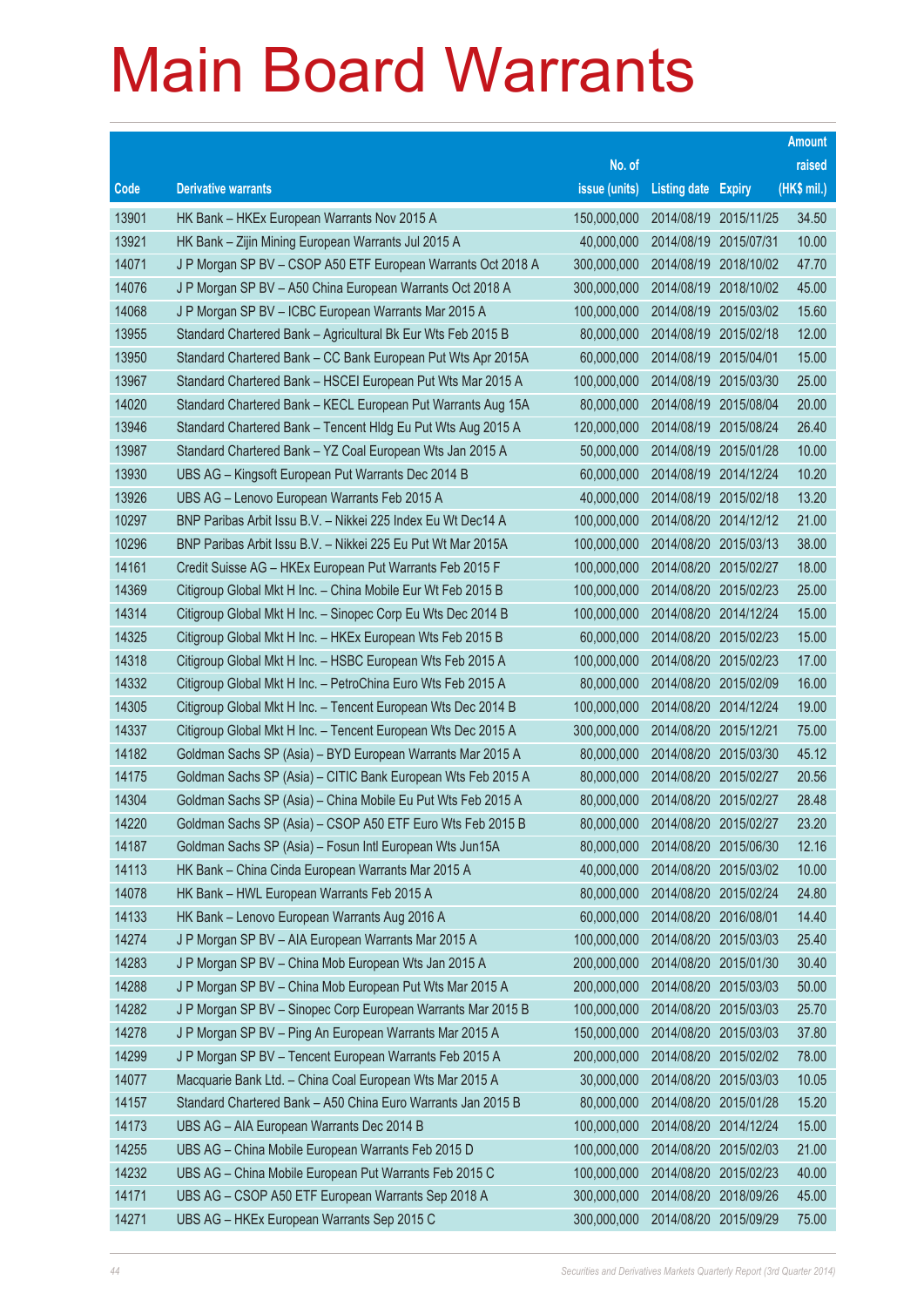|       |                                                                |               |                            |            | <b>Amount</b> |
|-------|----------------------------------------------------------------|---------------|----------------------------|------------|---------------|
|       |                                                                | No. of        |                            |            | raised        |
| Code  | <b>Derivative warrants</b>                                     | issue (units) | <b>Listing date Expiry</b> |            | (HK\$ mil.)   |
| 14268 | UBS AG - Lenovo European Warrants Jun 2016 A                   | 100,000,000   | 2014/08/20 2016/06/13      |            | 25.00         |
| 14433 | BOCI Asia Ltd. - Sinopec Corp European Warrants Feb 2015 A     | 100,000,000   | 2014/08/21                 | 2015/02/06 | 32.00         |
| 14442 | BOCI Asia Ltd. - Hutchison European Warrants Feb 2015 A        | 100,000,000   | 2014/08/21                 | 2015/02/09 | 39.00         |
| 14444 | BOCI Asia Ltd. - Lenovo European Warrants Jul 2016 A           | 100,000,000   | 2014/08/21                 | 2016/07/25 | 21.00         |
| 14518 | Citigroup Global Mkt H Inc. - Tencent European Wts Jan 2015 A  | 100,000,000   | 2014/08/21                 | 2015/01/27 | 38.00         |
| 14524 | Citigroup Global Mkt H Inc. - Tencent European Wts Jan 2015 B  | 100,000,000   | 2014/08/21                 | 2015/01/28 | 48.50         |
| 14400 | HK Bank - AIA European Warrants Apr 2015 A                     | 80,000,000    | 2014/08/21                 | 2015/04/13 | 20.00         |
| 14402 | HK Bank - PetroChina European Warrants Feb 2015 A              | 60,000,000    | 2014/08/21                 | 2015/02/09 | 11.40         |
| 14370 | HK Bank - Yanzhou Coal European Warrants Mar 2015 A            | 40,000,000    | 2014/08/21                 | 2015/03/02 | 18.00         |
| 14510 | Standard Chartered Bank - CITIC Pacific Euro Wts Nov 2015 A    | 80,000,000    | 2014/08/21                 | 2015/11/04 | 20.00         |
| 14512 | Standard Chartered Bank - China Mobile Euro Wts Jan 2015 C     | 80,000,000    | 2014/08/21                 | 2015/01/26 | 12.00         |
| 14432 | Standard Chartered Bank - HSI European Warrants Jan 2015 C     | 100,000,000   | 2014/08/21                 | 2015/01/29 | 17.00         |
| 14516 | Standard Chartered Bank - Singyes Solar European Wts Mar15A    | 60,000,000    | 2014/08/21                 | 2015/03/31 | 15.00         |
| 14507 | Standard Chartered Bank - Tencent Hidg Eu Put Wts Feb 2015 C   | 80,000,000    | 2014/08/21                 | 2015/02/06 | 22.40         |
| 14405 | SGA Societe Generale Acceptance N.V. - CITIC Pac Eu Wt May15A  | 70,000,000    | 2014/08/21                 | 2015/05/06 | 12.60         |
| 14453 | SGA Societe Generale Acceptance N.V. - Ch Mob Eu Wt Mar 15 B   | 70,000,000    | 2014/08/21                 | 2015/03/04 | 10.50         |
| 14463 | SGA Societe Generale Acceptance N.V. - CMob Eu Put Wt Mar15C   | 70,000,000    | 2014/08/21                 | 2015/03/04 | 26.25         |
| 14430 | SGA Societe Generale Acceptance N.V. - CP&CC Eu Wt Feb 2015A   | 70,000,000    | 2014/08/21                 | 2015/02/04 | 20.65         |
| 14417 | SGA Societe Generale Acceptance NV - CSOP A50 ETF Eu Wt Feb15A | 50,000,000    | 2014/08/21                 | 2015/02/04 | 14.50         |
| 14471 | SGA Societe Generale Acceptance N.V. - Shenhua Eu Wt Jun 15 A  | 100,000,000   | 2014/08/21                 | 2015/06/03 | 18.50         |
| 14475 | SGA Societe Generale Acceptance N.V. - Galaxy Ent Eu Wt Feb15C | 70,000,000    | 2014/08/21                 | 2015/02/04 | 17.50         |
| 14476 | SGA Societe Generale Acceptance N.V. - HWL Eur Wt Feb 2015 A   | 50,000,000    | 2014/08/21                 | 2015/02/04 | 22.00         |
| 14429 | SGA Societe Generale Acceptance N.V. - Lenovo Eu Wt Aug 16 A   | 120,000,000   | 2014/08/21                 | 2016/08/03 | 25.80         |
| 14505 | SGA Societe Generale Acceptance N.V. - Petch Eu Wt Apr 2015A   | 50,000,000    | 2014/08/21                 | 2015/04/08 | 12.50         |
| 14452 | UBS AG - AIA European Put Warrants Jan 2015 A                  | 70,000,000    | 2014/08/21                 | 2015/01/23 | 10.50         |
| 14628 | BOCI Asia Ltd. - China Life European Warrants Jun 2015 A       | 100,000,000   | 2014/08/22 2015/06/29      |            | 19.00         |
| 14634 | BOCI Asia Ltd. – China Mobile European Warrants Feb 2015 D     | 100,000,000   | 2014/08/22 2015/02/18      |            | 25.00         |
| 14631 | BOCI Asia Ltd. - China Mobile European Put Wts Mar 2015 A      | 100,000,000   | 2014/08/22 2015/03/02      |            | 30.00         |
| 14598 | BNP Paribas Arbit Issu B.V. - Ch Mobile Euro Wts Dec 2015 C    | 100,000,000   | 2014/08/22 2015/12/02      |            | 25.00         |
| 14602 | BNP Paribas Arbit Issu B.V. - Ch Mobile Eu Put Wt Mar 2015 C   | 100,000,000   | 2014/08/22 2015/03/03      |            | 26.00         |
| 14614 | BNP Paribas Arbit Issu B.V. - HKEx European Wts Mar 2015 C     | 92,000,000    | 2014/08/22 2015/03/03      |            | 23.00         |
| 14612 | BNP Paribas Arbit Issu B.V. - HSBC European Wts Dec 2015 B     | 100,000,000   | 2014/08/22 2015/12/02      |            | 25.00         |
| 14645 | Credit Suisse AG - China Mobile European Warrants Feb 2015 D   | 80,000,000    | 2014/08/22 2015/02/27      |            | 20.00         |
| 14646 | Credit Suisse AG - China Mobile European Warrants Feb 2015 E   | 80,000,000    | 2014/08/22 2015/02/27      |            | 20.00         |
| 14647 | Credit Suisse AG - China Mobile European Warrants Feb 2015 F   | 80,000,000    | 2014/08/22 2015/02/23      |            | 28.00         |
| 14636 | Credit Suisse AG - China Mobile European Put Wts Feb 2015 B    | 60,000,000    | 2014/08/22 2015/02/27      |            | 15.00         |
| 14638 | Credit Suisse AG - China Mobile European Put Wts Feb 2015 C    | 60,000,000    | 2014/08/22 2015/02/27      |            | 20.40         |
| 14651 | Credit Suisse AG - HKEx European Warrants Mar 2015 B           | 100,000,000   | 2014/08/22 2015/03/31      |            | 25.00         |
| 14653 | Credit Suisse AG - Tencent Holdings European Wts Feb 2015 B    | 100,000,000   | 2014/08/22 2015/02/27      |            | 18.00         |
| 14652 | Credit Suisse AG - Tencent Holdings European Wts Sep 2015 A    | 100,000,000   | 2014/08/22 2015/09/30      |            | 20.00         |
| 14726 | Citigroup Global Mkt H Inc. - China Mobile Eur Wt Feb 2015 C   | 100,000,000   | 2014/08/22 2015/02/23      |            | 25.00         |
| 14580 | Daiwa Capital Mkt - China Mobile European Wts Feb 2015 C       | 108,000,000   | 2014/08/22 2015/02/23      |            | 27.00         |
| 14585 | Daiwa Capital Mkt - HKEx European Warrants Apr 2015 A          | 258,000,000   | 2014/08/22 2015/04/01      |            | 64.50         |
| 14714 | J P Morgan SP BV - China Life European Warrants Jun 2015 A     | 200,000,000   | 2014/08/22 2015/06/30      |            | 30.20         |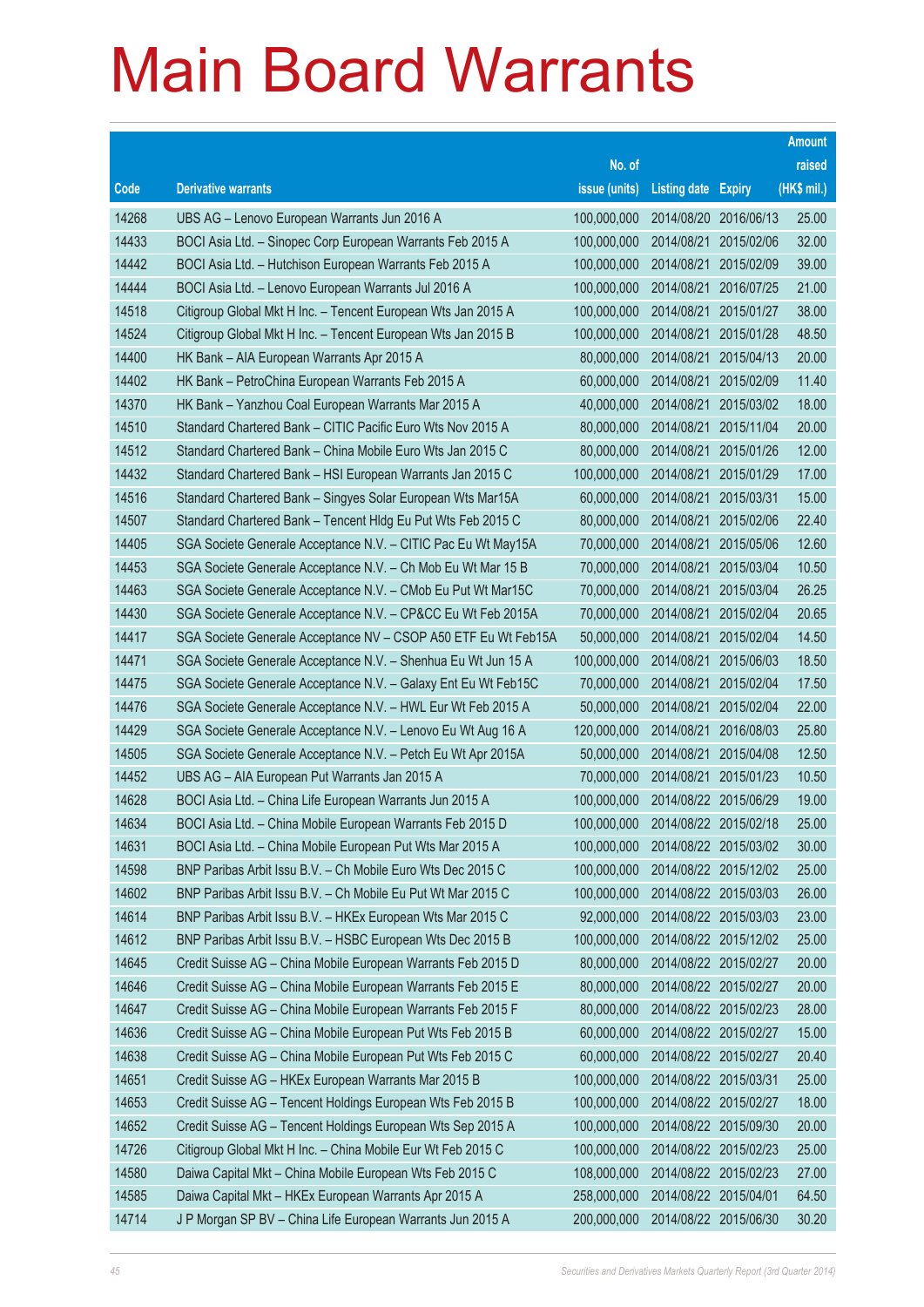|       |                                                               |               |                            |                       | <b>Amount</b> |
|-------|---------------------------------------------------------------|---------------|----------------------------|-----------------------|---------------|
|       |                                                               | No. of        |                            |                       | raised        |
| Code  | <b>Derivative warrants</b>                                    | issue (units) | <b>Listing date Expiry</b> |                       | (HK\$ mil.)   |
| 14576 | J P Morgan SP BV - China Mob European Wts Mar 2015 C          | 200,000,000   |                            | 2014/08/22 2015/03/02 | 50.00         |
| 14577 | J P Morgan SP BV - China Mob European Wts Mar 2015 D          | 200,000,000   |                            | 2014/08/22 2015/03/02 | 55.00         |
| 14558 | J P Morgan SP BV - China Mob European Put Wts Mar 2015 B      | 200,000,000   |                            | 2014/08/22 2015/03/02 | 50.20         |
| 14715 | J P Morgan SP BV - HKEx European Put Wts Jun 2015 B           | 300,000,000   |                            | 2014/08/22 2015/06/30 | 45.30         |
| 14716 | J P Morgan SP BV - HSBC European Put Warrants Mar 2015 A      | 200,000,000   |                            | 2014/08/22 2015/03/03 | 50.00         |
| 14706 | J P Morgan SP BV - Techtronic Ind European Warrants Mar 15 A  | 100,000,000   |                            | 2014/08/22 2015/03/23 | 25.10         |
| 14527 | Macquarie Bank Ltd. - BBMG European Warrants Nov 2016 A       | 40,000,000    | 2014/08/22 2016/11/16      |                       | 10.00         |
| 14589 | Macquarie Bank Ltd. - China Mobile European Wts Apr 2015 B    | 40,000,000    | 2014/08/22 2015/04/02      |                       | 10.00         |
| 14532 | Macquarie Bank Ltd. - Lenovo European Warrants Mar 2015 A     | 30,000,000    |                            | 2014/08/22 2015/03/04 | 10.02         |
| 14693 | Standard Chartered Bank - China Mobile Euro Wts Feb 2015 B    | 80,000,000    |                            | 2014/08/22 2015/02/18 | 16.00         |
| 14697 | Standard Chartered Bank - China Mobile Eur Put Wt Mar 2015 A  | 80,000,000    | 2014/08/22 2015/03/03      |                       | 20.00         |
| 14705 | Standard Chartered Bank - HSBC European Put Wts Jun 2015 A    | 80,000,000    | 2014/08/22 2015/06/19      |                       | 28.00         |
| 14704 | Standard Chartered Bank - SJM Hold European Wts Aug 2015 A    | 50,000,000    | 2014/08/22 2015/08/28      |                       | 12.50         |
| 14681 | SGA Societe Generale Acceptance N.V. - Ch Mob Eu Wt May 15 A  | 70,000,000    |                            | 2014/08/22 2015/05/06 | 17.50         |
| 14687 | SGA Societe Generale Acceptance N.V. - A50 Ch Eu Wt Feb 2015B | 70,000,000    | 2014/08/22 2015/02/04      |                       | 17.85         |
| 14538 | SGA Societe Generale Acceptance N.V. - HKEx Eu Wt Jan 2015 C  | 30,000,000    | 2014/08/22 2015/01/07      |                       | 24.30         |
| 14535 | SGA Societe Generale Acceptance N.V. - HKEx Eu Wt Jul 2015 B  | 300,000,000   |                            | 2014/08/22 2015/07/06 | 55.50         |
| 14542 | SGA Societe Generale Acceptance N.V. - HKEx Eu Wt Dec 2015 A  | 300,000,000   |                            | 2014/08/22 2015/12/02 | 54.00         |
| 14684 | SGA Societe Generale Acceptance N.V. - HSBC Eu Wt Mar 2015 A  | 100,000,000   | 2014/08/22 2015/03/04      |                       | 15.50         |
| 14686 | SGA Societe Generale Acceptance N.V. - HSBC Eu Wt Sep 2015 A  | 100,000,000   |                            | 2014/08/22 2015/09/02 | 25.00         |
| 14545 | SGA Societe Generale Acceptance N.V. - Kingsoft Eu Wt Apr15A  | 50,000,000    |                            | 2014/08/22 2015/04/08 | 12.50         |
| 14691 | SGA Societe Generale Acceptance N.V. - Tencent Eu Wt Jan 15 C | 150,000,000   |                            | 2014/08/22 2015/01/05 | 39.00         |
| 14659 | UBS AG - China Mobile European Warrants Feb 2015 E            | 100,000,000   | 2014/08/22 2015/02/27      |                       | 25.00         |
| 14660 | UBS AG - China Mobile European Put Warrants Mar 2015 A        | 100,000,000   |                            | 2014/08/22 2015/03/02 | 51.00         |
| 14534 | UBS AG - China Mobile European Put Warrants Jan 2017 A        | 500,000,000   |                            | 2014/08/22 2017/01/16 | 125.00        |
| 14658 | UBS AG - A50 China European Warrants Sep 2018 A               | 300,000,000   | 2014/08/22 2018/09/26      |                       | 45.00         |
| 14677 | UBS AG - HKEx European Warrants Feb 2015 D                    | 80,000,000    |                            | 2014/08/22 2015/02/23 | 20.00         |
| 14661 | UBS AG - HKEx European Warrants Feb 2016 B                    | 300,000,000   | 2014/08/22 2016/02/29      |                       | 75.00         |
| 14680 | UBS AG - HKEx European Put Warrants Feb 2015 E                | 100,000,000   | 2014/08/22 2015/02/23      |                       | 17.00         |
| 14887 | BNP Paribas Arbit Issu B.V. - Ch Mobile Euro Wts Feb 2016 A   | 100,000,000   |                            | 2014/08/25 2016/02/02 | 25.00         |
| 14895 | BNP Paribas Arbit Issu B.V. - HSBC Euro Put Wts Jul 2015 A    | 100,000,000   | 2014/08/25 2015/07/03      |                       | 29.00         |
| 14888 | BNP Paribas Arbit Issu B.V. - Link REIT Euro Wts Sep 2015 A   | 54,000,000    |                            | 2014/08/25 2015/09/02 | 13.50         |
| 14881 | Credit Suisse AG - China Mobile European Warrants Feb 2015 H  | 60,000,000    | 2014/08/25 2015/02/27      |                       | 15.00         |
| 14799 | Credit Suisse AG - China Mobile European Put Wts Feb 2015 G   | 60,000,000    | 2014/08/25 2015/02/27      |                       | 23.40         |
| 14803 | Credit Suisse AG - HSBC European Wts Dec 2014 C               | 70,000,000    | 2014/08/25 2014/12/19      |                       | 10.50         |
| 14797 | Daiwa Capital Mkt - China Mobile European Put Wts Feb 2015 D  | 80,000,000    | 2014/08/25 2015/02/24      |                       | 24.00         |
| 14748 | HK Bank - China Mobile European Warrants Feb 2015 C           | 80,000,000    | 2014/08/25 2015/02/27      |                       | 20.00         |
| 14749 | HK Bank - China Mobile European Put Warrants Feb 2015 D       | 80,000,000    | 2014/08/25 2015/02/27      |                       | 20.00         |
| 14750 | HK Bank - Tencent European Warrants Jan 2015 A                | 80,000,000    |                            | 2014/08/25 2015/01/02 | 16.80         |
| 14754 | HK Bank - Tencent European Warrants Jan 2015 B                | 80,000,000    | 2014/08/25 2015/01/28      |                       | 36.00         |
| 14909 | J P Morgan SP BV - China Mob European Wts Mar 2015 E          | 200,000,000   | 2014/08/25 2015/03/02      |                       | 50.20         |
| 14908 | J P Morgan SP BV - China Mob European Put Wts Apr 2015 A      | 150,000,000   | 2014/08/25 2015/04/01      |                       | 70.50         |
| 14762 | Macquarie Bank Ltd. - Yurun Food European Wts Mar 2015 A      | 40,000,000    | 2014/08/25 2015/03/05      |                       | 10.00         |
| 14764 | Macquarie Bank Ltd. - Zijin Mining European Wts Aug 2015 A    | 40,000,000    | 2014/08/25 2015/08/04      |                       | 10.00         |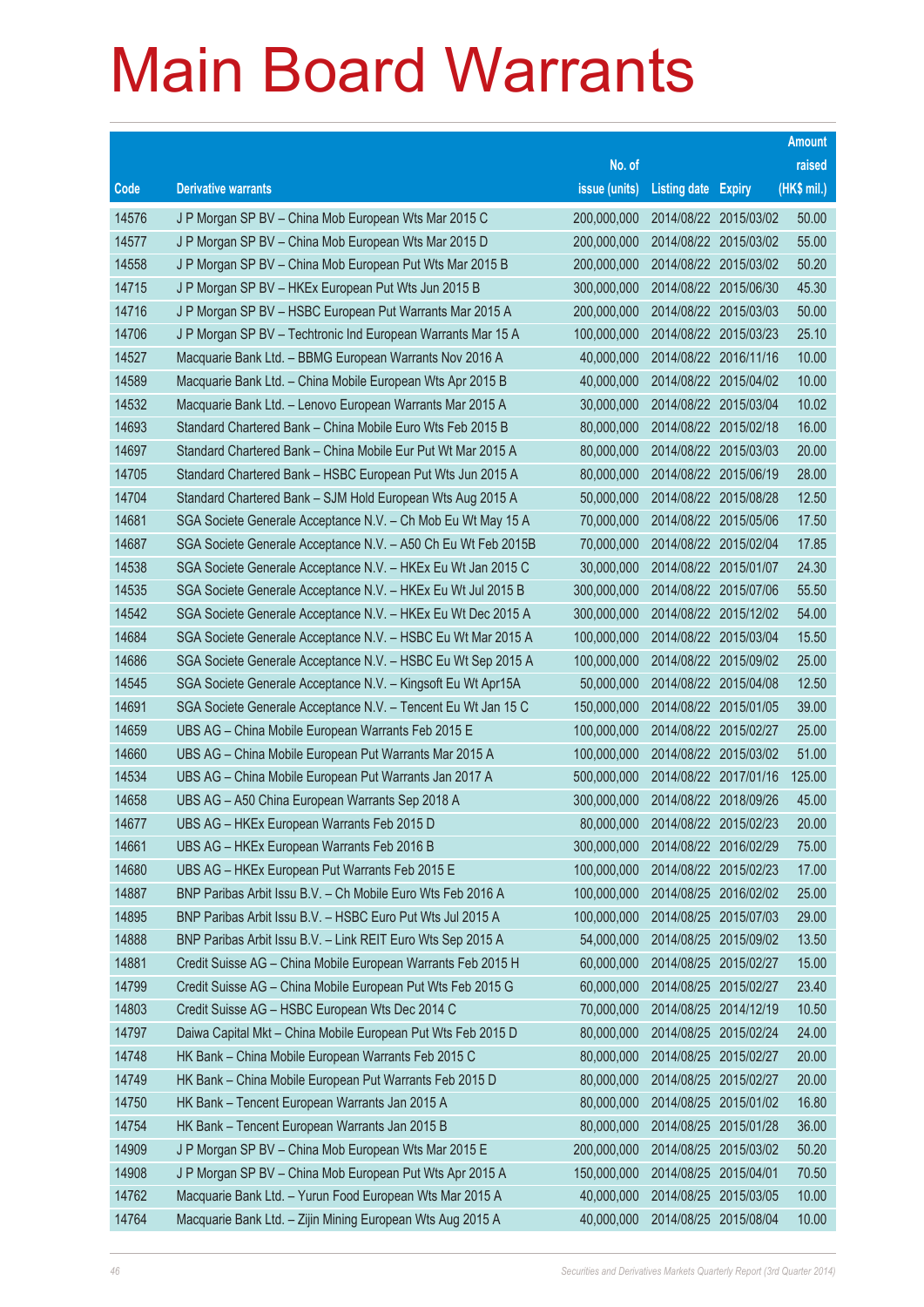|       |                                                               |               |                            | <b>Amount</b> |
|-------|---------------------------------------------------------------|---------------|----------------------------|---------------|
|       |                                                               | No. of        |                            | raised        |
| Code  | <b>Derivative warrants</b>                                    | issue (units) | <b>Listing date Expiry</b> | (HK\$ mil.)   |
| 14782 | Standard Chartered Bank - Link REIT European Wts Jun 2015 A   | 50,000,000    | 2014/08/25 2015/06/01      | 12.50         |
| 14828 | SGA Societe Generale Acceptance N.V. - BOCL Eu Wt Aug 2015 A  | 100,000,000   | 2014/08/25 2015/08/03      | 16.50         |
| 14841 | SGA Societe Generale Acceptance N.V. - CNOOC Eu Wt Aug 2016A  | 300,000,000   | 2014/08/25 2016/08/03      | 45.00         |
| 14868 | SGA Societe Generale Acceptance N.V. - CP&CC Eu Wt Apr 2015A  | 80,000,000    | 2014/08/25 2015/04/08      | 12.00         |
| 14844 | SGA Societe Generale Acceptance N.V. - GCL-Poly Eu Wt May15A  | 45,000,000    | 2014/08/25 2015/05/06      | 11.25         |
| 14845 | SGA Societe Generale Acceptance N.V. - HSBC Eu Put Wt Mar15 B | 100,000,000   | 2014/08/25 2015/03/04      | 29.50         |
| 14846 | SGA Societe Generale Acceptance N.V. - Link REIT Eu Wt Aug15A | 40,000,000    | 2014/08/25 2015/08/05      | 10.00         |
| 14773 | UBS AG - China Mobile European Warrants Mar 2015 B            | 100,000,000   | 2014/08/25 2015/03/06      | 25.00         |
| 14759 | UBS AG - CNOOC European Put Warrants Aug 2015 A               | 50,000,000    | 2014/08/25 2015/08/17      | 12.50         |
| 14768 | UBS AG - Fosun Pharma European Warrants Jun 2015 A            | 70,000,000    | 2014/08/25 2015/06/24      | 10.50         |
| 14780 | UBS AG - Lenovo European Warrants Feb 2015 B                  | 40,000,000    | 2014/08/25 2015/02/27      | 10.00         |
| 14772 | UBS AG - Link REIT European Warrants Feb 2015 A               | 40,000,000    | 2014/08/25 2015/02/24      | 10.00         |
| 15095 | Credit Suisse AG - CNOOC European Put Warrants Oct 2015 A     | 80,000,000    | 2014/08/26 2015/10/30      | 20.00         |
| 15086 | Credit Suisse AG - China Tel European Warrants Feb 2015 A     | 60,000,000    | 2014/08/26 2015/02/26      | 15.00         |
| 15087 | Credit Suisse AG - HKEx European Warrants May 2015 A          | 100,000,000   | 2014/08/26 2015/05/29      | 25.00         |
| 15107 | Credit Suisse AG - HSI European Warrants Feb 2015 C           | 150,000,000   | 2014/08/26 2015/02/26      | 22.50         |
| 15106 | Credit Suisse AG - HSI European Put Warrants Feb 2015 B       | 150,000,000   | 2014/08/26 2015/02/26      | 22.50         |
| 15105 | Credit Suisse AG - Link REIT European Warrants Feb 2015 A     | 60,000,000    | 2014/08/26 2015/02/26      | 15.00         |
| 15084 | Credit Suisse AG - Tencent Holdings European Wts Dec 2014 I   | 100,000,000   | 2014/08/26 2014/12/29      | 23.00         |
| 15081 | Credit Suisse AG - Tencent Holdings European Wts Jan 2015 D   | 100,000,000   | 2014/08/26 2015/01/30      | 36.00         |
| 14920 | Citigroup Global Mkt H Inc. - CGS European Wts Mar 2015 A     | 30,000,000    | 2014/08/26 2015/03/02      | 12.00         |
| 14921 | Citigroup Global Mkt H Inc. - CITIC Sec Euro Wts May 2015 A   | 100,000,000   | 2014/08/26 2015/05/21      | 19.00         |
| 14919 | Citigroup Global Mkt H Inc. - China Mobile Eur Wt Mar 2015 A  | 100,000,000   | 2014/08/26 2015/03/02      | 25.00         |
| 14923 | Citigroup Global Mkt H Inc. - Enn Energy European Wts Mar15A  | 50,000,000    | 2014/08/26 2015/03/09      | 22.00         |
| 14918 | Citigroup Global Mkt H Inc. - HSBC European Wts Feb 2015 B    | 100,000,000   | 2014/08/26 2015/02/18      | 20.00         |
| 15071 | Daiwa Capital Mkt - CNOOC European Warrants May 2015 A        | 98,000,000    | 2014/08/26 2015/05/22      | 24.50         |
| 15068 | Daiwa Capital Mkt - PetroChina European Warrants Mar 2015 A   | 80,000,000    | 2014/08/26 2015/03/18      | 20.00         |
| 15074 | Daiwa Capital Mkt - SHK Ppt European Put Warrants Feb 2015 A  | 68,000,000    | 2014/08/26 2015/02/18      | 10.20         |
| 14947 | HK Bank - HSCEI European Warrants Feb 2015 B                  | 150,000,000   | 2014/08/26 2015/02/26      | 22.50         |
| 14944 | HK Bank - HSCEI European Put Warrants Feb 2015 A              | 150,000,000   | 2014/08/26 2015/02/26      | 22.50         |
| 14936 | HK Bank - HSI European Warrants Feb 2015 F                    | 150,000,000   | 2014/08/26 2015/02/26      | 22.50         |
| 14939 | HK Bank - HSI European Warrants Feb 2015 G                    | 150,000,000   | 2014/08/26 2015/02/26      | 37.50         |
| 14930 | HK Bank - HSI European Put Warrants Feb 2015 E                | 150,000,000   | 2014/08/26 2015/02/26      | 37.50         |
| 15117 | J P Morgan SP BV - BOCL European Warrants Apr 2015 A          | 200,000,000   | 2014/08/26 2015/04/02      | 30.60         |
| 15116 | J P Morgan Int'l Der. Ltd. - CC Bank European Wts Mar 2015 A  | 200,000,000   | 2014/08/26 2015/03/02      | 31.40         |
| 15029 | J P Morgan SP BV - China Mob European Wts Dec 2018 A          | 500,000,000   | 2014/08/26 2018/12/03      | 125.00        |
| 15114 | J P Morgan SP BV - CNOOC European Warrants Mar 2015 A         | 80,000,000    | 2014/08/26 2015/03/02      | 20.24         |
| 15112 | J P Morgan SP BV - Lenovo European Warrants Apr 2016 A        | 200,000,000   | 2014/08/26 2016/04/05      | 50.00         |
| 15108 | J P Morgan SP BV - Lenovo European Put Warrants Aug 2015 B    | 200,000,000   | 2014/08/26 2015/08/03      | 30.00         |
| 15056 | J P Morgan SP BV - Link Reit European Warrants Mar 2015 A     | 50,000,000    | 2014/08/26 2015/03/02      | 12.50         |
| 15021 | Macquarie Bank Ltd. - China Tel European Warrants Apr 2015 A  | 35,000,000    | 2014/08/26 2015/04/02      | 10.01         |
| 14917 | Macquarie Bank Ltd. - Techtronic Ind European Wts Apr15A      | 40,000,000    | 2014/08/26 2015/04/20      | 10.00         |
| 14972 | Standard Chartered Bank - BOCL European Warrants Mar 2015 A   | 80,000,000    | 2014/08/26 2015/03/20      | 12.00         |
| 15120 | Standard Chartered Bank - CITIC Pacific Euro Put Wt Sep 15 B  | 80,000,000    | 2014/08/26 2015/09/14      | 20.80         |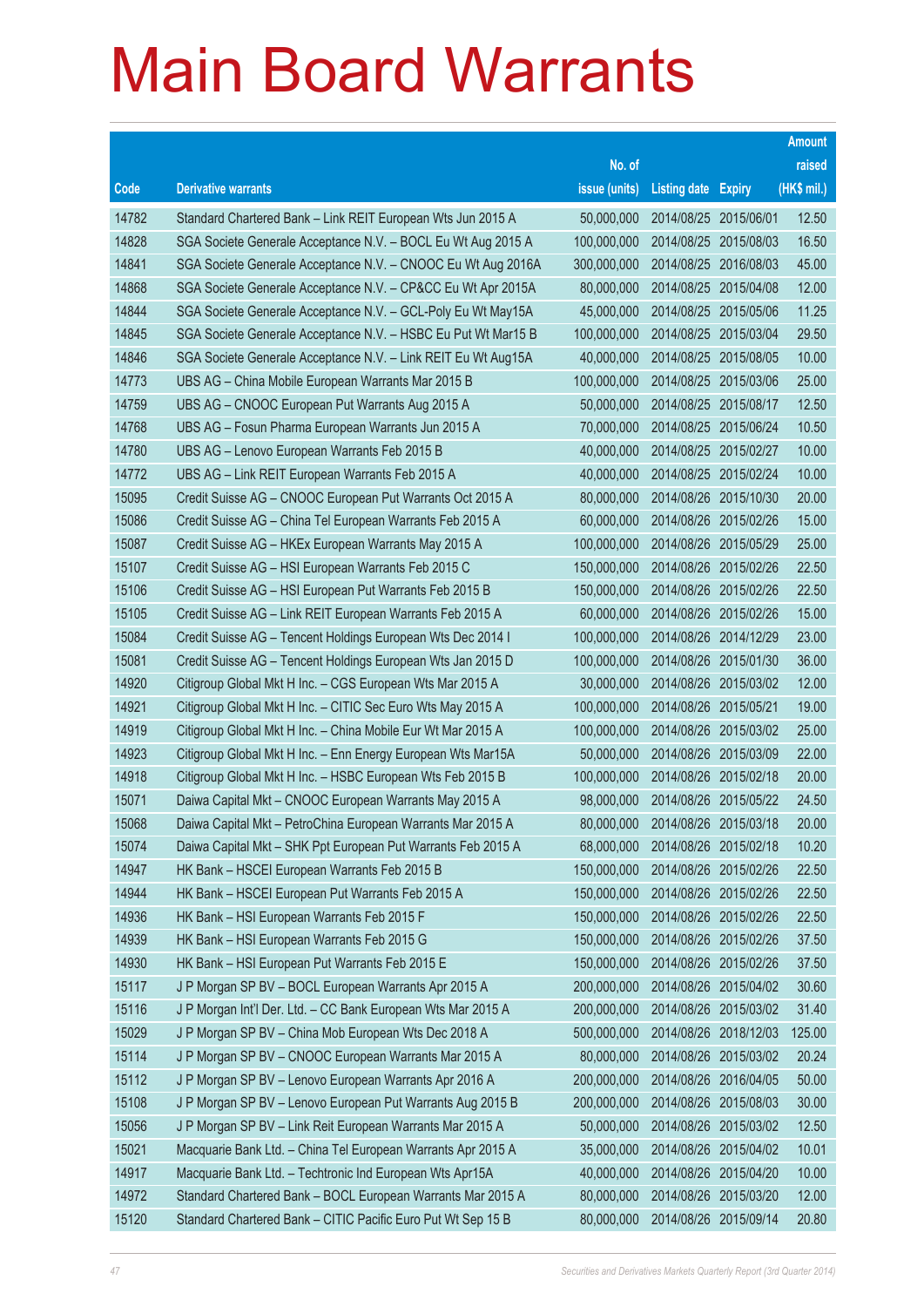|       |                                                                |               |                       |            | <b>Amount</b> |
|-------|----------------------------------------------------------------|---------------|-----------------------|------------|---------------|
|       |                                                                | No. of        |                       |            | raised        |
| Code  | <b>Derivative warrants</b>                                     | issue (units) | Listing date Expiry   |            | $(HK$$ mil.)  |
| 14948 | Standard Chartered Bank - China Life European Wts Jun 2015 A   | 100,000,000   | 2014/08/26 2015/06/10 |            | 15.00         |
| 14951 | Standard Chartered Bank - China Life European Wts Dec 2015 B   | 100,000,000   | 2014/08/26 2015/12/28 |            | 20.00         |
| 15019 | Standard Chartered Bank - China Mobile Euro Wts Mar 2015 B     | 80,000,000    | 2014/08/26 2015/03/04 |            | 20.00         |
| 15020 | Standard Chartered Bank - China Mobile Eur Put Wt Feb 2015 C   | 80,000,000    | 2014/08/26 2015/02/26 |            | 23.20         |
| 14963 | Standard Chartered Bank – CRCC European Warrants Jul 2015 A    | 40,000,000    | 2014/08/26 2015/07/31 |            | 21.60         |
| 14954 | Standard Chartered Bank – China Shenhua Euro Wts Apr 2015 A    | 80,000,000    | 2014/08/26 2015/04/27 |            | 12.00         |
| 14989 | Standard Chartered Bank - HSI European Warrants Mar 2015 C     | 100,000,000   | 2014/08/26 2015/03/30 |            | 15.00         |
| 14992 | Standard Chartered Bank - HSI European Warrants Mar 2015 D     | 100,000,000   | 2014/08/26 2015/03/30 |            | 15.00         |
| 14997 | Standard Chartered Bank - HSI European Put Wts Feb 2015 C      | 100,000,000   | 2014/08/26 2015/02/26 |            | 19.00         |
| 15018 | Standard Chartered Bank - HSI European Put Wts Feb 2015 D      | 100,000,000   | 2014/08/26 2015/02/26 |            | 25.00         |
| 14964 | Standard Chartered Bank - NewWorld Dev European Wts May 15 A   | 70,000,000    | 2014/08/26 2015/05/04 |            | 10.50         |
| 14965 | Standard Chartered Bank – Tracker Fund Euro Wts Mar 2015 B     | 50,000,000    | 2014/08/26 2015/03/06 |            | 12.50         |
| 15032 | SGA Societe Generale Acceptance N.V. - BOCHK Eu Wt Dec 2015A   | 60,000,000    | 2014/08/26 2015/12/02 |            | 15.00         |
| 15076 | SGA Societe Generale Acceptance N.V. - CITIC Pac Eu Wt Sep15A  | 70,000,000    | 2014/08/26 2015/09/02 |            | 12.95         |
| 15039 | SGA Societe Generale Acceptance N.V. - ChiUnicom Eu Wt Jan17 A | 100,000,000   | 2014/08/26 2017/01/04 |            | 20.00         |
| 15048 | SGA Societe Generale Acceptance N.V. - A50 Ch Eu Wt Oct 2018A  | 500,000,000   | 2014/08/26 2018/10/03 |            | 75.00         |
| 15041 | SGA Societe Generale Acceptance N.V. - HSI Eur Wt Mar 2015 A   | 150,000,000   | 2014/08/26 2015/03/30 |            | 24.75         |
| 15045 | SGA Societe Generale Acceptance N.V. - HSI Eur Wt Jun 2015 B   | 150,000,000   | 2014/08/26 2015/06/29 |            | 22.50         |
| 15077 | SGA Societe Generale Acceptance N.V. - HSI Eu Put Wt Feb 15 A  | 150,000,000   | 2014/08/26 2015/02/26 |            | 29.25         |
| 15055 | SGA Societe Generale Acceptance N.V. - Tencent Eu Wt Oct 15 B  | 500,000,000   | 2014/08/26 2015/10/05 |            | 82.50         |
| 15080 | UBS AG - BYD European Warrants Feb 2015 A                      | 50,000,000    | 2014/08/26 2015/02/09 |            | 20.75         |
| 15078 | UBS AG - Ping An European Warrants Mar 2015 A                  | 70,000,000    | 2014/08/26 2015/03/27 |            | 12.60         |
| 15134 | Daiwa Capital Mkt - China Life European Warrants Apr 2015 B    | 128,000,000   | 2014/08/27 2015/04/01 |            | 32.00         |
| 15133 | HK Bank – Anhui Conch European Put Warrants Feb 2015 A         | 60,000,000    | 2014/08/27 2015/02/27 |            | 15.00         |
| 15123 | HK Bank – CAM CSI300 European Warrants Aug 2015 A              | 100,000,000   | 2014/08/27 2015/08/17 |            | 20.00         |
| 15131 | HK Bank - China Life European Put Warrants Apr 2015 A          | 80,000,000    | 2014/08/27 2015/04/09 |            | 12.80         |
| 15126 | HK Bank - Sinopec Corp European Warrants Feb 2015 B            | 80,000,000    | 2014/08/27 2015/02/27 |            | 28.00         |
| 15121 | HK Bank - HKEx European Put Warrants Feb 2015 B                | 100,000,000   | 2014/08/27 2015/02/23 |            | 15.00         |
| 15128 | HK Bank - Ping An European Put Warrants Jan 2015 B             | 80,000,000    | 2014/08/27            | 2015/01/30 | 12.00         |
| 15227 | J P Morgan SP BV - AIA European Put Warrants Apr 2015 B        | 200,000,000   | 2014/08/27 2015/04/02 |            | 50.20         |
| 15232 | J P Morgan SP BV - BBMG European Warrants Dec 2016 A           | 80,000,000    | 2014/08/27            | 2016/12/02 | 20.00         |
| 15192 | J P Morgan SP BV - HSI European Warrants Dec 2015 A            | 500,000,000   | 2014/08/27 2015/12/30 |            | 125.00        |
| 15148 | Macquarie Bank Ltd. - Biostime European Warrants Feb 2015 A    | 30,000,000    | 2014/08/27            | 2015/02/27 | 10.38         |
| 15145 | Macquarie Bank Ltd. - CMS European Warrants Mar 2016 A         | 40,000,000    | 2014/08/27 2016/03/02 |            | 10.00         |
| 15221 | Macquarie Bank Ltd. - Ch Ship Cont European Wts May 2015 A     | 40,000,000    | 2014/08/27            | 2015/05/05 | 10.00         |
| 15184 | Standard Chartered Bank - Lenovo European Wts Feb 2015 B       | 30,000,000    | 2014/08/27 2015/02/27 |            | 13.50         |
| 15149 | SGA Societe Generale Acceptance N.V. - CHALCO Eu Wt Apr 15 A   | 40,000,000    | 2014/08/27            | 2015/04/08 | 10.00         |
| 15153 | SGA Societe Generale Acceptance N.V - Chi COSCO Eu Wt Jun 15 A | 35,000,000    | 2014/08/27 2015/06/03 |            | 11.20         |
| 15168 | SGA Societe Generale Acceptance N.V. - CITBK Eu Wt Mar 15 A    | 40,000,000    | 2014/08/27            | 2015/03/04 | 10.00         |
| 15155 | SGA Societe Generale Acceptance N.V. - CMB Eu Wts Oct 2016 A   | 100,000,000   | 2014/08/27 2016/10/05 |            | 16.00         |
| 15174 | SGA Societe Generale Acceptance N.V. - HKEx Eu Wt Mar 2015 B   | 30,000,000    | 2014/08/27            | 2015/03/04 | 12.30         |
| 15163 | SGA Societe Generale Acceptance N.V. - JIANC Eu Wt May 2016A   | 80,000,000    | 2014/08/27 2016/05/04 |            | 16.00         |
| 15175 | SGA Societe Generale Acceptance N.V - Ping An Eu Put Wt Mar15A | 100,000,000   | 2014/08/27            | 2015/03/04 | 25.50         |
| 15179 | SGA Societe Generale Acceptance N.V - Sands China Eu Wt Mar15A | 80,000,000    | 2014/08/27 2015/03/04 |            | 25.60         |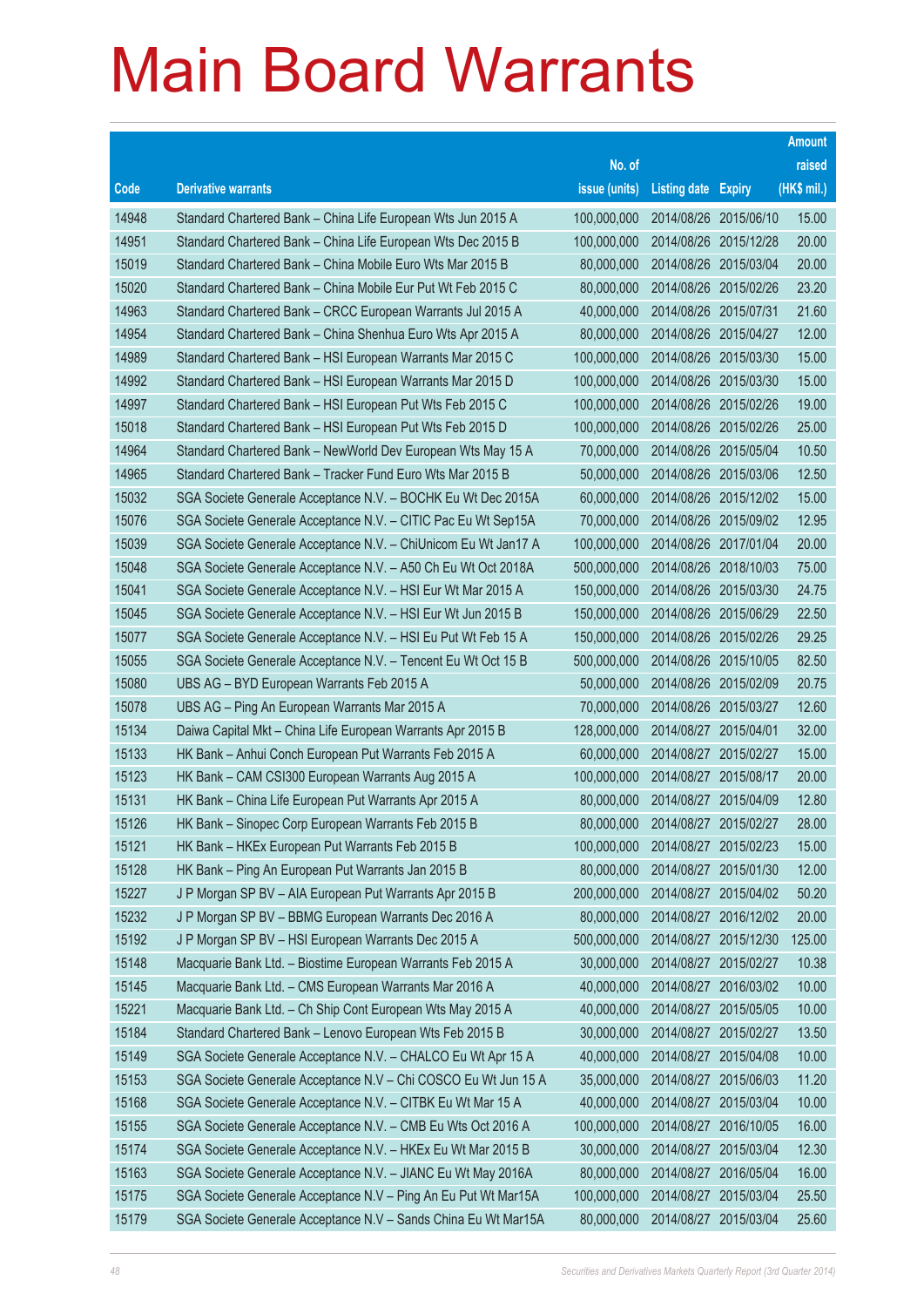|        |                                                                |               |                            |                       | <b>Amount</b> |
|--------|----------------------------------------------------------------|---------------|----------------------------|-----------------------|---------------|
|        |                                                                | No. of        |                            |                       | raised        |
| Code   | <b>Derivative warrants</b>                                     | issue (units) | <b>Listing date Expiry</b> |                       | (HK\$ mil.)   |
| 15183  | SGA Societe Generale Acceptance N.V - Sands China Eu Wt Apr15A | 80,000,000    | 2014/08/27 2015/04/08      |                       | 20.00         |
| 15225  | SGA Societe Generale Acceptance N.V. - SHK P Eu Wt May 2015A   | 50,000,000    | 2014/08/27 2015/05/06      |                       | 12.50         |
| 15210  | UBS AG - Geely Auto European Warrants Feb 2015 B               | 40,000,000    | 2014/08/27 2015/02/26      |                       | 12.00         |
| 15209  | UBS AG - Galaxy Ent European Warrants Feb 2015 A               | 40,000,000    | 2014/08/27 2015/02/26      |                       | 12.00         |
| 15216  | UBS AG - Kingsoft European Warrants Feb 2015 A                 | 100,000,000   | 2014/08/27 2015/02/26      |                       | 28.00         |
| 15193  | UBS AG - Tencent Holdings European Warrants Jan 2015 C         | 100,000,000   | 2014/08/27 2015/01/07      |                       | 21.00         |
| 22674# | Standard Chartered Bank - CSOP A50 ETF Euro Wts Mar 2015 A     | 230,000,000   | 2014/08/27 2015/03/06      |                       | 10.12         |
| 15254  | BOCI Asia Ltd. - BOC HK European Warrants May 2015 A           | 100,000,000   | 2014/08/28 2015/05/04      |                       | 15.00         |
| 15271  | BOCI Asia Ltd. - HKEx European Put Warrants Jun 2015 B         | 100,000,000   | 2014/08/28 2015/06/29      |                       | 18.00         |
| 15270  | BOCI Asia Ltd. - Lenovo European Put Warrants Aug 2015 A       | 100,000,000   | 2014/08/28 2015/08/10      |                       | 15.00         |
| 15313  | Credit Suisse AG - GCL-Poly Energy European Wts Mar 2015 A     | 60,000,000    | 2014/08/28 2015/03/02      |                       | 15.00         |
| 15310  | Credit Suisse AG - Kingsoft European Warrants Mar 2015 A       | 70,000,000    | 2014/08/28 2015/03/03      |                       | 11.90         |
| 15272  | Daiwa Capital Mkt - BOC HK European Warrants Apr 2015 A        | 108,000,000   | 2014/08/28 2015/04/27      |                       | 16.20         |
| 15277  | HK Bank - CHALCO European Warrants Feb 2015 A                  | 80,000,000    | 2014/08/28 2015/02/27      |                       | 20.00         |
| 15279  | HK Bank - China COSCO European Warrants Mar 2015 A             | 80,000,000    | 2014/08/28 2015/03/02      |                       | 20.00         |
| 15273  | HK Bank - Geely Auto European Warrants Feb 2015 A              | 80,000,000    | 2014/08/28 2015/02/27      |                       | 20.00         |
| 15281  | HK Bank - Jiangxi Copper European Warrants Apr 2016 A          | 80,000,000    | 2014/08/28 2016/04/26      |                       | 15.20         |
| 15274  | HK Bank - Sh Petrochem European Warrants Mar 2015 A            | 60,000,000    | 2014/08/28 2015/03/02      |                       | 18.00         |
| 15324  | J P Morgan SP BV - Biostime European Warrants Mar 2015 A       | 40,000,000    | 2014/08/28 2015/03/03      |                       | 10.12         |
| 15246  | J P Morgan SP BV - BOC HK European Warrants Dec 2016 A         | 150,000,000   | 2014/08/28 2016/12/30      |                       | 37.65         |
| 15244  | J P Morgan SP BV - CITIC Sec European Warrants May 2015 A      | 80,000,000    | 2014/08/28 2015/05/28      |                       | 12.08         |
| 15317  | J P Morgan SP BV - China Taiping European Wts Apr 2015 A       | 60,000,000    |                            | 2014/08/28 2015/04/02 | 15.06         |
| 15314  | J P Morgan SP BV - HSI European Warrants Feb 2015 D            | 500,000,000   | 2014/08/28 2015/02/26      |                       | 75.00         |
| 15243  | J P Morgan SP BV - Hutchison European Warrants Dec 2014 A      | 80,000,000    | 2014/08/28 2014/12/31      |                       | 12.88         |
| 15315  | J P Morgan SP BV - Kingsoft European Warrants Mar 2015 A       | 150,000,000   | 2014/08/28 2015/03/02      |                       | 37.50         |
| 15245  | J P Morgan SP BV - MTRC European Warrants Feb 2016 A           | 40,000,000    | 2014/08/28 2016/02/02      |                       | 10.00         |
| 15236  | J P Morgan SP BV - Tracker Fund European Warrants Dec 2015 A   | 200,000,000   | 2014/08/28 2015/12/02      |                       | 50.00         |
| 15305  | Macquarie Bank Ltd. - Greatwall Motor European Wts Apr 2015 A  | 46,000,000    | 2014/08/28 2015/04/02      |                       | 10.12         |
| 15309  | Macquarie Bank Ltd. - Sands China European Wts Apr 2015 A      | 40,000,000    | 2014/08/28 2015/04/02      |                       | 10.00         |
| 15233  | Macquarie Bank Ltd. - Tencent European Warrants Dec 2014 B     | 40,000,000    | 2014/08/28 2014/12/02      |                       | 10.00         |
| 15302  | Standard Chartered Bank - BOC HK European Wts Feb 2015 A       | 60,000,000    | 2014/08/28 2015/02/23      |                       | 22.20         |
| 15300  | Standard Chartered Bank - Techtronic Ind Euro Wts Mar15A       | 50,000,000    | 2014/08/28 2015/03/27      |                       | 12.50         |
| 15406  | Credit Suisse AG - Sinopec Corp European Warrants Mar 2015 A   | 70,000,000    | 2014/08/29 2015/03/02      |                       | 17.50         |
| 15383  | Credit Suisse AG - ChiUnicom European Warrants Nov 2016 A      | 70,000,000    | 2014/08/29 2016/11/07      |                       | 15.40         |
| 15396  | Credit Suisse AG - Kingsoft European Warrants Mar 2015 B       | 70,000,000    | 2014/08/29 2015/03/02      |                       | 17.50         |
| 15395  | Credit Suisse AG - Ping An European Warrants Dec 2014 D        | 80,000,000    | 2014/08/29 2014/12/24      |                       | 19.20         |
| 15385  | Credit Suisse AG - ZTE European Warrants Jan 2015 A            | 70,000,000    | 2014/08/29 2015/01/26      |                       | 10.50         |
| 15429  | Bank of East Asia - CHALCO European Warrants Apr 2015 A        | 40,000,000    | 2014/08/29 2015/04/16      |                       | 10.00         |
| 15419  | Bank of East Asia - BOCHK European Warrants Dec 2015 A         | 40,000,000    | 2014/08/29 2015/12/30      |                       | 10.00         |
| 15421  | Bank of East Asia - BOCHK European Put Warrants Oct 2015 A     | 40,000,000    | 2014/08/29 2015/10/05      |                       | 10.00         |
| 15427  | Bank of East Asia - HSBC European Warrants Jul 2015 A          | 40,000,000    | 2014/08/29 2015/07/29      |                       | 10.00         |
| 15430  | Bank of East Asia - Lenovo European Warrants Jun 2016 A        | 50,000,000    | 2014/08/29 2016/06/22      |                       | 12.50         |
| 15334  | HK Bank - Ch Oilfield European Warrants Mar 2015 A             | 80,000,000    | 2014/08/29 2015/03/10      |                       | 12.00         |
| 15333  | HK Bank - Shanghai Electric European Warrants Mar 2015 A       | 60,000,000    | 2014/08/29 2015/03/02      |                       | 15.00         |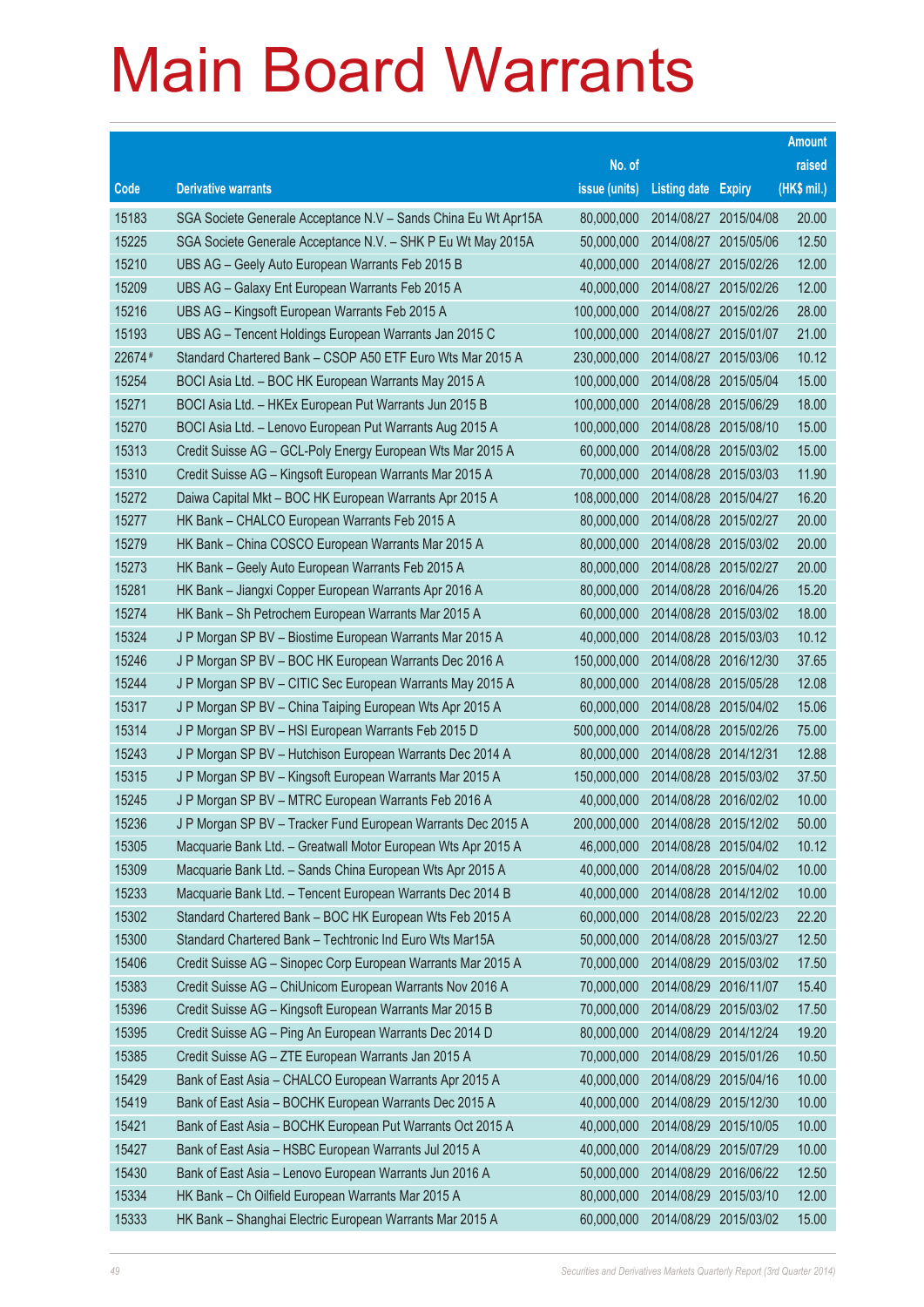|       |                                                               |               |                       |                       | <b>Amount</b> |
|-------|---------------------------------------------------------------|---------------|-----------------------|-----------------------|---------------|
|       |                                                               | No. of        |                       |                       | raised        |
| Code  | <b>Derivative warrants</b>                                    | issue (units) | Listing date Expiry   |                       | (HK\$ mil.)   |
| 15432 | J P Morgan SP BV - PetroChina European Warrants Mar 2015 B    | 100,000,000   |                       | 2014/08/29 2015/03/02 | 25.00         |
| 15341 | Macquarie Bank Ltd. - AIA European Warrants Jul 2015 A        | 40,000,000    |                       | 2014/08/29 2015/07/03 | 10.00         |
| 15382 | Macquarie Bank Ltd. - China Taiping European Wts Apr 2015 A   | 40,000,000    | 2014/08/29            | 2015/04/02            | 10.00         |
| 15339 | Macquarie Bank Ltd. - Li & Fung European Warrants Mar 2015 A  | 40,000,000    |                       | 2014/08/29 2015/03/03 | 10.00         |
| 15327 | Macquarie Bank Ltd. - Tencent European Warrants Dec 2014 C    | 25,000,000    | 2014/08/29 2014/12/01 |                       | 12.45         |
| 15411 | Macquarie Bank Ltd. - Tencent European Warrants Mar 2015 B    | 25,000,000    |                       | 2014/08/29 2015/03/03 | 33.63         |
| 15412 | Macquarie Bank Ltd. - Tencent European Warrants Mar 2015 C    | 25,000,000    | 2014/08/29            | 2015/03/03            | 17.60         |
| 15416 | Macquarie Bank Ltd. - Tencent European Warrants Mar 2015 D    | 25,000,000    | 2014/08/29 2015/03/03 |                       | 10.08         |
| 15342 | Standard Chartered Bank - CNOOC European Put Wts Sep 2015 A   | 80,000,000    | 2014/08/29            | 2015/09/03            | 20.00         |
| 15347 | Standard Chartered Bank - Chi Res Power Euro Wts Jun 2015 A   | 80,000,000    |                       | 2014/08/29 2015/06/30 | 20.00         |
| 15369 | Standard Chartered Bank - CSOP A50 ETF Euro Wts Jan 2015 A    | 60,000,000    | 2014/08/29            | 2015/01/28            | 15.00         |
| 15350 | Standard Chartered Bank - Esprit European Wts Feb 2016 A      | 80,000,000    | 2014/08/29 2016/02/01 |                       | 20.00         |
| 15368 | Standard Chartered Bank - A50 China Euro Warrants Dec 2014 B  | 60,000,000    | 2014/08/29 2014/12/31 |                       | 12.00         |
| 15379 | Standard Chartered Bank - Galaxy Ent European Wts Dec 2014 B  | 60,000,000    |                       | 2014/08/29 2014/12/29 | 30.60         |
| 15367 | Standard Chartered Bank - MTRC European Warrants Dec 2015 A   | 60,000,000    | 2014/08/29            | 2015/12/31            | 15.00         |
| 15362 | Standard Chartered Bank - SPDR Gold Trust Euro Wt Jun 2015 A  | 60,000,000    |                       | 2014/08/29 2015/06/30 | 19.80         |
| 15352 | Standard Chartered Bank - Zijin Mining Euro Wts Jul 2015 A    | 70,000,000    |                       | 2014/08/29 2015/07/24 | 10.50         |
| 15487 | BNP Paribas Arbit Issu B.V. - CC Bank Euro Wts Feb 2015 B     | 100,000,000   | 2014/09/01            | 2015/02/03            | 15.00         |
| 15492 | BNP Paribas Arbit Issu B.V. - HSI European Wts Jul 2015 A     | 100,000,000   | 2014/09/01            | 2015/07/30            | 15.00         |
| 15498 | BNP Paribas Arbit Issu B.V. - ICBC European Wts Jul 2016 A    | 100,000,000   | 2014/09/01            | 2016/07/05            | 25.00         |
| 15457 | Credit Suisse AG - Sinopec Corp European Warrants Mar 2015 B  | 70,000,000    | 2014/09/01            | 2015/03/02            | 17.50         |
| 15473 | Credit Suisse AG - PetroChina European Warrants Mar 2015 A    | 70,000,000    | 2014/09/01            | 2015/03/02            | 17.50         |
| 15515 | Citigroup Global Mkt H Inc. - AIA European Wts Jun 2015 A     | 80,000,000    | 2014/09/01            | 2015/06/29            | 20.00         |
| 15514 | Citigroup Global Mkt H Inc. - Sinopec Corp Eu Wts Dec 2014 C  | 60,000,000    |                       | 2014/09/01 2014/12/05 | 12.60         |
| 15448 | Daiwa Capital Mkt - CAM CSI300 European Warrants Jun 2015 A   | 98,000,000    | 2014/09/01            | 2015/06/01            | 24.50         |
| 15452 | Daiwa Capital Mkt - Sinopec Corp European Put Wts Mar 2015 B  | 80,000,000    | 2014/09/01            | 2015/03/02            | 21.60         |
| 15449 | Daiwa Capital Mkt - CSOP A50 ETF European Wts Mar 2015 A      | 108,000,000   | 2014/09/01            | 2015/03/02            | 17.28         |
| 15446 | Daiwa Capital Mkt - A50 China European Warrants Feb 2015 A    | 128,000,000   | 2014/09/01 2015/02/02 |                       | 19.20         |
| 15433 | HK Bank - Agricultural Bank European Put Warrants May 2015 A  | 80,000,000    | 2014/09/01            | 2015/05/29            | 20.00         |
| 15434 | HK Bank - China Shenhua European Put Warrants Sep 2015 A      | 80,000,000    | 2014/09/01            | 2015/09/30            | 20.00         |
| 15435 | HK Bank - HKEx European Warrants Mar 2015 B                   | 150,000,000   | 2014/09/01            | 2015/03/24            | 24.00         |
| 15508 | J P Morgan SP BV - BOC HK European Warrants May 2015 A        | 180,000,000   | 2014/09/01            | 2015/05/04            | 27.00         |
| 15439 | Macquarie Bank Ltd. - China Res Gas European Wts Mar 2015 A   | 40,000,000    | 2014/09/01            | 2015/03/04            | 10.00         |
| 15453 | SGA Societe Generale Acceptance N.V. - BOCHK Eu Wt Oct 2016A  | 60,000,000    | 2014/09/01            | 2016/10/05            | 15.00         |
| 15437 | SGA Societe Generale Acceptance NV - CITIC P Eu Put Wt Oct15A | 70,000,000    | 2014/09/01            | 2015/10/05            | 10.50         |
| 15456 | SGA Societe Generale Acceptance N.V. - CP&CC Eu Wt Mar 2015A  | 80,000,000    | 2014/09/01            | 2015/03/04            | 24.80         |
| 15438 | SGA Societe Generale Acceptance N.V. - Kingsoft Eu Wt Mar15A  | 50,000,000    | 2014/09/01            | 2015/03/04            | 13.50         |
| 15484 | UBS AG - AIA European Warrants Jul 2015 A                     | 100,000,000   | 2014/09/01            | 2015/07/20            | 25.00         |
| 15503 | UBS AG - Sinopec Corp European Warrants Mar 2015 B            | 70,000,000    | 2014/09/01            | 2015/03/02            | 17.50         |
| 15483 | UBS AG - Sinopec Corp European Put Warrants Mar 2015 A        | 40,000,000    | 2014/09/01            | 2015/03/02            | 13.20         |
| 15479 | UBS AG - PetroChina European Warrants Mar 2015 A              | 50,000,000    | 2014/09/01            | 2015/03/02            | 12.50         |
| 15531 | BNP Paribas Arbit Issu B.V. - Sinopec Corp Eu Wts Mar 2015 A  | 100,000,000   | 2014/09/02 2015/03/30 |                       | 17.00         |
| 15527 | BNP Paribas Arbit Issu B.V. - GCL-Poly Euro Wts Aug 2015 A    | 100,000,000   | 2014/09/02 2015/08/04 |                       | 26.00         |
| 15541 | BNP Paribas Arbit Issu B.V. - HKEx European Wts Oct 2015 A    | 100,000,000   | 2014/09/02 2015/10/05 |                       | 16.00         |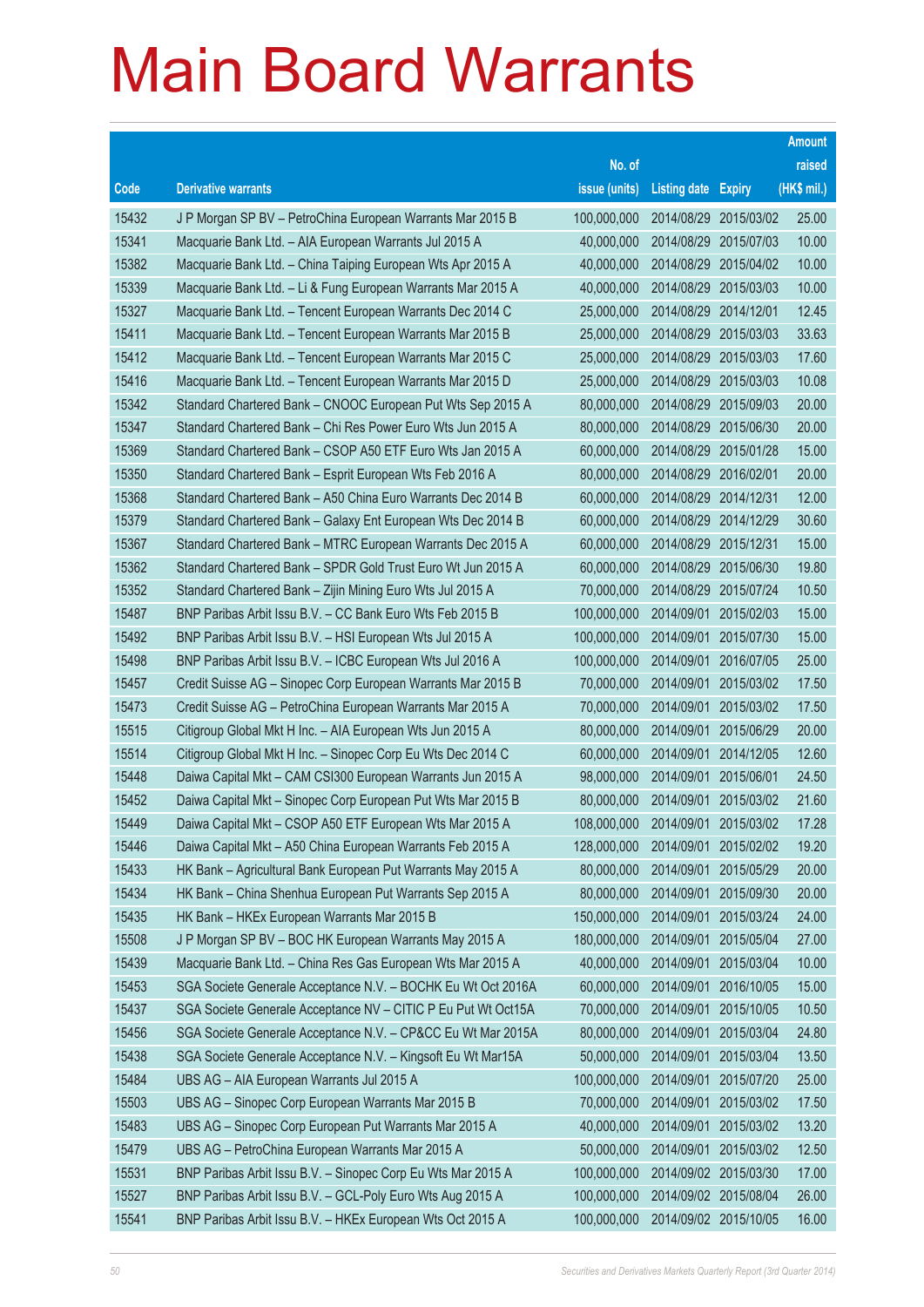|        |                                                                |               |                            |                       | <b>Amount</b> |
|--------|----------------------------------------------------------------|---------------|----------------------------|-----------------------|---------------|
|        |                                                                | No. of        |                            |                       | raised        |
| Code   | <b>Derivative warrants</b>                                     | issue (units) | <b>Listing date Expiry</b> |                       | (HK\$ mil.)   |
| 15529  | BNP Paribas Arbit Issu B.V. - Lenovo European Wts Jun 2016 A   | 100,000,000   |                            | 2014/09/02 2016/06/02 | 25.00         |
| 15544  | BNP Paribas Arbit Issu B.V. - PetroCh Euro Wts Jul 2015 A      | 100,000,000   |                            | 2014/09/02 2015/07/03 | 30.00         |
| 15553  | Credit Suisse - Foxconn European Warrants Mar 2015 A           | 60,000,000    |                            | 2014/09/02 2015/03/02 | 15.00         |
| 15557  | Credit Suisse AG - Ping An European Warrants Feb 2015 A        | 70,000,000    |                            | 2014/09/02 2015/02/27 | 10.50         |
| 15555  | Credit Suisse AG - Sinopharm European Warrants Mar 2015 A      | 60,000,000    |                            | 2014/09/02 2015/03/02 | 15.00         |
| 15526  | Citigroup Global Mkt H Inc. - PetroChina Euro Wts Mar 2015 A   | 50,000,000    |                            | 2014/09/02 2015/03/16 | 12.50         |
| 15522  | Daiwa Capital Mkt - HKEx European Warrants May 2015 B          | 258,000,000   | 2014/09/02 2015/05/21      |                       | 38.70         |
| 15521  | Macquarie Bank Ltd. - CITIC Pacific European Wts Sep 2015 A    | 70,000,000    |                            | 2014/09/02 2015/09/02 | 10.50         |
| 15519  | Standard Chartered Bank - Henganintl European Wts Oct15A       | 100,000,000   |                            | 2014/09/02 2015/10/02 | 15.00         |
| 15520  | Standard Chartered Bank - Hutchison Euro Euro Wts Jan 2015 A   | 80,000,000    |                            | 2014/09/02 2015/01/29 | 20.00         |
| 15558  | Standard Chartered Bank - PetroChina European Wts Feb 2015 A   | 60,000,000    | 2014/09/02 2015/02/09      |                       | 15.00         |
| 15525  | SGA Societe Generale Acceptance NV - Yanzhou Coal Eu Wt Apr15A | 20,000,000    |                            | 2014/09/02 2015/04/08 | 10.20         |
| 25846# | J P Morgan SP BV - Geely Auto European Warrants Jan 2015 A     | 80,000,000    |                            | 2014/09/02 2015/01/05 | 16.96         |
| 15562  | BOCI Asia Ltd. - CNOOC European Put Warrants Aug 2015 A        | 100,000,000   |                            | 2014/09/03 2015/08/10 | 20.00         |
| 15559  | BOCI Asia Ltd. - Sinopec Corp European Put Warrants Mar 15 A   | 100,000,000   | 2014/09/03 2015/03/09      |                       | 29.00         |
| 15565  | BOCI Asia Ltd. - A50 China European Warrants Dec 2016 A        | 100,000,000   |                            | 2014/09/03 2016/12/28 | 15.00         |
| 15564  | BOCI Asia Ltd. - Lenovo European Warrants Mar 2016 A           | 100,000,000   |                            | 2014/09/03 2016/03/24 | 20.00         |
| 15561  | BOCI Asia Ltd. - PetroChina European Put Warrants Apr 2015 A   | 100,000,000   |                            | 2014/09/03 2015/04/27 | 33.00         |
| 15579  | Credit Suisse AG - AIA European Warrants Jun 2015 A            | 80,000,000    | 2014/09/03 2015/06/29      |                       | 20.00         |
| 15580  | Credit Suisse - SMIC European Warrants Jul 2015 A              | 70,000,000    | 2014/09/03 2015/07/31      |                       | 10.50         |
| 15582  | Daiwa Capital Mkt - PetroChina European Warrants May 2015 A    | 98,000,000    |                            | 2014/09/03 2015/05/08 | 24.50         |
| 15586  | Daiwa Capital Mkt - PetroChina European Put Wts Mar 2015 B     | 68,000,000    |                            | 2014/09/03 2015/03/02 | 23.12         |
| 15568  | HK Bank - CC Bank European Put Warrants Apr 2015 A             | 80,000,000    | 2014/09/03 2015/04/30      |                       | 20.00         |
| 15566  | HK Bank - A50 China European Put Warrants Aug 2016 C           | 100,000,000   |                            | 2014/09/03 2016/08/23 | 15.00         |
| 15567  | HK Bank - HSI European Put Warrants Feb 2015 H                 | 180,000,000   |                            | 2014/09/03 2015/02/26 | 28.80         |
| 15569  | HK Bank - ICBC European Put Warrants Apr 2015 A                | 80,000,000    | 2014/09/03 2015/04/30      |                       | 20.00         |
| 15598  | Macquarie Bank Ltd. - Galaxy Ent European Wts Feb 2015 C       | 50,000,000    |                            | 2014/09/03 2015/02/03 | 10.00         |
| 15587  | Macquarie Bank Ltd. - SHK Ppt European Warrants May 2015 B     | 70,000,000    | 2014/09/03 2015/05/05      |                       | 10.50         |
| 15575  | Standard Chartered Bank - Kingsoft European Wts Jan 2015 A     | 80,000,000    | 2014/09/03 2015/01/28      |                       | 12.80         |
| 15576  | Standard Chartered Bank - Kingsoft European Put Wts Mar 15 A   | 80,000,000    | 2014/09/03 2015/03/04      |                       | 20.80         |
| 15570  | Standard Chartered Bank - Sands China Euro Wts Mar 2015 A      | 80,000,000    | 2014/09/03 2015/03/02      |                       | 17.60         |
| 15610  | SGA Societe Generale Acceptance N.V - Ch Oilfield Eu Wt Jul15A | 50,000,000    | 2014/09/03 2015/07/06      |                       | 15.50         |
| 15589  | SGA Societe Generale Acceptance N.V. - GAC Eur Wts Feb 2017A   | 120,000,000   | 2014/09/03 2017/02/06      |                       | 30.00         |
| 15577  | SGA Societe Generale Acceptance N.V. - Galaxy Ent Eu Wt Mar15A | 70,000,000    | 2014/09/03 2015/03/04      |                       | 32.90         |
| 15606  | UBS AG - BYD European Warrants Mar 2015 A                      | 50,000,000    | 2014/09/03 2015/03/09      |                       | 12.50         |
| 15604  | UBS AG - CSOP A50 ETF European Warrants Mar 2015 A             | 60,000,000    | 2014/09/03 2015/03/09      |                       | 27.00         |
| 15602  | UBS AG - China Tel European Warrants Mar 2015 A                | 40,000,000    | 2014/09/03 2015/03/09      |                       | 10.00         |
| 13716# | Standard Chartered Bank - HKEx European Warrants Jun 2015 D    | 100,000,000   |                            | 2014/09/03 2015/06/22 | 15.00         |
| 15651  | BNP Paribas Arbit Issu B.V. - Biostime Euro Wts Apr 2015 A     | 33,000,000    | 2014/09/04                 | 2015/04/02            | 10.89         |
| 15649  | BNP Paribas Arbit Issu B.V. - BOCHK European Wts Dec 2016 A    | 100,000,000   |                            | 2014/09/04 2016/12/02 | 26.00         |
| 15650  | BNP Paribas Arbit Issu B.V. - China Tel Euro Wts Apr 2015 A    | 76,000,000    | 2014/09/04                 | 2015/04/02            | 19.00         |
| 15648  | BNP Paribas Arbit Issu B.V. - Ping An European Wt Apr 2015 A   | 100,000,000   |                            | 2014/09/04 2015/04/02 | 15.00         |
| 15629  | Credit Suisse AG - HKEx European Warrants Aug 2015 A           | 100,000,000   | 2014/09/04                 | 2015/08/11            | 17.00         |
| 15626  | Credit Suisse AG - HKEx European Warrants Sep 2015 D           | 100,000,000   | 2014/09/04 2015/09/21      |                       | 15.00         |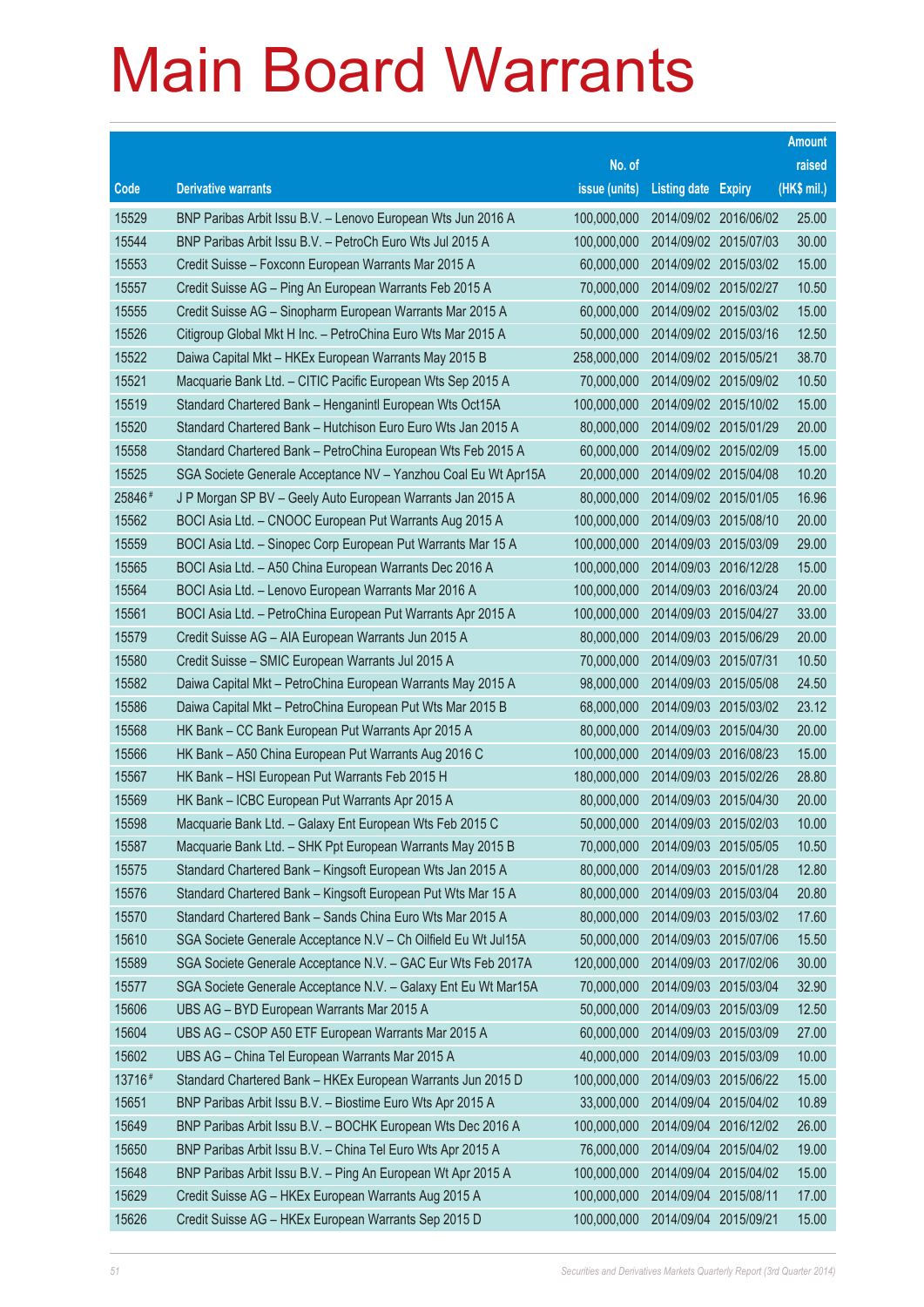|        |                                                                |               |                       |            | <b>Amount</b> |
|--------|----------------------------------------------------------------|---------------|-----------------------|------------|---------------|
|        |                                                                | No. of        |                       |            | raised        |
| Code   | <b>Derivative warrants</b>                                     | issue (units) | Listing date Expiry   |            | $(HK$$ mil.)  |
| 15627  | Credit Suisse AG - HKEx European Warrants Dec 2015 B           | 100,000,000   | 2014/09/04            | 2015/12/21 | 15.00         |
| 15641  | Bank of East Asia – R&F Ppt European Warrants Feb 2016 A       | 70,000,000    | 2014/09/04 2016/02/24 |            | 10.99         |
| 15642  | Bank of East Asia - Henganintl European Warrants May 2015 A    | 25,000,000    | 2014/09/04            | 2015/05/05 | 11.63         |
| 15625  | HK Bank – BOC HK European Warrants Oct 2016 A                  | 80,000,000    | 2014/09/04 2016/10/04 |            | 20.00         |
| 15623  | HK Bank - CITIC Sec European Warrants Feb 2015 A               | 80,000,000    | 2014/09/04 2015/02/27 |            | 12.00         |
| 15612  | HK Bank - Lenovo European Warrants Mar 2016 A                  | 100,000,000   | 2014/09/04 2016/03/31 |            | 18.00         |
| 15617  | HK Bank - Tencent European Warrants Sep 2015 A                 | 100,000,000   | 2014/09/04            | 2015/09/23 | 15.00         |
| 15622  | HK Bank - Tencent European Warrants Dec 2015 B                 | 100,000,000   | 2014/09/04 2015/12/14 |            | 15.00         |
| 15653  | J P Morgan SP BV - HKEx European Warrants Jan 2015 B           | 88,000,000    | 2014/09/04 2015/01/07 |            | 35.02         |
| 15652  | J P Morgan SP BV - Sands China European Warrants Mar 2015 B    | 200,000,000   | 2014/09/04 2015/03/03 |            | 50.20         |
| 15630  | Macquarie Bank Ltd. - A50 China European Warrants Feb 2015 A   | 40,000,000    | 2014/09/04            | 2015/02/03 | 10.00         |
| 15639  | SGA Societe Generale Acceptance NV - CSOP A50 ETF Eu Wt Feb15B | 50,000,000    | 2014/09/04 2015/02/04 |            | 18.25         |
| 15640  | SGA Societe Generale Acceptance N.V. - Lenovo Eu Wt Apr 16 A   | 120,000,000   | 2014/09/04 2016/04/06 |            | 23.40         |
| 15643  | UBS AG - A50 China European Warrants Jan 2015 A                | 50,000,000    | 2014/09/04 2015/01/27 |            | 19.00         |
| 15647  | UBS AG - Lenovo European Put Warrants Aug 2015 B               | 70,000,000    | 2014/09/04            | 2015/08/04 | 10.50         |
| 15645  | UBS AG - Sands China European Warrants Mar 2015 A              | 40,000,000    | 2014/09/04 2015/03/03 |            | 10.80         |
| 15644  | UBS AG - Tencent Holdings European Warrants Dec 2015 B         | 500,000,000   | 2014/09/04 2015/12/14 |            | 87.50         |
| 15695  | BNP Paribas Arbit Issu B.V. - China Life Euro Wts Jan 2016 A   | 100,000,000   | 2014/09/05 2016/01/05 |            | 17.00         |
| 15696  | BNP Paribas Arbit Issu B.V. - China Unicom Euro Wt Dec 2016A   | 100,000,000   | 2014/09/05 2016/12/02 |            | 25.00         |
| 15691  | BNP Paribas Arbit Issu B.V. - HKEx European Wts Apr 2015 A     | 100,000,000   | 2014/09/05 2015/04/02 |            | 17.00         |
| 15692  | BNP Paribas Arbit Issu B.V. - China Mengniu Eu Wt Jul 2015 A   | 80,000,000    | 2014/09/05 2015/07/03 |            | 24.00         |
| 15677  | Credit Suisse AG - CHALCO European Wts Mar 2015 A              | 60,000,000    | 2014/09/05 2015/03/30 |            | 15.00         |
| 15663  | Credit Suisse AG - KECL European Warrants Dec 2015 A           | 60,000,000    | 2014/09/05 2015/12/28 |            | 10.80         |
| 15700  | Goldman Sachs SP (Asia) - China Mobile Euro Wts Feb 2015 B     | 80,000,000    | 2014/09/05 2015/02/23 |            | 22.08         |
| 15702  | Goldman Sachs SP (Asia) - HKEx European Warrants Apr 2015 A    | 120,000,000   | 2014/09/05 2015/04/01 |            | 18.12         |
| 15699  | J P Morgan SP BV - China Cinda European Warrants Mar 2015 A    | 80,000,000    | 2014/09/05 2015/03/04 |            | 20.00         |
| 15698  | J P Morgan SP BV - CSOP A50 ETF European Warrants Jan 2015 A   | 100,000,000   | 2014/09/05 2015/01/26 |            | 25.00         |
| 15661  | Standard Chartered Bank - CTel European Warrants Jun 2015 A    | 60,000,000    | 2014/09/05 2015/06/30 |            | 18.60         |
| 15659  | Standard Chartered Bank - Datang Power Euro Wts Mar 2015 A     | 40,000,000    | 2014/09/05 2015/03/17 |            | 10.00         |
| 15660  | Standard Chartered Bank - Greatwall Motor Euro Wt Feb 2015 A   | 60,000,000    | 2014/09/05 2015/02/24 |            | 12.00         |
| 15658  | Standard Chartered Bank - Sands China Euro Wts Feb 2015 A      | 80,000,000    | 2014/09/05 2015/02/18 |            | 23.20         |
| 15654  | Standard Chartered Bank - SHK P European Warrants Feb 2015 B   | 80,000,000    | 2014/09/05 2015/02/23 |            | 12.00         |
| 15684  | SGA Societe Generale Acceptance N.V. - AIA Eur Wt May 2015 A   | 100,000,000   | 2014/09/05 2015/05/06 |            | 16.50         |
| 16551# | J P Morgan SP BV - Sands China European Warrants Dec 2014 B    | 150,000,000   | 2014/09/05 2014/12/01 |            | 10.20         |
| 18069# | Standard Chartered Bank - Evergrande European Wts May 2015 A   | 250,000,000   | 2014/09/05 2015/05/28 |            | 10.50         |
| 15724  | BOCI Asia Ltd. - GCL-Poly Energy European Warrants Mar 2015A   | 50,000,000    | 2014/09/08 2015/03/30 |            | 19.50         |
| 15728  | BOCI Asia Ltd. - HKEx European Warrants Mar 2015 B             | 100,000,000   | 2014/09/08            | 2015/03/24 | 16.00         |
| 15725  | BOCI Asia Ltd. - SMIC European Warrants Dec 2015 A             | 50,000,000    | 2014/09/08 2015/12/28 |            | 12.50         |
| 15726  | BOCI Asia Ltd. - Tencent Holdings European Wts Jan 2015 A      | 100,000,000   | 2014/09/08 2015/01/28 |            | 36.00         |
| 15737  | Credit Suisse AG - Galaxy Ent European Warrants Dec 2014 B     | 70,000,000    | 2014/09/08 2014/12/24 |            | 19.60         |
| 15740  | Credit Suisse AG - Sands China European Warrants Mar 2015 A    | 70,000,000    | 2014/09/08            | 2015/03/09 | 17.50         |
| 15732  | Daiwa Capital Mkt - China Mobile European Wts Mar 2015 A       | 108,000,000   | 2014/09/08 2015/03/03 |            | 16.20         |
| 15721  | Bank of East Asia - CITIC European Put Warrants Oct 2015 A     | 40,000,000    | 2014/09/08            | 2015/10/26 | 10.00         |
| 15766  | Goldman Sachs SP (Asia) - China Life Euro Wts Jun 2015 A       | 80,000,000    | 2014/09/08 2015/06/30 |            | 12.00         |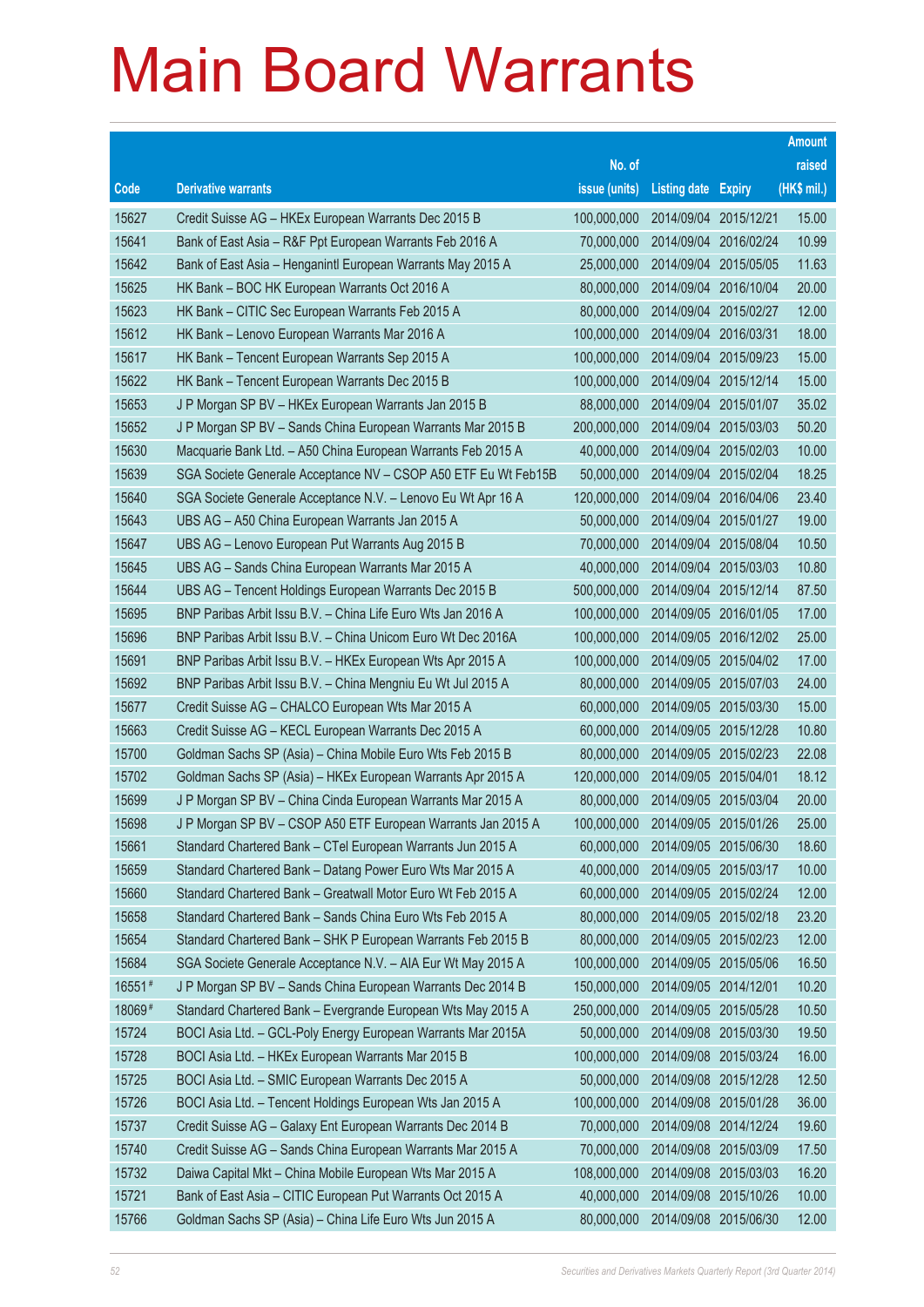|       |                                                              |               |                            | <b>Amount</b> |
|-------|--------------------------------------------------------------|---------------|----------------------------|---------------|
|       |                                                              | No. of        |                            | raised        |
| Code  | <b>Derivative warrants</b>                                   | issue (units) | <b>Listing date Expiry</b> | (HK\$ mil.)   |
| 15764 | Goldman Sachs SP (Asia) – China Tel European Wts Mar 2015 A  | 80,000,000    | 2014/09/08 2015/03/30      | 24.72         |
| 15717 | Goldman Sachs SP (Asia) – HSCEI European Warrants Feb 2015 A | 150,000,000   | 2014/09/08 2015/02/26      | 22.50         |
| 15715 | Goldman Sachs SP (Asia) - HSCEI European Warrants Nov 2015 A | 150,000,000   | 2014/09/08 2015/11/27      | 37.50         |
| 15763 | Goldman Sachs SP (Asia) - Hutchison European Wts Jan 2015 B  | 80,000,000    | 2014/09/08 2015/01/30      | 25.04         |
| 15767 | Goldman Sachs SP (Asia) - Kingsoft European Wts Feb 2015 A   | 80,000,000    | 2014/09/08 2015/02/27      | 15.60         |
| 15765 | Goldman Sachs SP (Asia) - ZTE European Warrants Jul 2015 A   | 80,000,000    | 2014/09/08 2015/07/30      | 20.00         |
| 15719 | HK Bank – CRCC European Warrants Mar 2015 A                  | 60,000,000    | 2014/09/08 2015/03/09      | 15.00         |
| 15720 | HK Bank – HKEx European Warrants May 2015 A                  | 100,000,000   | 2014/09/08 2015/05/26      | 15.00         |
| 15718 | HK Bank - PetroChina European Warrants Mar 2015 A            | 60,000,000    | 2014/09/08 2015/03/09      | 18.00         |
| 15761 | J P Morgan SP BV - CNOOC European Put Warrants Aug 2015 A    | 200,000,000   | 2014/09/08 2015/08/10      | 30.00         |
| 15762 | J P Morgan SP BV - Ch Oilfield Euro Wts Jul 2015 A           | 80,000,000    | 2014/09/08 2015/07/02      | 20.00         |
| 15708 | J P Morgan SP BV - China Tel European Warrants Mar 2015 A    | 80,000,000    | 2014/09/08 2015/03/09      | 20.00         |
| 15704 | J P Morgan SP BV - China Unicom European Warrants Dec 2016 C | 300,000,000   | 2014/09/08 2016/12/30      | 75.00         |
| 15703 | J P Morgan SP BV - Ping An European Warrants Dec 2014 B      | 150,000,000   | 2014/09/08 2014/12/24      | 22.50         |
| 15734 | Macquarie Bank Ltd. - Anta Sports European Wts Jun 2015 A    | 50,000,000    | 2014/09/08 2015/06/29      | 12.50         |
| 15733 | Macquarie Bank Ltd. - Chi Res Power European Wts May 2015 A  | 50,000,000    | 2014/09/08 2015/05/29      | 12.50         |
| 15736 | Macquarie Bank Ltd. - CSR Times European Warrants Mar 2015 A | 50,000,000    | 2014/09/08 2015/03/16      | 12.50         |
| 15756 | Standard Chartered Bank – China Unicom Euro Wts Dec 2016 A   | 100,000,000   | 2014/09/08 2016/12/21      | 21.00         |
| 15755 | Standard Chartered Bank - KECL European Warrants Dec 2015 A  | 80,000,000    | 2014/09/08 2015/12/28      | 12.00         |
| 15722 | Standard Chartered Bank - SMIC European Warrants Jan 2016 A  | 50,000,000    | 2014/09/08 2016/01/18      | 10.00         |
| 15748 | UBS AG - China Unicom European Warrants Mar 2015 A           | 25,000,000    | 2014/09/08 2015/03/09      | 10.00         |
| 15749 | UBS AG - ICBC European Warrants Feb 2015 A                   | 70,000,000    | 2014/09/08 2015/02/23      | 10.50         |
| 15751 | UBS AG - Ping An European Warrants Jan 2015 B                | 70,000,000    | 2014/09/08 2015/01/05      | 10.50         |
| 15753 | UBS AG - Sands China European Warrants Mar 2015 B            | 60,000,000    | 2014/09/08 2015/03/10      | 18.60         |
| 15826 | Credit Suisse AG - China Cinda European Warrants Mar 2015 A  | 60,000,000    | 2014/09/10 2015/03/09      | 15.00         |
| 15813 | Credit Suisse AG - China Mobile European Warrants Feb 2015 I | 80,000,000    | 2014/09/10 2015/02/27      | 12.00         |
| 15822 | Credit Suisse AG - China Tel European Warrants Mar 2015 B    | 60,000,000    | 2014/09/10 2015/03/09      | 15.00         |
| 15821 | Credit Suisse AG - China Tel European Put Warrants Mar 2015A | 60,000,000    | 2014/09/10 2015/03/09      | 15.00         |
| 15814 | Credit Suisse AG - Hutchison European Warrants Jan 2015 A    | 80,000,000    | 2014/09/10 2015/01/30      | 21.60         |
| 15815 | Credit Suisse AG - Lenovo European Put Warrants Jul 2015 A   | 70,000,000    | 2014/09/10 2015/07/31      | 10.50         |
| 15843 | Citigroup Global Mkt H Inc. - China Mobile Eur Wt Feb 2015 D | 80,000,000    | 2014/09/10 2015/02/18      | 18.40         |
| 15841 | Citigroup Global Mkt H Inc. - Hutchison Euro Wts Jan 2015 A  | 80,000,000    | 2014/09/10 2015/01/23      | 18.40         |
| 15836 | Daiwa Capital Mkt - AIA European Warrants Apr 2015 B         | 98,000,000    | 2014/09/10 2015/04/13      | 18.62         |
| 15830 | Daiwa Capital Mkt - China Telecom European Wts Mar 2015 A    | 128,000,000   | 2014/09/10 2015/03/10      | 32.00         |
| 15837 | Daiwa Capital Mkt - HSBC European Put Warrants Apr 2015 A    | 80,000,000    | 2014/09/10 2015/04/15      | 20.00         |
| 15839 | Daiwa Capital Mkt - Hutchison European Warrants Mar 2015 A   | 98,000,000    | 2014/09/10 2015/03/09      | 24.50         |
| 15768 | Goldman Sachs SP (Asia) - HSCEI European Put Wts Feb 2015 B  | 150,000,000   | 2014/09/10 2015/02/26      | 26.10         |
| 15769 | Goldman Sachs SP (Asia) - HSI European Put Wts Feb 2015 A    | 150,000,000   | 2014/09/10 2015/02/26      | 27.00         |
| 15770 | Goldman Sachs SP (Asia) - HSI European Put Wts Mar 2015 C    | 150,000,000   | 2014/09/10 2015/03/30      | 37.50         |
| 15784 | HK Bank - Galaxy Ent European Warrants Jan 2015 A            | 80,000,000    | 2014/09/10 2015/01/26      | 17.60         |
| 15776 | HK Bank - Kingsoft European Warrants Feb 2015 A              | 60,000,000    | 2014/09/10 2015/02/23      | 10.80         |
| 15783 | HK Bank - Sands China European Warrants Mar 2015 B           | 80,000,000    | 2014/09/10 2015/03/31      | 20.00         |
| 15789 | Macquarie Bank Ltd. - PetroChina European Wts Mar 2015 A     | 70,000,000    | 2014/09/10 2015/03/03      | 10.50         |
| 15801 | Standard Chartered Bank - CITIC European Warrants Jul 2015 A | 80,000,000    | 2014/09/10 2015/07/03      | 20.00         |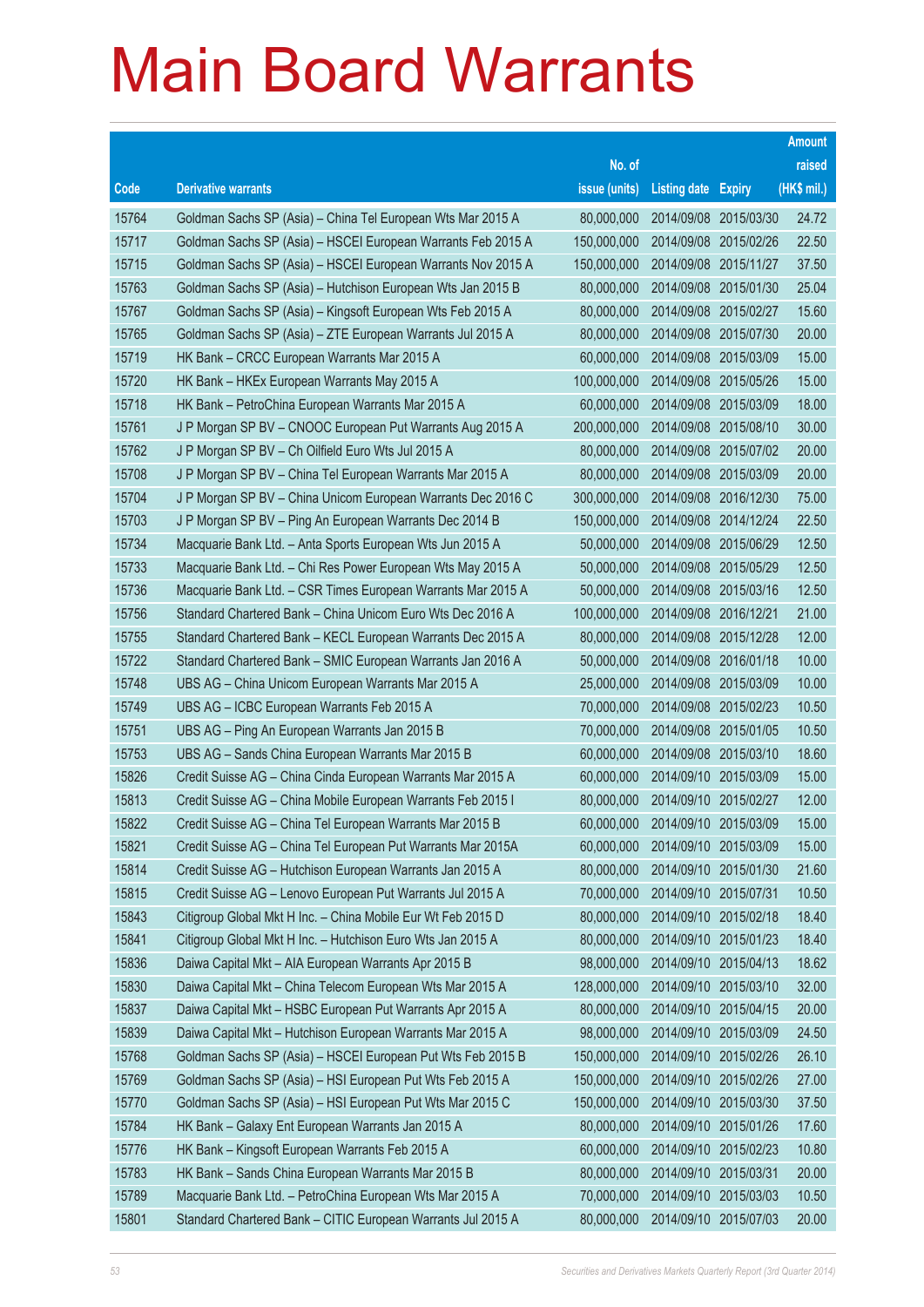|       |                                                                |               |                       |            | <b>Amount</b> |
|-------|----------------------------------------------------------------|---------------|-----------------------|------------|---------------|
|       |                                                                | No. of        |                       |            | raised        |
| Code  | <b>Derivative warrants</b>                                     | issue (units) | Listing date Expiry   |            | (HK\$ mil.)   |
| 15800 | Standard Chartered Bank - Evergrande European Wts Feb 2015 A   | 60,000,000    | 2014/09/10 2015/02/24 |            | 10.20         |
| 15792 | Standard Chartered Bank - HKEx European Warrants Feb 2015 B    | 50,000,000    | 2014/09/10 2015/02/02 |            | 15.00         |
| 15840 | Standard Chartered Bank - HSI European Warrants Jun 2015 A     | 100,000,000   | 2014/09/10 2015/06/29 |            | 15.00         |
| 15793 | Standard Chartered Bank - Sands China Euro Wts Mar 2015 B      | 80,000,000    | 2014/09/10 2015/03/09 |            | 22.40         |
| 15799 | Standard Chartered Bank - Sands China Eu Put Wts Feb 2015 B    | 80,000,000    | 2014/09/10 2015/02/18 |            | 15.20         |
| 15802 | Standard Chartered Bank - Want Want Ch European Wts Jun16A     | 80,000,000    | 2014/09/10 2016/06/27 |            | 12.00         |
| 15803 | SGA Societe Generale Acceptance N.V. - CCB Eur Wt Apr 2015 A   | 80,000,000    | 2014/09/10 2015/04/08 |            | 20.00         |
| 15786 | SGA Societe Generale Acceptance N.V. - Ch Mob Eu Wt Mar 15 D   | 70,000,000    | 2014/09/10 2015/03/04 |            | 10.50         |
| 15807 | SGA Societe Generale Acceptance N.V. - CMob Eu Put Wt Mar15E   | 70,000,000    | 2014/09/10 2015/03/04 |            | 25.55         |
| 15809 | SGA Societe Generale Acceptance N.V. - CTel Eu Wt May 2015 A   | 40,000,000    | 2014/09/10 2015/05/06 |            | 10.00         |
| 15812 | SGA Societe Generale Acceptance N.V - Sands China Eu Wt Apr15B | 80,000,000    | 2014/09/10 2015/04/08 |            | 24.40         |
| 15791 | UBS AG - GCL-Poly Energy European Warrants Jan 2015 A          | 60,000,000    | 2014/09/10 2015/01/27 |            | 10.20         |
| 15978 | BOCI Asia Ltd. - China Mobile European Warrants Mar 2015 B     | 100,000,000   | 2014/09/11            | 2015/03/09 | 36.00         |
| 15977 | BOCI Asia Ltd. - China Mobile European Warrants Dec 2016 A     | 100,000,000   | 2014/09/11            | 2016/12/28 | 25.00         |
| 15980 | BOCI Asia Ltd. - Galaxy Ent European Warrants Mar 2015 A       | 100,000,000   | 2014/09/11            | 2015/03/16 | 44.00         |
| 15975 | BOCI Asia Ltd. - HSI European Warrants Mar 2015 B              | 100,000,000   | 2014/09/11            | 2015/03/30 | 20.00         |
| 15976 | BOCI Asia Ltd. - Sands China European Warrants Mar 2015 A      | 100,000,000   | 2014/09/11            | 2015/03/23 | 32.00         |
| 15984 | BNP Paribas Arbit Issu B.V. - AIA European Wts Sep 2015 A      | 100,000,000   | 2014/09/11            | 2015/09/02 | 25.00         |
| 15981 | BNP Paribas Arbit Issu B.V. - CC Bank Euro Wts Sep 2015 A      | 100,000,000   | 2014/09/11            | 2015/09/02 | 25.00         |
| 15982 | BNP Paribas Arbit Issu B.V. - Ch Mobile Euro Wts Nov 2016 A    | 100,000,000   | 2014/09/11            | 2016/11/02 | 26.00         |
| 15983 | BNP Paribas Arbit Issu B.V. - HLand Dev Euro Wts Jun 2015 A    | 51,000,000    | 2014/09/11            | 2015/06/02 | 13.26         |
| 15900 | Credit Suisse AG - China Mobile European Put Wts Mar 2015 A    | 60,000,000    | 2014/09/11            | 2015/03/10 | 15.00         |
| 15902 | Credit Suisse AG - HSI European Put Warrants Feb 2015 D        | 150,000,000   | 2014/09/11            | 2015/02/26 | 22.50         |
| 15898 | Credit Suisse AG - Tencent Holdings European Wts Dec 2015 A    | 100,000,000   | 2014/09/11            | 2015/12/14 | 17.00         |
| 15970 | Citigroup Global Mkt H Inc. - China Mobile Eur Wt Mar 2015 B   | 80,000,000    | 2014/09/11            | 2015/03/10 | 22.40         |
| 15971 | Citigroup Global Mkt H Inc. - China Mobile Eur Wt Mar 2015 C   | 80,000,000    | 2014/09/11            | 2015/03/10 | 20.00         |
| 15847 | Daiwa Capital Mkt – Minsheng Bk European Warrants Mar 2015 A   | 68,000,000    | 2014/09/11            | 2015/03/02 | 10.88         |
| 15846 | Daiwa Capital Mkt - China Unicom European Warrants Mar 2015A   | 58,000,000    | 2014/09/11 2015/03/10 |            | 35.96         |
| 15845 | Daiwa Capital Mkt - China Unicom European Warrants Jun 2015A   | 98,000,000    | 2014/09/11            | 2015/06/08 | 24.50         |
| 15909 | Goldman Sachs SP (Asia) - China Mobile Euro Wts Feb 2015 C     | 80,000,000    | 2014/09/11            | 2015/02/25 | 16.24         |
| 15919 | Goldman Sachs SP (Asia) - CNOOC European Warrants Mar 2015 A   | 80,000,000    | 2014/09/11            | 2015/03/02 | 34.72         |
| 15918 | Goldman Sachs SP (Asia) - Huadian Power European Wts Mar15 A   | 50,000,000    | 2014/09/11            | 2015/03/31 | 24.75         |
| 15912 | Goldman Sachs SP (Asia) - HKEx European Warrants Dec 2015 B    | 80,000,000    | 2014/09/11            | 2015/12/24 | 12.80         |
| 15910 | Goldman Sachs SP (Asia) - HSBC European Warrants Dec 2015 A    | 80,000,000    | 2014/09/11            | 2015/12/30 | 20.40         |
| 15854 | HK Bank - China Mobile European Warrants Feb 2015 E            | 80,000,000    | 2014/09/11            | 2015/02/23 | 14.40         |
| 15855 | HK Bank - China Mobile European Put Warrants Feb 2015 F        | 80,000,000    | 2014/09/11            | 2015/02/17 | 17.60         |
| 15863 | HK Bank - China Mobile European Put Warrants Jan 2017 A        | 150,000,000   | 2014/09/11            | 2017/01/09 | 25.50         |
| 15850 | HK Bank - MGM China European Warrants Jun 2015 A               | 80,000,000    | 2014/09/11            | 2015/06/30 | 20.00         |
| 15864 | HK Bank - SJM Holdings European Warrants Jun 2015 A            | 80,000,000    | 2014/09/11            | 2015/06/30 | 20.00         |
| 15934 | J P Morgan SP BV - AIA European Warrants Jun 2015 A            | 100,000,000   | 2014/09/11            | 2015/06/29 | 15.30         |
| 15921 | J P Morgan SP BV - Cheung Kong European Warrants Apr 2015 A    | 60,000,000    | 2014/09/11            | 2015/04/01 | 21.78         |
| 15872 | J P Morgan SP BV - China Mob European Wts Feb 2015 E           | 200,000,000   | 2014/09/11            | 2015/02/23 | 30.20         |
| 15941 | J P Morgan SP BV - China Mob European Put Wts Apr 2015 B       | 200,000,000   | 2014/09/11            | 2015/04/02 | 77.00         |
| 15939 | J P Morgan SP BV - China Mob European Put Wts Jan 2017 A       | 500,000,000   | 2014/09/11            | 2017/01/09 | 77.00         |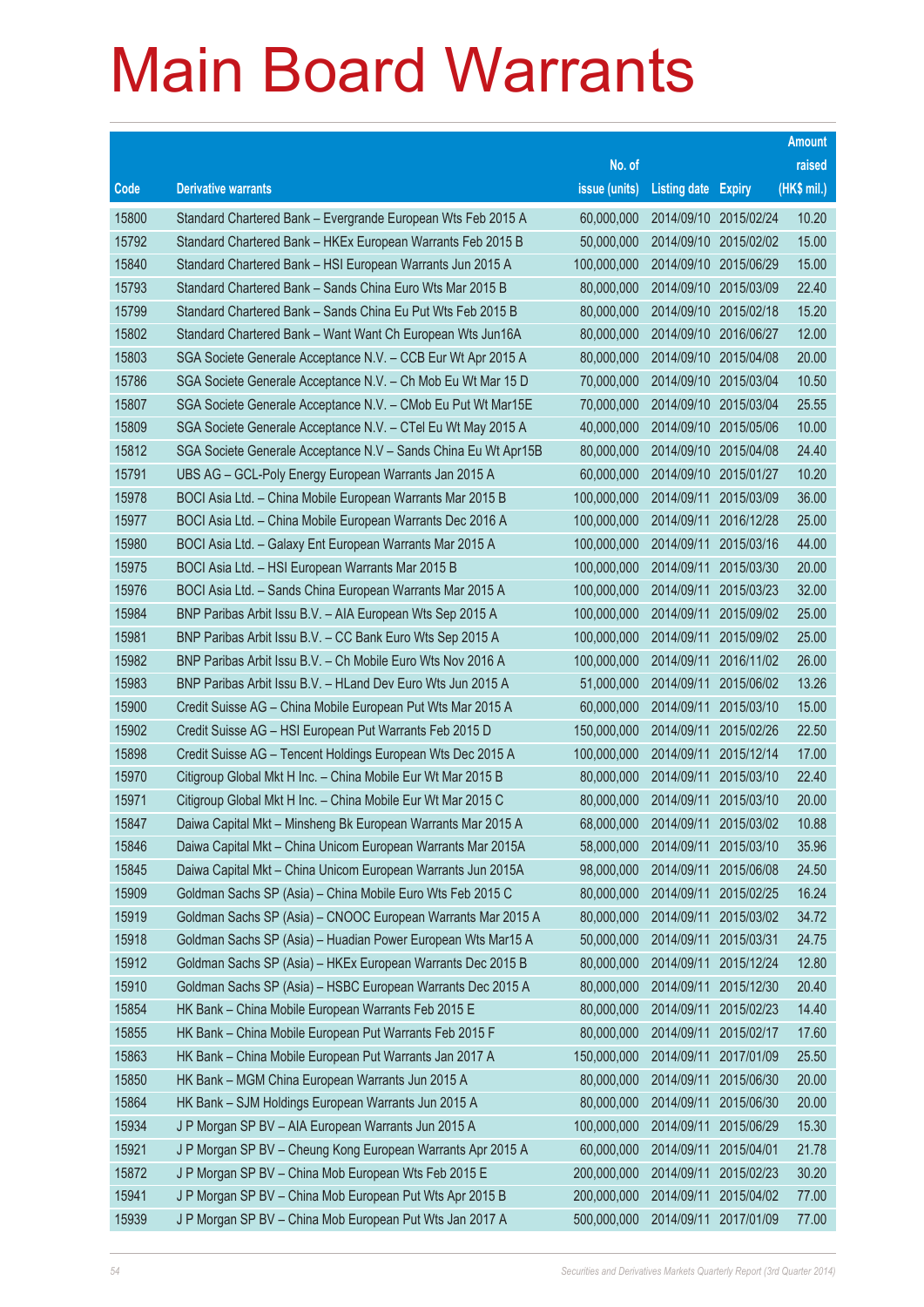|       |                                                               |               |                            |                       | <b>Amount</b> |
|-------|---------------------------------------------------------------|---------------|----------------------------|-----------------------|---------------|
|       |                                                               | No. of        |                            |                       | raised        |
| Code  | <b>Derivative warrants</b>                                    | issue (units) | <b>Listing date Expiry</b> |                       | (HK\$ mil.)   |
| 15935 | J P Morgan SP BV - PICC European Warrants Jan 2016 B          | 150,000,000   | 2014/09/11                 | 2016/01/04            | 23.40         |
| 15944 | J P Morgan SP BV - Sands China European Warrants Apr 2015 A   | 150,000,000   | 2014/09/11                 | 2015/04/02            | 38.40         |
| 15874 | Macquarie Bank Ltd. - China Unicom European Wts Apr 2016 A    | 50,000,000    | 2014/09/11                 | 2016/04/05            | 12.50         |
| 15908 | Standard Chartered Bank - CITIC Bank European Wts Feb 2015 A  | 70,000,000    | 2014/09/11                 | 2015/02/24            | 10.50         |
| 15868 | Standard Chartered Bank - CITIC European Warrants Dec 2015 B  | 80,000,000    | 2014/09/11                 | 2015/12/28            | 14.40         |
| 15972 | Standard Chartered Bank - China Mobile Euro Wts Mar 2015 C    | 80,000,000    | 2014/09/11                 | 2015/03/10            | 20.00         |
| 15973 | Standard Chartered Bank - China Mobile Eur Put Wt Mar 2015 D  | 80,000,000    | 2014/09/11                 | 2015/03/10            | 28.00         |
| 15865 | Standard Chartered Bank - China Unicom Euro Wts Apr 2015 A    | 60,000,000    | 2014/09/11                 | 2015/04/10            | 18.00         |
| 15907 | Standard Chartered Bank - China Unicom Euro Put Wts Feb 16 A  | 100,000,000   | 2014/09/11                 | 2016/02/02            | 25.00         |
| 15867 | Standard Chartered Bank - Shunfeng Pv European Wts Feb 2015B  | 60,000,000    | 2014/09/11                 | 2015/02/18            | 10.80         |
| 15876 | SGA Societe Generale Acceptance N.V. - CITIC Sec Eu Wt Jun15B | 80,000,000    | 2014/09/11                 | 2015/06/03            | 13.60         |
| 15875 | SGA Societe Generale Acceptance N.V. - Ch Mob Eu Wt Apr 15 A  | 70,000,000    | 2014/09/11                 | 2015/04/08            | 17.85         |
| 15899 | SGA Societe Generale Acceptance N.V. - HSBC Eu Wt Mar 2015 C  | 100,000,000   | 2014/09/11                 | 2015/03/04            | 17.00         |
| 15901 | SGA Societe Generale Acceptance N.V. - HWL Eur Wt Mar 2015 A  | 50,000,000    | 2014/09/11                 | 2015/03/04            | 10.75         |
| 15906 | SGA Societe Generale Acceptance N.V. - Ping An Eu Wt Mar 15 B | 100,000,000   | 2014/09/11                 | 2015/03/04            | 15.00         |
| 15969 | UBS AG - Cheung Kong European Warrants Mar 2015 A             | 70,000,000    | 2014/09/11                 | 2015/03/26            | 10.50         |
| 15963 | UBS AG - China Mobile European Warrants Mar 2015 D            | 100,000,000   | 2014/09/11                 | 2015/03/10            | 25.00         |
| 15957 | UBS AG - China Mobile European Warrants Mar 2017 A            | 500,000,000   | 2014/09/11                 | 2017/03/13            | 125.00        |
| 15948 | UBS AG - China Mobile European Put Warrants Mar 2015 C        | 100,000,000   | 2014/09/11                 | 2015/03/10            | 25.00         |
| 15871 | UBS AG - Galaxy Ent European Warrants Feb 2015 B              | 40,000,000    |                            | 2014/09/11 2015/02/25 | 13.20         |
| 15848 | UBS AG - HSCEI European Put Warrants Feb 2015 B               | 100,000,000   |                            | 2014/09/11 2015/02/26 | 15.00         |
| 16031 | Credit Suisse AG - AIA European Put Warrants Mar 2015 B       | 60,000,000    |                            | 2014/09/12 2015/03/30 | 10.80         |
| 16033 | Credit Suisse AG - China Life European Put Warrants Feb 15 A  | 70,000,000    |                            | 2014/09/12 2015/02/27 | 10.50         |
| 16034 | Credit Suisse AG - China Mobile European Warrants Mar 2015 B  | 80,000,000    | 2014/09/12 2015/03/11      |                       | 20.00         |
| 16037 | Credit Suisse AG - China Mobile European Put Wts Jan 2017 A   | 60,000,000    |                            | 2014/09/12 2017/01/09 | 10.20         |
| 16032 | Credit Suisse AG - Ping An European Put Warrants Jan 2015 B   | 60,000,000    |                            | 2014/09/12 2015/01/30 | 10.80         |
| 16014 | Daiwa Capital Mkt - China Life European Warrants Jun 2015 A   | 158,000,000   |                            | 2014/09/12 2015/06/12 | 39.50         |
| 16017 | Daiwa Capital Mkt - China Mobile European Put Wts Mar 2015 B  | 80,000,000    | 2014/09/12 2015/03/11      |                       | 32.00         |
| 16021 | Daiwa Capital Mkt - Tencent Holdings European Wts Feb 2015 B  | 128,000,000   | 2014/09/12 2015/02/11      |                       | 44.80         |
| 16024 | Daiwa Capital Mkt - Tencent Holdings European Wts Apr 2015 B  | 128,000,000   |                            | 2014/09/12 2015/04/23 | 33.28         |
| 16012 | Daiwa Capital Mkt - Tencent Holdings Euro Put Wts Mar 2015 A  | 98,000,000    | 2014/09/12 2015/03/11      |                       | 24.50         |
| 16010 | Goldman Sachs SP (Asia) - CAM CSI300 European Wts Sep 2015 A  | 80,000,000    |                            | 2014/09/12 2015/09/30 | 20.48         |
| 16038 | Goldman Sachs SP (Asia) - China Mobile Eu Put Wts Mar 2015 B  | 80,000,000    |                            | 2014/09/12 2015/03/27 | 31.12         |
| 16008 | Goldman Sachs SP (Asia) - CMS European Warrants Dec 2015 A    | 80,000,000    |                            | 2014/09/12 2015/12/30 | 20.00         |
| 16009 | Goldman Sachs SP (Asia) - Chi Res Land Euro Wts Oct 2015 A    | 80,000,000    |                            | 2014/09/12 2015/10/30 | 20.00         |
| 16007 | Goldman Sachs SP (Asia) - Link REIT European Wts Aug 2015 A   | 80,000,000    |                            | 2014/09/12 2015/08/28 | 20.56         |
| 16042 | Goldman Sachs SP (Asia) - PICC European Warrants Jan 2016 A   | 80,000,000    |                            | 2014/09/12 2016/01/05 | 16.56         |
| 16043 | Goldman Sachs SP (Asia) - PICC Group European Wts Feb 2015 A  | 80,000,000    |                            | 2014/09/12 2015/02/23 | 16.08         |
| 16025 | Goldman Sachs SP (Asia) - Tencent European Wt Feb 2015 A      | 80,000,000    |                            | 2014/09/12 2015/02/02 | 22.80         |
| 15990 | HK Bank - China Life European Warrants Dec 2015 A             | 100,000,000   |                            | 2014/09/12 2015/12/28 | 17.00         |
| 15988 | HK Bank - Minsheng Bank European Warrants Jan 2015 B          | 60,000,000    |                            | 2014/09/12 2015/01/27 | 15.00         |
| 15989 | HK Bank - China Tel European Warrants Mar 2015 A              | 60,000,000    | 2014/09/12 2015/03/11      |                       | 15.00         |
| 15986 | HK Bank - Lenovo European Warrants Mar 2015 A                 | 60,000,000    |                            | 2014/09/12 2015/03/31 | 30.00         |
| 15996 | Standard Chartered Bank - CSOP A50 ETF Euro Wts Apr 2015 A    | 80,000,000    |                            | 2014/09/12 2015/04/29 | 20.00         |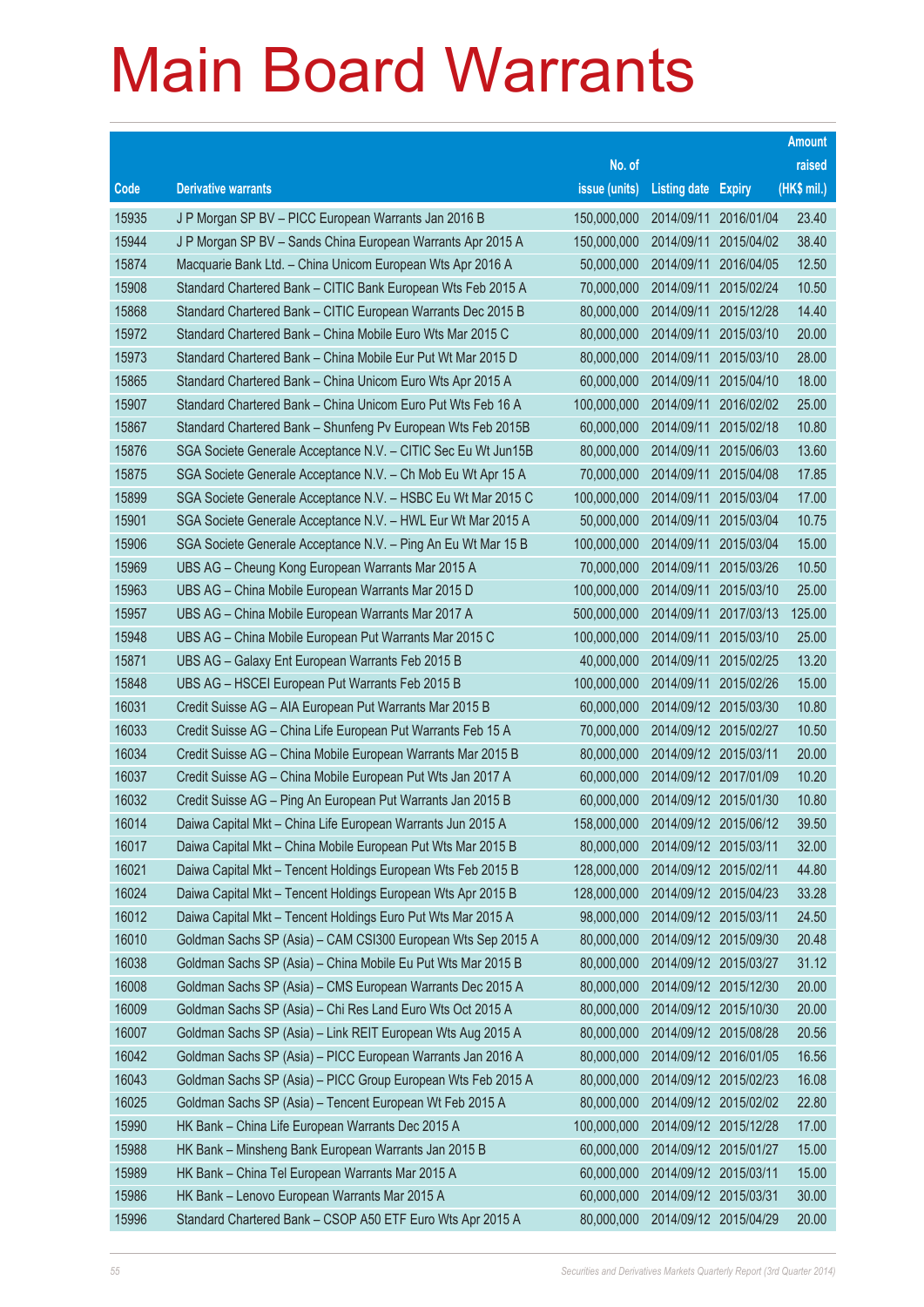|        |                                                               |               |                            |                       | <b>Amount</b> |
|--------|---------------------------------------------------------------|---------------|----------------------------|-----------------------|---------------|
|        |                                                               | No. of        |                            |                       | raised        |
| Code   | <b>Derivative warrants</b>                                    | issue (units) | <b>Listing date Expiry</b> |                       | (HK\$ mil.)   |
| 15993  | Standard Chartered Bank - A50 China Euro Warrants Feb 2015 C  | 80,000,000    |                            | 2014/09/12 2015/02/26 | 12.00         |
| 15994  | Standard Chartered Bank - A50 China Euro Warrants Mar 2015 A  | 80,000,000    | 2014/09/12 2015/03/31      |                       | 21.60         |
| 15992  | Standard Chartered Bank - HuanengPower Euro Wts Mar 2015 A    | 50,000,000    | 2014/09/12 2015/03/31      |                       | 12.50         |
| 15997  | SGA Societe Generale Acceptance N.V. - CNOOC Eu Wt Mar 2015A  | 40,000,000    |                            | 2014/09/12 2015/03/04 | 15.80         |
| 15998  | SGA Societe Generale Acceptance N.V. - HKEx Eu Wt Apr 2015 A  | 40,000,000    |                            | 2014/09/12 2015/04/08 | 18.00         |
| 15999  | SGA Societe Generale Acceptance N.V. - HKEx Eu Put Wt Sep15B  | 300,000,000   |                            | 2014/09/12 2015/09/02 | 75.00         |
| 16006  | SGA Societe Generale Acceptance N.V. - Tencent Eu Wt Dec 15 A | 500,000,000   |                            | 2014/09/12 2015/12/28 | 80.00         |
| 16029  | UBS AG - China Tel European Warrants May 2015 A               | 40,000,000    | 2014/09/12 2015/05/11      |                       | 10.00         |
| 16046  | UBS AG - HSI European Warrants Sep 2015 A                     | 300,000,000   |                            | 2014/09/12 2015/09/29 | 75.00         |
| 16030  | UBS AG - HSI European Warrants Dec 2015 A                     | 300,000,000   |                            | 2014/09/12 2015/12/30 | 45.00         |
| 16044  | UBS AG - PetroChina European Warrants Apr 2015 A              | 50,000,000    |                            | 2014/09/12 2015/04/30 | 11.50         |
| 16026  | UBS AG - Wynn Macau European Warrants Jun 2015 A              | 40,000,000    |                            | 2014/09/12 2015/06/22 | 10.00         |
| 16028  | UBS AG - ZTE European Warrants Jul 2015 A                     | 40,000,000    |                            | 2014/09/12 2015/07/20 | 10.00         |
| 16078  | Credit Suisse AG - HSI European Warrants Mar 2015 C           | 150,000,000   |                            | 2014/09/15 2015/03/30 | 22.50         |
| 16073  | Daiwa Capital Mkt - CCB European Warrants Feb 2015 B          | 128,000,000   |                            | 2014/09/15 2015/02/16 | 19.20         |
| 16074  | Daiwa Capital Mkt - CCB European Put Warrants Apr 2015 A      | 80,000,000    |                            | 2014/09/15 2015/04/15 | 20.00         |
| 16051  | Daiwa Capital Mkt - China Life European Warrants May 2015 A   | 168,000,000   |                            | 2014/09/15 2015/05/27 | 25.20         |
| 16075  | Daiwa Capital Mkt - Ping An European Warrants Feb 2015 B      | 108,000,000   |                            | 2014/09/15 2015/02/24 | 16.20         |
| 16085  | Goldman Sachs SP (Asia) - China Gas Hold Euro Wts May15A      | 65,000,000    |                            | 2014/09/15 2015/05/27 | 10.47         |
| 16072  | HK Bank - CC Bank European Warrants Feb 2015 A                | 80,000,000    |                            | 2014/09/15 2015/02/23 | 12.00         |
| 16070  | HK Bank - CC Bank European Warrants Jul 2015 A                | 80,000,000    | 2014/09/15 2015/07/31      |                       | 24.00         |
| 16064  | HK Bank - China Life European Warrants Jun 2015 B             | 80,000,000    |                            | 2014/09/15 2015/06/10 | 12.00         |
| 16071  | HK Bank - China Life European Warrants Jul 2015 A             | 80,000,000    | 2014/09/15 2015/07/31      |                       | 20.00         |
| 16069  | HK Bank - PICC Group European Warrants Feb 2015 A             | 80,000,000    |                            | 2014/09/15 2015/02/17 | 13.60         |
| 16052  | J P Morgan SP BV - China Life European Warrants Jun 2015 B    | 100,000,000   |                            | 2014/09/15 2015/06/01 | 15.10         |
| 16101  | J P Morgan SP BV - HSBC European Warrants Feb 2015 A          | 200,000,000   |                            | 2014/09/15 2015/02/26 | 30.40         |
| 16103  | J P Morgan SP BV - Kingsoft European Warrants Feb 2015 A      | 150,000,000   |                            | 2014/09/15 2015/02/26 | 23.40         |
| 16084  | Macquarie Bank Ltd. - Sands China European Wts Mar 2015 A     | 70,000,000    | 2014/09/15 2015/03/03      |                       | 10.50         |
| 16076  | Standard Chartered Bank - AIA European Warrants Jun 2015 A    | 80,000,000    |                            | 2014/09/15 2015/06/22 | 14.40         |
| 16088  | Standard Chartered Bank - CSR European Warrants Mar 2015 A    | 40,000,000    |                            | 2014/09/15 2015/03/20 | 10.00         |
| 16077  | Standard Chartered Bank - PetroChina European Wts May 2015 B  | 60,000,000    |                            | 2014/09/15 2015/05/05 | 15.00         |
| 16079  | SGA Societe Generale Acceptance N.V. - AIA Eur Wt Jul 2015 A  | 100,000,000   |                            | 2014/09/15 2015/07/06 | 15.50         |
| 16087  | SGA Societe Generale Acceptance N.V. - ICBC Eu Wt Feb 2016 A  | 80,000,000    |                            | 2014/09/15 2016/02/03 | 20.00         |
| 16080  | SGA Societe Generale Acceptance N.V. - Petch Eu Wt May 2015A  | 60,000,000    |                            | 2014/09/15 2015/05/06 | 12.00         |
| 16082  | UBS AG - Cheung Kong European Warrants Dec 2016 A             | 300,000,000   |                            | 2014/09/15 2016/12/28 | 75.00         |
| 16083  | UBS AG - CSOP A50 ETF European Warrants Mar 2015 B            | 80,000,000    |                            | 2014/09/15 2015/03/02 | 26.40         |
| 16081  | UBS AG - Kingsoft European Warrants Mar 2015 A                | 100,000,000   |                            | 2014/09/15 2015/03/16 | 25.00         |
| 29938# | Citigroup Global Mkt H Inc. - HKEx European Wts Sep 2015 C    | 120,000,000   |                            | 2014/09/15 2015/09/07 | 26.64         |
| 16133  | Credit Suisse AG - CC Bank European Put Warrants Mar 2015 A   | 60,000,000    |                            | 2014/09/16 2015/03/16 | 15.00         |
| 16132  | Credit Suisse - SMIC European Warrants Dec 2015 A             | 60,000,000    | 2014/09/16 2015/12/21      |                       | 12.00         |
| 16108  | Daiwa Capital Mkt - China Cinda European Warrants Jan 2015 A  | 68,000,000    |                            | 2014/09/16 2015/01/05 | 14.96         |
| 16107  | Daiwa Capital Mkt - Kingsoft European Warrants Feb 2015 A     | 80,000,000    |                            | 2014/09/16 2015/02/17 | 12.80         |
| 16123  | Goldman Sachs SP (Asia) - AIA European Warrants Apr 2015 B    | 80,000,000    |                            | 2014/09/16 2015/04/13 | 12.08         |
| 16125  | Goldman Sachs SP (Asia) - China Life Euro Wts May 2015 B      | 80,000,000    |                            | 2014/09/16 2015/05/27 | 12.16         |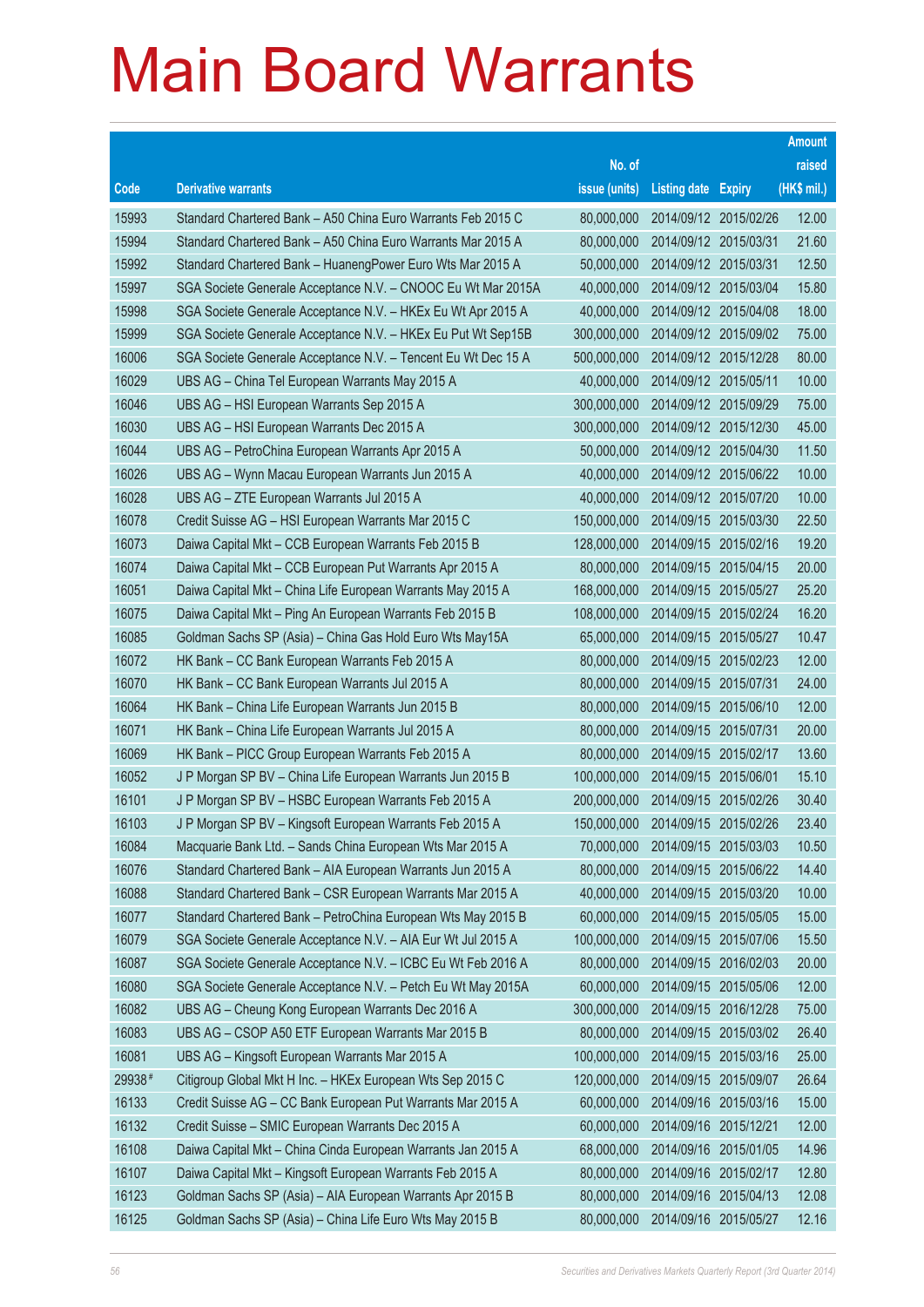|       |                                                                |               |                            |            | <b>Amount</b> |
|-------|----------------------------------------------------------------|---------------|----------------------------|------------|---------------|
|       |                                                                | No. of        |                            |            | raised        |
| Code  | <b>Derivative warrants</b>                                     | issue (units) | <b>Listing date Expiry</b> |            | (HK\$ mil.)   |
| 16126 | Goldman Sachs SP (Asia) - Ping An European Wts Mar 2015 A      | 80,000,000    | 2014/09/16 2015/03/30      |            | 27.84         |
| 16128 | Goldman Sachs SP (Asia) - Ping An European Wts Apr 2015 A      | 80,000,000    | 2014/09/16 2015/04/02      |            | 12.32         |
| 16114 | HK Bank – CGS European Warrants Dec 2015 A                     | 80,000,000    | 2014/09/16 2015/12/09      |            | 12.00         |
| 16116 | HK Bank - PICC European Warrants Dec 2015 B                    | 80,000,000    | 2014/09/16 2015/12/28      |            | 14.40         |
| 16109 | HK Bank - Ping An European Warrants Feb 2015 A                 | 80,000,000    | 2014/09/16 2015/02/24      |            | 12.00         |
| 16118 | HK Bank - Ping An European Warrants Mar 2015 A                 | 80,000,000    | 2014/09/16 2015/03/31      |            | 24.00         |
| 16137 | J P Morgan SP BV - Avichina European Warrants Jan 2015 A       | 35,000,000    | 2014/09/16 2015/01/30      |            | 12.50         |
| 16134 | J P Morgan SP BV - CMS European Warrants Nov 2015 A            | 40,000,000    | 2014/09/16 2015/11/03      |            | 10.20         |
| 16136 | J P Morgan Int'l Der. Ltd. - Ch Res Ent Euro Wts Mar 2015 A    | 70,000,000    | 2014/09/16 2015/03/03      |            | 10.57         |
| 16135 | J P Morgan Int'l Der. Ltd. - SMIC European Wts Dec 2015 A      | 100,000,000   | 2014/09/16 2015/12/21      |            | 15.30         |
| 16139 | J P Morgan SP BV - ZTE European Warrants Jun 2015 A            | 40,000,000    | 2014/09/16 2015/06/30      |            | 10.04         |
| 16122 | Macquarie Bank Ltd. - CC Bank European Warrants Feb 2015 A     | 70,000,000    | 2014/09/16 2015/02/03      |            | 10.50         |
| 16121 | Macquarie Bank Ltd. - ICBC European Warrants Feb 2015 A        | 70,000,000    | 2014/09/16 2015/02/03      |            | 10.50         |
| 16130 | Macquarie Bank Ltd. - PWR Assets European Wts Jul 2015 A       | 40,000,000    | 2014/09/16 2015/07/03      |            | 10.00         |
| 16129 | Standard Chartered Bank - HSBC European Warrants Feb 2015 A    | 100,000,000   | 2014/09/16 2015/02/18      |            | 15.00         |
| 16119 | SGA Societe Generale Acceptance N.V. - CLife Eu Wt Jul 2015 A  | 100,000,000   | 2014/09/16 2015/07/06      |            | 20.50         |
| 16120 | SGA Societe Generale Acceptance N.V. - Galaxy Ent Eu Wt Apr15A | 80,000,000    | 2014/09/16 2015/04/08      |            | 42.40         |
| 16196 | BOCI Asia Ltd. - SMIC European Warrants Mar 2016 A             | 50,000,000    | 2014/09/17 2016/03/21      |            | 12.50         |
| 16175 | Credit Suisse AG - Kingsoft European Warrants Mar 2015 C       | 60,000,000    | 2014/09/17                 | 2015/03/16 | 15.00         |
| 16198 | Citigroup Global Mkt H Inc. - Cheung Kong Euro Wt Dec 2014 B   | 80,000,000    | 2014/09/17 2014/12/24      |            | 20.00         |
| 16190 | Goldman Sachs SP (Asia) - Sinopec Corp European Wts Feb 2015 A | 80,000,000    | 2014/09/17 2015/02/02      |            | 21.68         |
| 16192 | Goldman Sachs SP (Asia) - Cathay Pacific Euro Wts Sep 2015 A   | 80,000,000    | 2014/09/17 2015/09/25      |            | 12.00         |
| 16191 | Goldman Sachs SP (Asia) - CSR European Warrants Sep 2016 A     | 80,000,000    | 2014/09/17                 | 2016/09/27 | 12.80         |
| 16194 | Goldman Sachs Sp (Asia) - ICBC European Warrants Mar 2015 A    | 80,000,000    | 2014/09/17 2015/03/30      |            | 20.00         |
| 16193 | Goldman Sachs SP (Asia) - Li & Fung European Wts Mar 2015 A    | 80,000,000    | 2014/09/17 2015/03/30      |            | 36.72         |
| 16188 | J P Morgan SP BV - Galaxy Ent European Warrants Apr 2015 A     | 150,000,000   | 2014/09/17 2015/04/01      |            | 37.80         |
| 16187 | J P Morgan SP BV - Melco Int'l Dev European Wts Aug 2015 A     | 80,000,000    | 2014/09/17 2015/08/04      |            | 20.08         |
| 16189 | J P Morgan SP BV - MGM China European Warrants Jun 2015 A      | 80,000,000    | 2014/09/17 2015/06/02      |            | 20.24         |
| 16165 | J P Morgan SP BV - Sands China European Warrants Feb 2015 B    | 150,000,000   | 2014/09/17 2015/02/26      |            | 22.50         |
| 16168 | Macquarie Bank Ltd. - CHALCO European Warrants Mar 2015 A      | 50,000,000    | 2014/09/17 2015/03/03      |            | 10.65         |
| 16169 | Macquarie Bank Ltd. - Anton Oilfield European Wts Mar 2015 A   | 25,000,000    | 2014/09/17 2015/03/17      |            | 10.00         |
| 16170 | Macquarie Bank Ltd. - Kingsoft European Warrants Mar 2015 B    | 50,000,000    | 2014/09/17 2015/03/03      |            | 10.00         |
| 16159 | Nomura Int'l plc - AviChina European Warrants Jan 2015 A       | 80,000,000    | 2014/09/17                 | 2015/01/27 | 27.20         |
| 16140 | Nomura Int'l plc - China Mer Hold European Wts Jun 2015 A      | 50,000,000    | 2014/09/17 2015/06/30      |            | 12.75         |
| 16156 | Nomura Int'l plc - CMS European Warrants Oct 2015 A            | 50,000,000    | 2014/09/17 2015/10/28      |            | 12.50         |
| 16158 | Nomura Int'l plc - COSCO Pacific European Warrants Mar 2015A   | 15,000,000    | 2014/09/17 2015/03/30      |            | 10.65         |
| 16142 | Nomura Int'l plc - Chi Resources European Warrants Mar 2015A   | 80,000,000    | 2014/09/17                 | 2015/03/02 | 12.00         |
| 16161 | Nomura Int'l plc - Ch Ship Cont European Warrants Mar 2015 A   | 50,000,000    | 2014/09/17 2015/03/30      |            | 12.50         |
| 16147 | Nomura Int'l plc - China Unicom European Warrants Mar 2015 A   | 50,000,000    | 2014/09/17 2015/03/30      |            | 36.25         |
| 16148 | Nomura Int'l plc - China Unicom European Put Wts Sep 2016 A    | 80,000,000    | 2014/09/17 2016/09/29      |            | 20.00         |
| 16143 | Nomura Int'l plc - Hanergy Solar European Warrants Jun 2015A   | 80,000,000    | 2014/09/17                 | 2015/06/30 | 20.00         |
| 16157 | Nomura Int'l plc - SMIC European Warrants Dec 2015 B           | 80,000,000    | 2014/09/17 2015/12/18      |            | 12.00         |
| 16144 | Nomura Int'l plc - Sinotrans European Warrants Mar 2015 A      | 20,000,000    | 2014/09/17                 | 2015/03/30 | 15.00         |
| 16141 | Nomura Int'l plc - Shenzhen Int'l European Wts Dec 2015 A      | 50,000,000    | 2014/09/17 2015/12/28      |            | 13.10         |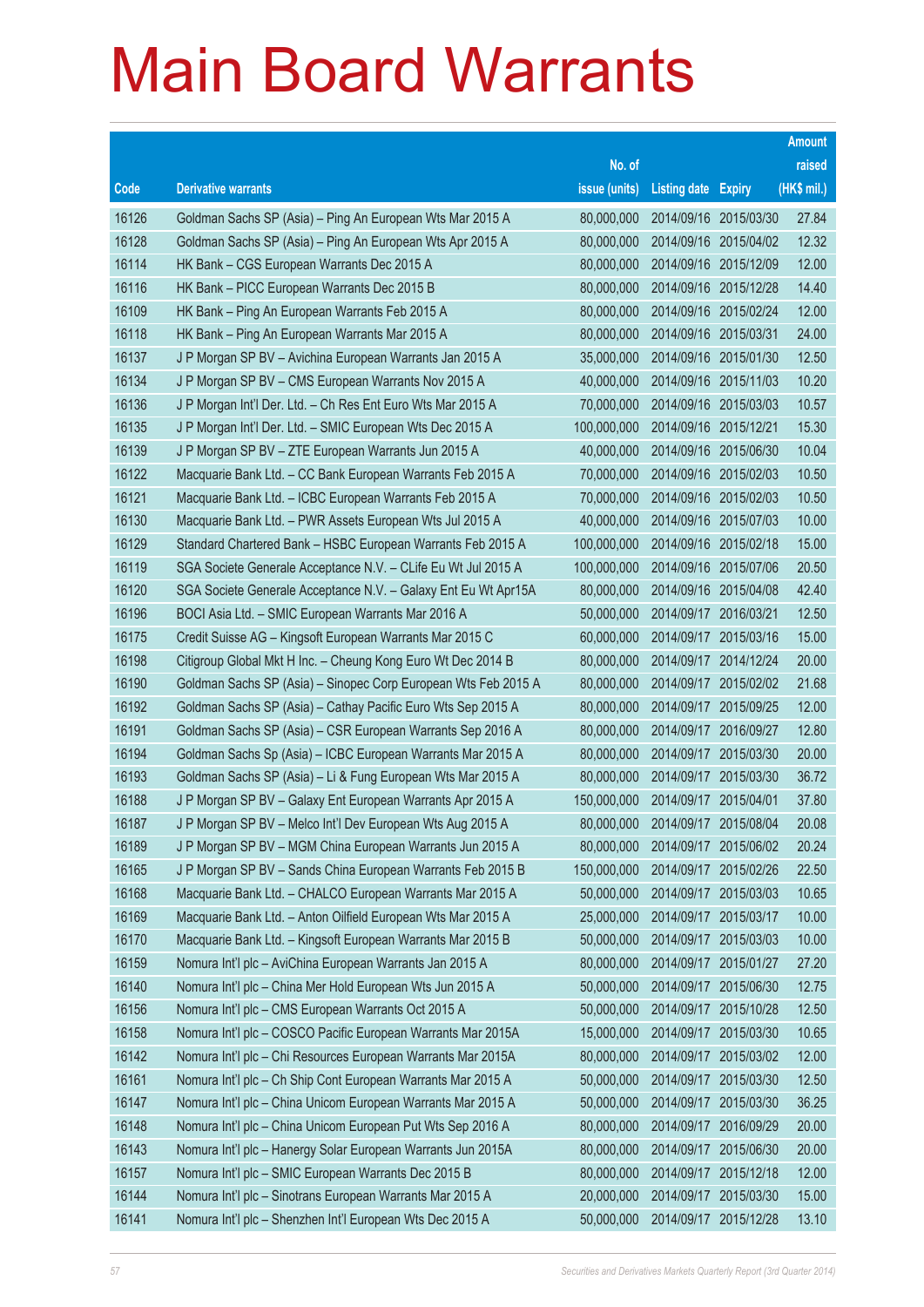|       |                                                               |               |                            |            | <b>Amount</b> |
|-------|---------------------------------------------------------------|---------------|----------------------------|------------|---------------|
|       |                                                               | No. of        |                            |            | raised        |
| Code  | <b>Derivative warrants</b>                                    | issue (units) | <b>Listing date Expiry</b> |            | (HK\$ mil.)   |
| 16150 | Nomura Int'l plc - ZTE European Warrants Jun 2015 A           | 50,000,000    | 2014/09/17 2015/06/29      |            | 12.50         |
| 16185 | Standard Chartered Bank - HSCEI European Warrants Nov 2015 A  | 100,000,000   | 2014/09/17 2015/11/27      |            | 19.00         |
| 16176 | Standard Chartered Bank – Ping An European Wts Jan 2015 A     | 80,000,000    | 2014/09/17 2015/01/23      |            | 12.00         |
| 16172 | SGA Societe Generale Acceptance N.V. - CCCCL Eu Wt Apr 2015 A | 30,000,000    | 2014/09/17 2015/04/08      |            | 10.05         |
| 16171 | SGA Societe Generale Acceptance N.V. - CK(H) Eu Wt Apr 2015A  | 40,000,000    | 2014/09/17 2015/04/08      |            | 16.40         |
| 16173 | SGA Societe Generale Acceptance N.V. - Ch Mob Eu Wt Mar 15 F  | 70,000,000    | 2014/09/17 2015/03/02      |            | 26.95         |
| 16162 | SGA Societe Generale Acceptance N.V. - CTel Eu Wt Jun 2015 A  | 40,000,000    | 2014/09/17 2015/06/03      |            | 10.00         |
| 16163 | SGA Societe Generale Acceptance N.V. - SJM Hold Eu Wt Dec15A  | 60,000,000    | 2014/09/17 2015/12/02      |            | 15.00         |
| 16174 | SGA Societe Generale Acceptance N.V. - Tencent Eu Wt Feb 15 C | 150,000,000   | 2014/09/17 2015/02/04      |            | 87.00         |
| 16182 | UBS AG - CC Bank European Warrants Mar 2015 B                 | 100,000,000   | 2014/09/17 2015/03/16      |            | 40.00         |
| 16183 | UBS AG - Sihuan Pharm European Warrants Mar 2015 A            | 100,000,000   | 2014/09/17 2015/03/26      |            | 18.00         |
| 16181 | UBS AG - Tencent Holdings European Warrants Dec 2014 C        | 100,000,000   | 2014/09/17 2014/12/23      |            | 23.00         |
| 16184 | UBS AG - Want Want Ch European Warrants Jun 2016 A            | 100,000,000   | 2014/09/17 2016/06/23      |            | 15.00         |
| 16219 | Credit Suisse AG - CC Bank European Warrants Jan 2015 C       | 70,000,000    | 2014/09/18 2015/01/30      |            | 10.50         |
| 16220 | Credit Suisse AG - CC Bank European Warrants Mar 2015 B       | 70,000,000    | 2014/09/18 2015/03/30      |            | 11.90         |
| 16221 | Credit Suisse AG - ICBC European Warrants Feb 2015 B          | 70,000,000    | 2014/09/18 2015/02/27      |            | 10.50         |
| 16222 | Credit Suisse AG - Lenovo European Warrants Mar 2016 A        | 70,000,000    | 2014/09/18 2016/03/29      |            | 11.90         |
| 16225 | Credit Suisse AG - Tencent Holdings European Wts Dec 2014 J   | 100,000,000   | 2014/09/18 2014/12/29      |            | 35.00         |
| 16224 | Credit Suisse AG - Tencent Holdings European Wts Dec 2015 B   | 150,000,000   | 2014/09/18 2015/12/28      |            | 37.50         |
| 16223 | Credit Suisse AG - ZTE European Warrants Jun 2015 A           | 60,000,000    | 2014/09/18 2015/06/29      |            | 15.00         |
| 16214 | Goldman Sachs SP (Asia) - Sands China Euro Wts Mar 2015 A     | 80,000,000    | 2014/09/18 2015/03/30      |            | 26.24         |
| 16206 | Goldman Sachs SP (Asia) - Tencent European Wt Mar 2015 A      | 80,000,000    | 2014/09/18 2015/03/02      |            | 39.12         |
| 16230 | Macquarie Bank Ltd. - Anhui Conch European Wts Apr 2015 B     | 40,000,000    | 2014/09/18 2015/04/02      |            | 10.00         |
| 16227 | Macquarie Bank Ltd. - Avichina European Warrants Apr 2015 A   | 40,000,000    | 2014/09/18 2015/04/02      |            | 10.00         |
| 16228 | Macquarie Bank Ltd. - China Mobile European Wts Mar 2015 B    | 40,000,000    | 2014/09/18 2015/03/03      |            | 10.00         |
| 16229 | Macquarie Bank Ltd. - Galaxy Ent European Wts Apr 2015 A      | 40,000,000    | 2014/09/18 2015/04/02      |            | 10.00         |
| 16202 | Standard Chartered Bank - China Life Euro Put Wts Feb 2015 A  | 100,000,000   | 2014/09/18 2015/02/24      |            | 15.00         |
| 16201 | Standard Chartered Bank - HSCEI European Warrants Mar 2015 B  | 100,000,000   | 2014/09/18 2015/03/30      |            | 25.00         |
| 16199 | Standard Chartered Bank - PICC Group European Wts Feb 2015 B  | 60,000,000    | 2014/09/18 2015/02/17      |            | 10.80         |
| 16200 | Standard Chartered Bank - Wynn Macau European Wts Jun 2015 A  | 50,000,000    | 2014/09/18 2015/06/29      |            | 12.50         |
| 16226 | UBS AG - Galaxy Ent European Warrants Mar 2015 A              | 60,000,000    | 2014/09/18 2015/03/17      |            | 27.60         |
| 16203 | UBS AG - HSCEI European Warrants Feb 2015 C                   | 100,000,000   | 2014/09/18 2015/02/26      |            | 15.00         |
| 16262 | Credit Suisse AG - A50 China European Warrants Mar 2015 A     | 80,000,000    | 2014/09/19                 | 2015/03/23 | 25.60         |
| 16254 | Goldman Sachs SP (Asia) - Avichina European Warrants Mar15 A  | 80,000,000    | 2014/09/19                 | 2015/03/30 | 29.04         |
| 16260 | Goldman Sachs SP (Asia) - China Cinda Euro Wts Feb 2015 B     | 80,000,000    | 2014/09/19 2015/02/27      |            | 20.08         |
| 16256 | Goldman Sachs SP (Asia) - CITIC European Warrants Oct 2015 A  | 80,000,000    | 2014/09/19 2015/10/30      |            | 20.08         |
| 16255 | Goldman Sachs SP (Asia) - MGM China European Warrants Apr15A  | 80,000,000    | 2014/09/19                 | 2015/04/30 | 20.08         |
| 16261 | Goldman Sachs SP (Asia) - NCI European Warrants Mar 2015 A    | 80,000,000    | 2014/09/19                 | 2015/03/30 | 21.12         |
| 16233 | HK Bank - Galaxy Ent European Warrants Mar 2015 A             | 80,000,000    | 2014/09/19 2015/03/31      |            | 28.00         |
| 16234 | HK Bank - Sands China European Warrants Mar 2015 C            | 80,000,000    | 2014/09/19 2015/03/31      |            | 22.40         |
| 16232 | HK Bank - Tencent European Warrants Dec 2014 C                | 80,000,000    | 2014/09/19                 | 2014/12/31 | 14.40         |
| 16231 | HK Bank - Tencent European Warrants Jan 2015 C                | 80,000,000    | 2014/09/19 2015/01/28      |            | 46.40         |
| 16235 | HK Bank - Tencent European Warrants Feb 2015 B                | 80,000,000    | 2014/09/19 2015/02/23      |            | 36.00         |
| 16236 | Nomura Int'l plc - Baiyunshan Ph European Warrants Mar 2015A  | 40,000,000    | 2014/09/19 2015/03/20      |            | 14.80         |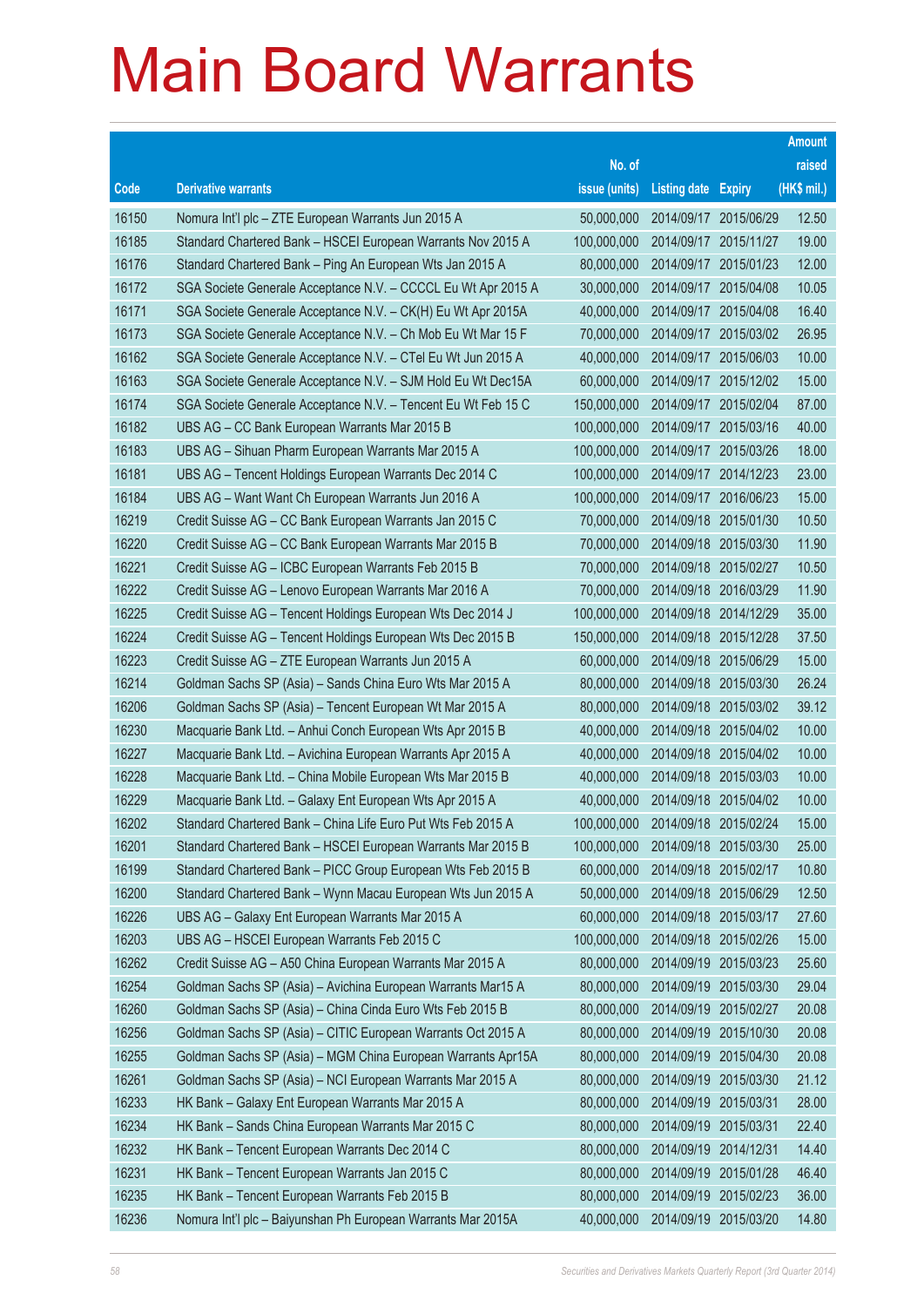|        |                                                                |               |                            |                       | <b>Amount</b> |
|--------|----------------------------------------------------------------|---------------|----------------------------|-----------------------|---------------|
|        |                                                                | No. of        |                            |                       | raised        |
| Code   | <b>Derivative warrants</b>                                     | issue (units) | <b>Listing date Expiry</b> |                       | (HK\$ mil.)   |
| 16237  | Nomura Int'l plc - Sinopharm European Warrants Mar 2015 B      | 50,000,000    | 2014/09/19 2015/03/30      |                       | 12.80         |
| 16238  | Nomura Int'l plc - Sihuan Pharm European Warrants Mar 2015 B   | 80,000,000    |                            | 2014/09/19 2015/03/26 | 15.84         |
| 16240  | Standard Chartered Bank - CNBM European Warrants Mar 2015 A    | 40,000,000    |                            | 2014/09/19 2015/03/30 | 16.00         |
| 16239  | Standard Chartered Bank - GCL-Poly Energy Eur Wts Jun 2015 A   | 50,000,000    |                            | 2014/09/19 2015/06/15 | 12.50         |
| 16242  | Standard Chartered Bank - Galaxy Ent European Wts Apr 2015 A   | 60,000,000    |                            | 2014/09/19 2015/04/08 | 21.90         |
| 16243  | Standard Chartered Bank - HKEx European Warrants Sep 2015 A    | 150,000,000   |                            | 2014/09/19 2015/09/22 | 22.50         |
| 16246  | Standard Chartered Bank - HKEx European Put Wts Mar 2015 A     | 120,000,000   | 2014/09/19 2015/03/09      |                       | 18.00         |
| 16247  | SGA Societe Generale Acceptance N.V. - CP&CC Eu Wt Apr 2015B   | 80,000,000    |                            | 2014/09/19 2015/04/08 | 38.00         |
| 16248  | UBS AG - CNOOC European Warrants Oct 2016 A                    | 80,000,000    |                            | 2014/09/19 2016/10/24 | 20.00         |
| 16253  | UBS AG - Sinopec Corp European Warrants Jan 2015 A             | 70,000,000    |                            | 2014/09/19 2015/01/26 | 14.70         |
| 16252  | UBS AG - Lenovo European Warrants Mar 2016 A                   | 100,000,000   | 2014/09/19 2016/03/29      |                       | 19.00         |
| 16269  | Credit Suisse AG - Galaxy Ent European Warrants Mar 2015 A     | 80,000,000    |                            | 2014/09/22 2015/03/23 | 26.40         |
| 16287  | Goldman Sachs SP (Asia) - Chi Resources Euro Wt Jul 2015 A     | 80,000,000    |                            | 2014/09/22 2015/07/30 | 20.00         |
| 16288  | Goldman Sachs SP (Asia) - Galaxy Ent Euro Wts Mar 2015 A       | 80,000,000    | 2014/09/22 2015/03/31      |                       | 23.60         |
| 16289  | Goldman Sachs SP (Asia) - Tencent European Wt Dec 2016 A       | 120,000,000   | 2014/09/22 2016/12/28      |                       | 30.60         |
| 16266  | HK Bank - Agricultural Bank European Warrants Jul 2015 B       | 80,000,000    | 2014/09/22 2015/07/31      |                       | 20.00         |
| 16265  | HK Bank - Agricultural Bank European Warrants Aug 2015 A       | 80,000,000    |                            | 2014/09/22 2015/08/24 | 15.20         |
| 16264  | HK Bank - China Mobile European Warrants Feb 2015 G            | 80,000,000    |                            | 2014/09/22 2015/02/12 | 24.00         |
| 16283  | J P Morgan SP BV - AAC Acoustic European Warrants Apr 2015 A   | 60,000,000    |                            | 2014/09/22 2015/04/02 | 21.60         |
| 16285  | J P Morgan SP BV - Geely Auto European Warrants Apr 2015 A     | 100,000,000   |                            | 2014/09/22 2015/04/02 | 25.60         |
| 16286  | J P Morgan SP BV - Hutchison European Warrants Apr 2015 A      | 80,000,000    |                            | 2014/09/22 2015/04/02 | 20.16         |
| 16284  | J P Morgan SP BV - Sands China European Warrants Dec 2018 A    | 300,000,000   | 2014/09/22 2018/12/31      |                       | 45.30         |
| 16281  | SGA Societe Generale Acceptance NV - Minsheng Bk Eu Wt Apr15 A | 40,000,000    | 2014/09/22 2015/04/08      |                       | 12.20         |
| 16263  | SGA Societe Generale Acceptance N.V. - CNOOC Eu Wt May 2015A   | 300,000,000   |                            | 2014/09/22 2015/05/27 | 45.00         |
| 16282  | SGA Societe Generale Acceptance N.V. - Ping An Eu Wt Apr 15 B  | 100,000,000   | 2014/09/22 2015/04/08      |                       | 30.50         |
| 16267  | UBS AG - CNOOC European Warrants May 2015 A                    | 80,000,000    | 2014/09/22 2015/05/15      |                       | 12.00         |
| 16268  | UBS AG - Sinopec Corp European Warrants Jan 2015 B             | 70,000,000    | 2014/09/22 2015/01/05      |                       | 15.40         |
| 15753# | UBS AG - Sands China European Warrants Mar 2015 B              | 106,000,000   | 2014/09/22 2015/03/10      |                       | 10.07         |
| 16317  | Credit Suisse AG - China Mobile European Warrants Feb 2015 J   | 80,000,000    | 2014/09/23 2015/02/16      |                       | 24.00         |
| 16318  | Credit Suisse AG - Sinopec Corp European Warrants Mar 2015 C   | 80,000,000    | 2014/09/23 2015/03/23      |                       | 28.80         |
| 16319  | Credit Suisse AG - Sands China European Warrants Mar 2015 B    | 80,000,000    | 2014/09/23 2015/03/23      |                       | 25.60         |
| 16300  | Daiwa Capital Mkt - Sinopec Corp European Wts Feb 2015 A       | 80,000,000    |                            | 2014/09/23 2015/02/02 | 12.80         |
| 16291  | Daiwa Capital Mkt - Galaxy Ent European Warrants Mar 2015 B    | 98,000,000    | 2014/09/23 2015/03/23      |                       | 29.40         |
| 16296  | Daiwa Capital Mkt - Galaxy Ent European Warrants Mar 2015 C    | 98,000,000    | 2014/09/23 2015/03/11      |                       | 14.70         |
| 16290  | Daiwa Capital Mkt - HSBC European Warrants Apr 2015 B          | 108,000,000   | 2014/09/23 2015/04/02      |                       | 31.32         |
| 16299  | Daiwa Capital Mkt - Sands China European Warrants Mar 2015 A   | 98,000,000    |                            | 2014/09/23 2015/03/02 | 19.60         |
| 16308  | Goldman Sachs SP (Asia) - CSOP A50 ETF Euro Wts Mar 2015 A     | 80,000,000    | 2014/09/23 2015/03/02      |                       | 36.32         |
| 16301  | Goldman Sachs SP (Asia) - HSI European Warrants Mar 2015 D     | 150,000,000   | 2014/09/23 2015/03/30      |                       | 24.90         |
| 16305  | Goldman Sachs SP (Asia) - HSI European Put Wts Mar 2015 E      | 150,000,000   | 2014/09/23 2015/03/30      |                       | 37.50         |
| 16307  | Goldman Sachs SP (Asia) - Tencent European Wt Jan 2015 A       | 80,000,000    | 2014/09/23 2015/01/28      |                       | 22.80         |
| 16327  | J P Morgan SP BV - Minsheng Bank European Wts Apr 2015 A       | 80,000,000    | 2014/09/23                 | 2015/04/02            | 20.48         |
| 16328  | J P Morgan SP BV - Sinopec Corp European Warrants Apr 2015 A   | 100,000,000   | 2014/09/23 2015/04/02      |                       | 25.90         |
| 16329  | J P Morgan SP BV - Galaxy Ent European Warrants Apr 2015 B     | 100,000,000   | 2014/09/23 2015/04/02      |                       | 25.30         |
| 16330  | J P Morgan SP BV - Sands China European Warrants Apr 2015 B    | 150,000,000   | 2014/09/23 2015/04/02      |                       | 37.65         |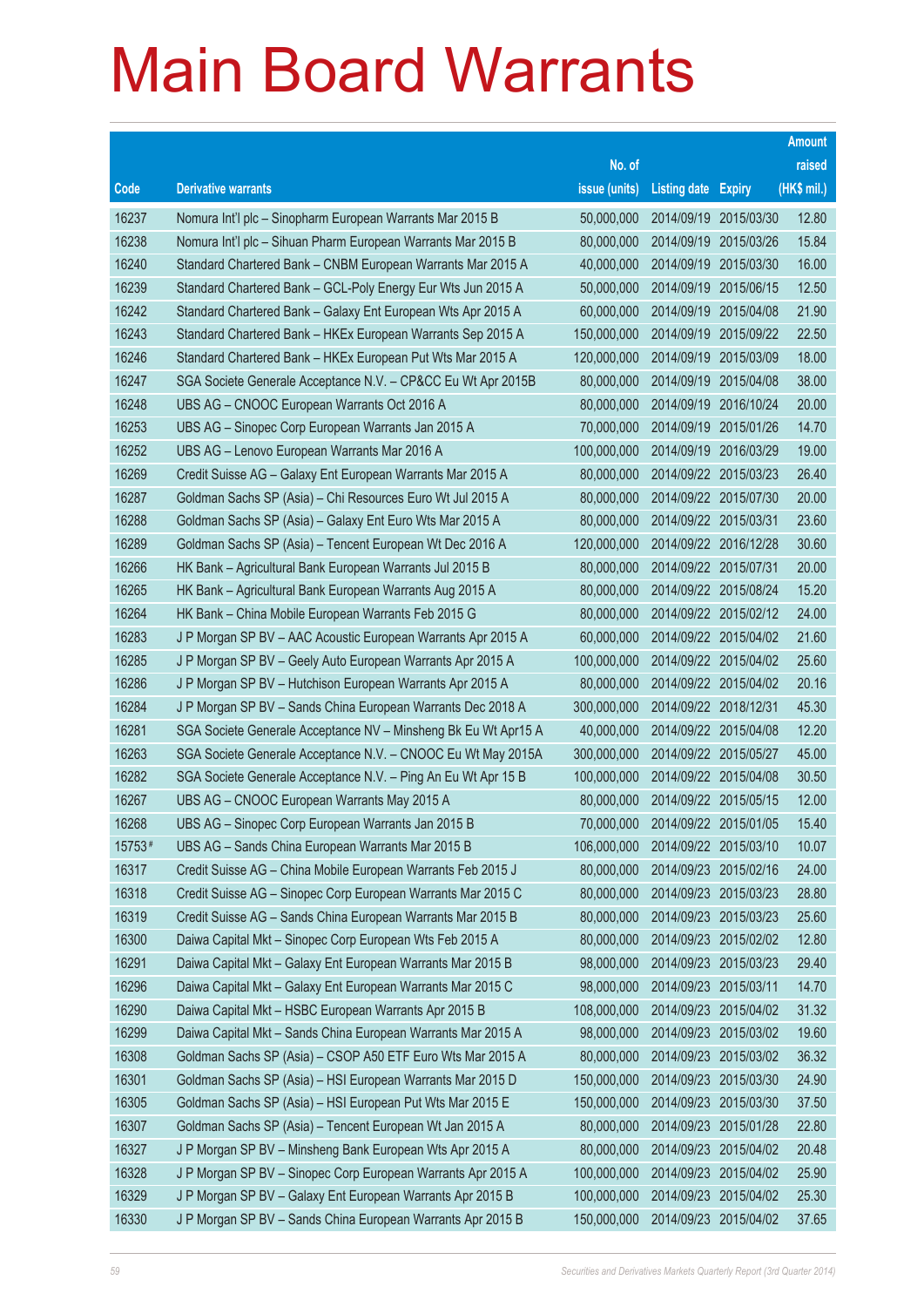|       |                                                              |               |                            |            | <b>Amount</b> |
|-------|--------------------------------------------------------------|---------------|----------------------------|------------|---------------|
|       |                                                              | No. of        |                            |            | raised        |
| Code  | <b>Derivative warrants</b>                                   | issue (units) | <b>Listing date Expiry</b> |            | (HK\$ mil.)   |
| 16315 | Macquarie Bank Ltd. - China Cinda European Wts May 2015 A    | 50,000,000    | 2014/09/23 2015/05/05      |            | 12.50         |
| 16313 | Macquarie Bank Ltd. - China Tel European Warrants May 2015 A | 35,000,000    | 2014/09/23 2015/05/05      |            | 10.01         |
| 16309 | Macquarie Bank Ltd. - Galaxy Ent European Wts Apr 2015 B     | 40,000,000    | 2014/09/23 2015/04/02      |            | 10.00         |
| 16310 | Macquarie Bank Ltd. - Sands China European Wts Apr 2015 B    | 40,000,000    | 2014/09/23 2015/04/02      |            | 10.00         |
| 16322 | Standard Chartered Bank - China Life European Wts Jun 2015 B | 100,000,000   | 2014/09/23 2015/06/19      |            | 15.00         |
| 16316 | Standard Chartered Bank – Sinopec Corp Euro Wts May 2015 B   | 80,000,000    | 2014/09/23 2015/05/11      |            | 39.20         |
| 16324 | Standard Chartered Bank – Galaxy Ent European Wts Apr 2015 B | 80,000,000    | 2014/09/23 2015/04/08      |            | 25.60         |
| 16326 | Standard Chartered Bank – Kingsoft European Wts Apr 2015 A   | 80,000,000    | 2014/09/23 2015/04/08      |            | 20.00         |
| 16323 | Standard Chartered Bank - Sands China Euro Wts Apr 2015 A    | 80,000,000    | 2014/09/23 2015/04/08      |            | 20.00         |
| 16321 | UBS AG - Sands China European Warrants Mar 2015 C            | 60,000,000    | 2014/09/23 2015/03/23      |            | 15.00         |
| 16366 | BOCI Asia Ltd. - Cheung Kong European Warrants Dec 2016 A    | 100,000,000   | 2014/09/24                 | 2016/12/19 | 23.00         |
| 16358 | BOCI Asia Ltd. - CNOOC European Warrants May 2015 A          | 100,000,000   | 2014/09/24 2015/05/18      |            | 15.00         |
| 16365 | BOCI Asia Ltd. - Sinopec Corp European Warrants Mar 2015 B   | 100,000,000   | 2014/09/24 2015/03/30      |            | 32.00         |
| 16364 | BOCI Asia Ltd. - Sinopec Corp European Warrants Dec 2015 A   | 100,000,000   | 2014/09/24 2015/12/28      |            | 15.00         |
| 16360 | BOCI Asia Ltd. - HKEx European Warrants Aug 2015 A           | 100,000,000   | 2014/09/24                 | 2015/08/11 | 18.00         |
| 16357 | BOCI Asia Ltd. - Kingsoft European Warrants Mar 2015 A       | 100,000,000   | 2014/09/24 2015/03/16      |            | 23.00         |
| 16359 | BOCI Asia Ltd. – Tencent Holdings European Wts Mar 2015 A    | 100,000,000   | 2014/09/24 2015/03/09      |            | 44.00         |
| 16371 | Credit Suisse AG - HSI European Put Warrants Jan 2015 C      | 150,000,000   | 2014/09/24 2015/01/29      |            | 22.50         |
| 16367 | Daiwa Capital Mkt - Ping An European Warrants Mar 2015 A     | 98,000,000    | 2014/09/24                 | 2015/03/23 | 24.50         |
| 16388 | Goldman Sachs SP (Asia) – CHALCO European Wts Mar 2015 A     | 80,000,000    | 2014/09/24 2015/03/30      |            | 24.32         |
| 16384 | Goldman Sachs SP (Asia) – Minsheng Bank Euro Wts Mar 2015 A  | 80,000,000    | 2014/09/24 2015/03/31      |            | 31.28         |
| 16386 | Goldman Sachs SP (Asia) - China Unicom Euro Wts Jun 2015 A   | 80,000,000    | 2014/09/24 2015/06/01      |            | 12.00         |
| 16380 | Goldman Sachs SP (Asia) - Galaxy Ent Euro Wts Mar 2015 B     | 80,000,000    | 2014/09/24                 | 2015/03/30 | 30.88         |
| 16387 | Goldman Sachs SP (Asia) - Greatwall Motor Eur Wts Mar 2015 A | 80,000,000    | 2014/09/24 2015/03/30      |            | 22.80         |
| 16385 | Goldman Sachs SP (Asia) - Baiyunshan Ph European Wts Mar15 A | 40,000,000    | 2014/09/24 2015/03/31      |            | 19.36         |
| 16382 | Goldman Sachs SP (Asia) – Sands China Euro Wts Mar 2015 B    | 80.000.000    | 2014/09/24 2015/03/30      |            | 24.32         |
| 16333 | HK Bank – China Mobile European Warrants Dec 2016 A          | 150,000,000   | 2014/09/24 2016/12/19      |            | 22.50         |
| 16334 | HK Bank - Sinopec Corp European Warrants Mar 2015 A          | 80,000,000    | 2014/09/24 2015/03/31      |            | 28.00         |
| 16335 | HK Bank - Galaxy Ent European Warrants Mar 2015 B            | 80,000,000    | 2014/09/24 2015/03/31      |            | 24.00         |
| 16337 | HK Bank - Galaxy Ent European Warrants Mar 2015 C            | 80,000,000    | 2014/09/24 2015/03/31      |            | 32.00         |
| 16336 | HK Bank - Sands China European Warrants Mar 2015 D           | 80,000,000    | 2014/09/24 2015/03/31      |            | 24.00         |
| 16391 | J P Morgan SP BV - Anhui Conch European Warrants Jul 2015 A  | 100,000,000   | 2014/09/24 2015/07/02      |            | 25.30         |
| 16389 | J P Morgan SP BV - Galaxy Ent European Put Wts Apr 2015 C    | 100,000,000   | 2014/09/24                 | 2015/04/02 | 25.50         |
| 16390 | J P Morgan SP BV - Sands China European Put Wts Apr 2015 C   | 100,000,000   | 2014/09/24 2015/04/02      |            | 25.80         |
| 16331 | J P Morgan SP BV - SJM Holdings European Warrants Oct 2015 A | 100,000,000   | 2014/09/24 2015/10/30      |            | 25.30         |
| 16345 | J P Morgan SP BV - Wynn Macau European Warrants Apr 2015 A   | 80,000,000    | 2014/09/24 2015/04/02      |            | 20.08         |
| 16376 | Macquarie Bank Ltd. - Angang Steel European Wts May 2015 A   | 40,000,000    | 2014/09/24                 | 2015/05/04 | 11.00         |
| 16339 | Macquarie Bank Ltd. - Hanergy Solar European Warrants Apr15A | 30,000,000    | 2014/09/24 2015/04/16      |            | 10.02         |
| 16377 | Macquarie Bank Ltd. - PICC Group European Wts Aug 2015 A     | 40,000,000    | 2014/09/24                 | 2015/08/04 | 10.00         |
| 16338 | Macquarie Bank Ltd. - Shunfeng Pv European Warrants May 15 A | 40,000,000    | 2014/09/24 2015/05/18      |            | 10.00         |
| 16340 | Standard Chartered Bank - HSI European Warrants Mar 2015 E   | 100,000,000   | 2014/09/24                 | 2015/03/30 | 25.00         |
| 16341 | Standard Chartered Bank - HSI European Warrants Mar 2015 F   | 100,000,000   | 2014/09/24 2015/03/30      |            | 27.00         |
| 16343 | Standard Chartered Bank - HSI European Put Wts Jan 2015 D    | 100,000,000   | 2014/09/24 2015/01/29      |            | 16.00         |
| 16375 | Standard Chartered Bank - Sands China Euro Wts Mar 2015 C    | 80,000,000    | 2014/09/24 2015/03/24      |            | 22.40         |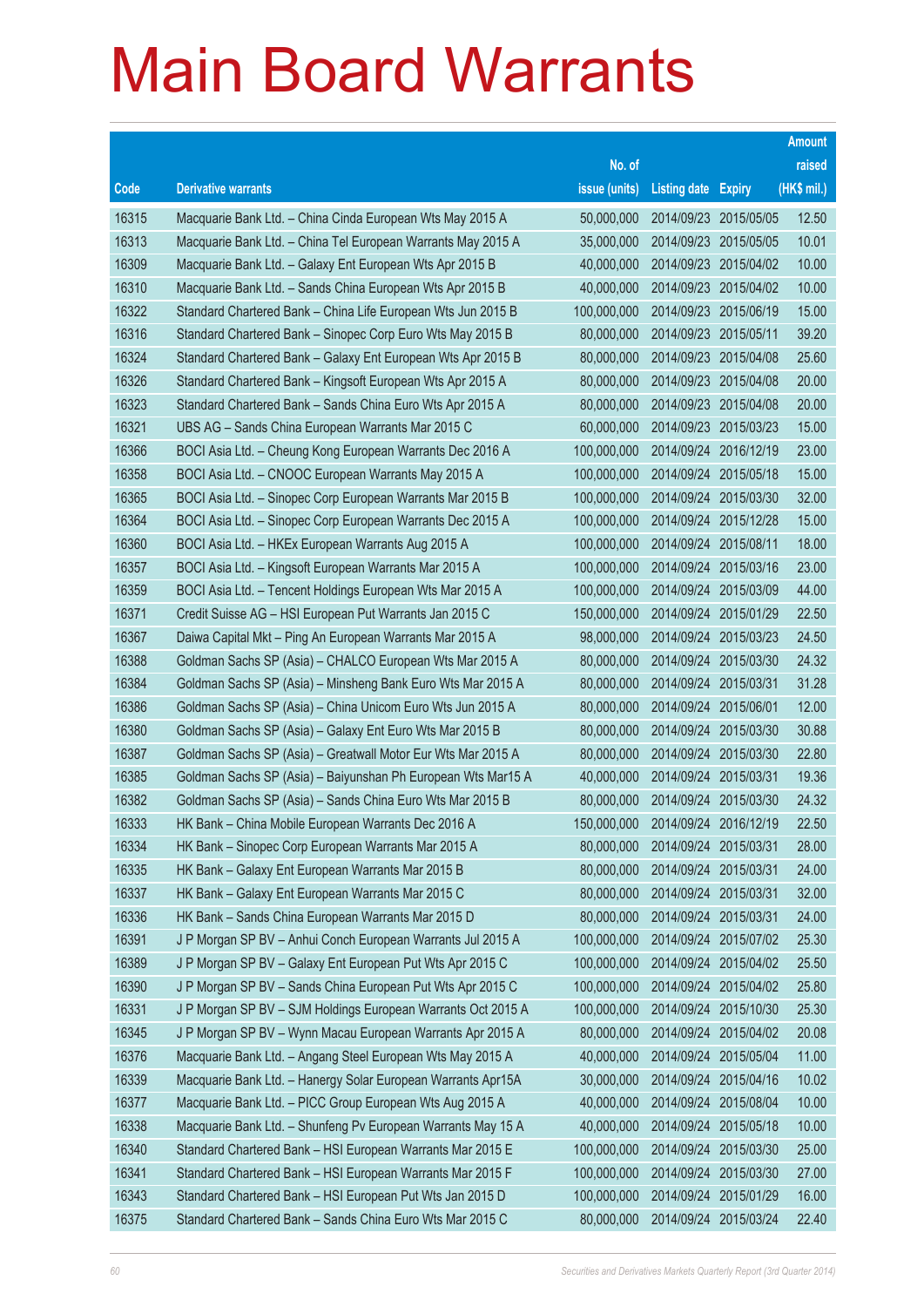|       |                                                                |               |                            |            | <b>Amount</b> |
|-------|----------------------------------------------------------------|---------------|----------------------------|------------|---------------|
|       |                                                                | No. of        |                            |            | raised        |
| Code  | <b>Derivative warrants</b>                                     | issue (units) | <b>Listing date Expiry</b> |            | (HK\$ mil.)   |
| 16373 | SGA Societe Generale Acceptance NV - CSOP A50 ETF Eu Wt Apr15B | 70,000,000    | 2014/09/24 2015/04/08      |            | 25.55         |
| 16374 | SGA Societe Generale Acceptance N.V. - A50 Ch Eu Wt Apr 2015B  | 70,000,000    | 2014/09/24 2015/04/08      |            | 25.20         |
| 16353 | SGA Societe Generale Acceptance N.V. - Galaxy Eu Put Wt Apr15B | 80,000,000    | 2014/09/24                 | 2015/04/08 | 21.20         |
| 16354 | SGA Societe Generale Acceptance N.V - Sands China Eu Wt May15A | 80,000,000    | 2014/09/24 2015/05/06      |            | 28.40         |
| 16368 | UBS AG - Galaxy Ent European Warrants Mar 2015 B               | 60,000,000    | 2014/09/24 2015/03/24      |            | 24.00         |
| 16370 | UBS AG - MGM China European Warrants Mar 2015 A                | 40,000,000    | 2014/09/24 2015/03/23      |            | 10.00         |
| 16369 | UBS AG - Sands China European Warrants Mar 2015 D              | 60,000,000    | 2014/09/24 2015/03/30      |            | 21.00         |
| 16332 | UBS AG - SJM Holdings European Warrants Jun 2015 A             | 40,000,000    | 2014/09/24 2015/06/29      |            | 10.00         |
| 16433 | BNP Paribas Arbit Issu B.V. - Sinopec Corp Eu Wts Mar 2015 B   | 100,000,000   | 2014/09/25 2015/03/03      |            | 19.00         |
| 16434 | BNP Paribas Arbit Issu B.V. - Galaxy Ent Euro Wts Apr 2015 A   | 100,000,000   | 2014/09/25 2015/04/02      |            | 26.00         |
| 16435 | BNP Paribas Arbit Issu B.V. - Sands China Euro Wt Apr 2015 A   | 100,000,000   | 2014/09/25 2015/04/02      |            | 25.00         |
| 16422 | Credit Suisse AG - China Mobile European Warrants Mar 2017 A   | 80,000,000    | 2014/09/25 2017/03/06      |            | 12.00         |
| 16423 | Credit Suisse AG - Galaxy Ent European Warrants Mar 2015 B     | 80,000,000    | 2014/09/25 2015/03/30      |            | 32.00         |
| 16421 | Credit Suisse AG - HSI European Warrants Feb 2015 E            | 150,000,000   | 2014/09/25 2015/02/26      |            | 22.50         |
| 16420 | Credit Suisse AG - HSI European Warrants Apr 2015 A            | 150,000,000   | 2014/09/25 2015/04/29      |            | 22.50         |
| 16432 | Credit Suisse AG - Ping An European Warrants Mar 2015 A        | 80,000,000    | 2014/09/25 2015/03/30      |            | 20.00         |
| 16424 | Credit Suisse AG - Sands China European Warrants Mar 2015 C    | 80,000,000    | 2014/09/25 2015/03/30      |            | 20.80         |
| 16405 | HK Bank - CNOOC European Warrants Jun 2015 A                   | 100,000,000   | 2014/09/25 2015/06/01      |            | 15.00         |
| 16409 | HK Bank - Esprit European Warrants Dec 2015 A                  | 60,000,000    | 2014/09/25 2015/12/31      |            | 15.00         |
| 16404 | HK Bank - ICBC European Warrants Mar 2015 A                    | 80,000,000    | 2014/09/25 2015/03/23      |            | 16.00         |
| 16403 | HK Bank - ICBC European Warrants Jul 2015 A                    | 80,000,000    | 2014/09/25 2015/07/06      |            | 20.00         |
| 16408 | HK Bank - ZTE European Warrants Jun 2015 A                     | 60,000,000    | 2014/09/25 2015/06/30      |            | 15.00         |
| 16442 | J P Morgan SP BV - GAC European Warrants Dec 2016 A            | 100,000,000   | 2014/09/25 2016/12/01      |            | 25.00         |
| 16440 | J P Morgan SP BV - Galaxy Ent European Warrants Apr 2015 D     | 100,000,000   | 2014/09/25 2015/04/02      |            | 30.70         |
| 16441 | J P Morgan SP BV - Kingsoft European Warrants Apr 2015 A       | 100,000,000   | 2014/09/25 2015/04/02      |            | 25.20         |
| 16436 | J P Morgan SP BV - Sands China European Warrants Apr 2015 D    | 100,000,000   | 2014/09/25 2015/04/02      |            | 25.60         |
| 16430 | Macquarie Bank Ltd. - MGM China European Warrants Jul 2015 A   | 40,000,000    | 2014/09/25 2015/07/03      |            | 10.00         |
| 16392 | Nomura Int'l plc - China EB Ltd European Warrants Mar 2016 A   | 50,000,000    | 2014/09/25 2016/03/29      |            | 13.25         |
| 16402 | Nomura Int'l plc - Chsouthcity European Warrants Mar 2015 A    | 50,000,000    | 2014/09/25 2015/03/30      |            | 21.50         |
| 16394 | Nomura Int'l plc - Fosun Intl European Warrants Jun 2015 A     | 80,000,000    | 2014/09/25 2015/06/24      |            | 12.00         |
| 16393 | Nomura Int'l plc - Geely Auto European Warrants Mar 2015 A     | 50,000,000    | 2014/09/25 2015/03/30      |            | 13.00         |
| 16401 | Nomura Int'l plc - HN Renewables European Warrants May 2015A   | 50,000,000    | 2014/09/25 2015/05/28      |            | 12.50         |
| 16396 | Nomura Int'l plc - Xinyi Glass European Warrants Mar 2015 A    | 50,000,000    | 2014/09/25 2015/03/30      |            | 20.75         |
| 16426 | Standard Chartered Bank - CNOOC European Put Wts Jun 2015 A    | 50,000,000    | 2014/09/25 2015/06/22      |            | 35.00         |
| 16425 | Standard Chartered Bank - CNOOC European Put Wts Jun 2016 A    | 150,000,000   | 2014/09/25 2016/06/22      |            | 37.50         |
| 16412 | Standard Chartered Bank - MGM China European Wts May 2015 A    | 80,000,000    | 2014/09/25 2015/05/26      |            | 12.00         |
| 16414 | Standard Chartered Bank - Sands China Eu Put Wts Apr 2015 B    | 80,000,000    | 2014/09/25 2015/04/08      |            | 20.00         |
| 16415 | SGA Societe Generale Acceptance N.V. - HSI Eur Wt Mar 2015 B   | 150,000,000   | 2014/09/25 2015/03/30      |            | 22.50         |
| 16419 | SGA Societe Generale Acceptance N.V. - Kingsoft Eu Wt Apr15B   | 50,000,000    | 2014/09/25 2015/04/08      |            | 12.50         |
| 16416 | SGA Societe Generale Acceptance NV - Sands Ch Eu Put Wt Apr15C | 80,000,000    | 2014/09/25 2015/04/08      |            | 27.60         |
| 16418 | SGA Societe Generale Acceptance N.V. - Tencent Eu Wt Feb 15 D  | 150,000,000   | 2014/09/25 2015/02/04      |            | 29.25         |
| 16417 | SGA Societe Generale Acceptance N.V. - Tencent Eu Wt Jun 15 A  | 150,000,000   | 2014/09/25 2015/06/03      |            | 71.25         |
| 16429 | UBS AG - Galaxy Ent European Put Warrants Mar 2015 C           | 60,000,000    | 2014/09/25 2015/03/24      |            | 15.00         |
| 16428 | UBS AG - Sands China European Put Warrants Mar 2015 E          | 60,000,000    | 2014/09/25 2015/03/24      |            | 15.00         |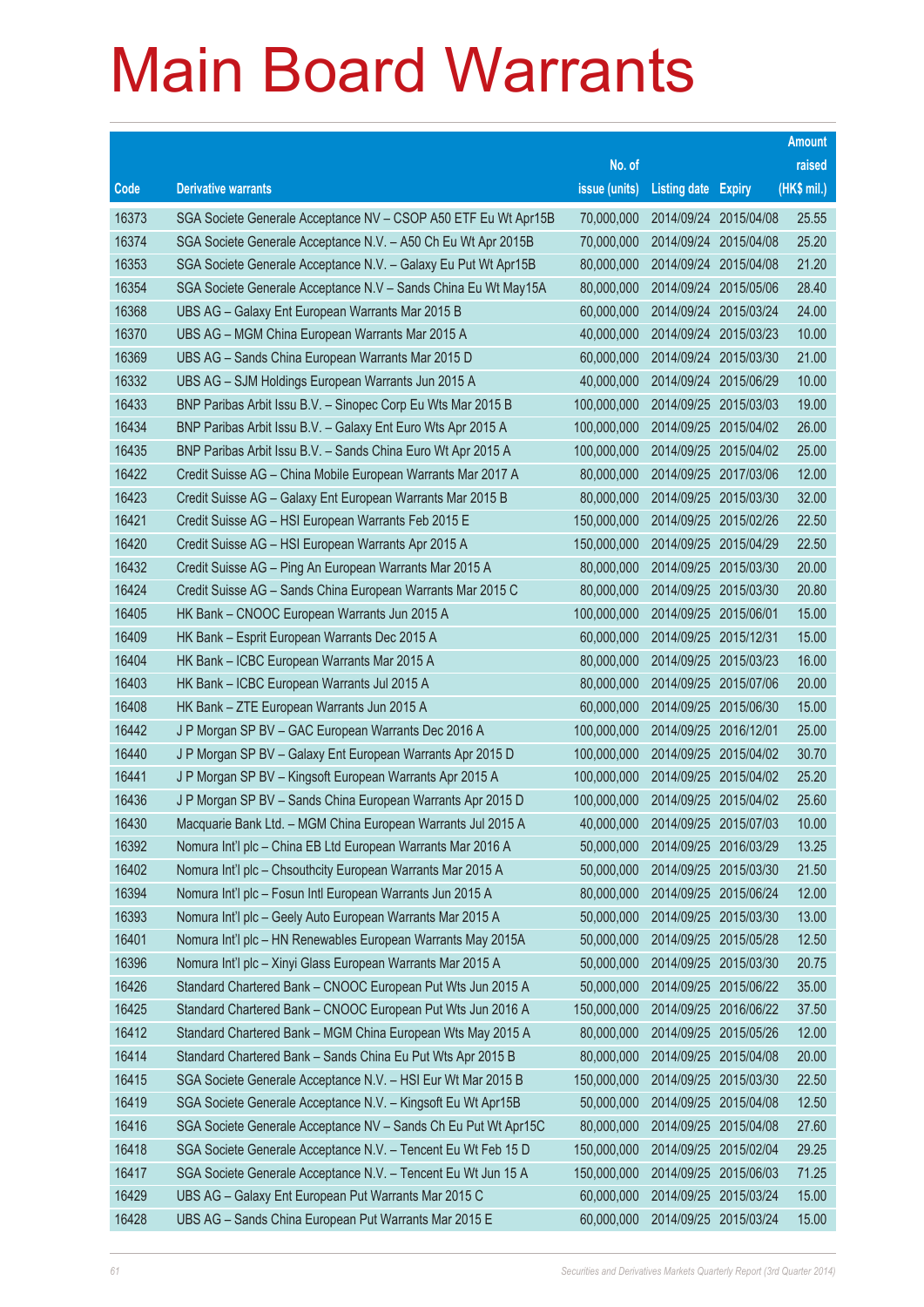|        |                                                                |               |                            |            | <b>Amount</b> |
|--------|----------------------------------------------------------------|---------------|----------------------------|------------|---------------|
|        |                                                                | No. of        |                            |            | raised        |
| Code   | <b>Derivative warrants</b>                                     | issue (units) | <b>Listing date Expiry</b> |            | (HK\$ mil.)   |
| 16672# | Macquarie Bank Ltd. - China Unicom European Wts Jul 2015 A     | 75,000,000    | 2014/09/25 2015/07/03      |            | 10.50         |
| 16445  | HK Bank – BOCL European Warrants Sep 2016 A                    | 80,000,000    | 2014/09/26 2016/09/30      |            | 28.00         |
| 16444  | HK Bank – HWL European Warrants Mar 2015 A                     | 80,000,000    | 2014/09/26 2015/03/30      |            | 25.60         |
| 16448  | HK Bank – Kingsoft European Warrants Mar 2015 A                | 80,000,000    | 2014/09/26 2015/03/09      |            | 12.00         |
| 16443  | HK Bank - Ping An European Warrants Jan 2015 C                 | 80,000,000    | 2014/09/26 2015/01/27      |            | 16.80         |
| 16446  | HK Bank - Shimao Ppt European Warrants Aug 2015 A              | 60,000,000    | 2014/09/26 2015/08/31      |            | 15.00         |
| 16447  | HK Bank - SMIC European Warrants Sep 2015 A                    | 60,000,000    | 2014/09/26 2015/09/30      |            | 15.00         |
| 16458  | Standard Chartered Bank – CHALCO European Warrants Mar 2015A   | 50,000,000    | 2014/09/26 2015/03/25      |            | 12.50         |
| 16457  | Standard Chartered Bank - Cheung Kong Euro Wts Mar 2015 A      | 40,000,000    | 2014/09/26 2015/03/25      |            | 14.00         |
| 16459  | Standard Chartered Bank - Galaxy Ent European Wts Apr 2015 C   | 50,000,000    | 2014/09/26 2015/04/09      |            | 23.50         |
| 16451  | Standard Chartered Bank - Ping An European Wts Mar 2015 A      | 80,000,000    | 2014/09/26 2015/03/23      |            | 17.60         |
| 16449  | SGA Societe Generale Acceptance N.V - Anhui Conch Eu Wt May15A | 50,000,000    | 2014/09/26 2015/05/06      |            | 13.00         |
| 16450  | SGA Societe Generale Acceptance N.V. - HWL Eur Wt Apr 2015 B   | 50,000,000    | 2014/09/26 2015/04/08      |            | 19.00         |
| 16489  | Credit Suisse AG - Anton Oilfield European Warrants Mar 15 A   | 60,000,000    | 2014/09/29 2015/03/30      |            | 15.60         |
| 16483  | Credit Suisse AG - China Mobile European Warrants Mar 2015 C   | 80,000,000    | 2014/09/29                 | 2015/03/30 | 13.60         |
| 16487  | Credit Suisse AG – Sinopec Corp European Warrants Mar 2015 D   | 70,000,000    | 2014/09/29 2015/03/30      |            | 25.90         |
| 16486  | Credit Suisse AG - HSBC European Wts Feb 2015 C                | 80,000,000    | 2014/09/29                 | 2015/02/23 | 12.00         |
| 16490  | Daiwa Capital Mkt - Tencent Holdings European Wts Sep 2015 A   | 158,000,000   | 2014/09/29 2015/09/21      |            | 34.76         |
| 16460  | HK Bank – HKEx European Warrants Mar 2015 C                    | 180,000,000   | 2014/09/29                 | 2015/03/31 | 27.00         |
| 16461  | HK Bank – HSI European Warrants Mar 2015 C                     | 180,000,000   | 2014/09/29 2015/03/30      |            | 27.00         |
| 16493  | J P Morgan SP BV - KECL European Warrants Dec 2015 A           | 150,000,000   | 2014/09/29                 | 2015/12/31 | 22.50         |
| 16479  | Macquarie Bank Ltd. - Li Ning European Warrants Apr 2015 A     | 30,000,000    | 2014/09/29                 | 2015/04/30 | 10.38         |
| 16480  | Macquarie Bank Ltd. - Ping An European Warrants May 2015 A     | 40,000,000    | 2014/09/29                 | 2015/05/05 | 10.00         |
| 16463  | Standard Chartered Bank – CC Bank European Wts Apr 2015 B      | 50,000,000    | 2014/09/29 2015/04/02      |            | 12.50         |
| 16467  | Standard Chartered Bank – China Cinda Euro Wts Feb 2015 A      | 80,000,000    | 2014/09/29 2015/02/27      |            | 12.80         |
| 16491  | Standard Chartered Bank - CSOP A50 ETF Euro Wts Feb 2015 B     | 60,000,000    | 2014/09/29 2015/02/02      |            | 12.60         |
| 16492  | Standard Chartered Bank - CSOP A50 ETF Euro Wts Mar 2015 C     | 60,000,000    | 2014/09/29 2015/03/30      |            | 21.60         |
| 16465  | Standard Chartered Bank - Tencent Hidg Euro Wts Jan 2015 D     | 80,000,000    | 2014/09/29 2015/01/28      |            | 23.20         |
| 16466  | Standard Chartered Bank - Tencent Hidg Euro Wts Apr 2015 B     | 80,000,000    | 2014/09/29                 | 2015/04/23 | 20.00         |
| 16481  | SGA Societe Generale Acceptance N.V. - CP&CC Eu Wt Apr 2015C   | 80,000,000    | 2014/09/29 2015/04/08      |            | 30.40         |
| 16476  | UBS AG - HSBC European Warrants Feb 2015 A                     | 100,000,000   | 2014/09/29                 | 2015/02/23 | 15.00         |
| 16472  | UBS AG - Ping An European Warrants Mar 2015 B                  | 100,000,000   | 2014/09/29                 | 2015/03/30 | 34.00         |
| 16473  | UBS AG - Ping An European Warrants Mar 2015 C                  | 100,000,000   | 2014/09/29                 | 2015/03/23 | 18.50         |
| 29430# | BOCI Asia Ltd. - A50 China European Warrants Aug 2016 A        | 100,000,000   | 2014/09/29 2016/08/01      |            | 11.70         |
| 16513  | BOCI Asia Ltd. - CC Bank European Warrants Apr 2015 A          | 100,000,000   | 2014/09/30                 | 2015/04/08 | 29.00         |
| 16517  | BOCI Asia Ltd. - Galaxy Ent European Warrants Apr 2015 A       | 100,000,000   | 2014/09/30 2015/04/01      |            | 35.00         |
| 16519  | BOCI Asia Ltd. - Hutchison European Warrants Mar 2015 A        | 100,000,000   | 2014/09/30                 | 2015/03/30 | 38.00         |
| 16514  | BOCI Asia Ltd. - Ping An European Warrants Apr 2015 A          | 100,000,000   | 2014/09/30 2015/04/13      |            | 30.00         |
| 16516  | BOCI Asia Ltd. - Sands China European Warrants Mar 2015 B      | 100,000,000   | 2014/09/30                 | 2015/03/31 | 29.00         |
| 16529  | BNP Paribas Arbit Issu B.V. - Anhui Conch Euro Wt Apr 2015 A   | 100,000,000   | 2014/09/30 2015/04/02      |            | 17.00         |
| 16528  | BNP Paribas Arbit Issu B.V. - Ch Mobile Euro Wts Apr 2015 B    | 100,000,000   | 2014/09/30                 | 2015/04/02 | 27.00         |
| 16524  | BNP Paribas Arbit Issu B.V. - Tencent HIdgs Eu Wt Feb 2015 B   | 100,000,000   | 2014/09/30 2015/02/03      |            | 15.00         |
| 16525  | BNP Paribas Arbit Issu B.V. - Tencent HIdgs Eu Wt Nov 2015 A   | 100,000,000   | 2014/09/30                 | 2015/11/03 | 15.00         |
| 16531  | Credit Suisse AG - Tencent Holdings European Wts Sep 2015 B    | 100,000,000   | 2014/09/30 2015/09/21      |            | 20.00         |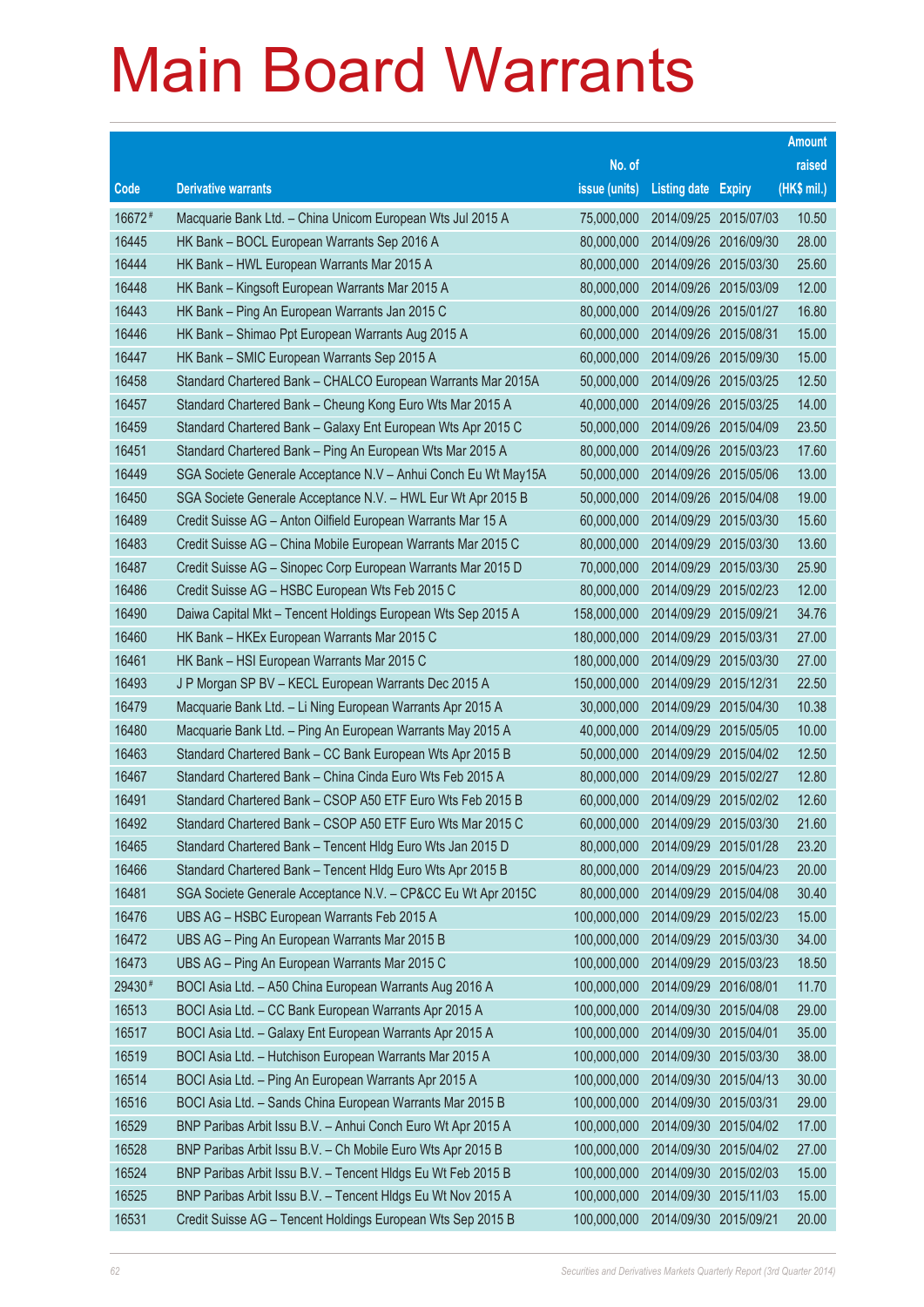|                                                                |               |            |             | <b>Amount</b>                                                                                                                                                                                                                                                                                                                                                                                                                                                                                                                                                                                                                                                                                                                                                                                               |
|----------------------------------------------------------------|---------------|------------|-------------|-------------------------------------------------------------------------------------------------------------------------------------------------------------------------------------------------------------------------------------------------------------------------------------------------------------------------------------------------------------------------------------------------------------------------------------------------------------------------------------------------------------------------------------------------------------------------------------------------------------------------------------------------------------------------------------------------------------------------------------------------------------------------------------------------------------|
|                                                                | No. of        |            |             | raised                                                                                                                                                                                                                                                                                                                                                                                                                                                                                                                                                                                                                                                                                                                                                                                                      |
| <b>Derivative warrants</b>                                     | issue (units) |            |             | $(HK$$ mil.)                                                                                                                                                                                                                                                                                                                                                                                                                                                                                                                                                                                                                                                                                                                                                                                                |
| Credit Suisse AG - Tencent Holdings Euro Put Wts Feb 2015 C    | 70,000,000    | 2014/09/30 |             | 25.90                                                                                                                                                                                                                                                                                                                                                                                                                                                                                                                                                                                                                                                                                                                                                                                                       |
| Citigroup Global Mkt H Inc. - CAM CSI300 Euro Wts Mar 2015 A   | 80,000,000    | 2014/09/30 |             | 15.20                                                                                                                                                                                                                                                                                                                                                                                                                                                                                                                                                                                                                                                                                                                                                                                                       |
| Citigroup Global Mkt H Inc. - CAM CSI300 Euro Wts May 2015 A   | 80,000,000    |            |             | 14.40                                                                                                                                                                                                                                                                                                                                                                                                                                                                                                                                                                                                                                                                                                                                                                                                       |
| Citigroup Global Mkt H Inc. - Tencent European Wts Dec 2015 B  | 300,000,000   |            |             | 57.00                                                                                                                                                                                                                                                                                                                                                                                                                                                                                                                                                                                                                                                                                                                                                                                                       |
| Daiwa Capital Mkt - Galaxy Ent European Put Wts May 2015 A     | 68,000,000    |            |             | 17.00                                                                                                                                                                                                                                                                                                                                                                                                                                                                                                                                                                                                                                                                                                                                                                                                       |
| Daiwa Capital Mkt - HKEx European Warrants Jul 2015 A          | 208,000,000   |            |             | 31.20                                                                                                                                                                                                                                                                                                                                                                                                                                                                                                                                                                                                                                                                                                                                                                                                       |
| Daiwa Capital Mkt - HKEx European Put Warrants Jun 2015 A      | 128,000,000   |            |             | 35.84                                                                                                                                                                                                                                                                                                                                                                                                                                                                                                                                                                                                                                                                                                                                                                                                       |
| Daiwa Capital Mkt - Hutchison European Warrants Mar 2015 B     | 98,000,000    |            |             | 32.34                                                                                                                                                                                                                                                                                                                                                                                                                                                                                                                                                                                                                                                                                                                                                                                                       |
| Daiwa Capital Mkt - Sands China European Put Wts May 2015 A    | 68,000,000    |            |             | 17.00                                                                                                                                                                                                                                                                                                                                                                                                                                                                                                                                                                                                                                                                                                                                                                                                       |
| Bank of East Asia - Galaxy Ent European Put Warrants May15 A   | 40,000,000    |            |             | 10.00                                                                                                                                                                                                                                                                                                                                                                                                                                                                                                                                                                                                                                                                                                                                                                                                       |
| Goldman Sachs SP (Asia) - Sinopec Corp European Wts Mar 2015 A | 80,000,000    |            |             | 27.92                                                                                                                                                                                                                                                                                                                                                                                                                                                                                                                                                                                                                                                                                                                                                                                                       |
| Goldman Sachs SP (Asia) – KECL European Warrants May 2016 A    | 80,000,000    |            |             | 20.00                                                                                                                                                                                                                                                                                                                                                                                                                                                                                                                                                                                                                                                                                                                                                                                                       |
| Goldman Sachs SP (Asia) – Stanchart European Wts Jun 2015 A    | 100,000,000   |            |             | 15.00                                                                                                                                                                                                                                                                                                                                                                                                                                                                                                                                                                                                                                                                                                                                                                                                       |
| Goldman Sachs SP (Asia) - Tencent European Wt Jan 2015 B       | 80,000,000    |            |             | 38.80                                                                                                                                                                                                                                                                                                                                                                                                                                                                                                                                                                                                                                                                                                                                                                                                       |
| HK Bank - HSI European Warrants Dec 2014 J                     | 150,000,000   |            |             | 28.50                                                                                                                                                                                                                                                                                                                                                                                                                                                                                                                                                                                                                                                                                                                                                                                                       |
| HK Bank - HSI European Warrants Mar 2015 F                     | 100,000,000   |            |             | 25.00                                                                                                                                                                                                                                                                                                                                                                                                                                                                                                                                                                                                                                                                                                                                                                                                       |
| HK Bank – HSI European Put Warrants Mar 2015 D                 | 100,000,000   |            |             | 25.00                                                                                                                                                                                                                                                                                                                                                                                                                                                                                                                                                                                                                                                                                                                                                                                                       |
| HK Bank – HSI European Put Warrants Mar 2015 E                 | 100,000,000   |            |             | 25.00                                                                                                                                                                                                                                                                                                                                                                                                                                                                                                                                                                                                                                                                                                                                                                                                       |
| HK Bank - HSI European Put Warrants Mar 2015 G                 | 100,000,000   |            |             | 25.00                                                                                                                                                                                                                                                                                                                                                                                                                                                                                                                                                                                                                                                                                                                                                                                                       |
| J P Morgan SP BV - Anton Oilfield European Wts Apr 2015 A      | 40,000,000    |            |             | 10.04                                                                                                                                                                                                                                                                                                                                                                                                                                                                                                                                                                                                                                                                                                                                                                                                       |
| J P Morgan SP BV - CSOP A50 ETF European Warrants Apr 2015 A   | 100,000,000   |            |             | 25.60                                                                                                                                                                                                                                                                                                                                                                                                                                                                                                                                                                                                                                                                                                                                                                                                       |
| J P Morgan SP BV - China Mengniu European Warrants Apr 2015A   | 100,000,000   |            |             | 25.80                                                                                                                                                                                                                                                                                                                                                                                                                                                                                                                                                                                                                                                                                                                                                                                                       |
| J P Morgan SP BV - Tencent European Warrants Feb 2015 B        | 200,000,000   |            |             | 30.80                                                                                                                                                                                                                                                                                                                                                                                                                                                                                                                                                                                                                                                                                                                                                                                                       |
| J P Morgan SP BV - Tencent European Put Warrants Feb 2015 C    | 200,000,000   |            |             | 35.00                                                                                                                                                                                                                                                                                                                                                                                                                                                                                                                                                                                                                                                                                                                                                                                                       |
| Macquarie Bank Ltd. - CSOP A50 ETF European Wts Mar 2015 B     | 40,000,000    |            |             | 10.00                                                                                                                                                                                                                                                                                                                                                                                                                                                                                                                                                                                                                                                                                                                                                                                                       |
| Macquarie Bank Ltd. - HKEx European Warrants Oct 2015 B        | 70,000,000    |            |             | 10.50                                                                                                                                                                                                                                                                                                                                                                                                                                                                                                                                                                                                                                                                                                                                                                                                       |
| SGA Societe Generale Acceptance N.V. - Ch Mob Eu Wt Mar 17 A   |               |            |             | 105.00                                                                                                                                                                                                                                                                                                                                                                                                                                                                                                                                                                                                                                                                                                                                                                                                      |
| SGA Societe Generale Acceptance N.V. - HSI Eu Put Wt Mar 15 C  | 150,000,000   |            |             | 30.00                                                                                                                                                                                                                                                                                                                                                                                                                                                                                                                                                                                                                                                                                                                                                                                                       |
| SGA Societe Generale Acceptance N.V. - Tencent Eu Wt Mar 15 B  | 150,000,000   |            |             | 62.25                                                                                                                                                                                                                                                                                                                                                                                                                                                                                                                                                                                                                                                                                                                                                                                                       |
| UBS AG - Tencent Holdings European Warrants Feb 2015 C         | 100,000,000   |            |             | 39.50                                                                                                                                                                                                                                                                                                                                                                                                                                                                                                                                                                                                                                                                                                                                                                                                       |
| SGA Societe Generale Acceptance N.V. - A50 Ch Eu Wt Feb 2015A  | 60,000,000    |            |             | 16.80                                                                                                                                                                                                                                                                                                                                                                                                                                                                                                                                                                                                                                                                                                                                                                                                       |
|                                                                |               |            |             | 44,489.92                                                                                                                                                                                                                                                                                                                                                                                                                                                                                                                                                                                                                                                                                                                                                                                                   |
|                                                                |               |            | 700,000,000 | <b>Listing date Expiry</b><br>2015/02/06<br>2015/03/26<br>2014/09/30 2015/05/22<br>2014/09/30 2015/12/18<br>2014/09/30 2015/05/29<br>2014/09/30 2015/07/02<br>2014/09/30 2015/06/01<br>2014/09/30 2015/03/30<br>2014/09/30 2015/05/15<br>2014/09/30 2015/05/29<br>2014/09/30 2015/03/31<br>2014/09/30 2016/05/30<br>2014/09/30 2015/06/30<br>2014/09/30 2015/01/29<br>2014/09/30 2014/12/30<br>2014/09/30 2015/03/30<br>2014/09/30 2015/03/30<br>2014/09/30 2015/03/30<br>2014/09/30 2015/03/30<br>2014/09/30 2015/04/02<br>2014/09/30 2015/04/02<br>2014/09/30 2015/04/02<br>2014/09/30 2015/02/02<br>2014/09/30 2015/02/06<br>2014/09/30 2015/03/03<br>2014/09/30 2015/10/05<br>2014/09/30 2017/03/06<br>2014/09/30 2015/03/30<br>2014/09/30 2015/03/04<br>2014/09/30 2015/02/23<br>2014/09/30 2015/02/04 |

# Further issue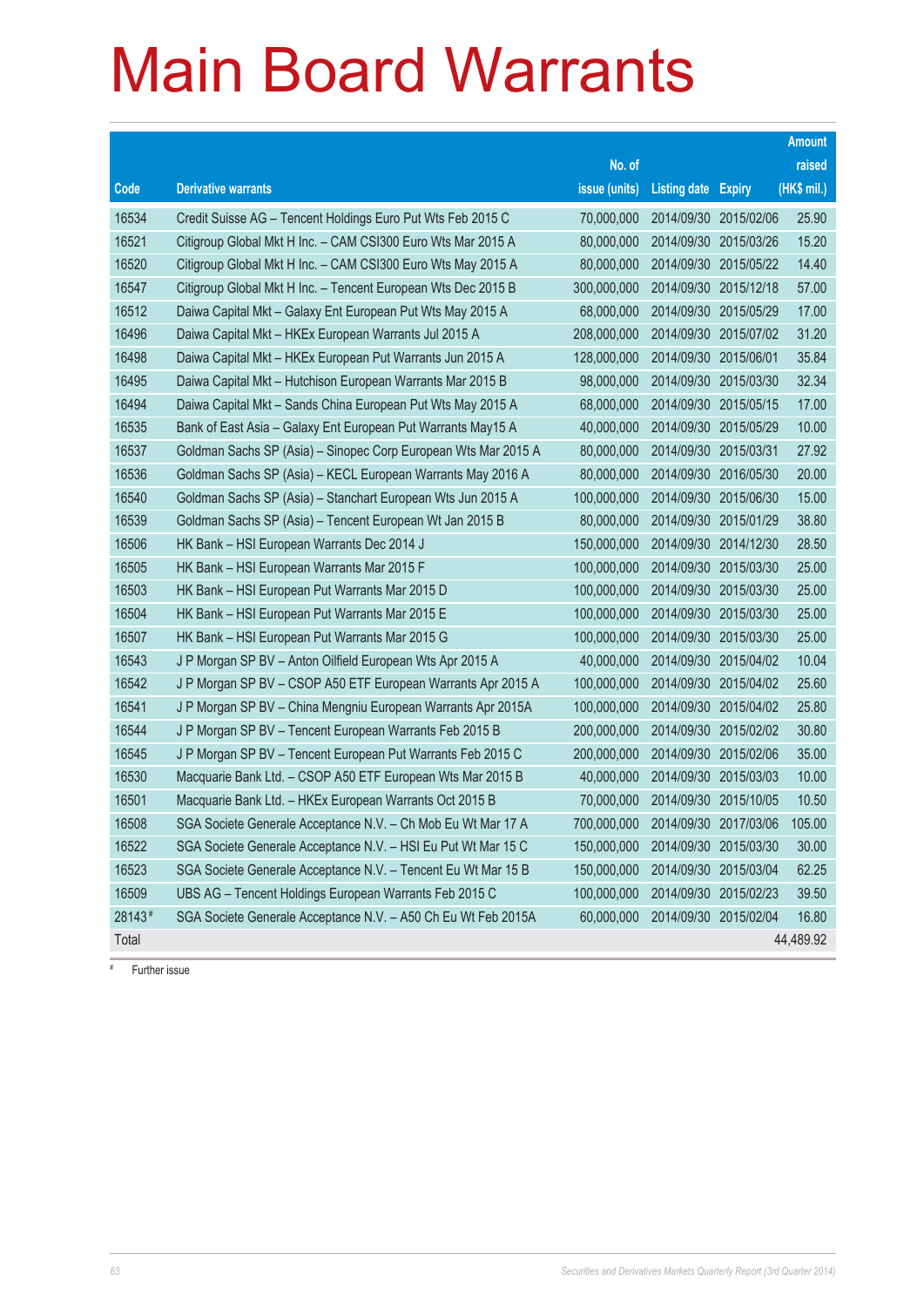# Main Board Debt Securities

#### **Debt Securities Trading Statistics**

|      |                |                                | <b>Turnover value</b>   |
|------|----------------|--------------------------------|-------------------------|
|      |                | Exchange fund notes (HK\$ mil) | Market total (HK\$ mil) |
| 2013 | Q3             | -                              | 1,171.98                |
|      | Q4             | -                              | 886.67                  |
| 2014 | Q1             | -                              | 695.99                  |
|      | Q <sub>2</sub> | -                              | 711.36                  |
|      | Q3             | -                              | 3,414.81                |

#### **Debt Securities Nominal Value**

|      |    | No. of issues | Nominal value (HK\$ mil.) |
|------|----|---------------|---------------------------|
| 2013 | Q3 | 367           | 1,212,064.53              |
|      | Q4 | 403           | 1,378,794.08              |
| 2014 | Q1 | 456           | 1,541,903.06              |
|      | Q2 | 531           | 1,839,650.08              |
|      | Q3 | 578           | 1,990,202.04              |

#### **New Listing Statistics – Debt Securities**

|      |    | No. of newly listed debt securities | Amount raised (HK\$ mil.) |
|------|----|-------------------------------------|---------------------------|
| 2013 | Q3 | 16                                  | 34,683.76                 |
|      | Q4 | 48                                  | 190,108.73                |
| 2014 | Q1 | 62                                  | 175,574.56                |
|      | Q2 | 83                                  | 318,930.32                |
|      | Q3 | 61                                  | 199,702.38                |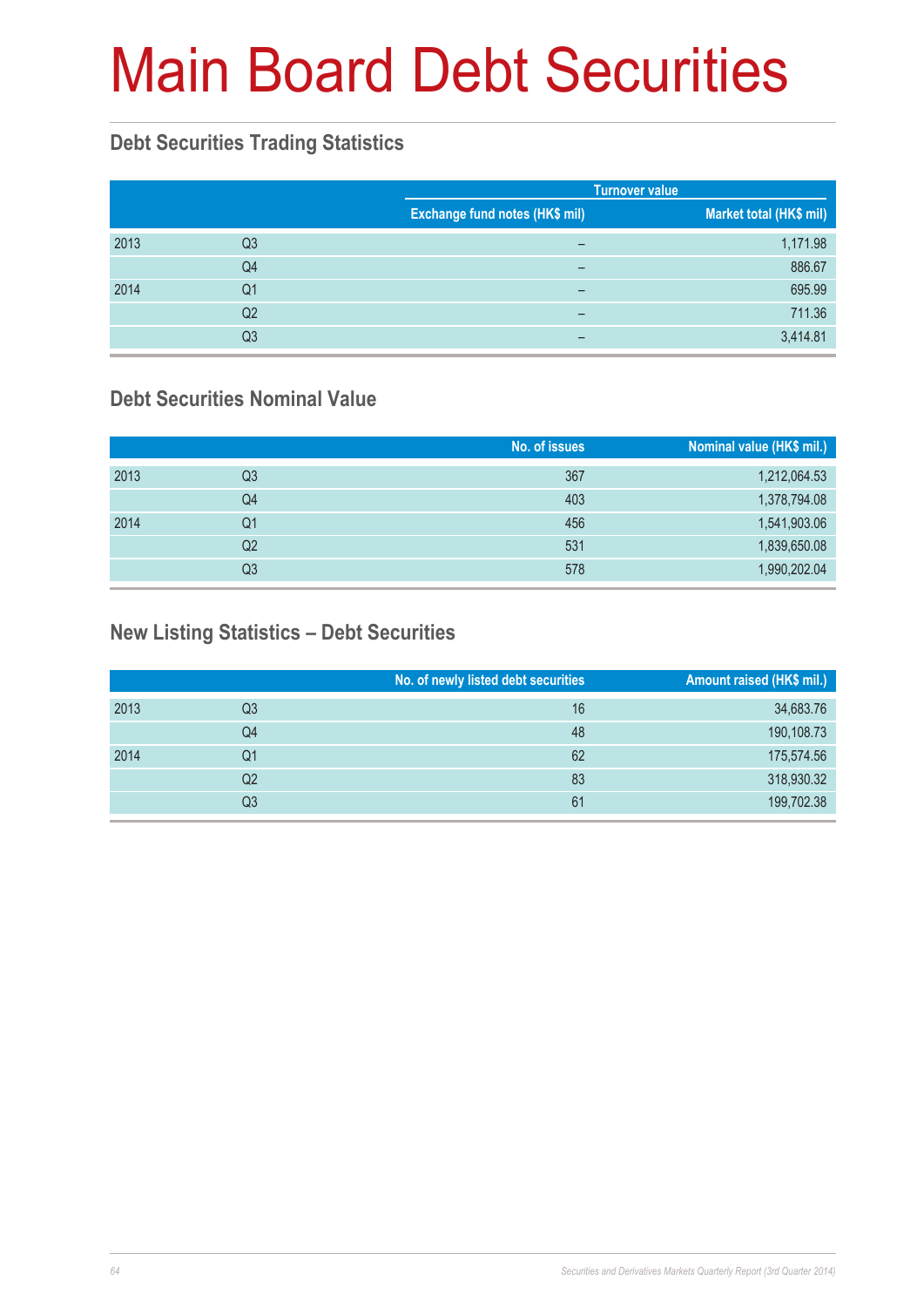# Main Board Debt Securities

#### **Newly Listed Debt Securities**

for 3rd quarter 2014

|        |                                                                                        |                  |               |                     |                 | <b>Amount raised</b> |
|--------|----------------------------------------------------------------------------------------|------------------|---------------|---------------------|-----------------|----------------------|
| Code   | <b>Debt securities</b>                                                                 | <b>Principal</b> |               | <b>Listing date</b> | <b>Maturity</b> | (HK\$ mil.)          |
| 85980  | Hua Xia Bank Co., Ltd. 4.95% CNY Bonds 2017                                            | <b>RMB</b>       | 1,000,000,000 | 2014/07/02          | 2017/06/30      | 1,246.50             |
| 05767  | China Construction Bank (Asia) Corporation Ltd. 3.25% Notes 2019                       | <b>USD</b>       | 400,000,000   | 2014/07/03          | 2019/07/02      | 3,115.44             |
| 05766  | Wheelock Finance Ltd. 2.75% Guaranteed Notes 2017                                      | <b>USD</b>       | 500,000,000   | 2014/07/03          | 2017/07/02      | 3,885.30             |
| 05755# | China Agri-Products Exchange Ltd. 1.00% Notes 2024                                     | <b>HKD</b>       | 20,000,000    | 2014/07/03          | 2024/09/30      |                      |
| 85981  | Hang Seng Bank (China) Ltd. 3.25% CNY Notes 2017                                       | <b>RMB</b>       | 1,000,000,000 | 2014/07/04          | 2017/07/03      | 1,248.00             |
| 85982  | China City Construction (International) Co., Ltd. 5.35% CNY Bonds 2017                 | <b>RMB</b>       | 2,500,000,000 | 2014/07/04          | 2017/07/03      | 3,120.00             |
| 05768  | Greenland Global Investment Ltd. 4.375% Guaranteed Bonds 2019                          | <b>USD</b>       | 400,000,000   | 2014/07/04          | 2019/07/03      | 3,105.34             |
| 05769  | Greenland Global Investment Ltd. 5.875% Guaranteed Bonds 2024                          | <b>USD</b>       | 600,000,000   | 2014/07/04          | 2024/07/03      | 4,653.84             |
| 05755# | China Agri-Products Exchange Ltd. 1.00% Notes 2024                                     | <b>HKD</b>       | 40,000,000    | 2014/07/11          | 2024/09/30      | -                    |
| 04219# | The Govt of the HKSAR of the PRC 1.47% Bonds 2019                                      | <b>HKD</b>       | 2,000,000,000 | 2014/07/11          | 2019/02/20      | 1,982.40             |
| 05771  | Hong Kong Science and Technology Parks Corporation 2.12% Guar. Notes 2019              | <b>HKD</b>       | 855,000,000   | 2014/07/14          | 2019/07/11      | 855.00               |
| 05772  | Hong Kong Science and Technology Parks Corporation 3.20% Guar. Notes 2024              | <b>HKD</b>       | 852,000,000   | 2014/07/14          | 2024/07/11      | 852.00               |
| 85983  | Times Property Holdings Ltd. 10.375% Senior CNY Notes 2017                             | <b>RMB</b>       | 900,000,000   | 2014/07/17          | 2017/07/16      | 1,123.65             |
| 05773  | Huarong Finance Co., Ltd. 3.00% Guaranteed Notes 2017                                  | <b>USD</b>       | 300,000,000   | 2014/07/18          | 2017/07/17      | 2,331.48             |
| 05774  | Huarong Finance Co., Ltd. 4.00% Guaranteed Notes 2019                                  | <b>USD</b>       | 1,200,000,000 | 2014/07/18          | 2019/07/17      | 9,327.71             |
| 05775  | Skyland Mining (BVI) Ltd. 3.50% Guaranteed Bonds 2017                                  | <b>USD</b>       | 500,000,000   | 2014/07/18          | 2017/07/17      | 3,885.73             |
| 85984  | Jinchuan Group Co., Ltd. 4.75% CNY Bonds 2017                                          | <b>RMB</b>       | 1,500,000,000 | 2014/07/18          | 2017/07/17      | 1,869.08             |
| 85985  | ITNL International Pte. Ltd. 8.00% CNY Bonds 2017                                      | <b>RMB</b>       | 575,000,000   | 2014/07/18          | 2017/07/17      | 718.46               |
| 05770  | China Yongda Automobiles Services Holdings Ltd. 1.50%<br>USD Settled Conv. Bonds 2019  | <b>RMB</b>       | 1,000,000,000 | 2014/07/21          | 2019/07/18      | 1,249.50             |
| 05776  | CITIC Pacific Ltd. 4.70% Notes 2024                                                    | <b>USD</b>       | 110,000,000   | 2014/07/21          | 2024/01/18      | 858.00               |
| 04570# | CITIC Pacific Ltd. 6.80% Notes 2023                                                    | <b>USD</b>       | 400,000,000   | 2014/07/21          | 2023/01/17      | 3,571.12             |
| 05755# | China Agri-Products Exchange Ltd. 1.00% Notes 2024                                     | <b>HKD</b>       | 40,000,000    | 2014/07/21          | 2024/09/30      |                      |
| 05767# | China Construction Bank (Asia) Corporation Ltd. 3.25% Notes 2019                       | <b>USD</b>       | 200,000,000   | 2014/07/24          | 2019/07/02      | 1,573.90             |
| 85986  | Lai Sun Garment International Finance (2014) Ltd. 7.70%<br>Secured Guar.CNY Notes 2018 | <b>RMB</b>       | 650,000,000   | 2014/07/25          | 2018/07/24      | 812.83               |
| 85987  | China Unicom (Hong Kong) Ltd. 3.80% Senior CNY Notes 2016                              | <b>RMB</b>       | 2,500,000,000 | 2014/07/25          | 2016/07/24      | 3,126.25             |
| 05777  | Shine Power International Ltd. Zero Coupon Guar. Exchangeable Bonds 2019               | <b>HKD</b>       | 4,312,000,000 | 2014/07/29          | 2019/07/28      | 4,312.00             |
| 05755# | China Agri-Products Exchange Ltd. 1.00% Notes 2024                                     | <b>HKD</b>       | 40,000,000    | 2014/07/30          | 2024/09/30      |                      |
| 05781  | Sino-Ocean Land Treasure Finance I Ltd. 4.625% Guar. Notes 2019                        | <b>USD</b>       | 500,000,000   | 2014/07/31          | 2019/07/30      | 3,879.37             |
| 05782  | Sino-Ocean Land Treasure Finance I Ltd. 6.00% Guar. Notes 2024                         | <b>USD</b>       | 700,000,000   | 2014/07/31          | 2024/07/30      | 5,399.51             |
| 05779  | The Export-Import Bank of China 2.50% Senior Notes 2019                                | <b>USD</b>       | 1,500,000,000 | 2014/08/01          | 2019/07/31      | 11,642.21            |
| 05780  | The Export-Import Bank of China 3.625% Senior Notes 2024                               | <b>USD</b>       | 1,500,000,000 | 2014/08/01          | 2024/07/31      | 11,609.79            |
| 85988  | Yieldking Investment Ltd. 5.15% Guaranteed CNY Bonds 2017                              | <b>RMB</b>       | 1,000,000,000 | 2014/08/01          | 2017/07/31      | 1,255.80             |
| 05778  | CRCC Yupeng Ltd. Senior Guaranteed Perpetual Securities                                | <b>USD</b>       | 800,000,000   | 2014/08/04          | -               | 6,240.00             |
| 05783  | Redco Properties Group Ltd. 13.75% Senior Notes 2019                                   | <b>USD</b>       | 125,000,000   | 2014/08/04          | 2019/08/01      | 975.00               |
| 05785  | KWG Property Holding Ltd. 8.25% Senior Notes 2019                                      | <b>USD</b>       | 400,000,000   | 2014/08/06          | 2019/08/05      | 3,120.00             |
| 85989  | China Development Bank Corporation 4.35% CNY Notes 2024                                | <b>RMB</b>       | 500,000,000   | 2014/08/07          | 2024/08/06      | 628.00               |
| 05784  | Hong Kong Mortgage Corporation Ltd., The FR Notes 2015                                 | <b>GBP</b>       | 75,000,000    | 2014/08/07          | 2015/08/06      | 981.19               |
| 05786  | Greenland Hong Kong Holdings Ltd. 4.375% Notes 2017                                    | <b>USD</b>       | 500,000,000   | 2014/08/08          | 2017/08/07      | 3,872.98             |
| 04221  | The Govt of the HKSAR of the PRC 2.22% Bonds 2024                                      | <b>HKD</b>       | 1,000,000,000 | 2014/08/08          | 2024/08/07      | 977.80               |
| 05787  | Jingrui Holdings Ltd. 13.625% Senior Notes 2019                                        | <b>USD</b>       | 150,000,000   | 2014/08/11          | 2019/08/08      | 1,154.59             |
| 05788  | Asia View Ltd. 1.50% Guaranteed Exchangeable Bonds 2019                                | <b>USD</b>       | 200,000,000   | 2014/08/11          | 2019/08/08      | 1,560.00             |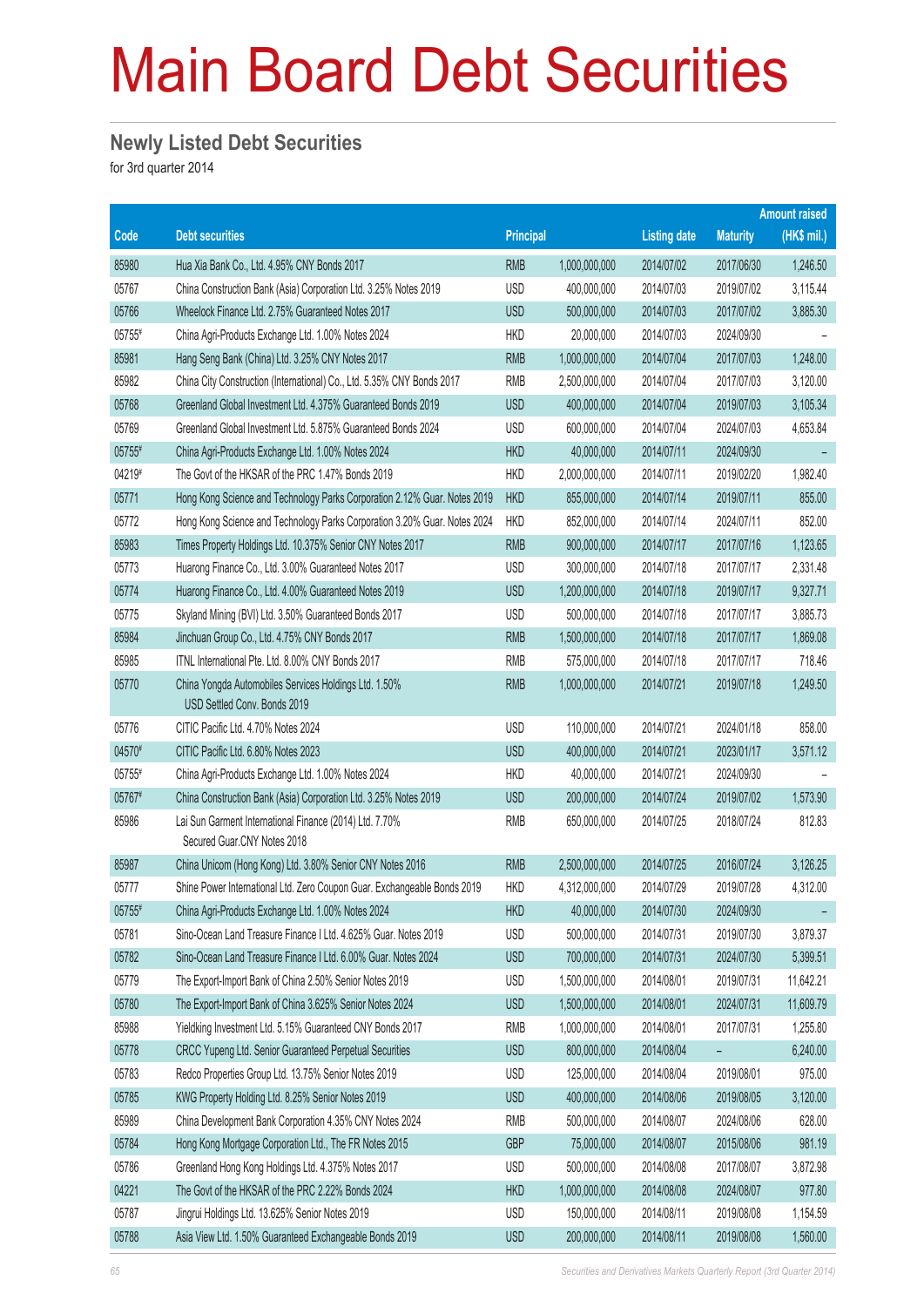# Main Board Debt Securities

|        |                                                                                |                  |                |                     |                 | <b>Amount raised</b> |
|--------|--------------------------------------------------------------------------------|------------------|----------------|---------------------|-----------------|----------------------|
| Code   | <b>Debt securities</b>                                                         | <b>Principal</b> |                | <b>Listing date</b> | <b>Maturity</b> | $(HK$$ mil.)         |
| 05790  | China Singyes Solar Technologies Holdings Ltd. 5.00%                           | <b>RMB</b>       | 930,000,000    | 2014/08/11          | 2019/08/08      | 1,169.94             |
|        | USD Settled Conv. Bonds 2019                                                   |                  |                |                     |                 |                      |
| 05789  | Airvessel Finance Holding Ltd. 3.25% Guaranteed Notes 2019                     | <b>USD</b>       | 500,000,000    | 2014/08/12          | 2019/08/11      | 3,892.67             |
| 04222  | The Govt of the HKSAR of the PRC iBonds 2017                                   | <b>HKD</b>       | 10,000,000,000 | 2014/08/12          | 2017/08/11      | 10,000.00            |
| 04053  | Hong Kong Monetary Authority 0.44% Exchange Fund Notes 2016                    | <b>HKD</b>       | 1,200,000,000  | 2014/08/19          | 2016/08/18      | 1,202.28             |
| 05791  | Far East Horizon Ltd. 6.125% Notes 2019                                        | <b>AUD</b>       | 200,000,000    | 2014/08/20          | 2019/08/19      | 1,440.66             |
| 05792  | China Construction Bank (Asia) Corporation Ltd. Tier 2 Subordinated Notes 2024 | <b>USD</b>       | 750,000,000    | 2014/08/21          | 2024/08/20      | 5,825.26             |
| 05755# | China Agri-Products Exchange Ltd. 1.00% Notes 2024                             | <b>HKD</b>       | 40,000,000     | 2014/08/27          | 2024/09/30      |                      |
| 04054  | Hong Kong Monetary Authority 2.24% Exchange Fund Notes 2029                    | <b>HKD</b>       | 600,000,000    | 2014/08/28          | 2029/08/27      | 610.02               |
| 05793  | Yingde Gases Investment Ltd. 7.25% Senior Notes 2020                           | <b>USD</b>       | 250,000,000    | 2014/08/29          | 2020/02/28      | 1,937.07             |
| 05794  | The Link Finance (Cayman) 2009 Ltd. 3.60% Notes 2024                           | <b>USD</b>       | 500,000,000    | 2014/09/04          | 2024/09/03      | 3,872.16             |
| 05795  | Charming Light Investments Ltd. 3.75% Guaranteed Notes 2019                    | <b>USD</b>       | 600,000,000    | 2014/09/04          | 2019/09/03      | 4,645.23             |
| 05796  | Charming Light Investments Ltd. 5.00% Guaranteed Notes 2024                    | <b>USD</b>       | 400,000,000    | 2014/09/04          | 2024/09/03      | 3,087.15             |
| 04211# | The Government of the HKSAR of the PRC 0.97% Bonds 2016                        | <b>HKD</b>       | 3,500,000,000  | 2014/09/05          | 2016/12/08      | 3,515.05             |
| 05798  | Oceanwide Real Estate International Holding Co. Ltd. 11.75%                    | <b>USD</b>       | 320,000,000    | 2014/09/10          | 2019/09/08      | 2,473.04             |
|        | Guar, Senior Notes 2019                                                        |                  |                |                     |                 |                      |
| 05797  | Industrial and Commercial Bank of China (Macau) Ltd. Subordinated Notes 2024   | <b>USD</b>       | 320,000,000    | 2014/09/11          | 2024/09/10      | 2,487.01             |
| 05799  | China Taiping Insurance Holdings Co. Ltd. Perpetual Subordinated               | <b>USD</b>       | 600,000,000    | 2014/09/11          |                 | 4,680.00             |
|        | <b>Capital Securities</b>                                                      |                  |                |                     |                 |                      |
| 85990  | Sinochem Offshore Capital Co. Ltd. 4.00% Senior Guar. CNY Notes 2021           | <b>RMB</b>       | 300,000,000    | 2014/09/11          | 2021/09/10      | 378.90               |
| 85991  | Qilu International Finance (BVI) Co. Ltd. 6.25% Senior CNY Bonds 2017          | <b>RMB</b>       | 1,500,000,000  | 2014/09/11          | 2017/09/10      | 1,894.50             |
| 05800  | West China Cement Ltd. 6.50% Senior Notes 2019                                 | <b>USD</b>       | 400,000,000    | 2014/09/12          | 2019/09/11      | 3,120.00             |
| 05801  | Haitong International Finance 2014 Ltd. 3.99% Guar. Bonds 2019                 | <b>USD</b>       | 600,000,000    | 2014/09/12          | 2019/09/11      | 4,624.26             |
| 85992  | 361 Degrees International Ltd. 7.50% Senior CNY Notes 2017                     | <b>RMB</b>       | 1,500,000,000  | 2014/09/15          | 2017/09/12      | 1,886.73             |
| 85993  | Charter Style International Ltd. 5.80% Guar. CNY Bonds 2024                    | <b>RMB</b>       | 2,030,000,000  | 2014/09/16          | 2024/09/15      | 2,536.18             |
| 05802  | China Great Wall International Holdings Ltd. 2.50% Credit Enhanced Bonds 2017  | <b>USD</b>       | 500,000,000    | 2014/09/18          | 2017/09/17      | 3,880.58             |
| 04223  | Hong Kong Sukuk 2014 Ltd. Trust Certificates 2019                              | <b>USD</b>       | 1,000,000,000  | 2014/09/19          | 2019/09/18      | 7,800.00             |
| 85994  | Unican Ltd. 5.60% Guaranteed CNY Notes 2017                                    | RMB              | 1,600,000,000  | 2014/09/19          | 2017/09/18      | 2,020.00             |
| 05803  | FWD Ltd. 5.00% Notes 2024                                                      | <b>USD</b>       | 325,000,000    | 2014/09/25          | 2024/09/24      | 2,522.58             |
| 05804  | Chong Hing Bank Ltd. Undated Non-Cumulative Subordinated Additional            | <b>USD</b>       | 300,000,000    | 2014/09/26          |                 | 2,340.00             |
|        | <b>Tier 1 Capital Securities</b>                                               |                  |                |                     |                 |                      |
| 05805  | Honghua Group Ltd. 7.45% Senior Notes 2019                                     | <b>USD</b>       | 200,000,000    | 2014/09/26          | 2019/09/25      | 1,560.00             |
| 04055  | Hong Kong Monetary Authority 1.49% Exchange Fund Notes 2019                    | <b>HKD</b>       | 1,000,000,000  | 2014/09/30          | 2019/09/30      | 1,003.10             |
| 04031# | Hong Kong Monetary Authority 0.25% Exchange Fund Notes 2017                    | <b>HKD</b>       | 1,200,000,000  | 2014/09/30          | 2017/09/18      | 1,178.28             |
| Total  |                                                                                |                  |                |                     |                 | 199,702.38           |

# Further issue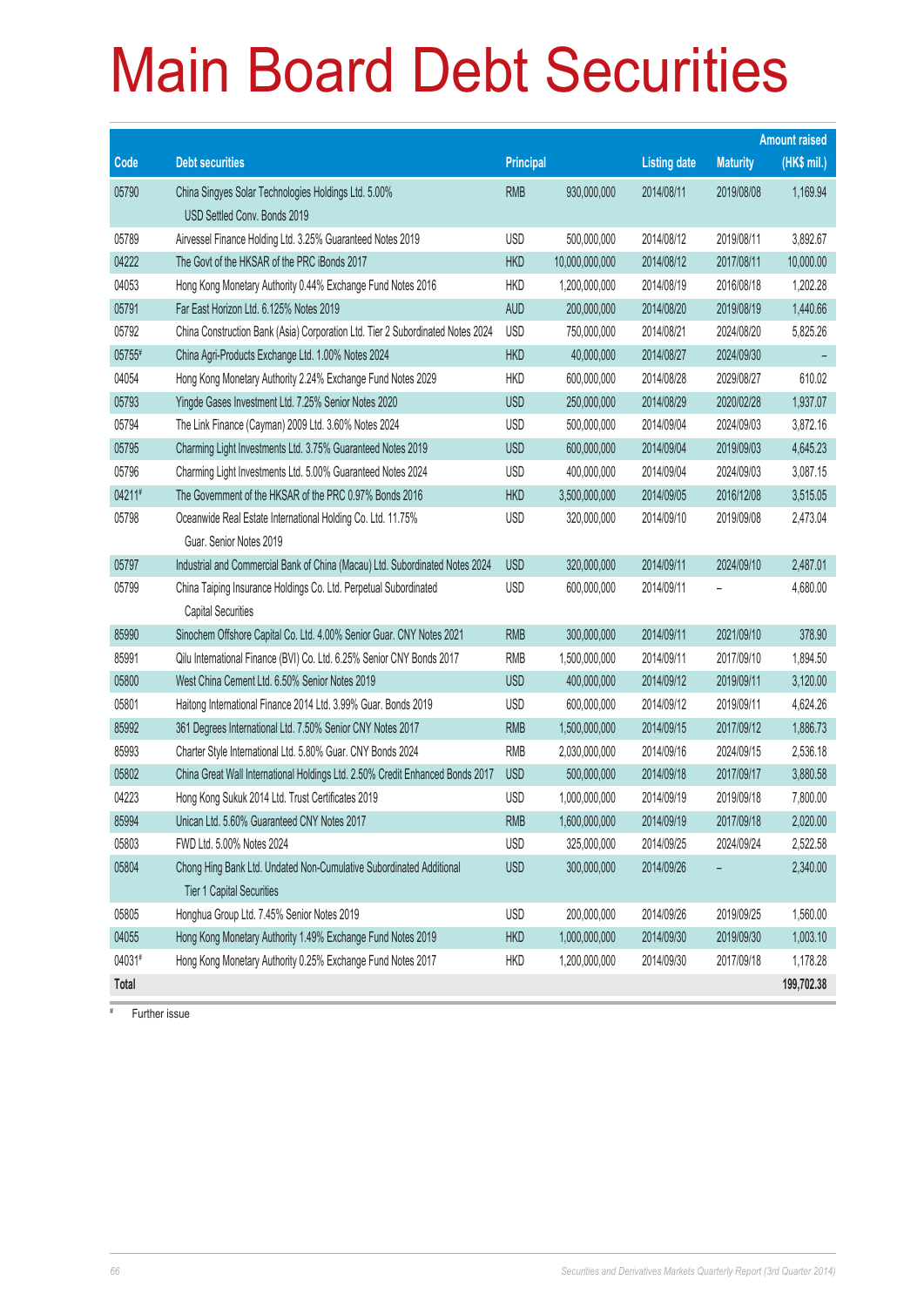# Main Board Unit Trusts and Mutual Funds

#### **Unit Trusts and Mutual Funds Trading Statistics**

|      |                | <b>Exchange</b><br><b>Traded</b><br>Fund (ETF)<br>(HK\$ mil.) | <b>Real Estate</b><br><b>Investment</b><br><b>Trusts (REITs)</b><br>(HK\$ mil.) | <b>Others</b><br>(HK\$ mil.) | <b>Total</b><br>(HK\$ mil.) | $%$ of<br>market total |
|------|----------------|---------------------------------------------------------------|---------------------------------------------------------------------------------|------------------------------|-----------------------------|------------------------|
| 2013 | Q <sub>3</sub> | 187,460.35                                                    | 19,308.78                                                                       | 32.94                        | 206,802.07                  | 5.98                   |
|      | Q4             | 174,554.43                                                    | 13,129.54                                                                       | 37.59                        | 187,721.56                  | 5.17                   |
| 2014 | Q <sub>1</sub> | 166,595.89                                                    | 12,531.06                                                                       | 52.35                        | 179,179.30                  | 4.37                   |
|      | Q <sub>2</sub> | 134,427.45                                                    | 12,993.49                                                                       | 36.04                        | 147,456.99                  | 4.31                   |
|      | Q <sub>3</sub> | 350,528.48                                                    | 17,291.58                                                                       | 78.56                        | 367,898.62                  | 8.18                   |

Note: Turnover value traded in non-HKD currency securities have been included

#### **Unit Trusts and Mutual Funds Market Value**

|      |                | No. of<br><b>issues</b> | <b>Exchange</b><br><b>Traded</b><br><b>Funds (ETF)</b><br>(HK\$ mil.) | No. of<br><b>issues</b> | <b>Real Estate</b><br><b>Investment</b><br><b>Trusts</b><br>(REITs)<br>(HK\$ mil.) | No. of<br><b>issues</b> | <b>Others</b><br>(HK\$ mil.) | No. of<br><b>issues</b> | <b>Total</b><br>(HK\$ mil.) |
|------|----------------|-------------------------|-----------------------------------------------------------------------|-------------------------|------------------------------------------------------------------------------------|-------------------------|------------------------------|-------------------------|-----------------------------|
| 2013 | Q <sub>3</sub> | 113                     | 592,893.27                                                            | 10                      | 175,966.45                                                                         | $\overline{2}$          | 1.319.72                     | 125                     | 770,179.44                  |
|      | Q4             | 116                     | 538,892.05                                                            | 11                      | 177,310.63                                                                         | $\overline{2}$          | 1,376.37                     | 129                     | 717,579.05                  |
| 2014 | Q <sub>1</sub> | 119                     | 539,592.84                                                            | 11                      | 175,108.28                                                                         | 1                       | 1.246.28                     | 131                     | 715,947.41                  |
|      | Q <sub>2</sub> | 124                     | 550,831.24                                                            | 11                      | 185,309.13                                                                         | 1                       | 1.239.99                     | 136                     | 737,380.36                  |
|      | Q <sub>3</sub> | 121                     | 582,204.26                                                            | 11                      | 191,896.58                                                                         | 1                       | 1,418.33                     | 133                     | 775,519.16                  |

#### **New Listing Unit Trust and Mutual Funds Statistics**

|      |    | No. of newly listed<br>unit trust and mutual funds | <b>Funds raised</b><br>(HK\$ mil.) |
|------|----|----------------------------------------------------|------------------------------------|
| 2013 | Q3 |                                                    | 1,650.50                           |
|      | Q4 |                                                    | 1,674.50                           |
| 2014 | Q1 | 3                                                  |                                    |
|      | Q2 | 5                                                  |                                    |
|      | Q3 |                                                    | 487.50                             |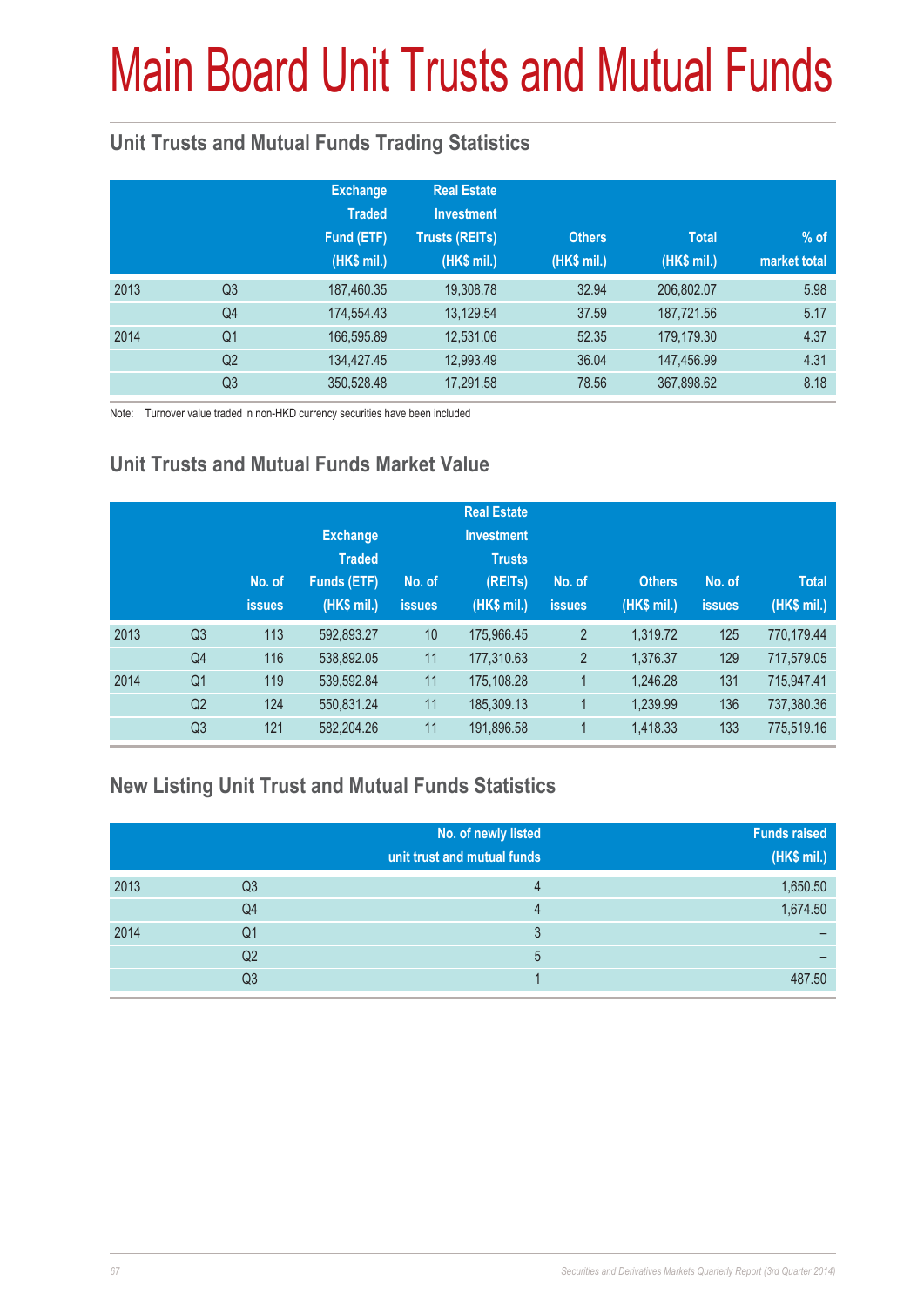# Main Board Unit Trusts and Mutual Funds

#### **Newly Listed Unit Trust and Mutual Funds**

for 3rd quarter 2014

|                 |                             |                                                          |                                      |      |           | Amount raised Subscription |              |
|-----------------|-----------------------------|----------------------------------------------------------|--------------------------------------|------|-----------|----------------------------|--------------|
| Code            | Unit trust and Mutual funds | Fund manager                                             | Issue price (HK\$) No. of unit offer |      | (HK\$ mi) | rate (times)               | Listing date |
| 83127/<br>03127 | Horizons CSI 300 ETF        | Mirae Asset Global<br>Investments (Hong Kong)<br>Limited | n.a.                                 | n.a. | n.a.      | n.a.                       | 2014/09/26   |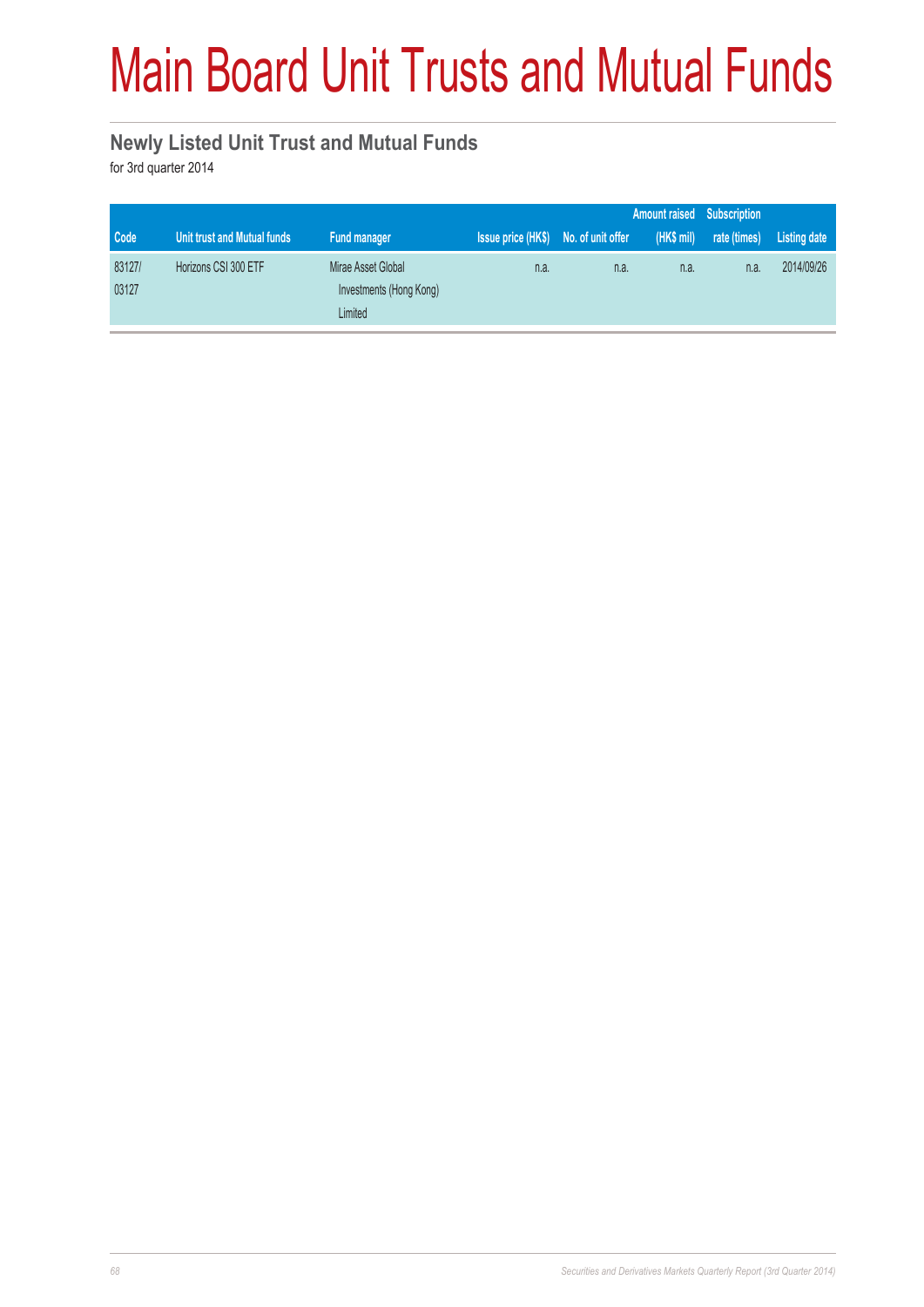# Main Board Callable Bull/Bear Contracts

#### **Callable Bull/Bear Contracts Trading Statistics**

|                | <b>Number</b> | <b>Market value</b> | <b>Turnover value</b> |  |
|----------------|---------------|---------------------|-----------------------|--|
|                |               | (HK\$ mil.)         | (HK\$ mil.)           |  |
| Q3             | 1,596         | 68,940.37           | 330,779.62            |  |
| Q <sub>4</sub> | 1,620         | 68,388.12           | 256,527.75            |  |
| Q1             | 1,799         | 59,586.41           | 310,519.71            |  |
| Q2             | 1,846         | 52,720.61           | 244,418.59            |  |
| Q3             | 1,918         | 61,358.71           | 338,575.61            |  |
|                |               |                     |                       |  |

#### **New Listings Callable Bull/Bear Contracts Statistics**

|      |    | No. of newly listed CBBC | Amount raised (HK\$ mil.) |
|------|----|--------------------------|---------------------------|
| 2013 | Q3 | 2,455                    | 137,493.48                |
|      | Q4 | 2,156                    | 112,648.01                |
| 2014 | Q1 | 3,115                    | 146,272.13                |
|      | Q2 | 2,079                    | 93,001.85                 |
|      | Q3 | 2,307                    | 111,530.32                |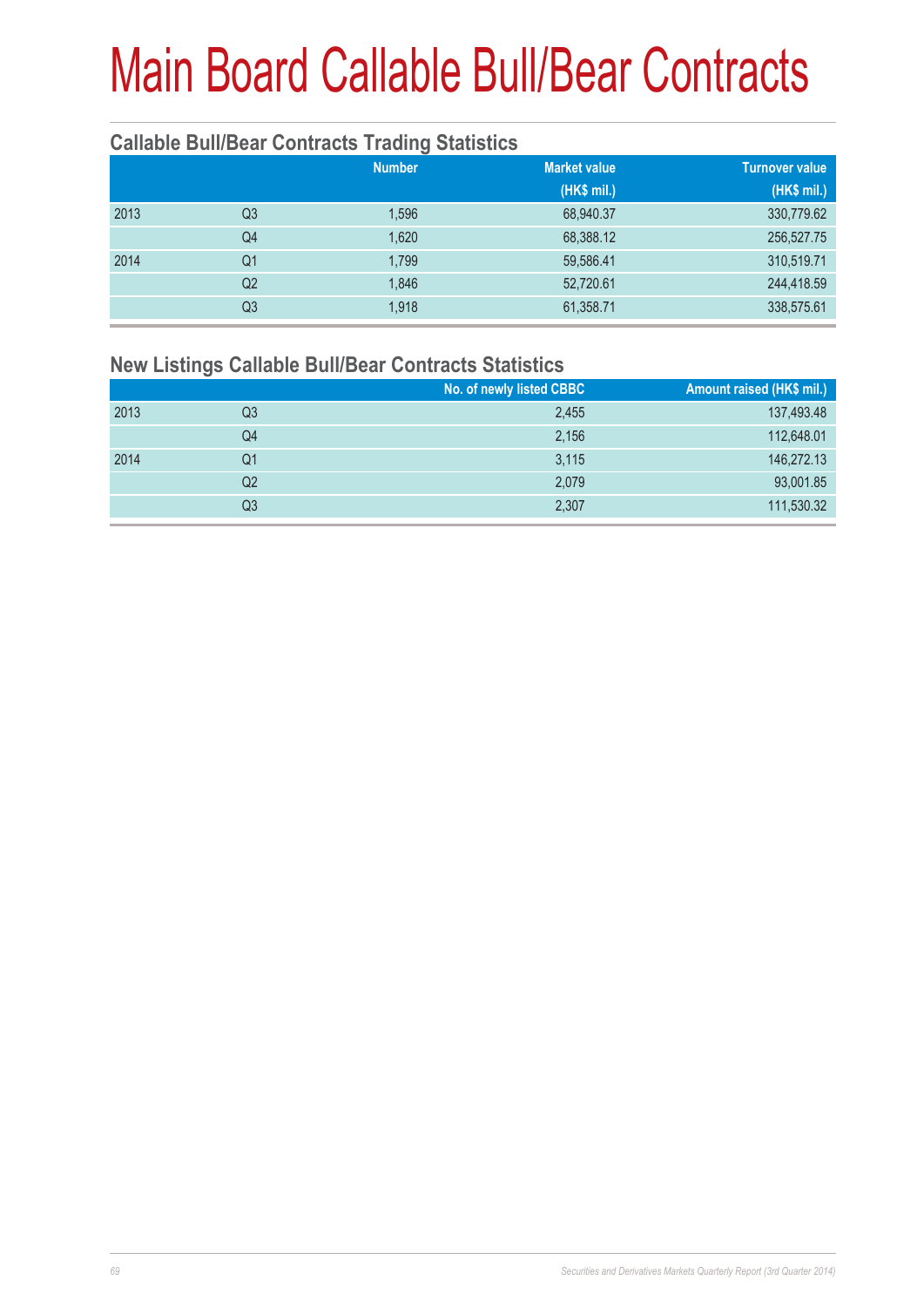## Main Board Callable Bull/Bear Contracts

#### **Newly Listed Callable Bull/Bear Contracts**

for 3rd quarter 2014

|       |                                                                | No. of        |                     |               | <b>Amount raised</b> |  |
|-------|----------------------------------------------------------------|---------------|---------------------|---------------|----------------------|--|
| Code  | <b>Callable Bull/Bear Contracts</b>                            | issue (units) | <b>Listing date</b> | <b>Expiry</b> | (HK\$ mil.)          |  |
| 67256 | Credit Suisse AG - HSI R Bull CBBC Oct 2014 P                  | 238,000,000   | 2014/07/02          | 2014/10/30    | 59.50                |  |
| 67216 | Credit Suisse AG - HSI R Bear CBBC Oct 2014 C                  | 238,000,000   | 2014/07/02          | 2014/10/30    | 59.50                |  |
| 67217 | Credit Suisse AG - HSI R Bear CBBC Oct 2014 D                  | 238,000,000   | 2014/07/02          | 2014/10/30    | 59.50                |  |
| 67219 | Credit Suisse AG - HSI R Bear CBBC Oct 2014 E                  | 238,000,000   | 2014/07/02          | 2014/10/30    | 59.50                |  |
| 67195 | Goldman Sachs SP (Asia) - HSI R Bear CBBC Oct 2014 A           | 150,000,000   | 2014/07/02          | 2014/10/30    | 37.80                |  |
| 67201 | Goldman Sachs SP (Asia) - HSI R Bear CBBC Oct 2014 B           | 150,000,000   | 2014/07/02          | 2014/10/30    | 37.65                |  |
| 67191 | HK Bank - HSI R Bear CBBC Feb 2015 F                           | 100,000,000   | 2014/07/02          | 2015/02/26    | 25.00                |  |
| 67192 | HK Bank - HSI R Bear CBBC Mar 2015 C                           | 100,000,000   | 2014/07/02          | 2015/03/30    | 25.00                |  |
| 67194 | HK Bank - HSI R Bear CBBC Mar 2015 D                           | 100,000,000   | 2014/07/02          | 2015/03/30    | 25.00                |  |
| 67190 | HK Bank - HSI R Bear CBBC Apr 2015 A                           | 100,000,000   | 2014/07/02          | 2015/04/29    | 25.00                |  |
| 67269 | J P Morgan SP BV - HSI R Bear CBBC Oct 2014 C                  | 300,000,000   | 2014/07/02          | 2014/10/30    | 75.00                |  |
| 67270 | J P Morgan SP BV - HSI R Bear CBBC Oct 2014 D                  | 300,000,000   | 2014/07/02          | 2014/10/30    | 75.00                |  |
| 67211 | Standard Chartered Bank - Minsheng Bank R Bull CBBC Feb 15 A   | 50,000,000    | 2014/07/02          | 2015/02/23    | 12.50                |  |
| 67206 | Standard Chartered Bank - Minsheng Bank R Bear CBBC Mar 15 A   | 50,000,000    | 2014/07/02          | 2015/03/20    | 12.50                |  |
| 67188 | Standard Chartered Bank - HSI R Bear CBBC Jun 2015 E           | 100,000,000   | 2014/07/02          | 2015/06/29    | 25.00                |  |
| 67207 | Standard Chartered Bank - Lenovo R Bear CBBC Apr 2015 A        | 50,000,000    | 2014/07/02          | 2015/04/10    | 12.50                |  |
| 67205 | Standard Chartered Bank - Sands China R Bear CBBC Apr 2015 A   | 50,000,000    | 2014/07/02          | 2015/04/10    | 12.50                |  |
| 67222 | SGA Societe Generale Acceptance N.V. - HSI R Bull CBBC Oct14 Y | 200,000,000   | 2014/07/02          | 2014/10/30    | 50.00                |  |
| 67232 | SGA Societe Generale Acceptance N.V. - HSI R Bear CBBC Oct14 P | 200,000,000   | 2014/07/02          | 2014/10/30    | 50.00                |  |
| 67233 | SGA Societe Generale Acceptance N.V. - HSI R Bear CBBC Oct14 Q | 200,000,000   | 2014/07/02          | 2014/10/30    | 50.00                |  |
| 67268 | UBS AG - HSI R Bull CBBC Jan 2015 N                            | 300,000,000   | 2014/07/02          | 2015/01/29    | 75.00                |  |
| 67215 | UBS AG - HSI R Bear CBBC Oct 2014 F                            | 300,000,000   | 2014/07/02          | 2014/10/30    | 75.00                |  |
| 67213 | UBS AG - HSI R Bear CBBC Oct 2014 N                            | 300,000,000   | 2014/07/02          | 2014/10/30    | 75.00                |  |
| 67288 | Credit Suisse AG - HSI R Bull CBBC Jan 2015 S                  | 238,000,000   | 2014/07/03          | 2015/01/29    | 59.50                |  |
| 67277 | Credit Suisse AG - HSI R Bear CBBC Nov 2014 H                  | 238,000,000   | 2014/07/03          | 2014/11/27    | 59.50                |  |
| 67278 | Credit Suisse AG - HSI R Bear CBBC Nov 2014 I                  | 238,000,000   | 2014/07/03          | 2014/11/27    | 59.50                |  |
| 67279 | Credit Suisse AG - HSI R Bear CBBC Nov 2014 J                  | 238,000,000   | 2014/07/03          | 2014/11/27    | 59.50                |  |
| 67272 | Standard Chartered Bank - HSI R Bull CBBC Jun 2015 C           | 100,000,000   | 2014/07/03          | 2015/06/29    | 25.00                |  |
| 67273 | Standard Chartered Bank - HSI R Bull CBBC Jun 2015 D           | 100,000,000   | 2014/07/03          | 2015/06/29    | 25.00                |  |
| 67287 | Standard Chartered Bank - HSI R Bear CBBC Feb 2015 A           | 100,000,000   | 2014/07/03          | 2015/02/26    | 25.00                |  |
| 67296 | SGA Societe Generale Acceptance N.V. - HSI R Bear CBBC Oct14 R | 200,000,000   | 2014/07/03          | 2014/10/30    | 50.00                |  |
| 67291 | UBS AG - HSI R Bull CBBC Feb 2015 I                            | 300,000,000   | 2014/07/03          | 2015/02/26    | 75.00                |  |
| 67283 | UBS AG - HSI R Bear CBBC Nov 2014 M                            | 300,000,000   | 2014/07/03          | 2014/11/27    | 75.00                |  |
| 67295 | UBS AG - HSI R Bear CBBC Jan 2015 B                            | 350,000,000   | 2014/07/03          | 2015/01/29    | 87.50                |  |
| 67329 | Credit Suisse AG - HSI R Bull CBBC Mar 2015 A                  | 238,000,000   | 2014/07/04          | 2015/03/30    | 59.50                |  |
| 67340 | Credit Suisse AG - HSI R Bull CBBC Mar 2015 B                  | 238,000,000   | 2014/07/04          | 2015/03/30    | 59.50                |  |
| 67347 | Credit Suisse AG - HSI R Bull CBBC Mar 2015 C                  | 238,000,000   | 2014/07/04          | 2015/03/30    | 59.50                |  |
| 67301 | Credit Suisse AG - HSI R Bear CBBC Oct 2014 F                  | 238,000,000   | 2014/07/04          | 2014/10/30    | 59.50                |  |
| 67343 | Credit Suisse AG - HSI R Bear CBBC Oct 2014 G                  | 238,000,000   | 2014/07/04          | 2014/10/30    | 59.50                |  |
| 67364 | Citigroup Global Mkt H Inc. - PetCh R Bull CBBC Mar 2015 A     | 50,000,000    | 2014/07/04          | 2015/03/30    | 12.50                |  |
| 67366 | Citigroup Global Mkt H Inc. - PetCh R Bull CBBC Mar 2015 B     | 50,000,000    | 2014/07/04          | 2015/03/30    | 12.50                |  |
| 67369 | Citigroup Global Mkt H Inc. - PetCh R Bear CBBC Mar 2015 A     | 50,000,000    | 2014/07/04          | 2015/03/30    | 12.50                |  |
| 67370 | Citigroup Global Mkt H Inc. - PetCh R Bear CBBC Mar 2015 B     | 50,000,000    | 2014/07/04          | 2015/03/30    | 12.50                |  |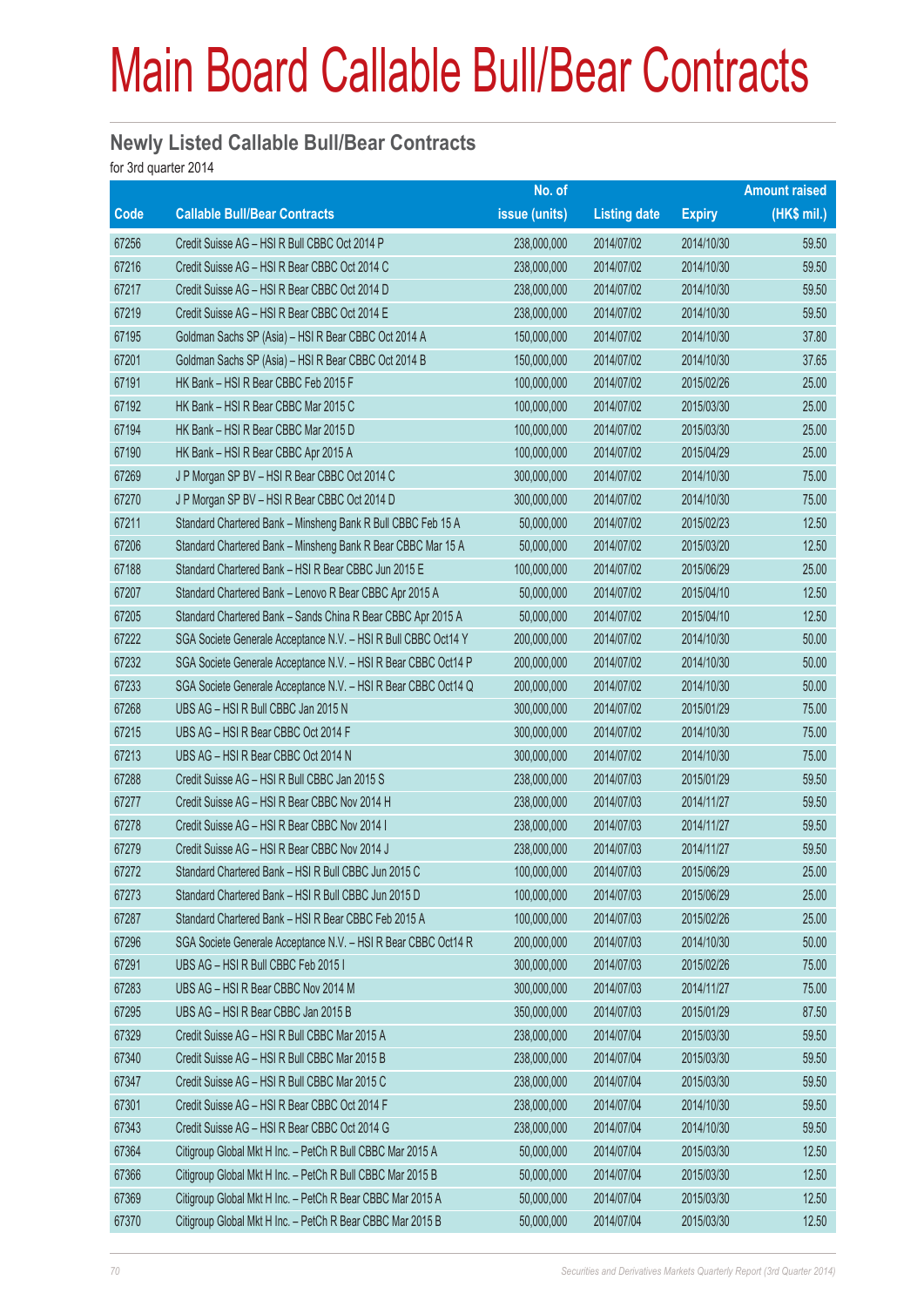## Main Board Callable Bull/Bear Contracts

|       |                                                                | No. of        |                     |               | <b>Amount raised</b> |
|-------|----------------------------------------------------------------|---------------|---------------------|---------------|----------------------|
| Code  | <b>Callable Bull/Bear Contracts</b>                            | issue (units) | <b>Listing date</b> | <b>Expiry</b> | $(HK$$ mil.)         |
| 67380 | Goldman Sachs SP (Asia) - HSI R Bull CBBC Oct 2014 A           | 150,000,000   | 2014/07/04          | 2014/10/30    | 38.70                |
| 67391 | Goldman Sachs SP (Asia) - HSI R Bull CBBC Oct 2014 B           | 150,000,000   | 2014/07/04          | 2014/10/30    | 38.10                |
| 67392 | Goldman Sachs SP (Asia) - HSI R Bull CBBC Oct 2014 C           | 150,000,000   | 2014/07/04          | 2014/10/30    | 40.20                |
| 67393 | Goldman Sachs SP (Asia) - HSI R Bear CBBC Oct 2014 C           | 150,000,000   | 2014/07/04          | 2014/10/30    | 37.50                |
| 67394 | Goldman Sachs SP (Asia) - HSI R Bear CBBC Nov 2014 A           | 150,000,000   | 2014/07/04          | 2014/11/27    | 44.70                |
| 67429 | J P Morgan SP BV - HSI R Bull CBBC Jan 2015 N                  | 300,000,000   | 2014/07/04          | 2015/01/29    | 75.00                |
| 67425 | J P Morgan SP BV - HSI R Bull CBBC Feb 2015 E                  | 300,000,000   | 2014/07/04          | 2015/02/26    | 75.00                |
| 67426 | J P Morgan SP BV - HSI R Bull CBBC Mar 2015 F                  | 300,000,000   | 2014/07/04          | 2015/03/30    | 75.00                |
| 67423 | J P Morgan SP BV - HSI R Bear CBBC Oct 2014 E                  | 300,000,000   | 2014/07/04          | 2014/10/30    | 75.00                |
| 67424 | J P Morgan SP BV - HSI R Bear CBBC Oct 2014 F                  | 300,000,000   | 2014/07/04          | 2014/10/30    | 75.00                |
| 67307 | Standard Chartered Bank - HSI R Bull CBBC Jun 2015 E           | 100,000,000   | 2014/07/04          | 2015/06/29    | 25.00                |
| 67319 | SGA Societe Generale Acceptance N.V. - HSI R Bull CBBC Oct14 G | 200,000,000   | 2014/07/04          | 2014/10/30    | 50.00                |
| 67327 | SGA Societe Generale Acceptance N.V. - HSI R Bear CBBC Dec14 C | 200,000,000   | 2014/07/04          | 2014/12/30    | 50.00                |
| 67377 | UBS AG - HSI R Bull CBBC Dec 2014 V                            | 300,000,000   | 2014/07/04          | 2014/12/30    | 75.00                |
| 67375 | UBS AG - HSI R Bull CBBC Jan 2015 O                            | 300,000,000   | 2014/07/04          | 2015/01/29    | 75.00                |
| 67373 | UBS AG - HSI R Bear CBBC Nov 2014 N                            | 300,000,000   | 2014/07/04          | 2014/11/27    | 75.00                |
| 67305 | UBS AG - HSI R Bear CBBC Dec 2014 F                            | 300,000,000   | 2014/07/04          | 2014/12/30    | 75.00                |
| 67516 | BNP Paribas Arbit Issu B.V. - HSI R Bear CBBC Jan 2015 I       | 200,000,000   | 2014/07/07          | 2015/01/29    | 50.00                |
| 67523 | Credit Suisse AG - HSI R Bull CBBC Dec 2014 Y                  | 238,000,000   | 2014/07/07          | 2014/12/30    | 59.50                |
| 67521 | Credit Suisse AG - HSI R Bear CBBC Oct 2014 H                  | 238,000,000   | 2014/07/07          | 2014/10/30    | 59.50                |
| 67522 | Credit Suisse AG - HSI R Bear CBBC Oct 2014 L                  | 238,000,000   | 2014/07/07          | 2014/10/30    | 59.50                |
| 67503 | Bank of East Asia - COVS R Bear CBBC Jan 2015 A                | 30,000,000    | 2014/07/07          | 2015/01/26    | 14.40                |
| 67507 | Bank of East Asia - Galaxy Ent R Bull CBBC Jun 2015 A          | 100,000,000   | 2014/07/07          | 2015/06/12    | 25.00                |
| 67495 | Bank of East Asia - Galaxy Ent R Bear CBBC Feb 2015 A          | 100,000,000   | 2014/07/07          | 2015/02/02    | 25.00                |
| 67505 | Bank of East Asia - Hutchison R Bull CBBC Apr 2015 A           | 50,000,000    | 2014/07/07          | 2015/04/22    | 12.50                |
| 67440 | HK Bank - Galaxy Ent R Bull CBBC Mar 2015 B                    | 80,000,000    | 2014/07/07          | 2015/03/23    | 20.00                |
| 67439 | HK Bank - HSI R Bull CBBC Jan 2015 M                           | 100,000,000   | 2014/07/07          | 2015/01/29    | 25.00                |
| 67438 | HK Bank - HSI R Bull CBBC Feb 2015 E                           | 100,000,000   | 2014/07/07          | 2015/02/26    | 25.00                |
| 67446 | HK Bank - Lenovo R Bull CBBC Aug 2015 A                        | 60,000,000    | 2014/07/07          | 2015/08/24    | 15.00                |
| 67442 | HK Bank - PetCh R Bull CBBC Jul 2015 A                         | 60,000,000    | 2014/07/07          | 2015/07/06    | 15.00                |
| 67441 | HK Bank - Sands China R Bull CBBC Apr 2015 A                   | 80,000,000    | 2014/07/07          | 2015/04/13    | 20.00                |
| 67448 | HK Bank - TCH R Bull CBBC Jan 2015 E                           | 100,000,000   | 2014/07/07          | 2015/01/30    | 25.00                |
| 67524 | J P Morgan SP BV - HSI R Bull CBBC Mar 2015 G                  | 300,000,000   | 2014/07/07          | 2015/03/30    | 75.00                |
| 67525 | J P Morgan SP BV - HSI R Bull CBBC Mar 2015 H                  | 300,000,000   | 2014/07/07          | 2015/03/30    | 75.00                |
| 67529 | J P Morgan SP BV - HSI R Bull CBBC Mar 2015 I                  | 300,000,000   | 2014/07/07          | 2015/03/30    | 75.00                |
| 67483 | Macquarie Bank Ltd. - HSI R Bear CBBC Nov 2014 D               | 50,000,000    | 2014/07/07          | 2014/11/27    | 12.50                |
| 67467 | Standard Chartered Bank - HSI R Bull CBBC Jun 2015 F           | 100,000,000   | 2014/07/07          | 2015/06/29    | 25.00                |
| 67518 | Standard Chartered Bank - HSI R Bull CBBC Jun 2015 G           | 100,000,000   | 2014/07/07          | 2015/06/29    | 25.00                |
| 67471 | SGA Societe Generale Acceptance N.V. - HSI R Bull CBBC Oct14 H | 200,000,000   | 2014/07/07          | 2014/10/30    | 50.00                |
| 67472 | SGA Societe Generale Acceptance N.V. - HSI R Bear CBBC Oct14 S | 200,000,000   | 2014/07/07          | 2014/10/30    | 50.00                |
| 67474 | SGA Societe Generale Acceptance N.V. - HSI R Bear CBBC Oct14 T | 200,000,000   | 2014/07/07          | 2014/10/30    | 50.00                |
| 67531 | UBS AG - HSI R Bull CBBC Dec 2014 N                            | 300,000,000   | 2014/07/07          | 2014/12/30    | 75.00                |
| 67546 | UBS AG - HSI R Bull CBBC Jul 2015 B                            | 350,000,000   | 2014/07/07          | 2015/07/30    | 87.50                |
| 67540 | UBS AG - HSI R Bear CBBC Oct 2014 M                            | 300,000,000   | 2014/07/07          | 2014/10/30    | 75.00                |
| 67579 | BNP Paribas Arbit Issu B.V. - HSI R Bull CBBC Dec 2014 O       | 200,000,000   | 2014/07/08          | 2014/12/30    | 50.00                |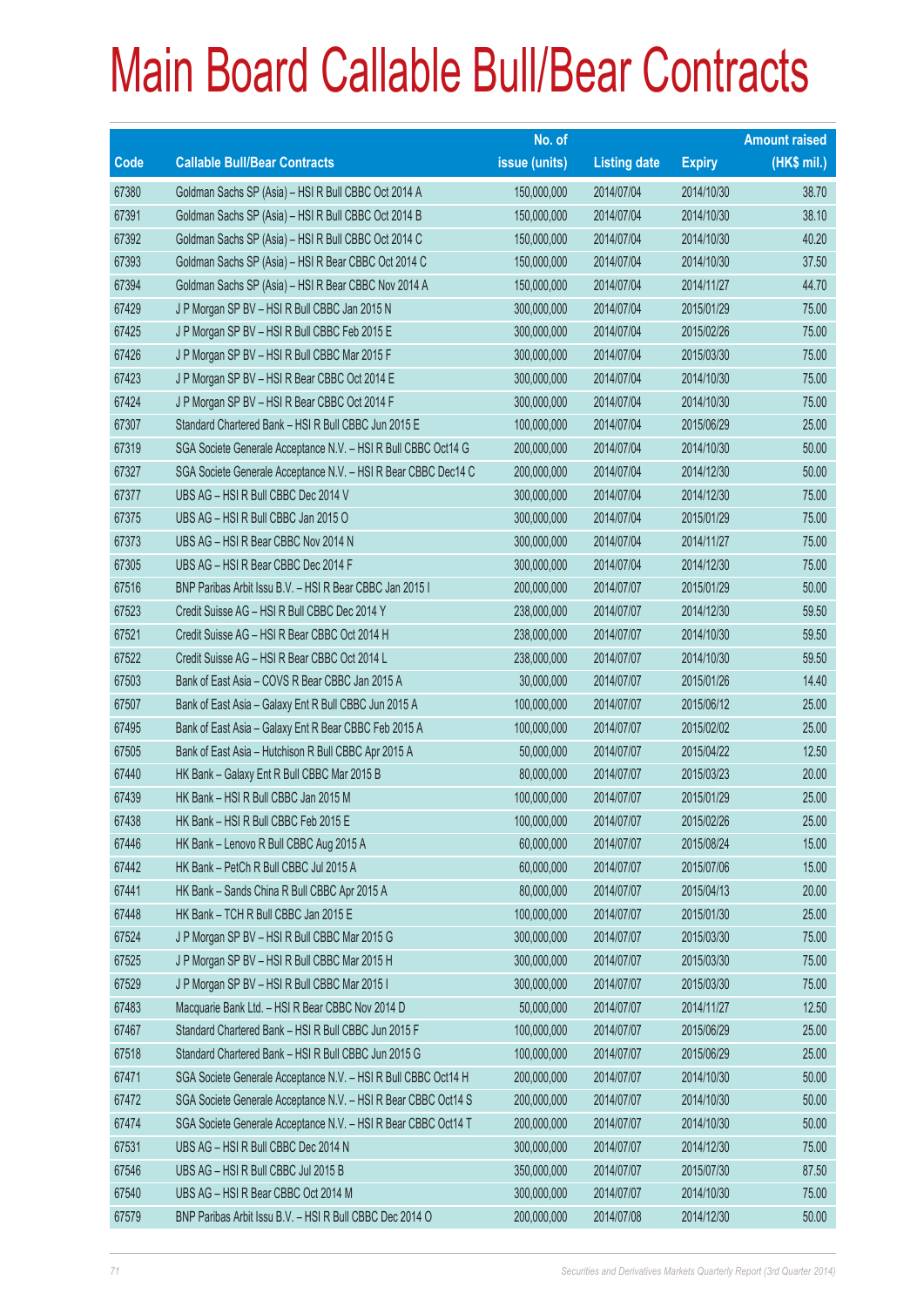|       |                                                                | No. of        |                     |               | <b>Amount raised</b> |
|-------|----------------------------------------------------------------|---------------|---------------------|---------------|----------------------|
| Code  | <b>Callable Bull/Bear Contracts</b>                            | issue (units) | <b>Listing date</b> | <b>Expiry</b> | (HK\$ mil.)          |
| 67581 | BNP Paribas Arbit Issu B.V. - HSI R Bull CBBC Dec 2014 Q       | 200,000,000   | 2014/07/08          | 2014/12/30    | 50.00                |
| 67578 | BNP Paribas Arbit Issu B.V. - HSI R Bear CBBC Jan 2015 J       | 200,000,000   | 2014/07/08          | 2015/01/29    | 50.00                |
| 67605 | Credit Suisse AG - HSI R Bull CBBC Feb 2015 J                  | 238,000,000   | 2014/07/08          | 2015/02/26    | 59.50                |
| 67607 | Credit Suisse AG - HSI R Bull CBBC Feb 2015 K                  | 238,000,000   | 2014/07/08          | 2015/02/26    | 59.50                |
| 67608 | Credit Suisse AG - HSI R Bull CBBC Feb 2015 L                  | 238,000,000   | 2014/07/08          | 2015/02/26    | 59.50                |
| 67576 | Credit Suisse AG - HSI R Bear CBBC Nov 2014 L                  | 238,000,000   | 2014/07/08          | 2014/11/27    | 59.50                |
| 67609 | Credit Suisse AG - HSI R Bear CBBC Nov 2014 M                  | 238,000,000   | 2014/07/08          | 2014/11/27    | 59.50                |
| 67611 | J P Morgan SP BV - HSI R Bull CBBC Jan 2015 O                  | 300,000,000   | 2014/07/08          | 2015/01/29    | 75.00                |
| 67613 | J P Morgan SP BV - HSI R Bear CBBC Oct 2014 G                  | 300,000,000   | 2014/07/08          | 2014/10/30    | 75.00                |
| 67565 | Standard Chartered Bank - HSI R Bear CBBC Feb 2015 B           | 100,000,000   | 2014/07/08          | 2015/02/26    | 25.00                |
| 67566 | Standard Chartered Bank - HSI R Bear CBBC Feb 2015 C           | 100,000,000   | 2014/07/08          | 2015/02/26    | 25.00                |
| 67582 | SGA Societe Generale Acceptance N.V. - HSI R Bull CBBC Nov 14C | 200,000,000   | 2014/07/08          | 2014/11/27    | 50.00                |
| 67554 | SGA Societe Generale Acceptance N.V. - HSI R Bear CBBC Nov 14A | 200,000,000   | 2014/07/08          | 2014/11/27    | 50.00                |
| 67584 | UBS AG - HSBC R Bull CBBC Sep 2015 B                           | 40,000,000    | 2014/07/08          | 2015/09/21    | 10.00                |
| 67594 | UBS AG - HSI R Bull CBBC Oct 2014 T                            | 300,000,000   | 2014/07/08          | 2014/10/30    | 75.00                |
| 67595 | UBS AG - HSI R Bull CBBC Dec 2014 K                            | 300,000,000   | 2014/07/08          | 2014/12/30    | 75.00                |
| 67567 | UBS AG - HSI R Bear CBBC Nov 2014 O                            | 300,000,000   | 2014/07/08          | 2014/11/27    | 75.00                |
| 67610 | UBS AG - HSI R Bear CBBC Jan 2015 D                            | 350,000,000   | 2014/07/08          | 2015/01/29    | 87.50                |
| 67761 | BNP Paribas Arbit Issu B.V. - HSI R Bull CBBC Dec 2014 C       | 200,000,000   | 2014/07/09          | 2014/12/30    | 50.00                |
| 67763 | BNP Paribas Arbit Issu B.V. - HSI R Bull CBBC Dec 2014 E       | 200,000,000   | 2014/07/09          | 2014/12/30    | 50.00                |
| 67764 | BNP Paribas Arbit Issu B.V. - HSI R Bull CBBC Dec 2014 L       | 200,000,000   | 2014/07/09          | 2014/12/30    | 50.00                |
| 67625 | BNP Paribas Arbit Issu B.V. - HSI R Bear CBBC Jan 2015 K       | 200,000,000   | 2014/07/09          | 2015/01/29    | 50.00                |
| 67758 | BNP Paribas Arbit Issu B.V. - HSI R Bear CBBC Jan 2015 L       | 200,000,000   | 2014/07/09          | 2015/01/29    | 50.00                |
| 67768 | Credit Suisse AG - HSI R Bull CBBC Jan 2015 T                  | 238,000,000   | 2014/07/09          | 2015/01/29    | 59.50                |
| 67770 | Credit Suisse AG - HSI R Bull CBBC Jan 2015 U                  | 238,000,000   | 2014/07/09          | 2015/01/29    | 59.50                |
| 67772 | Credit Suisse AG - HSI R Bull CBBC Jan 2015 V                  | 238,000,000   | 2014/07/09          | 2015/01/29    | 59.50                |
| 67780 | Credit Suisse AG - HSI R Bull CBBC Jan 2015 W                  | 238,000,000   | 2014/07/09          | 2015/01/29    | 59.50                |
| 67630 | Credit Suisse AG - HSI R Bear CBBC Dec 2014 E                  | 238,000,000   | 2014/07/09          | 2014/12/30    | 59.50                |
| 67634 | Credit Suisse AG - HSI R Bear CBBC Dec 2014 F                  | 238,000,000   | 2014/07/09          | 2014/12/30    | 59.50                |
| 67635 | Credit Suisse AG - HSI R Bear CBBC Dec 2014 G                  | 238,000,000   | 2014/07/09          | 2014/12/30    | 59.50                |
| 67664 | Credit Suisse AG - HSI R Bear CBBC Dec 2014 H                  | 238,000,000   | 2014/07/09          | 2014/12/30    | 59.50                |
| 67677 | Credit Suisse AG - HSI R Bear CBBC Dec 2014 I                  | 238,000,000   | 2014/07/09          | 2014/12/30    | 59.50                |
| 67753 | Credit Suisse AG - HSI R Bear CBBC Dec 2014 J                  | 238,000,000   | 2014/07/09          | 2014/12/30    | 59.50                |
| 67681 | Credit Suisse AG - HSI R Bear CBBC Jan 2015 A                  | 238,000,000   | 2014/07/09          | 2015/01/29    | 59.50                |
| 67685 | Credit Suisse AG - HSI R Bear CBBC Jan 2015 B                  | 238,000,000   | 2014/07/09          | 2015/01/29    | 59.50                |
| 67686 | Credit Suisse AG - HSI R Bear CBBC Jan 2015 C                  | 238,000,000   | 2014/07/09          | 2015/01/29    | 59.50                |
| 67688 | Credit Suisse AG - HSI R Bear CBBC Jan 2015 D                  | 238,000,000   | 2014/07/09          | 2015/01/29    | 59.50                |
| 67843 | Citigroup Global Mkt H Inc. - Galaxy Ent R Bull CBBC Apr 15A   | 60,000,000    | 2014/07/09          | 2015/04/15    | 15.00                |
| 67844 | Citigroup Global Mkt H Inc. - Galaxy Ent R Bull CBBC Apr 15B   | 60,000,000    | 2014/07/09          | 2015/04/15    | 15.00                |
| 67846 | Citigroup Global Mkt H Inc. - Galaxy Ent R Bear CBBC Apr 15A   | 60,000,000    | 2014/07/09          | 2015/04/15    | 15.00                |
| 67841 | Citigroup Global Mkt H Inc. - HSI R Bull CBBC Jan 2015 F       | 200,000,000   | 2014/07/09          | 2015/01/29    | 50.00                |
| 67847 | Citigroup Global Mkt H Inc. - Sands China R Bull CBBC Apr15A   | 60,000,000    | 2014/07/09          | 2015/04/15    | 15.00                |
| 67851 | Citigroup Global Mkt H Inc. - Sands China R Bull CBBC Apr15B   | 60,000,000    | 2014/07/09          | 2015/04/15    | 15.00                |
| 67812 | Goldman Sachs SP (Asia) - HSI R Bull CBBC Oct 2014 D           | 150,000,000   | 2014/07/09          | 2014/10/30    | 37.95                |
| 67689 | Goldman Sachs SP (Asia) - HSI R Bear CBBC Nov 2014 B           | 150,000,000   | 2014/07/09          | 2014/11/27    | 37.80                |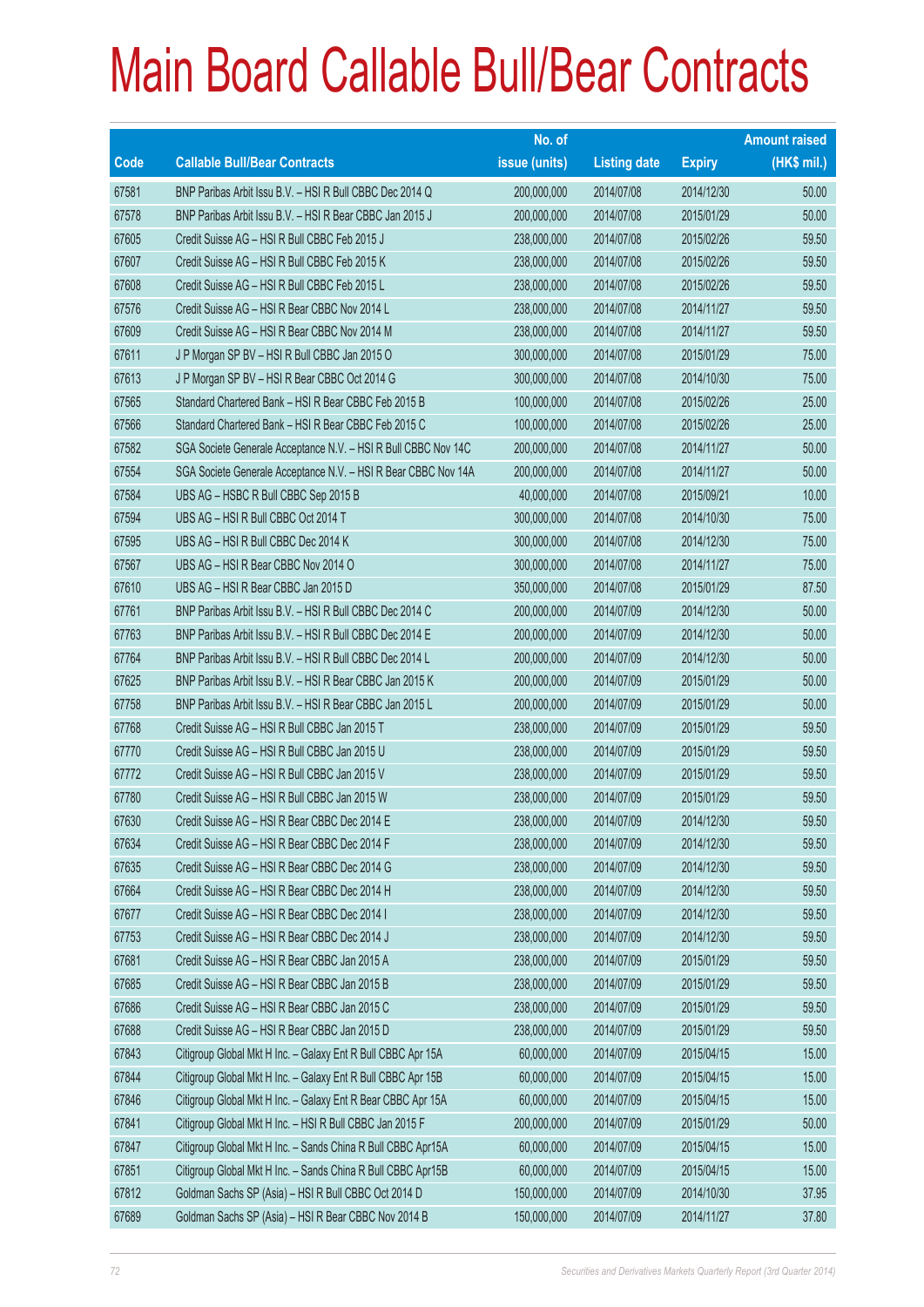|       |                                                                | No. of        |                     |               | <b>Amount raised</b> |
|-------|----------------------------------------------------------------|---------------|---------------------|---------------|----------------------|
| Code  | <b>Callable Bull/Bear Contracts</b>                            | issue (units) | <b>Listing date</b> | <b>Expiry</b> | (HK\$ mil.)          |
| 67690 | Goldman Sachs SP (Asia) - HSI R Bear CBBC Nov 2014 C           | 150,000,000   | 2014/07/09          | 2014/11/27    | 46.35                |
| 67698 | J P Morgan SP BV - HSI R Bull CBBC Jan 2015 P                  | 300,000,000   | 2014/07/09          | 2015/01/29    | 75.00                |
| 67697 | J P Morgan SP BV - HSI R Bull CBBC Feb 2015 F                  | 300,000,000   | 2014/07/09          | 2015/02/26    | 75.00                |
| 67700 | J P Morgan SP BV - HSI R Bull CBBC Mar 2015 J                  | 300,000,000   | 2014/07/09          | 2015/03/30    | 75.00                |
| 67839 | J P Morgan SP BV - HSI R Bull CBBC Mar 2015 K                  | 300,000,000   | 2014/07/09          | 2015/03/30    | 75.00                |
| 67620 | J P Morgan SP BV - HSI R Bear CBBC Oct 2014 H                  | 300,000,000   | 2014/07/09          | 2014/10/30    | 75.00                |
| 67623 | J P Morgan SP BV - HSI R Bear CBBC Oct 2014 I                  | 300,000,000   | 2014/07/09          | 2014/10/30    | 75.00                |
| 67695 | J P Morgan SP BV - HSI R Bear CBBC Oct 2014 J                  | 300,000,000   | 2014/07/09          | 2014/10/30    | 75.00                |
| 67691 | J P Morgan SP BV - HSI R Bear CBBC Nov 2014 A                  | 300,000,000   | 2014/07/09          | 2014/11/27    | 75.00                |
| 67692 | J P Morgan SP BV - HSI R Bear CBBC Nov 2014 B                  | 300,000,000   | 2014/07/09          | 2014/11/27    | 75.00                |
| 67694 | J P Morgan SP BV - HSI R Bear CBBC Nov 2014 C                  | 300,000,000   | 2014/07/09          | 2014/11/27    | 75.00                |
| 67837 | J P Morgan SP BV - HSI R Bear CBBC Nov 2014 D                  | 300,000,000   | 2014/07/09          | 2014/11/27    | 75.00                |
| 67731 | Standard Chartered Bank - HSI R Bull CBBC Jun 2015 H           | 100,000,000   | 2014/07/09          | 2015/06/29    | 25.00                |
| 67734 | Standard Chartered Bank - HSI R Bull CBBC Jun 2015 I           | 100,000,000   | 2014/07/09          | 2015/06/29    | 25.00                |
| 67737 | Standard Chartered Bank - HSI R Bear CBBC Feb 2015 D           | 100,000,000   | 2014/07/09          | 2015/02/26    | 25.00                |
| 67720 | SGA Societe Generale Acceptance N.V. - HSI R Bull CBBC Nov 14D | 200,000,000   | 2014/07/09          | 2014/11/27    | 50.00                |
| 67721 | SGA Societe Generale Acceptance N.V. - HSI R Bull CBBC Nov 14H | 200,000,000   | 2014/07/09          | 2014/11/27    | 50.00                |
| 67781 | SGA Societe Generale Acceptance N.V. - HSI R Bull CBBC Nov 14O | 200,000,000   | 2014/07/09          | 2014/11/27    | 50.00                |
| 67624 | SGA Societe Generale Acceptance N.V. - HSI R Bear CBBC Nov 14B | 200,000,000   | 2014/07/09          | 2014/11/27    | 50.00                |
| 67722 | SGA Societe Generale Acceptance N.V. - HSI R Bear CBBC Nov 14C | 200,000,000   | 2014/07/09          | 2014/11/27    | 50.00                |
| 67724 | SGA Societe Generale Acceptance N.V. - HSI R Bear CBBC Nov 14D | 200,000,000   | 2014/07/09          | 2014/11/27    | 50.00                |
| 67729 | SGA Societe Generale Acceptance N.V. - HSI R Bear CBBC Nov 14E | 200,000,000   | 2014/07/09          | 2014/11/27    | 50.00                |
| 67786 | SGA Societe Generale Acceptance N.V. - HSI R Bear CBBC Dec 14D | 200,000,000   | 2014/07/09          | 2014/12/30    | 50.00                |
| 67808 | UBS AG - HSI R Bull CBBC Nov 2014 L                            | 300,000,000   | 2014/07/09          | 2014/11/27    | 75.00                |
| 67809 | UBS AG - HSI R Bull CBBC Dec 2014 G                            | 300,000,000   | 2014/07/09          | 2014/12/30    | 75.00                |
| 67789 | UBS AG - HSI R Bull CBBC Jan 2015 P                            | 300,000,000   | 2014/07/09          | 2015/01/29    | 75.00                |
| 67788 | UBS AG - HSI R Bull CBBC Jul 2015 C                            | 300,000,000   | 2014/07/09          | 2015/07/30    | 75.00                |
| 67766 | UBS AG - HSI R Bear CBBC Oct 2014 J                            | 300,000,000   | 2014/07/09          | 2014/10/30    | 75.00                |
| 67636 | UBS AG - HSI R Bear CBBC Nov 2014 P                            | 300,000,000   | 2014/07/09          | 2014/11/27    | 75.00                |
| 67653 | UBS AG - HSI R Bear CBBC Dec 2014 G                            | 300,000,000   | 2014/07/09          | 2014/12/30    | 75.00                |
| 67702 | UBS AG - TCH R Bull CBBC Sep 2015 B                            | 100,000,000   | 2014/07/09          | 2015/09/21    | 25.00                |
| 67701 | UBS AG - TCH R Bear CBBC Nov 2014 E                            | 100,000,000   | 2014/07/09          | 2014/11/24    | 25.00                |
| 67939 | BNP Paribas Arbit Issu B.V. - HSI R Bull CBBC Dec 2014 U       | 200,000,000   | 2014/07/10          | 2014/12/30    | 50.00                |
| 67941 | BNP Paribas Arbit Issu B.V. - HSI R Bear CBBC Jan 2015 M       | 200,000,000   | 2014/07/10          | 2015/01/29    | 50.00                |
| 67970 | Credit Suisse AG - HSI R Bull CBBC Nov 2014 W                  | 238,000,000   | 2014/07/10          | 2014/11/27    | 59.50                |
| 67951 | Credit Suisse AG - HSI R Bull CBBC Dec 2014 K                  | 238,000,000   | 2014/07/10          | 2014/12/30    | 59.50                |
| 67952 | Credit Suisse AG - HSI R Bull CBBC Dec 2014 U                  | 238,000,000   | 2014/07/10          | 2014/12/30    | 59.50                |
| 67972 | Credit Suisse AG - HSI R Bear CBBC Dec 2014 K                  | 238,000,000   | 2014/07/10          | 2014/12/30    | 59.50                |
| 67880 | HK Bank - Galaxy Ent R Bull CBBC Feb 2015 B                    | 80,000,000    | 2014/07/10          | 2015/02/16    | 20.00                |
| 67881 | HK Bank - Galaxy Ent R Bull CBBC Jun 2015 A                    | 80,000,000    | 2014/07/10          | 2015/06/08    | 20.00                |
| 67910 | HK Bank - HSI R Bull CBBC Dec 2014 W                           | 400,000,000   | 2014/07/10          | 2014/12/30    | 100.00               |
| 67890 | HK Bank - HSI R Bull CBBC Jan 2015 N                           | 400,000,000   | 2014/07/10          | 2015/01/29    | 100.00               |
| 67906 | HK Bank - HSI R Bull CBBC Feb 2015 F                           | 100,000,000   | 2014/07/10          | 2015/02/26    | 25.00                |
| 67908 | HK Bank - HSI R Bull CBBC Mar 2015 C                           | 100,000,000   | 2014/07/10          | 2015/03/30    | 25.00                |
| 67886 | HK Bank - Sands China R Bull CBBC Mar 2015 B                   | 80,000,000    | 2014/07/10          | 2015/03/16    | 20.00                |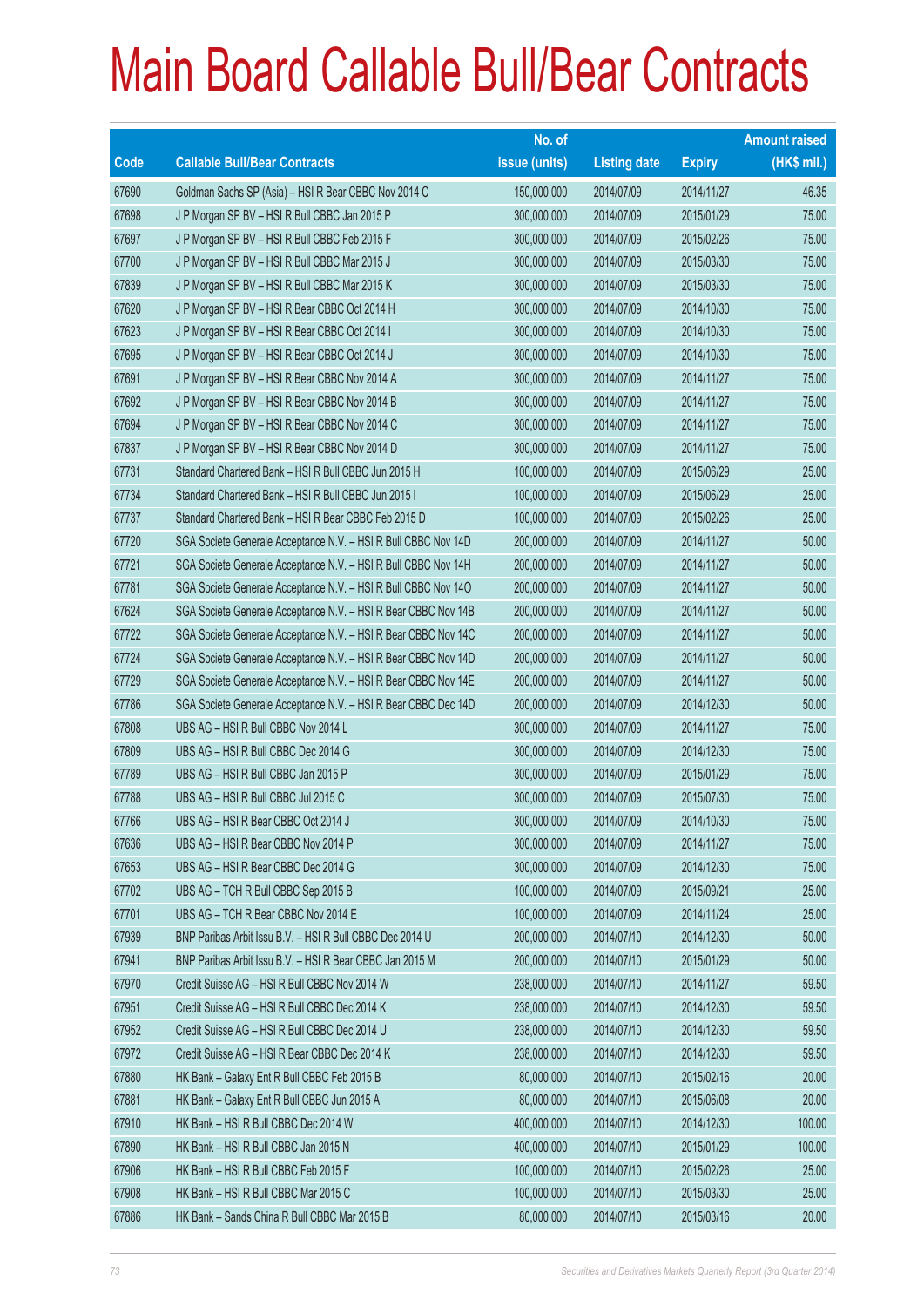|       |                                                                | No. of        |                     |               | <b>Amount raised</b> |
|-------|----------------------------------------------------------------|---------------|---------------------|---------------|----------------------|
| Code  | <b>Callable Bull/Bear Contracts</b>                            | issue (units) | <b>Listing date</b> | <b>Expiry</b> | $(HK$$ mil.)         |
| 67879 | HK Bank - TCH R Bull CBBC Feb 2015 D                           | 100,000,000   | 2014/07/10          | 2015/02/16    | 25.00                |
| 67911 | HK Bank - TCH R Bull CBBC Jun 2015 B                           | 100,000,000   | 2014/07/10          | 2015/06/15    | 25.00                |
| 67938 | J P Morgan SP BV - HSI R Bull CBBC Jan 2015 Q                  | 300,000,000   | 2014/07/10          | 2015/01/29    | 75.00                |
| 67935 | J P Morgan SP BV - HSI R Bull CBBC Feb 2015 G                  | 300,000,000   | 2014/07/10          | 2015/02/26    | 75.00                |
| 67937 | J P Morgan SP BV - HSI R Bull CBBC Mar 2015 L                  | 300,000,000   | 2014/07/10          | 2015/03/30    | 75.00                |
| 67934 | J P Morgan SP BV - HSI R Bear CBBC Nov 2014 E                  | 300,000,000   | 2014/07/10          | 2014/11/27    | 75.00                |
| 67933 | J P Morgan SP BV - HSI R Bear CBBC Dec 2014 C                  | 300,000,000   | 2014/07/10          | 2014/12/30    | 75.00                |
| 67923 | Macquarie Bank Ltd. - HSI R Bull CBBC Nov 2014 C               | 50,000,000    | 2014/07/10          | 2014/11/27    | 12.50                |
| 67931 | Macquarie Bank Ltd. - HSI R Bull CBBC Dec 2014 A               | 50,000,000    | 2014/07/10          | 2014/12/30    | 12.50                |
| 67925 | Macquarie Bank Ltd. - HSI R Bear CBBC Nov 2014 E               | 50,000,000    | 2014/07/10          | 2014/11/27    | 12.50                |
| 67929 | Macquarie Bank Ltd. - HSI R Bear CBBC Nov 2014 F               | 50,000,000    | 2014/07/10          | 2014/11/27    | 12.50                |
| 67918 | Standard Chartered Bank - Galaxy Ent R Bull CBBC Mar 2015 A    | 50,000,000    | 2014/07/10          | 2015/03/31    | 12.50                |
| 67912 | Standard Chartered Bank - HSI R Bull CBBC Jun 2015 J           | 100,000,000   | 2014/07/10          | 2015/06/29    | 25.00                |
| 67914 | Standard Chartered Bank - HSI R Bear CBBC Feb 2015 E           | 100,000,000   | 2014/07/10          | 2015/02/26    | 25.00                |
| 67920 | Standard Chartered Bank - PetCh R Bear CBBC Mar 2015 A         | 50,000,000    | 2014/07/10          | 2015/03/31    | 12.50                |
| 67949 | SGA Societe Generale Acceptance N.V. - HSI R Bull CBBC Dec14 R | 200,000,000   | 2014/07/10          | 2014/12/30    | 50.00                |
| 67948 | SGA Societe Generale Acceptance N.V. - HSI R Bull CBBC Dec14 Z | 200,000,000   | 2014/07/10          | 2014/12/30    | 50.00                |
| 67950 | SGA Societe Generale Acceptance N.V. - HSI R Bear CBBC Nov14 F | 200,000,000   | 2014/07/10          | 2014/11/27    | 50.00                |
| 67974 | UBS AG - HSI R Bull CBBC Oct 2014 Q                            | 300,000,000   | 2014/07/10          | 2014/10/30    | 75.00                |
| 67973 | UBS AG - HSI R Bull CBBC Jan 2015 R                            | 350,000,000   | 2014/07/10          | 2015/01/29    | 87.50                |
| 67953 | UBS AG - HSI R Bear CBBC Jan 2015 E                            | 350,000,000   | 2014/07/10          | 2015/01/29    | 87.50                |
| 68035 | BNP Paribas Arbit Issu B.V. - HSI R Bear CBBC Jan 2015 N       | 200,000,000   | 2014/07/11          | 2015/01/29    | 50.00                |
| 68074 | Credit Suisse AG - HSI R Bull CBBC Mar 2015 D                  | 238,000,000   | 2014/07/11          | 2015/03/30    | 59.50                |
| 68078 | Credit Suisse AG - HSI R Bull CBBC Mar 2015 E                  | 238,000,000   | 2014/07/11          | 2015/03/30    | 59.50                |
| 68085 | Credit Suisse AG - HSI R Bull CBBC Mar 2015 F                  | 238,000,000   | 2014/07/11          | 2015/03/30    | 59.50                |
| 68036 | Credit Suisse AG - HSI R Bear CBBC Nov 2014 N                  | 238,000,000   | 2014/07/11          | 2014/11/27    | 59.50                |
| 68044 | Credit Suisse AG - HSI R Bear CBBC Nov 2014 O                  | 238,000,000   | 2014/07/11          | 2014/11/27    | 59.50                |
| 68086 | Citigroup Global Mkt H Inc. - CSOP A50 ETF R Bull CBBC Apr15A  | 100,000,000   | 2014/07/11          | 2015/04/15    | 25.00                |
| 68087 | Citigroup Global Mkt H Inc. - A50 China R Bull CBBC Apr 15 A   | 100,000,000   | 2014/07/11          | 2015/04/15    | 25.00                |
| 68090 | Citigroup Global Mkt H Inc. - A50 China R Bull CBBC Apr 15 B   | 100,000,000   | 2014/07/11          | 2015/04/15    | 25.00                |
| 68057 | Citigroup Global Mkt H Inc. - TCH R Bull CBBC Apr 2015 A       | 200,000,000   | 2014/07/11          | 2015/04/15    | 50.00                |
| 68059 | Citigroup Global Mkt H Inc. - TCH R Bull CBBC Apr 2015 B       | 200,000,000   | 2014/07/11          | 2015/04/15    | 50.00                |
| 68060 | Citigroup Global Mkt H Inc. - TCH R Bull CBBC Apr 2015 C       | 200,000,000   | 2014/07/11          | 2015/04/15    | 50.00                |
| 68073 | Citigroup Global Mkt H Inc. - TCH R Bull CBBC Apr 2015 D       | 200,000,000   | 2014/07/11          | 2015/04/15    | 50.00                |
| 68003 | HK Bank - HSI R Bull CBBC Jan 2015 O                           | 100,000,000   | 2014/07/11          | 2015/01/29    | 25.00                |
| 67978 | HK Bank - HSI R Bull CBBC Feb 2015 G                           | 100,000,000   | 2014/07/11          | 2015/02/26    | 25.00                |
| 67987 | HK Bank - HSI R Bear CBBC Jan 2015 H                           | 100,000,000   | 2014/07/11          | 2015/01/29    | 25.00                |
| 67983 | HK Bank - HSI R Bear CBBC Feb 2015 G                           | 100,000,000   | 2014/07/11          | 2015/02/26    | 25.00                |
| 67991 | HK Bank - HSI R Bear CBBC Mar 2015 E                           | 100,000,000   | 2014/07/11          | 2015/03/30    | 25.00                |
| 67979 | HK Bank - HSI R Bear CBBC Apr 2015 B                           | 400,000,000   | 2014/07/11          | 2015/04/29    | 100.00               |
| 67981 | HK Bank - TCH R Bull CBBC Dec 2014 L                           | 100,000,000   | 2014/07/11          | 2014/12/15    | 25.00                |
| 67993 | HK Bank - TCH R Bear CBBC Feb 2015 A                           | 100,000,000   | 2014/07/11          | 2015/02/16    | 25.00                |
| 67986 | HK Bank - TCH R Bear CBBC Apr 2015 A                           | 100,000,000   | 2014/07/11          | 2015/04/20    | 25.00                |
| 67990 | HK Bank - TCH R Bear CBBC Jun 2015 A                           | 100,000,000   | 2014/07/11          | 2015/06/29    | 40.00                |
| 68105 | J P Morgan SP BV - HSI R Bull CBBC Jan 2015 R                  | 300,000,000   | 2014/07/11          | 2015/01/29    | 75.00                |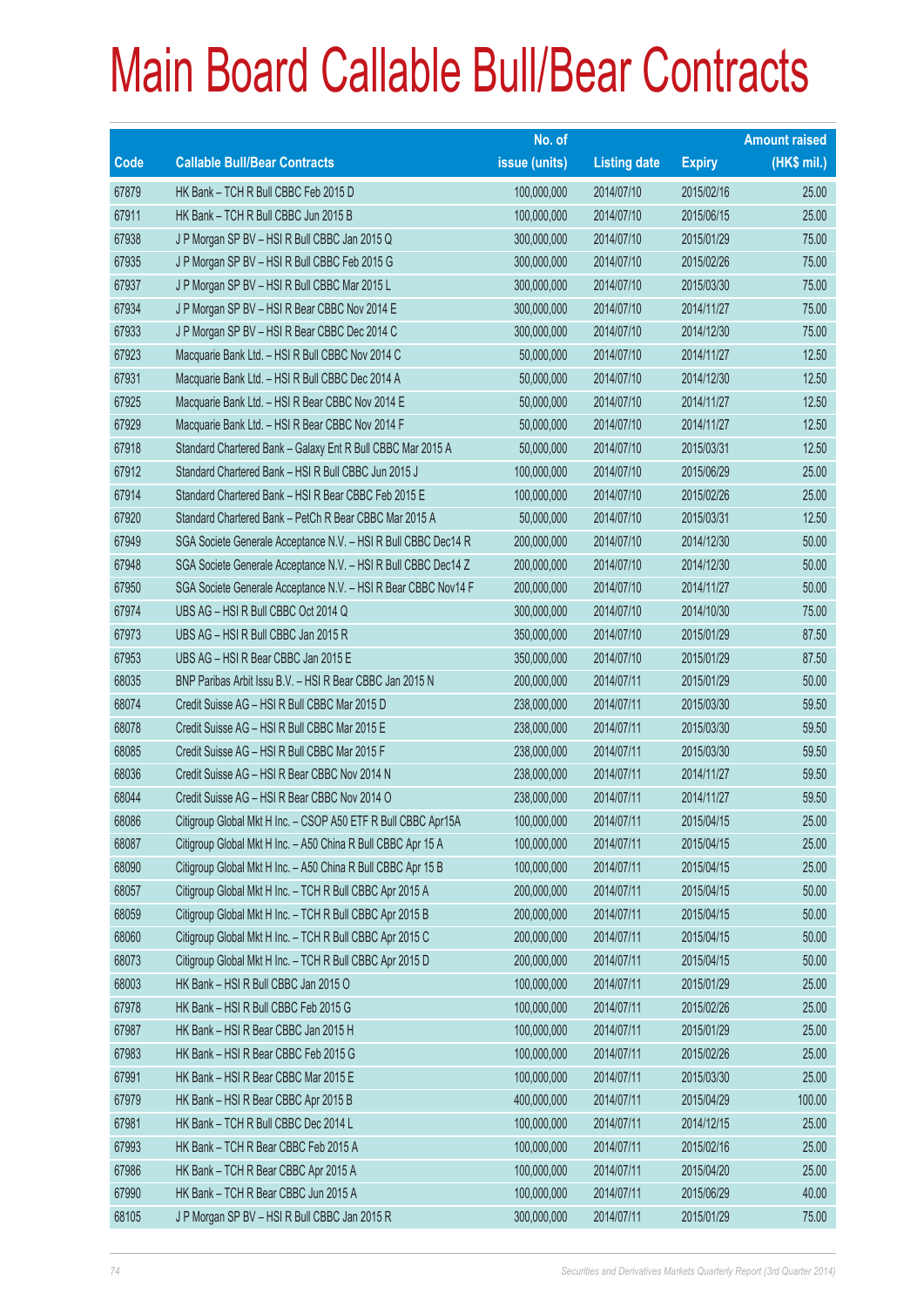|       |                                                                | No. of        |                     |               | <b>Amount raised</b> |
|-------|----------------------------------------------------------------|---------------|---------------------|---------------|----------------------|
| Code  | <b>Callable Bull/Bear Contracts</b>                            | issue (units) | <b>Listing date</b> | <b>Expiry</b> | $(HK$$ mil.)         |
| 68056 | J P Morgan SP BV - HSI R Bear CBBC Nov 2014 F                  | 300,000,000   | 2014/07/11          | 2014/11/27    | 75.00                |
| 68111 | J P Morgan SP BV - HSI R Bear CBBC Nov 2014 G                  | 300,000,000   | 2014/07/11          | 2014/11/27    | 75.00                |
| 68013 | Standard Chartered Bank - HSI R Bear CBBC Feb 2015 F           | 100,000,000   | 2014/07/11          | 2015/02/26    | 25.00                |
| 68097 | SGA Societe Generale Acceptance N.V. - HSI R Bear CBBC Nov14 G | 200,000,000   | 2014/07/11          | 2014/11/27    | 50.00                |
| 68098 | SGA Societe Generale Acceptance N.V. - HSI R Bear CBBC Dec14 E | 200,000,000   | 2014/07/11          | 2014/12/30    | 50.00                |
| 68095 | UBS AG - HSI R Bull CBBC Nov 2014 U                            | 300,000,000   | 2014/07/11          | 2014/11/27    | 75.00                |
| 68094 | UBS AG - HSI R Bull CBBC Jan 2015 S                            | 300,000,000   | 2014/07/11          | 2015/01/29    | 75.00                |
| 68091 | UBS AG - HSI R Bear CBBC Oct 2014 G                            | 300,000,000   | 2014/07/11          | 2014/10/30    | 75.00                |
| 68131 | Credit Suisse AG - HSI R Bull CBBC Feb 2015 M                  | 238,000,000   | 2014/07/14          | 2015/02/26    | 59.50                |
| 68213 | Credit Suisse AG - HSI R Bear CBBC Jan 2015 E                  | 238,000,000   | 2014/07/14          | 2015/01/29    | 59.50                |
| 68126 | Credit Suisse AG - TCH R Bull CBBC Jan 2015 D                  | 50,000,000    | 2014/07/14          | 2015/01/30    | 12.50                |
| 68128 | Credit Suisse AG - TCH R Bull CBBC Jan 2015 E                  | 50,000,000    | 2014/07/14          | 2015/01/30    | 12.50                |
| 68248 | Citigroup Global Mkt H Inc. - CSOP A50 ETF R Bull CBBC Nov14B  | 100,000,000   | 2014/07/14          | 2014/11/28    | 25.00                |
| 68252 | Citigroup Global Mkt H Inc. - CSOP A50 ETF R Bull CBBC Nov14C  | 100,000,000   | 2014/07/14          | 2014/11/28    | 25.00                |
| 68275 | Citigroup Global Mkt H Inc. - TCH R Bull CBBC Apr 2015 E       | 200,000,000   | 2014/07/14          | 2015/04/15    | 50.00                |
| 68150 | J P Morgan SP BV - HSI R Bull CBBC Jun 2015 A                  | 300,000,000   | 2014/07/14          | 2015/06/29    | 75.00                |
| 68152 | J P Morgan SP BV - HSI R Bear CBBC Oct 2014 K                  | 300,000,000   | 2014/07/14          | 2014/10/30    | 75.00                |
| 68133 | Standard Chartered Bank - Anhui Conch R Bull CBBC Sep 2015 A   | 50,000,000    | 2014/07/14          | 2015/09/15    | 12.50                |
| 68141 | Standard Chartered Bank - Sands China R Bull CBBC Apr 2015 A   | 50,000,000    | 2014/07/14          | 2015/04/15    | 12.50                |
| 68148 | Standard Chartered Bank - TCH R Bull CBBC Jun 2015 A           | 80,000,000    | 2014/07/14          | 2015/06/15    | 20.00                |
| 68177 | SGA Societe Generale Acceptance N.V. - HSI R Bull CBBC Dec14 O | 200,000,000   | 2014/07/14          | 2014/12/30    | 50.00                |
| 68178 | SGA Societe Generale Acceptance N.V. - HSI R Bear CBBC Dec14 F | 200,000,000   | 2014/07/14          | 2014/12/30    | 50.00                |
| 68182 | SGA Societe Generale Acceptance N.V. - HSI R Bear CBBC Dec14 G | 200,000,000   | 2014/07/14          | 2014/12/30    | 50.00                |
| 68210 | UBS AG - A50 China R Bull CBBC Apr 2015 A                      | 100,000,000   | 2014/07/14          | 2015/04/20    | 25.00                |
| 68187 | UBS AG - HSI R Bull CBBC Oct 2014 S                            | 300,000,000   | 2014/07/14          | 2014/10/30    | 75.00                |
| 68218 | UBS AG - HSI R Bear CBBC Oct 2014 Q                            | 300,000,000   | 2014/07/14          | 2014/10/30    | 75.00                |
| 68205 | UBS AG - TCH R Bear CBBC Dec 2014 A                            | 100,000,000   | 2014/07/14          | 2014/12/15    | 25.00                |
| 68396 | Credit Suisse AG - HSI R Bull CBBC Jan 2015 X                  | 238,000,000   | 2014/07/15          | 2015/01/29    | 59.50                |
| 68401 | Credit Suisse AG - HSI R Bear CBBC Jan 2015 F                  | 238,000,000   | 2014/07/15          | 2015/01/29    | 59.50                |
| 68405 | Citigroup Global Mkt H Inc. - AIA R Bull CBBC Apr 2015 A       | 100,000,000   | 2014/07/15          | 2015/04/20    | 25.00                |
| 68417 | Citigroup Global Mkt H Inc. - Sinopec Corp R Bull CBBC Apr15A  | 60,000,000    | 2014/07/15          | 2015/04/20    | 15.00                |
| 68408 | Citigroup Global Mkt H Inc. - PetCh R Bear CBBC Apr 2015 A     | 50,000,000    | 2014/07/15          | 2015/04/20    | 12.50                |
| 68418 | Citigroup Global Mkt H Inc. - Ping An R Bear CBBC Apr 2015 A   | 80,000,000    | 2014/07/15          | 2015/04/20    | 20.00                |
| 68335 | HK Bank - Anhui Conch R Bull CBBC Jul 2015 C                   | 50,000,000    | 2014/07/15          | 2015/07/27    | 12.50                |
| 68320 | HK Bank - A50 R Bull CBBC Feb 2015 E                           | 200,000,000   | 2014/07/15          | 2015/02/23    | 50.00                |
| 68317 | HK Bank - A50 R Bull CBBC Apr 2015 B                           | 200,000,000   | 2014/07/15          | 2015/04/27    | 50.00                |
| 68384 | HK Bank - GCL-Poly Energy R Bull CBBC Oct 2015 A               | 40,000,000    | 2014/07/15          | 2015/10/26    | 10.00                |
| 68304 | HK Bank - HSCEI R Bull CBBC Jan 2015 B                         | 100,000,000   | 2014/07/15          | 2015/01/29    | 25.00                |
| 68305 | HK Bank - HSCEI R Bear CBBC Mar 2015 A                         | 68,000,000    | 2014/07/15          | 2015/03/30    | 17.00                |
| 68330 | HK Bank - Hutchison R Bull CBBC Jan 2015 A                     | 60,000,000    | 2014/07/15          | 2015/01/19    | 15.00                |
| 68325 | HK Bank - Hutchison R Bear CBBC Apr 2015 A                     | 50,000,000    | 2014/07/15          | 2015/04/27    | 12.50                |
| 68323 | HK Bank - Sands China R Bear CBBC May 2015 A                   | 60,000,000    | 2014/07/15          | 2015/05/04    | 15.00                |
| 68391 | Standard Chartered Bank - HSI R Bull CBBC Jun 2015 K           | 100,000,000   | 2014/07/15          | 2015/06/29    | 25.00                |
| 68392 | UBS AG - HSI R Bull CBBC Mar 2015 H                            | 300,000,000   | 2014/07/15          | 2015/03/30    | 75.00                |
| 68510 | BNP Paribas Arbit Issu B.V. - HSI R Bull CBBC Dec 2014 A       | 200,000,000   | 2014/07/16          | 2014/12/30    | 50.00                |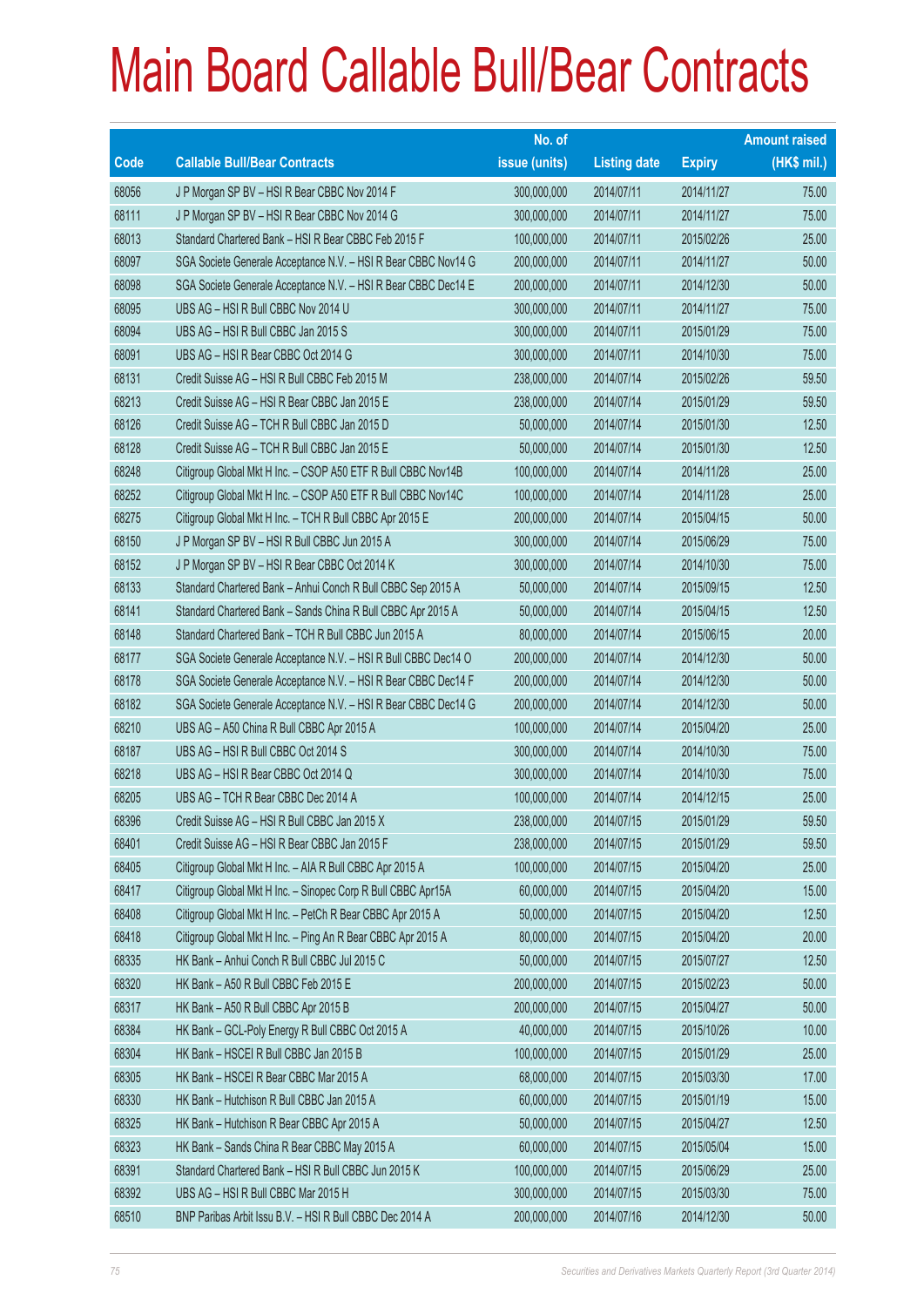|       |                                                                | No. of        |                     |               | <b>Amount raised</b> |
|-------|----------------------------------------------------------------|---------------|---------------------|---------------|----------------------|
| Code  | <b>Callable Bull/Bear Contracts</b>                            | issue (units) | <b>Listing date</b> | <b>Expiry</b> | $(HK$$ mil.)         |
| 68464 | BNP Paribas Arbit Issu B.V. - HSI R Bull CBBC Dec 2014 S       | 200,000,000   | 2014/07/16          | 2014/12/30    | 50.00                |
| 68511 | BNP Paribas Arbit Issu B.V. - HSI R Bear CBBC Jan 2015 O       | 200,000,000   | 2014/07/16          | 2015/01/29    | 50.00                |
| 68512 | BNP Paribas Arbit Issu B.V. - HSI R Bear CBBC Jan 2015 P       | 200,000,000   | 2014/07/16          | 2015/01/29    | 50.00                |
| 68469 | Credit Suisse AG - HSI R Bull CBBC Jan 2015 K                  | 238,000,000   | 2014/07/16          | 2015/01/29    | 59.50                |
| 68470 | Credit Suisse AG - HSI R Bull CBBC Jan 2015 L                  | 238,000,000   | 2014/07/16          | 2015/01/29    | 59.50                |
| 68514 | Credit Suisse AG - HSI R Bull CBBC Jan 2015 N                  | 238,000,000   | 2014/07/16          | 2015/01/29    | 59.50                |
| 68467 | Credit Suisse AG - HSI R Bull CBBC Jan 2015 Y                  | 238,000,000   | 2014/07/16          | 2015/01/29    | 59.50                |
| 68468 | Credit Suisse AG - HSI R Bull CBBC Jan 2015 Z                  | 238,000,000   | 2014/07/16          | 2015/01/29    | 59.50                |
| 68516 | Credit Suisse AG - HSI R Bear CBBC Oct 2014 M                  | 238,000,000   | 2014/07/16          | 2014/10/30    | 59.50                |
| 68517 | Credit Suisse AG - HSI R Bear CBBC Oct 2014 N                  | 238,000,000   | 2014/07/16          | 2014/10/30    | 59.50                |
| 68523 | Credit Suisse AG - HSI R Bear CBBC Oct 2014 P                  | 238,000,000   | 2014/07/16          | 2014/10/30    | 59.50                |
| 68538 | Citigroup Global Mkt H Inc. - China Mobile R Bear CBBC Apr15A  | 80,000,000    | 2014/07/16          | 2015/04/20    | 20.00                |
| 68539 | Citigroup Global Mkt H Inc. - CSOP A50 ETF R Bear CBBC Apr15A  | 100,000,000   | 2014/07/16          | 2015/04/20    | 25.00                |
| 68540 | Citigroup Global Mkt H Inc. - A50 China R Bear CBBC Apr 15 A   | 100,000,000   | 2014/07/16          | 2015/04/20    | 25.00                |
| 68545 | Goldman Sachs SP (Asia) - HSI R Bull CBBC Nov 2014 A           | 150,000,000   | 2014/07/16          | 2014/11/27    | 39.30                |
| 68542 | Goldman Sachs SP (Asia) - HSI R Bear CBBC Nov 2014 D           | 150,000,000   | 2014/07/16          | 2014/11/27    | 38.40                |
| 68544 | Goldman Sachs SP (Asia) - HSI R Bear CBBC Nov 2014 E           | 150,000,000   | 2014/07/16          | 2014/11/27    | 38.25                |
| 68459 | J P Morgan SP BV - HSI R Bull CBBC Jan 2015 S                  | 300,000,000   | 2014/07/16          | 2015/01/29    | 75.00                |
| 68449 | J P Morgan SP BV - HSI R Bull CBBC Mar 2015 M                  | 300,000,000   | 2014/07/16          | 2015/03/30    | 75.00                |
| 68446 | J P Morgan SP BV - HSI R Bull CBBC May 2015 A                  | 300,000,000   | 2014/07/16          | 2015/05/28    | 75.00                |
| 68546 | J P Morgan SP BV - HSI R Bear CBBC Oct 2014 L                  | 300,000,000   | 2014/07/16          | 2014/10/30    | 75.00                |
| 68553 | J P Morgan SP BV - HSI R Bear CBBC Oct 2014 M                  | 300,000,000   | 2014/07/16          | 2014/10/30    | 75.00                |
| 68513 | Standard Chartered Bank - HSI R Bear CBBC Feb 2015 G           | 100,000,000   | 2014/07/16          | 2015/02/26    | 25.00                |
| 68502 | SGA Societe Generale Acceptance N.V. - HSI R Bull CBBC Nov 14W | 200,000,000   | 2014/07/16          | 2014/11/27    | 50.00                |
| 68503 | SGA Societe Generale Acceptance N.V. - HSI R Bear CBBC Nov 14H | 200,000,000   | 2014/07/16          | 2014/11/27    | 50.00                |
| 68508 | SGA Societe Generale Acceptance N.V. - HSI R Bear CBBC Nov 141 | 200,000,000   | 2014/07/16          | 2014/11/27    | 50.00                |
| 68479 | UBS AG - HSCEI R Bear CBBC Feb 2015 A                          | 100,000,000   | 2014/07/16          | 2015/02/26    | 25.00                |
| 68472 | UBS AG - HSI R Bull CBBC Dec 2014 I                            | 300,000,000   | 2014/07/16          | 2014/12/30    | 75.00                |
| 68471 | UBS AG - HSI R Bull CBBC Jan 2015 T                            | 300,000,000   | 2014/07/16          | 2015/01/29    | 75.00                |
| 68473 | UBS AG - HSI R Bull CBBC Jan 2015 U                            | 300,000,000   | 2014/07/16          | 2015/01/29    | 75.00                |
| 68532 | UBS AG - HSI R Bear CBBC Oct 2014 T                            | 300,000,000   | 2014/07/16          | 2014/10/30    | 75.00                |
| 68530 | UBS AG - HSI R Bear CBBC Nov 2014 Q                            | 300,000,000   | 2014/07/16          | 2014/11/27    | 75.00                |
| 68525 | UBS AG - HSI R Bear CBBC Dec 2014 H                            | 300,000,000   | 2014/07/16          | 2014/12/30    | 75.00                |
| 68490 | UBS AG - Hutchison R Bull CBBC Jun 2015 C                      | 50,000,000    | 2014/07/16          | 2015/06/15    | 12.50                |
| 68620 | Credit Suisse AG - HSI R Bull CBBC Feb 2015 N                  | 238,000,000   | 2014/07/17          | 2015/02/26    | 59.50                |
| 68621 | Credit Suisse AG - HSI R Bull CBBC Feb 2015 O                  | 238,000,000   | 2014/07/17          | 2015/02/26    | 59.50                |
| 68628 | Credit Suisse AG - HSI R Bull CBBC Feb 2015 P                  | 238,000,000   | 2014/07/17          | 2015/02/26    | 59.50                |
| 68637 | Credit Suisse AG - HSI R Bull CBBC Feb 2015 Q                  | 238,000,000   | 2014/07/17          | 2015/02/26    | 59.50                |
| 68707 | Credit Suisse AG - HSI R Bull CBBC Feb 2015 R                  | 238,000,000   | 2014/07/17          | 2015/02/26    | 59.50                |
| 68708 | Credit Suisse AG - HSI R Bull CBBC Feb 2015 S                  | 238,000,000   | 2014/07/17          | 2015/02/26    | 59.50                |
| 68700 | Credit Suisse AG - HSI R Bear CBBC Nov 2014 P                  | 238,000,000   | 2014/07/17          | 2014/11/27    | 59.50                |
| 68704 | Credit Suisse AG - HSI R Bear CBBC Nov 2014 Q                  | 238,000,000   | 2014/07/17          | 2014/11/27    | 59.50                |
| 68663 | Credit Suisse AG - HSI R Bear CBBC Feb 2015 A                  | 238,000,000   | 2014/07/17          | 2015/02/26    | 59.50                |
| 68681 | Credit Suisse AG - HSI R Bear CBBC Feb 2015 B                  | 238,000,000   | 2014/07/17          | 2015/02/26    | 59.50                |
| 68685 | Credit Suisse AG - HSI R Bear CBBC Feb 2015 C                  | 238,000,000   | 2014/07/17          | 2015/02/26    | 59.50                |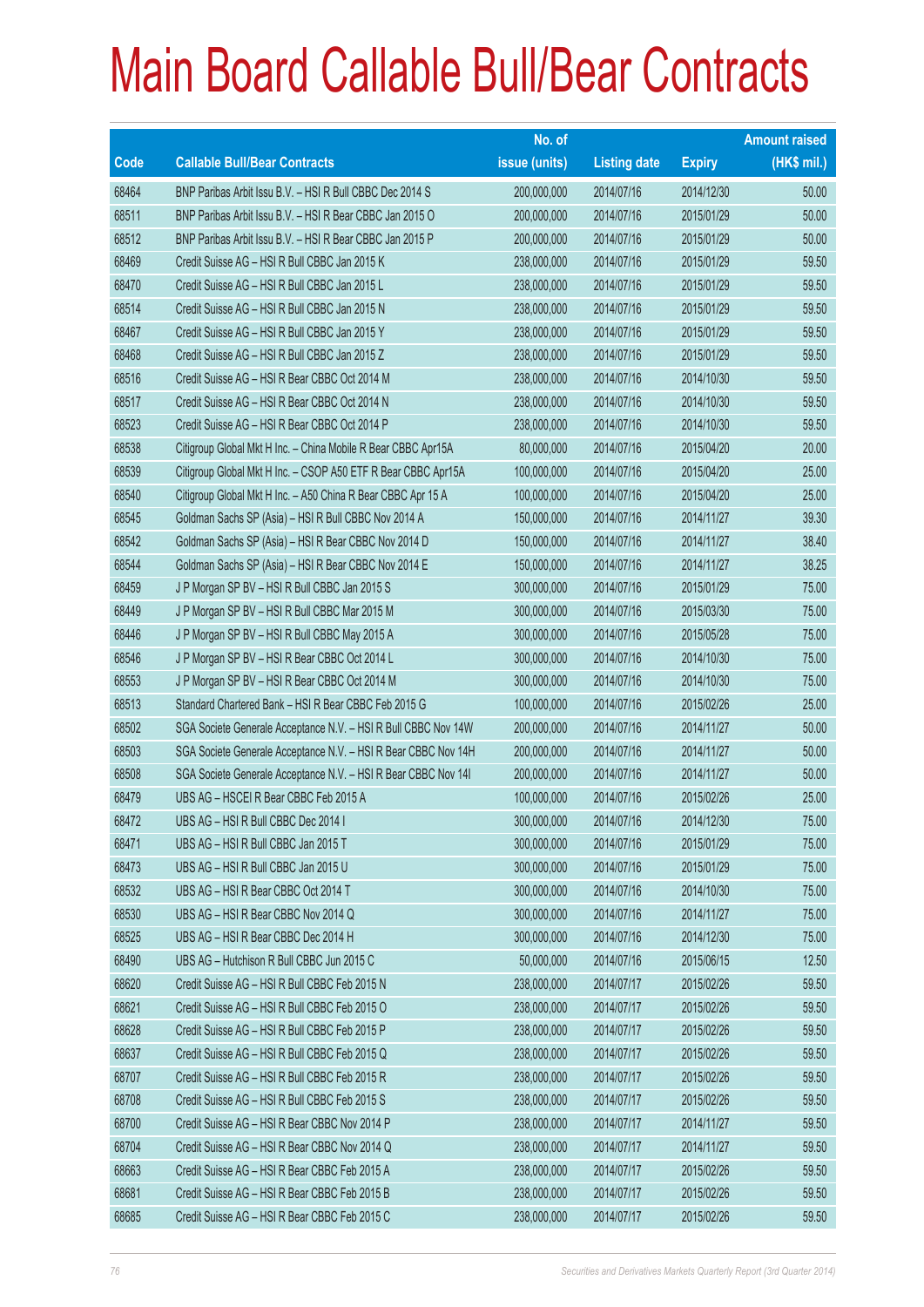|        |                                                                | No. of        |                     |               | <b>Amount raised</b> |
|--------|----------------------------------------------------------------|---------------|---------------------|---------------|----------------------|
| Code   | <b>Callable Bull/Bear Contracts</b>                            | issue (units) | <b>Listing date</b> | <b>Expiry</b> | $(HK$$ mil.)         |
| 68694  | Credit Suisse AG - HSI R Bear CBBC Feb 2015 D                  | 238,000,000   | 2014/07/17          | 2015/02/26    | 59.50                |
| 68596  | HK Bank - Minsheng Bank R Bull CBBC Feb 2015 A                 | 40,000,000    | 2014/07/17          | 2015/02/23    | 10.00                |
| 68582  | HK Bank - HSI R Bull CBBC Jan 2015 P                           | 400,000,000   | 2014/07/17          | 2015/01/29    | 100.00               |
| 68554  | HK Bank - HSI R Bull CBBC Feb 2015 H                           | 400,000,000   | 2014/07/17          | 2015/02/26    | 100.00               |
| 68592  | HK Bank - HSI R Bear CBBC Jan 2015 I                           | 100,000,000   | 2014/07/17          | 2015/01/29    | 25.00                |
| 68593  | HK Bank - HSI R Bear CBBC Feb 2015 H                           | 100,000,000   | 2014/07/17          | 2015/02/26    | 25.00                |
| 68589  | HK Bank - HSI R Bear CBBC Mar 2015 F                           | 100,000,000   | 2014/07/17          | 2015/03/30    | 25.00                |
| 68594  | HK Bank - Lenovo R Bull CBBC Feb 2015 A                        | 60,000,000    | 2014/07/17          | 2015/02/23    | 15.00                |
| 68595  | HK Bank - TCH R Bear CBBC Apr 2015 B                           | 100,000,000   | 2014/07/17          | 2015/04/13    | 25.00                |
| 68724  | J P Morgan SP BV - HSI R Bull CBBC Feb 2015 H                  | 300,000,000   | 2014/07/17          | 2015/02/26    | 75.00                |
| 68730  | J P Morgan SP BV - HSI R Bear CBBC Oct 2014 N                  | 300,000,000   | 2014/07/17          | 2014/10/30    | 75.00                |
| 68729  | J P Morgan SP BV - HSI R Bear CBBC Nov 2014 H                  | 300,000,000   | 2014/07/17          | 2014/11/27    | 75.00                |
| 68618  | Standard Chartered Bank - HSI R Bull CBBC Feb 2015 C           | 100,000,000   | 2014/07/17          | 2015/02/26    | 25.00                |
| 68597  | SGA Societe Generale Acceptance N.V. - HSI R Bull CBBC Dec 14N | 200,000,000   | 2014/07/17          | 2014/12/30    | 50.00                |
| 68603  | SGA Societe Generale Acceptance N.V. - HSI R Bear CBBC Nov 14J | 200,000,000   | 2014/07/17          | 2014/11/27    | 50.00                |
| 68722  | UBS AG - HSI R Bull CBBC Jan 2015 V                            | 300,000,000   | 2014/07/17          | 2015/01/29    | 75.00                |
| 68723  | UBS AG - HSI R Bull CBBC Feb 2015 J                            | 300,000,000   | 2014/07/17          | 2015/02/26    | 75.00                |
| 68705  | UBS AG - HSI R Bear CBBC Oct 2014 R                            | 300,000,000   | 2014/07/17          | 2014/10/30    | 75.00                |
| 68706  | UBS AG - HSI R Bear CBBC Nov 2014 R                            | 300,000,000   | 2014/07/17          | 2014/11/27    | 75.00                |
| 68745  | Credit Suisse AG - HSI R Bull CBBC Jan 2015 O                  | 238,000,000   | 2014/07/18          | 2015/01/29    | 59.50                |
| 68746  | Credit Suisse AG - HSI R Bear CBBC Nov 2014 R                  | 238,000,000   | 2014/07/18          | 2014/11/27    | 59.50                |
| 68839  | Credit Suisse AG - HSI R Bear CBBC Nov 2014 S                  | 238,000,000   | 2014/07/18          | 2014/11/27    | 59.50                |
| 68864  | Citigroup Global Mkt H Inc. - Galaxy Ent R Bear CBBC Apr15 B   | 60,000,000    | 2014/07/18          | 2015/04/20    | 15.00                |
| 68863  | Citigroup Global Mkt H Inc. - Sands China R Bear CBBC Apr15A   | 60,000,000    | 2014/07/18          | 2015/04/20    | 15.00                |
| 68852  | Goldman Sachs SP (Asia) - HSI R Bull CBBC Nov 2014 B           | 150,000,000   | 2014/07/18          | 2014/11/27    | 40.65                |
| 68851  | J P Morgan SP BV - HSI R Bull CBBC Feb 2015 I                  | 300,000,000   | 2014/07/18          | 2015/02/26    | 75.00                |
| 68848  | J P Morgan SP BV - HSI R Bear CBBC Nov 2014 I                  | 300,000,000   | 2014/07/18          | 2014/11/27    | 75.00                |
| 68755  | UBS AG - China Mobile R Bear CBBC Mar 2015 A                   | 50,000,000    | 2014/07/18          | 2015/03/02    | 12.50                |
| 68762  | UBS AG - CNOOC R Bear CBBC Jan 2015 B                          | 50,000,000    | 2014/07/18          | 2015/01/19    | 12.50                |
| 68809  | UBS AG - HSBC R Bull CBBC Jun 2015 B                           | 50,000,000    | 2014/07/18          | 2015/06/15    | 12.50                |
| 68750  | UBS AG - HSI R Bull CBBC Nov 2014 N                            | 300,000,000   | 2014/07/18          | 2014/11/27    | 75.00                |
| 68739  | UBS AG - HSI R Bear CBBC Oct 2014 S                            | 300,000,000   | 2014/07/18          | 2014/10/30    | 75.00                |
| 68777  | UBS AG - Hutchison R Bear CBBC Feb 2015 A                      | 50,000,000    | 2014/07/18          | 2015/02/02    | 12.50                |
| 68945  | Credit Suisse AG - HSI R Bull CBBC Jan 2015 I                  | 238,000,000   | 2014/07/21          | 2015/01/29    | 59.50                |
| 68947  | Credit Suisse AG - HSI R Bear CBBC Nov 2014 T                  | 238,000,000   | 2014/07/21          | 2014/11/27    | 59.50                |
| 68889  | J P Morgan SP BV - HSI R Bull CBBC Mar 2015 N                  | 300,000,000   | 2014/07/21          | 2015/03/30    | 75.00                |
| 68930  | SGA Societe Generale Acceptance N.V. - HSI R Bull CBBC Dec14 P | 200,000,000   | 2014/07/21          | 2014/12/30    | 50.00                |
| 68940  | SGA Societe Generale Acceptance N.V. - HSI R Bear CBBC Nov14 K | 200,000,000   | 2014/07/21          | 2014/11/27    | 50.00                |
| 68953  | UBS AG - HSI R Bull CBBC Oct 2014 C                            | 300,000,000   | 2014/07/21          | 2014/10/30    | 75.00                |
| 68911  | UBS AG - HSI R Bull CBBC Oct 2015 A                            | 300,000,000   | 2014/07/21          | 2015/10/29    | 75.00                |
| 68868  | UBS AG - HSI R Bear CBBC Nov 2014 S                            | 300,000,000   | 2014/07/21          | 2014/11/27    | 75.00                |
| 68888  | UBS AG - HSI R Bear CBBC Dec 2014 I                            | 350,000,000   | 2014/07/21          | 2014/12/30    | 87.50                |
| 68906  | UBS AG - HSI R Bear CBBC May 2015 A                            | 300,000,000   | 2014/07/21          | 2015/05/28    | 75.00                |
| 66994# | HK Bank - HSI R Bear CBBC Oct 2014 B                           | 280,000,000   | 2014/07/21          | 2014/10/30    | 28.56                |
| 69053  | BNP Paribas Arbit Issu B.V. - HSCEI R Bull CBBC Dec 2014 E     | 100,000,000   | 2014/07/22          | 2014/12/30    | 25.00                |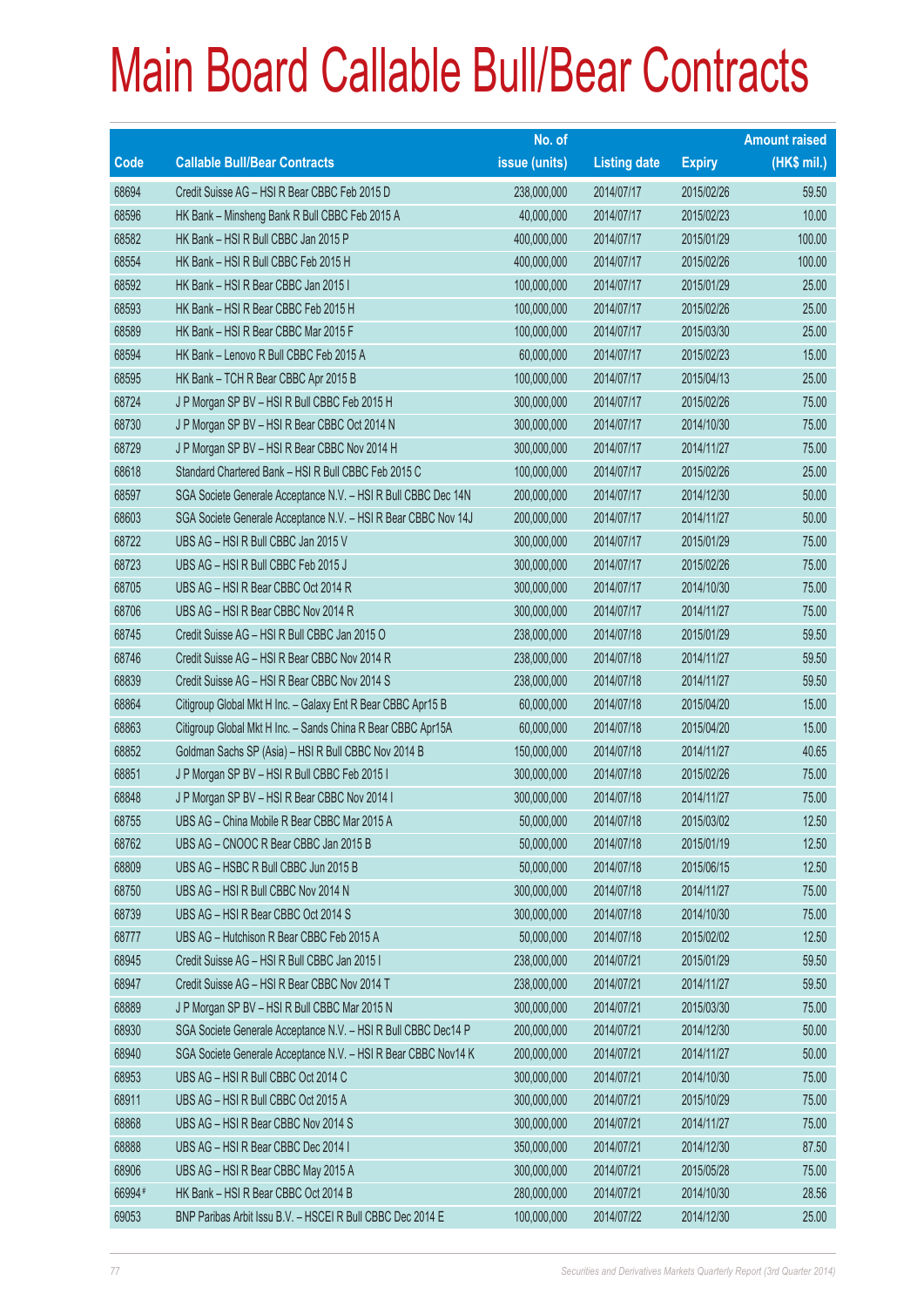|             |                                                                | No. of        |                     |               | <b>Amount raised</b> |
|-------------|----------------------------------------------------------------|---------------|---------------------|---------------|----------------------|
| <b>Code</b> | <b>Callable Bull/Bear Contracts</b>                            | issue (units) | <b>Listing date</b> | <b>Expiry</b> | $(HK$$ mil.)         |
| 69050       | BNP Paribas Arbit Issu B.V. - HSI R Bull CBBC Dec 2014 B       | 200,000,000   | 2014/07/22          | 2014/12/30    | 50.00                |
| 69051       | BNP Paribas Arbit Issu B.V. - HSI R Bear CBBC Jan 2015 Q       | 200,000,000   | 2014/07/22          | 2015/01/29    | 50.00                |
| 69019       | Credit Suisse AG - HSI R Bull CBBC Feb 2015 T                  | 238,000,000   | 2014/07/22          | 2015/02/26    | 59.50                |
| 69025       | Credit Suisse AG - HSI R Bull CBBC Feb 2015 U                  | 238,000,000   | 2014/07/22          | 2015/02/26    | 59.50                |
| 69009       | Credit Suisse AG - HSI R Bear CBBC Oct 2014 Q                  | 238,000,000   | 2014/07/22          | 2014/10/30    | 59.50                |
| 69010       | Credit Suisse AG - HSI R Bear CBBC Oct 2014 R                  | 238,000,000   | 2014/07/22          | 2014/10/30    | 59.50                |
| 69033       | Citigroup Global Mkt H Inc. - China Mobile R Bull CBBC Apr15A  | 80,000,000    | 2014/07/22          | 2015/04/20    | 20.00                |
| 69035       | Citigroup Global Mkt H Inc. - China Mobile R Bull CBBC Apr15B  | 80,000,000    | 2014/07/22          | 2015/04/20    | 20.00                |
| 69036       | Citigroup Global Mkt H Inc. - China Mobile R Bear CBBC Apr15B  | 80,000,000    | 2014/07/22          | 2015/04/20    | 20.00                |
| 69018       | Bank of East Asia - Sinopec Corp R Bull CBBC Feb 2015 A        | 50,000,000    | 2014/07/22          | 2015/02/26    | 12.50                |
| 69080       | J P Morgan SP BV - HSI R Bull CBBC Jan 2015 T                  | 300,000,000   | 2014/07/22          | 2015/01/29    | 75.00                |
| 69079       | J P Morgan SP BV - HSI R Bull CBBC Feb 2015 J                  | 300,000,000   | 2014/07/22          | 2015/02/26    | 75.00                |
| 69077       | J P Morgan SP BV - HSI R Bear CBBC Nov 2014 J                  | 300,000,000   | 2014/07/22          | 2014/11/27    | 75.00                |
| 68978       | Standard Chartered Bank - China Mobile R Bull CBBC Jul 2015A   | 50,000,000    | 2014/07/22          | 2015/07/16    | 12.50                |
| 68979       | Standard Chartered Bank - China Mobile R Bear CBBC Mar 2015A   | 50,000,000    | 2014/07/22          | 2015/03/06    | 12.50                |
| 69013       | Standard Chartered Bank - HSI R Bear CBBC Feb 2015 H           | 100,000,000   | 2014/07/22          | 2015/02/26    | 25.00                |
| 68956       | Standard Chartered Bank - Lenovo R Bull CBBC Sep 2015 A        | 50,000,000    | 2014/07/22          | 2015/09/08    | 12.50                |
| 68976       | Standard Chartered Bank - Lenovo R Bear CBBC Apr 2015 B        | 50,000,000    | 2014/07/22          | 2015/04/14    | 12.50                |
| 69012       | SGA Societe Generale Acceptance N.V. - HSI R Bull CBBC Dec14 W | 200,000,000   | 2014/07/22          | 2014/12/30    | 50.00                |
| 69072       | UBS AG - HSI R Bull CBBC Nov 2014 I                            | 300,000,000   | 2014/07/22          | 2014/11/27    | 75.00                |
| 69059       | UBS AG - HSI R Bull CBBC Dec 2014 L                            | 300,000,000   | 2014/07/22          | 2014/12/30    | 75.00                |
| 69008       | UBS AG - HSI R Bear CBBC Dec 2014 J                            | 350,000,000   | 2014/07/22          | 2014/12/30    | 87.50                |
| 69226       | BNP Paribas Arbit Issu B.V. - HSI R Bull CBBC Dec 2014 Z       | 200,000,000   | 2014/07/23          | 2014/12/30    | 50.00                |
| 69134       | BNP Paribas Arbit Issu B.V. - HSI R Bear CBBC Jan 2015 R       | 200,000,000   | 2014/07/23          | 2015/01/29    | 50.00                |
| 69181       | Credit Suisse AG - HSI R Bull CBBC Jan 2015 M                  | 238,000,000   | 2014/07/23          | 2015/01/29    | 59.50                |
| 69186       | Credit Suisse AG - HSI R Bull CBBC Jan 2015 R                  | 238,000,000   | 2014/07/23          | 2015/01/29    | 59.50                |
| 69138       | Credit Suisse AG - HSI R Bear CBBC Oct 2014 S                  | 238,000,000   | 2014/07/23          | 2014/10/30    | 59.50                |
| 69139       | Credit Suisse AG - HSI R Bear CBBC Oct 2014 T                  | 238,000,000   | 2014/07/23          | 2014/10/30    | 59.50                |
| 69145       | Credit Suisse AG - HSI R Bear CBBC Jan 2015 G                  | 238,000,000   | 2014/07/23          | 2015/01/29    | 59.50                |
| 69156       | Credit Suisse AG - HSI R Bear CBBC Jan 2015 H                  | 238,000,000   | 2014/07/23          | 2015/01/29    | 59.50                |
| 69143       | Credit Suisse AG - HSI R Bear CBBC Feb 2015 E                  | 238,000,000   | 2014/07/23          | 2015/02/26    | 59.50                |
| 69149       | Credit Suisse AG - HSI R Bear CBBC Feb 2015 F                  | 238,000,000   | 2014/07/23          | 2015/02/26    | 59.50                |
| 69161       | Credit Suisse AG - HSI R Bear CBBC Feb 2015 G                  | 238,000,000   | 2014/07/23          | 2015/02/26    | 59.50                |
| 69173       | Credit Suisse AG - HSI R Bear CBBC Feb 2015 H                  | 238,000,000   | 2014/07/23          | 2015/02/26    | 64.26                |
| 69222       | Goldman Sachs SP (Asia) - HSI R Bull CBBC Nov 2014 C           | 150,000,000   | 2014/07/23          | 2014/11/27    | 43.20                |
| 69124       | HK Bank - AIA R Bull CBBC Jun 2015 B                           | 60,000,000    | 2014/07/23          | 2015/06/15    | 15.00                |
| 69127       | HK Bank - AIA R Bear CBBC Mar 2015 A                           | 40,000,000    | 2014/07/23          | 2015/03/30    | 10.00                |
| 69128       | HK Bank - AIA R Bear CBBC Apr 2015 B                           | 40,000,000    | 2014/07/23          | 2015/04/13    | 10.00                |
| 69090       | HK Bank - China Mobile R Bull CBBC Jun 2015 A                  | 120,000,000   | 2014/07/23          | 2015/06/29    | 30.00                |
| 69113       | HK Bank - China Mobile R Bull CBBC Jun 2015 B                  | 120,000,000   | 2014/07/23          | 2015/06/22    | 30.00                |
| 69115       | HK Bank - China Mobile R Bear CBBC Apr 2015 C                  | 40,000,000    | 2014/07/23          | 2015/04/27    | 10.00                |
| 69084       | HK Bank - HSI R Bull CBBC Jan 2015 Q                           | 100,000,000   | 2014/07/23          | 2015/01/29    | 25.00                |
| 69085       | HK Bank - HSI R Bull CBBC Feb 2015 I                           | 100,000,000   | 2014/07/23          | 2015/02/26    | 25.00                |
| 69083       | HK Bank - HSI R Bull CBBC Mar 2015 D                           | 100,000,000   | 2014/07/23          | 2015/03/30    | 25.00                |
| 69220       | J P Morgan SP BV - HSI R Bull CBBC Feb 2015 K                  | 300,000,000   | 2014/07/23          | 2015/02/26    | 75.00                |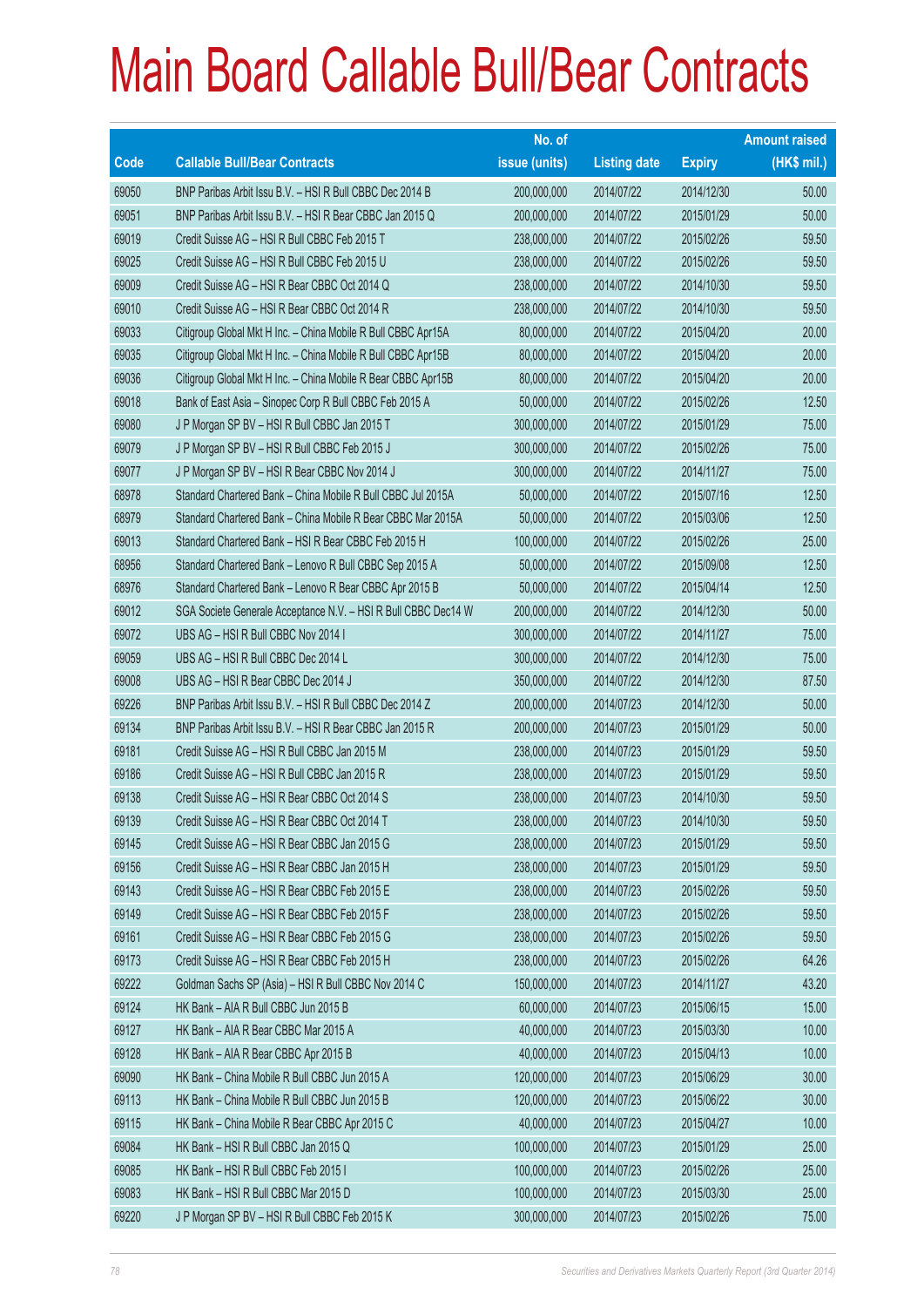|       |                                                                | No. of        |                     |               | <b>Amount raised</b> |
|-------|----------------------------------------------------------------|---------------|---------------------|---------------|----------------------|
| Code  | <b>Callable Bull/Bear Contracts</b>                            | issue (units) | <b>Listing date</b> | <b>Expiry</b> | $(HK$$ mil.)         |
| 69221 | J P Morgan SP BV - HSI R Bull CBBC Mar 2015 O                  | 300,000,000   | 2014/07/23          | 2015/03/30    | 75.00                |
| 69200 | J P Morgan SP BV - HSI R Bear CBBC Nov 2014 K                  | 300,000,000   | 2014/07/23          | 2014/11/27    | 75.00                |
| 69219 | J P Morgan SP BV - HSI R Bear CBBC Nov 2014 L                  | 300,000,000   | 2014/07/23          | 2014/11/27    | 75.00                |
| 69133 | Standard Chartered Bank - HSI R Bear CBBC Feb 2015 I           | 100,000,000   | 2014/07/23          | 2015/02/26    | 25.00                |
| 69188 | SGA Societe Generale Acceptance N.V. - HSI R Bull CBBC Feb15 A | 200,000,000   | 2014/07/23          | 2015/02/26    | 50.00                |
| 69195 | SGA Societe Generale Acceptance N.V. - HSI R Bear CBBC Nov14 L | 200,000,000   | 2014/07/23          | 2014/11/27    | 50.00                |
| 69179 | UBS AG - China Mobile R Bear CBBC Apr 2015 A                   | 50,000,000    | 2014/07/23          | 2015/04/13    | 12.50                |
| 69187 | UBS AG - HSI R Bull CBBC Jan 2015 W                            | 300,000,000   | 2014/07/23          | 2015/01/29    | 75.00                |
| 69140 | UBS AG - HSI R Bear CBBC Dec 2014 K                            | 300,000,000   | 2014/07/23          | 2014/12/30    | 75.00                |
| 69280 | Credit Suisse AG - HSI R Bull CBBC Mar 2015 G                  | 238,000,000   | 2014/07/24          | 2015/03/30    | 59.50                |
| 69281 | Credit Suisse AG - HSI R Bear CBBC Nov 2014 U                  | 238,000,000   | 2014/07/24          | 2014/11/27    | 59.50                |
| 69256 | HK Bank - BOCL R Bear CBBC May 2015 B                          | 40,000,000    | 2014/07/24          | 2015/05/04    | 10.00                |
| 69246 | HK Bank - China Mobile R Bull CBBC Jun 2015 C                  | 120,000,000   | 2014/07/24          | 2015/06/26    | 30.00                |
| 69227 | HK Bank - China Mobile R Bear CBBC Jul 2015 A                  | 60,000,000    | 2014/07/24          | 2015/07/13    | 15.00                |
| 69228 | HK Bank - China Mobile R Bear CBBC Jul 2015 B                  | 60,000,000    | 2014/07/24          | 2015/07/27    | 15.00                |
| 69229 | HK Bank - China Mobile R Bear CBBC Jul 2015 C                  | 60,000,000    | 2014/07/24          | 2015/07/20    | 15.00                |
| 69249 | HK Bank - Minsheng Bank R Bear CBBC May 2015 A                 | 40,000,000    | 2014/07/24          | 2015/05/11    | 10.00                |
| 69250 | HK Bank - Sands China R Bear CBBC Apr 2015 A                   | 60,000,000    | 2014/07/24          | 2015/04/27    | 15.00                |
| 69288 | J P Morgan SP BV - HSI R Bull CBBC Mar 2015 P                  | 300,000,000   | 2014/07/24          | 2015/03/30    | 75.00                |
| 69287 | J P Morgan SP BV - HSI R Bear CBBC Nov 2014 M                  | 300,000,000   | 2014/07/24          | 2014/11/27    | 75.00                |
| 69286 | J P Morgan SP BV - HSI R Bear CBBC Feb 2015 A                  | 300,000,000   | 2014/07/24          | 2015/02/26    | 75.00                |
| 69257 | Standard Chartered Bank - HSI R Bull CBBC Apr 2015 M           | 100,000,000   | 2014/07/24          | 2015/04/29    | 25.00                |
| 69265 | Standard Chartered Bank - HSI R Bear CBBC Nov 2014 N           | 100,000,000   | 2014/07/24          | 2014/11/27    | 25.00                |
| 69274 | UBS AG - China Mobile R Bull CBBC Jul 2015 B                   | 50,000,000    | 2014/07/24          | 2015/07/06    | 12.50                |
| 69273 | UBS AG - HSI R Bull CBBC Dec 2014 M                            | 300,000,000   | 2014/07/24          | 2014/12/30    | 75.00                |
| 69284 | UBS AG - HSI R Bear CBBC Oct 2014 U                            | 300,000,000   | 2014/07/24          | 2014/10/30    | 75.00                |
| 69285 | UBS AG - HSI R Bear CBBC Dec 2014 L                            | 350,000,000   | 2014/07/24          | 2014/12/30    | 87.50                |
| 69322 | BNP Paribas Arbit Issu B.V. - HSI R Bull CBBC Dec 2014 G       | 200,000,000   | 2014/07/25          | 2014/12/30    | 50.00                |
| 69315 | Credit Suisse AG - HSI R Bull CBBC Mar 2015 H                  | 238,000,000   | 2014/07/25          | 2015/03/30    | 59.50                |
| 69317 | Credit Suisse AG - HSI R Bull CBBC Mar 2015 I                  | 238,000,000   | 2014/07/25          | 2015/03/30    | 59.50                |
| 69318 | Credit Suisse AG - HSI R Bull CBBC Mar 2015 J                  | 238,000,000   | 2014/07/25          | 2015/03/30    | 59.50                |
| 69367 | Credit Suisse AG - HSI R Bear CBBC Oct 2014 V                  | 238,000,000   | 2014/07/25          | 2014/10/30    | 59.50                |
| 69292 | J P Morgan SP BV - HSI R Bull CBBC Feb 2015 L                  | 300,000,000   | 2014/07/25          | 2015/02/26    | 75.00                |
| 69290 | J P Morgan SP BV - HSI R Bull CBBC Mar 2015 Q                  | 300,000,000   | 2014/07/25          | 2015/03/30    | 75.00                |
| 69373 | J P Morgan SP BV - HSI R Bear CBBC Dec 2014 D                  | 300,000,000   | 2014/07/25          | 2014/12/30    | 75.00                |
| 69295 | Standard Chartered Bank - HSI R Bull CBBC Apr 2015 N           | 100,000,000   | 2014/07/25          | 2015/04/29    | 25.00                |
| 69302 | Standard Chartered Bank - HSI R Bull CBBC Apr 2015 O           | 100,000,000   | 2014/07/25          | 2015/04/29    | 25.00                |
| 69346 | SGA Societe Generale Acceptance N.V. - HSI R Bear CBBC Nov14 M | 200,000,000   | 2014/07/25          | 2014/11/27    | 50.00                |
| 69325 | UBS AG - HSI R Bull CBBC Oct 2014 H                            | 350,000,000   | 2014/07/25          | 2014/10/30    | 87.50                |
| 69324 | UBS AG - HSI R Bull CBBC Dec 2014 H                            | 300,000,000   | 2014/07/25          | 2014/12/30    | 75.00                |
| 69323 | UBS AG - HSI R Bull CBBC Jan 2015 X                            | 300,000,000   | 2014/07/25          | 2015/01/29    | 75.00                |
| 69347 | UBS AG - HSI R Bear CBBC Nov 2014 T                            | 300,000,000   | 2014/07/25          | 2014/11/27    | 75.00                |
| 69366 | UBS AG - HSI R Bear CBBC Nov 2014 U                            | 350,000,000   | 2014/07/25          | 2014/11/27    | 87.50                |
| 69391 | BNP Paribas Arbit Issu B.V. - HSI R Bear CBBC Jan 2015 S       | 200,000,000   | 2014/07/28          | 2015/01/29    | 50.00                |
| 69376 | Credit Suisse AG - HSI R Bull CBBC Jan 2015 Q                  | 238,000,000   | 2014/07/28          | 2015/01/29    | 59.50                |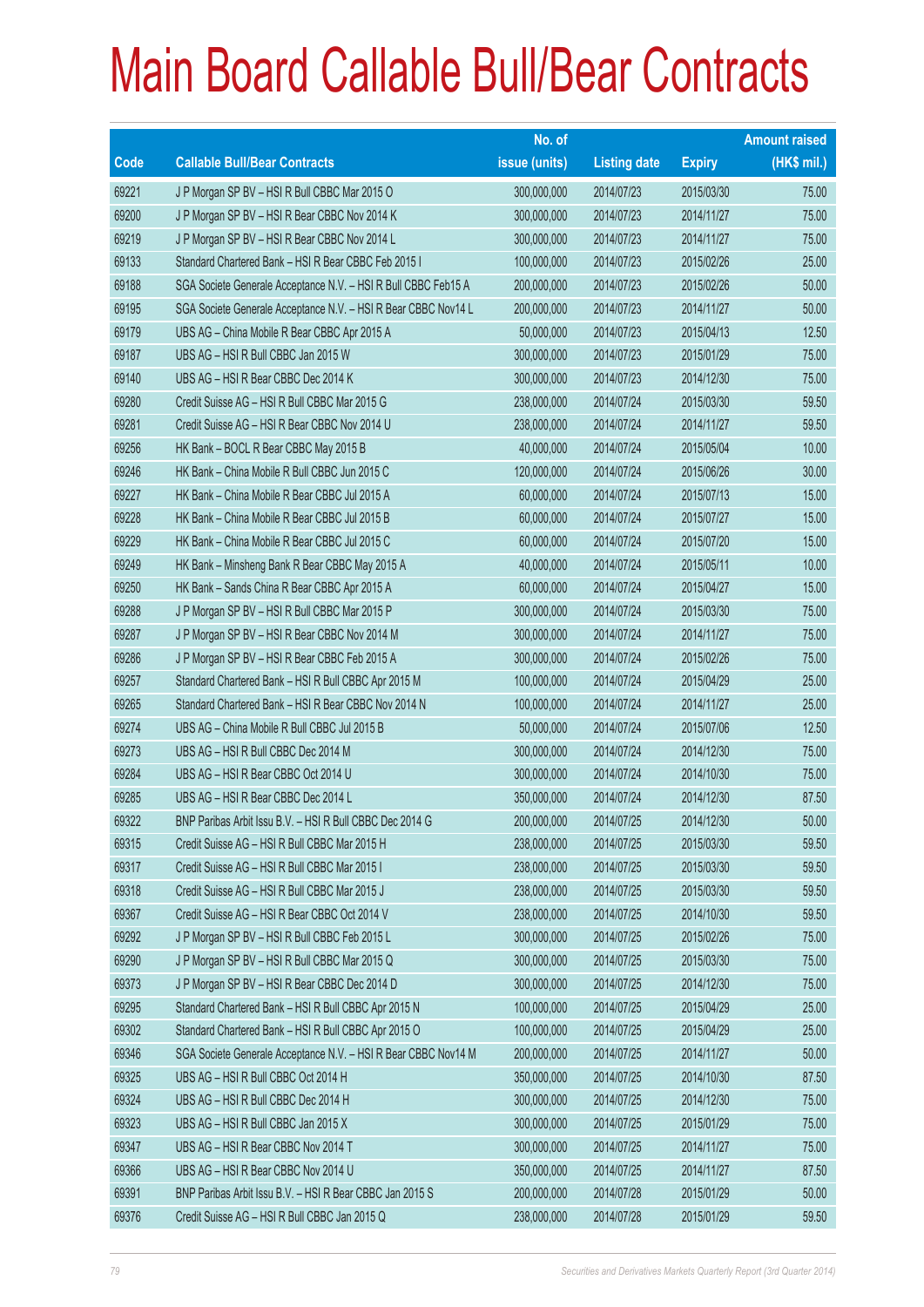|       |                                                               | No. of        |                     |               | <b>Amount raised</b> |
|-------|---------------------------------------------------------------|---------------|---------------------|---------------|----------------------|
| Code  | <b>Callable Bull/Bear Contracts</b>                           | issue (units) | <b>Listing date</b> | <b>Expiry</b> | $(HK$$ mil.)         |
| 69377 | Credit Suisse AG - HSI R Bear CBBC Jan 2015 I                 | 238,000,000   | 2014/07/28          | 2015/01/29    | 59.50                |
| 69402 | Citigroup Global Mkt H Inc. - PetCh R Bull CBBC Apr 2015 A    | 50,000,000    | 2014/07/28          | 2015/04/20    | 12.50                |
| 69405 | Citigroup Global Mkt H Inc. - PetCh R Bull CBBC Apr 2015 B    | 50,000,000    | 2014/07/28          | 2015/04/20    | 12.50                |
| 69401 | Citigroup Global Mkt H Inc. - PetCh R Bear CBBC Apr 2015 B    | 50,000,000    | 2014/07/28          | 2015/04/20    | 12.50                |
| 69394 | J P Morgan SP BV - HSI R Bull CBBC Feb 2015 M                 | 300,000,000   | 2014/07/28          | 2015/02/26    | 75.00                |
| 69397 | J P Morgan SP BV - HSI R Bear CBBC Nov 2014 N                 | 300,000,000   | 2014/07/28          | 2014/11/27    | 75.00                |
| 69398 | JP Morgan SP BV - HSI R Bear CBBC Dec 2014 E                  | 300,000,000   | 2014/07/28          | 2014/12/30    | 75.00                |
| 69378 | UBS AG - HSI R Bull CBBC Jan 2015 Y                           | 300,000,000   | 2014/07/28          | 2015/01/29    | 75.00                |
| 69379 | UBS AG - HSI R Bear CBBC Oct 2014 W                           | 300,000,000   | 2014/07/28          | 2014/10/30    | 75.00                |
| 69481 | BNP Paribas Arbit Issu B.V. - HSI R Bull CBBC Jun 2015 A      | 200,000,000   | 2014/07/29          | 2015/06/29    | 50.00                |
| 69516 | BNP Paribas Arbit Issu B.V. - HSI R Bull CBBC Jun 2015 B      | 200,000,000   | 2014/07/29          | 2015/06/29    | 50.00                |
| 69419 | BNP Paribas Arbit Issu B.V. - HSI R Bear CBBC Jan 2015 T      | 200,000,000   | 2014/07/29          | 2015/01/29    | 50.00                |
| 69421 | BNP Paribas Arbit Issu B.V. - HSI R Bear CBBC Jan 2015 U      | 200,000,000   | 2014/07/29          | 2015/01/29    | 50.00                |
| 69482 | BNP Paribas Arbit Issu B.V. - HSI R Bear CBBC Jan 2015 V      | 200,000,000   | 2014/07/29          | 2015/01/29    | 50.00                |
| 69517 | BNP Paribas Arbit Issu B.V. - HSI R Bear CBBC Jan 2015 W      | 200,000,000   | 2014/07/29          | 2015/01/29    | 50.00                |
| 69518 | BNP Paribas Arbit Issu B.V. - HSI R Bear CBBC Jan 2015 X      | 200,000,000   | 2014/07/29          | 2015/01/29    | 50.00                |
| 69510 | Credit Suisse AG - China Mobile R Bull CBBC Jan 2015 A        | 50,000,000    | 2014/07/29          | 2015/01/30    | 12.50                |
| 69511 | Credit Suisse AG - China Mobile R Bull CBBC Jan 2015 B        | 50,000,000    | 2014/07/29          | 2015/01/30    | 12.50                |
| 69512 | Credit Suisse AG - China Mobile R Bull CBBC Jan 2015 C        | 50,000,000    | 2014/07/29          | 2015/01/30    | 12.50                |
| 69513 | Credit Suisse AG - China Mobile R Bear CBBC Jan 2015 A        | 50,000,000    | 2014/07/29          | 2015/01/30    | 12.50                |
| 69514 | Credit Suisse AG - China Mobile R Bear CBBC Jan 2015 B        | 50,000,000    | 2014/07/29          | 2015/01/30    | 12.50                |
| 69515 | Credit Suisse AG - China Mobile R Bear CBBC Jan 2015 C        | 50,000,000    | 2014/07/29          | 2015/01/30    | 12.50                |
| 69497 | Credit Suisse AG - A50 China R Bull CBBC Jan 2015 A           | 50,000,000    | 2014/07/29          | 2015/01/30    | 12.50                |
| 69498 | Credit Suisse AG - A50 China R Bull CBBC Jan 2015 B           | 50,000,000    | 2014/07/29          | 2015/01/30    | 12.50                |
| 69499 | Credit Suisse AG - A50 China R Bull CBBC Jan 2015 C           | 50,000,000    | 2014/07/29          | 2015/01/30    | 12.50                |
| 69500 | Credit Suisse AG - A50 China R Bear CBBC Dec 2014 A           | 50,000,000    | 2014/07/29          | 2014/12/30    | 12.50                |
| 69501 | Credit Suisse AG - A50 China R Bear CBBC Dec 2014 B           | 50,000,000    | 2014/07/29          | 2014/12/30    | 12.50                |
| 69507 | Credit Suisse AG - HSBC R Bull CBBC Jan 2015 A                | 50,000,000    | 2014/07/29          | 2015/01/30    | 12.50                |
| 69509 | Credit Suisse AG - HSBC R Bull CBBC Jan 2015 B                | 50,000,000    | 2014/07/29          | 2015/01/30    | 12.50                |
| 69519 | Credit Suisse AG - HSI R Bull CBBC Feb 2015 V                 | 238,000,000   | 2014/07/29          | 2015/02/26    | 59.50                |
| 69520 | Credit Suisse AG - HSI R Bull CBBC Feb 2015 W                 | 238,000,000   | 2014/07/29          | 2015/02/26    | 59.50                |
| 69521 | Credit Suisse AG - HSI R Bull CBBC Feb 2015 X                 | 238,000,000   | 2014/07/29          | 2015/02/26    | 59.50                |
| 69490 | Credit Suisse AG - HSI R Bear CBBC Oct 2014 C                 | 238,000,000   | 2014/07/29          | 2014/10/30    | 59.50                |
| 69496 | Credit Suisse AG - HSI R Bear CBBC Oct 2014 D                 | 238,000,000   | 2014/07/29          | 2014/10/30    | 59.50                |
| 69443 | Credit Suisse AG - HSI R Bear CBBC Oct 2014 U                 | 238,000,000   | 2014/07/29          | 2014/10/30    | 59.50                |
| 69432 | Credit Suisse AG - HSI R Bear CBBC Oct 2014 W                 | 238,000,000   | 2014/07/29          | 2014/10/30    | 59.50                |
| 69446 | Credit Suisse AG - HSI R Bear CBBC Oct 2014 Z                 | 238,000,000   | 2014/07/29          | 2014/10/30    | 59.50                |
| 69523 | Credit Suisse AG - HSI R Bear CBBC Mar 2015 A                 | 238,000,000   | 2014/07/29          | 2015/03/30    | 59.50                |
| 69530 | Credit Suisse AG - HSI R Bear CBBC Mar 2015 B                 | 238,000,000   | 2014/07/29          | 2015/03/30    | 59.50                |
| 69502 | Credit Suisse AG - Hutchison R Bull CBBC Jan 2015 A           | 50,000,000    | 2014/07/29          | 2015/01/30    | 12.50                |
| 69504 | Credit Suisse AG - Hutchison R Bull CBBC Jan 2015 B           | 50,000,000    | 2014/07/29          | 2015/01/30    | 12.50                |
| 69449 | Citigroup Global Mkt H Inc. - China Mobile R Bear CBBC Apr15C | 80,000,000    | 2014/07/29          | 2015/04/20    | 20.00                |
| 69450 | Citigroup Global Mkt H Inc. - China Mobile R Bear CBBC Apr15D | 80,000,000    | 2014/07/29          | 2015/04/20    | 20.00                |
| 69590 | Citigroup Global Mkt H Inc. - HSI R Bull CBBC Jan 2015 G      | 200,000,000   | 2014/07/29          | 2015/01/29    | 50.00                |
| 69591 | Citigroup Global Mkt H Inc. - HSI R Bull CBBC Jan 2015 H      | 200,000,000   | 2014/07/29          | 2015/01/29    | 50.00                |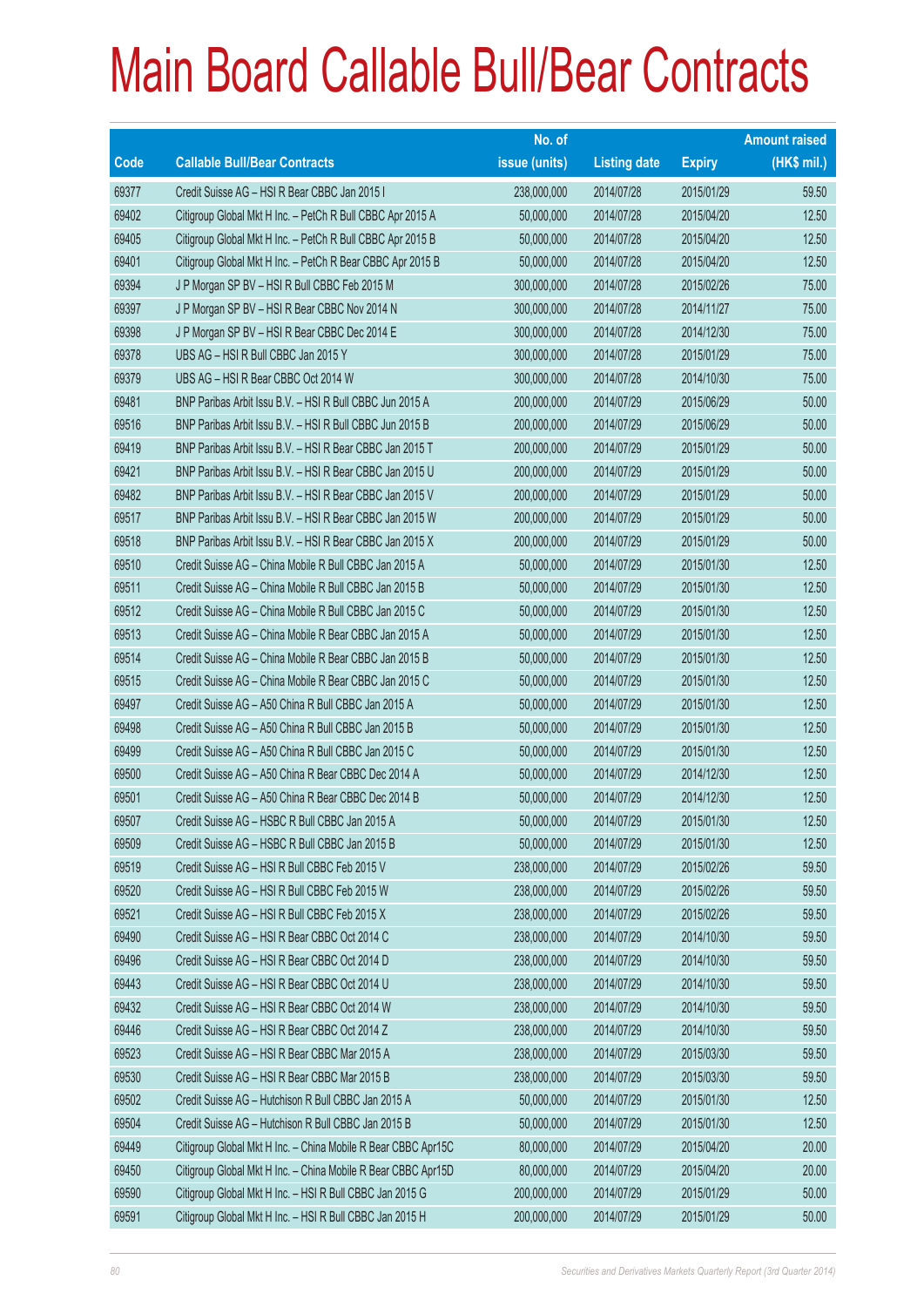|       |                                                                | No. of        |                     |               | <b>Amount raised</b> |
|-------|----------------------------------------------------------------|---------------|---------------------|---------------|----------------------|
| Code  | <b>Callable Bull/Bear Contracts</b>                            | issue (units) | <b>Listing date</b> | <b>Expiry</b> | $(HK$$ mil.)         |
| 69592 | Citigroup Global Mkt H Inc. - HSI R Bear CBBC Jan 2015 F       | 200,000,000   | 2014/07/29          | 2015/01/29    | 50.00                |
| 69594 | Citigroup Global Mkt H Inc. - HSI R Bear CBBC Jan 2015 G       | 200,000,000   | 2014/07/29          | 2015/01/29    | 50.00                |
| 69599 | Citigroup Global Mkt H Inc. - HSI R Bear CBBC Jan 2015 H       | 200,000,000   | 2014/07/29          | 2015/01/29    | 50.00                |
| 69604 | Citigroup Global Mkt H Inc. - HSI R Bear CBBC Jan 2015 I       | 200,000,000   | 2014/07/29          | 2015/01/29    | 50.00                |
| 69548 | Goldman Sachs SP (Asia) - HSI R Bull CBBC Nov 2014 D           | 150,000,000   | 2014/07/29          | 2014/11/27    | 37.50                |
| 69549 | Goldman Sachs SP (Asia) - HSI R Bear CBBC Nov 2014 F           | 150,000,000   | 2014/07/29          | 2014/11/27    | 45.15                |
| 69550 | Goldman Sachs SP (Asia) - HSI R Bear CBBC Nov 2014 G           | 150,000,000   | 2014/07/29          | 2014/11/27    | 47.25                |
| 69418 | HK Bank - HSI R Bear CBBC Feb 2015 I                           | 100,000,000   | 2014/07/29          | 2015/02/26    | 25.00                |
| 69408 | HK Bank - PetCh R Bull CBBC Jul 2015 B                         | 60,000,000    | 2014/07/29          | 2015/07/20    | 15.00                |
| 69406 | HK Bank - PetCh R Bear CBBC Jul 2015 A                         | 40,000,000    | 2014/07/29          | 2015/07/27    | 11.60                |
| 69611 | J P Morgan SP BV - HSI R Bull CBBC Jan 2015 U                  | 300,000,000   | 2014/07/29          | 2015/01/29    | 75.00                |
| 69471 | J P Morgan SP BV - HSI R Bull CBBC Feb 2015 N                  | 300,000,000   | 2014/07/29          | 2015/02/26    | 75.00                |
| 69472 | J P Morgan SP BV - HSI R Bull CBBC Mar 2015 R                  | 300,000,000   | 2014/07/29          | 2015/03/30    | 75.00                |
| 69609 | J P Morgan SP BV - HSI R Bull CBBC Mar 2015 S                  | 300,000,000   | 2014/07/29          | 2015/03/30    | 75.00                |
| 69469 | J P Morgan SP BV - HSI R Bear CBBC Oct 2014 O                  | 300,000,000   | 2014/07/29          | 2014/10/30    | 75.00                |
| 69473 | J P Morgan SP BV - HSI R Bear CBBC Oct 2014 P                  | 300,000,000   | 2014/07/29          | 2014/10/30    | 75.00                |
| 69606 | J P Morgan SP BV - HSI R Bear CBBC Oct 2014 Q                  | 300,000,000   | 2014/07/29          | 2014/10/30    | 75.00                |
| 69468 | J P Morgan SP BV - HSI R Bear CBBC Dec 2014 F                  | 300,000,000   | 2014/07/29          | 2014/12/30    | 75.00                |
| 69466 | J P Morgan SP BV - HSI R Bear CBBC Jan 2015 A                  | 300,000,000   | 2014/07/29          | 2015/01/29    | 75.00                |
| 69580 | Macquarie Bank Ltd. - HSI R Bull CBBC Dec 2014 B               | 50,000,000    | 2014/07/29          | 2014/12/30    | 12.50                |
| 69584 | Macquarie Bank Ltd. - HSI R Bull CBBC Dec 2014 C               | 50,000,000    | 2014/07/29          | 2014/12/30    | 12.50                |
| 69587 | Macquarie Bank Ltd. - HSI R Bull CBBC Dec 2014 D               | 50,000,000    | 2014/07/29          | 2014/12/30    | 12.50                |
| 69579 | Macquarie Bank Ltd. - HSI R Bear CBBC Dec 2014 A               | 50,000,000    | 2014/07/29          | 2014/12/30    | 12.50                |
| 69552 | Standard Chartered Bank - HSI R Bull CBBC Apr 2015 P           | 100,000,000   | 2014/07/29          | 2015/04/29    | 25.00                |
| 69425 | Standard Chartered Bank - HSI R Bull CBBC Jun 2015 L           | 100,000,000   | 2014/07/29          | 2015/06/29    | 25.00                |
| 69566 | Standard Chartered Bank - HSI R Bear CBBC Nov 2014 O           | 100,000,000   | 2014/07/29          | 2014/11/27    | 25.00                |
| 69474 | SGA Societe Generale Acceptance N.V. - HSI R Bull CBBC Feb15 B | 200,000,000   | 2014/07/29          | 2015/02/26    | 50.00                |
| 69547 | SGA Societe Generale Acceptance N.V. - HSI R Bull CBBC Feb15 C | 200,000,000   | 2014/07/29          | 2015/02/26    | 50.00                |
| 69479 | SGA Societe Generale Acceptance N.V. - HSI R Bear CBBC Nov14 N | 200,000,000   | 2014/07/29          | 2014/11/27    | 50.00                |
| 69480 | SGA Societe Generale Acceptance N.V. - HSI R Bear CBBC Jan15 A | 200,000,000   | 2014/07/29          | 2015/01/29    | 50.00                |
| 69575 | UBS AG - A50 China R Bull CBBC Feb 2015 E                      | 100,000,000   | 2014/07/29          | 2015/02/09    | 25.00                |
| 69456 | UBS AG - HSCEI R Bear CBBC Jan 2015 A                          | 100,000,000   | 2014/07/29          | 2015/01/29    | 25.00                |
| 69576 | UBS AG - HSI R Bull CBBC Nov 2014 L                            | 300,000,000   | 2014/07/29          | 2014/11/27    | 75.00                |
| 69577 | UBS AG - HSI R Bull CBBC Dec 2014 E                            | 300,000,000   | 2014/07/29          | 2014/12/30    | 75.00                |
| 69460 | UBS AG - HSI R Bear CBBC Oct 2014 B                            | 300,000,000   | 2014/07/29          | 2014/10/30    | 75.00                |
| 69457 | UBS AG - HSI R Bear CBBC Oct 2014 X                            | 300,000,000   | 2014/07/29          | 2014/10/30    | 75.00                |
| 69578 | UBS AG - HSI R Bear CBBC Nov 2014 V                            | 300,000,000   | 2014/07/29          | 2014/11/27    | 75.00                |
| 69452 | UBS AG - HSI R Bear CBBC Dec 2014 M                            | 300,000,000   | 2014/07/29          | 2014/12/30    | 75.00                |
| 69463 | UBS AG - HSI R Bear CBBC Dec 2014 N                            | 350,000,000   | 2014/07/29          | 2014/12/30    | 87.50                |
| 69716 | BNP Paribas Arbit Issu B.V. - HSCEI R Bear CBBC Dec 2014 A     | 100,000,000   | 2014/07/30          | 2014/12/30    | 25.00                |
| 69712 | BNP Paribas Arbit Issu B.V. - HSI R Bull CBBC Jun 2015 C       | 200,000,000   | 2014/07/30          | 2015/06/29    | 50.00                |
| 69715 | BNP Paribas Arbit Issu B.V. - HSI R Bull CBBC Jun 2015 D       | 200,000,000   | 2014/07/30          | 2015/06/29    | 50.00                |
| 69648 | BNP Paribas Arbit Issu B.V. - HSI R Bear CBBC Jan 2015 C       | 200,000,000   | 2014/07/30          | 2015/01/29    | 50.00                |
| 69637 | BNP Paribas Arbit Issu B.V. - HSI R Bear CBBC Jan 2015 E       | 200,000,000   | 2014/07/30          | 2015/01/29    | 50.00                |
| 69634 | BNP Paribas Arbit Issu B.V. - HSI R Bear CBBC Jan 2015 Y       | 200,000,000   | 2014/07/30          | 2015/01/29    | 50.00                |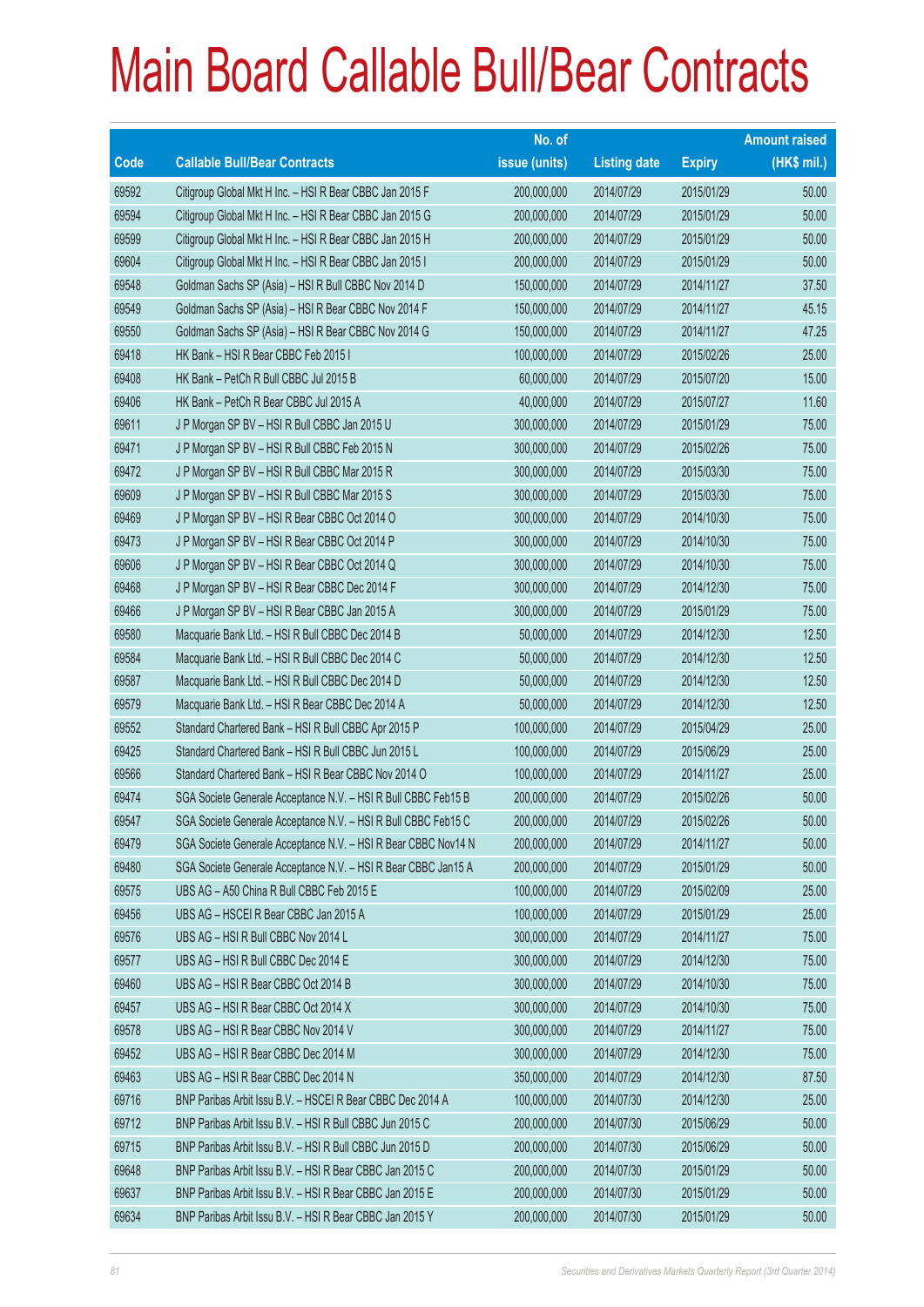|       |                                                              | No. of        |                     |               | <b>Amount raised</b> |
|-------|--------------------------------------------------------------|---------------|---------------------|---------------|----------------------|
| Code  | <b>Callable Bull/Bear Contracts</b>                          | issue (units) | <b>Listing date</b> | <b>Expiry</b> | $(HK$$ mil.)         |
| 69636 | BNP Paribas Arbit Issu B.V. - HSI R Bear CBBC Jan 2015 Z     | 200,000,000   | 2014/07/30          | 2015/01/29    | 50.00                |
| 69721 | Credit Suisse AG - HSI R Bull CBBC Mar 2015 K                | 238,000,000   | 2014/07/30          | 2015/03/30    | 59.50                |
| 69722 | Credit Suisse AG - HSI R Bull CBBC Mar 2015 L                | 238,000,000   | 2014/07/30          | 2015/03/30    | 59.50                |
| 69723 | Credit Suisse AG - HSI R Bull CBBC Mar 2015 M                | 238,000,000   | 2014/07/30          | 2015/03/30    | 59.50                |
| 69724 | Credit Suisse AG - HSI R Bull CBBC Mar 2015 N                | 238,000,000   | 2014/07/30          | 2015/03/30    | 59.50                |
| 69703 | Credit Suisse AG - HSI R Bull CBBC Apr 2015 A                | 238,000,000   | 2014/07/30          | 2015/04/29    | 59.50                |
| 69688 | Credit Suisse AG - HSI R Bear CBBC Nov 2014 V                | 238,000,000   | 2014/07/30          | 2014/11/27    | 59.50                |
| 69689 | Credit Suisse AG - HSI R Bear CBBC Nov 2014 W                | 238,000,000   | 2014/07/30          | 2014/11/27    | 59.50                |
| 69691 | Credit Suisse AG - HSI R Bear CBBC Nov 2014 X                | 238,000,000   | 2014/07/30          | 2014/11/27    | 59.50                |
| 69694 | Credit Suisse AG - HSI R Bear CBBC Nov 2014 Y                | 238,000,000   | 2014/07/30          | 2014/11/27    | 59.50                |
| 69700 | Credit Suisse AG - HSI R Bear CBBC Nov 2014 Z                | 238,000,000   | 2014/07/30          | 2014/11/27    | 59.50                |
| 69696 | Credit Suisse AG - HSI R Bear CBBC Dec 2014 L                | 238,000,000   | 2014/07/30          | 2014/12/30    | 59.50                |
| 69698 | Credit Suisse AG - HSI R Bear CBBC Jan 2015 J                | 238,000,000   | 2014/07/30          | 2015/01/29    | 59.50                |
| 69702 | Credit Suisse AG - HSI R Bear CBBC Jan 2015 K                | 238,000,000   | 2014/07/30          | 2015/01/29    | 59.50                |
| 69701 | Credit Suisse AG - HSI R Bear CBBC Feb 2015 I                | 238,000,000   | 2014/07/30          | 2015/02/26    | 59.50                |
| 69704 | Credit Suisse AG - HSI R Bear CBBC Apr 2015 A                | 238,000,000   | 2014/07/30          | 2015/04/29    | 59.50                |
| 69736 | Goldman Sachs SP (Asia) - HSI R Bear CBBC Nov 2014 H         | 150,000,000   | 2014/07/30          | 2014/11/27    | 47.40                |
| 69623 | HK Bank - AIA R Bear CBBC Apr 2015 C                         | 40,000,000    | 2014/07/30          | 2015/04/08    | 10.00                |
| 69627 | HK Bank - COVS R Bull CBBC Oct 2015 A                        | 50,000,000    | 2014/07/30          | 2015/10/26    | 18.00                |
| 69615 | HK Bank - CSOP A50 ETF R Bull CBBC Mar 2015 C                | 80,000,000    | 2014/07/30          | 2015/03/30    | 20.00                |
| 69618 | HK Bank - A50 R Bull CBBC Mar 2015 F                         | 200,000,000   | 2014/07/30          | 2015/03/30    | 50.00                |
| 69630 | HK Bank - HSI R Bull CBBC Jan 2015 R                         | 100,000,000   | 2014/07/30          | 2015/01/29    | 25.00                |
| 69628 | HK Bank - HSI R Bull CBBC Feb 2015 J                         | 100,000,000   | 2014/07/30          | 2015/02/26    | 25.00                |
| 69612 | HK Bank - HSI R Bear CBBC Mar 2015 G                         | 100,000,000   | 2014/07/30          | 2015/03/30    | 25.00                |
| 69629 | HK Bank - HSI R Bear CBBC Apr 2015 C                         | 100,000,000   | 2014/07/30          | 2015/04/29    | 25.00                |
| 69613 | HK Bank - HSI R Bear CBBC May 2015 A                         | 400,000,000   | 2014/07/30          | 2015/05/28    | 100.00               |
| 69622 | HK Bank - TCH R Bull CBBC Apr 2015 A                         | 100,000,000   | 2014/07/30          | 2015/04/13    | 25.00                |
| 69747 | J P Morgan SP BV - HSI R Bull CBBC Feb 2015 O                | 300,000,000   | 2014/07/30          | 2015/02/26    | 75.00                |
| 69746 | J P Morgan SP BV - HSI R Bull CBBC Mar 2015 T                | 300,000,000   | 2014/07/30          | 2015/03/30    | 75.00                |
| 69744 | J P Morgan SP BV - HSI R Bull CBBC Apr 2015 A                | 300,000,000   | 2014/07/30          | 2015/04/29    | 75.00                |
| 69745 | J P Morgan SP BV - HSI R Bull CBBC Apr 2015 B                | 300,000,000   | 2014/07/30          | 2015/04/29    | 75.00                |
| 69632 | J P Morgan SP BV - HSI R Bear CBBC Oct 2014 R                | 300,000,000   | 2014/07/30          | 2014/10/30    | 75.00                |
| 69633 | J P Morgan SP BV - HSI R Bear CBBC Oct 2014 S                | 300,000,000   | 2014/07/30          | 2014/10/30    | 75.00                |
| 69742 | J P Morgan SP BV - HSI R Bear CBBC Oct 2014 T                | 300,000,000   | 2014/07/30          | 2014/10/30    | 75.00                |
| 69743 | J P Morgan SP BV - HSI R Bear CBBC Oct 2014 U                | 300,000,000   | 2014/07/30          | 2014/10/30    | 75.00                |
| 69741 | J P Morgan SP BV - HSI R Bear CBBC Nov 2014 O                | 300,000,000   | 2014/07/30          | 2014/11/27    | 75.00                |
| 69631 | J P Morgan SP BV - HSI R Bear CBBC Dec 2014 G                | 300,000,000   | 2014/07/30          | 2014/12/30    | 75.00                |
| 69740 | J P Morgan SP BV - HSI R Bear CBBC Dec 2014 H                | 300,000,000   | 2014/07/30          | 2014/12/30    | 75.00                |
| 69739 | J P Morgan SP BV - HSI R Bear CBBC Jan 2015 B                | 300,000,000   | 2014/07/30          | 2015/01/29    | 75.00                |
| 69720 | Macquarie Bank Ltd. - HSI R Bull CBBC Dec 2014 E             | 50,000,000    | 2014/07/30          | 2014/12/30    | 12.50                |
| 69717 | Macquarie Bank Ltd. - HSI R Bear CBBC Nov 2014 G             | 50,000,000    | 2014/07/30          | 2014/11/27    | 12.50                |
| 69718 | Macquarie Bank Ltd. - HSI R Bear CBBC Nov 2014 H             | 50,000,000    | 2014/07/30          | 2014/11/27    | 12.50                |
| 69719 | Macquarie Bank Ltd. - HSI R Bear CBBC Nov 2014 I             | 50,000,000    | 2014/07/30          | 2014/11/27    | 12.50                |
| 69649 | Standard Chartered Bank - China Mobile R Bull CBBC Jul 2015B | 50,000,000    | 2014/07/30          | 2015/07/15    | 12.50                |
| 69663 | Standard Chartered Bank - China Mobile R Bear CBBC Mar 2015B | 50,000,000    | 2014/07/30          | 2015/03/05    | 12.50                |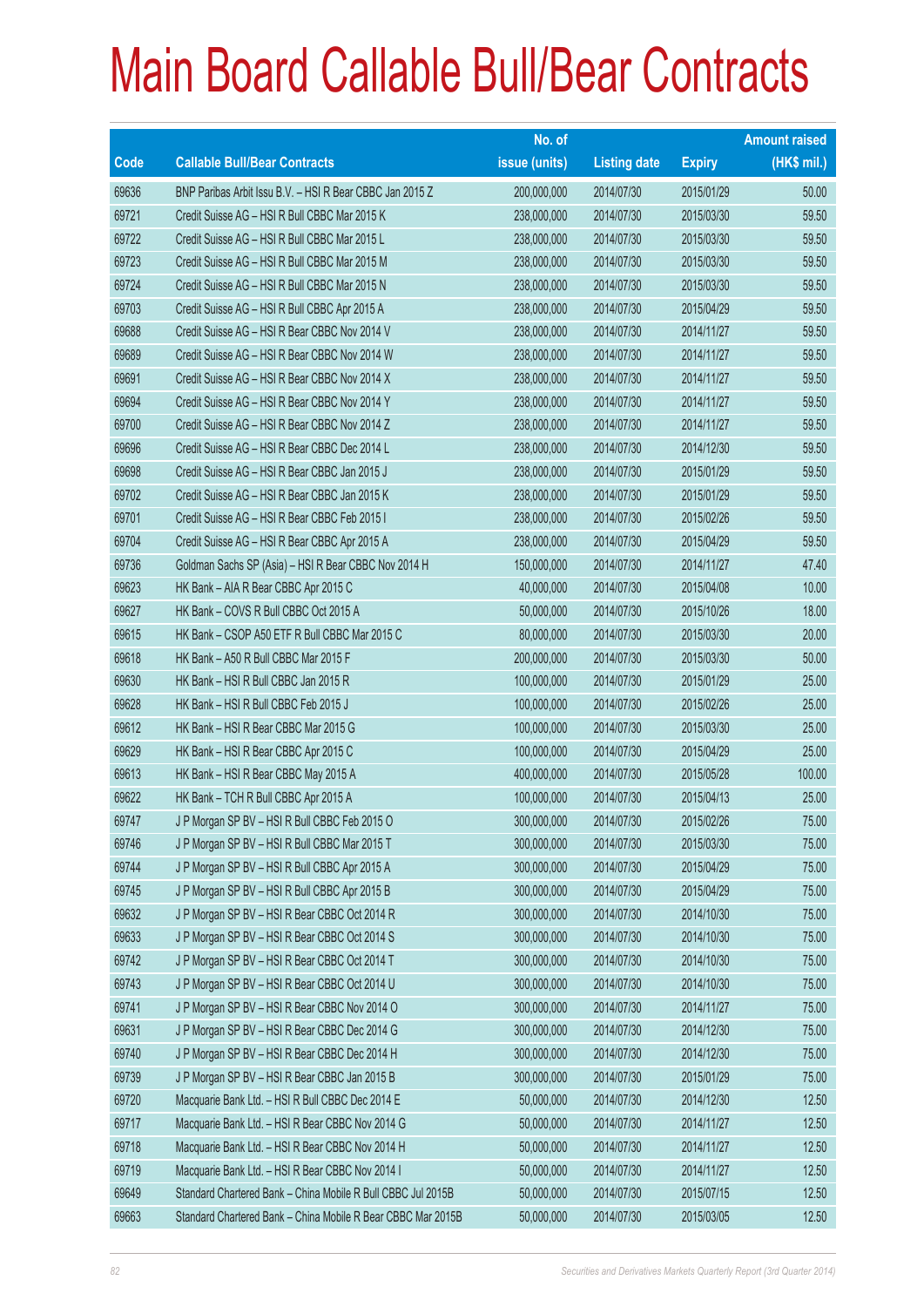|             |                                                                | No. of        |                     |               | <b>Amount raised</b> |
|-------------|----------------------------------------------------------------|---------------|---------------------|---------------|----------------------|
| <b>Code</b> | <b>Callable Bull/Bear Contracts</b>                            | issue (units) | <b>Listing date</b> | <b>Expiry</b> | $(HK$$ mil.)         |
| 69664       | Standard Chartered Bank - Minsheng Bank R Bull CBBC Jul 15 A   | 50,000,000    | 2014/07/30          | 2015/07/17    | 12.50                |
| 69674       | Standard Chartered Bank - HSI R Bull CBBC Dec 2014 J           | 100,000,000   | 2014/07/30          | 2014/12/30    | 25.00                |
| 69690       | Standard Chartered Bank - HSI R Bull CBBC Apr 2015 Q           | 100,000,000   | 2014/07/30          | 2015/04/29    | 25.00                |
| 69676       | Standard Chartered Bank - HSI R Bear CBBC Nov 2014 P           | 100,000,000   | 2014/07/30          | 2014/11/27    | 25.00                |
| 69685       | SGA Societe Generale Acceptance N.V. - HSI R Bull CBBC Feb15 D | 200,000,000   | 2014/07/30          | 2015/02/26    | 50.00                |
| 69686       | SGA Societe Generale Acceptance N.V. - HSI R Bull CBBC Feb15 E | 200,000,000   | 2014/07/30          | 2015/02/26    | 50.00                |
| 69708       | SGA Societe Generale Acceptance N.V. - HSI R Bull CBBC Feb15 F | 200,000,000   | 2014/07/30          | 2015/02/26    | 50.00                |
| 69705       | SGA Societe Generale Acceptance N.V. - HSI R Bull CBBC Apr15 A | 200,000,000   | 2014/07/30          | 2015/04/29    | 50.00                |
| 69707       | SGA Societe Generale Acceptance N.V. - HSI R Bull CBBC Apr15 B | 200,000,000   | 2014/07/30          | 2015/04/29    | 50.00                |
| 69687       | SGA Societe Generale Acceptance N.V. - HSI R Bear CBBC Nov14 O | 200,000,000   | 2014/07/30          | 2014/11/27    | 50.00                |
| 69735       | UBS AG - Cheung Kong R Bull CBBC Jun 2015 A                    | 50,000,000    | 2014/07/30          | 2015/06/15    | 12.50                |
| 69734       | UBS AG - CSOP A50 ETF R Bull CBBC Feb 2015 D                   | 50,000,000    | 2014/07/30          | 2015/02/16    | 12.50                |
| 69733       | UBS AG - HSCEI R Bull CBBC Feb 2015 B                          | 100,000,000   | 2014/07/30          | 2015/02/26    | 25.00                |
| 69730       | UBS AG - HSCEI R Bear CBBC Jan 2015 B                          | 100,000,000   | 2014/07/30          | 2015/01/29    | 25.00                |
| 69725       | UBS AG - HSI R Bull CBBC Oct 2014 L                            | 300,000,000   | 2014/07/30          | 2014/10/30    | 75.00                |
| 69727       | UBS AG - HSI R Bull CBBC Jan 2015 A                            | 300,000,000   | 2014/07/30          | 2015/01/29    | 75.00                |
| 69726       | UBS AG - HSI R Bull CBBC Jan 2015 Z                            | 300,000,000   | 2014/07/30          | 2015/01/29    | 75.00                |
| 69678       | UBS AG - HSI R Bear CBBC Oct 2014 O                            | 300,000,000   | 2014/07/30          | 2014/10/30    | 75.00                |
| 69683       | UBS AG - HSI R Bear CBBC Nov 2014 W                            | 350,000,000   | 2014/07/30          | 2014/11/27    | 87.50                |
| 69729       | UBS AG - HSI R Bear CBBC Jan 2015 F                            | 300,000,000   | 2014/07/30          | 2015/01/29    | 75.00                |
| 69841       | BNP Paribas Arbit Issu B.V. - HSI R Bull CBBC Jun 2015 E       | 200,000,000   | 2014/07/31          | 2015/06/29    | 50.00                |
| 69842       | BNP Paribas Arbit Issu B.V. - HSI R Bull CBBC Jun 2015 F       | 200,000,000   | 2014/07/31          | 2015/06/29    | 50.00                |
| 69845       | BNP Paribas Arbit Issu B.V. - HSI R Bear CBBC Jan 2015 D       | 200,000,000   | 2014/07/31          | 2015/01/29    | 50.00                |
| 69763       | BNP Paribas Arbit Issu B.V. - HSI R Bear CBBC Jan 2015 F       | 200,000,000   | 2014/07/31          | 2015/01/29    | 50.00                |
| 69764       | BNP Paribas Arbit Issu B.V. - HSI R Bear CBBC Jan 2015 G       | 200,000,000   | 2014/07/31          | 2015/01/29    | 50.00                |
| 69767       | BNP Paribas Arbit Issu B.V. - HSI R Bear CBBC Jan 2015 H       | 200,000,000   | 2014/07/31          | 2015/01/29    | 50.00                |
| 69846       | BNP Paribas Arbit Issu B.V. - HSI R Bear CBBC Jan 2015 I       | 200,000,000   | 2014/07/31          | 2015/01/29    | 50.00                |
| 69824       | Credit Suisse AG - HSI R Bull CBBC Jan 2015 U                  | 238,000,000   | 2014/07/31          | 2015/01/29    | 59.50                |
| 69825       | Credit Suisse AG - HSI R Bull CBBC Jan 2015 V                  | 238,000,000   | 2014/07/31          | 2015/01/29    | 59.50                |
| 69826       | Credit Suisse AG - HSI R Bull CBBC Jan 2015 W                  | 238,000,000   | 2014/07/31          | 2015/01/29    | 59.50                |
| 69827       | Credit Suisse AG - HSI R Bull CBBC Jan 2015 X                  | 238,000,000   | 2014/07/31          | 2015/01/29    | 59.50                |
| 69828       | Credit Suisse AG - HSI R Bull CBBC Jan 2015 Y                  | 238,000,000   | 2014/07/31          | 2015/01/29    | 59.50                |
| 69823       | Credit Suisse AG - HSI R Bear CBBC Oct 2014 B                  | 238,000,000   | 2014/07/31          | 2014/10/30    | 59.50                |
| 69770       | Credit Suisse AG - HSI R Bear CBBC Oct 2014 E                  | 238,000,000   | 2014/07/31          | 2014/10/30    | 59.50                |
| 69771       | Credit Suisse AG - HSI R Bear CBBC Oct 2014 O                  | 238,000,000   | 2014/07/31          | 2014/10/30    | 59.50                |
| 69772       | Credit Suisse AG - HSI R Bear CBBC Apr 2015 B                  | 238,000,000   | 2014/07/31          | 2015/04/29    | 59.50                |
| 69773       | Credit Suisse AG - HSI R Bear CBBC Apr 2015 C                  | 238,000,000   | 2014/07/31          | 2015/04/29    | 61.88                |
| 69774       | Credit Suisse AG - HSI R Bear CBBC Apr 2015 D                  | 238,000,000   | 2014/07/31          | 2015/04/29    | 71.40                |
| 69851       | Goldman Sachs SP (Asia) - HSI R Bull CBBC Nov 2014 E           | 150,000,000   | 2014/07/31          | 2014/11/27    | 38.55                |
| 69852       | Goldman Sachs SP (Asia) - HSI R Bear CBBC Nov 2014 I           | 150,000,000   | 2014/07/31          | 2014/11/27    | 51.15                |
| 69855       | Goldman Sachs SP (Asia) - HSI R Bear CBBC Nov 2014 J           | 150,000,000   | 2014/07/31          | 2014/11/27    | 52.95                |
| 69759       | HK Bank - ABC R Bull CBBC Aug 2015 C                           | 80,000,000    | 2014/07/31          | 2015/08/03    | 20.00                |
| 69758       | HK Bank - BOCL R Bull CBBC Jul 2015 B                          | 80,000,000    | 2014/07/31          | 2015/07/20    | 20.00                |
| 69760       | HK Bank - China Cinda R Bull CBBC Apr 2015 A                   | 50,000,000    | 2014/07/31          | 2015/04/27    | 12.50                |
| 69757       | HK Bank - CSOP A50 ETF R Bull CBBC Mar 2015 D                  | 80,000,000    | 2014/07/31          | 2015/03/16    | 20.00                |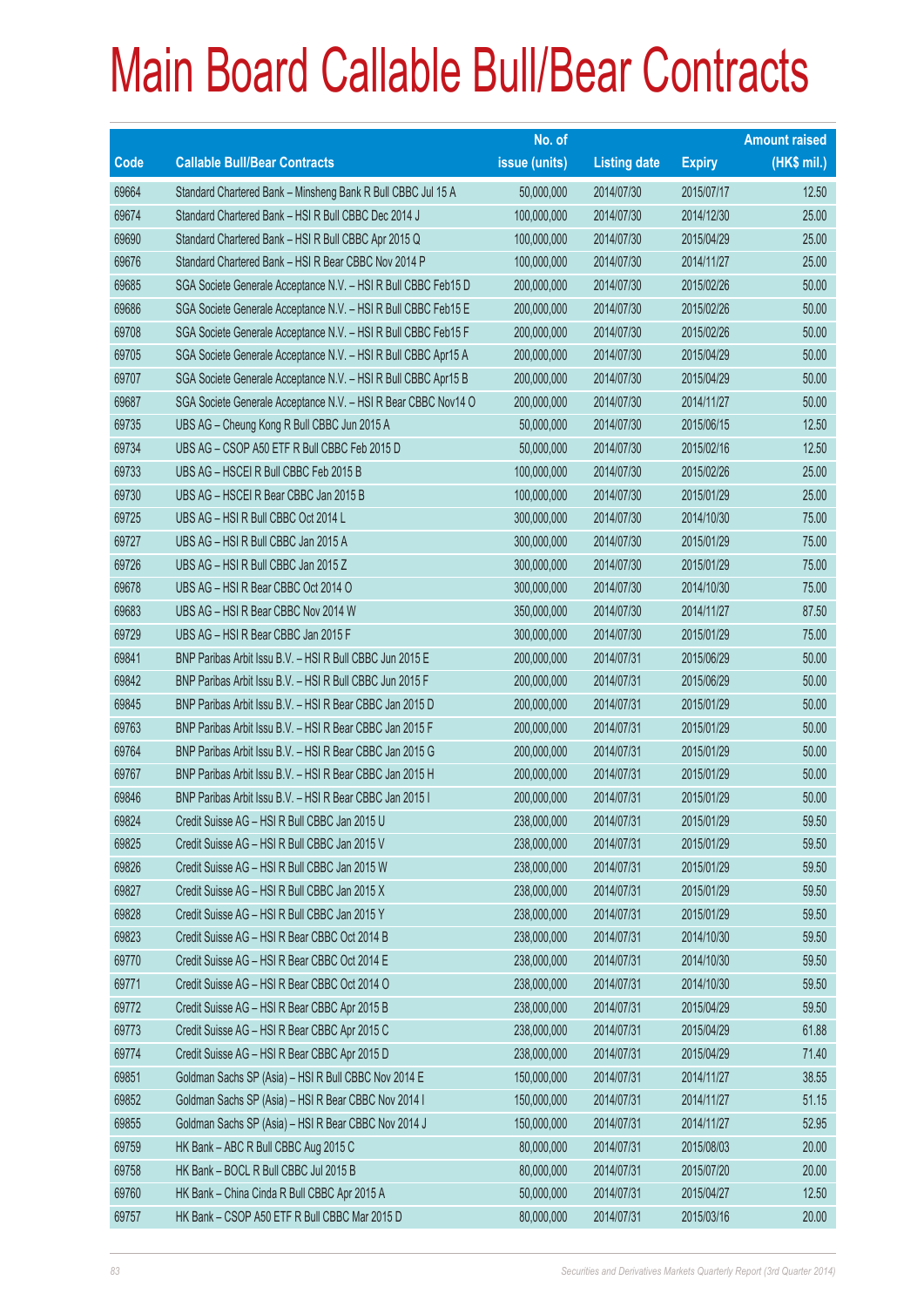|       |                                                                | No. of        |                     |               | <b>Amount raised</b> |
|-------|----------------------------------------------------------------|---------------|---------------------|---------------|----------------------|
| Code  | <b>Callable Bull/Bear Contracts</b>                            | issue (units) | <b>Listing date</b> | <b>Expiry</b> | (HK\$ mil.)          |
| 69756 | HK Bank - A50 R Bull CBBC Mar 2015 G                           | 200,000,000   | 2014/07/31          | 2015/03/16    | 50.00                |
| 69753 | HK Bank - HSCEI R Bull CBBC Mar 2015 A                         | 100,000,000   | 2014/07/31          | 2015/03/30    | 25.00                |
| 69754 | HK Bank - HSCEI R Bear CBBC Apr 2015 A                         | 68,000,000    | 2014/07/31          | 2015/04/29    | 17.00                |
| 69755 | HK Bank - HSCEI R Bear CBBC May 2015 A                         | 100,000,000   | 2014/07/31          | 2015/05/28    | 25.00                |
| 69749 | HK Bank - HSI R Bull CBBC Dec 2014 X                           | 100,000,000   | 2014/07/31          | 2014/12/30    | 25.00                |
| 69750 | HK Bank - HSI R Bull CBBC Feb 2015 K                           | 400,000,000   | 2014/07/31          | 2015/02/26    | 100.00               |
| 69748 | HK Bank - HSI R Bull CBBC Mar 2015 E                           | 100,000,000   | 2014/07/31          | 2015/03/30    | 25.00                |
| 69751 | HK Bank - HSI R Bear CBBC Mar 2015 H                           | 100,000,000   | 2014/07/31          | 2015/03/30    | 25.00                |
| 69752 | HK Bank - HSI R Bear CBBC Mar 2015 I                           | 400,000,000   | 2014/07/31          | 2015/03/30    | 100.00               |
| 69849 | J P Morgan SP BV - HSI R Bull CBBC Jan 2015 V                  | 300,000,000   | 2014/07/31          | 2015/01/29    | 75.00                |
| 69785 | J P Morgan SP BV - HSI R Bull CBBC Mar 2015 U                  | 300,000,000   | 2014/07/31          | 2015/03/30    | 75.00                |
| 69791 | J P Morgan SP BV - HSI R Bull CBBC Mar 2015 V                  | 300,000,000   | 2014/07/31          | 2015/03/30    | 75.00                |
| 69783 | J P Morgan SP BV - HSI R Bull CBBC Apr 2015 C                  | 300,000,000   | 2014/07/31          | 2015/04/29    | 75.00                |
| 69782 | J P Morgan SP BV - HSI R Bear CBBC Oct 2014 V                  | 300,000,000   | 2014/07/31          | 2014/10/30    | 75.00                |
| 69848 | J P Morgan SP BV - HSI R Bear CBBC Oct 2014 W                  | 300,000,000   | 2014/07/31          | 2014/10/30    | 75.00                |
| 69847 | J P Morgan SP BV - HSI R Bear CBBC Nov 2014 P                  | 300,000,000   | 2014/07/31          | 2014/11/27    | 75.00                |
| 69781 | J P Morgan SP BV - HSI R Bear CBBC Dec 2014 I                  | 300,000,000   | 2014/07/31          | 2014/12/30    | 75.00                |
| 69793 | Macquarie Bank Ltd. - HSI R Bull CBBC Dec 2014 F               | 50,000,000    | 2014/07/31          | 2014/12/30    | 12.50                |
| 69798 | Macquarie Bank Ltd. - HSI R Bear CBBC Nov 2014 J               | 50,000,000    | 2014/07/31          | 2014/11/27    | 12.50                |
| 69799 | Macquarie Bank Ltd. - HSI R Bear CBBC Nov 2014 K               | 50,000,000    | 2014/07/31          | 2014/11/27    | 12.50                |
| 69769 | Standard Chartered Bank - HSI R Bull CBBC Apr 2015 R           | 100,000,000   | 2014/07/31          | 2015/04/29    | 25.00                |
| 69838 | Standard Chartered Bank - HSI R Bull CBBC Apr 2015 S           | 100,000,000   | 2014/07/31          | 2015/04/29    | 25.00                |
| 69768 | Standard Chartered Bank - HSI R Bear CBBC Nov 2014 Q           | 100,000,000   | 2014/07/31          | 2014/11/27    | 25.00                |
| 69829 | Standard Chartered Bank - HSI R Bear CBBC Nov 2014 R           | 100,000,000   | 2014/07/31          | 2014/11/27    | 25.00                |
| 69832 | Standard Chartered Bank - HSI R Bear CBBC Nov 2014 S           | 100,000,000   | 2014/07/31          | 2014/11/27    | 25.00                |
| 69800 | SGA Societe Generale Acceptance N.V. - HSI R Bull CBBC Feb15 G | 200,000,000   | 2014/07/31          | 2015/02/26    | 50.00                |
| 69801 | SGA Societe Generale Acceptance N.V. - HSI R Bull CBBC Feb15 H | 200,000,000   | 2014/07/31          | 2015/02/26    | 50.00                |
| 69850 | SGA Societe Generale Acceptance N.V. - HSI R Bull CBBC Feb15 I | 200,000,000   | 2014/07/31          | 2015/02/26    | 50.00                |
| 69804 | SGA Societe Generale Acceptance N.V. - HSI R Bear CBBC Nov14 P | 200,000,000   | 2014/07/31          | 2014/11/27    | 50.00                |
| 69805 | SGA Societe Generale Acceptance N.V. - HSI R Bear CBBC Dec14 H | 200,000,000   | 2014/07/31          | 2014/12/30    | 50.00                |
| 69806 | SGA Societe Generale Acceptance N.V. - HSI R Bear CBBC Dec14 I | 200,000,000   | 2014/07/31          | 2014/12/30    | 50.00                |
| 69807 | SGA Societe Generale Acceptance N.V. - HSI R Bear CBBC Feb15 A | 400,000,000   | 2014/07/31          | 2015/02/26    | 100.00               |
| 69821 | UBS AG - China Mobile R Bear CBBC May 2015 A                   | 50,000,000    | 2014/07/31          | 2015/05/04    | 12.50                |
| 69820 | UBS AG - HSCEI R Bull CBBC Mar 2015 A                          | 100,000,000   | 2014/07/31          | 2015/03/30    | 25.00                |
| 69818 | UBS AG - HSCEI R Bear CBBC Feb 2015 B                          | 100,000,000   | 2014/07/31          | 2015/02/26    | 25.00                |
| 69858 | UBS AG - HSI R Bull CBBC Dec 2014 X                            | 300,000,000   | 2014/07/31          | 2014/12/30    | 75.00                |
| 69856 | UBS AG - HSI R Bull CBBC Jan 2015 B                            | 300,000,000   | 2014/07/31          | 2015/01/29    | 75.00                |
| 69857 | UBS AG - HSI R Bull CBBC Feb 2015 K                            | 300,000,000   | 2014/07/31          | 2015/02/26    | 75.00                |
| 69860 | UBS AG - HSI R Bull CBBC Feb 2015 L                            | 300,000,000   | 2014/07/31          | 2015/02/26    | 75.00                |
| 69817 | UBS AG - HSI R Bull CBBC Jul 2015 D                            | 300,000,000   | 2014/07/31          | 2015/07/30    | 75.00                |
| 69779 | UBS AG - HSI R Bear CBBC Dec 2014 O                            | 300,000,000   | 2014/07/31          | 2014/12/30    | 75.00                |
| 69778 | UBS AG - HSI R Bear CBBC Jan 2015 G                            | 300,000,000   | 2014/07/31          | 2015/01/29    | 75.00                |
| 69780 | UBS AG - HSI R Bear CBBC Jan 2015 H                            | 350,000,000   | 2014/07/31          | 2015/01/29    | 87.50                |
| 69815 | UBS AG - HSI R Bear CBBC Feb 2015 A                            | 300,000,000   | 2014/07/31          | 2015/02/26    | 75.00                |
| 69814 | UBS AG - HSI R Bear CBBC Mar 2015 B                            | 300,000,000   | 2014/07/31          | 2015/03/30    | 94.50                |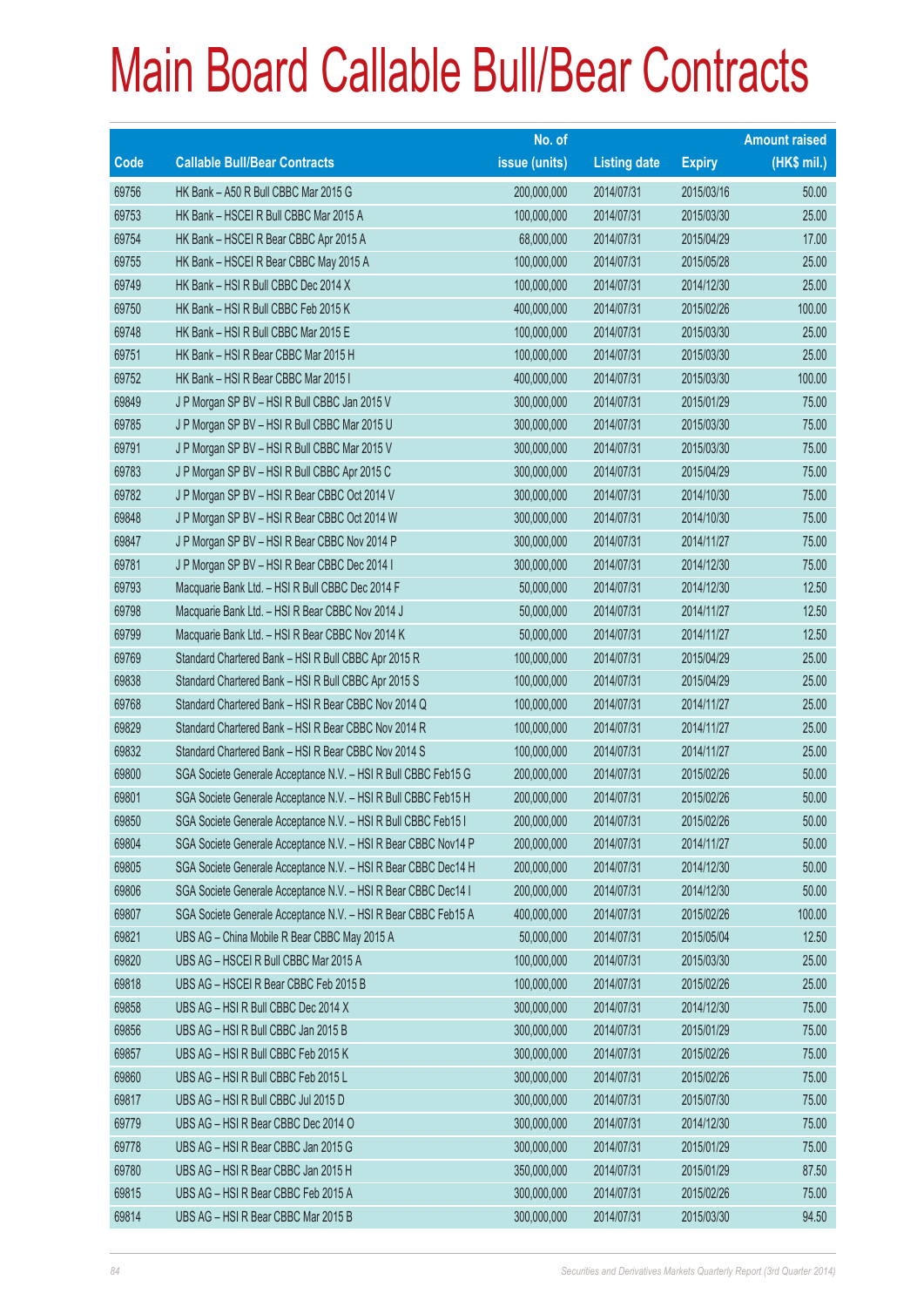|       |                                                                | No. of        |                     |               | <b>Amount raised</b> |
|-------|----------------------------------------------------------------|---------------|---------------------|---------------|----------------------|
| Code  | <b>Callable Bull/Bear Contracts</b>                            | issue (units) | <b>Listing date</b> | <b>Expiry</b> | (HK\$ mil.)          |
| 69816 | UBS AG - HSI R Bear CBBC Mar 2015 C                            | 300,000,000   | 2014/07/31          | 2015/03/30    | 75.00                |
| 69958 | BNP Paribas Arbit Issu B.V. - HSI R Bull CBBC Jun 2015 G       | 200,000,000   | 2014/08/01          | 2015/06/29    | 50.00                |
| 69886 | BNP Paribas Arbit Issu B.V. - HSI R Bear CBBC Jan 2015 J       | 200,000,000   | 2014/08/01          | 2015/01/29    | 50.00                |
| 69887 | BNP Paribas Arbit Issu B.V. - HSI R Bear CBBC Jan 2015 K       | 200,000,000   | 2014/08/01          | 2015/01/29    | 50.00                |
| 69888 | BNP Paribas Arbit Issu B.V. - HSI R Bear CBBC Jan 2015 L       | 200,000,000   | 2014/08/01          | 2015/01/29    | 50.00                |
| 69889 | BNP Paribas Arbit Issu B.V. - HSI R Bear CBBC Jan 2015 O       | 200,000,000   | 2014/08/01          | 2015/01/29    | 54.00                |
| 69956 | Credit Suisse AG - HSI R Bull CBBC Feb 2015 B                  | 238,000,000   | 2014/08/01          | 2015/02/26    | 59.50                |
| 69950 | Credit Suisse AG - HSI R Bull CBBC Feb 2015 Y                  | 238,000,000   | 2014/08/01          | 2015/02/26    | 59.50                |
| 69951 | Credit Suisse AG - HSI R Bull CBBC Feb 2015 Z                  | 238,000,000   | 2014/08/01          | 2015/02/26    | 59.50                |
| 69946 | Credit Suisse AG - HSI R Bear CBBC Dec 2014 M                  | 238,000,000   | 2014/08/01          | 2014/12/30    | 59.50                |
| 69947 | Credit Suisse AG - HSI R Bear CBBC Dec 2014 N                  | 238,000,000   | 2014/08/01          | 2014/12/30    | 59.50                |
| 69966 | Citigroup Global Mkt H Inc. - CSOP A50 ETF R Bull CBBC Apr15B  | 100,000,000   | 2014/08/01          | 2015/04/20    | 25.00                |
| 69971 | Citigroup Global Mkt H Inc. - A50 China R Bull CBBC Apr 15 C   | 100,000,000   | 2014/08/01          | 2015/04/20    | 25.00                |
| 69972 | Citigroup Global Mkt H Inc. - A50 China R Bull CBBC Apr 15 D   | 100,000,000   | 2014/08/01          | 2015/04/20    | 25.00                |
| 69879 | HK Bank - China Mobile R Bull CBBC Jul 2015 E                  | 120,000,000   | 2014/08/01          | 2015/07/06    | 30.00                |
| 69880 | HK Bank - China Mobile R Bear CBBC Jul 2015 D                  | 60,000,000    | 2014/08/01          | 2015/07/23    | 15.00                |
| 69871 | HK Bank - China Life R Bull CBBC Jul 2015 A                    | 60,000,000    | 2014/08/01          | 2015/07/06    | 15.00                |
| 69869 | HK Bank - CSOP A50 ETF R Bull CBBC Apr 2015 B                  | 80,000,000    | 2014/08/01          | 2015/04/13    | 20.00                |
| 69866 | HK Bank - A50 R Bull CBBC Apr 2015 C                           | 200,000,000   | 2014/08/01          | 2015/04/17    | 50.00                |
| 69867 | HK Bank - A50 R Bull CBBC Apr 2015 D                           | 200,000,000   | 2014/08/01          | 2015/04/13    | 50.00                |
| 69862 | HK Bank - HSCEI R Bull CBBC Apr 2015 A                         | 100,000,000   | 2014/08/01          | 2015/04/29    | 25.00                |
| 69874 | HK Bank - HSI R Bull CBBC Jan 2015 S                           | 100,000,000   | 2014/08/01          | 2015/01/29    | 25.00                |
| 69873 | HK Bank - HSI R Bull CBBC Feb 2015 L                           | 100,000,000   | 2014/08/01          | 2015/02/26    | 25.00                |
| 69872 | HK Bank - HSI R Bull CBBC Mar 2015 F                           | 100,000,000   | 2014/08/01          | 2015/03/30    | 25.00                |
| 69875 | HK Bank - HSI R Bear CBBC Feb 2015 J                           | 100,000,000   | 2014/08/01          | 2015/02/26    | 25.00                |
| 69861 | HK Bank - HSI R Bear CBBC Mar 2015 J                           | 400,000,000   | 2014/08/01          | 2015/03/30    | 100.00               |
| 69877 | HK Bank - Hutchison R Bull CBBC Jun 2015 B                     | 60,000,000    | 2014/08/01          | 2015/06/22    | 15.00                |
| 69876 | HK Bank - Hutchison R Bear CBBC Apr 2015 B                     | 50,000,000    | 2014/08/01          | 2015/04/20    | 12.50                |
| 69908 | J P Morgan SP BV - HSI R Bull CBBC Jan 2015 W                  | 300,000,000   | 2014/08/01          | 2015/01/29    | 75.00                |
| 69909 | J P Morgan SP BV - HSI R Bull CBBC Jan 2015 X                  | 300,000,000   | 2014/08/01          | 2015/01/29    | 75.00                |
| 69965 | J P Morgan SP BV - HSI R Bull CBBC Jan 2015 Y                  | 300,000,000   | 2014/08/01          | 2015/01/29    | 75.00                |
| 69907 | J P Morgan SP BV - HSI R Bear CBBC Nov 2014 Q                  | 300,000,000   | 2014/08/01          | 2014/11/27    | 75.00                |
| 69963 | J P Morgan SP BV - HSI R Bear CBBC Dec 2014 J                  | 300,000,000   | 2014/08/01          | 2014/12/30    | 75.00                |
| 69964 | JP Morgan SP BV - HSI R Bear CBBC Dec 2014 K                   | 300,000,000   | 2014/08/01          | 2014/12/30    | 75.00                |
| 69944 | Standard Chartered Bank - HSI R Bull CBBC Apr 2015 T           | 100,000,000   | 2014/08/01          | 2015/04/29    | 25.00                |
| 69896 | Standard Chartered Bank - HSI R Bear CBBC Dec 2014 G           | 100,000,000   | 2014/08/01          | 2014/12/30    | 25.00                |
| 69898 | Standard Chartered Bank - HSI R Bear CBBC Dec 2014 H           | 100,000,000   | 2014/08/01          | 2014/12/30    | 25.00                |
| 69945 | Standard Chartered Bank - HSI R Bear CBBC Dec 2014 I           | 100,000,000   | 2014/08/01          | 2014/12/30    | 25.00                |
| 69915 | SGA Societe Generale Acceptance N.V. - A50 R Bull CBBC Mar15 A | 100,000,000   | 2014/08/01          | 2015/03/30    | 25.00                |
| 69917 | SGA Societe Generale Acceptance N.V. - A50 R Bull CBBC Mar15 B | 100,000,000   | 2014/08/01          | 2015/03/30    | 25.00                |
| 69910 | SGA Societe Generale Acceptance N.V. - A50 R Bull CBBC Jun15 A | 100,000,000   | 2014/08/01          | 2015/06/29    | 25.00                |
| 69918 | SGA Societe Generale Acceptance N.V. - A50 R Bull CBBC Jun15 B | 100,000,000   | 2014/08/01          | 2015/06/29    | 25.00                |
| 69919 | SGA Societe Generale Acceptance N.V. - A50 R Bear CBBC Mar15A  | 100,000,000   | 2014/08/01          | 2015/03/30    | 25.00                |
| 69926 | SGA Societe Generale Acceptance N.V. - A50 R Bear CBBC Mar15B  | 100,000,000   | 2014/08/01          | 2015/03/30    | 25.00                |
| 69923 | SGA Societe Generale Acceptance N.V. - A50 R Bear CBBC Jun15A  | 100,000,000   | 2014/08/01          | 2015/06/29    | 25.00                |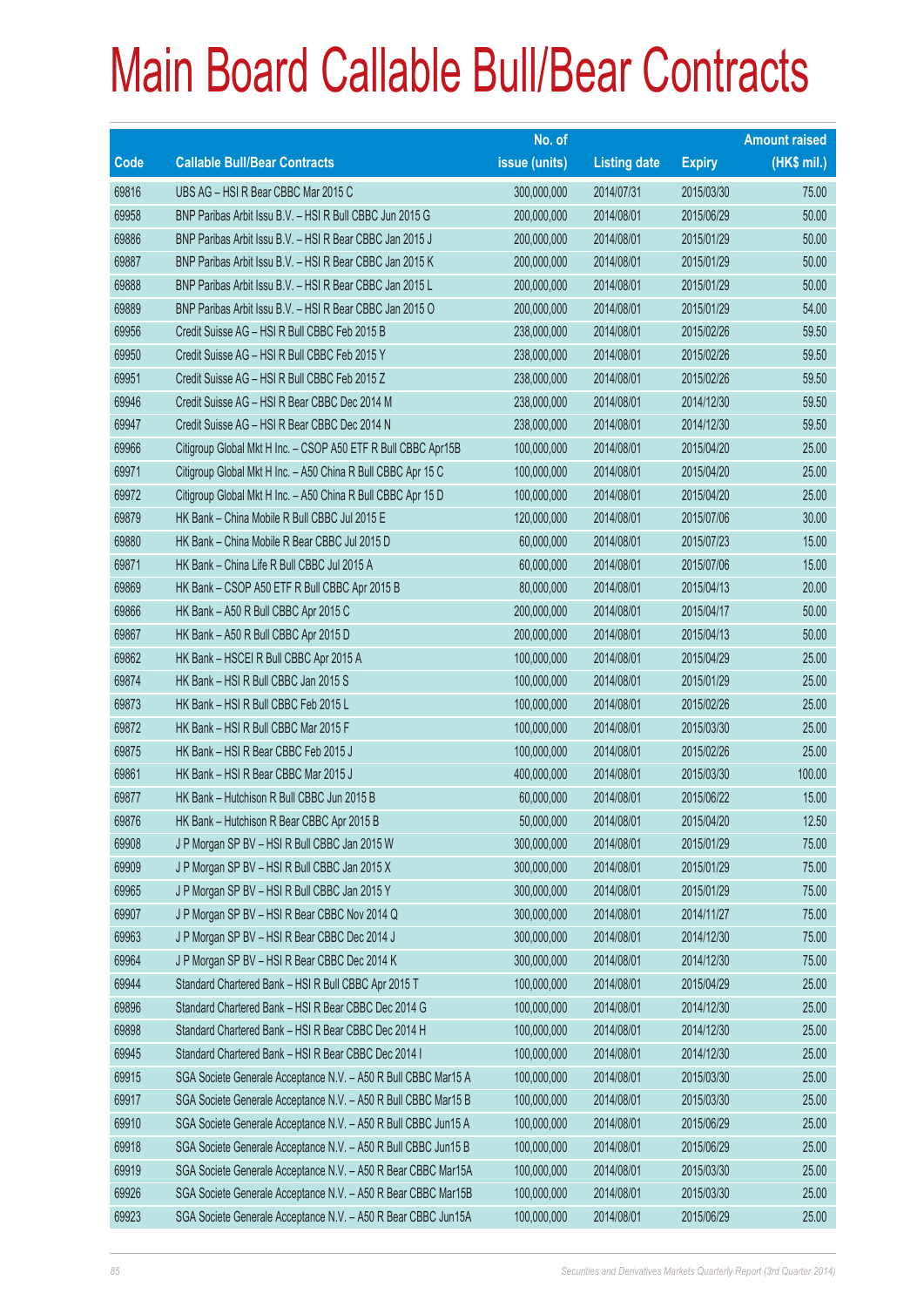|       |                                                                | No. of        |                     |               | <b>Amount raised</b> |
|-------|----------------------------------------------------------------|---------------|---------------------|---------------|----------------------|
| Code  | <b>Callable Bull/Bear Contracts</b>                            | issue (units) | <b>Listing date</b> | <b>Expiry</b> | (HK\$ mil.)          |
| 69928 | SGA Societe Generale Acceptance N.V. - A50 R Bear CBBC Jun15B  | 100,000,000   | 2014/08/01          | 2015/06/29    | 25.00                |
| 69890 | SGA Societe Generale Acceptance N.V. - HSI R Bull CBBC Feb15 J | 200,000,000   | 2014/08/01          | 2015/02/26    | 50.00                |
| 69894 | SGA Societe Generale Acceptance N.V. - HSI R Bear CBBC Nov14 Q | 200,000,000   | 2014/08/01          | 2014/11/27    | 50.00                |
| 69895 | SGA Societe Generale Acceptance N.V. - HSI R Bear CBBC Dec14 J | 200,000,000   | 2014/08/01          | 2014/12/30    | 50.00                |
| 69939 | UBS AG - Minsheng Bank R Bull CBBC Jun 2015 A                  | 50,000,000    | 2014/08/01          | 2015/06/22    | 12.50                |
| 69901 | UBS AG - HSI R Bull CBBC Jan 2015 I                            | 300,000,000   | 2014/08/01          | 2015/01/29    | 75.00                |
| 69961 | UBS AG - HSI R Bull CBBC Jan 2015 J                            | 300,000,000   | 2014/08/01          | 2015/01/29    | 75.00                |
| 69960 | UBS AG - HSI R Bull CBBC Feb 2015 M                            | 300,000,000   | 2014/08/01          | 2015/02/26    | 75.00                |
| 69900 | UBS AG - HSI R Bear CBBC Nov 2014 X                            | 350,000,000   | 2014/08/01          | 2014/11/27    | 87.50                |
| 69948 | UBS AG - HSI R Bear CBBC Dec 2014 P                            | 300,000,000   | 2014/08/01          | 2014/12/30    | 75.00                |
| 69933 | UBS AG - HSI R Bear CBBC Feb 2015 B                            | 300,000,000   | 2014/08/01          | 2015/02/26    | 78.00                |
| 69931 | UBS AG - HSI R Bear CBBC Mar 2015 D                            | 300,000,000   | 2014/08/01          | 2015/03/30    | 75.00                |
| 60343 | BNP Paribas Arbit Issu B.V. - A50 Ch R Bull CBBC Jun 2015 A    | 100,000,000   | 2014/08/04          | 2015/06/29    | 25.00                |
| 60344 | BNP Paribas Arbit Issu B.V. - A50 Ch R Bull CBBC Jun 2015 B    | 100,000,000   | 2014/08/04          | 2015/06/29    | 25.00                |
| 60288 | BNP Paribas Arbit Issu B.V. - HSI R Bull CBBC Jun 2015 H       | 200,000,000   | 2014/08/04          | 2015/06/29    | 50.00                |
| 60301 | BNP Paribas Arbit Issu B.V. - HSI R Bull CBBC Jun 2015 I       | 200,000,000   | 2014/08/04          | 2015/06/29    | 50.00                |
| 60041 | BNP Paribas Arbit Issu B.V. - HSI R Bear CBBC Jan 2015 N       | 200,000,000   | 2014/08/04          | 2015/01/29    | 50.00                |
| 60037 | BNP Paribas Arbit Issu B.V. - HSI R Bear CBBC Jan 2015 P       | 200,000,000   | 2014/08/04          | 2015/01/29    | 50.00                |
| 60309 | BNP Paribas Arbit Issu B.V. - HSI R Bear CBBC Feb 2015 A       | 200,000,000   | 2014/08/04          | 2015/02/26    | 50.00                |
| 60311 | BNP Paribas Arbit Issu B.V. - HSI R Bear CBBC Feb 2015 B       | 200,000,000   | 2014/08/04          | 2015/02/26    | 50.00                |
| 60320 | BNP Paribas Arbit Issu B.V. - HSI R Bear CBBC Feb 2015 C       | 200,000,000   | 2014/08/04          | 2015/02/26    | 50.00                |
| 60336 | BNP Paribas Arbit Issu B.V. - HSI R Bear CBBC Feb 2015 D       | 200,000,000   | 2014/08/04          | 2015/02/26    | 56.00                |
| 60341 | BNP Paribas Arbit Issu B.V. - HSI R Bear CBBC Feb 2015 E       | 200,000,000   | 2014/08/04          | 2015/02/26    | 60.00                |
| 60501 | Credit Suisse AG - A50 China R Bull CBBC Jan 2015 D            | 50,000,000    | 2014/08/04          | 2015/01/30    | 12.50                |
| 60504 | Credit Suisse AG - A50 China R Bull CBBC Jan 2015 E            | 50,000,000    | 2014/08/04          | 2015/01/30    | 12.50                |
| 60506 | Credit Suisse AG - A50 China R Bear CBBC Jan 2015 A            | 50,000,000    | 2014/08/04          | 2015/01/30    | 12.50                |
| 60467 | Credit Suisse AG - HSI R Bull CBBC Feb 2015 C                  | 238,000,000   | 2014/08/04          | 2015/02/26    | 59.50                |
| 60469 | Credit Suisse AG - HSI R Bull CBBC Mar 2015 O                  | 238,000,000   | 2014/08/04          | 2015/03/30    | 59.50                |
| 60470 | Credit Suisse AG - HSI R Bull CBBC Mar 2015 P                  | 238,000,000   | 2014/08/04          | 2015/03/30    | 59.50                |
| 60472 | Credit Suisse AG - HSI R Bull CBBC Mar 2015 Q                  | 238,000,000   | 2014/08/04          | 2015/03/30    | 59.50                |
| 60499 | Credit Suisse AG - HSI R Bull CBBC Mar 2015 R                  | 238,000,000   | 2014/08/04          | 2015/03/30    | 59.50                |
| 69987 | Credit Suisse AG - HSI R Bear CBBC Nov 2014 B                  | 238,000,000   | 2014/08/04          | 2014/11/27    | 59.50                |
| 69990 | Credit Suisse AG - HSI R Bear CBBC Nov 2014 C                  | 238,000,000   | 2014/08/04          | 2014/11/27    | 59.50                |
| 69992 | Credit Suisse AG - HSI R Bear CBBC Nov 2014 G                  | 238,000,000   | 2014/08/04          | 2014/11/27    | 59.50                |
| 69993 | Credit Suisse AG - HSI R Bear CBBC Nov 2014 K                  | 238,000,000   | 2014/08/04          | 2014/11/27    | 59.50                |
| 60447 | Credit Suisse AG - HSI R Bear CBBC Feb 2015 J                  | 238,000,000   | 2014/08/04          | 2015/02/26    | 59.50                |
| 60453 | Credit Suisse AG - HSI R Bear CBBC Feb 2015 K                  | 238,000,000   | 2014/08/04          | 2015/02/26    | 59.50                |
| 60438 | Credit Suisse AG - HSI R Bear CBBC Mar 2015 C                  | 238,000,000   | 2014/08/04          | 2015/03/30    | 59.50                |
| 60443 | Credit Suisse AG - HSI R Bear CBBC Mar 2015 D                  | 238,000,000   | 2014/08/04          | 2015/03/30    | 59.50                |
| 60445 | Credit Suisse AG - HSI R Bear CBBC Mar 2015 E                  | 238,000,000   | 2014/08/04          | 2015/03/30    | 61.88                |
| 60446 | Credit Suisse AG - HSI R Bear CBBC Mar 2015 F                  | 238,000,000   | 2014/08/04          | 2015/03/30    | 71.40                |
| 60411 | Credit Suisse AG - HSI R Bear CBBC Apr 2015 E                  | 238,000,000   | 2014/08/04          | 2015/04/29    | 59.50                |
| 60416 | Credit Suisse AG - HSI R Bear CBBC Apr 2015 F                  | 238,000,000   | 2014/08/04          | 2015/04/29    | 59.50                |
| 60420 | Credit Suisse AG - HSI R Bear CBBC Apr 2015 G                  | 238,000,000   | 2014/08/04          | 2015/04/29    | 59.50                |
| 60423 | Credit Suisse AG - HSI R Bear CBBC Apr 2015 H                  | 238,000,000   | 2014/08/04          | 2015/04/29    | 59.50                |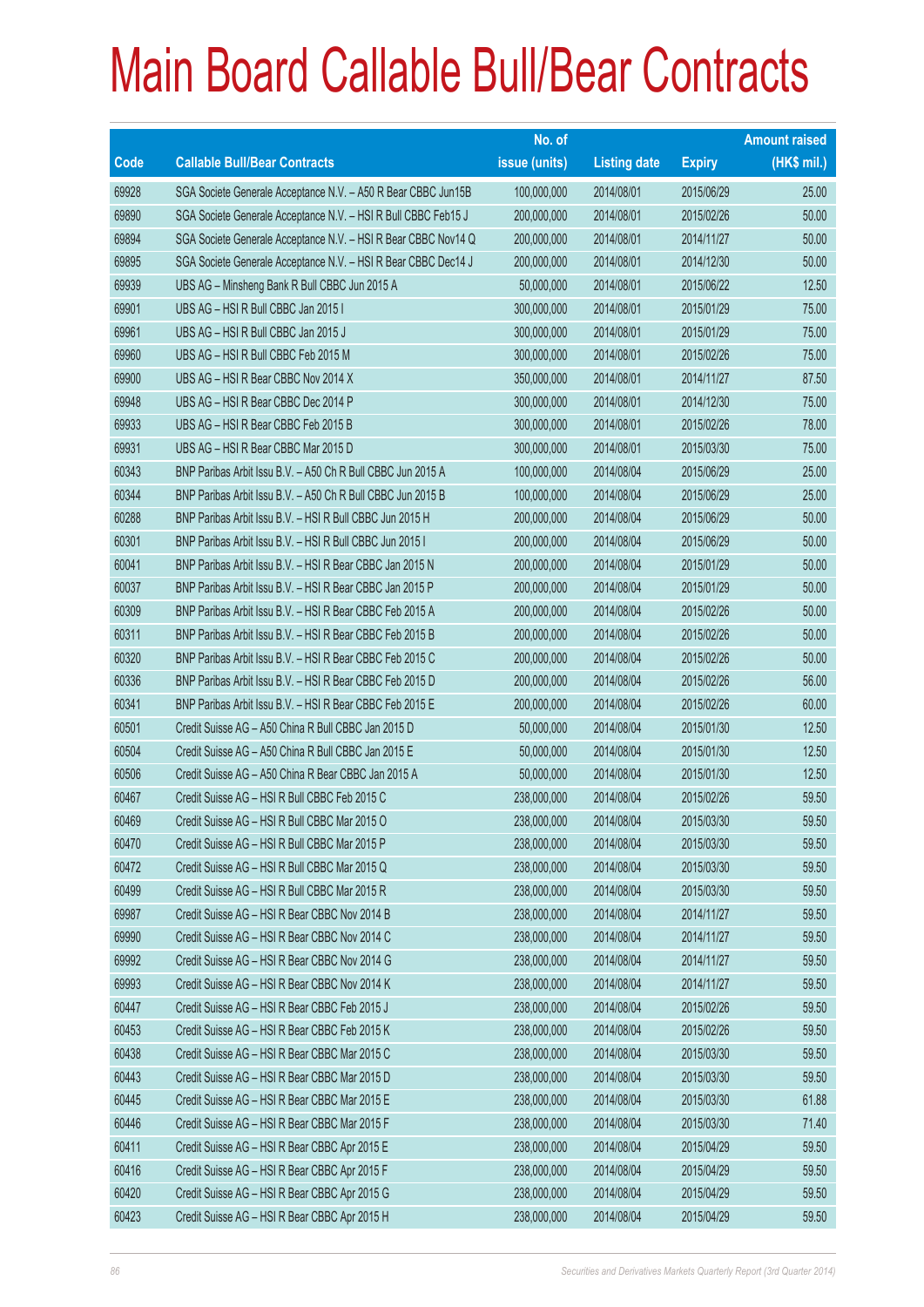|       |                                                                | No. of        |                     |               | <b>Amount raised</b> |
|-------|----------------------------------------------------------------|---------------|---------------------|---------------|----------------------|
| Code  | <b>Callable Bull/Bear Contracts</b>                            | issue (units) | <b>Listing date</b> | <b>Expiry</b> | $(HK$$ mil.)         |
| 60542 | Citigroup Global Mkt H Inc. - CSOP A50 ETF R Bull CBBC Apr15C  | 100,000,000   | 2014/08/04          | 2015/04/27    | 25.00                |
| 60543 | Citigroup Global Mkt H Inc. - A50 China R Bull CBBC Apr 15 E   | 100,000,000   | 2014/08/04          | 2015/04/27    | 25.00                |
| 60048 | Goldman Sachs SP (Asia) - HSI R Bull CBBC Nov 2014 F           | 150,000,000   | 2014/08/04          | 2014/11/27    | 40.05                |
| 60047 | Goldman Sachs SP (Asia) - HSI R Bear CBBC Nov 2014 K           | 150,000,000   | 2014/08/04          | 2014/11/27    | 44.10                |
| 69985 | HK Bank - CC Bank R Bull CBBC Aug 2015 B                       | 80,000,000    | 2014/08/04          | 2015/08/17    | 20.00                |
| 69979 | HK Bank - Cheung Kong R Bull CBBC Jul 2015 A                   | 60,000,000    | 2014/08/04          | 2015/07/06    | 15.00                |
| 69983 | HK Bank - Minsheng Bank R Bull CBBC Jul 2015 B                 | 40,000,000    | 2014/08/04          | 2015/07/27    | 10.00                |
| 69981 | HK Bank - Sinopec Corp R Bull CBBC Jul 2015 B                  | 80,000,000    | 2014/08/04          | 2015/07/20    | 20.00                |
| 69984 | HK Bank - Sinopec Corp R Bear CBBC Aug 2015 A                  | 40,000,000    | 2014/08/04          | 2015/08/03    | 10.00                |
| 69977 | HK Bank - CSOP A50 ETF R Bull CBBC Apr 2015 C                  | 80,000,000    | 2014/08/04          | 2015/04/08    | 20.00                |
| 69976 | HK Bank - A50 R Bull CBBC Apr 2015 E                           | 200,000,000   | 2014/08/04          | 2015/04/08    | 50.00                |
| 69978 | HK Bank - A50 R Bear CBBC Oct 2015 A                           | 50,000,000    | 2014/08/04          | 2015/10/26    | 12.50                |
| 69975 | HK Bank - HSI R Bull CBBC Mar 2015 G                           | 100,000,000   | 2014/08/04          | 2015/03/30    | 25.00                |
| 69982 | HK Bank - Hutchison R Bull CBBC Jul 2015 A                     | 60,000,000    | 2014/08/04          | 2015/07/06    | 15.00                |
| 60050 | J P Morgan SP BV - HSI R Bull CBBC Jan 2015 Z                  | 300,000,000   | 2014/08/04          | 2015/01/29    | 75.00                |
| 60056 | J P Morgan SP BV - HSI R Bull CBBC Mar 2015 W                  | 300,000,000   | 2014/08/04          | 2015/03/30    | 75.00                |
| 60058 | J P Morgan SP BV - HSI R Bull CBBC Mar 2015 X                  | 300,000,000   | 2014/08/04          | 2015/03/30    | 75.00                |
| 60095 | J P Morgan SP BV - HSI R Bear CBBC Nov 2014 R                  | 300,000,000   | 2014/08/04          | 2014/11/27    | 75.00                |
| 60099 | J P Morgan SP BV - HSI R Bear CBBC Nov 2014 S                  | 300,000,000   | 2014/08/04          | 2014/11/27    | 75.00                |
| 60105 | J P Morgan SP BV - HSI R Bear CBBC Nov 2014 T                  | 300,000,000   | 2014/08/04          | 2014/11/27    | 75.00                |
| 69973 | J P Morgan SP BV - HSI R Bear CBBC Dec 2014 L                  | 300,000,000   | 2014/08/04          | 2014/12/30    | 75.00                |
| 69974 | J P Morgan SP BV - HSI R Bear CBBC Dec 2014 M                  | 300,000,000   | 2014/08/04          | 2014/12/30    | 75.00                |
| 60074 | J P Morgan SP BV - HSI R Bear CBBC Dec 2014 N                  | 300,000,000   | 2014/08/04          | 2014/12/30    | 75.00                |
| 60088 | J P Morgan SP BV - HSI R Bear CBBC Dec 2014 O                  | 300,000,000   | 2014/08/04          | 2014/12/30    | 75.00                |
| 60093 | J P Morgan SP BV - HSI R Bear CBBC Dec 2014 P                  | 300,000,000   | 2014/08/04          | 2014/12/30    | 75.00                |
| 60068 | J P Morgan SP BV - HSI R Bear CBBC Jan 2015 C                  | 300,000,000   | 2014/08/04          | 2015/01/29    | 75.00                |
| 60073 | J P Morgan SP BV - HSI R Bear CBBC Jan 2015 D                  | 300,000,000   | 2014/08/04          | 2015/01/29    | 75.00                |
| 60108 | Macquarie Bank Ltd. - HSI R Bull CBBC Dec 2014 G               | 50,000,000    | 2014/08/04          | 2014/12/30    | 12.50                |
| 60115 | Macquarie Bank Ltd. - HSI R Bull CBBC Dec 2014 H               | 50,000,000    | 2014/08/04          | 2014/12/30    | 12.50                |
| 60116 | Macquarie Bank Ltd. - HSI R Bear CBBC Jan 2015 A               | 50,000,000    | 2014/08/04          | 2015/01/29    | 12.50                |
| 60121 | Standard Chartered Bank - HSI R Bull CBBC Jun 2015 M           | 100,000,000   | 2014/08/04          | 2015/06/29    | 25.00                |
| 60128 | Standard Chartered Bank - HSI R Bull CBBC Jun 2015 N           | 100,000,000   | 2014/08/04          | 2015/06/29    | 25.00                |
| 60124 | Standard Chartered Bank - HSI R Bear CBBC Dec 2014 J           | 100,000,000   | 2014/08/04          | 2014/12/30    | 25.00                |
| 60125 | Standard Chartered Bank - HSI R Bear CBBC Dec 2014 K           | 100,000,000   | 2014/08/04          | 2014/12/30    | 25.00                |
| 60204 | Standard Chartered Bank - Hutchison R Bull CBBC Oct 2015 A     | 50,000,000    | 2014/08/04          | 2015/10/02    | 12.50                |
| 60359 | SGA Societe Generale Acceptance N.V. - HSI R Bull CBBC Feb15 K | 200,000,000   | 2014/08/04          | 2015/02/26    | 50.00                |
| 60363 | SGA Societe Generale Acceptance N.V. - HSI R Bull CBBC Feb15 L | 200,000,000   | 2014/08/04          | 2015/02/26    | 50.00                |
| 60364 | SGA Societe Generale Acceptance N.V. - HSI R Bull CBBC Feb15 M | 200,000,000   | 2014/08/04          | 2015/02/26    | 50.00                |
| 60345 | SGA Societe Generale Acceptance N.V. - HSI R Bull CBBC Apr15 C | 400,000,000   | 2014/08/04          | 2015/04/29    | 100.00               |
| 60046 | SGA Societe Generale Acceptance N.V. - HSI R Bear CBBC Nov14 R | 200,000,000   | 2014/08/04          | 2014/11/27    | 50.00                |
| 60508 | SGA Societe Generale Acceptance N.V. - HSI R Bear CBBC Nov14 S | 200,000,000   | 2014/08/04          | 2014/11/27    | 50.00                |
| 60366 | SGA Societe Generale Acceptance N.V. - HSI R Bear CBBC Dec14 K | 200,000,000   | 2014/08/04          | 2014/12/30    | 50.00                |
| 60372 | SGA Societe Generale Acceptance N.V. - HSI R Bear CBBC Dec14 L | 200,000,000   | 2014/08/04          | 2014/12/30    | 50.00                |
| 60380 | SGA Societe Generale Acceptance N.V. - HSI R Bear CBBC Dec14 M | 200,000,000   | 2014/08/04          | 2014/12/30    | 50.00                |
| 60383 | SGA Societe Generale Acceptance N.V. - HSI R Bear CBBC Dec14 N | 200,000,000   | 2014/08/04          | 2014/12/30    | 50.00                |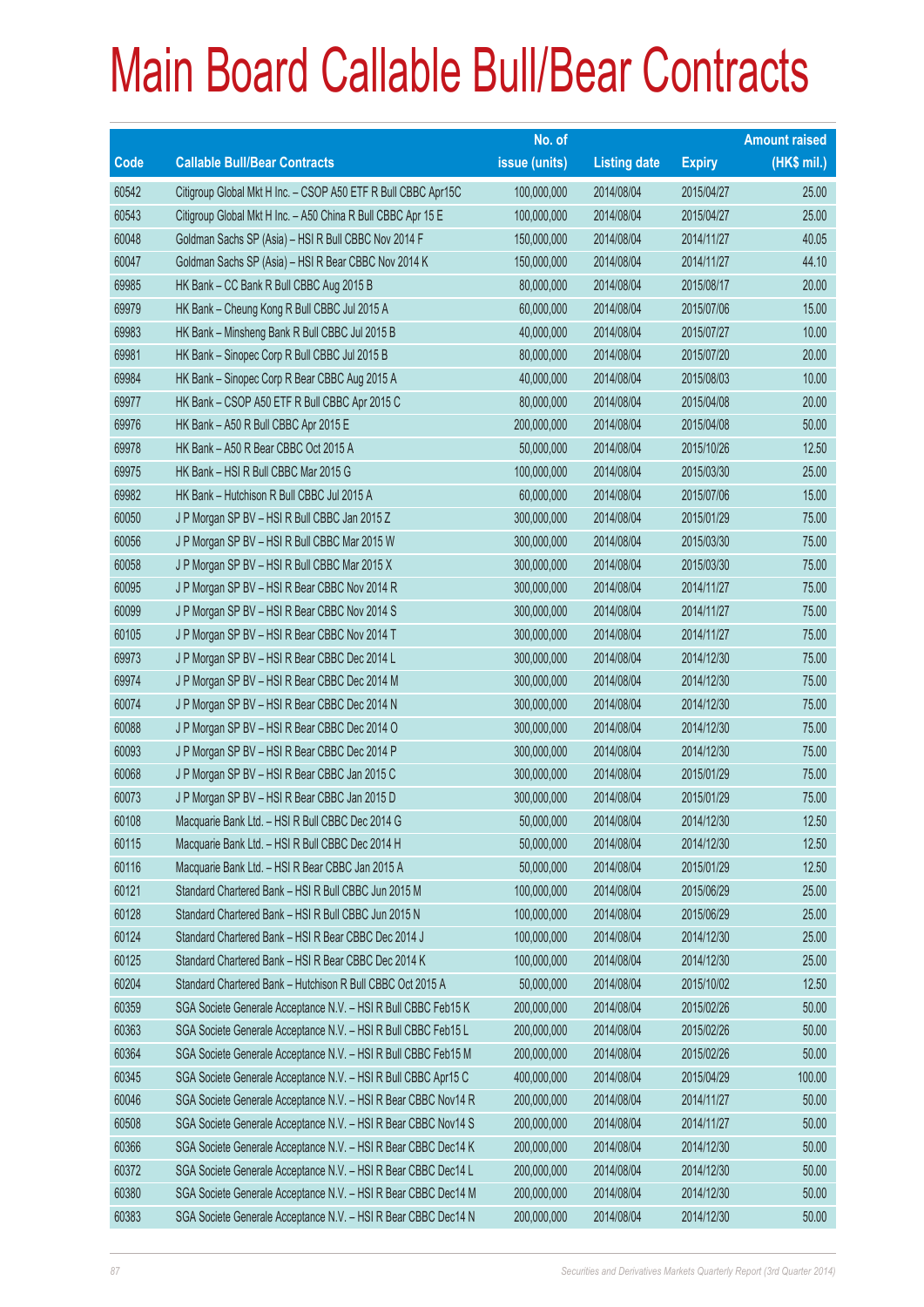|        |                                                                | No. of        |                     |               | <b>Amount raised</b> |
|--------|----------------------------------------------------------------|---------------|---------------------|---------------|----------------------|
| Code   | <b>Callable Bull/Bear Contracts</b>                            | issue (units) | <b>Listing date</b> | <b>Expiry</b> | $(HK$$ mil.)         |
| 60379  | SGA Societe Generale Acceptance N.V. - HSI R Bear CBBC Jan15 B | 200,000,000   | 2014/08/04          | 2015/01/29    | 50.00                |
| 60391  | SGA Societe Generale Acceptance N.V. - HSI R Bear CBBC Jan15 C | 200,000,000   | 2014/08/04          | 2015/01/29    | 50.00                |
| 60393  | SGA Societe Generale Acceptance N.V. - HSI R Bear CBBC Jan15 D | 200,000,000   | 2014/08/04          | 2015/01/29    | 50.00                |
| 60410  | SGA Societe Generale Acceptance N.V. - HSI R Bear CBBC Jan15 E | 400,000,000   | 2014/08/04          | 2015/01/29    | 100.00               |
| 60518  | SGA Societe Generale Acceptance N.V. - HSI R Bear CBBC Jan15 F | 200,000,000   | 2014/08/04          | 2015/01/29    | 50.00                |
| 60519  | SGA Societe Generale Acceptance N.V. - HSI R Bear CBBC Jan15 G | 200,000,000   | 2014/08/04          | 2015/01/29    | 50.00                |
| 60522  | SGA Societe Generale Acceptance N.V. - HSI R Bear CBBC Jan15 H | 200,000,000   | 2014/08/04          | 2015/01/29    | 50.00                |
| 60534  | SGA Societe Generale Acceptance N.V. - HSI R Bear CBBC Jan15 I | 200,000,000   | 2014/08/04          | 2015/01/29    | 50.00                |
| 60539  | SGA Societe Generale Acceptance N.V. - HSI R Bear CBBC Jan15 J | 200,000,000   | 2014/08/04          | 2015/01/29    | 50.00                |
| 60286  | UBS AG - China Mobile R Bear CBBC Apr 2015 B                   | 50,000,000    | 2014/08/04          | 2015/04/20    | 13.00                |
| 60232  | UBS AG - CSOP A50 ETF R Bull CBBC Mar 2015 C                   | 50,000,000    | 2014/08/04          | 2015/03/23    | 12.50                |
| 60216  | UBS AG - CSOP A50 ETF R Bear CBBC Dec 2014 A                   | 50,000,000    | 2014/08/04          | 2014/12/08    | 12.50                |
| 60215  | UBS AG - A50 China R Bull CBBC Apr 2015 B                      | 100,000,000   | 2014/08/04          | 2015/04/13    | 26.00                |
| 60207  | UBS AG - A50 China R Bear CBBC Dec 2014 A                      | 50,000,000    | 2014/08/04          | 2014/12/01    | 12.50                |
| 60287  | UBS AG - HSBC R Bull CBBC Jun 2015 C                           | 100,000,000   | 2014/08/04          | 2015/06/29    | 25.00                |
| 60206  | UBS AG - HSCEI R Bull CBBC Feb 2015 C                          | 100,000,000   | 2014/08/04          | 2015/02/26    | 25.00                |
| 60205  | UBS AG - HSCEI R Bear CBBC Jan 2015 C                          | 100,000,000   | 2014/08/04          | 2015/01/29    | 25.00                |
| 60494  | UBS AG - HSI R Bull CBBC Mar 2015 I                            | 300,000,000   | 2014/08/04          | 2015/03/30    | 75.00                |
| 60500  | UBS AG - HSI R Bull CBBC Mar 2015 J                            | 300,000,000   | 2014/08/04          | 2015/03/30    | 75.00                |
| 60009  | UBS AG - HSI R Bear CBBC Nov 2014 Y                            | 300,000,000   | 2014/08/04          | 2014/11/27    | 78.00                |
| 60015  | UBS AG - HSI R Bear CBBC Nov 2014 Z                            | 300,000,000   | 2014/08/04          | 2014/11/27    | 75.00                |
| 60540  | UBS AG - HSI R Bear CBBC Jan 2015 I                            | 300,000,000   | 2014/08/04          | 2015/01/29    | 75.00                |
| 60541  | UBS AG - HSI R Bear CBBC Jan 2015 J                            | 300,000,000   | 2014/08/04          | 2015/01/29    | 75.00                |
| 60018  | UBS AG - HSI R Bear CBBC Feb 2015 C                            | 350,000,000   | 2014/08/04          | 2015/02/26    | 87.50                |
| 60483  | UBS AG - HSI R Bear CBBC Feb 2015 D                            | 300,000,000   | 2014/08/04          | 2015/02/26    | 75.00                |
| 60493  | UBS AG - HSI R Bear CBBC Mar 2015 E                            | 300,000,000   | 2014/08/04          | 2015/03/30    | 75.00                |
| 65466# | HK Bank - CSOP A50 ETF R Bull CBBC Jan 2015 I                  | 200,000,000   | 2014/08/04          | 2015/01/29    | 29.20                |
| 66257# | HK Bank - HSI R Bear CBBC Jan 2015 G                           | 280,000,000   | 2014/08/04          | 2015/01/29    | 24.08                |
| 67979# | HK Bank - HSI R Bear CBBC Apr 2015 B                           | 280,000,000   | 2014/08/04          | 2015/04/29    | 30.52                |
| 60988  | BNP Paribas Arbit Issu B.V. - HSI R Bull CBBC Jun 2015 J       | 200,000,000   | 2014/08/05          | 2015/06/29    | 50.00                |
| 60994  | BNP Paribas Arbit Issu B.V. - HSI R Bull CBBC Jun 2015 K       | 200,000,000   | 2014/08/05          | 2015/06/29    | 50.00                |
| 60945  | BNP Paribas Arbit Issu B.V. - HSI R Bear CBBC Feb 2015 F       | 200,000,000   | 2014/08/05          | 2015/02/26    | 50.00                |
| 60946  | BNP Paribas Arbit Issu B.V. - HSI R Bear CBBC Feb 2015 G       | 200,000,000   | 2014/08/05          | 2015/02/26    | 50.00                |
| 60953  | BNP Paribas Arbit Issu B.V. - HSI R Bear CBBC Feb 2015 H       | 200,000,000   | 2014/08/05          | 2015/02/26    | 66.00                |
| 60777  | Credit Suisse AG - China Mobile R Bull CBBC Feb 2015 A         | 50,000,000    | 2014/08/05          | 2015/02/27    | 12.50                |
| 60778  | Credit Suisse AG - China Mobile R Bear CBBC Feb 2015 A         | 50,000,000    | 2014/08/05          | 2015/02/27    | 12.50                |
| 60780  | Credit Suisse AG - CSOP A50 ETF R Bull CBBC Feb 2015 A         | 50,000,000    | 2014/08/05          | 2015/02/27    | 12.50                |
| 60791  | Credit Suisse AG - CSOP A50 ETF R Bull CBBC Feb 2015 B         | 50,000,000    | 2014/08/05          | 2015/02/27    | 12.50                |
| 60796  | Credit Suisse AG - CSOP A50 ETF R Bull CBBC Feb 2015 C         | 50,000,000    | 2014/08/05          | 2015/02/27    | 12.50                |
| 60802  | Credit Suisse AG - CSOP A50 ETF R Bear CBBC Feb 2015 A         | 50,000,000    | 2014/08/05          | 2015/02/27    | 12.50                |
| 60809  | Credit Suisse AG - CSOP A50 ETF R Bear CBBC Feb 2015 B         | 50,000,000    | 2014/08/05          | 2015/02/27    | 12.50                |
| 60978  | Credit Suisse AG - HSI R Bull CBBC Feb 2015 A                  | 238,000,000   | 2014/08/05          | 2015/02/26    | 59.50                |
| 60979  | Credit Suisse AG - HSI R Bull CBBC Feb 2015 D                  | 238,000,000   | 2014/08/05          | 2015/02/26    | 59.50                |
| 60983  | Credit Suisse AG - HSI R Bull CBBC Feb 2015 E                  | 238,000,000   | 2014/08/05          | 2015/02/26    | 59.50                |
| 60985  | Credit Suisse AG - HSI R Bull CBBC Feb 2015 F                  | 238,000,000   | 2014/08/05          | 2015/02/26    | 59.50                |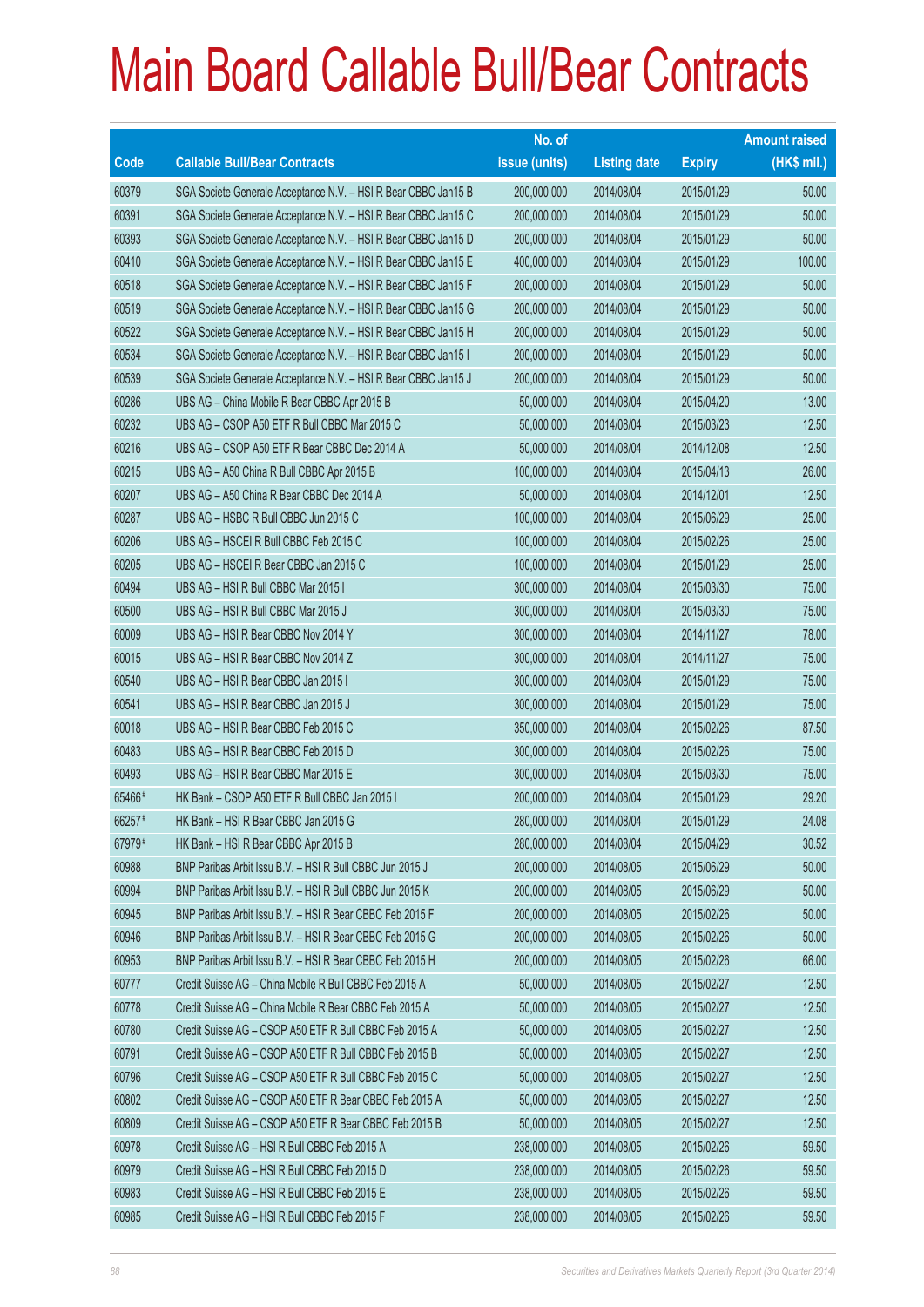|             |                                                               | No. of        |                     |               | <b>Amount raised</b> |
|-------------|---------------------------------------------------------------|---------------|---------------------|---------------|----------------------|
| <b>Code</b> | <b>Callable Bull/Bear Contracts</b>                           | issue (units) | <b>Listing date</b> | <b>Expiry</b> | $(HK$$ mil.)         |
| 60729       | Credit Suisse AG - HSI R Bear CBBC Nov 2014 H                 | 238,000,000   | 2014/08/05          | 2014/11/27    | 59.50                |
| 60731       | Credit Suisse AG - HSI R Bear CBBC Nov 2014 I                 | 238,000,000   | 2014/08/05          | 2014/11/27    | 59.50                |
| 60740       | Credit Suisse AG - HSI R Bear CBBC Nov 2014 J                 | 238,000,000   | 2014/08/05          | 2014/11/27    | 59.50                |
| 60966       | Credit Suisse AG - HSI R Bear CBBC Nov 2014 L                 | 238,000,000   | 2014/08/05          | 2014/11/27    | 59.50                |
| 60973       | Credit Suisse AG - HSI R Bear CBBC Nov 2014 M                 | 238,000,000   | 2014/08/05          | 2014/11/27    | 59.50                |
| 60738       | Credit Suisse AG - HSI R Bear CBBC Dec 2014 O                 | 238,000,000   | 2014/08/05          | 2014/12/30    | 59.50                |
| 60957       | Credit Suisse AG - HSI R Bear CBBC Dec 2014 P                 | 238,000,000   | 2014/08/05          | 2014/12/30    | 59.50                |
| 60958       | Credit Suisse AG - HSI R Bear CBBC Dec 2014 Q                 | 238,000,000   | 2014/08/05          | 2014/12/30    | 59.50                |
| 60747       | Credit Suisse AG - HSI R Bear CBBC Mar 2015 G                 | 238,000,000   | 2014/08/05          | 2015/03/30    | 59.50                |
| 60965       | Credit Suisse AG - HSI R Bear CBBC Apr 2015 I                 | 238,000,000   | 2014/08/05          | 2015/04/29    | 59.50                |
| 60765       | Credit Suisse AG - TCH R Bull CBBC Feb 2015 A                 | 60,000,000    | 2014/08/05          | 2015/02/27    | 15.00                |
| 60773       | Credit Suisse AG - TCH R Bear CBBC Feb 2015 A                 | 60,000,000    | 2014/08/05          | 2015/02/27    | 15.00                |
| 60776       | Credit Suisse AG - TCH R Bear CBBC Feb 2015 B                 | 60,000,000    | 2014/08/05          | 2015/02/27    | 15.00                |
| 61070       | Citigroup Global Mkt H Inc. - CSOP A50 ETF R Bull CBBC Apr15D | 100,000,000   | 2014/08/05          | 2015/04/27    | 25.00                |
| 61077       | Citigroup Global Mkt H Inc. - CSOP A50 ETF R Bear CBBC Apr15B | 100,000,000   | 2014/08/05          | 2015/04/27    | 25.00                |
| 61071       | Citigroup Global Mkt H Inc. - A50 China R Bull CBBC Apr 15 F  | 100,000,000   | 2014/08/05          | 2015/04/27    | 25.00                |
| 61078       | Citigroup Global Mkt H Inc. - A50 China R Bear CBBC Apr 15 B  | 100,000,000   | 2014/08/05          | 2015/04/27    | 25.00                |
| 61069       | Citigroup Global Mkt H Inc. - TCH R Bull CBBC Apr 2015 F      | 200,000,000   | 2014/08/05          | 2015/04/27    | 50.00                |
| 61003       | Goldman Sachs SP (Asia) - HSI R Bear CBBC Nov 2014 L          | 150,000,000   | 2014/08/05          | 2014/11/27    | 38.25                |
| 61007       | Goldman Sachs SP (Asia) - HSI R Bear CBBC Nov 2014 M          | 150,000,000   | 2014/08/05          | 2014/11/27    | 38.40                |
| 60622       | HK Bank - BOCL R Bull CBBC Jul 2015 C                         | 80,000,000    | 2014/08/05          | 2015/07/27    | 20.00                |
| 60616       | HK Bank - CSOP A50 ETF R Bull CBBC Apr 2015 D                 | 40,000,000    | 2014/08/05          | 2015/04/27    | 10.00                |
| 60620       | HK Bank - CSOP A50 ETF R Bull CBBC Apr 2015 E                 | 80,000,000    | 2014/08/05          | 2015/04/20    | 20.00                |
| 60612       | HK Bank - A50 R Bull CBBC Apr 2015 F                          | 200,000,000   | 2014/08/05          | 2015/04/27    | 50.00                |
| 60611       | HK Bank - A50 R Bull CBBC May 2015 A                          | 200,000,000   | 2014/08/05          | 2015/05/04    | 50.00                |
| 60681       | HK Bank - Galaxy Ent R Bull CBBC Apr 2015 A                   | 80,000,000    | 2014/08/05          | 2015/04/13    | 20.00                |
| 60573       | HK Bank - HSI R Bull CBBC Jan 2015 T                          | 100,000,000   | 2014/08/05          | 2015/01/29    | 25.00                |
| 60555       | HK Bank - HSI R Bull CBBC Feb 2015 M                          | 100,000,000   | 2014/08/05          | 2015/02/26    | 25.00                |
| 60576       | HK Bank - HSI R Bear CBBC Apr 2015 D                          | 100,000,000   | 2014/08/05          | 2015/04/29    | 25.00                |
| 60599       | HK Bank - HSI R Bear CBBC Apr 2015 E                          | 400,000,000   | 2014/08/05          | 2015/04/29    | 100.00               |
| 60610       | HK Bank - HSI R Bear CBBC May 2015 B                          | 400,000,000   | 2014/08/05          | 2015/05/28    | 100.00               |
| 60682       | HK Bank - ICBC R Bull CBBC Jul 2015 B                         | 80,000,000    | 2014/08/05          | 2015/07/27    | 20.00                |
| 60680       | HK Bank - PetCh R Bull CBBC Jul 2015 C                        | 60,000,000    | 2014/08/05          | 2015/07/27    | 15.00                |
| 60628       | HK Bank - Ping An R Bull CBBC Jul 2015 A                      | 60,000,000    | 2014/08/05          | 2015/07/27    | 15.00                |
| 60621       | HK Bank - TCH R Bull CBBC Jun 2015 C                          | 100,000,000   | 2014/08/05          | 2015/06/29    | 25.00                |
| 60673       | HK Bank - TCH R Bull CBBC Jun 2015 D                          | 100,000,000   | 2014/08/05          | 2015/06/22    | 25.00                |
| 60679       | HK Bank - TCH R Bull CBBC Jun 2015 E                          | 100,000,000   | 2014/08/05          | 2015/06/30    | 25.00                |
| 61038       | J P Morgan SP BV - HSI R Bull CBBC Mar 2015 I                 | 300,000,000   | 2014/08/05          | 2015/03/30    | 75.00                |
| 60853       | J P Morgan SP BV - HSI R Bull CBBC Mar 2015 Y                 | 300,000,000   | 2014/08/05          | 2015/03/30    | 75.00                |
| 60867       | J P Morgan SP BV - HSI R Bull CBBC Mar 2015 Z                 | 300,000,000   | 2014/08/05          | 2015/03/30    | 75.00                |
| 60860       | J P Morgan SP BV - HSI R Bull CBBC Jun 2015 B                 | 300,000,000   | 2014/08/05          | 2015/06/29    | 75.00                |
| 61030       | J P Morgan SP BV - HSI R Bull CBBC Jun 2015 C                 | 300,000,000   | 2014/08/05          | 2015/06/29    | 75.00                |
| 60832       | J P Morgan SP BV - HSI R Bear CBBC Nov 2014 U                 | 300,000,000   | 2014/08/05          | 2014/11/27    | 75.00                |
| 61026       | J P Morgan SP BV - HSI R Bear CBBC Nov 2014 V                 | 300,000,000   | 2014/08/05          | 2014/11/27    | 75.00                |
| 61029       | J P Morgan SP BV - HSI R Bear CBBC Nov 2014 W                 | 300,000,000   | 2014/08/05          | 2014/11/27    | 75.00                |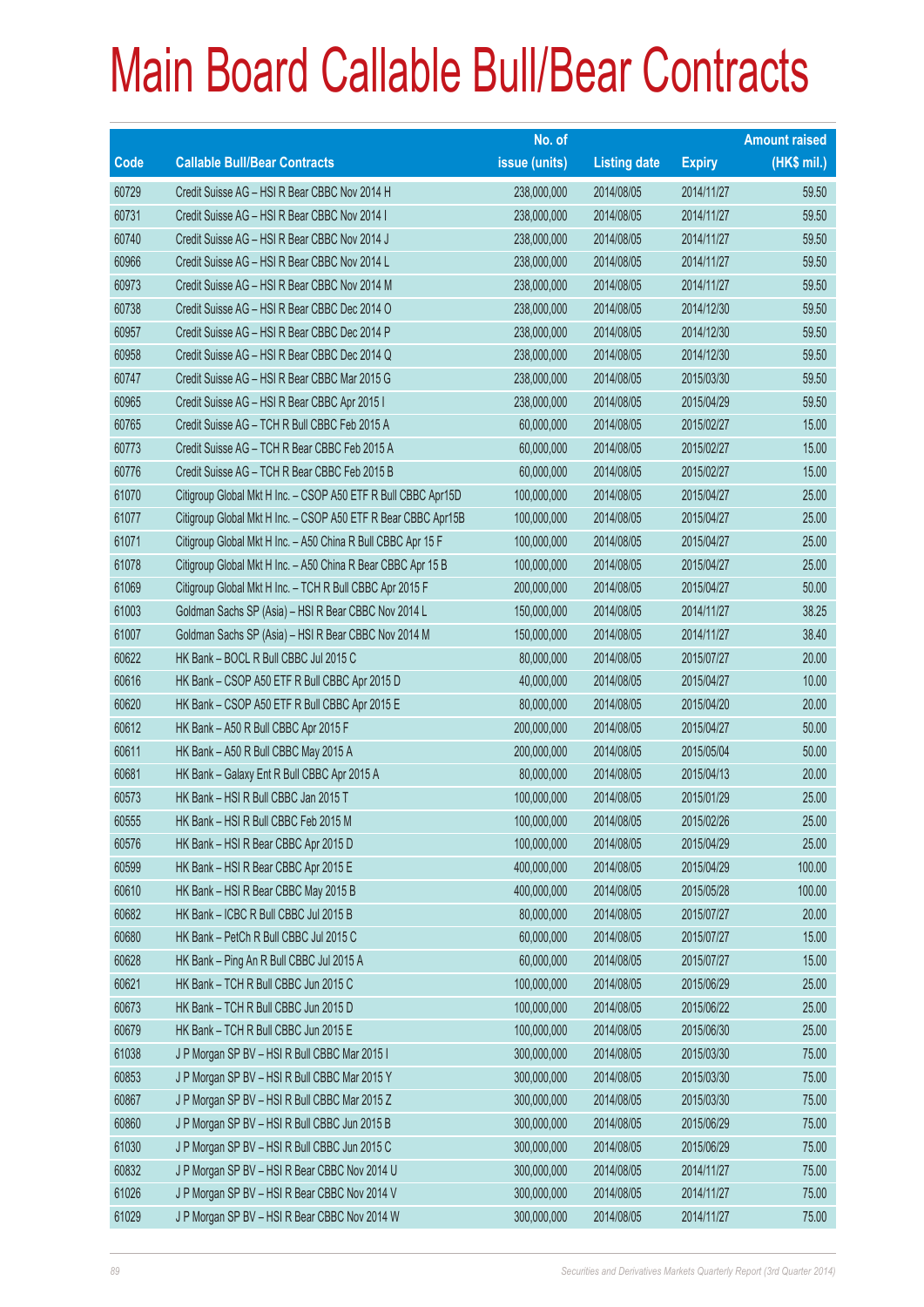|             |                                                                | No. of        |                     |               | <b>Amount raised</b> |
|-------------|----------------------------------------------------------------|---------------|---------------------|---------------|----------------------|
| <b>Code</b> | <b>Callable Bull/Bear Contracts</b>                            | issue (units) | <b>Listing date</b> | <b>Expiry</b> | (HK\$ mil.)          |
| 60824       | J P Morgan SP BV - HSI R Bear CBBC Dec 2014 Q                  | 300,000,000   | 2014/08/05          | 2014/12/30    | 75.00                |
| 61025       | J P Morgan SP BV - HSI R Bear CBBC Dec 2014 R                  | 300,000,000   | 2014/08/05          | 2014/12/30    | 75.00                |
| 60823       | J P Morgan SP BV - HSI R Bear CBBC Jan 2015 E                  | 300,000,000   | 2014/08/05          | 2015/01/29    | 75.00                |
| 61023       | J P Morgan SP BV - HSI R Bear CBBC Jan 2015 F                  | 300,000,000   | 2014/08/05          | 2015/01/29    | 75.00                |
| 60822       | JP Morgan SP BV - HSI R Bear CBBC Feb 2015 B                   | 300,000,000   | 2014/08/05          | 2015/02/26    | 75.00                |
| 61021       | J P Morgan SP BV - HSI R Bear CBBC Feb 2015 C                  | 300,000,000   | 2014/08/05          | 2015/02/26    | 75.00                |
| 60912       | Macquarie Bank Ltd. - HSI R Bull CBBC Jan 2015 A               | 50,000,000    | 2014/08/05          | 2015/01/29    | 12.50                |
| 60913       | Macquarie Bank Ltd. - HSI R Bear CBBC Jan 2015 B               | 50,000,000    | 2014/08/05          | 2015/01/29    | 12.55                |
| 60926       | Macquarie Bank Ltd. - HSI R Bear CBBC Jan 2015 C               | 50,000,000    | 2014/08/05          | 2015/01/29    | 12.50                |
| 60937       | Macquarie Bank Ltd. - HSI R Bear CBBC Jan 2015 D               | 50,000,000    | 2014/08/05          | 2015/01/29    | 13.00                |
| 60939       | Macquarie Bank Ltd. - HSI R Bear CBBC Jan 2015 E               | 50,000,000    | 2014/08/05          | 2015/01/29    | 12.50                |
| 60546       | Standard Chartered Bank - CSOP A50 ETF R Bull CBBC Mar 2015B   | 80,000,000    | 2014/08/05          | 2015/03/25    | 20.00                |
| 60545       | Standard Chartered Bank - CSOP A50 ETF R Bear CBBC Feb 2015A   | 50,000,000    | 2014/08/05          | 2015/02/02    | 12.50                |
| 60554       | Standard Chartered Bank - A50 China R Bull CBBC Feb 2015 B     | 80,000,000    | 2014/08/05          | 2015/02/12    | 20.00                |
| 60553       | Standard Chartered Bank - A50 China R Bear CBBC Dec 2014 A     | 50,000,000    | 2014/08/05          | 2014/12/01    | 12.50                |
| 60999       | Standard Chartered Bank - HSI R Bull CBBC Jun 2015 O           | 100,000,000   | 2014/08/05          | 2015/06/29    | 25.00                |
| 60998       | Standard Chartered Bank - HSI R Bear CBBC Dec 2014 L           | 100,000,000   | 2014/08/05          | 2014/12/30    | 25.00                |
| 60699       | SGA Societe Generale Acceptance N.V. - HSI R Bull CBBC Feb15 N | 200,000,000   | 2014/08/05          | 2015/02/26    | 50.00                |
| 60887       | SGA Societe Generale Acceptance N.V. - HSI R Bull CBBC Feb15 O | 200,000,000   | 2014/08/05          | 2015/02/26    | 50.00                |
| 60911       | SGA Societe Generale Acceptance N.V. - HSI R Bear CBBC Nov14 T | 200,000,000   | 2014/08/05          | 2014/11/27    | 50.00                |
| 60704       | SGA Societe Generale Acceptance N.V. - HSI R Bear CBBC Feb15 B | 200,000,000   | 2014/08/05          | 2015/02/26    | 50.00                |
| 60705       | SGA Societe Generale Acceptance N.V. - HSI R Bear CBBC Feb15 C | 200,000,000   | 2014/08/05          | 2015/02/26    | 50.00                |
| 60710       | SGA Societe Generale Acceptance N.V. - HSI R Bear CBBC Feb15 D | 400,000,000   | 2014/08/05          | 2015/02/26    | 100.00               |
| 60715       | SGA Societe Generale Acceptance N.V. - HSI R Bear CBBC Feb15 E | 200,000,000   | 2014/08/05          | 2015/02/26    | 50.00                |
| 60717       | SGA Societe Generale Acceptance N.V. - HSI R Bear CBBC Apr15 A | 400,000,000   | 2014/08/05          | 2015/04/29    | 100.00               |
| 60722       | SGA Societe Generale Acceptance N.V. - HSI R Bear CBBC Apr15 B | 400,000,000   | 2014/08/05          | 2015/04/29    | 100.00               |
| 60883       | UBS AG - China Mobile R Bull CBBC Jun 2015 C                   | 50,000,000    | 2014/08/05          | 2015/06/29    | 12.50                |
| 61065       | UBS AG - Cheung Kong R Bear CBBC Mar 2015 B                    | 50,000,000    | 2014/08/05          | 2015/03/30    | 12.50                |
| 61054       | UBS AG - HSI R Bull CBBC Nov 2014 I                            | 300,000,000   | 2014/08/05          | 2014/11/27    | 75.00                |
| 61040       | UBS AG - HSI R Bull CBBC Nov 2014 U                            | 300,000,000   | 2014/08/05          | 2014/11/27    | 75.00                |
| 61061       | UBS AG - HSI R Bull CBBC Dec 2014 D                            | 300,000,000   | 2014/08/05          | 2014/12/30    | 75.00                |
| 61044       | UBS AG - HSI R Bull CBBC Jan 2015 L                            | 300,000,000   | 2014/08/05          | 2015/01/29    | 75.00                |
| 60882       | UBS AG - HSI R Bear CBBC Nov 2014 F                            | 300,000,000   | 2014/08/05          | 2014/11/27    | 75.00                |
| 60977       | UBS AG - HSI R Bear CBBC Nov 2014 H                            | 300,000,000   | 2014/08/05          | 2014/11/27    | 75.00                |
| 60683       | UBS AG - HSI R Bear CBBC Dec 2014 Q                            | 300,000,000   | 2014/08/05          | 2014/12/30    | 75.00                |
| 60876       | UBS AG - HSI R Bear CBBC Jan 2015 K                            | 300,000,000   | 2014/08/05          | 2015/01/29    | 75.00                |
| 60684       | UBS AG - HSI R Bear CBBC Feb 2015 E                            | 350,000,000   | 2014/08/05          | 2015/02/26    | 87.50                |
| 60875       | UBS AG - HSI R Bear CBBC Apr 2015 A                            | 300,000,000   | 2014/08/05          | 2015/04/29    | 75.00                |
| 60873       | UBS AG - HSI R Bear CBBC May 2015 B                            | 300,000,000   | 2014/08/05          | 2015/05/28    | 75.00                |
| 60869       | UBS AG - TCH R Bull CBBC Jun 2015 A                            | 100,000,000   | 2014/08/05          | 2015/06/22    | 25.00                |
| 61131       | BNP Paribas Arbit Issu B.V. - HSCEI R Bull CBBC Jun 2015 A     | 100,000,000   | 2014/08/06          | 2015/06/29    | 25.00                |
| 61945       | BNP Paribas Arbit Issu B.V. - HSI R Bull CBBC Jun 2015 L       | 200,000,000   | 2014/08/06          | 2015/06/29    | 50.00                |
| 61965       | BNP Paribas Arbit Issu B.V. - HSI R Bull CBBC Jun 2015 M       | 200,000,000   | 2014/08/06          | 2015/06/29    | 50.00                |
| 61103       | BNP Paribas Arbit Issu B.V. - HSI R Bear CBBC Feb 2015 I       | 200,000,000   | 2014/08/06          | 2015/02/26    | 50.00                |
| 61112       | BNP Paribas Arbit Issu B.V. - HSI R Bear CBBC Feb 2015 J       | 200,000,000   | 2014/08/06          | 2015/02/26    | 50.00                |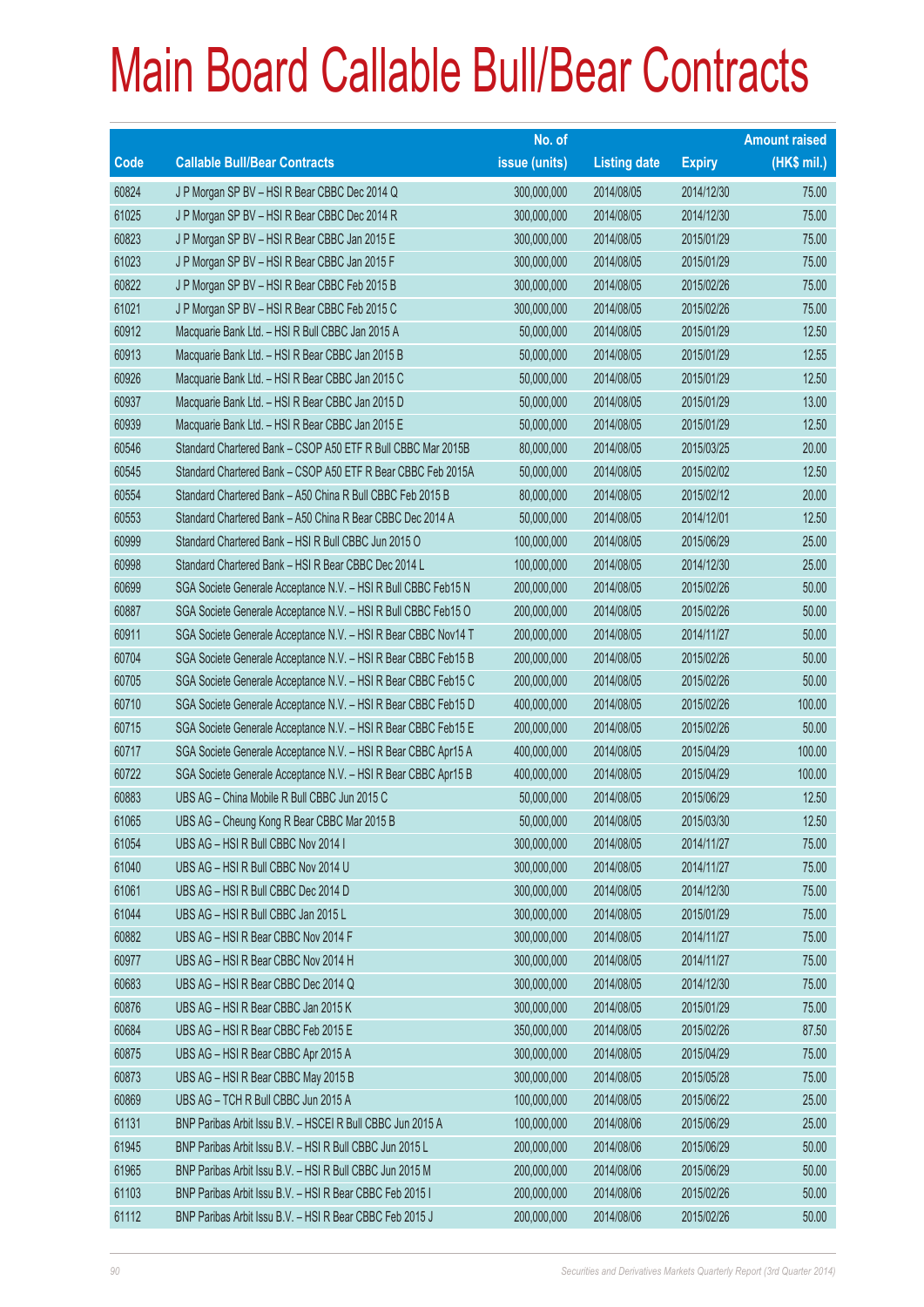|       |                                                          | No. of        |                     |               | <b>Amount raised</b> |
|-------|----------------------------------------------------------|---------------|---------------------|---------------|----------------------|
| Code  | <b>Callable Bull/Bear Contracts</b>                      | issue (units) | <b>Listing date</b> | <b>Expiry</b> | $(HK$$ mil.)         |
| 61120 | BNP Paribas Arbit Issu B.V. - HSI R Bear CBBC Feb 2015 K | 200,000,000   | 2014/08/06          | 2015/02/26    | 50.00                |
| 61121 | BNP Paribas Arbit Issu B.V. - HSI R Bear CBBC Feb 2015 L | 200,000,000   | 2014/08/06          | 2015/02/26    | 50.00                |
| 61124 | BNP Paribas Arbit Issu B.V. - HSI R Bear CBBC Feb 2015 M | 200,000,000   | 2014/08/06          | 2015/02/26    | 50.00                |
| 61125 | BNP Paribas Arbit Issu B.V. - HSI R Bear CBBC Feb 2015 N | 200,000,000   | 2014/08/06          | 2015/02/26    | 56.00                |
| 61126 | BNP Paribas Arbit Issu B.V. - HSI R Bear CBBC Feb 2015 O | 200,000,000   | 2014/08/06          | 2015/02/26    | 70.00                |
| 61128 | BNP Paribas Arbit Issu B.V. - HSI R Bear CBBC Feb 2015 P | 200,000,000   | 2014/08/06          | 2015/02/26    | 74.00                |
| 61807 | Credit Suisse AG - HSI R Bull CBBC Apr 2015 B            | 238,000,000   | 2014/08/06          | 2015/04/29    | 59.50                |
| 61840 | Credit Suisse AG - HSI R Bull CBBC Apr 2015 C            | 238,000,000   | 2014/08/06          | 2015/04/29    | 59.50                |
| 61915 | Credit Suisse AG - HSI R Bull CBBC Apr 2015 D            | 238,000,000   | 2014/08/06          | 2015/04/29    | 59.50                |
| 61916 | Credit Suisse AG - HSI R Bull CBBC Apr 2015 E            | 238,000,000   | 2014/08/06          | 2015/04/29    | 59.50                |
| 61917 | Credit Suisse AG - HSI R Bull CBBC Apr 2015 F            | 238,000,000   | 2014/08/06          | 2015/04/29    | 59.50                |
| 61235 | Credit Suisse AG - HSI R Bear CBBC Dec 2014 R            | 238,000,000   | 2014/08/06          | 2014/12/30    | 59.50                |
| 61242 | Credit Suisse AG - HSI R Bear CBBC Dec 2014 S            | 238,000,000   | 2014/08/06          | 2014/12/30    | 59.50                |
| 61243 | Credit Suisse AG - HSI R Bear CBBC Dec 2014 T            | 238,000,000   | 2014/08/06          | 2014/12/30    | 59.50                |
| 61250 | Credit Suisse AG - HSI R Bear CBBC Dec 2014 U            | 238,000,000   | 2014/08/06          | 2014/12/30    | 59.50                |
| 61253 | Credit Suisse AG - HSI R Bear CBBC Dec 2014 V            | 238,000,000   | 2014/08/06          | 2014/12/30    | 59.50                |
| 61261 | Credit Suisse AG - HSI R Bear CBBC Jan 2015 L            | 238,000,000   | 2014/08/06          | 2015/01/29    | 59.50                |
| 61805 | Credit Suisse AG - HSI R Bear CBBC Jan 2015 M            | 238,000,000   | 2014/08/06          | 2015/01/29    | 59.50                |
| 61292 | Credit Suisse AG - HSI R Bear CBBC Feb 2015 L            | 238,000,000   | 2014/08/06          | 2015/02/26    | 59.50                |
| 61808 | Credit Suisse AG - HSI R Bear CBBC Feb 2015 M            | 238,000,000   | 2014/08/06          | 2015/02/26    | 59.50                |
| 61294 | Credit Suisse AG - HSI R Bear CBBC Mar 2015 H            | 238,000,000   | 2014/08/06          | 2015/03/30    | 73.78                |
| 61296 | Credit Suisse AG - HSI R Bear CBBC Mar 2015 I            | 238,000,000   | 2014/08/06          | 2015/03/30    | 78.54                |
| 61297 | Credit Suisse AG - HSI R Bear CBBC Mar 2015 J            | 238,000,000   | 2014/08/06          | 2015/03/30    | 59.50                |
| 61152 | HK Bank - CSOP A50 ETF R Bull CBBC Apr 2015 F            | 200,000,000   | 2014/08/06          | 2015/04/22    | 50.00                |
| 61147 | HK Bank - A50 R Bull CBBC Apr 2015 G                     | 200,000,000   | 2014/08/06          | 2015/04/22    | 50.00                |
| 61148 | HK Bank - A50 R Bull CBBC Apr 2015 H                     | 200,000,000   | 2014/08/06          | 2015/04/15    | 50.00                |
| 61140 | HK Bank - HSCEI R Bull CBBC Feb 2015 C                   | 100,000,000   | 2014/08/06          | 2015/02/26    | 25.00                |
| 61135 | HK Bank - HSI R Bull CBBC Feb 2015 N                     | 100,000,000   | 2014/08/06          | 2015/02/26    | 25.00                |
| 61138 | HK Bank - HSI R Bull CBBC Mar 2015 H                     | 100,000,000   | 2014/08/06          | 2015/03/30    | 25.00                |
| 61626 | J P Morgan SP BV - HSI R Bull CBBC Mar 2015 J            | 300,000,000   | 2014/08/06          | 2015/03/30    | 75.00                |
| 61518 | J P Morgan SP BV - HSI R Bull CBBC Apr 2015 D            | 300,000,000   | 2014/08/06          | 2015/04/29    | 75.00                |
| 61492 | J P Morgan SP BV - HSI R Bull CBBC May 2015 B            | 300,000,000   | 2014/08/06          | 2015/05/28    | 75.00                |
| 61517 | J P Morgan SP BV - HSI R Bull CBBC May 2015 C            | 300,000,000   | 2014/08/06          | 2015/05/28    | 75.00                |
| 61514 | J P Morgan SP BV - HSI R Bull CBBC Jun 2015 D            | 300,000,000   | 2014/08/06          | 2015/06/29    | 75.00                |
| 61098 | J P Morgan SP BV - HSI R Bear CBBC Nov 2014 X            | 300,000,000   | 2014/08/06          | 2014/11/27    | 75.00                |
| 61099 | J P Morgan SP BV - HSI R Bear CBBC Nov 2014 Y            | 300,000,000   | 2014/08/06          | 2014/11/27    | 75.00                |
| 61102 | J P Morgan SP BV - HSI R Bear CBBC Nov 2014 Z            | 300,000,000   | 2014/08/06          | 2014/11/27    | 75.00                |
| 61088 | J P Morgan SP BV - HSI R Bear CBBC Dec 2014 S            | 300,000,000   | 2014/08/06          | 2014/12/30    | 75.00                |
| 61097 | J P Morgan SP BV - HSI R Bear CBBC Dec 2014 T            | 300,000,000   | 2014/08/06          | 2014/12/30    | 75.00                |
| 61080 | J P Morgan SP BV - HSI R Bear CBBC Jan 2015 G            | 300,000,000   | 2014/08/06          | 2015/01/29    | 75.00                |
| 61087 | J P Morgan SP BV - HSI R Bear CBBC Jan 2015 H            | 300,000,000   | 2014/08/06          | 2015/01/29    | 75.00                |
| 61084 | J P Morgan SP BV - HSI R Bear CBBC Feb 2015 D            | 300,000,000   | 2014/08/06          | 2015/02/26    | 75.00                |
| 61233 | Standard Chartered Bank - HSI R Bull CBBC Jun 2015 P     | 100,000,000   | 2014/08/06          | 2015/06/29    | 25.00                |
| 61734 | Standard Chartered Bank - HSI R Bull CBBC Jun 2015 Q     | 100,000,000   | 2014/08/06          | 2015/06/29    | 25.00                |
| 61208 | Standard Chartered Bank - HSI R Bear CBBC Dec 2014 M     | 100,000,000   | 2014/08/06          | 2014/12/30    | 25.00                |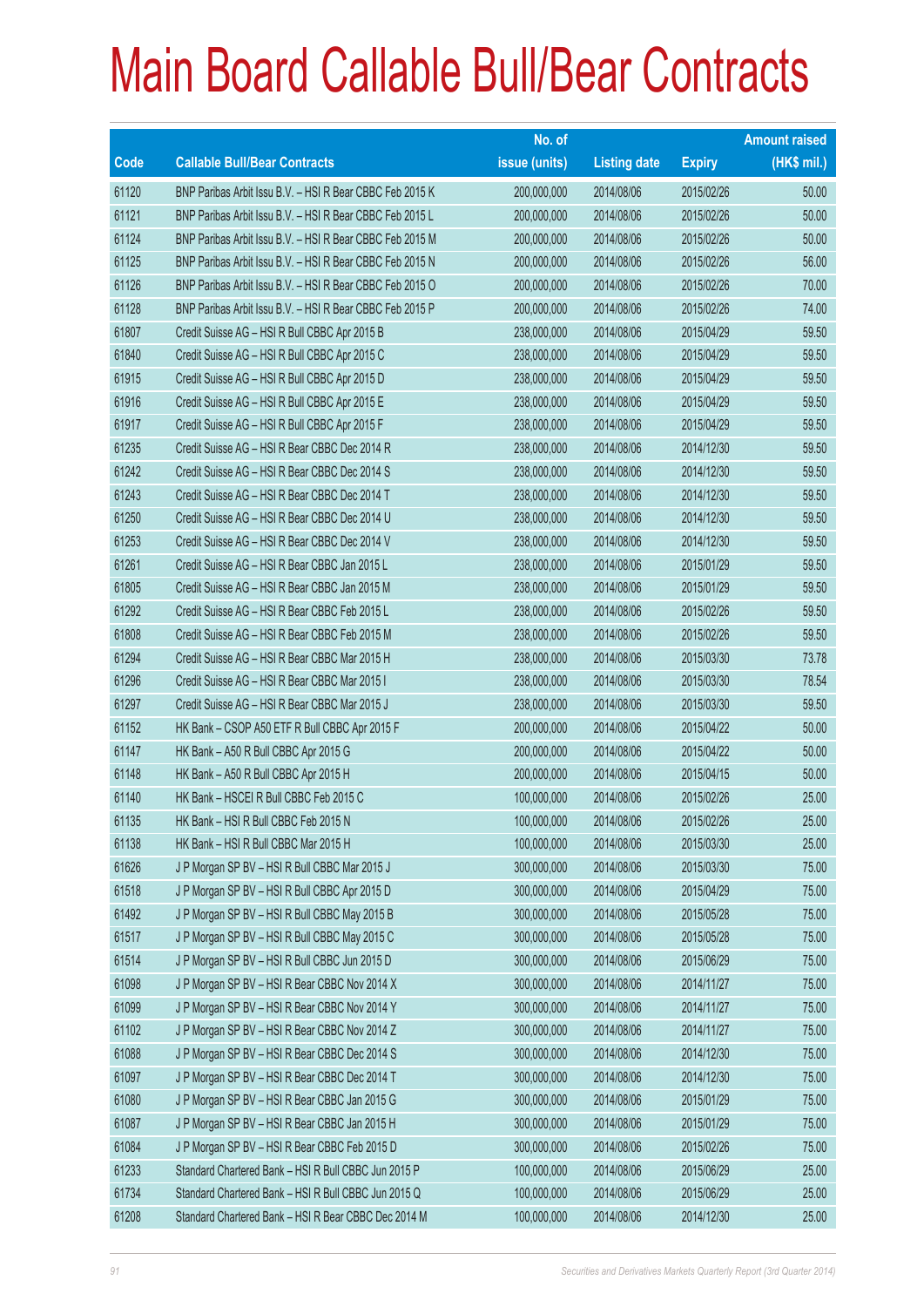|             |                                                                | No. of        |                     |               | <b>Amount raised</b> |
|-------------|----------------------------------------------------------------|---------------|---------------------|---------------|----------------------|
| <b>Code</b> | <b>Callable Bull/Bear Contracts</b>                            | issue (units) | <b>Listing date</b> | <b>Expiry</b> | $(HK$$ mil.)         |
| 61211       | Standard Chartered Bank - HSI R Bear CBBC Dec 2014 N           | 100,000,000   | 2014/08/06          | 2014/12/30    | 25.00                |
| 61230       | Standard Chartered Bank - HSI R Bear CBBC Dec 2014 O           | 100,000,000   | 2014/08/06          | 2014/12/30    | 25.00                |
| 61155       | SGA Societe Generale Acceptance N.V. - HSI R Bull CBBC Feb15 P | 200,000,000   | 2014/08/06          | 2015/02/26    | 50.00                |
| 61968       | SGA Societe Generale Acceptance N.V. - HSI R Bull CBBC Feb15 Q | 200,000,000   | 2014/08/06          | 2015/02/26    | 50.00                |
| 61971       | SGA Societe Generale Acceptance N.V. - HSI R Bull CBBC Feb15 R | 200,000,000   | 2014/08/06          | 2015/02/26    | 50.00                |
| 61159       | SGA Societe Generale Acceptance N.V. - HSI R Bear CBBC Nov14 U | 200,000,000   | 2014/08/06          | 2014/11/27    | 50.00                |
| 61177       | SGA Societe Generale Acceptance N.V. - HSI R Bear CBBC Nov14 V | 200,000,000   | 2014/08/06          | 2014/11/27    | 50.00                |
| 61179       | SGA Societe Generale Acceptance N.V. - HSI R Bear CBBC Nov14 W | 200,000,000   | 2014/08/06          | 2014/11/27    | 50.00                |
| 61977       | SGA Societe Generale Acceptance N.V. - HSI R Bear CBBC Nov14 X | 200,000,000   | 2014/08/06          | 2014/11/27    | 50.00                |
| 61185       | SGA Societe Generale Acceptance N.V. - HSI R Bear CBBC Feb15 F | 200,000,000   | 2014/08/06          | 2015/02/26    | 50.00                |
| 61194       | SGA Societe Generale Acceptance N.V. - HSI R Bear CBBC Feb15 G | 200,000,000   | 2014/08/06          | 2015/02/26    | 50.00                |
| 61206       | SGA Societe Generale Acceptance N.V. - HSI R Bear CBBC Feb15 H | 200,000,000   | 2014/08/06          | 2015/02/26    | 50.00                |
| 61207       | SGA Societe Generale Acceptance N.V. - HSI R Bear CBBC Feb15 I | 200,000,000   | 2014/08/06          | 2015/02/26    | 50.00                |
| 62021       | SGA Societe Generale Acceptance N.V. - HSI R Bear CBBC Feb15 J | 200,000,000   | 2014/08/06          | 2015/02/26    | 50.00                |
| 62044       | SGA Societe Generale Acceptance N.V. - HSI R Bear CBBC Mar15 A | 200,000,000   | 2014/08/06          | 2015/03/30    | 50.00                |
| 61657       | UBS AG - CC Bank R Bull CBBC Aug 2015 B                        | 50,000,000    | 2014/08/06          | 2015/08/24    | 12.50                |
| 61694       | UBS AG - Galaxy Ent R Bull CBBC Jun 2015 C                     | 40,000,000    | 2014/08/06          | 2015/06/29    | 10.00                |
| 61627       | UBS AG - HSCEI R Bull CBBC Mar 2015 B                          | 100,000,000   | 2014/08/06          | 2015/03/30    | 25.00                |
| 61789       | UBS AG - HSI R Bull CBBC Dec 2014 G                            | 300,000,000   | 2014/08/06          | 2014/12/30    | 75.00                |
| 61797       | UBS AG - HSI R Bull CBBC Jan 2015 H                            | 300,000,000   | 2014/08/06          | 2015/01/29    | 75.00                |
| 61791       | UBS AG - HSI R Bull CBBC Feb 2015 N                            | 300,000,000   | 2014/08/06          | 2015/02/26    | 75.00                |
| 61792       | UBS AG - HSI R Bull CBBC Feb 2015 O                            | 300,000,000   | 2014/08/06          | 2015/02/26    | 75.00                |
| 61804       | UBS AG - HSI R Bull CBBC Feb 2015 P                            | 300,000,000   | 2014/08/06          | 2015/02/26    | 75.00                |
| 61788       | UBS AG - HSI R Bull CBBC Jun 2015 A                            | 300,000,000   | 2014/08/06          | 2015/06/29    | 75.00                |
| 61382       | UBS AG - HSI R Bear CBBC Nov 2014 I                            | 300,000,000   | 2014/08/06          | 2014/11/27    | 75.00                |
| 61440       | UBS AG - HSI R Bear CBBC Nov 2014 K                            | 300,000,000   | 2014/08/06          | 2014/11/27    | 75.00                |
| 61446       | UBS AG - HSI R Bear CBBC Nov 2014 L                            | 300,000,000   | 2014/08/06          | 2014/11/27    | 75.00                |
| 61464       | UBS AG - HSI R Bear CBBC Nov 2014 M                            | 300,000,000   | 2014/08/06          | 2014/11/27    | 75.00                |
| 61349       | UBS AG - HSI R Bear CBBC Dec 2014 R                            | 300,000,000   | 2014/08/06          | 2014/12/30    | 75.00                |
| 61432       | UBS AG - HSI R Bear CBBC Dec 2014 S                            | 300,000,000   | 2014/08/06          | 2014/12/30    | 75.00                |
| 61445       | UBS AG - HSI R Bear CBBC Dec 2014 T                            | 300,000,000   | 2014/08/06          | 2014/12/30    | 75.00                |
| 61309       | UBS AG - HSI R Bear CBBC Jan 2015 L                            | 300,000,000   | 2014/08/06          | 2015/01/29    | 93.00                |
| 61334       | UBS AG - HSI R Bear CBBC Jan 2015 M                            | 300,000,000   | 2014/08/06          | 2015/01/29    | 75.00                |
| 61344       | UBS AG - HSI R Bear CBBC Jan 2015 N                            | 300,000,000   | 2014/08/06          | 2015/01/29    | 75.00                |
| 61345       | UBS AG - HSI R Bear CBBC Jan 2015 O                            | 300,000,000   | 2014/08/06          | 2015/01/29    | 75.00                |
| 61298       | UBS AG - HSI R Bear CBBC Feb 2015 F                            | 300,000,000   | 2014/08/06          | 2015/02/26    | 75.00                |
| 61300       | UBS AG - HSI R Bear CBBC Feb 2015 G                            | 300,000,000   | 2014/08/06          | 2015/02/26    | 108.00               |
| 61656       | UBS AG - ICBC R Bull CBBC Jul 2015 C                           | 50,000,000    | 2014/08/06          | 2015/07/13    | 12.50                |
| 61630       | UBS AG - Ping An R Bull CBBC Jul 2015 C                        | 50,000,000    | 2014/08/06          | 2015/07/20    | 12.50                |
| 61629       | UBS AG - Ping An R Bear CBBC May 2015 A                        | 50,000,000    | 2014/08/06          | 2015/05/04    | 12.50                |
| 61732       | UBS AG - SHK Ppt R Bear CBBC Feb 2015 B                        | 40,000,000    | 2014/08/06          | 2015/02/02    | 10.00                |
| 61692       | UBS AG - TCH R Bear CBBC Mar 2015 C                            | 100,000,000   | 2014/08/06          | 2015/03/16    | 25.00                |
| 66412#      | HK Bank - A50 R Bull CBBC Mar 2015 E                           | 200,000,000   | 2014/08/06          | 2015/03/09    | 33.60                |
| 62270       | Credit Suisse AG - HSI R Bull CBBC Dec 2014 K                  | 238,000,000   | 2014/08/07          | 2014/12/30    | 59.50                |
| 62317       | Credit Suisse AG - HSI R Bull CBBC Dec 2014 U                  | 238,000,000   | 2014/08/07          | 2014/12/30    | 59.50                |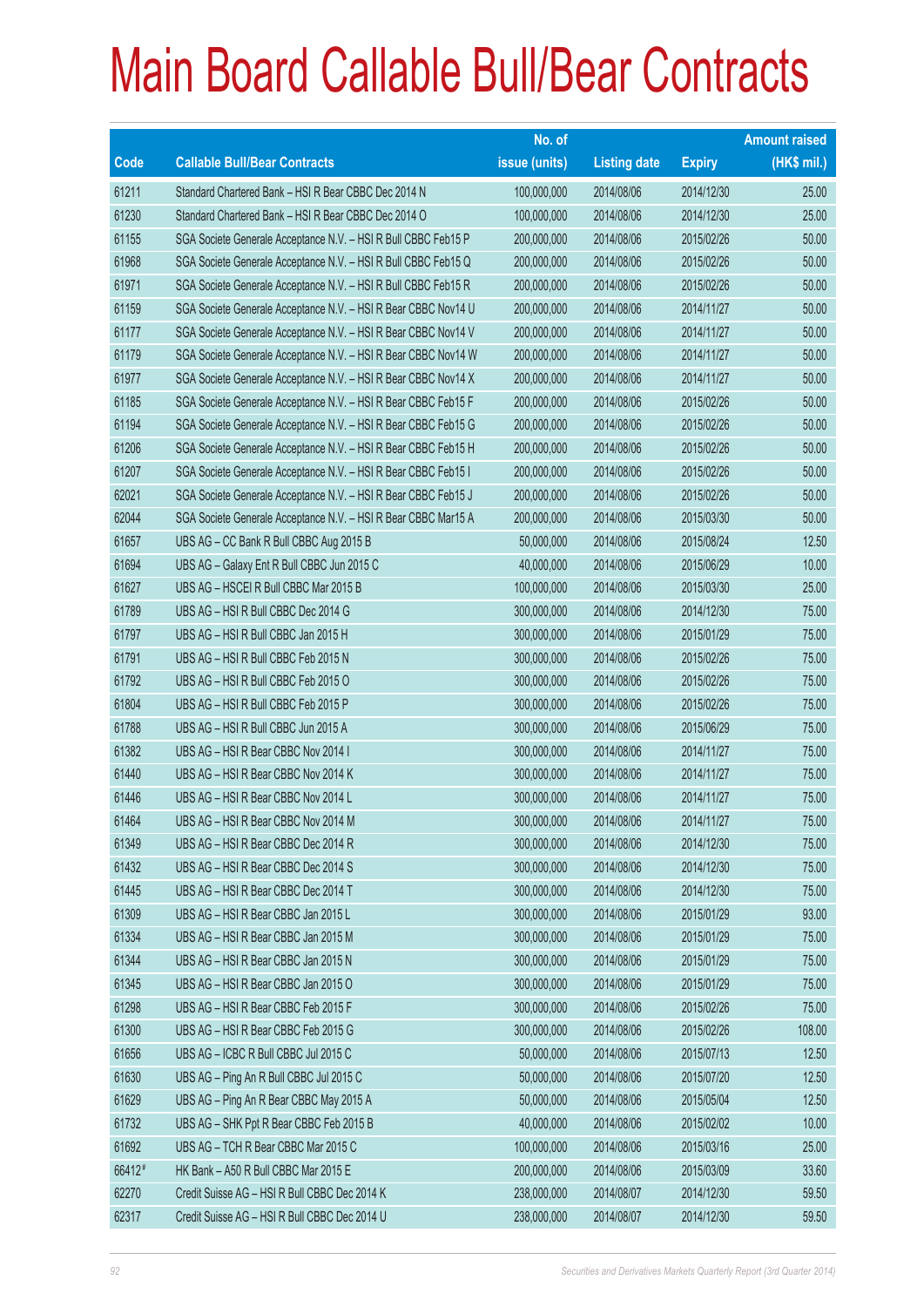|       |                                                            | No. of        |                     |               | <b>Amount raised</b> |
|-------|------------------------------------------------------------|---------------|---------------------|---------------|----------------------|
| Code  | <b>Callable Bull/Bear Contracts</b>                        | issue (units) | <b>Listing date</b> | <b>Expiry</b> | $(HK$$ mil.)         |
| 62305 | Credit Suisse AG - HSI R Bear CBBC Nov 2014 N              | 238,000,000   | 2014/08/07          | 2014/11/27    | 59.50                |
| 62306 | Credit Suisse AG - HSI R Bear CBBC Nov 2014 P              | 238,000,000   | 2014/08/07          | 2014/11/27    | 59.50                |
| 62307 | Credit Suisse AG - HSI R Bear CBBC Nov 2014 Q              | 238,000,000   | 2014/08/07          | 2014/11/27    | 59.50                |
| 62272 | Credit Suisse AG - HSI R Bear CBBC Feb 2015 N              | 238,000,000   | 2014/08/07          | 2015/02/26    | 59.50                |
| 62271 | Credit Suisse AG - HSI R Bear CBBC Apr 2015 J              | 238,000,000   | 2014/08/07          | 2015/04/29    | 59.50                |
| 62273 | Credit Suisse AG - HSI R Bear CBBC Apr 2015 K              | 238,000,000   | 2014/08/07          | 2015/04/29    | 66.64                |
| 62274 | Credit Suisse AG - HSI R Bear CBBC Apr 2015 L              | 238,000,000   | 2014/08/07          | 2015/04/29    | 59.50                |
| 62301 | Credit Suisse AG - HSI R Bear CBBC Apr 2015 M              | 238,000,000   | 2014/08/07          | 2015/04/29    | 90.44                |
| 62356 | Bank of East Asia - A50 China R Bull CBBC Jun 2015 A       | 40,000,000    | 2014/08/07          | 2015/06/26    | 10.00                |
| 62361 | Bank of East Asia - GCL-Poly Energy R Bull CBBC Dec 2015 A | 200,000,000   | 2014/08/07          | 2015/12/22    | 50.00                |
| 62362 | Bank of East Asia - GCL-Poly Energy R Bear CBBC Feb 2015 A | 200,000,000   | 2014/08/07          | 2015/02/26    | 50.00                |
| 62086 | Goldman Sachs SP (Asia) - HSI R Bull CBBC Nov 2014 G       | 150,000,000   | 2014/08/07          | 2014/11/27    | 37.80                |
| 62172 | HK Bank - China Mobile R Bear CBBC Oct 2015 A              | 60,000,000    | 2014/08/07          | 2015/10/30    | 16.20                |
| 62157 | HK Bank - Cheung Kong R Bull CBBC Jun 2015 B               | 60,000,000    | 2014/08/07          | 2015/06/30    | 15.00                |
| 62128 | HK Bank - HSCEI R Bear CBBC May 2015 B                     | 68,000,000    | 2014/08/07          | 2015/05/28    | 17.00                |
| 62149 | HK Bank - HSCEI R Bear CBBC May 2015 C                     | 68,000,000    | 2014/08/07          | 2015/05/28    | 17.00                |
| 62140 | HK Bank - HSCEI R Bear CBBC Aug 2015 A                     | 68,000,000    | 2014/08/07          | 2015/08/28    | 17.00                |
| 62126 | HK Bank - HSI R Bull CBBC Mar 2015 I                       | 100,000,000   | 2014/08/07          | 2015/03/30    | 25.00                |
| 62097 | HK Bank - HSI R Bull CBBC Jun 2015 A                       | 400,000,000   | 2014/08/07          | 2015/06/29    | 100.00               |
| 62124 | HK Bank - HSI R Bear CBBC Feb 2015 K                       | 100,000,000   | 2014/08/07          | 2015/02/26    | 25.00                |
| 62125 | HK Bank - HSI R Bear CBBC Feb 2015 L                       | 100,000,000   | 2014/08/07          | 2015/02/26    | 25.00                |
| 62095 | HK Bank - HSI R Bear CBBC Mar 2015 K                       | 100,000,000   | 2014/08/07          | 2015/03/30    | 25.00                |
| 62123 | HK Bank - HSI R Bear CBBC Mar 2015 L                       | 100,000,000   | 2014/08/07          | 2015/03/30    | 25.00                |
| 62098 | HK Bank - HSI R Bear CBBC Apr 2015 F                       | 100,000,000   | 2014/08/07          | 2015/04/29    | 25.00                |
| 62155 | HK Bank - Hutchison R Bull CBBC Jun 2015 C                 | 60,000,000    | 2014/08/07          | 2015/06/26    | 15.00                |
| 62154 | HK Bank - SHK Ppt R Bull CBBC May 2015 B                   | 60,000,000    | 2014/08/07          | 2015/05/29    | 15.00                |
| 62336 | J P Morgan SP BV - HSI R Bull CBBC Mar 2015 K              | 300,000,000   | 2014/08/07          | 2015/03/30    | 75.00                |
| 62335 | J P Morgan SP BV - HSI R Bull CBBC Apr 2015 E              | 300,000,000   | 2014/08/07          | 2015/04/29    | 75.00                |
| 62328 | J P Morgan SP BV - HSI R Bear CBBC Nov 2014 H              | 300,000,000   | 2014/08/07          | 2014/11/27    | 75.00                |
| 62326 | J P Morgan SP BV - HSI R Bear CBBC Dec 2014 U              | 300,000,000   | 2014/08/07          | 2014/12/30    | 75.00                |
| 62323 | J P Morgan SP BV - HSI R Bear CBBC Jan 2015 I              | 300,000,000   | 2014/08/07          | 2015/01/29    | 75.00                |
| 62303 | Standard Chartered Bank - HSI R Bull CBBC Jun 2015 R       | 100,000,000   | 2014/08/07          | 2015/06/29    | 25.00                |
| 62302 | Standard Chartered Bank - HSI R Bear CBBC Jan 2015 L       | 100,000,000   | 2014/08/07          | 2015/01/29    | 25.00                |
| 62320 | UBS AG - China Cinda R Bull CBBC Mar 2015 A                | 40,000,000    | 2014/08/07          | 2015/03/23    | 10.00                |
| 62318 | UBS AG - HSI R Bull CBBC Jan 2015 K                        | 300,000,000   | 2014/08/07          | 2015/01/29    | 75.00                |
| 62319 | UBS AG - HSI R Bull CBBC Feb 2015 Q                        | 300,000,000   | 2014/08/07          | 2015/02/26    | 75.00                |
| 62263 | UBS AG - HSI R Bear CBBC Dec 2014 U                        | 300,000,000   | 2014/08/07          | 2014/12/30    | 75.00                |
| 62187 | UBS AG - HSI R Bear CBBC Jan 2015 P                        | 300,000,000   | 2014/08/07          | 2015/01/29    | 75.00                |
| 62238 | UBS AG - HSI R Bear CBBC Jan 2015 Q                        | 300,000,000   | 2014/08/07          | 2015/01/29    | 75.00                |
| 62259 | UBS AG - HSI R Bear CBBC Jan 2015 R                        | 300,000,000   | 2014/08/07          | 2015/01/29    | 75.00                |
| 62186 | UBS AG - HSI R Bear CBBC Feb 2015 H                        | 300,000,000   | 2014/08/07          | 2015/02/26    | 75.00                |
| 62254 | UBS AG - HSI R Bear CBBC Feb 2015 I                        | 300,000,000   | 2014/08/07          | 2015/02/26    | 75.00                |
| 62243 | UBS AG - HSI R Bear CBBC Mar 2015 F                        | 300,000,000   | 2014/08/07          | 2015/03/30    | 75.00                |
| 62304 | UBS AG - HSI R Bear CBBC Mar 2015 G                        | 350,000,000   | 2014/08/07          | 2015/03/30    | 87.50                |
| 62424 | Credit Suisse AG - HSI R Bull CBBC Nov 2014 D              | 238,000,000   | 2014/08/08          | 2014/11/27    | 59.50                |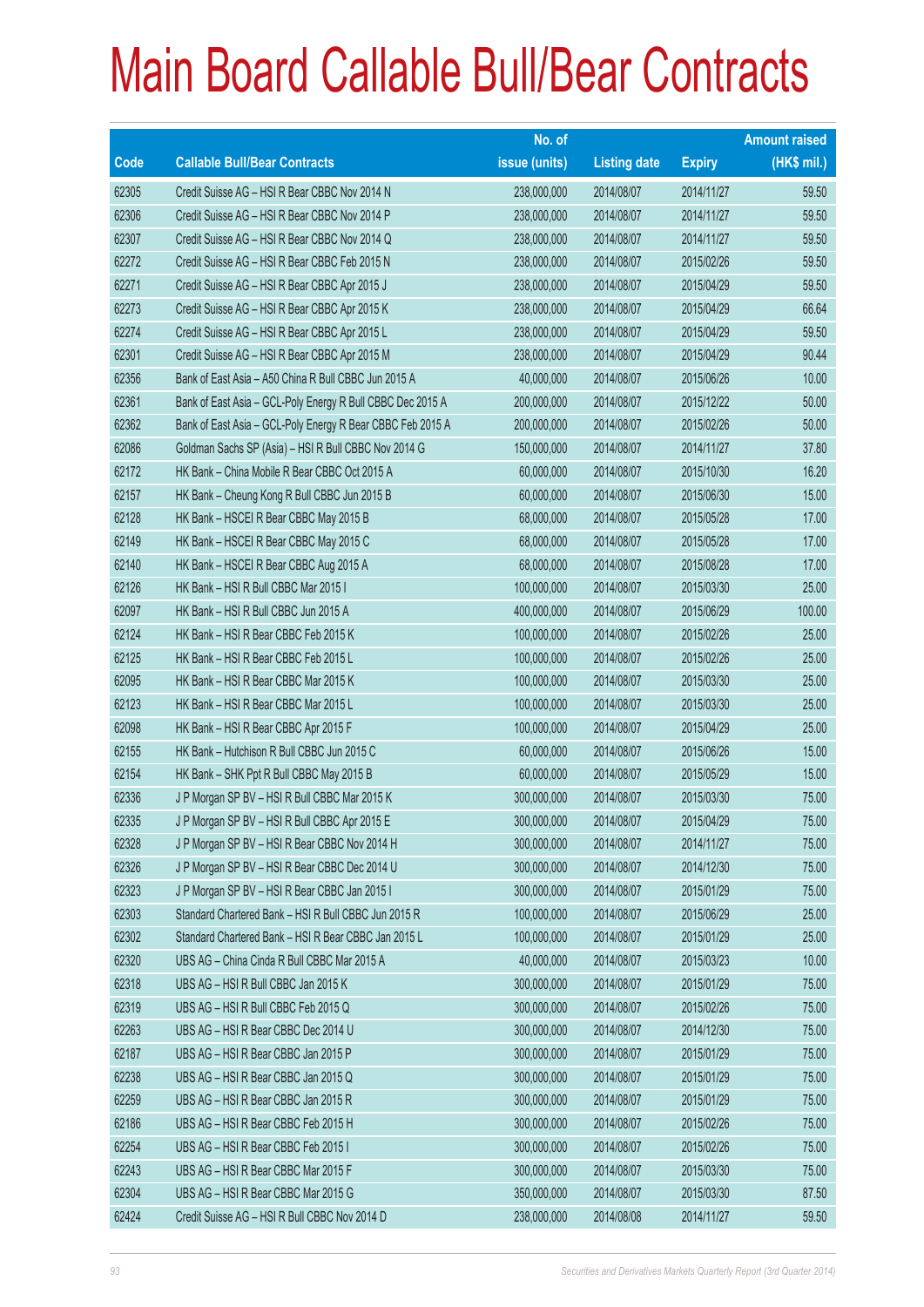|             |                                                                | No. of        |                     |               | <b>Amount raised</b> |
|-------------|----------------------------------------------------------------|---------------|---------------------|---------------|----------------------|
| <b>Code</b> | <b>Callable Bull/Bear Contracts</b>                            | issue (units) | <b>Listing date</b> | <b>Expiry</b> | $(HK$$ mil.)         |
| 62420       | Credit Suisse AG - HSI R Bull CBBC Nov 2014 O                  | 238,000,000   | 2014/08/08          | 2014/11/27    | 59.50                |
| 62490       | Credit Suisse AG - HSI R Bull CBBC Nov 2014 X                  | 238,000,000   | 2014/08/08          | 2014/11/27    | 59.50                |
| 62515       | Credit Suisse AG - HSI R Bear CBBC Jan 2015 N                  | 238,000,000   | 2014/08/08          | 2015/01/29    | 59.50                |
| 62535       | Credit Suisse AG - HSI R Bear CBBC Jan 2015 O                  | 238,000,000   | 2014/08/08          | 2015/01/29    | 59.50                |
| 62566       | Goldman Sachs SP (Asia) - HSI R Bear CBBC Dec 2014 A           | 150,000,000   | 2014/08/08          | 2014/12/30    | 39.60                |
| 62394       | HK Bank - China Mobile R Bear CBBC Oct 2015 B                  | 60,000,000    | 2014/08/08          | 2015/10/30    | 16.20                |
| 62384       | HK Bank - China Cinda R Bull CBBC Jul 2015 A                   | 50,000,000    | 2014/08/08          | 2015/07/27    | 12.50                |
| 62379       | HK Bank - A50 R Bull CBBC Jan 2015 M                           | 200,000,000   | 2014/08/08          | 2015/01/26    | 50.00                |
| 62390       | HK Bank - GCL-Poly Energy R Bull CBBC Dec 2015 A               | 40,000,000    | 2014/08/08          | 2015/12/28    | 10.00                |
| 62419       | HK Bank - HSI R Bear CBBC Feb 2015 M                           | 100,000,000   | 2014/08/08          | 2015/02/26    | 25.00                |
| 62378       | HK Bank - HSI R Bear CBBC Mar 2015 M                           | 100,000,000   | 2014/08/08          | 2015/03/30    | 25.00                |
| 62399       | HK Bank - HSI R Bear CBBC Apr 2015 G                           | 100,000,000   | 2014/08/08          | 2015/04/29    | 25.00                |
| 62412       | HK Bank - HSI R Bear CBBC May 2015 C                           | 100,000,000   | 2014/08/08          | 2015/05/28    | 25.00                |
| 62414       | HK Bank - HSI R Bear CBBC Jul 2015 A                           | 100,000,000   | 2014/08/08          | 2015/07/30    | 25.00                |
| 62446       | J P Morgan SP BV - HSI R Bull CBBC Mar 2015 L                  | 300,000,000   | 2014/08/08          | 2015/03/30    | 75.00                |
| 62449       | J P Morgan SP BV - HSI R Bull CBBC Mar 2015 M                  | 300,000,000   | 2014/08/08          | 2015/03/30    | 75.00                |
| 62537       | J P Morgan SP BV - HSI R Bear CBBC Nov 2014 F                  | 300,000,000   | 2014/08/08          | 2014/11/27    | 75.00                |
| 62462       | J P Morgan SP BV - HSI R Bear CBBC Nov 2014 I                  | 300,000,000   | 2014/08/08          | 2014/11/27    | 75.00                |
| 62459       | J P Morgan SP BV - HSI R Bear CBBC Dec 2014 V                  | 300,000,000   | 2014/08/08          | 2014/12/30    | 75.00                |
| 62489       | Macquarie Bank Ltd. - HSI R Bear CBBC Dec 2014 B               | 50,000,000    | 2014/08/08          | 2014/12/30    | 12.50                |
| 62429       | SGA Societe Generale Acceptance N.V. - A50 R Bull CBBC Jun15 C | 100,000,000   | 2014/08/08          | 2015/06/29    | 25.00                |
| 62432       | SGA Societe Generale Acceptance N.V. - A50 R Bull CBBC Jun15 D | 100,000,000   | 2014/08/08          | 2015/06/29    | 25.00                |
| 62437       | SGA Societe Generale Acceptance N.V. - A50 R Bear CBBC Jun15C  | 100,000,000   | 2014/08/08          | 2015/06/29    | 25.00                |
| 62438       | SGA Societe Generale Acceptance N.V. - A50 R Bear CBBC Jun15D  | 100,000,000   | 2014/08/08          | 2015/06/29    | 25.00                |
| 62445       | SGA Societe Generale Acceptance N.V. - A50 R Bear CBBC Jun15E  | 100,000,000   | 2014/08/08          | 2015/06/29    | 25.00                |
| 62545       | SGA Societe Generale Acceptance N.V. - HSI R Bull CBBC Feb15 S | 200,000,000   | 2014/08/08          | 2015/02/26    | 50.00                |
| 62546       | SGA Societe Generale Acceptance N.V. - HSI R Bear CBBC Nov14 Y | 200,000,000   | 2014/08/08          | 2014/11/27    | 50.00                |
| 62427       | UBS AG - HSI R Bull CBBC Jan 2015 M                            | 350,000,000   | 2014/08/08          | 2015/01/29    | 87.50                |
| 62426       | UBS AG - HSI R Bull CBBC Feb 2015 R                            | 300,000,000   | 2014/08/08          | 2015/02/26    | 75.00                |
| 62554       | UBS AG - HSI R Bear CBBC Dec 2014 V                            | 300,000,000   | 2014/08/08          | 2014/12/30    | 75.00                |
| 62549       | UBS AG - HSI R Bear CBBC Mar 2015 H                            | 350,000,000   | 2014/08/08          | 2015/03/30    | 87.50                |
| 62556       | UBS AG - TCH R Bear CBBC Feb 2015 B                            | 100,000,000   | 2014/08/08          | 2015/02/09    | 25.00                |
| 62678       | Credit Suisse AG - HKEx R Bull CBBC Feb 2015 B                 | 50,000,000    | 2014/08/11          | 2015/02/27    | 12.50                |
| 62681       | Credit Suisse AG - HKEx R Bull CBBC Feb 2015 C                 | 50,000,000    | 2014/08/11          | 2015/02/27    | 12.50                |
| 62680       | Credit Suisse AG - HKEx R Bull CBBC Mar 2015 A                 | 50,000,000    | 2014/08/11          | 2015/03/31    | 12.50                |
| 62684       | Credit Suisse AG - HKEx R Bull CBBC Mar 2015 B                 | 50,000,000    | 2014/08/11          | 2015/03/31    | 16.00                |
| 62688       | Credit Suisse AG - HKEx R Bear CBBC Dec 2014 A                 | 50,000,000    | 2014/08/11          | 2014/12/30    | 12.50                |
| 62700       | Credit Suisse AG - HSI R Bull CBBC Feb 2015 G                  | 238,000,000   | 2014/08/11          | 2015/02/26    | 59.50                |
| 62674       | Credit Suisse AG - HSI R Bear CBBC Feb 2015 O                  | 238,000,000   | 2014/08/11          | 2015/02/26    | 59.50                |
| 62689       | Credit Suisse AG - HSI R Bear CBBC Feb 2015 P                  | 238,000,000   | 2014/08/11          | 2015/02/26    | 59.50                |
| 62698       | Credit Suisse AG - HSI R Bear CBBC Feb 2015 Q                  | 238,000,000   | 2014/08/11          | 2015/02/26    | 59.50                |
| 62749       | Citigroup Global Mkt H Inc. - China Mobile R Bull CBBC Jun15A  | 80,000,000    | 2014/08/11          | 2015/06/29    | 20.00                |
| 62751       | Citigroup Global Mkt H Inc. - China Mobile R Bear CBBC Apr15E  | 80,000,000    | 2014/08/11          | 2015/04/20    | 20.00                |
| 62752       | Citigroup Global Mkt H Inc. - China Mobile R Bear CBBC Apr15F  | 80,000,000    | 2014/08/11          | 2015/04/20    | 20.00                |
| 62730       | Citigroup Global Mkt H Inc. - COVS R Bull CBBC Sep 2015 A      | 50,000,000    | 2014/08/11          | 2015/09/07    | 17.50                |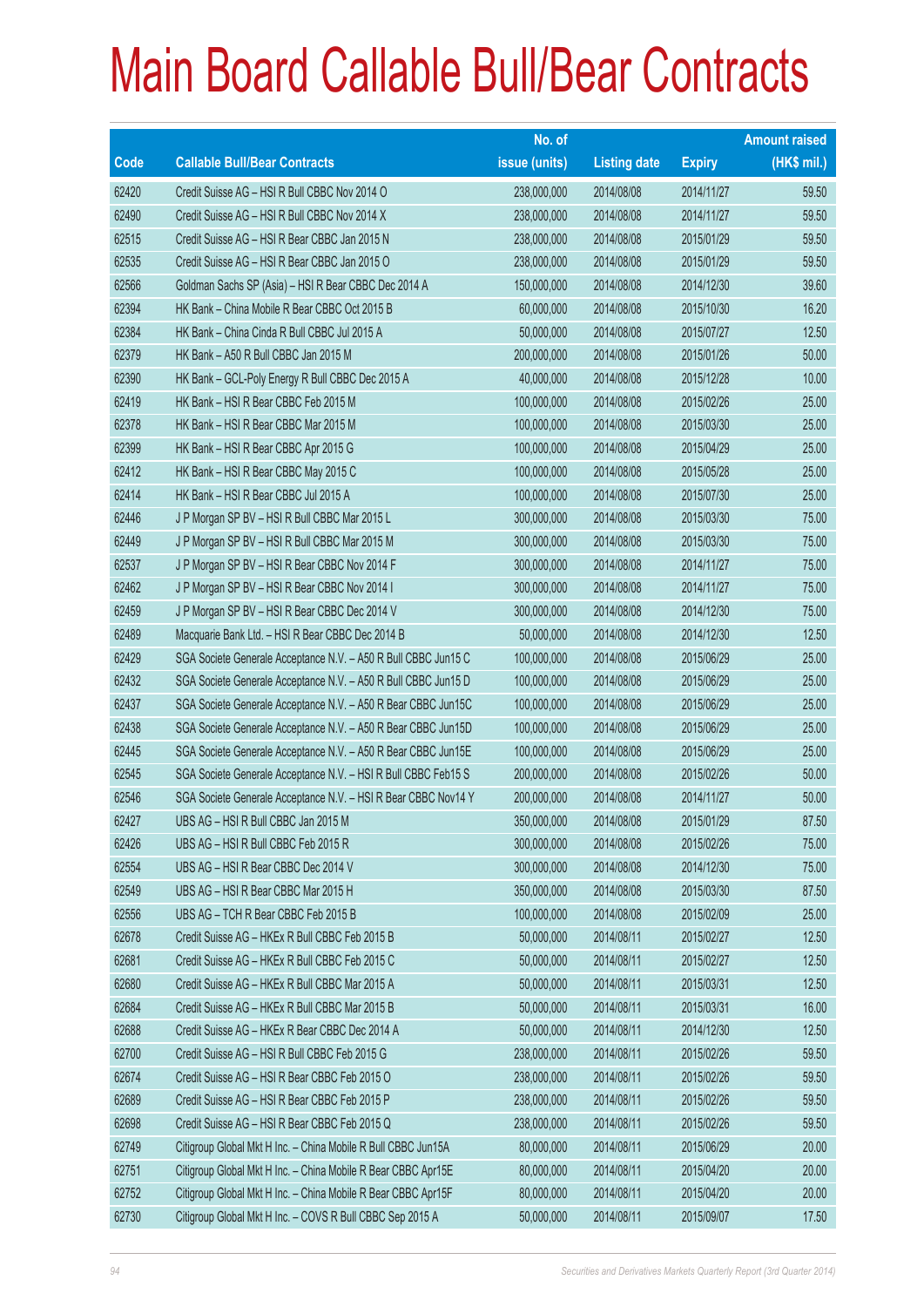|        |                                                               | No. of        |                     |               | <b>Amount raised</b> |
|--------|---------------------------------------------------------------|---------------|---------------------|---------------|----------------------|
| Code   | <b>Callable Bull/Bear Contracts</b>                           | issue (units) | <b>Listing date</b> | <b>Expiry</b> | (HK\$ mil.)          |
| 62731  | Citigroup Global Mkt H Inc. - COVS R Bull CBBC Sep 2015 B     | 50,000,000    | 2014/08/11          | 2015/09/07    | 12.50                |
| 62753  | Citigroup Global Mkt H Inc. - CSOP A50 ETF R Bull CBBC May15A | 100,000,000   | 2014/08/11          | 2015/05/11    | 25.00                |
| 62755  | Citigroup Global Mkt H Inc. - A50 China R Bull CBBC May 15 A  | 100,000,000   | 2014/08/11          | 2015/05/11    | 25.00                |
| 62733  | Citigroup Global Mkt H Inc. - HKEx R Bull CBBC May 2015 A     | 50,000,000    | 2014/08/11          | 2015/05/11    | 13.50                |
| 62736  | Citigroup Global Mkt H Inc. - HKEx R Bull CBBC May 2015 B     | 50,000,000    | 2014/08/11          | 2015/05/11    | 12.50                |
| 62737  | Citigroup Global Mkt H Inc. - HKEx R Bull CBBC May 2015 C     | 50,000,000    | 2014/08/11          | 2015/05/11    | 12.50                |
| 62738  | Citigroup Global Mkt H Inc. - HKEx R Bull CBBC May 2015 D     | 50,000,000    | 2014/08/11          | 2015/05/11    | 12.50                |
| 62742  | Citigroup Global Mkt H Inc. - HKEx R Bear CBBC Mar 2015 A     | 50,000,000    | 2014/08/11          | 2015/03/23    | 19.00                |
| 62748  | Citigroup Global Mkt H Inc. - HKEx R Bear CBBC Mar 2015 B     | 50,000,000    | 2014/08/11          | 2015/03/23    | 20.50                |
| 62725  | Citigroup Global Mkt H Inc. - Kingsoft R Bear CBBC Mar 15 F   | 40,000,000    | 2014/08/11          | 2015/03/23    | 16.40                |
| 62713  | J P Morgan SP BV - HSI R Bull CBBC Feb 2015 P                 | 300,000,000   | 2014/08/11          | 2015/02/26    | 75.00                |
| 62716  | J P Morgan SP BV - HSI R Bull CBBC Feb 2015 Q                 | 300,000,000   | 2014/08/11          | 2015/02/26    | 75.00                |
| 62702  | J P Morgan SP BV - HSI R Bear CBBC Nov 2014 J                 | 300,000,000   | 2014/08/11          | 2014/11/27    | 75.00                |
| 62712  | J P Morgan SP BV - HSI R Bear CBBC Nov 2014 M                 | 300,000,000   | 2014/08/11          | 2014/11/27    | 75.00                |
| 62646  | Standard Chartered Bank - Minsheng Bank R Bull CBBC Apr 15 A  | 50,000,000    | 2014/08/11          | 2015/04/14    | 12.50                |
| 62648  | Standard Chartered Bank - Minsheng Bank R Bear CBBC Apr 15 A  | 50,000,000    | 2014/08/11          | 2015/04/14    | 12.50                |
| 62629  | Standard Chartered Bank - HSI R Bear CBBC Jan 2015 M          | 100,000,000   | 2014/08/11          | 2015/01/29    | 25.00                |
| 62638  | Standard Chartered Bank - Ping An R Bull CBBC Mar 2015 A      | 50,000,000    | 2014/08/11          | 2015/03/18    | 12.50                |
| 62644  | Standard Chartered Bank - Ping An R Bear CBBC Mar 2015 A      | 50,000,000    | 2014/08/11          | 2015/03/18    | 12.50                |
| 69757# | HK Bank - CSOP A50 ETF R Bull CBBC Mar 2015 D                 | 200,000,000   | 2014/08/11          | 2015/03/16    | 23.00                |
| 62806  | BNP Paribas Arbit Issu B.V. - HSI R Bull CBBC Jun 2015 N      | 200,000,000   | 2014/08/12          | 2015/06/29    | 50.00                |
| 62817  | BNP Paribas Arbit Issu B.V. - HSI R Bull CBBC Jun 2015 O      | 200,000,000   | 2014/08/12          | 2015/06/29    | 50.00                |
| 62818  | BNP Paribas Arbit Issu B.V. - HSI R Bear CBBC Feb 2015 Q      | 200,000,000   | 2014/08/12          | 2015/02/26    | 50.00                |
| 62823  | Credit Suisse AG - HSI R Bull CBBC Jan 2015 K                 | 238,000,000   | 2014/08/12          | 2015/01/29    | 59.50                |
| 62824  | Credit Suisse AG - HSI R Bull CBBC Jan 2015 L                 | 238,000,000   | 2014/08/12          | 2015/01/29    | 59.50                |
| 62820  | Credit Suisse AG - HSI R Bear CBBC Nov 2014 R                 | 238,000,000   | 2014/08/12          | 2014/11/27    | 59.50                |
| 62848  | Citigroup Global Mkt H Inc. - Ping An R Bull CBBC Jul 2015 A  | 80,000,000    | 2014/08/12          | 2015/07/20    | 20.00                |
| 62862  | Citigroup Global Mkt H Inc. - Ping An R Bear CBBC Mar 2015 B  | 80,000,000    | 2014/08/12          | 2015/03/23    | 20.00                |
| 62866  | Citigroup Global Mkt H Inc. - Ping An R Bear CBBC Mar 2015 C  | 80,000,000    | 2014/08/12          | 2015/03/23    | 20.00                |
| 62803  | HK Bank - COVS R Bull CBBC Apr 2015 A                         | 50,000,000    | 2014/08/12          | 2015/04/30    | 15.00                |
| 62788  | HK Bank - CUni R Bull CBBC Jun 2015 A                         | 50,000,000    | 2014/08/12          | 2015/06/29    | 12.50                |
| 62787  | HK Bank - CUni R Bull CBBC Jul 2015 A                         | 50,000,000    | 2014/08/12          | 2015/07/27    | 17.00                |
| 62758  | HK Bank - HKEx R Bull CBBC May 2015 B                         | 60,000,000    | 2014/08/12          | 2015/05/29    | 19.20                |
| 62761  | HK Bank - HKEx R Bull CBBC May 2015 C                         | 60,000,000    | 2014/08/12          | 2015/05/29    | 15.00                |
| 62756  | HK Bank - HKEx R Bull CBBC Jun 2015 A                         | 60,000,000    | 2014/08/12          | 2015/06/29    | 23.40                |
| 62760  | HK Bank - HKEx R Bull CBBC Jun 2015 B                         | 60,000,000    | 2014/08/12          | 2015/06/29    | 15.00                |
| 62762  | HK Bank - HKEx R Bull CBBC Jul 2015 A                         | 60,000,000    | 2014/08/12          | 2015/07/27    | 15.00                |
| 62765  | HK Bank - HKEx R Bear CBBC May 2015 A                         | 50,000,000    | 2014/08/12          | 2015/05/29    | 14.00                |
| 62776  | HK Bank - HKEx R Bear CBBC Jun 2015 A                         | 50,000,000    | 2014/08/12          | 2015/06/29    | 17.50                |
| 62764  | HK Bank - HKEx R Bear CBBC Jul 2015 A                         | 50,000,000    | 2014/08/12          | 2015/07/27    | 12.50                |
| 62778  | HK Bank - HKEx R Bear CBBC Jul 2015 B                         | 50,000,000    | 2014/08/12          | 2015/07/27    | 21.00                |
| 62790  | HK Bank - TCH R Bull CBBC Jul 2015 C                          | 100,000,000   | 2014/08/12          | 2015/07/27    | 25.00                |
| 62781  | HK Bank - Wharf Holdings R Bull CBBC Jun 2015 A               | 40,000,000    | 2014/08/12          | 2015/06/29    | 10.00                |
| 62780  | HK Bank - Wharf Holdings R Bull CBBC Jul 2015 A               | 40,000,000    | 2014/08/12          | 2015/07/27    | 10.00                |
| 62814  | Standard Chartered Bank - HSI R Bull CBBC Jun 2015 S          | 100,000,000   | 2014/08/12          | 2015/06/29    | 25.00                |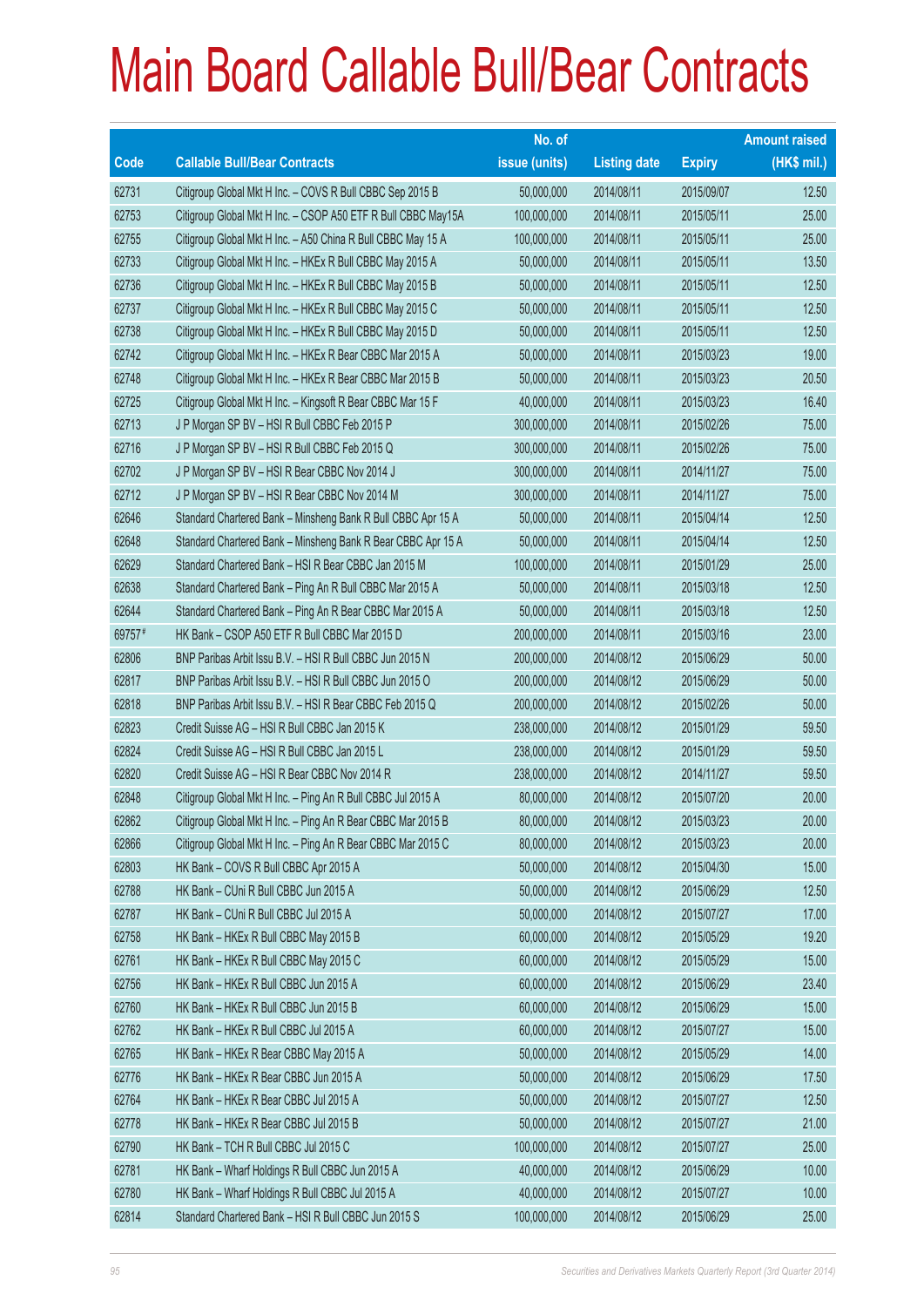|       |                                                           | No. of        |                     |               | <b>Amount raised</b> |
|-------|-----------------------------------------------------------|---------------|---------------------|---------------|----------------------|
| Code  | <b>Callable Bull/Bear Contracts</b>                       | issue (units) | <b>Listing date</b> | <b>Expiry</b> | (HK\$ mil.)          |
| 62807 | Standard Chartered Bank - HSI R Bear CBBC Jan 2015 N      | 100,000,000   | 2014/08/12          | 2015/01/29    | 25.00                |
| 62808 | Standard Chartered Bank - HSI R Bear CBBC Jan 2015 O      | 100,000,000   | 2014/08/12          | 2015/01/29    | 25.00                |
| 62833 | UBS AG - HKEx R Bull CBBC Sep 2015 C                      | 100,000,000   | 2014/08/12          | 2015/09/21    | 31.00                |
| 62831 | UBS AG - HSI R Bull CBBC Nov 2014 I                       | 300,000,000   | 2014/08/12          | 2014/11/27    | 75.00                |
| 62842 | UBS AG - HSI R Bull CBBC Mar 2015 L                       | 350,000,000   | 2014/08/12          | 2015/03/30    | 87.50                |
| 62825 | UBS AG - HSI R Bear CBBC Nov 2014 O                       | 350,000,000   | 2014/08/12          | 2014/11/27    | 87.50                |
| 62903 | BNP Paribas Arbit Issu B.V. - HSI R Bull CBBC Jun 2015 P  | 200,000,000   | 2014/08/13          | 2015/06/29    | 50.00                |
| 62969 | BNP Paribas Arbit Issu B.V. - HSI R Bear CBBC Feb 2015 R  | 200,000,000   | 2014/08/13          | 2015/02/26    | 50.00                |
| 62909 | Credit Suisse AG - HSI R Bull CBBC Apr 2015 G             | 238,000,000   | 2014/08/13          | 2015/04/29    | 59.50                |
| 62930 | Credit Suisse AG - HSI R Bull CBBC Apr 2015 H             | 238,000,000   | 2014/08/13          | 2015/04/29    | 59.50                |
| 62931 | Credit Suisse AG - HSI R Bull CBBC Apr 2015 I             | 238,000,000   | 2014/08/13          | 2015/04/29    | 59.50                |
| 62940 | Credit Suisse AG - HSI R Bull CBBC Apr 2015 J             | 238,000,000   | 2014/08/13          | 2015/04/29    | 59.50                |
| 63013 | Credit Suisse AG - HSI R Bear CBBC Nov 2014 F             | 238,000,000   | 2014/08/13          | 2014/11/27    | 59.50                |
| 62994 | Credit Suisse AG - HSI R Bear CBBC Nov 2014 S             | 238,000,000   | 2014/08/13          | 2014/11/27    | 59.50                |
| 63009 | Credit Suisse AG - HSI R Bear CBBC Nov 2014 T             | 238,000,000   | 2014/08/13          | 2014/11/27    | 59.50                |
| 63047 | Citigroup Global Mkt H Inc. - HSBC R Bear CBBC Apr 2015 A | 80,000,000    | 2014/08/13          | 2015/04/20    | 20.00                |
| 63048 | Citigroup Global Mkt H Inc. - HSBC R Bear CBBC Apr 2015 B | 80,000,000    | 2014/08/13          | 2015/04/20    | 20.00                |
| 63049 | Citigroup Global Mkt H Inc. - TCH R Bull CBBC Jun 2015 A  | 200,000,000   | 2014/08/13          | 2015/06/15    | 50.00                |
| 63051 | Citigroup Global Mkt H Inc. - TCH R Bull CBBC Jun 2015 B  | 200,000,000   | 2014/08/13          | 2015/06/15    | 50.00                |
| 63053 | Citigroup Global Mkt H Inc. - TCH R Bull CBBC Jun 2015 C  | 200,000,000   | 2014/08/13          | 2015/06/15    | 50.00                |
| 63054 | Citigroup Global Mkt H Inc. - TCH R Bear CBBC Apr 2015 A  | 200,000,000   | 2014/08/13          | 2015/04/20    | 50.00                |
| 63060 | Citigroup Global Mkt H Inc. - TCH R Bear CBBC Apr 2015 B  | 200,000,000   | 2014/08/13          | 2015/04/20    | 50.00                |
| 63061 | Citigroup Global Mkt H Inc. - TCH R Bear CBBC Apr 2015 C  | 200,000,000   | 2014/08/13          | 2015/04/20    | 50.00                |
| 63068 | Citigroup Global Mkt H Inc. - TCH R Bear CBBC Apr 2015 D  | 200,000,000   | 2014/08/13          | 2015/04/20    | 50.00                |
| 62887 | HK Bank - Minsheng Bank R Bull CBBC May 2015 A            | 40,000,000    | 2014/08/13          | 2015/05/04    | 10.00                |
| 62877 | HK Bank - CSOP A50 ETF R Bear CBBC Oct 2015 A             | 40,000,000    | 2014/08/13          | 2015/10/30    | 10.00                |
| 62895 | HK Bank - HSCEI R Bear CBBC Jul 2015 A                    | 68,000,000    | 2014/08/13          | 2015/07/30    | 17.00                |
| 62889 | HK Bank - HSI R Bear CBBC Apr 2015 H                      | 100,000,000   | 2014/08/13          | 2015/04/29    | 25.00                |
| 62897 | HK Bank - TCH R Bull CBBC Apr 2015 B                      | 100,000,000   | 2014/08/13          | 2015/04/20    | 25.00                |
| 62901 | HK Bank - TCH R Bull CBBC Apr 2015 C                      | 100,000,000   | 2014/08/13          | 2015/04/13    | 25.00                |
| 62867 | HK Bank - TCH R Bear CBBC Apr 2015 C                      | 100,000,000   | 2014/08/13          | 2015/04/23    | 25.00                |
| 63015 | J P Morgan SP BV - HSI R Bull CBBC Mar 2015 I             | 300,000,000   | 2014/08/13          | 2015/03/30    | 75.00                |
| 63020 | J P Morgan SP BV - HSI R Bull CBBC Jun 2015 E             | 300,000,000   | 2014/08/13          | 2015/06/29    | 75.00                |
| 63014 | J P Morgan SP BV - HSI R Bear CBBC Nov 2014 C             | 300,000,000   | 2014/08/13          | 2014/11/27    | 75.00                |
| 62948 | Standard Chartered Bank - HKEx R Bull CBBC Apr 2015 A     | 50,000,000    | 2014/08/13          | 2015/04/20    | 12.50                |
| 62957 | Standard Chartered Bank - HKEx R Bull CBBC Jun 2015 A     | 50,000,000    | 2014/08/13          | 2015/06/01    | 12.50                |
| 62960 | Standard Chartered Bank - TCH R Bull CBBC Jun 2015 B      | 80,000,000    | 2014/08/13          | 2015/06/23    | 20.00                |
| 62965 | Standard Chartered Bank - TCH R Bear CBBC Jan 2015 A      | 80,000,000    | 2014/08/13          | 2015/01/19    | 20.00                |
| 62993 | UBS AG - HKEx R Bull CBBC Sep 2015 D                      | 100,000,000   | 2014/08/13          | 2015/09/07    | 25.00                |
| 62988 | UBS AG - HKEx R Bull CBBC Oct 2015 A                      | 100,000,000   | 2014/08/13          | 2015/10/05    | 25.00                |
| 62966 | UBS AG - HSI R Bull CBBC Feb 2015 S                       | 300,000,000   | 2014/08/13          | 2015/02/26    | 75.00                |
| 62968 | UBS AG - HSI R Bull CBBC Feb 2015 T                       | 300,000,000   | 2014/08/13          | 2015/02/26    | 75.00                |
| 62972 | UBS AG - HSI R Bear CBBC Nov 2014 P                       | 300,000,000   | 2014/08/13          | 2014/11/27    | 75.00                |
| 62982 | UBS AG - HSI R Bear CBBC Nov 2014 Q                       | 300,000,000   | 2014/08/13          | 2014/11/27    | 75.00                |
| 62971 | UBS AG - TCH R Bull CBBC Jul 2015 C                       | 100,000,000   | 2014/08/13          | 2015/07/06    | 25.00                |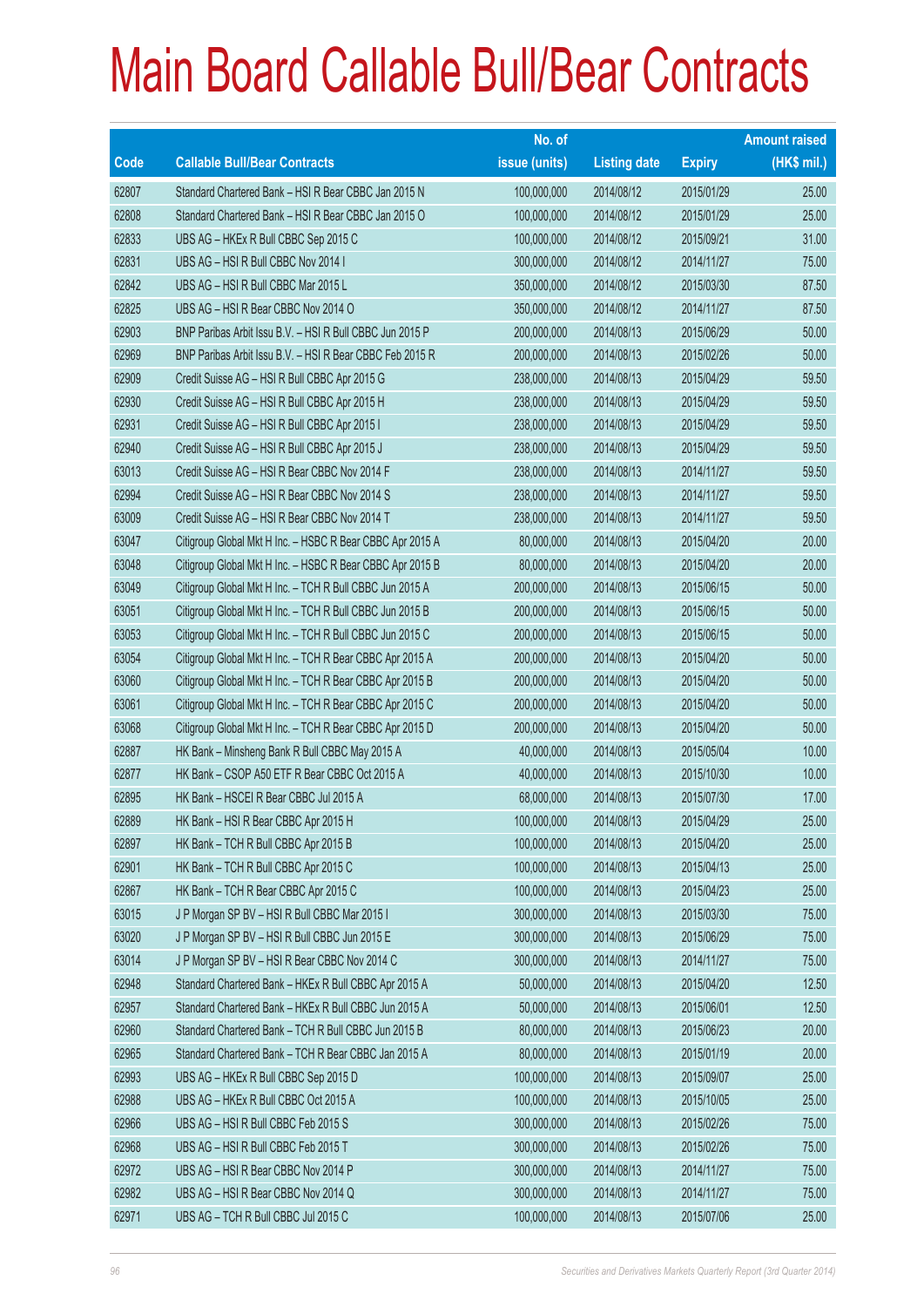|       |                                                             | No. of        |                     |               | <b>Amount raised</b> |
|-------|-------------------------------------------------------------|---------------|---------------------|---------------|----------------------|
| Code  | <b>Callable Bull/Bear Contracts</b>                         | issue (units) | <b>Listing date</b> | <b>Expiry</b> | $(HK$$ mil.)         |
| 63108 | BNP Paribas Arbit Issu B.V. - HSI R Bear CBBC Feb 2015 S    | 200,000,000   | 2014/08/14          | 2015/02/26    | 50.00                |
| 63083 | Credit Suisse AG - HSI R Bull CBBC Feb 2015 J               | 238,000,000   | 2014/08/14          | 2015/02/26    | 59.50                |
| 63088 | Credit Suisse AG - HSI R Bull CBBC Feb 2015 K               | 238,000,000   | 2014/08/14          | 2015/02/26    | 59.50                |
| 63096 | Credit Suisse AG - HSI R Bear CBBC Nov 2014 O               | 238,000,000   | 2014/08/14          | 2014/11/27    | 59.50                |
| 63164 | Goldman Sachs SP (Asia) - HSI R Bull CBBC Nov 2014 H        | 150,000,000   | 2014/08/14          | 2014/11/27    | 42.75                |
| 63171 | Goldman Sachs SP (Asia) - HSI R Bull CBBC Nov 2014 I        | 150,000,000   | 2014/08/14          | 2014/11/27    | 39.15                |
| 63153 | Goldman Sachs SP (Asia) - HSI R Bear CBBC Jan 2015 A        | 150,000,000   | 2014/08/14          | 2015/01/29    | 39.00                |
| 63069 | J P Morgan SP BV - HSI R Bull CBBC Feb 2015 R               | 300,000,000   | 2014/08/14          | 2015/02/26    | 75.00                |
| 63135 | J P Morgan SP BV - HSI R Bull CBBC May 2015 D               | 300,000,000   | 2014/08/14          | 2015/05/28    | 75.00                |
| 63126 | J P Morgan SP BV - HSI R Bear CBBC Nov 2014 B               | 300,000,000   | 2014/08/14          | 2014/11/27    | 75.00                |
| 63125 | J P Morgan SP BV - HSI R Bear CBBC Dec 2014 W               | 300,000,000   | 2014/08/14          | 2014/12/30    | 75.00                |
| 63118 | Macquarie Bank Ltd. - HSI R Bear CBBC Dec 2014 C            | 50,000,000    | 2014/08/14          | 2014/12/30    | 12.50                |
| 63082 | UBS AG - HSI R Bull CBBC Jan 2015 Q                         | 300,000,000   | 2014/08/14          | 2015/01/29    | 75.00                |
| 63072 | UBS AG - HSI R Bull CBBC Mar 2015 M                         | 300,000,000   | 2014/08/14          | 2015/03/30    | 75.00                |
| 63123 | UBS AG - HSI R Bear CBBC Nov 2014 R                         | 300,000,000   | 2014/08/14          | 2014/11/27    | 75.00                |
| 63124 | UBS AG - HSI R Bear CBBC Nov 2014 S                         | 300,000,000   | 2014/08/14          | 2014/11/27    | 75.00                |
| 63237 | BNP Paribas Arbit Issu B.V. - HSI R Bull CBBC Jun 2015 Q    | 200,000,000   | 2014/08/15          | 2015/06/29    | 50.00                |
| 63246 | BNP Paribas Arbit Issu B.V. - HSI R Bull CBBC Jun 2015 R    | 200,000,000   | 2014/08/15          | 2015/06/29    | 50.00                |
| 63202 | Credit Suisse AG - HSI R Bull CBBC Mar 2015 S               | 238,000,000   | 2014/08/15          | 2015/03/30    | 59.50                |
| 63206 | Credit Suisse AG - HSI R Bull CBBC Mar 2015 T               | 238,000,000   | 2014/08/15          | 2015/03/30    | 59.50                |
| 63207 | Credit Suisse AG - HSI R Bull CBBC Mar 2015 U               | 238,000,000   | 2014/08/15          | 2015/03/30    | 59.50                |
| 63294 | Credit Suisse AG - HSI R Bear CBBC Dec 2014 W               | 238,000,000   | 2014/08/15          | 2014/12/30    | 59.50                |
| 63297 | Credit Suisse AG - HSI R Bear CBBC Dec 2014 X               | 238,000,000   | 2014/08/15          | 2014/12/30    | 59.50                |
| 63197 | HK Bank - Galaxy Ent R Bear CBBC Jun 2015 A                 | 60,000,000    | 2014/08/15          | 2015/06/29    | 15.00                |
| 63181 | HK Bank - HSI R Bear CBBC Feb 2015 N                        | 100,000,000   | 2014/08/15          | 2015/02/26    | 25.00                |
| 63186 | HK Bank - HSI R Bear CBBC Jun 2015 A                        | 100,000,000   | 2014/08/15          | 2015/06/29    | 25.00                |
| 63199 | HK Bank - Sands China R Bear CBBC Jul 2015 A                | 60,000,000    | 2014/08/15          | 2015/07/29    | 15.00                |
| 63188 | HK Bank - TCH R Bear CBBC Feb 2015 B                        | 100,000,000   | 2014/08/15          | 2015/02/23    | 25.00                |
| 63192 | HK Bank - TCH R Bear CBBC Jun 2015 B                        | 100,000,000   | 2014/08/15          | 2015/06/29    | 25.00                |
| 63190 | HK Bank - TCH R Bear CBBC Jul 2015 A                        | 100,000,000   | 2014/08/15          | 2015/07/27    | 25.00                |
| 63305 | J P Morgan SP BV - HSI R Bull CBBC Apr 2015 F               | 300,000,000   | 2014/08/15          | 2015/04/29    | 75.00                |
| 63201 | J P Morgan SP BV - HSI R Bull CBBC May 2015 E               | 300,000,000   | 2014/08/15          | 2015/05/28    | 75.00                |
| 63200 | J P Morgan SP BV - HSI R Bull CBBC Jun 2015 F               | 300,000,000   | 2014/08/15          | 2015/06/29    | 75.00                |
| 63301 | J P Morgan SP BV - HSI R Bear CBBC Nov 2014 E               | 300,000,000   | 2014/08/15          | 2014/11/27    | 75.00                |
| 63300 | J P Morgan SP BV - HSI R Bear CBBC Dec 2014 X               | 300,000,000   | 2014/08/15          | 2014/12/30    | 75.00                |
| 63250 | Standard Chartered Bank - AIA R Bear CBBC Jun 2015 A        | 80,000,000    | 2014/08/15          | 2015/06/29    | 20.00                |
| 63256 | Standard Chartered Bank - China Life R Bear CBBC Jun 2015 A | 50,000,000    | 2014/08/15          | 2015/06/01    | 12.50                |
| 63262 | Standard Chartered Bank - Galaxy Ent R Bear CBBC Mar 2015 A | 50,000,000    | 2014/08/15          | 2015/03/30    | 12.50                |
| 63248 | Standard Chartered Bank - HSI R Bear CBBC Jan 2015 P        | 100,000,000   | 2014/08/15          | 2015/01/29    | 25.00                |
| 63254 | Standard Chartered Bank - SHK Ppt R Bear CBBC Aug 2015 A    | 50,000,000    | 2014/08/15          | 2015/08/03    | 12.50                |
| 63217 | UBS AG - HSI R Bull CBBC Jan 2015 P                         | 300,000,000   | 2014/08/15          | 2015/01/29    | 75.00                |
| 63227 | UBS AG - HSI R Bull CBBC Jan 2015 R                         | 300,000,000   | 2014/08/15          | 2015/01/29    | 75.00                |
| 63265 | UBS AG - HSI R Bear CBBC Nov 2014 D                         | 300,000,000   | 2014/08/15          | 2014/11/27    | 75.00                |
| 63293 | UBS AG - HSI R Bear CBBC Nov 2014 T                         | 300,000,000   | 2014/08/15          | 2014/11/27    | 75.00                |
| 63209 | UBS AG - TCH R Bull CBBC Jul 2015 D                         | 100,000,000   | 2014/08/15          | 2015/07/20    | 25.00                |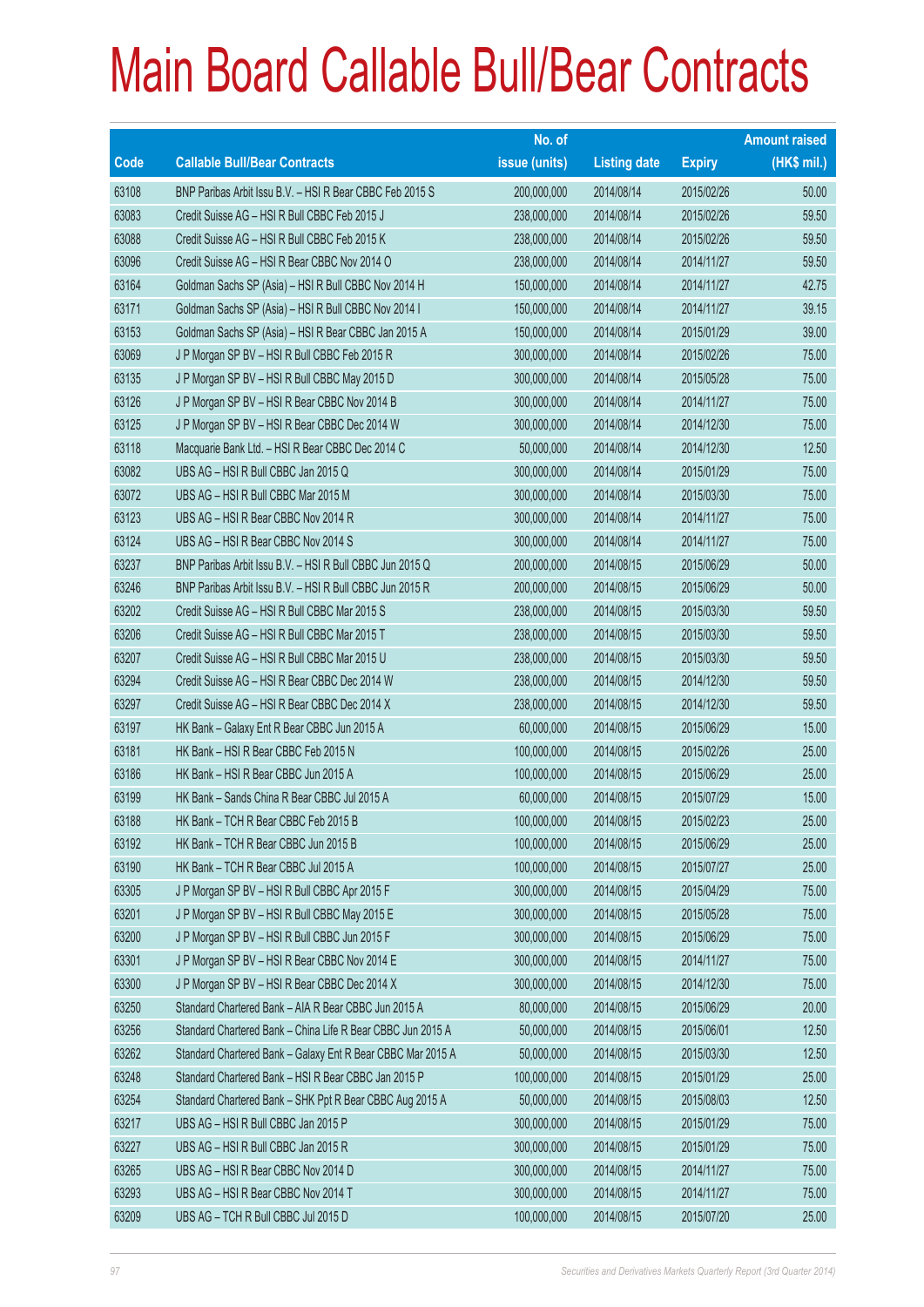|       |                                                              | No. of        |                     |               | <b>Amount raised</b> |
|-------|--------------------------------------------------------------|---------------|---------------------|---------------|----------------------|
| Code  | <b>Callable Bull/Bear Contracts</b>                          | issue (units) | <b>Listing date</b> | <b>Expiry</b> | (HK\$ mil.)          |
| 63389 | Credit Suisse AG - HSI R Bull CBBC Feb 2015 M                | 238,000,000   | 2014/08/18          | 2015/02/26    | 59.50                |
| 63400 | Credit Suisse AG - HSI R Bull CBBC Feb 2015 U                | 238,000,000   | 2014/08/18          | 2015/02/26    | 59.50                |
| 63321 | Credit Suisse AG - HSI R Bear CBBC Nov 2014 A                | 238,000,000   | 2014/08/18          | 2014/11/27    | 59.50                |
| 63322 | Credit Suisse AG - HSI R Bear CBBC Nov 2014 D                | 238,000,000   | 2014/08/18          | 2014/11/27    | 59.50                |
| 63324 | Credit Suisse AG - HSI R Bear CBBC Nov 2014 E                | 238,000,000   | 2014/08/18          | 2014/11/27    | 59.50                |
| 63316 | Credit Suisse AG - HSI R Bear CBBC Nov 2014 U                | 238,000,000   | 2014/08/18          | 2014/11/27    | 59.50                |
| 63460 | Citigroup Global Mkt H Inc. - PetCh R Bull CBBC Mar 2015 C   | 50,000,000    | 2014/08/18          | 2015/03/02    | 12.50                |
| 63440 | Citigroup Global Mkt H Inc. - PetCh R Bear CBBC Mar 2015 C   | 50,000,000    | 2014/08/18          | 2015/03/02    | 12.50                |
| 63419 | Goldman Sachs SP (Asia) - HSI R Bull CBBC Nov 2014 J         | 150,000,000   | 2014/08/18          | 2014/11/27    | 39.00                |
| 63427 | Goldman Sachs SP (Asia) - HSI R Bull CBBC Nov 2014 K         | 150,000,000   | 2014/08/18          | 2014/11/27    | 39.90                |
| 63381 | J P Morgan SP BV - HSI R Bull CBBC May 2015 F                | 300,000,000   | 2014/08/18          | 2015/05/28    | 75.00                |
| 63362 | J P Morgan SP BV - HSI R Bull CBBC Jun 2015 G                | 300,000,000   | 2014/08/18          | 2015/06/29    | 75.00                |
| 63384 | J P Morgan SP BV - HSI R Bull CBBC Jun 2015 H                | 300,000,000   | 2014/08/18          | 2015/06/29    | 75.00                |
| 63354 | J P Morgan SP BV - HSI R Bear CBBC Nov 2014 L                | 300,000,000   | 2014/08/18          | 2014/11/27    | 75.00                |
| 63348 | JP Morgan SP BV - HSI R Bear CBBC Dec 2014 Y                 | 300,000,000   | 2014/08/18          | 2014/12/30    | 75.00                |
| 63341 | J P Morgan SP BV - HSI R Bear CBBC Jan 2015 J                | 300,000,000   | 2014/08/18          | 2015/01/29    | 75.00                |
| 63386 | Standard Chartered Bank - HSI R Bull CBBC Jun 2015 T         | 100,000,000   | 2014/08/18          | 2015/06/29    | 25.00                |
| 63311 | Standard Chartered Bank - HSI R Bear CBBC Feb 2015 J         | 100,000,000   | 2014/08/18          | 2015/02/26    | 25.00                |
| 63313 | Standard Chartered Bank - Sands China R Bear CBBC Jan 2015 A | 50,000,000    | 2014/08/18          | 2015/01/16    | 12.50                |
| 63405 | UBS AG - HSI R Bull CBBC Dec 2014 K                          | 300,000,000   | 2014/08/18          | 2014/12/30    | 75.00                |
| 63414 | UBS AG - HSI R Bull CBBC Feb 2015 U                          | 300,000,000   | 2014/08/18          | 2015/02/26    | 75.00                |
| 63335 | UBS AG - HSI R Bear CBBC Nov 2014 J                          | 300,000,000   | 2014/08/18          | 2014/11/27    | 75.00                |
| 63332 | UBS AG - HSI R Bear CBBC Nov 2014 U                          | 300,000,000   | 2014/08/18          | 2014/11/27    | 75.00                |
| 63338 | UBS AG - HSI R Bear CBBC Nov 2014 V                          | 350,000,000   | 2014/08/18          | 2014/11/27    | 87.50                |
| 63491 | BNP Paribas Arbit Issu B.V. - HSI R Bull CBBC Jun 2015 S     | 200,000,000   | 2014/08/19          | 2015/06/29    | 50.00                |
| 63534 | Credit Suisse AG - HKEx R Bull CBBC Mar 2015 D               | 60,000,000    | 2014/08/19          | 2015/03/31    | 15.00                |
| 63497 | Credit Suisse AG - HKEx R Bear CBBC Jan 2015 E               | 60,000,000    | 2014/08/19          | 2015/01/30    | 18.60                |
| 63516 | Credit Suisse AG - HSI R Bull CBBC Jan 2015 K                | 238,000,000   | 2014/08/19          | 2015/01/29    | 59.50                |
| 63527 | Credit Suisse AG - HSI R Bull CBBC Jan 2015 L                | 238,000,000   | 2014/08/19          | 2015/01/29    | 59.50                |
| 63566 | Credit Suisse AG - HSI R Bull CBBC Jan 2015 Z                | 238,000,000   | 2014/08/19          | 2015/01/29    | 59.50                |
| 63565 | Credit Suisse AG - HSI R Bear CBBC Jan 2015 P                | 238,000,000   | 2014/08/19          | 2015/01/29    | 59.50                |
| 63569 | Credit Suisse AG - HSI R Bear CBBC Jan 2015 Q                | 238,000,000   | 2014/08/19          | 2015/01/29    | 59.50                |
| 63512 | Credit Suisse AG - TCH R Bull CBBC Mar 2015 A                | 60,000,000    | 2014/08/19          | 2015/03/31    | 15.00                |
| 63513 | Credit Suisse AG - TCH R Bear CBBC Jan 2015 A                | 60,000,000    | 2014/08/19          | 2015/01/30    | 16.20                |
| 63586 | Citigroup Global Mkt H Inc. - AIA R Bull CBBC Jun 2015 A     | 100,000,000   | 2014/08/19          | 2015/06/08    | 25.00                |
| 63592 | Citigroup Global Mkt H Inc. - A50 China R Bull CBBC Mar 15 A | 100,000,000   | 2014/08/19          | 2015/03/16    | 25.00                |
| 63593 | Citigroup Global Mkt H Inc. - A50 China R Bear CBBC Mar 15 A | 100,000,000   | 2014/08/19          | 2015/03/16    | 25.00                |
| 63595 | Citigroup Global Mkt H Inc. - HKEx R Bull CBBC May 2015 E    | 50,000,000    | 2014/08/19          | 2015/05/11    | 12.50                |
| 63463 | HK Bank - Cheung Kong R Bear CBBC Jun 2015 A                 | 50,000,000    | 2014/08/19          | 2015/06/29    | 12.50                |
| 63471 | HK Bank - China Life R Bull CBBC Jul 2015 B                  | 60,000,000    | 2014/08/19          | 2015/07/27    | 16.80                |
| 63470 | HK Bank - CNOOC R Bull CBBC Oct 2015 B                       | 60,000,000    | 2014/08/19          | 2015/10/26    | 15.00                |
| 63466 | HK Bank - CSOP A50 ETF R Bull CBBC Apr 2015 G                | 200,000,000   | 2014/08/19          | 2015/04/27    | 50.00                |
| 63465 | HK Bank - A50 R Bull CBBC Jun 2015 A                         | 200,000,000   | 2014/08/19          | 2015/06/29    | 50.00                |
| 63462 | HK Bank - HSI R Bull CBBC Mar 2015 J                         | 100,000,000   | 2014/08/19          | 2015/03/30    | 25.00                |
| 63479 | HK Bank - HSI R Bull CBBC Jun 2015 B                         | 100,000,000   | 2014/08/19          | 2015/06/29    | 25.00                |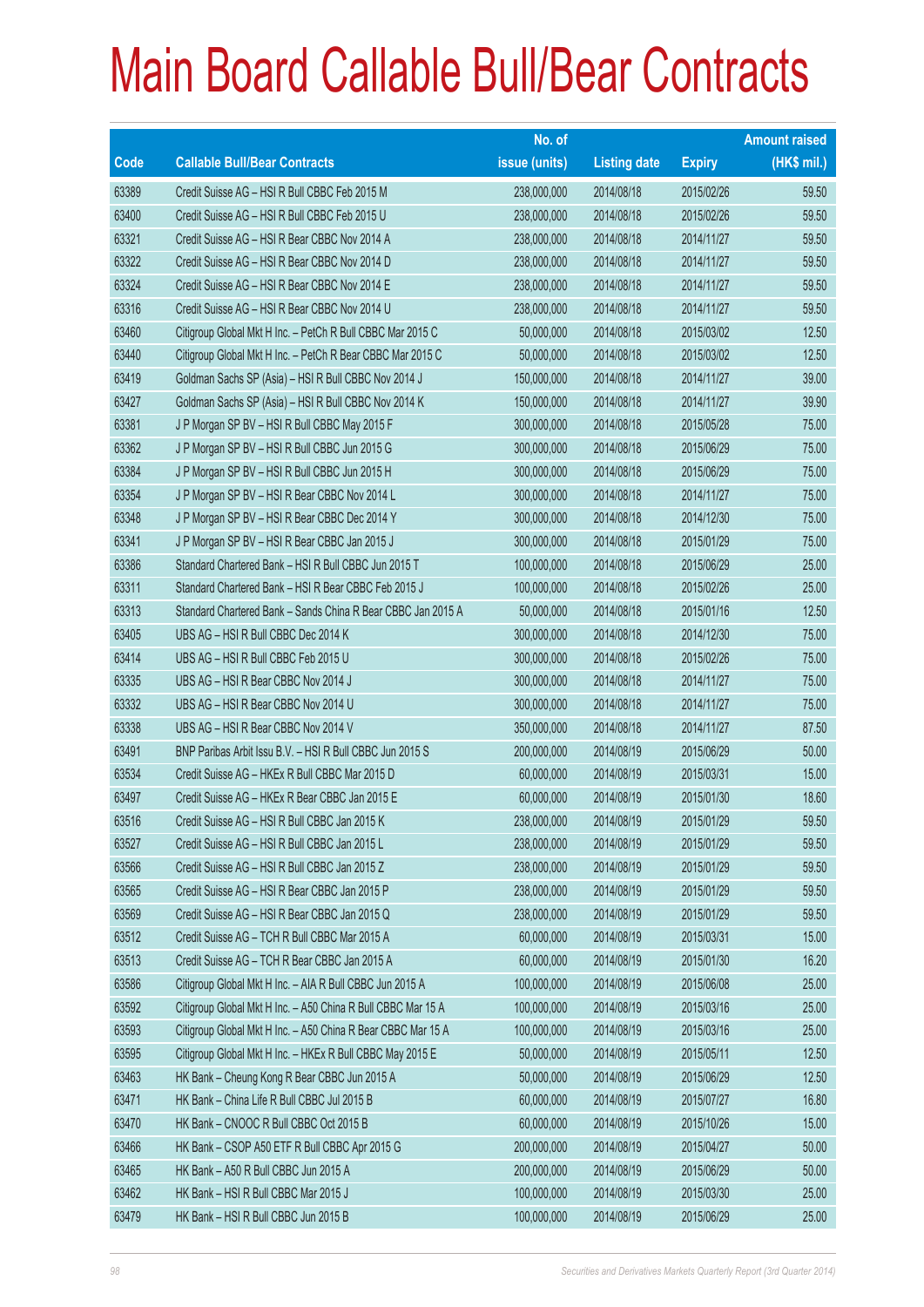|       |                                                               | No. of        |                     |               | <b>Amount raised</b> |
|-------|---------------------------------------------------------------|---------------|---------------------|---------------|----------------------|
| Code  | <b>Callable Bull/Bear Contracts</b>                           | issue (units) | <b>Listing date</b> | <b>Expiry</b> | (HK\$ mil.)          |
| 63477 | HK Bank - HSI R Bull CBBC Jul 2015 A                          | 100,000,000   | 2014/08/19          | 2015/07/30    | 25.00                |
| 63597 | J P Morgan SP BV - HSI R Bull CBBC May 2015 G                 | 300,000,000   | 2014/08/19          | 2015/05/28    | 75.00                |
| 63598 | J P Morgan SP BV - HSI R Bull CBBC May 2015 H                 | 300,000,000   | 2014/08/19          | 2015/05/28    | 75.00                |
| 63609 | J P Morgan SP BV - HSI R Bull CBBC May 2015 I                 | 300,000,000   | 2014/08/19          | 2015/05/28    | 75.00                |
| 63596 | J P Morgan SP BV - HSI R Bear CBBC Dec 2014 Z                 | 300,000,000   | 2014/08/19          | 2014/12/30    | 75.00                |
| 63585 | Macquarie Bank Ltd. - HSI R Bull CBBC Jan 2015 B              | 50,000,000    | 2014/08/19          | 2015/01/29    | 12.50                |
| 63529 | Standard Chartered Bank - HSI R Bear CBBC Feb 2015 K          | 100,000,000   | 2014/08/19          | 2015/02/26    | 25.00                |
| 63530 | Standard Chartered Bank - HSI R Bear CBBC Feb 2015 L          | 100,000,000   | 2014/08/19          | 2015/02/26    | 25.00                |
| 63532 | UBS AG - CSOP A50 ETF R Bull CBBC Mar 2015 D                  | 100,000,000   | 2014/08/19          | 2015/03/30    | 25.00                |
| 63533 | UBS AG - A50 China R Bull CBBC Mar 2015 H                     | 100,000,000   | 2014/08/19          | 2015/03/16    | 25.00                |
| 63531 | UBS AG - HKEx R Bull CBBC Sep 2015 E                          | 100,000,000   | 2014/08/19          | 2015/09/21    | 25.00                |
| 63494 | UBS AG - HSI R Bull CBBC Feb 2015 V                           | 300,000,000   | 2014/08/19          | 2015/02/26    | 75.00                |
| 63572 | UBS AG - HSI R Bull CBBC Mar 2015 O                           | 300,000,000   | 2014/08/19          | 2015/03/30    | 75.00                |
| 63558 | UBS AG - HSI R Bear CBBC Dec 2014 W                           | 350,000,000   | 2014/08/19          | 2014/12/30    | 87.50                |
| 63836 | BNP Paribas Arbit Issu B.V. - HSI R Bull CBBC Jun 2015 T      | 200,000,000   | 2014/08/20          | 2015/06/29    | 50.00                |
| 63844 | BNP Paribas Arbit Issu B.V. - HSI R Bull CBBC Jun 2015 U      | 200,000,000   | 2014/08/20          | 2015/06/29    | 50.00                |
| 63750 | BNP Paribas Arbit Issu B.V. - HSI R Bear CBBC Feb 2015 T      | 200,000,000   | 2014/08/20          | 2015/02/26    | 50.00                |
| 63758 | BNP Paribas Arbit Issu B.V. - HSI R Bear CBBC Feb 2015 U      | 200,000,000   | 2014/08/20          | 2015/02/26    | 50.00                |
| 63834 | BNP Paribas Arbit Issu B.V. - HSI R Bear CBBC Feb 2015 V      | 200,000,000   | 2014/08/20          | 2015/02/26    | 50.00                |
| 63817 | Credit Suisse AG - HSI R Bull CBBC Mar 2015 V                 | 238,000,000   | 2014/08/20          | 2015/03/30    | 59.50                |
| 63832 | Credit Suisse AG - HSI R Bull CBBC Mar 2015 W                 | 238,000,000   | 2014/08/20          | 2015/03/30    | 59.50                |
| 63810 | Credit Suisse AG - HSI R Bear CBBC Nov 2014 V                 | 238,000,000   | 2014/08/20          | 2014/11/27    | 59.50                |
| 63811 | Credit Suisse AG - HSI R Bear CBBC Nov 2014 W                 | 238,000,000   | 2014/08/20          | 2014/11/27    | 59.50                |
| 63813 | Credit Suisse AG - HSI R Bear CBBC Nov 2014 X                 | 238,000,000   | 2014/08/20          | 2014/11/27    | 59.50                |
| 63957 | Citigroup Global Mkt H Inc. - Cheung Kong R Bull CBBC Jun15A  | 60,000,000    | 2014/08/20          | 2015/06/15    | 15.00                |
| 63958 | Citigroup Global Mkt H Inc. - Cheung Kong R Bear CBBC Apr15A  | 60,000,000    | 2014/08/20          | 2015/04/20    | 15.00                |
| 63955 | Citigroup Global Mkt H Inc. - CNOOC R Bull CBBC Jul 2015 A    | 50,000,000    | 2014/08/20          | 2015/07/13    | 12.50                |
| 63956 | Citigroup Global Mkt H Inc. - Sinopec Corp R Bull CBBC Jun15A | 60,000,000    | 2014/08/20          | 2015/06/15    | 15.00                |
| 63945 | Citigroup Global Mkt H Inc. - Sands China R Bull CBBC Jul15A  | 60,000,000    | 2014/08/20          | 2015/07/13    | 15.00                |
| 63947 | Citigroup Global Mkt H Inc. - Sands China R Bear CBBC May15A  | 60,000,000    | 2014/08/20          | 2015/05/18    | 15.00                |
| 63943 | Goldman Sachs SP (Asia) - HSI R Bear CBBC Nov 2014 N          | 150,000,000   | 2014/08/20          | 2014/11/27    | 37.65                |
| 63614 | HK Bank - COVS R Bear CBBC Apr 2015 A                         | 40,000,000    | 2014/08/20          | 2015/04/30    | 14.00                |
| 63610 | HK Bank - HSI R Bull CBBC Apr 2015 A                          | 100,000,000   | 2014/08/20          | 2015/04/29    | 25.00                |
| 63664 | HK Bank - Lenovo R Bull CBBC Apr 2015 B                       | 60,000,000    | 2014/08/20          | 2015/04/30    | 15.00                |
| 63688 | HK Bank - Lenovo R Bear CBBC Jun 2015 C                       | 40,000,000    | 2014/08/20          | 2015/06/15    | 10.00                |
| 63620 | HK Bank - TCH R Bull CBBC Apr 2015 D                          | 100,000,000   | 2014/08/20          | 2015/04/28    | 25.00                |
| 63631 | HK Bank - TCH R Bull CBBC Jun 2015 F                          | 100,000,000   | 2014/08/20          | 2015/06/23    | 25.00                |
| 63898 | J P Morgan SP BV - HSI R Bull CBBC May 2015 J                 | 300,000,000   | 2014/08/20          | 2015/05/28    | 75.00                |
| 63937 | J P Morgan SP BV - HSI R Bull CBBC May 2015 K                 | 300,000,000   | 2014/08/20          | 2015/05/28    | 75.00                |
| 63935 | J P Morgan SP BV - HSI R Bull CBBC Jun 2015 I                 | 300,000,000   | 2014/08/20          | 2015/06/29    | 75.00                |
| 63893 | J P Morgan SP BV - HSI R Bear CBBC Nov 2014 G                 | 300,000,000   | 2014/08/20          | 2014/11/27    | 75.00                |
| 63892 | J P Morgan SP BV - HSI R Bear CBBC Nov 2014 N                 | 300,000,000   | 2014/08/20          | 2014/11/27    | 75.00                |
| 63885 | J P Morgan SP BV - HSI R Bear CBBC Dec 2014 A                 | 300,000,000   | 2014/08/20          | 2014/12/30    | 75.00                |
| 63891 | J P Morgan SP BV - HSI R Bear CBBC Dec 2014 B                 | 300,000,000   | 2014/08/20          | 2014/12/30    | 75.00                |
| 63879 | J P Morgan SP BV - HSI R Bear CBBC Jan 2015 K                 | 300,000,000   | 2014/08/20          | 2015/01/29    | 75.00                |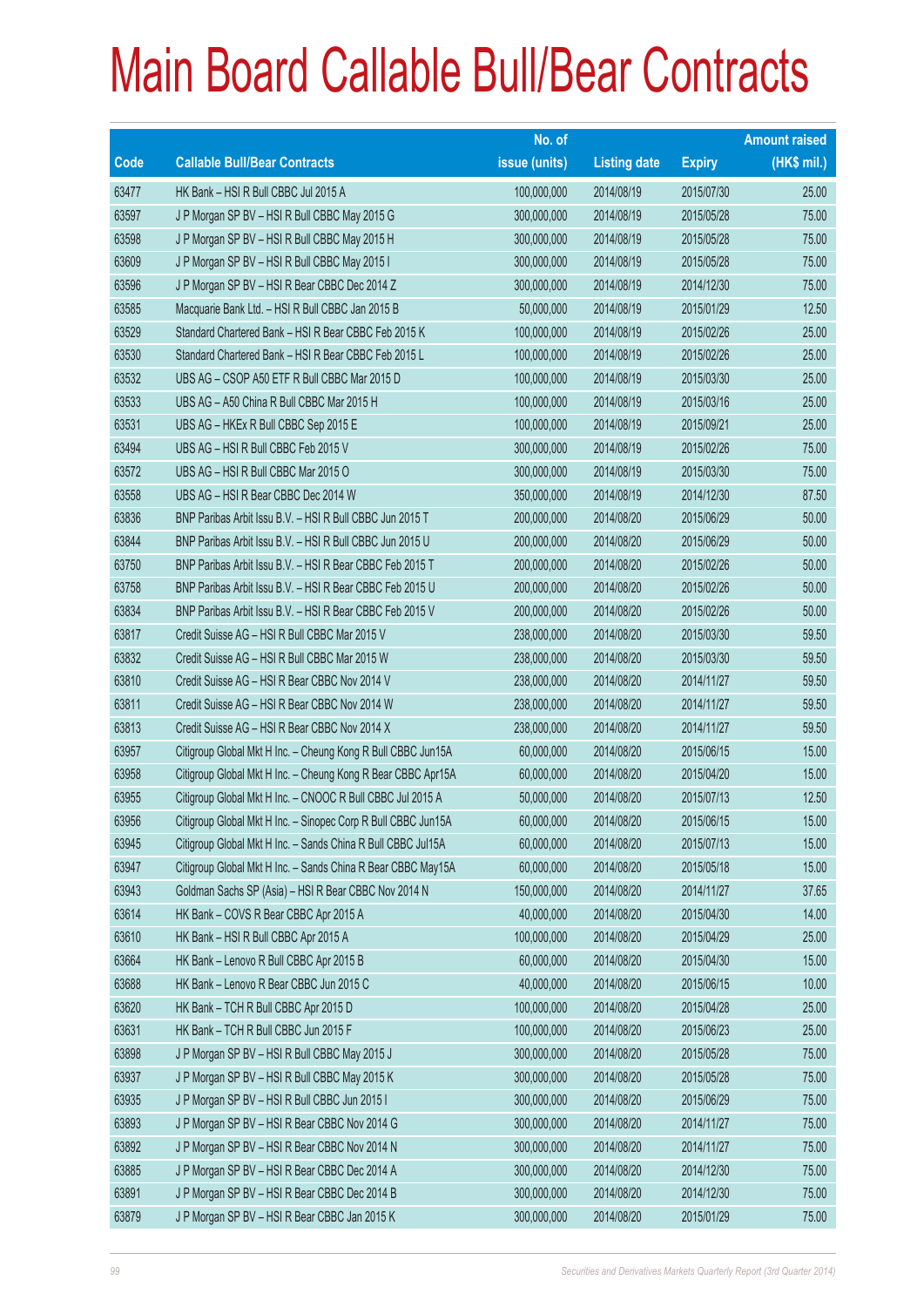|       |                                                                | No. of        |                     |               | <b>Amount raised</b> |
|-------|----------------------------------------------------------------|---------------|---------------------|---------------|----------------------|
| Code  | <b>Callable Bull/Bear Contracts</b>                            | issue (units) | <b>Listing date</b> | <b>Expiry</b> | (HK\$ mil.)          |
| 63875 | J P Morgan SP BV - HSI R Bear CBBC Feb 2015 E                  | 300,000,000   | 2014/08/20          | 2015/02/26    | 75.00                |
| 63720 | Standard Chartered Bank - HKEx R Bear CBBC Mar 2015 A          | 50,000,000    | 2014/08/20          | 2015/03/16    | 15.00                |
| 63740 | Standard Chartered Bank - HSI R Bull CBBC Aug 2015 A           | 100,000,000   | 2014/08/20          | 2015/08/28    | 25.00                |
| 63741 | Standard Chartered Bank - HSI R Bull CBBC Aug 2015 B           | 100,000,000   | 2014/08/20          | 2015/08/28    | 25.00                |
| 63742 | SGA Societe Generale Acceptance N.V. - HSI R Bull CBBC Apr15 D | 200,000,000   | 2014/08/20          | 2015/04/29    | 50.00                |
| 63743 | SGA Societe Generale Acceptance N.V. - HSI R Bull CBBC Apr15 E | 200,000,000   | 2014/08/20          | 2015/04/29    | 50.00                |
| 63745 | SGA Societe Generale Acceptance N.V. - HSI R Bull CBBC Apr15 F | 200,000,000   | 2014/08/20          | 2015/04/29    | 50.00                |
| 63746 | SGA Societe Generale Acceptance N.V. - HSI R Bull CBBC Apr15 G | 200,000,000   | 2014/08/20          | 2015/04/29    | 50.00                |
| 63748 | SGA Societe Generale Acceptance N.V. - HSI R Bear CBBC Nov14 Z | 200,000,000   | 2014/08/20          | 2014/11/27    | 50.00                |
| 63707 | UBS AG - HSI R Bull CBBC Dec 2014 V                            | 300,000,000   | 2014/08/20          | 2014/12/30    | 75.00                |
| 63704 | UBS AG - HSI R Bull CBBC Feb 2015 W                            | 300,000,000   | 2014/08/20          | 2015/02/26    | 75.00                |
| 63864 | UBS AG - HSI R Bull CBBC Feb 2015 X                            | 300,000,000   | 2014/08/20          | 2015/02/26    | 75.00                |
| 63868 | UBS AG - HSI R Bull CBBC Apr 2015 A                            | 300,000,000   | 2014/08/20          | 2015/04/29    | 75.00                |
| 63771 | UBS AG - HSI R Bear CBBC Dec 2014 X                            | 300,000,000   | 2014/08/20          | 2014/12/30    | 75.00                |
| 63791 | UBS AG - HSI R Bear CBBC Dec 2014 Y                            | 300,000,000   | 2014/08/20          | 2014/12/30    | 75.00                |
| 64081 | Credit Suisse AG - HSI R Bull CBBC Feb 2015 D                  | 238,000,000   | 2014/08/21          | 2015/02/26    | 59.50                |
| 64058 | Credit Suisse AG - HSI R Bull CBBC Feb 2015 E                  | 238,000,000   | 2014/08/21          | 2015/02/26    | 59.50                |
| 64080 | Credit Suisse AG - HSI R Bull CBBC Feb 2015 F                  | 238,000,000   | 2014/08/21          | 2015/02/26    | 59.50                |
| 64044 | Credit Suisse AG - HSI R Bull CBBC Mar 2015 X                  | 238,000,000   | 2014/08/21          | 2015/03/30    | 59.50                |
| 64084 | Credit Suisse AG - HSI R Bear CBBC Nov 2014 B                  | 238,000,000   | 2014/08/21          | 2014/11/27    | 59.50                |
| 64085 | Credit Suisse AG - HSI R Bear CBBC Nov 2014 C                  | 238,000,000   | 2014/08/21          | 2014/11/27    | 59.50                |
| 64089 | Credit Suisse AG - HSI R Bear CBBC Nov 2014 G                  | 238,000,000   | 2014/08/21          | 2014/11/27    | 59.50                |
| 64056 | Credit Suisse AG - HSI R Bear CBBC Nov 2014 Y                  | 238,000,000   | 2014/08/21          | 2014/11/27    | 59.50                |
| 63961 | HK Bank - AIA R Bull CBBC Sep 2015 A                           | 60,000,000    | 2014/08/21          | 2015/09/29    | 15.00                |
| 63998 | HK Bank - AIA R Bear CBBC Apr 2015 D                           | 40,000,000    | 2014/08/21          | 2015/04/20    | 10.00                |
| 64001 | HK Bank - AIA R Bear CBBC Apr 2015 E                           | 40,000,000    | 2014/08/21          | 2015/04/27    | 10.00                |
| 63981 | HK Bank - HKEx R Bull CBBC Jun 2015 C                          | 60,000,000    | 2014/08/21          | 2015/06/08    | 15.00                |
| 63997 | HK Bank - HSCEI R Bull CBBC Jun 2015 A                         | 100,000,000   | 2014/08/21          | 2015/06/29    | 25.00                |
| 63993 | HK Bank - HSI R Bull CBBC Feb 2015 O                           | 100,000,000   | 2014/08/21          | 2015/02/26    | 25.00                |
| 63989 | HK Bank - HSI R Bull CBBC Mar 2015 K                           | 100,000,000   | 2014/08/21          | 2015/03/30    | 25.00                |
| 63978 | HK Bank - SHK Ppt R Bear CBBC Jun 2015 A                       | 50,000,000    | 2014/08/21          | 2015/06/30    | 12.50                |
| 64140 | J P Morgan SP BV - HSI R Bull CBBC Apr 2015 G                  | 300,000,000   | 2014/08/21          | 2015/04/29    | 75.00                |
| 64153 | J P Morgan SP BV - HSI R Bull CBBC May 2015 L                  | 300,000,000   | 2014/08/21          | 2015/05/28    | 75.00                |
| 64155 | J P Morgan SP BV - HSI R Bull CBBC Jun 2015 J                  | 300,000,000   | 2014/08/21          | 2015/06/29    | 75.00                |
| 64136 | J P Morgan SP BV - HSI R Bear CBBC Nov 2014 K                  | 300,000,000   | 2014/08/21          | 2014/11/27    | 75.00                |
| 64004 | J P Morgan SP BV - Tencent R Bull CBBC Jul 2015 A              | 100,000,000   | 2014/08/21          | 2015/07/24    | 25.00                |
| 64059 | Macquarie Bank Ltd. - HSI R Bull CBBC Jan 2015 C               | 50,000,000    | 2014/08/21          | 2015/01/29    | 12.50                |
| 64020 | Standard Chartered Bank - HSI R Bear CBBC Feb 2015 M           | 100,000,000   | 2014/08/21          | 2015/02/26    | 25.00                |
| 64021 | Standard Chartered Bank - HSI R Bear CBBC Feb 2015 N           | 100,000,000   | 2014/08/21          | 2015/02/26    | 25.00                |
| 64108 | SGA Societe Generale Acceptance N.V - CSA50 R Bull CBBC Apr15A | 100,000,000   | 2014/08/21          | 2015/04/29    | 25.00                |
| 64121 | SGA Societe Generale Acceptance N.V - CSA50 R Bull CBBC Apr15B | 100,000,000   | 2014/08/21          | 2015/04/29    | 25.00                |
| 64101 | SGA Societe Generale Acceptance N.V - CSA50 R Bull CBBC Jun15B | 100,000,000   | 2014/08/21          | 2015/06/29    | 25.00                |
| 64109 | SGA Societe Generale Acceptance N.V - CSA50 R Bull CBBC Jun15C | 100,000,000   | 2014/08/21          | 2015/06/29    | 25.00                |
| 64127 | SGA Societe Generale Acceptance N.V - CSA50 R Bear CBBC Apr15A | 100,000,000   | 2014/08/21          | 2015/04/29    | 25.00                |
| 64129 | SGA Societe Generale Acceptance N.V - CSA50 R Bear CBBC Jun15B | 100,000,000   | 2014/08/21          | 2015/06/29    | 25.00                |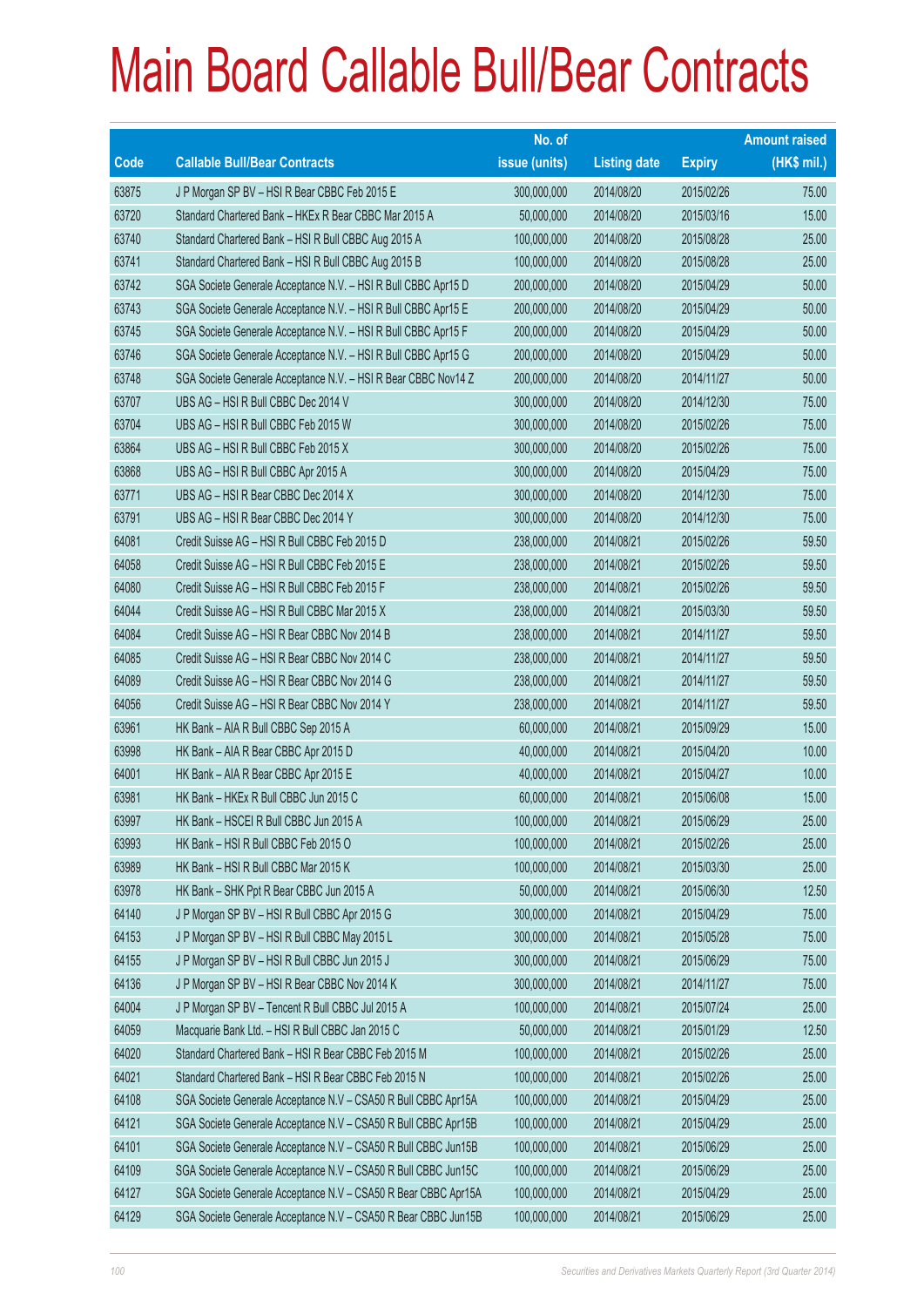|       |                                                                | No. of        |                     |               | <b>Amount raised</b> |
|-------|----------------------------------------------------------------|---------------|---------------------|---------------|----------------------|
| Code  | <b>Callable Bull/Bear Contracts</b>                            | issue (units) | <b>Listing date</b> | <b>Expiry</b> | (HK\$ mil.)          |
| 64011 | SGA Societe Generale Acceptance N.V. - HSI R Bull CBBC Apr15 H | 200,000,000   | 2014/08/21          | 2015/04/29    | 50.00                |
| 64013 | SGA Societe Generale Acceptance N.V. - HSI R Bull CBBC Apr15 I | 200,000,000   | 2014/08/21          | 2015/04/29    | 50.00                |
| 64014 | SGA Societe Generale Acceptance N.V. - HSI R Bull CBBC Apr15 J | 200,000,000   | 2014/08/21          | 2015/04/29    | 50.00                |
| 64018 | SGA Societe Generale Acceptance N.V. - HSI R Bull CBBC Apr15 K | 200,000,000   | 2014/08/21          | 2015/04/29    | 50.00                |
| 64100 | SGA Societe Generale Acceptance N.V. - HSI R Bear CBBC Nov14 A | 200,000,000   | 2014/08/21          | 2014/11/27    | 50.00                |
| 64158 | SGA Societe Generale Acceptance N.V. - HSI R Bear CBBC Nov14 B | 200,000,000   | 2014/08/21          | 2014/11/27    | 50.00                |
| 64064 | UBS AG - China Mobile R Bull CBBC Jul 2015 C                   | 100,000,000   | 2014/08/21          | 2015/07/13    | 25.00                |
| 64037 | UBS AG - HSI R Bull CBBC Mar 2015 P                            | 300,000,000   | 2014/08/21          | 2015/03/30    | 75.00                |
| 64133 | UBS AG - HSI R Bear CBBC Nov 2014 G                            | 300,000,000   | 2014/08/21          | 2014/11/27    | 75.00                |
| 64135 | UBS AG - HSI R Bear CBBC Nov 2014 W                            | 350,000,000   | 2014/08/21          | 2014/11/27    | 87.50                |
| 64072 | UBS AG - Tencent R Bear CBBC Mar 2015 D                        | 100,000,000   | 2014/08/21          | 2015/03/02    | 25.00                |
| 64272 | BNP Paribas Arbit Issu B.V. - HSI R Bull CBBC Jun 2015 V       | 200,000,000   | 2014/08/22          | 2015/06/29    | 50.00                |
| 64279 | BNP Paribas Arbit Issu B.V. - HSI R Bear CBBC Feb 2015 W       | 200,000,000   | 2014/08/22          | 2015/02/26    | 50.00                |
| 64195 | Credit Suisse AG - China Mobile R Bull CBBC Mar 2015 A         | 50,000,000    | 2014/08/22          | 2015/03/31    | 12.50                |
| 64234 | Credit Suisse AG - China Mobile R Bull CBBC Mar 2015 B         | 50,000,000    | 2014/08/22          | 2015/03/31    | 12.50                |
| 64237 | Credit Suisse AG - China Mobile R Bear CBBC Jan 2015 D         | 50,000,000    | 2014/08/22          | 2015/01/30    | 12.50                |
| 64246 | Credit Suisse AG - China Mobile R Bear CBBC Jan 2015 E         | 50,000,000    | 2014/08/22          | 2015/01/30    | 12.50                |
| 64244 | Credit Suisse AG - China Mobile R Bear CBBC Feb 2015 B         | 50,000,000    | 2014/08/22          | 2015/02/27    | 12.50                |
| 64178 | Credit Suisse AG - CSOP A50 ETF R Bull CBBC Mar 2015 A         | 80,000,000    | 2014/08/22          | 2015/03/31    | 20.00                |
| 64189 | Credit Suisse AG - CSOP A50 ETF R Bull CBBC Mar 2015 B         | 80,000,000    | 2014/08/22          | 2015/03/31    | 20.00                |
| 64193 | Credit Suisse AG - CSOP A50 ETF R Bull CBBC Mar 2015 C         | 80,000,000    | 2014/08/22          | 2015/03/31    | 20.00                |
| 64175 | Credit Suisse AG - CSOP A50 ETF R Bear CBBC Mar 2015 A         | 80,000,000    | 2014/08/22          | 2015/03/31    | 20.00                |
| 64500 | Credit Suisse AG - HSI R Bull CBBC Apr 2015 K                  | 238,000,000   | 2014/08/22          | 2015/04/29    | 59.50                |
| 64504 | Credit Suisse AG - HSI R Bull CBBC Apr 2015 L                  | 238,000,000   | 2014/08/22          | 2015/04/29    | 59.50                |
| 64163 | Credit Suisse AG - HSI R Bear CBBC Dec 2014 Y                  | 238,000,000   | 2014/08/22          | 2014/12/30    | 59.50                |
| 64168 | Credit Suisse AG - HSI R Bear CBBC Dec 2014 Z                  | 238,000,000   | 2014/08/22          | 2014/12/30    | 59.50                |
| 64478 | Credit Suisse AG - HSI R Bear CBBC Feb 2015 R                  | 238,000,000   | 2014/08/22          | 2015/02/26    | 59.50                |
| 64485 | Credit Suisse AG - HSI R Bear CBBC Feb 2015 S                  | 238,000,000   | 2014/08/22          | 2015/02/26    | 59.50                |
| 64493 | Credit Suisse AG - HSI R Bear CBBC Feb 2015 T                  | 238,000,000   | 2014/08/22          | 2015/02/26    | 61.88                |
| 64499 | Credit Suisse AG - HSI R Bear CBBC Feb 2015 U                  | 238,000,000   | 2014/08/22          | 2015/02/26    | 73.78                |
| 64543 | Citigroup Global Mkt H Inc. - China Mobile R Bull CBBC Jun15B  | 80,000,000    | 2014/08/22          | 2015/06/15    | 20.00                |
| 64552 | Citigroup Global Mkt H Inc. - China Mobile R Bull CBBC Jun15C  | 80,000,000    | 2014/08/22          | 2015/06/15    | 20.00                |
| 64554 | Citigroup Global Mkt H Inc. - China Mobile R Bull CBBC Jun15D  | 80,000,000    | 2014/08/22          | 2015/06/15    | 20.00                |
| 64557 | Citigroup Global Mkt H Inc. - China Mobile R Bear CBBC Apr15G  | 80,000,000    | 2014/08/22          | 2015/04/20    | 20.00                |
| 64558 | Citigroup Global Mkt H Inc. - China Mobile R Bear CBBC Apr15H  | 80,000,000    | 2014/08/22          | 2015/04/20    | 20.00                |
| 64559 | Citigroup Global Mkt H Inc. - China Mobile R Bear CBBC Apr15I  | 80,000,000    | 2014/08/22          | 2015/04/20    | 20.00                |
| 64560 | Citigroup Global Mkt H Inc. - China Mobile R Bear CBBC Apr15J  | 80,000,000    | 2014/08/22          | 2015/04/20    | 20.00                |
| 64562 | Citigroup Global Mkt H Inc. - China Mobile R Bear CBBC Apr15K  | 80,000,000    | 2014/08/22          | 2015/04/20    | 20.00                |
| 64541 | Citigroup Global Mkt H Inc. - HKEx R Bull CBBC May 2015 F      | 50,000,000    | 2014/08/22          | 2015/05/11    | 20.00                |
| 64160 | J P Morgan SP BV - HSI R Bull CBBC May 2015 M                  | 300,000,000   | 2014/08/22          | 2015/05/28    | 75.00                |
| 64253 | J P Morgan SP BV - HSI R Bull CBBC May 2015 N                  | 300,000,000   | 2014/08/22          | 2015/05/28    | 75.00                |
| 64159 | J P Morgan SP BV - HSI R Bear CBBC Nov 2014 A                  | 300,000,000   | 2014/08/22          | 2014/11/27    | 75.00                |
| 64252 | J P Morgan SP BV - HSI R Bear CBBC Nov 2014 O                  | 300,000,000   | 2014/08/22          | 2014/11/27    | 75.00                |
| 64526 | Standard Chartered Bank - China Mobile R Bull CBBC Jul 2015C   | 50,000,000    | 2014/08/22          | 2015/07/15    | 12.50                |
| 64531 | Standard Chartered Bank - China Mobile R Bear CBBC Mar 2015C   | 50,000,000    | 2014/08/22          | 2015/03/04    | 12.50                |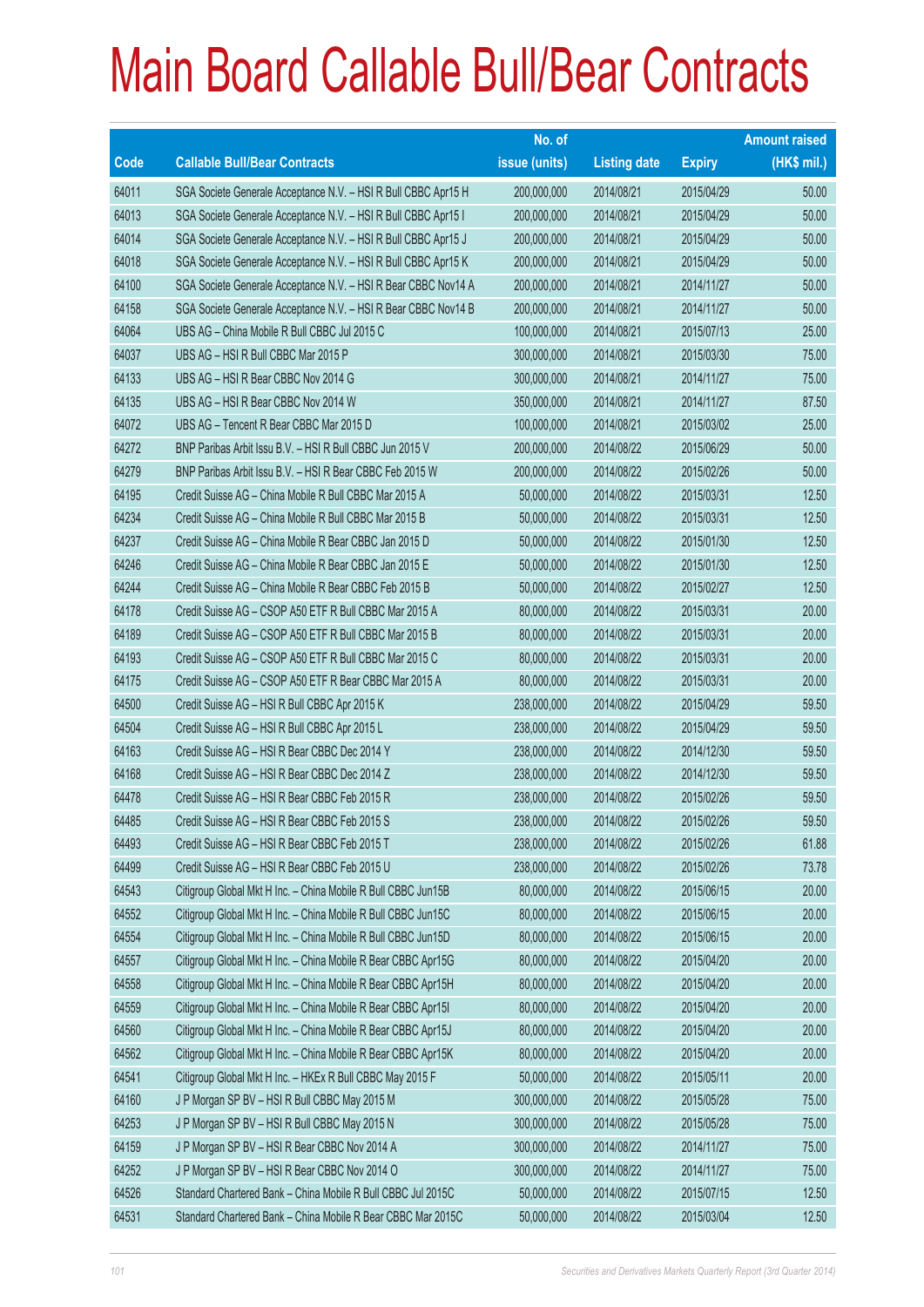|        |                                                                | No. of        |                     |               | <b>Amount raised</b> |
|--------|----------------------------------------------------------------|---------------|---------------------|---------------|----------------------|
| Code   | <b>Callable Bull/Bear Contracts</b>                            | issue (units) | <b>Listing date</b> | <b>Expiry</b> | (HK\$ mil.)          |
| 64539  | Standard Chartered Bank - China Mobile R Bear CBBC Mar 2015D   | 50,000,000    | 2014/08/22          | 2015/03/10    | 12.50                |
| 64525  | Standard Chartered Bank - HSI R Bull CBBC Aug 2015 C           | 100,000,000   | 2014/08/22          | 2015/08/28    | 25.00                |
| 64521  | Standard Chartered Bank - HSI R Bear CBBC Feb 2015 O           | 100,000,000   | 2014/08/22          | 2015/02/26    | 25.00                |
| 64351  | SGA Societe Generale Acceptance N.V. - HSI R Bull CBBC Apr15 L | 200,000,000   | 2014/08/22          | 2015/04/29    | 50.00                |
| 64474  | SGA Societe Generale Acceptance N.V. - HSI R Bull CBBC Apr15 M | 200,000,000   | 2014/08/22          | 2015/04/29    | 50.00                |
| 64270  | UBS AG - China Mobile R Bear CBBC May 2015 B                   | 50,000,000    | 2014/08/22          | 2015/05/11    | 12.50                |
| 64271  | UBS AG - HKEx R Bull CBBC Oct 2015 B                           | 100,000,000   | 2014/08/22          | 2015/10/12    | 25.00                |
| 64265  | UBS AG - HSCEIR Bear CBBC Feb 2015 C                           | 100,000,000   | 2014/08/22          | 2015/02/26    | 26.00                |
| 64512  | UBS AG - HSI R Bull CBBC Jan 2015 S                            | 300,000,000   | 2014/08/22          | 2015/01/29    | 75.00                |
| 64519  | UBS AG - HSI R Bull CBBC Mar 2015 Q                            | 300,000,000   | 2014/08/22          | 2015/03/30    | 75.00                |
| 64508  | UBS AG - HSI R Bull CBBC Jun 2015 B                            | 300,000,000   | 2014/08/22          | 2015/06/29    | 75.00                |
| 64326  | UBS AG - HSI R Bear CBBC Nov 2014 F                            | 300,000,000   | 2014/08/22          | 2014/11/27    | 75.00                |
| 64296  | UBS AG - HSI R Bear CBBC Nov 2014 H                            | 300,000,000   | 2014/08/22          | 2014/11/27    | 75.00                |
| 64337  | UBS AG - HSI R Bear CBBC Nov 2014 L                            | 300,000,000   | 2014/08/22          | 2014/11/27    | 75.00                |
| 64338  | UBS AG - HSI R Bear CBBC Nov 2014 M                            | 300,000,000   | 2014/08/22          | 2014/11/27    | 75.00                |
| 64261  | UBS AG - HSI R Bear CBBC Nov 2014 N                            | 300,000,000   | 2014/08/22          | 2014/11/27    | 75.00                |
| 64298  | UBS AG - HSI R Bear CBBC Nov 2014 O                            | 300,000,000   | 2014/08/22          | 2014/11/27    | 75.00                |
| 64161  | UBS AG - HSI R Bear CBBC Nov 2014 X                            | 300,000,000   | 2014/08/22          | 2014/11/27    | 75.00                |
| 64263  | UBS AG - HSI R Bear CBBC Nov 2014 Y                            | 300,000,000   | 2014/08/22          | 2014/11/27    | 75.00                |
| 64286  | UBS AG - HSI R Bear CBBC Nov 2014 Z                            | 300,000,000   | 2014/08/22          | 2014/11/27    | 79.50                |
| 64349  | UBS AG - HSI R Bear CBBC Dec 2014 C                            | 300,000,000   | 2014/08/22          | 2014/12/30    | 75.00                |
| 64255  | UBS AG - HSI R Bear CBBC Dec 2014 Z                            | 300,000,000   | 2014/08/22          | 2014/12/30    | 75.00                |
| 68384# | HK Bank - GCL-Poly Energy R Bull CBBC Oct 2015 A               | 160,000,000   | 2014/08/22          | 2015/10/26    | 10.72                |
| 69977# | HK Bank - CSOP A50 ETF R Bull CBBC Apr 2015 C                  | 200,000,000   | 2014/08/22          | 2015/04/08    | 18.40                |
| 64586  | Credit Suisse AG - HSI R Bull CBBC Apr 2015 M                  | 238,000,000   | 2014/08/25          | 2015/04/29    | 59.50                |
| 64627  | Credit Suisse AG - HSI R Bull CBBC Apr 2015 N                  | 238,000,000   | 2014/08/25          | 2015/04/29    | 59.50                |
| 64578  | Credit Suisse AG - HSI R Bear CBBC Dec 2014 E                  | 238,000,000   | 2014/08/25          | 2014/12/30    | 59.50                |
| 64579  | Credit Suisse AG - HSI R Bear CBBC Dec 2014 F                  | 238,000,000   | 2014/08/25          | 2014/12/30    | 59.50                |
| 64585  | Credit Suisse AG - HSI R Bear CBBC Dec 2014 G                  | 238,000,000   | 2014/08/25          | 2014/12/30    | 59.50                |
| 64563  | HK Bank - China Mobile R Bull CBBC Jul 2015 F                  | 120,000,000   | 2014/08/25          | 2015/07/27    | 30.00                |
| 64564  | HK Bank - China Mobile R Bull CBBC Jul 2015 G                  | 120,000,000   | 2014/08/25          | 2015/07/20    | 30.00                |
| 64568  | HK Bank - China Mobile R Bull CBBC Jul 2015 H                  | 120,000,000   | 2014/08/25          | 2015/07/13    | 30.00                |
| 64572  | HK Bank - TCH R Bull CBBC Jul 2015 D                           | 100,000,000   | 2014/08/25          | 2015/07/27    | 25.00                |
| 64575  | HK Bank - TCH R Bull CBBC Jul 2015 E                           | 100,000,000   | 2014/08/25          | 2015/07/27    | 25.00                |
| 64577  | HK Bank - TCH R Bull CBBC Aug 2015 A                           | 100,000,000   | 2014/08/25          | 2015/08/31    | 25.00                |
| 64632  | J P Morgan SP BV - HSI R Bull CBBC Jun 2015 K                  | 300,000,000   | 2014/08/25          | 2015/06/29    | 75.00                |
| 64629  | J P Morgan SP BV - HSI R Bear CBBC Nov 2014 Q                  | 300,000,000   | 2014/08/25          | 2014/11/27    | 75.00                |
| 64619  | SGA Societe Generale Acceptance N.V. - HSI R Bull CBBC Apr 15N | 400,000,000   | 2014/08/25          | 2015/04/29    | 100.00               |
| 64623  | SGA Societe Generale Acceptance N.V. - HSI R Bear CBBC Nov 14F | 200,000,000   | 2014/08/25          | 2014/11/27    | 50.00                |
| 64617  | UBS AG - China Mobile R Bull CBBC Oct 2015 A                   | 100,000,000   | 2014/08/25          | 2015/10/12    | 25.00                |
| 64616  | UBS AG - China Mobile R Bear CBBC Apr 2015 C                   | 50,000,000    | 2014/08/25          | 2015/04/27    | 12.50                |
| 64593  | UBS AG - HSI R Bull CBBC Jan 2015 U                            | 300,000,000   | 2014/08/25          | 2015/01/29    | 75.00                |
| 64612  | UBS AG - HSI R Bear CBBC Nov 2014 D                            | 300,000,000   | 2014/08/25          | 2014/11/27    | 75.00                |
| 64615  | UBS AG - HSI R Bear CBBC Nov 2014 E                            | 300,000,000   | 2014/08/25          | 2014/11/27    | 75.00                |
| 64600  | UBS AG - HSI R Bear CBBC Nov 2014 P                            | 300,000,000   | 2014/08/25          | 2014/11/27    | 75.00                |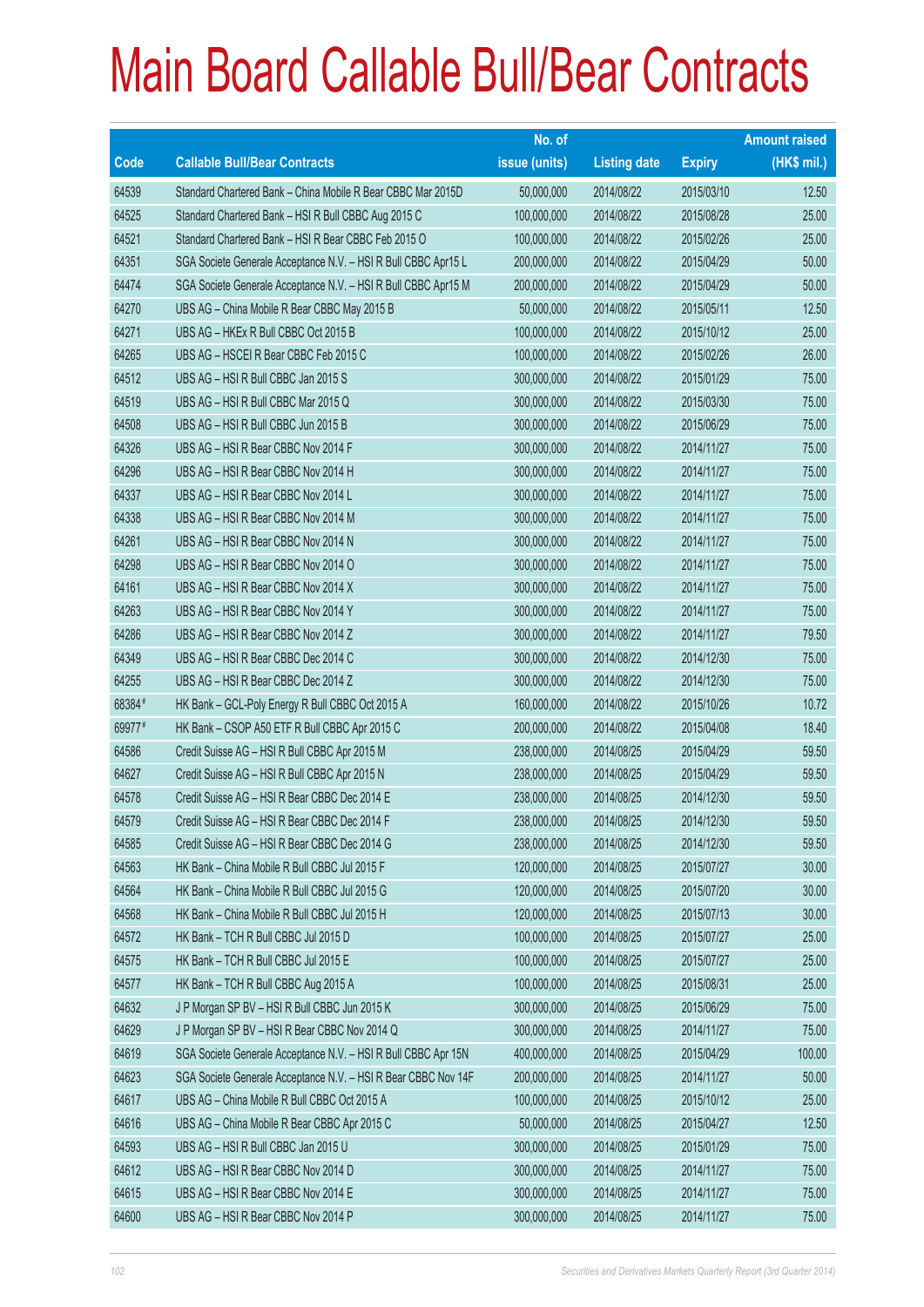|       |                                                               | No. of        |                     |               | <b>Amount raised</b> |
|-------|---------------------------------------------------------------|---------------|---------------------|---------------|----------------------|
| Code  | <b>Callable Bull/Bear Contracts</b>                           | issue (units) | <b>Listing date</b> | <b>Expiry</b> | $(HK$$ mil.)         |
| 64601 | UBS AG - HSI R Bear CBBC Nov 2014 Q                           | 300,000,000   | 2014/08/25          | 2014/11/27    | 75.00                |
| 64603 | UBS AG - HSI R Bear CBBC Nov 2014 R                           | 300,000,000   | 2014/08/25          | 2014/11/27    | 75.00                |
| 64607 | UBS AG - HSI R Bear CBBC Nov 2014 S                           | 300,000,000   | 2014/08/25          | 2014/11/27    | 75.00                |
| 64599 | UBS AG - HSI R Bear CBBC Dec 2014 D                           | 300,000,000   | 2014/08/25          | 2014/12/30    | 81.00                |
| 64625 | UBS AG - HSI R Bear CBBC Dec 2014 E                           | 300,000,000   | 2014/08/25          | 2014/12/30    | 75.00                |
| 64626 | UBS AG - HSI R Bear CBBC Dec 2014 F                           | 350,000,000   | 2014/08/25          | 2014/12/30    | 87.50                |
| 64618 | UBS AG - TCH R Bull CBBC Jun 2015 B                           | 100,000,000   | 2014/08/25          | 2015/06/29    | 25.00                |
| 64781 | BNP Paribas Arbit Issu B.V. - HSI R Bull CBBC Jun 2015 W      | 200,000,000   | 2014/08/26          | 2015/06/29    | 50.00                |
| 64785 | BNP Paribas Arbit Issu B.V. - HSI R Bull CBBC Jun 2015 X      | 200,000,000   | 2014/08/26          | 2015/06/29    | 50.00                |
| 64750 | BNP Paribas Arbit Issu B.V. - HSI R Bear CBBC Feb 2015 X      | 200,000,000   | 2014/08/26          | 2015/02/26    | 50.00                |
| 64755 | BNP Paribas Arbit Issu B.V. - HSI R Bear CBBC Feb 2015 Y      | 200,000,000   | 2014/08/26          | 2015/02/26    | 50.00                |
| 64771 | Credit Suisse AG - HSI R Bull CBBC Feb 2015 A                 | 238,000,000   | 2014/08/26          | 2015/02/26    | 59.50                |
| 64776 | Credit Suisse AG - HSI R Bull CBBC Feb 2015 B                 | 238,000,000   | 2014/08/26          | 2015/02/26    | 59.50                |
| 64756 | Credit Suisse AG - HSI R Bear CBBC Nov 2014 J                 | 238,000,000   | 2014/08/26          | 2014/11/27    | 59.50                |
| 64698 | Credit Suisse AG - HSI R Bear CBBC Nov 2014 K                 | 238,000,000   | 2014/08/26          | 2014/11/27    | 59.50                |
| 64770 | Credit Suisse AG - HSI R Bear CBBC Nov 2014 L                 | 238,000,000   | 2014/08/26          | 2014/11/27    | 59.50                |
| 64691 | Citigroup Global Mkt H Inc. - China Mobile R Bull CBBC Apr15C | 120,000,000   | 2014/08/26          | 2015/04/24    | 30.00                |
| 64682 | Citigroup Global Mkt H Inc. - China Mobile R Bear CBBC Apr15L | 120,000,000   | 2014/08/26          | 2015/04/17    | 30.00                |
| 64684 | Citigroup Global Mkt H Inc. - China Mobile R Bear CBBC Apr15M | 120,000,000   | 2014/08/26          | 2015/04/17    | 30.00                |
| 64687 | Citigroup Global Mkt H Inc. - China Mobile R Bear CBBC Apr15N | 120,000,000   | 2014/08/26          | 2015/04/24    | 30.00                |
| 64710 | Citigroup Global Mkt H Inc. - CSOP A50 ETF R Bull CBBC Jun15A | 100,000,000   | 2014/08/26          | 2015/06/15    | 25.00                |
| 64711 | Citigroup Global Mkt H Inc. - CSOP A50 ETF R Bull CBBC Jun15B | 100,000,000   | 2014/08/26          | 2015/06/15    | 25.00                |
| 64718 | Citigroup Global Mkt H Inc. - CSOP A50 ETF R Bear CBBC Apr15C | 100,000,000   | 2014/08/26          | 2015/04/17    | 25.00                |
| 64721 | Citigroup Global Mkt H Inc. - CSOP A50 ETF R Bear CBBC Apr15D | 100,000,000   | 2014/08/26          | 2015/04/24    | 25.00                |
| 64724 | Citigroup Global Mkt H Inc. - CSOP A50 ETF R Bear CBBC May15A | 100,000,000   | 2014/08/26          | 2015/05/18    | 25.00                |
| 64725 | Citigroup Global Mkt H Inc. - A50 China R Bear CBBC Apr 15 C  | 100,000,000   | 2014/08/26          | 2015/04/17    | 25.00                |
| 64729 | Citigroup Global Mkt H Inc. - A50 China R Bear CBBC Apr 15 D  | 100,000,000   | 2014/08/26          | 2015/04/24    | 25.00                |
| 64809 | Bank of East Asia - China Mobile R Bull CBBC Jul 2015 A       | 40,000,000    | 2014/08/26          | 2015/07/03    | 10.00                |
| 64810 | Bank of East Asia – China Mobile R Bear CBBC Jun 2015 A       | 40,000,000    | 2014/08/26          | 2015/06/03    | 10.00                |
| 64800 | Bank of East Asia - CSOP A50 ETF R Bull CBBC Dec 2015 A       | 100,000,000   | 2014/08/26          | 2015/12/23    | 25.00                |
| 64799 | Bank of East Asia - A50 China R Bull CBBC Dec 2015 A          | 100,000,000   | 2014/08/26          | 2015/12/30    | 25.00                |
| 64801 | Bank of East Asia - TCH R Bull CBBC Jun 2015 A                | 40,000,000    | 2014/08/26          | 2015/06/26    | 10.00                |
| 64675 | HK Bank - China Mobile R Bull CBBC Jul 2015 I                 | 120,000,000   | 2014/08/26          | 2015/07/27    | 30.00                |
| 64658 | HK Bank - China Mobile R Bear CBBC Jul 2015 E                 | 60,000,000    | 2014/08/26          | 2015/07/27    | 15.00                |
| 64678 | HK Bank - CNOOC R Bull CBBC Oct 2015 C                        | 60,000,000    | 2014/08/26          | 2015/10/26    | 15.00                |
| 64679 | HK Bank - CNOOC R Bear CBBC Apr 2015 A                        | 40,000,000    | 2014/08/26          | 2015/04/30    | 12.00                |
| 64654 | HK Bank - HSI R Bull CBBC Mar 2015 L                          | 400,000,000   | 2014/08/26          | 2015/03/30    | 100.00               |
| 64636 | HK Bank - HSI R Bear CBBC Apr 2015 I                          | 100,000,000   | 2014/08/26          | 2015/04/29    | 25.00                |
| 64699 | J P Morgan SP BV - HSI R Bull CBBC May 2015 O                 | 300,000,000   | 2014/08/26          | 2015/05/28    | 75.00                |
| 64793 | J P Morgan SP BV - HSI R Bull CBBC May 2015 P                 | 300,000,000   | 2014/08/26          | 2015/05/28    | 75.00                |
| 64795 | J P Morgan SP BV - HSI R Bull CBBC Jun 2015 L                 | 300,000,000   | 2014/08/26          | 2015/06/29    | 75.00                |
| 64701 | J P Morgan SP BV - HSI R Bear CBBC Nov 2014 T                 | 300,000,000   | 2014/08/26          | 2014/11/27    | 75.00                |
| 64794 | J P Morgan SP BV - HSI R Bear CBBC Nov 2014 W                 | 300,000,000   | 2014/08/26          | 2014/11/27    | 75.00                |
| 64798 | J P Morgan SP BV - HSI R Bear CBBC Dec 2014 D                 | 300,000,000   | 2014/08/26          | 2014/12/30    | 75.00                |
| 64797 | J P Morgan SP BV - HSI R Bear CBBC Jan 2015 L                 | 300,000,000   | 2014/08/26          | 2015/01/29    | 75.00                |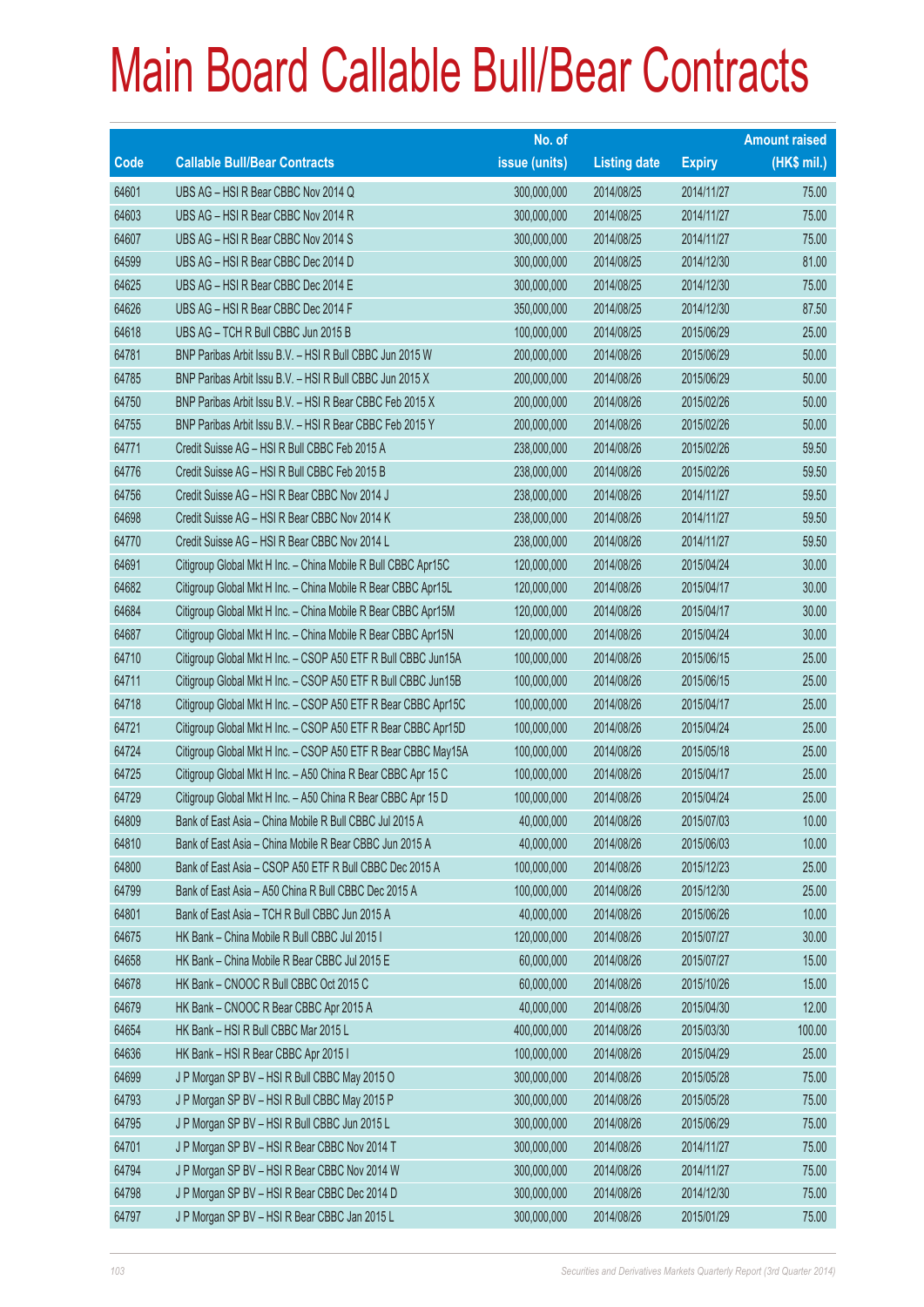|       |                                                                | No. of        |                     |               | <b>Amount raised</b> |
|-------|----------------------------------------------------------------|---------------|---------------------|---------------|----------------------|
| Code  | <b>Callable Bull/Bear Contracts</b>                            | issue (units) | <b>Listing date</b> | <b>Expiry</b> | $(HK$$ mil.)         |
| 64791 | J P Morgan SP BV - HSI R Bear CBBC Feb 2015 F                  | 300,000,000   | 2014/08/26          | 2015/02/26    | 75.00                |
| 64792 | J P Morgan SP BV - HSI R Bear CBBC Feb 2015 G                  | 300,000,000   | 2014/08/26          | 2015/02/26    | 75.00                |
| 64741 | Standard Chartered Bank - HSI R Bull CBBC Aug 2015 D           | 100,000,000   | 2014/08/26          | 2015/08/28    | 25.00                |
| 64787 | SGA Societe Generale Acceptance N.V. - HSI R Bull CBBC Apr15 O | 200,000,000   | 2014/08/26          | 2015/04/29    | 50.00                |
| 64740 | SGA Societe Generale Acceptance N.V. - HSI R Bear CBBC Nov14 H | 200,000,000   | 2014/08/26          | 2014/11/27    | 50.00                |
| 64788 | SGA Societe Generale Acceptance N.V. - HSI R Bear CBBC Nov14 I | 200,000,000   | 2014/08/26          | 2014/11/27    | 50.00                |
| 64745 | UBS AG - HSI R Bull CBBC Mar 2015 R                            | 300,000,000   | 2014/08/26          | 2015/03/30    | 75.00                |
| 64743 | UBS AG - HSI R Bull CBBC Apr 2015 B                            | 300,000,000   | 2014/08/26          | 2015/04/29    | 75.00                |
| 64730 | UBS AG - HSI R Bear CBBC Nov 2014 J                            | 300,000,000   | 2014/08/26          | 2014/11/27    | 75.00                |
| 64697 | UBS AG - HSI R Bear CBBC Nov 2014 T                            | 350,000,000   | 2014/08/26          | 2014/11/27    | 87.50                |
| 64693 | UBS AG - HSI R Bear CBBC Dec 2014 G                            | 300,000,000   | 2014/08/26          | 2014/12/30    | 75.00                |
| 64734 | UBS AG - HSI R Bear CBBC Dec 2014 H                            | 300,000,000   | 2014/08/26          | 2014/12/30    | 75.00                |
| 64857 | Credit Suisse AG - China Mobile R Bull CBBC Feb 2015 B         | 50,000,000    | 2014/08/27          | 2015/02/27    | 12.50                |
| 64859 | Credit Suisse AG - China Mobile R Bear CBBC Feb 2015 C         | 50,000,000    | 2014/08/27          | 2015/02/27    | 12.50                |
| 64860 | Credit Suisse AG - China Mobile R Bear CBBC Mar 2015 A         | 50,000,000    | 2014/08/27          | 2015/03/31    | 12.50                |
| 64886 | Credit Suisse AG - HSI R Bull CBBC Dec 2014 Y                  | 238,000,000   | 2014/08/27          | 2014/12/30    | 59.50                |
| 64887 | Credit Suisse AG - HSI R Bull CBBC Mar 2015 Y                  | 238,000,000   | 2014/08/27          | 2015/03/30    | 59.50                |
| 64894 | Credit Suisse AG - HSI R Bull CBBC Mar 2015 Z                  | 238,000,000   | 2014/08/27          | 2015/03/30    | 59.50                |
| 64850 | Credit Suisse AG - HSI R Bear CBBC Nov 2014 M                  | 238,000,000   | 2014/08/27          | 2014/11/27    | 59.50                |
| 64853 | Credit Suisse AG - HSI R Bear CBBC Jan 2015 R                  | 238,000,000   | 2014/08/27          | 2015/01/29    | 59.50                |
| 64854 | Credit Suisse AG - HSI R Bear CBBC Jan 2015 S                  | 238,000,000   | 2014/08/27          | 2015/01/29    | 59.50                |
| 64855 | Credit Suisse AG - HSI R Bear CBBC Jan 2015 T                  | 238,000,000   | 2014/08/27          | 2015/01/29    | 59.50                |
| 64856 | Credit Suisse AG - HSI R Bear CBBC Jan 2015 U                  | 238,000,000   | 2014/08/27          | 2015/01/29    | 59.50                |
| 64828 | HK Bank - CSOP A50 ETF R Bull CBBC Apr 2015 H                  | 200,000,000   | 2014/08/27          | 2015/04/27    | 50.00                |
| 64814 | HK Bank - HSI R Bull CBBC Apr 2015 B                           | 100,000,000   | 2014/08/27          | 2015/04/29    | 25.00                |
| 64824 | HK Bank - HSI R Bear CBBC Mar 2015 N                           | 100,000,000   | 2014/08/27          | 2015/03/30    | 25.00                |
| 64818 | HK Bank - HSI R Bear CBBC Apr 2015 J                           | 400,000,000   | 2014/08/27          | 2015/04/29    | 100.00               |
| 64832 | HK Bank - Lenovo R Bull CBBC Aug 2015 B                        | 60,000,000    | 2014/08/27          | 2015/08/31    | 15.00                |
| 64834 | HK Bank - Lenovo R Bear CBBC Jun 2015 D                        | 40,000,000    | 2014/08/27          | 2015/06/08    | 10.00                |
| 64839 | J P Morgan SP BV - HSI R Bull CBBC May 2015 Q                  | 300,000,000   | 2014/08/27          | 2015/05/28    | 75.00                |
| 64845 | J P Morgan SP BV - HSI R Bull CBBC Jun 2015 M                  | 300,000,000   | 2014/08/27          | 2015/06/29    | 75.00                |
| 64902 | J P Morgan SP BV - HSI R Bear CBBC Nov 2014 F                  | 300,000,000   | 2014/08/27          | 2014/11/27    | 75.00                |
| 64896 | J P Morgan SP BV - HSI R Bear CBBC Dec 2014 E                  | 300,000,000   | 2014/08/27          | 2014/12/30    | 75.00                |
| 64846 | Macquarie Bank Ltd. - HSI R Bull CBBC Jan 2015 D               | 50,000,000    | 2014/08/27          | 2015/01/29    | 12.50                |
| 64882 | Standard Chartered Bank - HSI R Bull CBBC Aug 2015 E           | 100,000,000   | 2014/08/27          | 2015/08/28    | 25.00                |
| 64866 | Standard Chartered Bank - HSI R Bear CBBC Feb 2015 P           | 100,000,000   | 2014/08/27          | 2015/02/26    | 25.00                |
| 64879 | Standard Chartered Bank - HSI R Bear CBBC Feb 2015 Q           | 100,000,000   | 2014/08/27          | 2015/02/26    | 25.00                |
| 64884 | SGA Societe Generale Acceptance N.V. - HSI R Bull CBBC Apr15 P | 200,000,000   | 2014/08/27          | 2015/04/29    | 50.00                |
| 64885 | UBS AG - HSI R Bull CBBC Feb 2015 Z                            | 300,000,000   | 2014/08/27          | 2015/02/26    | 75.00                |
| 64862 | UBS AG - HSI R Bear CBBC Nov 2014 U                            | 300,000,000   | 2014/08/27          | 2014/11/27    | 75.00                |
| 64903 | Credit Suisse AG - HSI R Bull CBBC Mar 2015 C                  | 238,000,000   | 2014/08/28          | 2015/03/30    | 59.50                |
| 64905 | Credit Suisse AG - HSI R Bull CBBC Mar 2015 D                  | 238,000,000   | 2014/08/28          | 2015/03/30    | 59.50                |
| 64999 | Credit Suisse AG - HSI R Bear CBBC Nov 2014 F                  | 238,000,000   | 2014/08/28          | 2014/11/27    | 59.50                |
| 65000 | Credit Suisse AG - HSI R Bear CBBC Nov 2014 N                  | 238,000,000   | 2014/08/28          | 2014/11/27    | 59.50                |
| 64997 | Credit Suisse AG - HSI R Bear CBBC Nov 2014 R                  | 238,000,000   | 2014/08/28          | 2014/11/27    | 59.50                |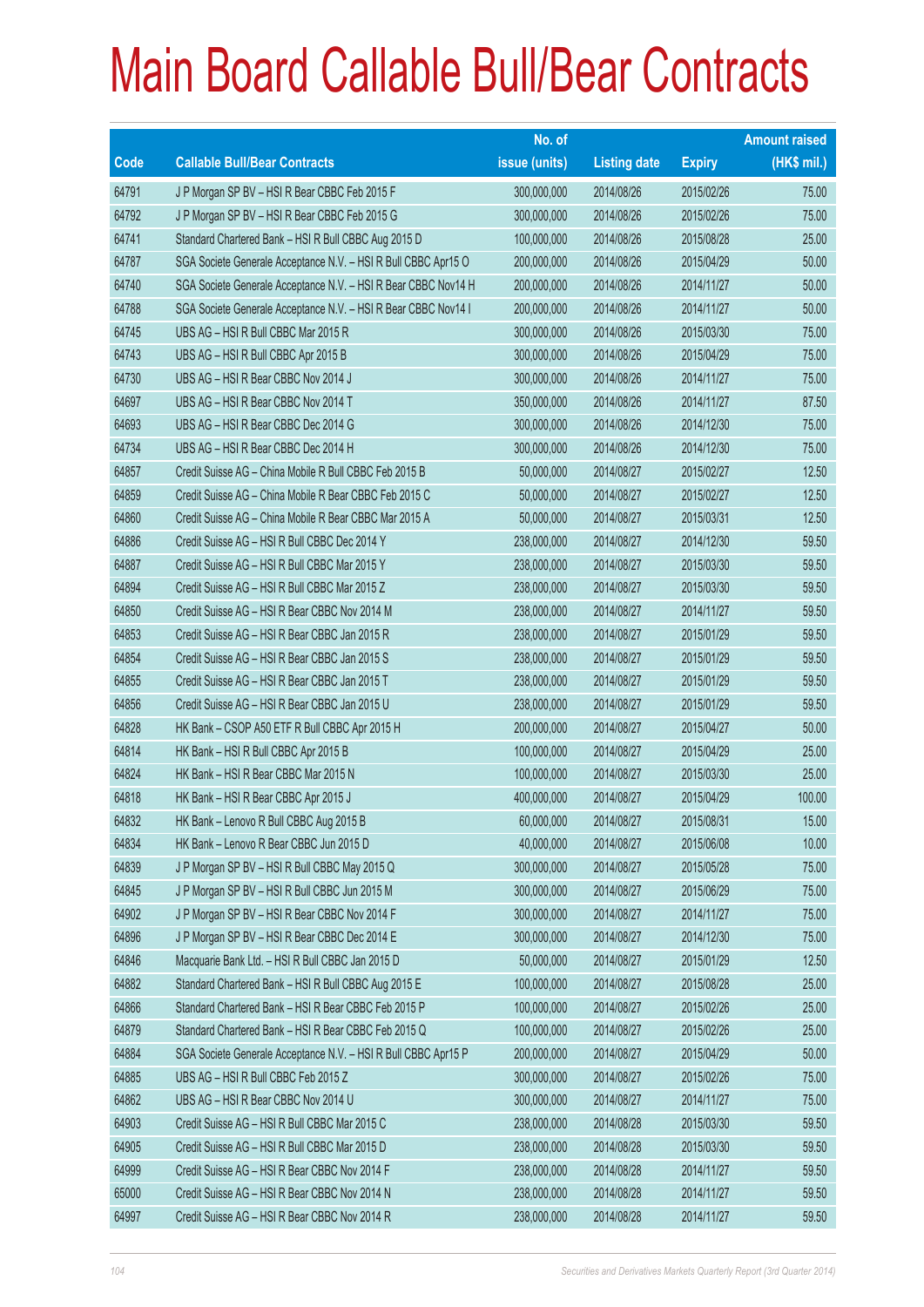|             |                                                                | No. of        |                     |               | <b>Amount raised</b> |
|-------------|----------------------------------------------------------------|---------------|---------------------|---------------|----------------------|
| <b>Code</b> | <b>Callable Bull/Bear Contracts</b>                            | issue (units) | <b>Listing date</b> | <b>Expiry</b> | $(HK$$ mil.)         |
| 64988       | Bank of East Asia - COVS R Bull CBBC Sep 2015 A                | 30,000,000    | 2014/08/28          | 2015/09/30    | 13.50                |
| 64991       | Bank of East Asia - Galaxy Ent R Bull CBBC Apr 2015 A          | 70,000,000    | 2014/08/28          | 2015/04/30    | 17.50                |
| 64994       | Bank of East Asia - HSBC Holdings R Bull CBBC Apr 2015 A       | 50,000,000    | 2014/08/28          | 2015/04/30    | 12.50                |
| 64989       | Bank of East Asia - Hutchison R Bull CBBC Jul 2015 A           | 40,000,000    | 2014/08/28          | 2015/07/24    | 10.00                |
| 64996       | Bank of East Asia - Lenovo R Bull CBBC May 2015 A              | 40,000,000    | 2014/08/28          | 2015/05/22    | 10.00                |
| 64908       | J P Morgan SP BV - HSI R Bull CBBC May 2015 R                  | 300,000,000   | 2014/08/28          | 2015/05/28    | 75.00                |
| 64970       | J P Morgan SP BV - HSI R Bull CBBC May 2015 S                  | 300,000,000   | 2014/08/28          | 2015/05/28    | 75.00                |
| 64960       | J P Morgan SP BV - HSI R Bear CBBC Nov 2014 C                  | 300,000,000   | 2014/08/28          | 2014/11/27    | 75.00                |
| 64963       | J P Morgan SP BV - HSI R Bear CBBC Nov 2014 H                  | 300,000,000   | 2014/08/28          | 2014/11/27    | 75.00                |
| 64942       | J P Morgan SP BV - HSI R Bear CBBC Nov 2014 I                  | 300,000,000   | 2014/08/28          | 2014/11/27    | 75.00                |
| 64971       | SGA Societe Generale Acceptance N.V. - HSI R Bear CBBC Nov14 J | 200,000,000   | 2014/08/28          | 2014/11/27    | 50.00                |
| 64982       | UBS AG - ABC R Bull CBBC Jul 2015 B                            | 50,000,000    | 2014/08/28          | 2015/07/06    | 12.50                |
| 64976       | UBS AG - AIA R Bull CBBC Jun 2015 D                            | 100,000,000   | 2014/08/28          | 2015/06/29    | 25.00                |
| 64974       | UBS AG - Minsheng Bank R Bear CBBC Aug 2015 A                  | 50,000,000    | 2014/08/28          | 2015/08/04    | 12.50                |
| 64928       | UBS AG - HSI R Bull CBBC Jan 2015 T                            | 300,000,000   | 2014/08/28          | 2015/01/29    | 75.00                |
| 64912       | UBS AG - HSI R Bull CBBC Mar 2015 S                            | 300,000,000   | 2014/08/28          | 2015/03/30    | 75.00                |
| 65002       | UBS AG - HSI R Bear CBBC Dec 2014 I                            | 300,000,000   | 2014/08/28          | 2014/12/30    | 75.00                |
| 65003       | UBS AG - HSI R Bear CBBC Dec 2014 J                            | 350,000,000   | 2014/08/28          | 2014/12/30    | 87.50                |
| 65016       | BNP Paribas Arbit Issu B.V. - HSI R Bear CBBC Feb 2015 Z       | 200,000,000   | 2014/08/29          | 2015/02/26    | 50.00                |
| 65028       | Credit Suisse AG - HSI R Bull CBBC Jun 2015 A                  | 238,000,000   | 2014/08/29          | 2015/06/29    | 59.50                |
| 65029       | Credit Suisse AG - HSI R Bull CBBC Jun 2015 B                  | 238,000,000   | 2014/08/29          | 2015/06/29    | 59.50                |
| 65013       | Credit Suisse AG - HSI R Bear CBBC Dec 2014 J                  | 238,000,000   | 2014/08/29          | 2014/12/30    | 59.50                |
| 65014       | Credit Suisse AG - HSI R Bear CBBC Dec 2014 K                  | 238,000,000   | 2014/08/29          | 2014/12/30    | 59.50                |
| 65012       | J P Morgan SP BV - HSI R Bear CBBC Dec 2014 F                  | 300,000,000   | 2014/08/29          | 2014/12/30    | 75.00                |
| 65030       | UBS AG - HSI R Bull CBBC Feb 2015 H                            | 300,000,000   | 2014/08/29          | 2015/02/26    | 75.00                |
| 65015       | UBS AG - HSI R Bear CBBC Jan 2015 S                            | 300,000,000   | 2014/08/29          | 2015/01/29    | 75.00                |
| 65065       | Credit Suisse AG - HSI R Bull CBBC May 2015 A                  | 238,000,000   | 2014/09/01          | 2015/05/28    | 59.50                |
| 65066       | Credit Suisse AG - HSI R Bull CBBC May 2015 B                  | 238,000,000   | 2014/09/01          | 2015/05/28    | 59.50                |
| 65070       | Credit Suisse AG - HSI R Bull CBBC May 2015 C                  | 238,000,000   | 2014/09/01          | 2015/05/28    | 59.50                |
| 65060       | Credit Suisse AG - HSI R Bear CBBC Jan 2015 V                  | 238,000,000   | 2014/09/01          | 2015/01/29    | 59.50                |
| 65061       | Credit Suisse AG - HSI R Bear CBBC Jan 2015 W                  | 238,000,000   | 2014/09/01          | 2015/01/29    | 59.50                |
| 65092       | Citigroup Global Mkt H Inc. - Sinopec Corp R Bull CBBC Apr15B  | 80,000,000    | 2014/09/01          | 2015/04/24    | 20.00                |
| 65098       | Citigroup Global Mkt H Inc. - Sinopec Corp R Bear CBBC Apr15A  | 80,000,000    | 2014/09/01          | 2015/04/24    | 20.00                |
| 65100       | Citigroup Global Mkt H Inc. - Sinopec Corp R Bear CBBC Apr15B  | 80,000,000    | 2014/09/01          | 2015/04/24    | 20.00                |
| 65045       | HK Bank - Cheung Kong R Bear CBBC Jul 2015 A                   | 50,000,000    | 2014/09/01          | 2015/07/31    | 15.00                |
| 65031       | HK Bank - HSCEI R Bear CBBC Mar 2015 B                         | 68,000,000    | 2014/09/01          | 2015/03/30    | 17.00                |
| 65032       | HK Bank - HSI R Bull CBBC Mar 2015 M                           | 100,000,000   | 2014/09/01          | 2015/03/30    | 25.00                |
| 65038       | HK Bank - HSI R Bull CBBC Apr 2015 C                           | 100,000,000   | 2014/09/01          | 2015/04/29    | 25.00                |
| 65039       | HK Bank - TCH R Bull CBBC Jul 2015 F                           | 100,000,000   | 2014/09/01          | 2015/07/06    | 25.00                |
| 65089       | J P Morgan SP BV - HSI R Bull CBBC May 2015 T                  | 300,000,000   | 2014/09/01          | 2015/05/28    | 75.00                |
| 65058       | J P Morgan SP BV - HSI R Bear CBBC Dec 2014 G                  | 300,000,000   | 2014/09/01          | 2014/12/30    | 75.00                |
| 65086       | J P Morgan SP BV - HSI R Bear CBBC Dec 2014 L                  | 300,000,000   | 2014/09/01          | 2014/12/30    | 75.00                |
| 65057       | J P Morgan SP BV - Tencent R Bear CBBC Dec 2014 A              | 100,000,000   | 2014/09/01          | 2014/12/30    | 25.00                |
| 65046       | UBS AG - HSI R Bull CBBC Dec 2014 I                            | 300,000,000   | 2014/09/01          | 2014/12/30    | 75.00                |
| 65073       | UBS AG - HSI R Bull CBBC Mar 2015 T                            | 300,000,000   | 2014/09/01          | 2015/03/30    | 75.00                |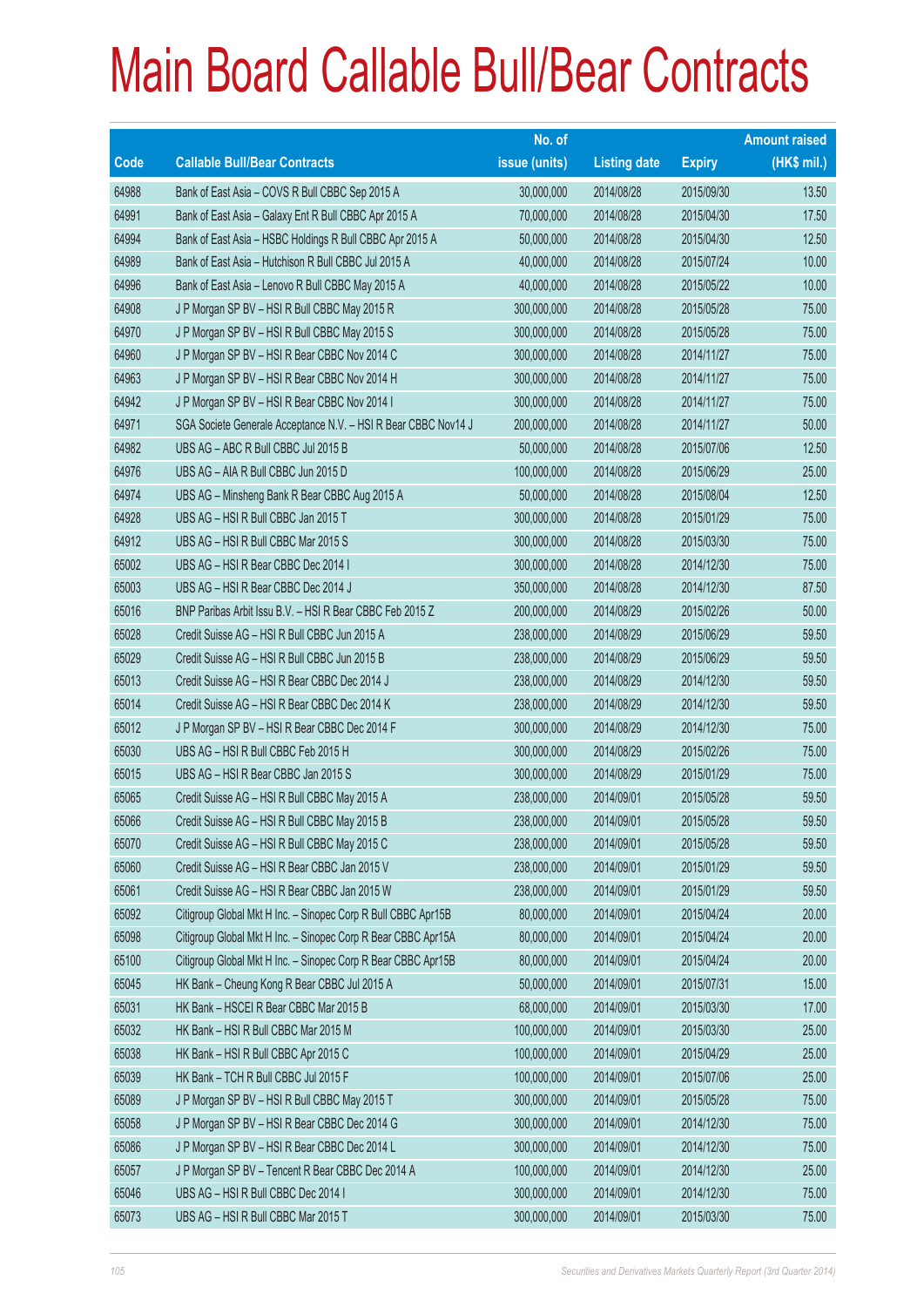|       |                                                                | No. of        |                     |               | <b>Amount raised</b> |
|-------|----------------------------------------------------------------|---------------|---------------------|---------------|----------------------|
| Code  | <b>Callable Bull/Bear Contracts</b>                            | issue (units) | <b>Listing date</b> | <b>Expiry</b> | (HK\$ mil.)          |
| 65082 | UBS AG - HSI R Bear CBBC Dec 2014 K                            | 350,000,000   | 2014/09/01          | 2014/12/30    | 87.50                |
| 65131 | BNP Paribas Arbit Issu B.V. - HSI R Bull CBBC Jun 2015 Y       | 200,000,000   | 2014/09/02          | 2015/06/29    | 50.00                |
| 65142 | BNP Paribas Arbit Issu B.V. - HSI R Bear CBBC Feb 2015 F       | 200,000,000   | 2014/09/02          | 2015/02/26    | 50.00                |
| 65137 | Credit Suisse AG - HSI R Bull CBBC Apr 2015 O                  | 238,000,000   | 2014/09/02          | 2015/04/29    | 59.50                |
| 65138 | Credit Suisse AG - HSI R Bear CBBC Dec 2014 A                  | 238,000,000   | 2014/09/02          | 2014/12/30    | 59.50                |
| 65117 | Citigroup Global Mkt H Inc. - A50 China R Bull CBBC May 15 B   | 150,000,000   | 2014/09/02          | 2015/05/18    | 37.50                |
| 65119 | Citigroup Global Mkt H Inc. - A50 China R Bull CBBC May 15 C   | 150,000,000   | 2014/09/02          | 2015/05/18    | 37.50                |
| 65124 | Citigroup Global Mkt H Inc. - PetCh R Bull CBBC Jun 2015 A     | 50,000,000    | 2014/09/02          | 2015/06/15    | 12.50                |
| 65127 | Citigroup Global Mkt H Inc. - PetCh R Bear CBBC May 2015 A     | 50,000,000    | 2014/09/02          | 2015/05/11    | 12.50                |
| 65128 | Citigroup Global Mkt H Inc. - PetCh R Bear CBBC May 2015 B     | 50,000,000    | 2014/09/02          | 2015/05/11    | 12.50                |
| 65106 | J P Morgan SP BV - HSI R Bull CBBC May 2015 U                  | 300,000,000   | 2014/09/02          | 2015/05/28    | 75.00                |
| 65102 | Macquarie Bank Ltd. - HSI R Bull CBBC Jan 2015 E               | 50,000,000    | 2014/09/02          | 2015/01/29    | 12.50                |
| 65120 | SGA Societe Generale Acceptance N.V. - HSI R Bull CBBC Apr15 Q | 200,000,000   | 2014/09/02          | 2015/04/29    | 50.00                |
| 65121 | SGA Societe Generale Acceptance N.V. - HSI R Bear CBBC Dec14 O | 200,000,000   | 2014/09/02          | 2014/12/30    | 50.00                |
| 65134 | UBS AG - CSOP A50 ETF R Bull CBBC Feb 2015 E                   | 100,000,000   | 2014/09/02          | 2015/02/02    | 25.00                |
| 65123 | UBS AG - HSCEI R Bull CBBC Jun 2015 A                          | 100,000,000   | 2014/09/02          | 2015/06/29    | 25.00                |
| 65122 | UBS AG - HSI R Bull CBBC Feb 2015 N                            | 300,000,000   | 2014/09/02          | 2015/02/26    | 75.00                |
| 65139 | UBS AG - HSI R Bear CBBC Dec 2014 L                            | 300,000,000   | 2014/09/02          | 2014/12/30    | 75.00                |
| 65135 | UBS AG - Kingsoft R Bull CBBC Nov 2015 A                       | 50,000,000    | 2014/09/02          | 2015/11/16    | 12.50                |
| 65171 | BNP Paribas Arbit Issu B.V. - HSI R Bull CBBC Jun 2015 J       | 200,000,000   | 2014/09/03          | 2015/06/29    | 50.00                |
| 65170 | BNP Paribas Arbit Issu B.V. - HSI R Bull CBBC Jun 2015 Z       | 200,000,000   | 2014/09/03          | 2015/06/29    | 50.00                |
| 65167 | Credit Suisse AG - HSI R Bull CBBC May 2015 D                  | 238,000,000   | 2014/09/03          | 2015/05/28    | 59.50                |
| 65169 | Credit Suisse AG - HSI R Bull CBBC May 2015 E                  | 238,000,000   | 2014/09/03          | 2015/05/28    | 59.50                |
| 65174 | Credit Suisse AG - HSI R Bear CBBC Dec 2014 B                  | 238,000,000   | 2014/09/03          | 2014/12/30    | 59.50                |
| 65172 | Credit Suisse AG - HSI R Bear CBBC Dec 2014 H                  | 238,000,000   | 2014/09/03          | 2014/12/30    | 59.50                |
| 65143 | HK Bank - AIA R Bull CBBC Jun 2015 C                           | 60,000,000    | 2014/09/03          | 2015/06/29    | 15.00                |
| 65148 | HK Bank - HSCEI R Bull CBBC Jul 2015 A                         | 100,000,000   | 2014/09/03          | 2015/07/30    | 25.00                |
| 65144 | HK Bank - HSI R Bear CBBC Apr 2015 K                           | 100,000,000   | 2014/09/03          | 2015/04/29    | 25.00                |
| 65147 | HK Bank - HSI R Bear CBBC May 2015 D                           | 100,000,000   | 2014/09/03          | 2015/05/28    | 25.00                |
| 65145 | HK Bank - HSI R Bear CBBC Jul 2015 B                           | 100,000,000   | 2014/09/03          | 2015/07/30    | 25.00                |
| 65146 | HK Bank - HSI R Bear CBBC Aug 2015 A                           | 100,000,000   | 2014/09/03          | 2015/08/28    | 25.00                |
| 65150 | HK Bank - PetCh R Bull CBBC Jun 2015 B                         | 60,000,000    | 2014/09/03          | 2015/06/29    | 15.00                |
| 65151 | HK Bank - PetCh R Bull CBBC Jun 2015 C                         | 60,000,000    | 2014/09/03          | 2015/06/29    | 15.00                |
| 65161 | J P Morgan SP BV - HSI R Bull CBBC Jun 2015 N                  | 300,000,000   | 2014/09/03          | 2015/06/29    | 75.00                |
| 65160 | J P Morgan SP BV - HSI R Bull CBBC Jul 2015 A                  | 300,000,000   | 2014/09/03          | 2015/07/30    | 75.00                |
| 65188 | J P Morgan SP BV - HSI R Bear CBBC Dec 2014 M                  | 300,000,000   | 2014/09/03          | 2014/12/30    | 75.00                |
| 65184 | Standard Chartered Bank - HSI R Bear CBBC Feb 2015 R           | 100,000,000   | 2014/09/03          | 2015/02/26    | 25.00                |
| 65153 | SGA Societe Generale Acceptance N.V. - HSI R Bear CBBC Jun15 A | 400,000,000   | 2014/09/03          | 2015/06/29    | 100.00               |
| 65154 | SGA Societe Generale Acceptance N.V. - HSI R Bear CBBC Jun15 B | 400,000,000   | 2014/09/03          | 2015/06/29    | 100.00               |
| 65155 | SGA Societe Generale Acceptance N.V. - HSI R Bear CBBC Jun15 C | 400,000,000   | 2014/09/03          | 2015/06/29    | 100.00               |
| 65152 | UBS AG - HSI R Bull CBBC Apr 2015 C                            | 300,000,000   | 2014/09/03          | 2015/04/29    | 75.00                |
| 65164 | UBS AG - HSI R Bull CBBC Apr 2015 D                            | 300,000,000   | 2014/09/03          | 2015/04/29    | 75.00                |
| 65177 | UBS AG - HSI R Bear CBBC Dec 2014 A                            | 300,000,000   | 2014/09/03          | 2014/12/30    | 75.00                |
| 65156 | UBS AG - SHK Ppt R Bull CBBC Jun 2015 A                        | 50,000,000    | 2014/09/03          | 2015/06/01    | 12.50                |
| 65157 | UBS AG - TCH R Bull CBBC Jul 2015 E                            | 100,000,000   | 2014/09/03          | 2015/07/13    | 25.00                |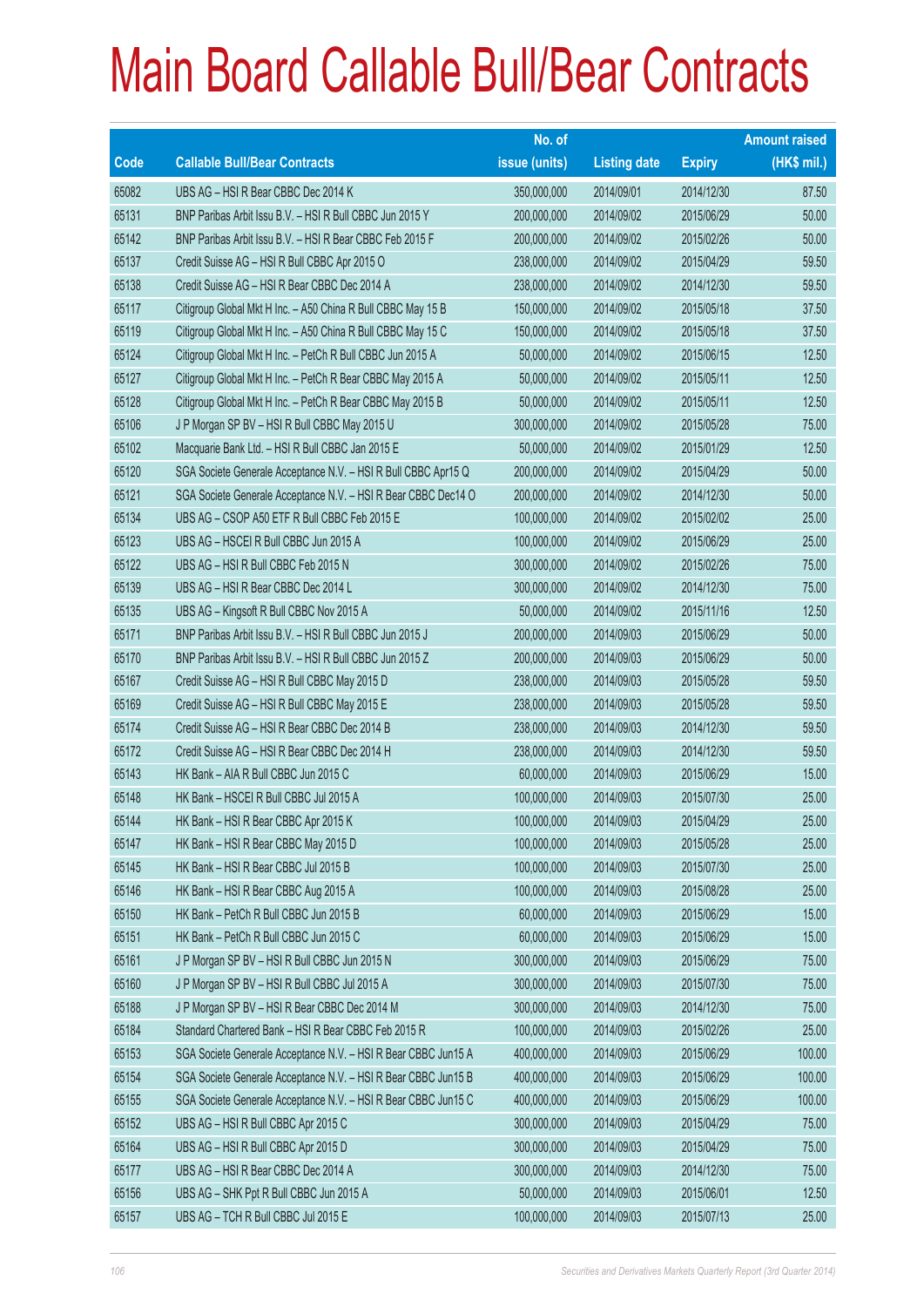|             |                                                                | No. of        |                     |               | <b>Amount raised</b> |
|-------------|----------------------------------------------------------------|---------------|---------------------|---------------|----------------------|
| <b>Code</b> | <b>Callable Bull/Bear Contracts</b>                            | issue (units) | <b>Listing date</b> | <b>Expiry</b> | $(HK$$ mil.)         |
| 65209       | BNP Paribas Arbit Issu B.V. - HSI R Bull CBBC Jun 2015 I       | 200,000,000   | 2014/09/04          | 2015/06/29    | 50.00                |
| 65208       | BNP Paribas Arbit Issu B.V. - HSI R Bull CBBC Jun 2015 K       | 200,000,000   | 2014/09/04          | 2015/06/29    | 50.00                |
| 65227       | BNP Paribas Arbit Issu B.V. - HSI R Bear CBBC Feb 2015 I       | 200,000,000   | 2014/09/04          | 2015/02/26    | 50.00                |
| 65226       | BNP Paribas Arbit Issu B.V. - HSI R Bear CBBC Feb 2015 Q       | 200,000,000   | 2014/09/04          | 2015/02/26    | 50.00                |
| 65219       | Credit Suisse AG - HSI R Bull CBBC Dec 2014 K                  | 238,000,000   | 2014/09/04          | 2014/12/30    | 59.50                |
| 65202       | Credit Suisse AG - HSI R Bull CBBC Apr 2015 P                  | 238,000,000   | 2014/09/04          | 2015/04/29    | 59.50                |
| 65203       | Credit Suisse AG - HSI R Bull CBBC Apr 2015 Q                  | 238,000,000   | 2014/09/04          | 2015/04/29    | 59.50                |
| 65204       | Credit Suisse AG - HSI R Bull CBBC Apr 2015 R                  | 238,000,000   | 2014/09/04          | 2015/04/29    | 59.50                |
| 65205       | Credit Suisse AG - HSI R Bull CBBC Apr 2015 S                  | 238,000,000   | 2014/09/04          | 2015/04/29    | 59.50                |
| 65216       | Credit Suisse AG - HSI R Bear CBBC Dec 2014 L                  | 238,000,000   | 2014/09/04          | 2014/12/30    | 59.50                |
| 65218       | Credit Suisse AG - HSI R Bear CBBC Dec 2014 M                  | 238,000,000   | 2014/09/04          | 2014/12/30    | 59.50                |
| 65220       | Credit Suisse AG - HSI R Bear CBBC Dec 2014 N                  | 238,000,000   | 2014/09/04          | 2014/12/30    | 59.50                |
| 65215       | Credit Suisse AG - HSI R Bear CBBC Jan 2015 X                  | 238,000,000   | 2014/09/04          | 2015/01/29    | 59.50                |
| 65190       | HK Bank - HSI R Bear CBBC Mar 2015 O                           | 100,000,000   | 2014/09/04          | 2015/03/30    | 25.00                |
| 65191       | HK Bank - HSI R Bear CBBC Apr 2015 L                           | 100,000,000   | 2014/09/04          | 2015/04/29    | 25.00                |
| 65189       | HK Bank - PetCh R Bear CBBC Jul 2015 B                         | 40,000,000    | 2014/09/04          | 2015/07/20    | 10.00                |
| 65206       | J P Morgan SP BV - HSI R Bull CBBC Jun 2015 O                  | 300,000,000   | 2014/09/04          | 2015/06/29    | 75.00                |
| 65207       | J P Morgan SP BV - HSI R Bull CBBC Jun 2015 P                  | 300,000,000   | 2014/09/04          | 2015/06/29    | 75.00                |
| 65230       | J P Morgan SP BV - HSI R Bear CBBC Dec 2014 V                  | 300,000,000   | 2014/09/04          | 2014/12/30    | 75.00                |
| 65231       | J P Morgan SP BV - HSI R Bear CBBC Dec 2014 W                  | 300,000,000   | 2014/09/04          | 2014/12/30    | 75.00                |
| 65232       | J P Morgan SP BV - HSI R Bear CBBC Dec 2014 X                  | 300,000,000   | 2014/09/04          | 2014/12/30    | 75.00                |
| 65214       | Macquarie Bank Ltd. - HSI R Bear CBBC Jan 2015 F               | 40,000,000    | 2014/09/04          | 2015/01/29    | 10.00                |
| 65233       | Standard Chartered Bank - Anhui Conch R Bull CBBC Oct 2015 A   | 50,000,000    | 2014/09/04          | 2015/10/08    | 12.50                |
| 65234       | Standard Chartered Bank - HSI R Bull CBBC Aug 2015 F           | 100,000,000   | 2014/09/04          | 2015/08/28    | 25.00                |
| 65210       | Standard Chartered Bank - HSI R Bear CBBC Feb 2015 S           | 100,000,000   | 2014/09/04          | 2015/02/26    | 25.00                |
| 65192       | SGA Societe Generale Acceptance N.V. - HSI R Bull CBBC Apr 15R | 200,000,000   | 2014/09/04          | 2015/04/29    | 50.00                |
| 65212       | SGA Societe Generale Acceptance N.V. - HSI R Bull CBBC Apr 15S | 200,000,000   | 2014/09/04          | 2015/04/29    | 50.00                |
| 65193       | SGA Societe Generale Acceptance N.V. - HSI R Bear CBBC Dec 14P | 200,000,000   | 2014/09/04          | 2014/12/30    | 50.00                |
| 65194       | SGA Societe Generale Acceptance N.V. - HSI R Bear CBBC Dec 14Q | 200,000,000   | 2014/09/04          | 2014/12/30    | 50.00                |
| 65229       | SGA Societe Generale Acceptance N.V. - HSI R Bear CBBC Dec 14R | 200,000,000   | 2014/09/04          | 2014/12/30    | 50.00                |
| 65224       | UBS AG - HSI R Bull CBBC Dec 2014 D                            | 350,000,000   | 2014/09/04          | 2014/12/30    | 87.50                |
| 65201       | UBS AG - HSI R Bull CBBC Jan 2015 J                            | 350,000,000   | 2014/09/04          | 2015/01/29    | 87.50                |
| 65200       | UBS AG - HSI R Bull CBBC Jan 2015 K                            | 300,000,000   | 2014/09/04          | 2015/01/29    | 75.00                |
| 65221       | UBS AG - HSI R Bear CBBC Dec 2014 B                            | 300,000,000   | 2014/09/04          | 2014/12/30    | 75.00                |
| 65195       | UBS AG - HSI R Bear CBBC Dec 2014 N                            | 300,000,000   | 2014/09/04          | 2014/12/30    | 75.00                |
| 65223       | UBS AG - HSI R Bear CBBC Dec 2014 O                            | 300,000,000   | 2014/09/04          | 2014/12/30    | 75.00                |
| 65274       | BNP Paribas Arbit Issu B.V. - HSI R Bear CBBC Feb 2015 J       | 200,000,000   | 2014/09/05          | 2015/02/26    | 50.00                |
| 65264       | Credit Suisse AG - HKEx R Bull CBBC Jan 2015 C                 | 50,000,000    | 2014/09/05          | 2015/01/30    | 12.50                |
| 65265       | Credit Suisse AG - HKEx R Bear CBBC Jan 2015 F                 | 50,000,000    | 2014/09/05          | 2015/01/30    | 12.50                |
| 65266       | Credit Suisse AG - HKEx R Bear CBBC Jan 2015 G                 | 50,000,000    | 2014/09/05          | 2015/01/30    | 12.50                |
| 65275       | Credit Suisse AG - HSI R Bull CBBC Jun 2015 E                  | 238,000,000   | 2014/09/05          | 2015/06/29    | 59.50                |
| 65277       | Credit Suisse AG - HSI R Bull CBBC Jun 2015 F                  | 238,000,000   | 2014/09/05          | 2015/06/29    | 59.50                |
| 65278       | Credit Suisse AG - HSI R Bull CBBC Jun 2015 G                  | 238,000,000   | 2014/09/05          | 2015/06/29    | 59.50                |
| 65272       | Credit Suisse AG - HSI R Bear CBBC Jan 2015 Y                  | 238,000,000   | 2014/09/05          | 2015/01/29    | 59.50                |
| 65273       | Credit Suisse AG - HSI R Bear CBBC Jan 2015 Z                  | 238,000,000   | 2014/09/05          | 2015/01/29    | 59.50                |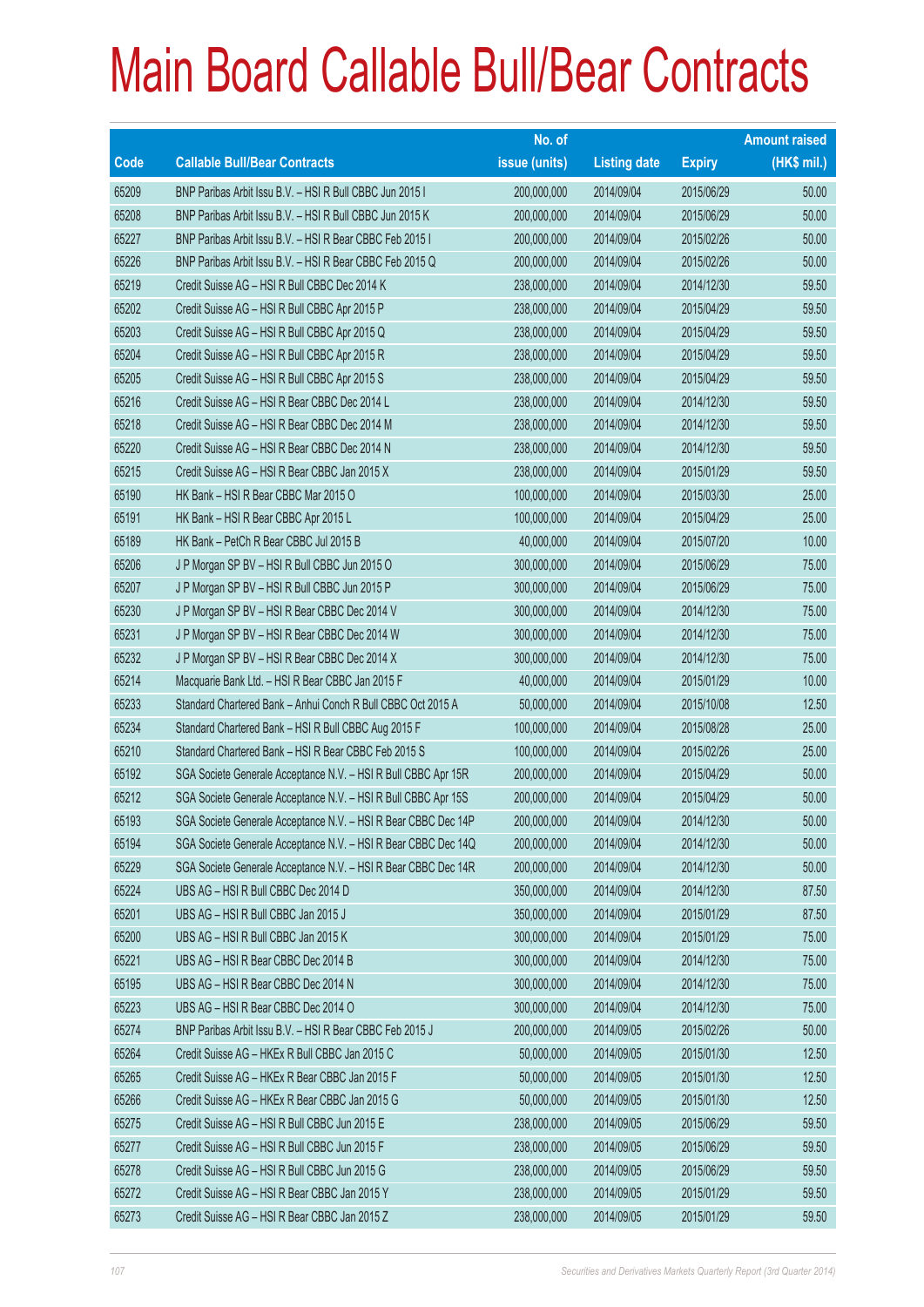|             |                                                                | No. of        |                     |               | <b>Amount raised</b> |
|-------------|----------------------------------------------------------------|---------------|---------------------|---------------|----------------------|
| <b>Code</b> | <b>Callable Bull/Bear Contracts</b>                            | issue (units) | <b>Listing date</b> | <b>Expiry</b> | (HK\$ mil.)          |
| 65262       | Credit Suisse AG - TCH R Bear CBBC Jan 2015 B                  | 50,000,000    | 2014/09/05          | 2015/01/30    | 12.50                |
| 65263       | Credit Suisse AG - TCH R Bear CBBC Jan 2015 C                  | 50,000,000    | 2014/09/05          | 2015/01/30    | 12.50                |
| 65284       | J P Morgan SP BV - HSI R Bull CBBC Dec 2014 Q                  | 300,000,000   | 2014/09/05          | 2014/12/30    | 75.00                |
| 65282       | J P Morgan SP BV - HSI R Bear CBBC Dec 2014 H                  | 300,000,000   | 2014/09/05          | 2014/12/30    | 75.00                |
| 65279       | J P Morgan SP BV - HSI R Bear CBBC Dec 2014 Y                  | 300,000,000   | 2014/09/05          | 2014/12/30    | 75.00                |
| 65245       | Standard Chartered Bank - ABC R Bear CBBC Jun 2015 A           | 50,000,000    | 2014/09/05          | 2015/06/08    | 12.50                |
| 65248       | Standard Chartered Bank - AIA R Bear CBBC Apr 2015 B           | 60,000,000    | 2014/09/05          | 2015/04/28    | 15.00                |
| 65239       | Standard Chartered Bank - Lenovo R Bear CBBC Apr 2015 C        | 50,000,000    | 2014/09/05          | 2015/04/16    | 12.50                |
| 65240       | Standard Chartered Bank - Lenovo R Bear CBBC Apr 2015 D        | 50,000,000    | 2014/09/05          | 2015/04/17    | 14.50                |
| 65249       | Standard Chartered Bank - PetCh R Bear CBBC May 2015 A         | 50,000,000    | 2014/09/05          | 2015/05/06    | 12.50                |
| 65237       | Standard Chartered Bank - Sands China R Bull CBBC Apr 2015 B   | 50,000,000    | 2014/09/05          | 2015/04/09    | 12.50                |
| 65238       | Standard Chartered Bank - Sands China R Bull CBBC Apr 2015 C   | 50,000,000    | 2014/09/05          | 2015/04/10    | 12.50                |
| 65267       | SGA Societe Generale Acceptance N.V - CSA50 R Bull CBBC Jun15D | 100,000,000   | 2014/09/05          | 2015/06/29    | 25.00                |
| 65268       | SGA Societe Generale Acceptance N.V - CSA50 R Bull CBBC Jun15E | 100,000,000   | 2014/09/05          | 2015/06/29    | 25.00                |
| 65235       | SGA Societe Generale Acceptance N.V. - HSI R Bull CBBC Apr15 T | 200,000,000   | 2014/09/05          | 2015/04/29    | 50.00                |
| 65236       | SGA Societe Generale Acceptance N.V. - HSI R Bear CBBC Dec14 S | 200,000,000   | 2014/09/05          | 2014/12/30    | 50.00                |
| 65269       | SGA Societe Generale Acceptance N.V. - HSI R Bear CBBC Dec14 T | 200,000,000   | 2014/09/05          | 2014/12/30    | 50.00                |
| 65301       | Credit Suisse AG - HSI R Bull CBBC May 2015 F                  | 238,000,000   | 2014/09/08          | 2015/05/28    | 59.50                |
| 65309       | Credit Suisse AG - HSI R Bull CBBC May 2015 G                  | 238,000,000   | 2014/09/08          | 2015/05/28    | 59.50                |
| 65289       | Credit Suisse AG - HSI R Bear CBBC Dec 2014 R                  | 238,000,000   | 2014/09/08          | 2014/12/30    | 59.50                |
| 65291       | Credit Suisse AG - HSI R Bear CBBC Dec 2014 S                  | 238,000,000   | 2014/09/08          | 2014/12/30    | 59.50                |
| 65292       | Credit Suisse AG - HSI R Bear CBBC Dec 2014 T                  | 238,000,000   | 2014/09/08          | 2014/12/30    | 59.50                |
| 65315       | Citigroup Global Mkt H Inc. - Galaxy Ent R Bear CBBC May15 A   | 60,000,000    | 2014/09/08          | 2015/05/18    | 15.00                |
| 65316       | Citigroup Global Mkt H Inc. - Sands China R Bull CBBC Mar15B   | 60,000,000    | 2014/09/08          | 2015/03/16    | 15.00                |
| 65317       | Citigroup Global Mkt H Inc. - Sands China R Bear CBBC May15B   | 60,000,000    | 2014/09/08          | 2015/05/11    | 15.00                |
| 65322       | Bank of East Asia - Galaxy Ent R Bear CBBC Apr 2015 A          | 60,000,000    | 2014/09/08          | 2015/04/02    | 15.00                |
| 65323       | Bank of East Asia - Sands China R Bull CBBC May 2015 A         | 100,000,000   | 2014/09/08          | 2015/05/06    | 25.00                |
| 65300       | Goldman Sachs SP (Asia) - HSI R Bull CBBC Dec 2014 A           | 150,000,000   | 2014/09/08          | 2014/12/30    | 38.85                |
| 65298       | Goldman Sachs SP (Asia) – HSI R Bear CBBC Dec 2014 B           | 150,000,000   | 2014/09/08          | 2014/12/30    | 37.80                |
| 65313       | J P Morgan SP BV - HSI R Bull CBBC Jun 2015 Q                  | 300,000,000   | 2014/09/08          | 2015/06/29    | 75.00                |
| 65314       | J P Morgan SP BV - HSI R Bull CBBC Jun 2015 R                  | 300,000,000   | 2014/09/08          | 2015/06/29    | 75.00                |
| 65312       | J P Morgan SP BV - HSI R Bear CBBC Dec 2014 I                  | 300,000,000   | 2014/09/08          | 2014/12/30    | 75.00                |
| 65288       | Standard Chartered Bank - HSI R Bear CBBC Feb 2015 T           | 100,000,000   | 2014/09/08          | 2015/02/26    | 25.00                |
| 65295       | UBS AG - HKEx R Bull CBBC Sep 2015 F                           | 100,000,000   | 2014/09/08          | 2015/09/21    | 25.00                |
| 65297       | UBS AG - HKEx R Bull CBBC Sep 2015 G                           | 100,000,000   | 2014/09/08          | 2015/09/07    | 40.50                |
| 65311       | UBS AG - HSI R Bull CBBC Feb 2015 O                            | 300,000,000   | 2014/09/08          | 2015/02/26    | 75.00                |
| 65310       | UBS AG - HSI R Bull CBBC Mar 2015 U                            | 300,000,000   | 2014/09/08          | 2015/03/30    | 75.00                |
| 65293       | UBS AG - HSI R Bear CBBC Dec 2014 P                            | 300,000,000   | 2014/09/08          | 2014/12/30    | 75.00                |
| 65294       | UBS AG - HSI R Bear CBBC Dec 2014 Q                            | 300,000,000   | 2014/09/08          | 2014/12/30    | 75.00                |
| 65360       | BNP Paribas Arbit Issu B.V. - HSI R Bull CBBC Jun 2015 L       | 200,000,000   | 2014/09/10          | 2015/06/29    | 50.00                |
| 65361       | BNP Paribas Arbit Issu B.V. - HSI R Bear CBBC Feb 2015 K       | 200,000,000   | 2014/09/10          | 2015/02/26    | 50.00                |
| 65362       | Credit Suisse AG - HSI R Bull CBBC Mar 2015 E                  | 238,000,000   | 2014/09/10          | 2015/03/30    | 59.50                |
| 65363       | Credit Suisse AG - HSI R Bull CBBC Mar 2015 F                  | 238,000,000   | 2014/09/10          | 2015/03/30    | 59.50                |
| 65397       | Credit Suisse AG - HSI R Bear CBBC Dec 2014 U                  | 238,000,000   | 2014/09/10          | 2014/12/30    | 59.50                |
| 65399       | Credit Suisse AG - HSI R Bear CBBC Dec 2014 W                  | 238,000,000   | 2014/09/10          | 2014/12/30    | 59.50                |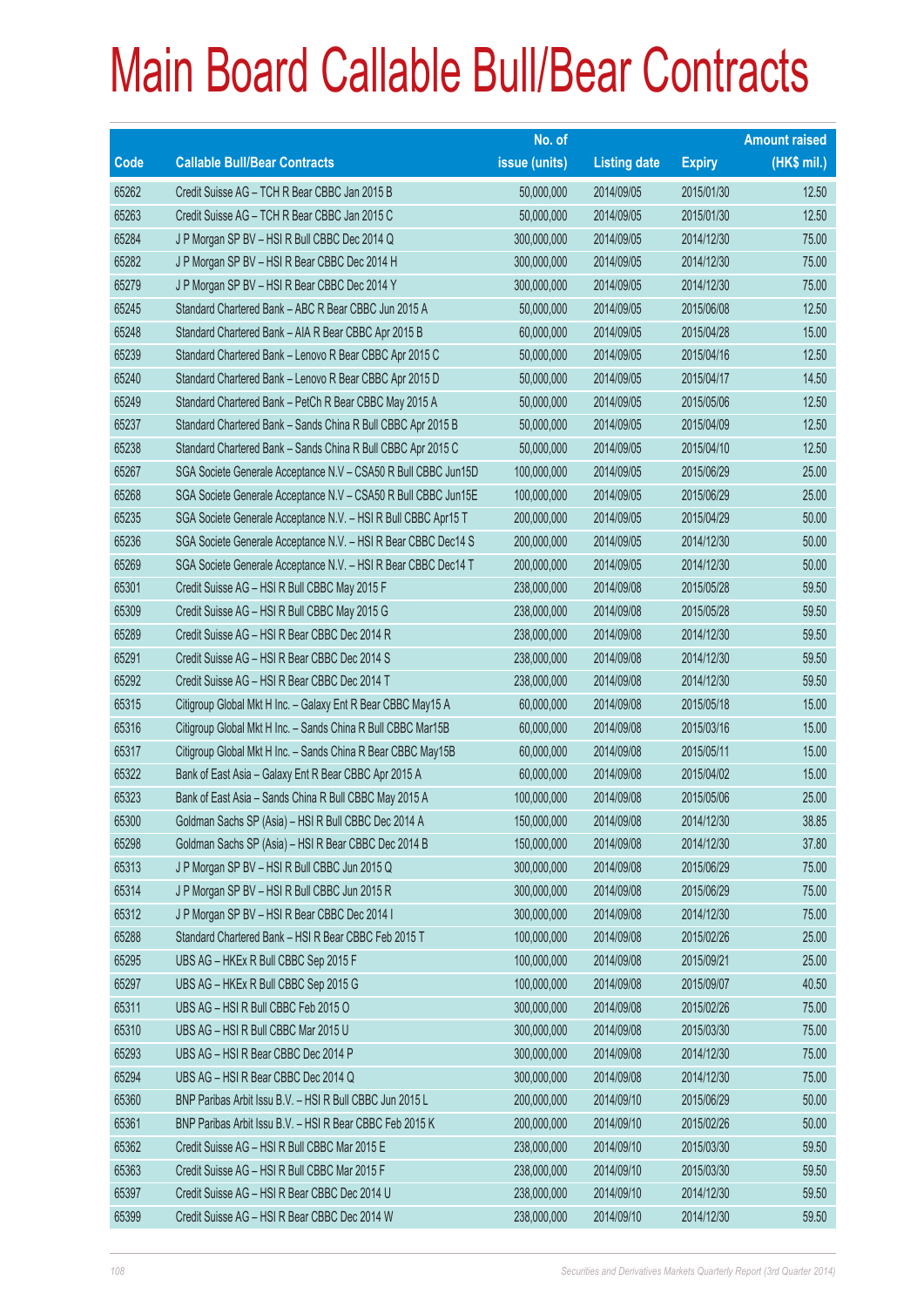|       |                                                                | No. of        |                     |               | <b>Amount raised</b> |
|-------|----------------------------------------------------------------|---------------|---------------------|---------------|----------------------|
| Code  | <b>Callable Bull/Bear Contracts</b>                            | issue (units) | <b>Listing date</b> | <b>Expiry</b> | $(HK$$ mil.)         |
| 65416 | Citigroup Global Mkt H Inc. - CSOP A50 ETF R Bear CBBC Jun15A  | 100,000,000   | 2014/09/10          | 2015/06/08    | 25.00                |
| 65417 | Citigroup Global Mkt H Inc. - A50 China R Bull CBBC Jun 15 A   | 100,000,000   | 2014/09/10          | 2015/06/08    | 25.00                |
| 65421 | Citigroup Global Mkt H Inc. - A50 China R Bear CBBC Jun 15 A   | 100,000,000   | 2014/09/10          | 2015/06/08    | 25.00                |
| 65411 | Citigroup Global Mkt H Inc. - HKEx R Bear CBBC Mar 2015 C      | 50,000,000    | 2014/09/10          | 2015/03/23    | 12.50                |
| 65415 | Citigroup Global Mkt H Inc. - Ping An R Bull CBBC Jul 2015 B   | 80,000,000    | 2014/09/10          | 2015/07/13    | 20.00                |
| 65412 | Citigroup Global Mkt H Inc. - TCH R Bear CBBC Apr 2015 E       | 200,000,000   | 2014/09/10          | 2015/04/15    | 50.00                |
| 65341 | HK Bank - CSOP A50 ETF R Bull CBBC May 2015 A                  | 200,000,000   | 2014/09/10          | 2015/05/28    | 50.00                |
| 65342 | HK Bank - CSOP A50 ETF R Bull CBBC May 2015 B                  | 200,000,000   | 2014/09/10          | 2015/05/28    | 50.00                |
| 65349 | HK Bank - CSOP A50 ETF R Bull CBBC Jun 2015 A                  | 200,000,000   | 2014/09/10          | 2015/06/29    | 50.00                |
| 65350 | HK Bank - CSOP A50 ETF R Bull CBBC Jul 2015 A                  | 200,000,000   | 2014/09/10          | 2015/07/30    | 50.00                |
| 65352 | HK Bank - A50 R Bull CBBC May 2015 B                           | 200,000,000   | 2014/09/10          | 2015/05/28    | 50.00                |
| 65337 | HK Bank - Galaxy Ent R Bear CBBC Jul 2015 A                    | 60,000,000    | 2014/09/10          | 2015/07/30    | 15.00                |
| 65339 | HK Bank - Sands China R Bear CBBC Mar 2015 A                   | 60,000,000    | 2014/09/10          | 2015/03/30    | 15.00                |
| 65338 | HK Bank - Sands China R Bear CBBC Aug 2015 A                   | 60,000,000    | 2014/09/10          | 2015/08/28    | 15.00                |
| 65333 | HK Bank - TCH R Bull CBBC Aug 2015 B                           | 100,000,000   | 2014/09/10          | 2015/08/28    | 25.00                |
| 65331 | HK Bank - TCH R Bear CBBC Jun 2015 C                           | 100,000,000   | 2014/09/10          | 2015/06/29    | 25.00                |
| 65332 | HK Bank - TCH R Bear CBBC Jul 2015 B                           | 100,000,000   | 2014/09/10          | 2015/07/30    | 25.00                |
| 65384 | J P Morgan SP BV - HSI R Bull CBBC Jun 2015 S                  | 300,000,000   | 2014/09/10          | 2015/06/29    | 75.00                |
| 65376 | J P Morgan SP BV - HSI R Bear CBBC Dec 2014 Q                  | 300,000,000   | 2014/09/10          | 2014/12/30    | 75.00                |
| 65379 | J P Morgan SP BV - HSI R Bear CBBC Dec 2014 Z                  | 300,000,000   | 2014/09/10          | 2014/12/30    | 75.00                |
| 65401 | Standard Chartered Bank - CSOP A50 ETF R Bull CBBC Mar 2015C   | 50,000,000    | 2014/09/10          | 2015/03/27    | 12.50                |
| 65406 | Standard Chartered Bank - HSI R Bull CBBC Aug 2015 G           | 100,000,000   | 2014/09/10          | 2015/08/28    | 25.00                |
| 65386 | SGA Societe Generale Acceptance N.V - CSA50 R Bull CBBC May15A | 100,000,000   | 2014/09/10          | 2015/05/28    | 25.00                |
| 65355 | SGA Societe Generale Acceptance N.V. - HSI R Bull CBBC Apr 15U | 200,000,000   | 2014/09/10          | 2015/04/29    | 50.00                |
| 65357 | SGA Societe Generale Acceptance N.V. - HSI R Bull CBBC Apr 15V | 200,000,000   | 2014/09/10          | 2015/04/29    | 50.00                |
| 65387 | SGA Societe Generale Acceptance N.V. - HSI R Bear CBBC Dec 14U | 200,000,000   | 2014/09/10          | 2014/12/30    | 50.00                |
| 65358 | SGA Societe Generale Acceptance N.V. - HSI R Bear CBBC Feb 15K | 400,000,000   | 2014/09/10          | 2015/02/26    | 100.00               |
| 65375 | UBS AG - HSI R Bull CBBC Apr 2015 E                            | 300,000,000   | 2014/09/10          | 2015/04/29    | 75.00                |
| 65370 | UBS AG - HSI R Bull CBBC May 2015 B                            | 300,000,000   | 2014/09/10          | 2015/05/28    | 75.00                |
| 65394 | UBS AG - HSI R Bear CBBC Dec 2014 V                            | 300,000,000   | 2014/09/10          | 2014/12/30    | 75.00                |
| 65389 | UBS AG - HSI R Bear CBBC Jan 2015 T                            | 300,000,000   | 2014/09/10          | 2015/01/29    | 75.00                |
| 65400 | UBS AG - TCH R Bull CBBC Jun 2015 C                            | 100,000,000   | 2014/09/10          | 2015/06/15    | 25.00                |
| 65521 | BNP Paribas Arbit Issu B.V. - HSI R Bull CBBC Jun 2015 G       | 200,000,000   | 2014/09/11          | 2015/06/29    | 50.00                |
| 65589 | BNP Paribas Arbit Issu B.V. - HSI R Bull CBBC Jun 2015 H       | 200,000,000   | 2014/09/11          | 2015/06/29    | 50.00                |
| 65518 | BNP Paribas Arbit Issu B.V. - HSI R Bull CBBC Jun 2015 M       | 200,000,000   | 2014/09/11          | 2015/06/29    | 50.00                |
| 65591 | BNP Paribas Arbit Issu B.V. - HSI R Bull CBBC Jun 2015 N       | 200,000,000   | 2014/09/11          | 2015/06/29    | 50.00                |
| 65592 | BNP Paribas Arbit Issu B.V. - HSI R Bull CBBC Jun 2015 W       | 200,000,000   | 2014/09/11          | 2015/06/29    | 50.00                |
| 65451 | BNP Paribas Arbit Issu B.V. - HSI R Bear CBBC Feb 2015 R       | 200,000,000   | 2014/09/11          | 2015/02/26    | 50.00                |
| 65522 | BNP Paribas Arbit Issu B.V. - HSI R Bear CBBC Feb 2015 S       | 200,000,000   | 2014/09/11          | 2015/02/26    | 50.00                |
| 65524 | BNP Paribas Arbit Issu B.V. - HSI R Bear CBBC Feb 2015 T       | 200,000,000   | 2014/09/11          | 2015/02/26    | 50.00                |
| 65529 | BNP Paribas Arbit Issu B.V. - HSI R Bear CBBC Feb 2015 U       | 200,000,000   | 2014/09/11          | 2015/02/26    | 50.00                |
| 65580 | Credit Suisse AG - HSI R Bull CBBC Jun 2015 H                  | 238,000,000   | 2014/09/11          | 2015/06/29    | 59.50                |
| 65584 | Credit Suisse AG - HSI R Bull CBBC Jun 2015 I                  | 238,000,000   | 2014/09/11          | 2015/06/29    | 59.50                |
| 65585 | Credit Suisse AG - HSI R Bull CBBC Jun 2015 J                  | 238,000,000   | 2014/09/11          | 2015/06/29    | 59.50                |
| 65586 | Credit Suisse AG - HSI R Bull CBBC Jun 2015 K                  | 238,000,000   | 2014/09/11          | 2015/06/29    | 59.50                |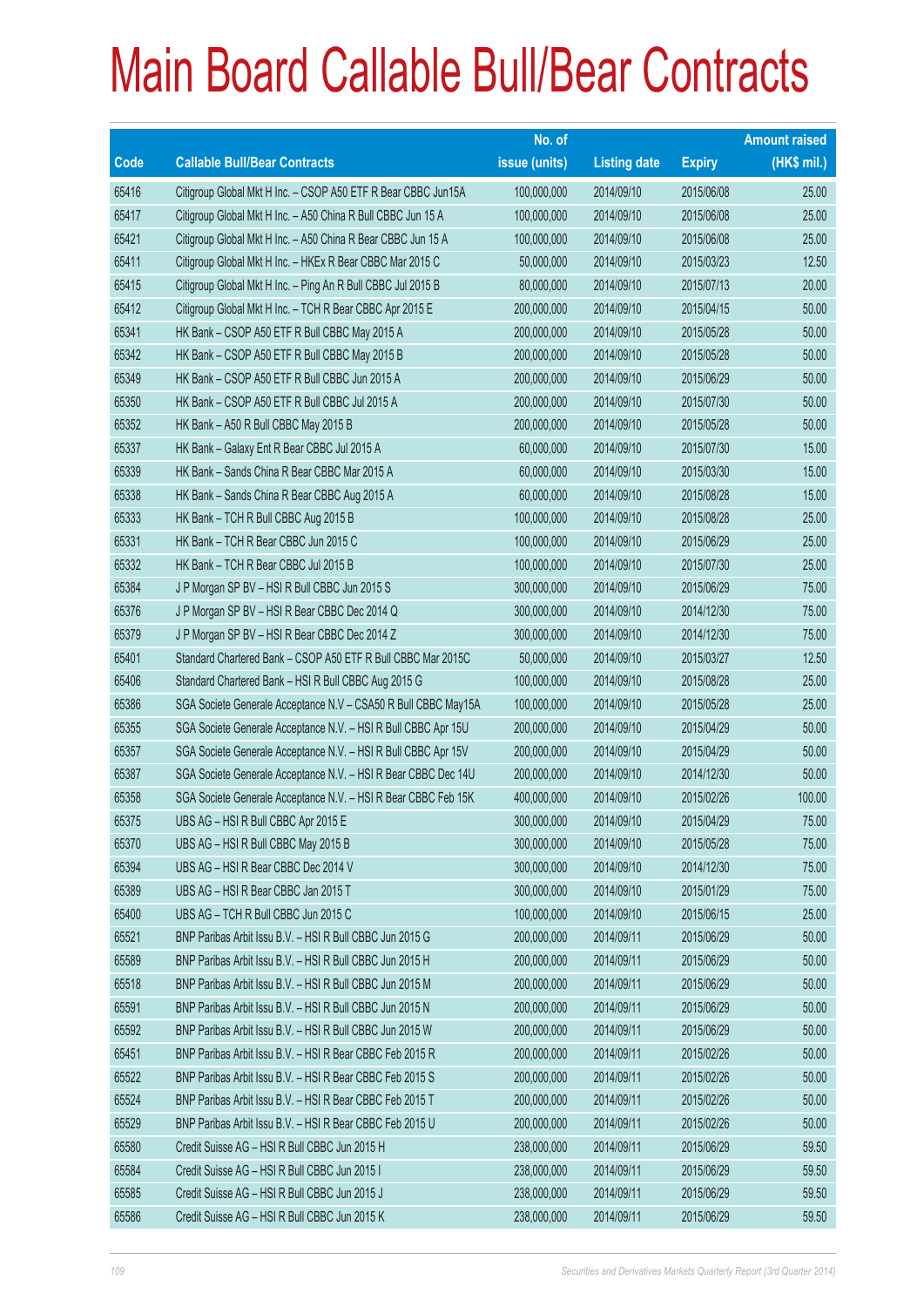|             |                                                                | No. of        |                     |               | <b>Amount raised</b> |
|-------------|----------------------------------------------------------------|---------------|---------------------|---------------|----------------------|
| <b>Code</b> | <b>Callable Bull/Bear Contracts</b>                            | issue (units) | <b>Listing date</b> | <b>Expiry</b> | $(HK$$ mil.)         |
| 65588       | Credit Suisse AG - HSI R Bull CBBC Jun 2015 L                  | 238,000,000   | 2014/09/11          | 2015/06/29    | 59.50                |
| 65506       | Credit Suisse AG - HSI R Bear CBBC Jan 2015 A                  | 238,000,000   | 2014/09/11          | 2015/01/29    | 59.50                |
| 65463       | Credit Suisse AG - HSI R Bear CBBC Jan 2015 E                  | 238,000,000   | 2014/09/11          | 2015/01/29    | 59.50                |
| 65465       | Credit Suisse AG - HSI R Bear CBBC Jan 2015 F                  | 238,000,000   | 2014/09/11          | 2015/01/29    | 59.50                |
| 65468       | Credit Suisse AG - HSI R Bear CBBC Jan 2015 G                  | 238,000,000   | 2014/09/11          | 2015/01/29    | 59.50                |
| 65505       | Credit Suisse AG - HSI R Bear CBBC Jan 2015 H                  | 238,000,000   | 2014/09/11          | 2015/01/29    | 59.50                |
| 65472       | Credit Suisse AG - HSI R Bear CBBC Jan 2015 I                  | 238,000,000   | 2014/09/11          | 2015/01/29    | 59.50                |
| 65511       | Credit Suisse AG - HSI R Bear CBBC Jan 2015 J                  | 238,000,000   | 2014/09/11          | 2015/01/29    | 69.02                |
| 65510       | Credit Suisse AG - HSI R Bear CBBC Feb 2015 W                  | 238,000,000   | 2014/09/11          | 2015/02/26    | 59.50                |
| 65507       | Credit Suisse AG - HSI R Bear CBBC Mar 2015 K                  | 238,000,000   | 2014/09/11          | 2015/03/30    | 59.50                |
| 65512       | Credit Suisse AG - HSI R Bear CBBC Mar 2015 L                  | 238,000,000   | 2014/09/11          | 2015/03/30    | 78.54                |
| 65475       | Citigroup Global Mkt H Inc. - China Mobile R Bull CBBC Jun15E  | 80,000,000    | 2014/09/11          | 2015/06/29    | 20.00                |
| 65476       | Citigroup Global Mkt H Inc. - China Mobile R Bull CBBC Jun15F  | 80,000,000    | 2014/09/11          | 2015/06/29    | 20.00                |
| 65480       | Citigroup Global Mkt H Inc. - China Mobile R Bull CBBC Jun15G  | 80,000,000    | 2014/09/11          | 2015/06/29    | 20.00                |
| 65481       | Citigroup Global Mkt H Inc. - China Mobile R Bear CBBC Apr15O  | 80,000,000    | 2014/09/11          | 2015/04/27    | 20.00                |
| 65483       | Citigroup Global Mkt H Inc. - China Mobile R Bear CBBC Apr15P  | 80,000,000    | 2014/09/11          | 2015/04/27    | 20.00                |
| 65422       | HK Bank - China Mobile R Bull CBBC Jun 2015 D                  | 120,000,000   | 2014/09/11          | 2015/06/25    | 30.00                |
| 65424       | HK Bank - China Mobile R Bear CBBC Jul 2015 F                  | 60,000,000    | 2014/09/11          | 2015/07/14    | 15.00                |
| 65427       | HK Bank - CNOOC R Bull CBBC Jul 2015 B                         | 60,000,000    | 2014/09/11          | 2015/07/27    | 15.00                |
| 65431       | HK Bank - CSOP A50 ETF R Bull CBBC Mar 2015 E                  | 200,000,000   | 2014/09/11          | 2015/03/23    | 50.00                |
| 65432       | HK Bank - A50 R Bull CBBC Mar 2015 H                           | 200,000,000   | 2014/09/11          | 2015/03/23    | 50.00                |
| 65488       | J P Morgan SP BV - HSI R Bull CBBC May 2015 V                  | 300,000,000   | 2014/09/11          | 2015/05/28    | 75.00                |
| 65611       | J P Morgan SP BV - HSI R Bull CBBC May 2015 W                  | 300,000,000   | 2014/09/11          | 2015/05/28    | 75.00                |
| 65490       | J P Morgan SP BV - HSI R Bull CBBC Jun 2015 T                  | 300,000,000   | 2014/09/11          | 2015/06/29    | 75.00                |
| 65613       | J P Morgan SP BV - HSI R Bull CBBC Jul 2015 B                  | 300,000,000   | 2014/09/11          | 2015/07/30    | 75.00                |
| 65436       | J P Morgan SP BV - HSI R Bear CBBC Dec 2014 M                  | 300,000,000   | 2014/09/11          | 2014/12/30    | 75.00                |
| 65437       | J P Morgan SP BV - HSI R Bear CBBC Jan 2015 M                  | 300,000,000   | 2014/09/11          | 2015/01/29    | 75.00                |
| 65438       | J P Morgan SP BV - HSI R Bear CBBC Jan 2015 N                  | 300,000,000   | 2014/09/11          | 2015/01/29    | 75.00                |
| 65484       | J P Morgan SP BV - HSI R Bear CBBC Jan 2015 O                  | 300,000,000   | 2014/09/11          | 2015/01/29    | 75.00                |
| 65493       | J P Morgan SP BV - HSI R Bear CBBC Jan 2015 P                  | 300,000,000   | 2014/09/11          | 2015/01/29    | 75.00                |
| 65619       | J P Morgan SP BV - HSI R Bear CBBC Jan 2015 Q                  | 300,000,000   | 2014/09/11          | 2015/01/29    | 75.00                |
| 65620       | J P Morgan SP BV - HSI R Bear CBBC Jan 2015 R                  | 300,000,000   | 2014/09/11          | 2015/01/29    | 75.00                |
| 65615       | JP Morgan SP BV - HSI R Bear CBBC Feb 2015 H                   | 300,000,000   | 2014/09/11          | 2015/02/26    | 75.00                |
| 65616       | J P Morgan SP BV - HSI R Bear CBBC Feb 2015 I                  | 300,000,000   | 2014/09/11          | 2015/02/26    | 75.00                |
| 65618       | J P Morgan SP BV - HSI R Bear CBBC Feb 2015 J                  | 300,000,000   | 2014/09/11          | 2015/02/26    | 75.00                |
| 65577       | Macquarie Bank Ltd. - HSI R Bull CBBC Jan 2015 F               | 50,000,000    | 2014/09/11          | 2015/01/29    | 12.50                |
| 65578       | Standard Chartered Bank - HSI R Bull CBBC Aug 2015 H           | 100,000,000   | 2014/09/11          | 2015/08/28    | 25.00                |
| 65579       | Standard Chartered Bank - HSI R Bull CBBC Aug 2015 I           | 100,000,000   | 2014/09/11          | 2015/08/28    | 25.00                |
| 65600       | SGA Societe Generale Acceptance N.V. - HSI R Bull CBBC Apr15 M | 200,000,000   | 2014/09/11          | 2015/04/29    | 50.00                |
| 65495       | SGA Societe Generale Acceptance N.V. - HSI R Bull CBBC Apr15 W | 200,000,000   | 2014/09/11          | 2015/04/29    | 50.00                |
| 65498       | SGA Societe Generale Acceptance N.V. - HSI R Bull CBBC Apr15 X | 200,000,000   | 2014/09/11          | 2015/04/29    | 50.00                |
| 65499       | SGA Societe Generale Acceptance N.V. - HSI R Bull CBBC Apr15 Y | 200,000,000   | 2014/09/11          | 2015/04/29    | 50.00                |
| 65597       | SGA Societe Generale Acceptance N.V. - HSI R Bull CBBC Apr15 Z | 200,000,000   | 2014/09/11          | 2015/04/29    | 50.00                |
| 65596       | SGA Societe Generale Acceptance N.V. - HSI R Bull CBBC Jun15 A | 400,000,000   | 2014/09/11          | 2015/06/29    | 100.00               |
| 65500       | SGA Societe Generale Acceptance N.V. - HSI R Bear CBBC Dec14 V | 200,000,000   | 2014/09/11          | 2014/12/30    | 50.00                |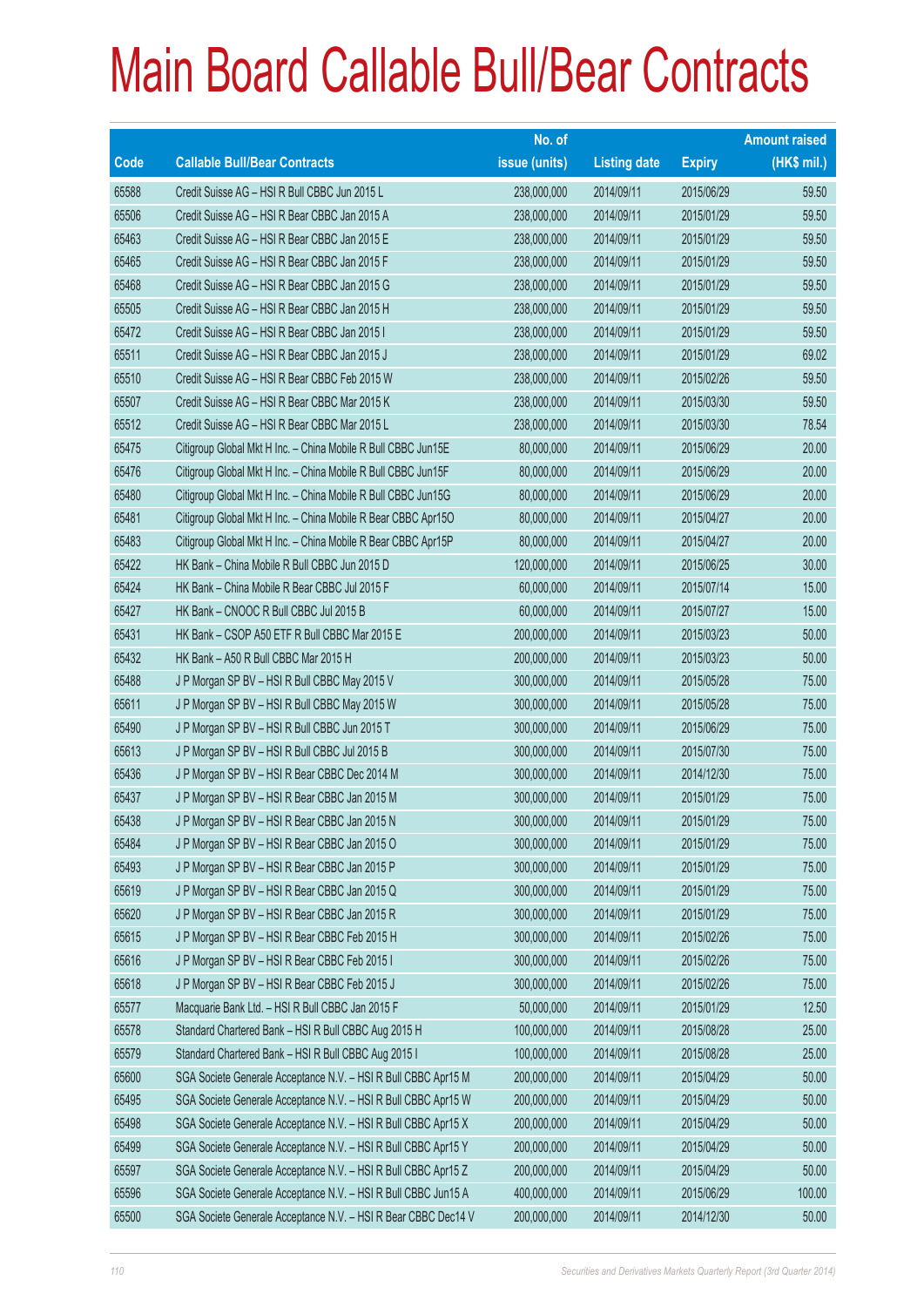|       |                                                                | No. of        |                     |               | <b>Amount raised</b> |
|-------|----------------------------------------------------------------|---------------|---------------------|---------------|----------------------|
| Code  | <b>Callable Bull/Bear Contracts</b>                            | issue (units) | <b>Listing date</b> | <b>Expiry</b> | $(HK$$ mil.)         |
| 65503 | SGA Societe Generale Acceptance N.V. - HSI R Bear CBBC Dec14 W | 200,000,000   | 2014/09/11          | 2014/12/30    | 50.00                |
| 65569 | UBS AG - China Mobile R Bull CBBC Oct 2015 B                   | 100,000,000   | 2014/09/11          | 2015/10/05    | 25.00                |
| 65566 | UBS AG - China Mobile R Bear CBBC Apr 2015 D                   | 100,000,000   | 2014/09/11          | 2015/04/13    | 25.00                |
| 65565 | UBS AG - China Mobile R Bear CBBC May 2015 C                   | 100,000,000   | 2014/09/11          | 2015/05/04    | 25.00                |
| 65555 | UBS AG - CSOP A50 ETF R Bull CBBC Mar 2015 E                   | 100,000,000   | 2014/09/11          | 2015/03/02    | 25.00                |
| 65551 | UBS AG - A50 China R Bull CBBC Mar 2015 I                      | 100,000,000   | 2014/09/11          | 2015/03/23    | 25.00                |
| 65575 | UBS AG - Galaxy Ent R Bear CBBC Mar 2015 A                     | 50,000,000    | 2014/09/11          | 2015/03/09    | 12.50                |
| 65570 | UBS AG - HKEx R Bull CBBC Oct 2015 C                           | 100,000,000   | 2014/09/11          | 2015/10/05    | 25.00                |
| 65532 | UBS AG - HSI R Bull CBBC Mar 2015 V                            | 300,000,000   | 2014/09/11          | 2015/03/30    | 75.00                |
| 65545 | UBS AG - HSI R Bull CBBC Apr 2015 F                            | 300,000,000   | 2014/09/11          | 2015/04/29    | 75.00                |
| 65537 | UBS AG - HSI R Bull CBBC May 2015 C                            | 300,000,000   | 2014/09/11          | 2015/05/28    | 75.00                |
| 65535 | UBS AG - HSI R Bull CBBC Jun 2015 C                            | 300,000,000   | 2014/09/11          | 2015/06/29    | 75.00                |
| 65443 | UBS AG - HSI R Bear CBBC Dec 2014 T                            | 300,000,000   | 2014/09/11          | 2014/12/30    | 75.00                |
| 65440 | UBS AG - HSI R Bear CBBC Dec 2014 U                            | 300,000,000   | 2014/09/11          | 2014/12/30    | 75.00                |
| 65550 | UBS AG - HSI R Bear CBBC Dec 2014 W                            | 300,000,000   | 2014/09/11          | 2014/12/30    | 75.00                |
| 65449 | UBS AG - HSI R Bear CBBC Jan 2015 U                            | 350,000,000   | 2014/09/11          | 2015/01/29    | 87.50                |
| 65548 | UBS AG - HSI R Bear CBBC Jan 2015 V                            | 300,000,000   | 2014/09/11          | 2015/01/29    | 75.00                |
| 65546 | UBS AG - HSI R Bear CBBC Feb 2015 J                            | 300,000,000   | 2014/09/11          | 2015/02/26    | 75.00                |
| 65557 | UBS AG - Sands China R Bear CBBC Apr 2015 A                    | 50,000,000    | 2014/09/11          | 2015/04/20    | 12.50                |
| 65640 | Credit Suisse AG - HSI R Bull CBBC May 2015 H                  | 238,000,000   | 2014/09/12          | 2015/05/28    | 59.50                |
| 65641 | Credit Suisse AG - HSI R Bull CBBC May 2015 I                  | 238,000,000   | 2014/09/12          | 2015/05/28    | 59.50                |
| 65644 | Credit Suisse AG - HSI R Bull CBBC May 2015 J                  | 238,000,000   | 2014/09/12          | 2015/05/28    | 59.50                |
| 65646 | Credit Suisse AG - HSI R Bull CBBC May 2015 K                  | 238,000,000   | 2014/09/12          | 2015/05/28    | 59.50                |
| 65672 | Credit Suisse AG - HSI R Bear CBBC Dec 2014 C                  | 238,000,000   | 2014/09/12          | 2014/12/30    | 59.50                |
| 65670 | Credit Suisse AG - HSI R Bear CBBC Dec 2014 X                  | 238,000,000   | 2014/09/12          | 2014/12/30    | 59.50                |
| 65697 | Credit Suisse AG - HSI R Bear CBBC Apr 2015 N                  | 238,000,000   | 2014/09/12          | 2015/04/29    | 59.50                |
| 65703 | Goldman Sachs SP (Asia) - HSI R Bull CBBC Dec 2014 B           | 150,000,000   | 2014/09/12          | 2014/12/30    | 46.80                |
| 65705 | Goldman Sachs SP (Asia) - HSI R Bull CBBC Dec 2014 C           | 150,000,000   | 2014/09/12          | 2014/12/30    | 44.55                |
| 65625 | HK Bank - ABC R Bear CBBC Apr 2015 A                           | 40,000,000    | 2014/09/12          | 2015/04/30    | 10.00                |
| 65647 | HK Bank - China Mobile R Bull CBBC Jul 2015 J                  | 120,000,000   | 2014/09/12          | 2015/07/16    | 30.00                |
| 65648 | HK Bank - China Mobile R Bear CBBC Jul 2015 G                  | 60,000,000    | 2014/09/12          | 2015/07/16    | 15.00                |
| 65637 | HK Bank - CC Bank R Bear CBBC Apr 2015 A                       | 40,000,000    | 2014/09/12          | 2015/04/30    | 10.00                |
| 65627 | HK Bank - China Life R Bear CBBC Jul 2015 A                    | 50,000,000    | 2014/09/12          | 2015/07/31    | 20.00                |
| 65631 | HK Bank - CSOP A50 ETF R Bull CBBC Apr 2015 I                  | 200,000,000   | 2014/09/12          | 2015/04/02    | 50.00                |
| 65632 | HK Bank - A50 R Bull CBBC Apr 2015 I                           | 200,000,000   | 2014/09/12          | 2015/04/02    | 50.00                |
| 65635 | HK Bank - HKEx R Bull CBBC Jun 2015 D                          | 60,000,000    | 2014/09/12          | 2015/06/08    | 15.00                |
| 65621 | HK Bank - HSI R Bull CBBC Apr 2015 D                           | 100,000,000   | 2014/09/12          | 2015/04/29    | 25.00                |
| 65624 | HK Bank - HSI R Bull CBBC May 2015 A                           | 100,000,000   | 2014/09/12          | 2015/05/28    | 25.00                |
| 65626 | HK Bank - HSI R Bull CBBC Jun 2015 C                           | 100,000,000   | 2014/09/12          | 2015/06/29    | 25.00                |
| 65629 | HK Bank - HSI R Bull CBBC Jul 2015 B                           | 100,000,000   | 2014/09/12          | 2015/07/30    | 25.00                |
| 65636 | HK Bank - Ping An R Bear CBBC Jul 2015 A                       | 40,000,000    | 2014/09/12          | 2015/07/31    | 10.00                |
| 65633 | HK Bank - TCH R Bull CBBC Apr 2015 E                           | 100,000,000   | 2014/09/12          | 2015/04/20    | 25.00                |
| 65665 | J P Morgan SP BV - HSI R Bull CBBC Jun 2015 U                  | 300,000,000   | 2014/09/12          | 2015/06/29    | 75.00                |
| 65660 | J P Morgan SP BV - HSI R Bull CBBC Jul 2015 C                  | 300,000,000   | 2014/09/12          | 2015/07/30    | 75.00                |
| 65669 | J P Morgan SP BV - HSI R Bull CBBC Jul 2015 D                  | 300,000,000   | 2014/09/12          | 2015/07/30    | 75.00                |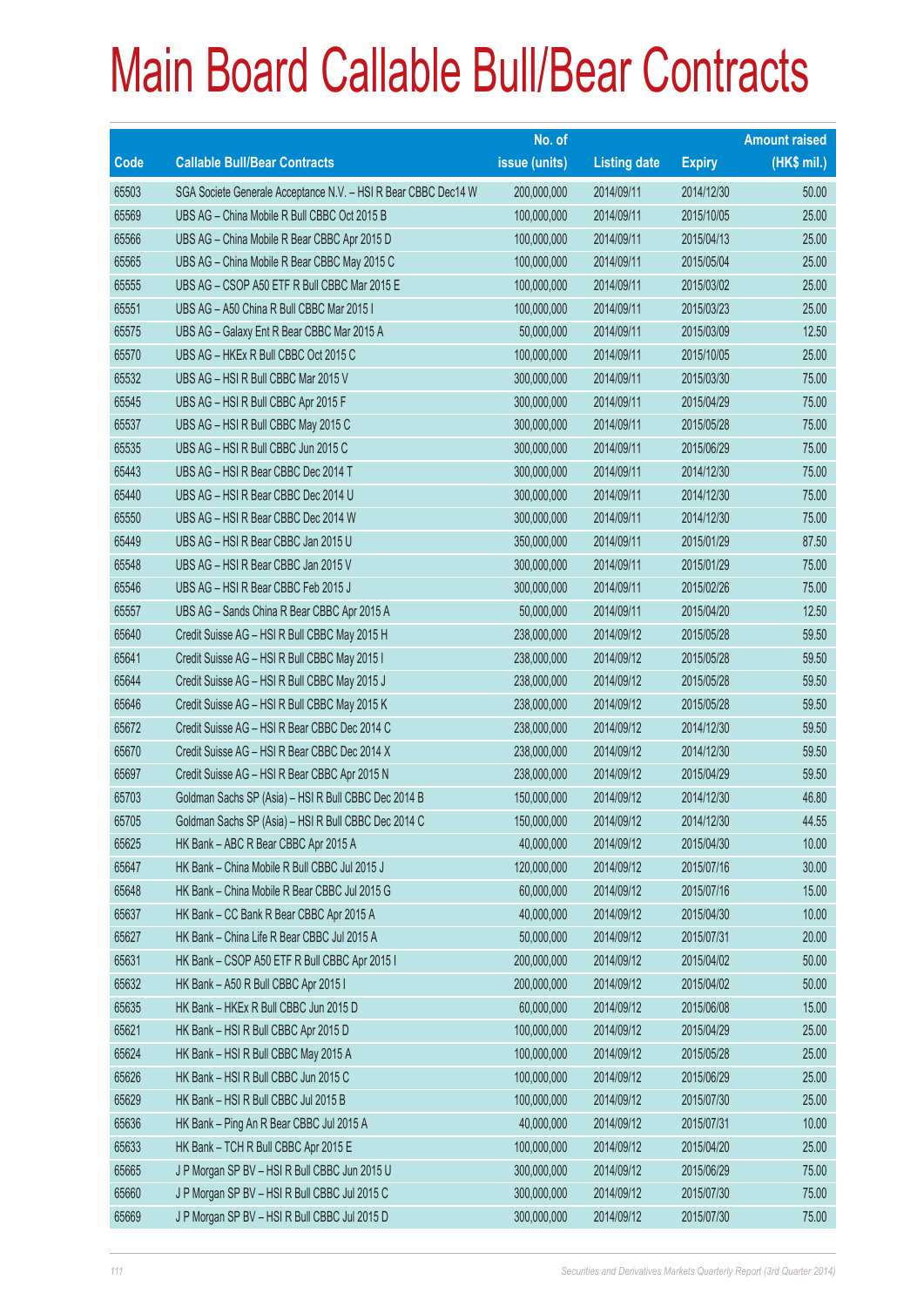|       |                                                                | No. of        |                     |               | <b>Amount raised</b> |
|-------|----------------------------------------------------------------|---------------|---------------------|---------------|----------------------|
| Code  | <b>Callable Bull/Bear Contracts</b>                            | issue (units) | <b>Listing date</b> | <b>Expiry</b> | (HK\$ mil.)          |
| 65702 | J P Morgan SP BV - HSI R Bear CBBC Dec 2014 F                  | 300,000,000   | 2014/09/12          | 2014/12/30    | 75.00                |
| 65698 | J P Morgan SP BV - HSI R Bear CBBC Feb 2015 K                  | 300,000,000   | 2014/09/12          | 2015/02/26    | 75.00                |
| 65657 | SGA Societe Generale Acceptance N.V. - A50 R Bull CBBC May15 A | 100,000,000   | 2014/09/12          | 2015/05/28    | 25.00                |
| 65656 | SGA Societe Generale Acceptance N.V. - HSI R Bull CBBC Apr15 K | 200,000,000   | 2014/09/12          | 2015/04/29    | 50.00                |
| 65650 | SGA Societe Generale Acceptance N.V. - HSI R Bull CBBC Apr15 O | 200,000,000   | 2014/09/12          | 2015/04/29    | 50.00                |
| 65689 | UBS AG - Cheung Kong R Bull CBBC Sep 2015 A                    | 100,000,000   | 2014/09/12          | 2015/09/21    | 25.00                |
| 65692 | UBS AG - HSI R Bull CBBC Jan 2015 L                            | 300,000,000   | 2014/09/12          | 2015/01/29    | 75.00                |
| 65694 | UBS AG - HSI R Bull CBBC Feb 2015 P                            | 300,000,000   | 2014/09/12          | 2015/02/26    | 75.00                |
| 65696 | UBS AG - HSI R Bull CBBC May 2015 D                            | 300,000,000   | 2014/09/12          | 2015/05/28    | 75.00                |
| 65680 | UBS AG - HSI R Bear CBBC Dec 2014 X                            | 300,000,000   | 2014/09/12          | 2014/12/30    | 75.00                |
| 65730 | BNP Paribas Arbit Issu B.V. - CSOP A50 ETF R Bull CBBC Jun15A  | 100,000,000   | 2014/09/15          | 2015/06/29    | 25.00                |
| 65731 | BNP Paribas Arbit Issu B.V. - CSOP A50 ETF R Bull CBBC Jun15B  | 100,000,000   | 2014/09/15          | 2015/06/29    | 25.00                |
| 65732 | Credit Suisse AG - HSI R Bull CBBC Apr 2015 T                  | 238,000,000   | 2014/09/15          | 2015/04/29    | 59.50                |
| 65738 | Credit Suisse AG - HSI R Bull CBBC Apr 2015 U                  | 238,000,000   | 2014/09/15          | 2015/04/29    | 59.50                |
| 65748 | Credit Suisse AG - HSI R Bull CBBC Apr 2015 V                  | 238,000,000   | 2014/09/15          | 2015/04/29    | 59.50                |
| 65751 | Credit Suisse AG - HSI R Bear CBBC Feb 2015 X                  | 238,000,000   | 2014/09/15          | 2015/02/26    | 59.50                |
| 65753 | Credit Suisse AG - HSI R Bear CBBC Feb 2015 Y                  | 238,000,000   | 2014/09/15          | 2015/02/26    | 59.50                |
| 65723 | HK Bank - CSOP A50 ETF R Bull CBBC Apr 2015 J                  | 200,000,000   | 2014/09/15          | 2015/04/15    | 50.00                |
| 65722 | HK Bank - A50 R Bull CBBC Apr 2015 J                           | 200,000,000   | 2014/09/15          | 2015/04/13    | 50.00                |
| 65717 | HK Bank - HSCEI R Bull CBBC Jun 2015 B                         | 100,000,000   | 2014/09/15          | 2015/06/29    | 25.00                |
| 65725 | HK Bank - HSI R Bull CBBC Mar 2015 N                           | 100,000,000   | 2014/09/15          | 2015/03/30    | 25.00                |
| 65726 | HK Bank - HSI R Bull CBBC May 2015 B                           | 100,000,000   | 2014/09/15          | 2015/05/28    | 25.00                |
| 65716 | HK Bank - HSI R Bear CBBC Oct 2015 A                           | 400,000,000   | 2014/09/15          | 2015/10/29    | 104.00               |
| 65710 | J P Morgan SP BV - HSI R Bull CBBC May 2015 X                  | 300,000,000   | 2014/09/15          | 2015/05/28    | 75.00                |
| 65712 | J P Morgan SP BV - HSI R Bull CBBC Jul 2015 E                  | 300,000,000   | 2014/09/15          | 2015/07/30    | 75.00                |
| 65709 | J P Morgan SP BV - HSI R Bear CBBC Dec 2014 G                  | 300,000,000   | 2014/09/15          | 2014/12/30    | 75.00                |
| 65739 | Standard Chartered Bank - HSI R Bear CBBC Mar 2015 G           | 100,000,000   | 2014/09/15          | 2015/03/30    | 25.00                |
| 65743 | Standard Chartered Bank - HSI R Bear CBBC Mar 2015 H           | 100,000,000   | 2014/09/15          | 2015/03/30    | 25.00                |
| 65745 | UBS AG - HSI R Bull CBBC Jan 2015 M                            | 300,000,000   | 2014/09/15          | 2015/01/29    | 75.00                |
| 65747 | UBS AG - HSI R Bull CBBC Mar 2015 W                            | 300,000,000   | 2014/09/15          | 2015/03/30    | 75.00                |
| 65754 | UBS AG - HSI R Bear CBBC Dec 2014 Y                            | 300,000,000   | 2014/09/15          | 2014/12/30    | 75.00                |
| 65755 | UBS AG - HSI R Bear CBBC Jan 2015 W                            | 350,000,000   | 2014/09/15          | 2015/01/29    | 87.50                |
| 65761 | Credit Suisse AG - HSI R Bull CBBC Feb 2015 G                  | 238,000,000   | 2014/09/16          | 2015/02/26    | 59.50                |
| 65792 | Credit Suisse AG - HSI R Bear CBBC Feb 2015 Z                  | 238,000,000   | 2014/09/16          | 2015/02/26    | 59.50                |
| 65770 | J P Morgan SP BV - HSI R Bull CBBC Jun 2015 V                  | 300,000,000   | 2014/09/16          | 2015/06/29    | 75.00                |
| 65773 | J P Morgan SP BV - HSI R Bull CBBC Jul 2015 F                  | 300,000,000   | 2014/09/16          | 2015/07/30    | 75.00                |
| 65765 | J P Morgan SP BV - HSI R Bear CBBC Dec 2014 K                  | 300,000,000   | 2014/09/16          | 2014/12/30    | 75.00                |
| 65778 | Macquarie Bank Ltd. - HSI R Bull CBBC Jan 2015 G               | 50,000,000    | 2014/09/16          | 2015/01/29    | 12.50                |
| 65785 | Standard Chartered Bank - HSBC R Bull CBBC Mar 2015 A          | 50,000,000    | 2014/09/16          | 2015/03/03    | 12.50                |
| 65780 | Standard Chartered Bank - HSBC R Bear CBBC Feb 2015 A          | 50,000,000    | 2014/09/16          | 2015/02/11    | 12.50                |
| 65786 | SGA Societe Generale Acceptance N.V. - HSI R Bear CBBC Dec 14X | 200,000,000   | 2014/09/16          | 2014/12/30    | 50.00                |
| 65787 | SGA Societe Generale Acceptance N.V. - HSI R Bear CBBC Dec 14Y | 200,000,000   | 2014/09/16          | 2014/12/30    | 50.00                |
| 65756 | UBS AG - HSI R Bull CBBC Feb 2015 Q                            | 350,000,000   | 2014/09/16          | 2015/02/26    | 87.50                |
| 65790 | UBS AG - HSI R Bear CBBC Dec 2014 E                            | 300,000,000   | 2014/09/16          | 2014/12/30    | 75.00                |
| 65791 | UBS AG - HSI R Bear CBBC Dec 2014 F                            | 300,000,000   | 2014/09/16          | 2014/12/30    | 75.00                |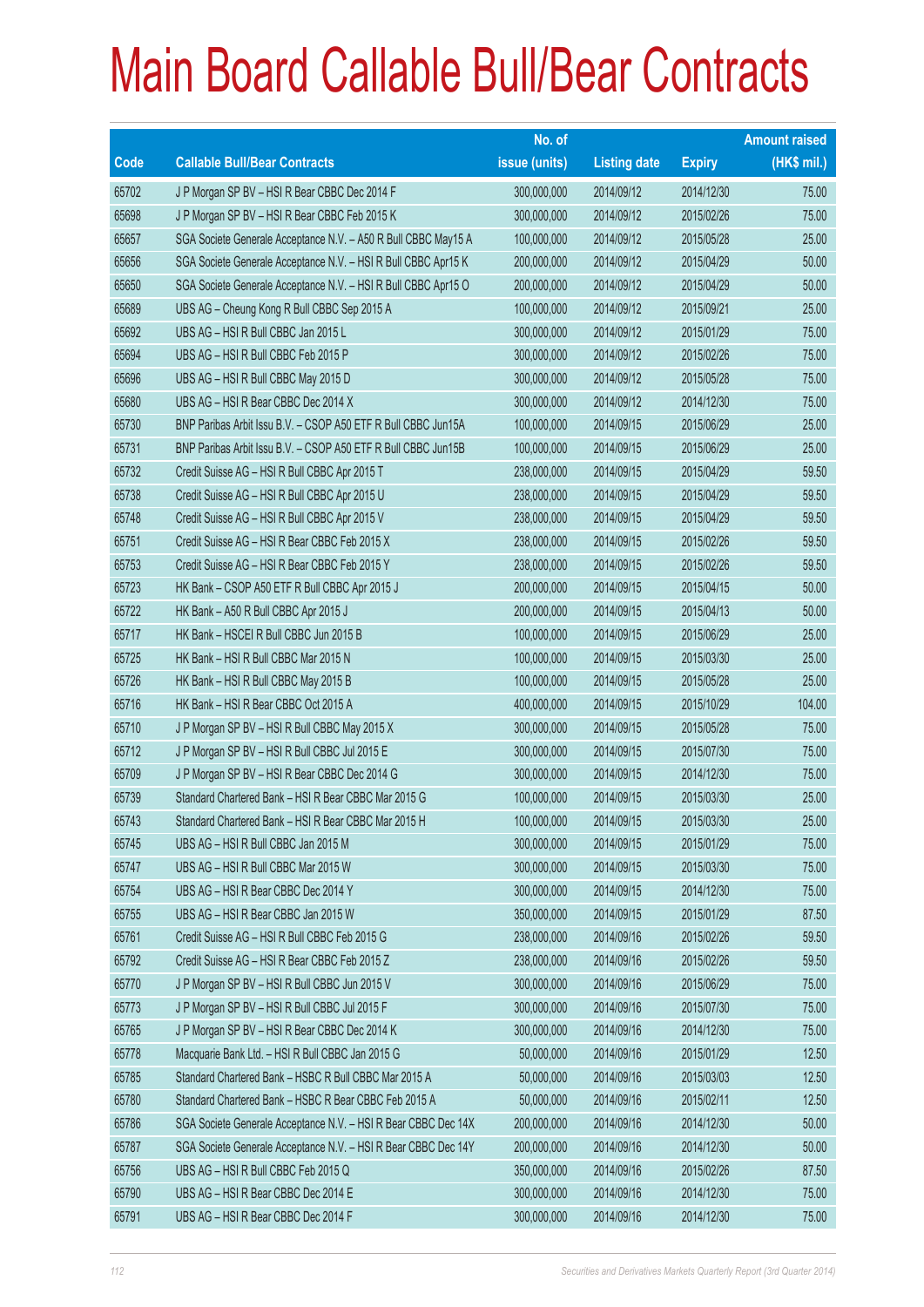|        |                                                                | No. of        |                     |               | <b>Amount raised</b> |
|--------|----------------------------------------------------------------|---------------|---------------------|---------------|----------------------|
| Code   | <b>Callable Bull/Bear Contracts</b>                            | issue (units) | <b>Listing date</b> | <b>Expiry</b> | $(HK$$ mil.)         |
| 69975# | HK Bank - HSI R Bull CBBC Mar 2015 G                           | 250,000,000   | 2014/09/16          | 2015/03/30    | 11.00                |
| 65816  | BNP Paribas Arbit Issu B.V. - HSI R Bull CBBC Jun 2015 V       | 200,000,000   | 2014/09/17          | 2015/06/29    | 50.00                |
| 65907  | BNP Paribas Arbit Issu B.V. - HSI R Bull CBBC Jun 2015 X       | 200,000,000   | 2014/09/17          | 2015/06/29    | 50.00                |
| 65901  | BNP Paribas Arbit Issu B.V. - HSI R Bear CBBC Feb 2015 V       | 200,000,000   | 2014/09/17          | 2015/02/26    | 50.00                |
| 65904  | BNP Paribas Arbit Issu B.V. - HSI R Bear CBBC Feb 2015 W       | 200,000,000   | 2014/09/17          | 2015/02/26    | 50.00                |
| 65823  | Credit Suisse AG - HSI R Bull CBBC Jul 2015 A                  | 238,000,000   | 2014/09/17          | 2015/07/30    | 59.50                |
| 65825  | Credit Suisse AG - HSI R Bull CBBC Jul 2015 B                  | 238,000,000   | 2014/09/17          | 2015/07/30    | 59.50                |
| 65826  | Credit Suisse AG - HSI R Bull CBBC Jul 2015 C                  | 238,000,000   | 2014/09/17          | 2015/07/30    | 59.50                |
| 65830  | Credit Suisse AG - HSI R Bull CBBC Jul 2015 D                  | 238,000,000   | 2014/09/17          | 2015/07/30    | 59.50                |
| 65836  | Credit Suisse AG - HSI R Bull CBBC Jul 2015 E                  | 238,000,000   | 2014/09/17          | 2015/07/30    | 59.50                |
| 65900  | Credit Suisse AG - HSI R Bull CBBC Jul 2015 F                  | 238,000,000   | 2014/09/17          | 2015/07/30    | 59.50                |
| 65934  | Credit Suisse AG - HSI R Bear CBBC Dec 2014 A                  | 238,000,000   | 2014/09/17          | 2014/12/30    | 59.50                |
| 65920  | Credit Suisse AG - HSI R Bear CBBC Dec 2014 E                  | 238,000,000   | 2014/09/17          | 2014/12/30    | 59.50                |
| 65922  | Credit Suisse AG - HSI R Bear CBBC Dec 2014 F                  | 238,000,000   | 2014/09/17          | 2014/12/30    | 59.50                |
| 65933  | Credit Suisse AG - HSI R Bear CBBC Dec 2014 I                  | 238,000,000   | 2014/09/17          | 2014/12/30    | 59.50                |
| 65915  | Credit Suisse AG - HSI R Bear CBBC Dec 2014 Y                  | 238,000,000   | 2014/09/17          | 2014/12/30    | 59.50                |
| 65916  | Credit Suisse AG - HSI R Bear CBBC Dec 2014 Z                  | 238,000,000   | 2014/09/17          | 2014/12/30    | 59.50                |
| 65942  | Citigroup Global Mkt H Inc. - Galaxy Ent R Bear CBBC Mar 15E   | 60,000,000    | 2014/09/17          | 2015/03/23    | 15.00                |
| 65943  | Citigroup Global Mkt H Inc. - Sands China R Bull CBBC Jul15B   | 60,000,000    | 2014/09/17          | 2015/07/09    | 15.00                |
| 65944  | Citigroup Global Mkt H Inc. - Sands China R Bear CBBC May15C   | 60,000,000    | 2014/09/17          | 2015/05/11    | 15.00                |
| 65935  | Goldman Sachs SP (Asia) - HSI R Bear CBBC Dec 2014 C           | 150,000,000   | 2014/09/17          | 2014/12/30    | 38.55                |
| 65937  | Goldman Sachs SP (Asia) - HSI R Bear CBBC Dec 2014 D           | 150,000,000   | 2014/09/17          | 2014/12/30    | 38.40                |
| 65799  | HK Bank - CSOP A50 ETF R Bull CBBC May 2015 C                  | 200,000,000   | 2014/09/17          | 2015/05/11    | 50.00                |
| 65798  | HK Bank - A50 R Bull CBBC Apr 2015 K                           | 200,000,000   | 2014/09/17          | 2015/04/30    | 50.00                |
| 65797  | HK Bank - A50 R Bull CBBC May 2015 C                           | 200,000,000   | 2014/09/17          | 2015/05/11    | 50.00                |
| 65795  | HK Bank - HSI R Bull CBBC Apr 2015 E                           | 100,000,000   | 2014/09/17          | 2015/04/29    | 25.00                |
| 65793  | HK Bank - HSI R Bull CBBC Jun 2015 D                           | 100,000,000   | 2014/09/17          | 2015/06/29    | 25.00                |
| 65796  | HK Bank - HSI R Bear CBBC May 2015 E                           | 100,000,000   | 2014/09/17          | 2015/05/28    | 25.00                |
| 65811  | J P Morgan SP BV - HSI R Bull CBBC Jun 2015 W                  | 300,000,000   | 2014/09/17          | 2015/06/29    | 75.00                |
| 65801  | J P Morgan SP BV - HSI R Bull CBBC Jul 2015 G                  | 300,000,000   | 2014/09/17          | 2015/07/30    | 75.00                |
| 65804  | J P Morgan SP BV - HSI R Bull CBBC Jul 2015 H                  | 300,000,000   | 2014/09/17          | 2015/07/30    | 75.00                |
| 65855  | J P Morgan SP BV - HSI R Bear CBBC Dec 2014 U                  | 300,000,000   | 2014/09/17          | 2014/12/30    | 75.00                |
| 65857  | J P Morgan SP BV - HSI R Bear CBBC Dec 2014 V                  | 300,000,000   | 2014/09/17          | 2014/12/30    | 75.00                |
| 65865  | J P Morgan SP BV - HSI R Bear CBBC Jan 2015 S                  | 300,000,000   | 2014/09/17          | 2015/01/29    | 75.00                |
| 65908  | Macquarie Bank Ltd. - HSI R Bear CBBC Jan 2015 G               | 50,000,000    | 2014/09/17          | 2015/01/29    | 12.50                |
| 65817  | Standard Chartered Bank - HSI R Bull CBBC Sep 2015 A           | 100,000,000   | 2014/09/17          | 2015/09/29    | 25.00                |
| 65910  | Standard Chartered Bank - HSI R Bear CBBC Jan 2015 Q           | 100,000,000   | 2014/09/17          | 2015/01/29    | 25.00                |
| 65911  | Standard Chartered Bank - HSI R Bear CBBC Jan 2015 R           | 100,000,000   | 2014/09/17          | 2015/01/29    | 25.00                |
| 65875  | SGA Societe Generale Acceptance N.V. - HSI R Bear CBBC Dec14 A | 200,000,000   | 2014/09/17          | 2014/12/30    | 50.00                |
| 65874  | SGA Societe Generale Acceptance N.V. - HSI R Bear CBBC Dec14 C | 200,000,000   | 2014/09/17          | 2014/12/30    | 50.00                |
| 65871  | SGA Societe Generale Acceptance N.V. - HSI R Bear CBBC Dec14 Z | 200,000,000   | 2014/09/17          | 2014/12/30    | 50.00                |
| 65897  | UBS AG - Cheung Kong R Bull CBBC Jul 2015 A                    | 50,000,000    | 2014/09/17          | 2015/07/20    | 12.75                |
| 65879  | UBS AG - CNOOC R Bull CBBC Oct 2015 B                          | 50,000,000    | 2014/09/17          | 2015/10/26    | 14.75                |
| 65896  | UBS AG - Sinopec Corp R Bull CBBC Oct 2015 A                   | 100,000,000   | 2014/09/17          | 2015/10/12    | 25.00                |
| 65852  | UBS AG - HSI R Bull CBBC Jan 2015 H                            | 350,000,000   | 2014/09/17          | 2015/01/29    | 87.50                |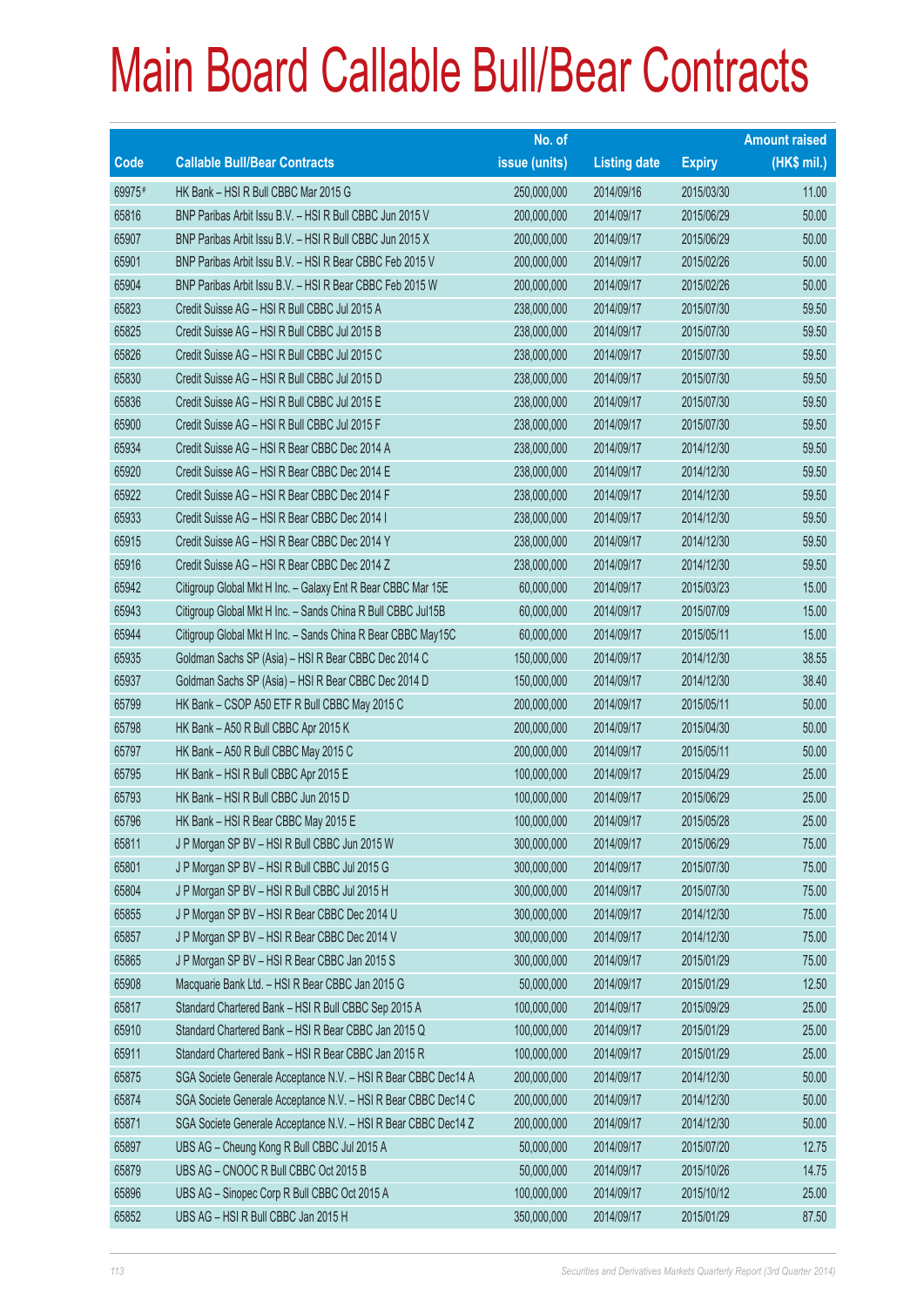|       |                                                                | No. of        |                     |               | <b>Amount raised</b> |
|-------|----------------------------------------------------------------|---------------|---------------------|---------------|----------------------|
| Code  | <b>Callable Bull/Bear Contracts</b>                            | issue (units) | <b>Listing date</b> | <b>Expiry</b> | $(HK$$ mil.)         |
| 65845 | UBS AG - HSI R Bull CBBC Mar 2015 X                            | 300,000,000   | 2014/09/17          | 2015/03/30    | 75.00                |
| 65843 | UBS AG - HSI R Bull CBBC Apr 2015 G                            | 300,000,000   | 2014/09/17          | 2015/04/29    | 75.00                |
| 65914 | UBS AG - HSI R Bull CBBC May 2015 E                            | 300,000,000   | 2014/09/17          | 2015/05/28    | 75.00                |
| 65939 | UBS AG - HSI R Bear CBBC Dec 2014 H                            | 300,000,000   | 2014/09/17          | 2014/12/30    | 75.00                |
| 65941 | UBS AG - HSI R Bear CBBC Dec 2014 J                            | 300,000,000   | 2014/09/17          | 2014/12/30    | 75.00                |
| 65940 | UBS AG - HSI R Bear CBBC Jan 2015 X                            | 300,000,000   | 2014/09/17          | 2015/01/29    | 75.00                |
| 65880 | UBS AG - Petrochina R Bull CBBC Oct 2015 A                     | 50,000,000    | 2014/09/17          | 2015/10/12    | 12.50                |
| 65876 | UBS AG - Sands China R Bull CBBC Jul 2015 A                    | 100,000,000   | 2014/09/17          | 2015/07/27    | 25.00                |
| 65892 | UBS AG - TCH R Bull CBBC Jul 2015 F                            | 100,000,000   | 2014/09/17          | 2015/07/13    | 25.00                |
| 65885 | UBS AG - Tencent R Bear CBBC Mar 2015 E                        | 100,000,000   | 2014/09/17          | 2015/03/23    | 25.00                |
| 66017 | BNP Paribas Arbit Issu B.V. - HSI R Bull CBBC Jun 2015 T       | 200,000,000   | 2014/09/18          | 2015/06/29    | 50.00                |
| 66081 | BNP Paribas Arbit Issu B.V. - HSI R Bear CBBC Feb 2015 Y       | 200,000,000   | 2014/09/18          | 2015/02/26    | 50.00                |
| 66031 | Credit Suisse AG - China Mobile R Bull CBBC Jan 2015 D         | 50,000,000    | 2014/09/18          | 2015/01/30    | 12.50                |
| 66036 | Credit Suisse AG - China Mobile R Bull CBBC Jan 2015 E         | 50,000,000    | 2014/09/18          | 2015/01/30    | 12.50                |
| 66040 | Credit Suisse AG - China Mobile R Bear CBBC Jan 2015 F         | 50,000,000    | 2014/09/18          | 2015/01/30    | 12.50                |
| 66057 | Credit Suisse AG - HSI R Bull CBBC Mar 2015 P                  | 238,000,000   | 2014/09/18          | 2015/03/30    | 59.50                |
| 66063 | Credit Suisse AG - HSI R Bull CBBC Mar 2015 Q                  | 238,000,000   | 2014/09/18          | 2015/03/30    | 59.50                |
| 66050 | Credit Suisse AG - HSI R Bull CBBC Mar 2015 R                  | 238,000,000   | 2014/09/18          | 2015/03/30    | 59.50                |
| 65992 | Credit Suisse AG - HSI R Bear CBBC Jan 2015 B                  | 238,000,000   | 2014/09/18          | 2015/01/29    | 59.50                |
| 65993 | Credit Suisse AG - HSI R Bear CBBC Jan 2015 C                  | 238,000,000   | 2014/09/18          | 2015/01/29    | 59.50                |
| 65991 | Credit Suisse AG - HSI R Bear CBBC Jan 2015 O                  | 238,000,000   | 2014/09/18          | 2015/01/29    | 59.50                |
| 66077 | Credit Suisse AG - HSI R Bear CBBC Jan 2015 P                  | 238,000,000   | 2014/09/18          | 2015/01/29    | 59.50                |
| 66021 | Credit Suisse AG - TCH R Bull CBBC Feb 2015 B                  | 50,000,000    | 2014/09/18          | 2015/02/27    | 12.50                |
| 66028 | Credit Suisse AG - TCH R Bear CBBC Feb 2015 C                  | 50,000,000    | 2014/09/18          | 2015/02/27    | 12.50                |
| 65969 | HK Bank - Galaxy Ent R Bear CBBC Apr 2015 A                    | 60,000,000    | 2014/09/18          | 2015/04/13    | 15.00                |
| 65973 | HK Bank - Great Wall Motor R Bull CBBC Dec 2015 E              | 40,000,000    | 2014/09/18          | 2015/12/31    | 10.00                |
| 65946 | HK Bank - HSI R Bear CBBC Apr 2015 M                           | 100,000,000   | 2014/09/18          | 2015/04/29    | 25.00                |
| 65950 | HK Bank - HSI R Bear CBBC Apr 2015 N                           | 100,000,000   | 2014/09/18          | 2015/04/29    | 25.00                |
| 65951 | HK Bank - HSI R Bear CBBC Apr 2015 O                           | 100,000,000   | 2014/09/18          | 2015/04/29    | 25.00                |
| 65971 | HK Bank - Kingsoft R Bear CBBC Jul 2015 A                      | 40,000,000    | 2014/09/18          | 2015/07/27    | 20.80                |
| 65970 | HK Bank - Sands China R Bull CBBC Jul 2015 A                   | 80,000,000    | 2014/09/18          | 2015/07/06    | 20.00                |
| 65956 | HK Bank - TCH R Bear CBBC Jul 2015 C                           | 100,000,000   | 2014/09/18          | 2015/07/06    | 25.00                |
| 65965 | HK Bank - TCH R Bear CBBC Jul 2015 D                           | 100,000,000   | 2014/09/18          | 2015/07/13    | 25.00                |
| 65974 | J P Morgan SP BV - HSI R Bull CBBC Jun 2015 X                  | 300,000,000   | 2014/09/18          | 2015/06/29    | 75.00                |
| 66078 | J P Morgan SP BV - HSI R Bear CBBC Dec 2014 W                  | 300,000,000   | 2014/09/18          | 2014/12/30    | 75.00                |
| 66080 | J P Morgan SP BV - HSI R Bear CBBC Dec 2014 X                  | 300,000,000   | 2014/09/18          | 2014/12/30    | 75.00                |
| 66079 | J P Morgan SP BV - HSI R Bear CBBC Jan 2015 T                  | 300,000,000   | 2014/09/18          | 2015/01/29    | 75.00                |
| 65979 | Macquarie Bank Ltd. - HSI R Bear CBBC Jan 2015 H               | 50,000,000    | 2014/09/18          | 2015/01/29    | 12.50                |
| 65997 | Standard Chartered Bank - HSI R Bull CBBC Mar 2015 C           | 100,000,000   | 2014/09/18          | 2015/03/30    | 25.00                |
| 66006 | Standard Chartered Bank - HSI R Bear CBBC Feb 2015 U           | 100,000,000   | 2014/09/18          | 2015/02/26    | 25.00                |
| 66084 | SGA Societe Generale Acceptance N.V. - HSI R Bear CBBC Dec14 B | 200,000,000   | 2014/09/18          | 2014/12/30    | 50.00                |
| 66085 | SGA Societe Generale Acceptance N.V. - HSI R Bear CBBC Dec14 D | 200,000,000   | 2014/09/18          | 2014/12/30    | 50.00                |
| 66088 | SGA Societe Generale Acceptance N.V. - HSI R Bear CBBC Dec14 E | 200,000,000   | 2014/09/18          | 2014/12/30    | 50.00                |
| 66068 | UBS AG - HSI R Bull CBBC Feb 2015 R                            | 350,000,000   | 2014/09/18          | 2015/02/26    | 87.50                |
| 66067 | UBS AG - HSI R Bull CBBC Mar 2015 Y                            | 300,000,000   | 2014/09/18          | 2015/03/30    | 75.00                |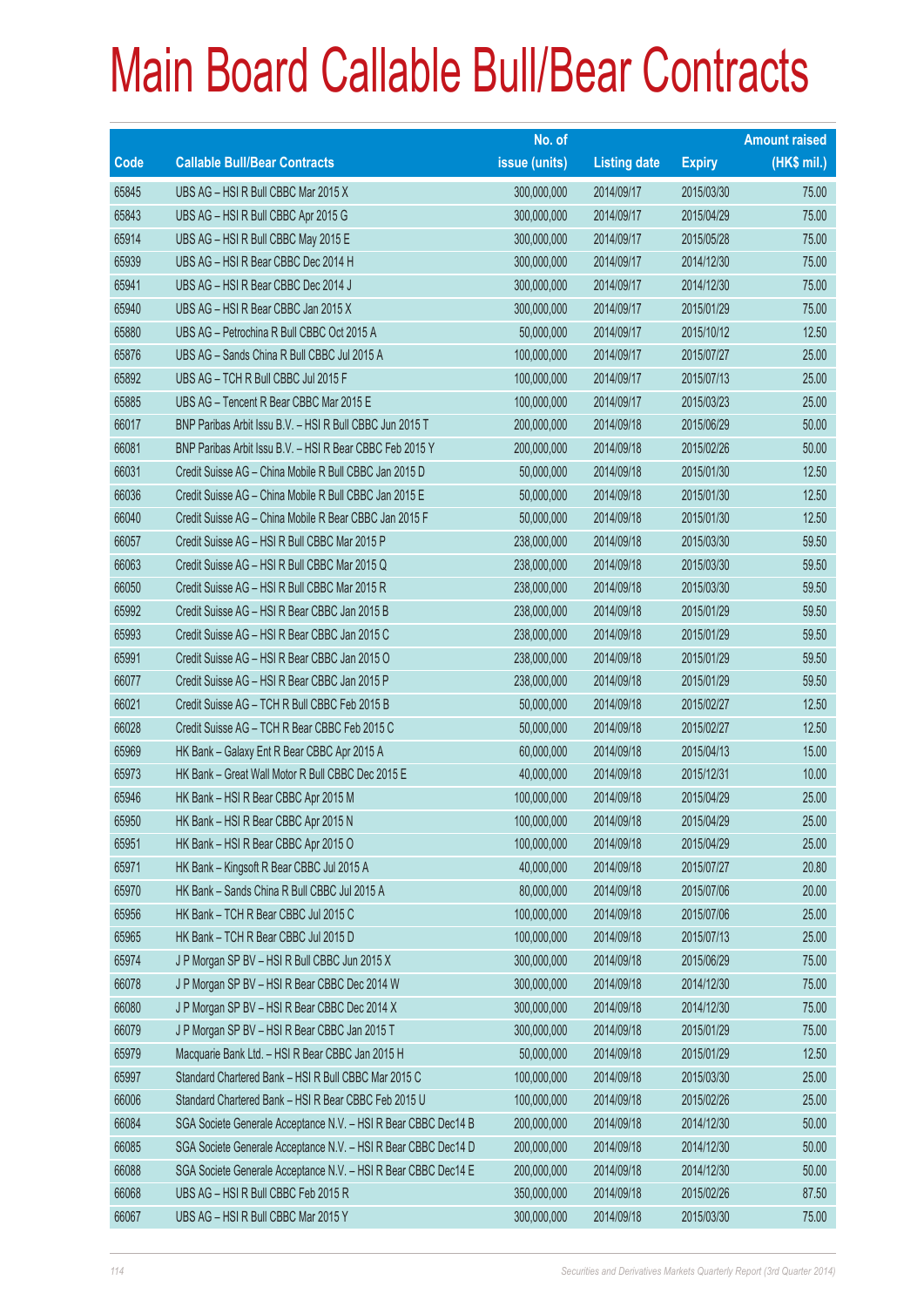|             |                                                                | No. of        |                     |               | <b>Amount raised</b> |
|-------------|----------------------------------------------------------------|---------------|---------------------|---------------|----------------------|
| <b>Code</b> | <b>Callable Bull/Bear Contracts</b>                            | issue (units) | <b>Listing date</b> | <b>Expiry</b> | $(HK$$ mil.)         |
| 65980       | UBS AG - HSI R Bear CBBC Dec 2014 A                            | 300,000,000   | 2014/09/18          | 2014/12/30    | 75.00                |
| 66071       | UBS AG - HSI R Bear CBBC Dec 2014 I                            | 300,000,000   | 2014/09/18          | 2014/12/30    | 75.00                |
| 66072       | UBS AG - HSI R Bear CBBC Dec 2014 K                            | 300,000,000   | 2014/09/18          | 2014/12/30    | 75.00                |
| 66076       | UBS AG - HSI R Bear CBBC Dec 2014 L                            | 300,000,000   | 2014/09/18          | 2014/12/30    | 75.00                |
| 66118       | BNP Paribas Arbit Issu B.V. - HSI R Bull CBBC Jun 2015 U       | 200,000,000   | 2014/09/19          | 2015/06/29    | 50.00                |
| 66198       | BNP Paribas Arbit Issu B.V. - HSI R Bear CBBC Feb 2015 F       | 200,000,000   | 2014/09/19          | 2015/02/26    | 50.00                |
| 66107       | Credit Suisse AG - HSI R Bull CBBC May 2015 L                  | 238,000,000   | 2014/09/19          | 2015/05/28    | 59.50                |
| 66110       | Credit Suisse AG - HSI R Bull CBBC May 2015 M                  | 238,000,000   | 2014/09/19          | 2015/05/28    | 59.50                |
| 66117       | Credit Suisse AG - HSI R Bull CBBC May 2015 N                  | 238,000,000   | 2014/09/19          | 2015/05/28    | 59.50                |
| 66283       | Credit Suisse AG - HSI R Bear CBBC Dec 2014 B                  | 238,000,000   | 2014/09/19          | 2014/12/30    | 59.50                |
| 66284       | Credit Suisse AG - HSI R Bear CBBC Dec 2014 D                  | 238,000,000   | 2014/09/19          | 2014/12/30    | 59.50                |
| 66090       | J P Morgan SP BV - HSI R Bull CBBC Jul 2015 I                  | 300,000,000   | 2014/09/19          | 2015/07/30    | 75.00                |
| 66157       | J P Morgan SP BV - HSI R Bull CBBC Jul 2015 J                  | 300,000,000   | 2014/09/19          | 2015/07/30    | 75.00                |
| 66094       | J P Morgan SP BV - HSI R Bull CBBC Aug 2015 A                  | 300,000,000   | 2014/09/19          | 2015/08/28    | 75.00                |
| 66158       | J P Morgan SP BV - HSI R Bear CBBC Dec 2014 H                  | 300,000,000   | 2014/09/19          | 2014/12/30    | 75.00                |
| 66162       | J P Morgan SP BV - HSI R Bear CBBC Dec 2014 Y                  | 300,000,000   | 2014/09/19          | 2014/12/30    | 75.00                |
| 66167       | J P Morgan SP BV - HSI R Bear CBBC Jan 2015 U                  | 300,000,000   | 2014/09/19          | 2015/01/29    | 75.00                |
| 66099       | Standard Chartered Bank - China Mobile R Bear CBBC Apr 2015A   | 50,000,000    | 2014/09/19          | 2015/04/13    | 12.50                |
| 66100       | Standard Chartered Bank - CSOP A50 ETF R Bear CBBC Jun 2015A   | 50,000,000    | 2014/09/19          | 2015/06/29    | 12.50                |
| 66101       | Standard Chartered Bank - A50 China R Bear CBBC Jun 2015 A     | 50,000,000    | 2014/09/19          | 2015/06/29    | 12.50                |
| 66126       | Standard Chartered Bank - HSI R Bull CBBC Mar 2015 D           | 100,000,000   | 2014/09/19          | 2015/03/30    | 25.00                |
| 66134       | Standard Chartered Bank - HSI R Bear CBBC Feb 2015 V           | 100,000,000   | 2014/09/19          | 2015/02/26    | 25.00                |
| 66097       | Standard Chartered Bank - Lenovo R Bull CBBC Sep 2015 B        | 50,000,000    | 2014/09/19          | 2015/09/09    | 12.50                |
| 66102       | Standard Chartered Bank - PetCh R Bear CBBC May 2015 B         | 50,000,000    | 2014/09/19          | 2015/05/18    | 12.50                |
| 66095       | Standard Chartered Bank - Sands China R Bull CBBC Jul 2015 A   | 50,000,000    | 2014/09/19          | 2015/07/15    | 12.50                |
| 66096       | Standard Chartered Bank - Sands China R Bear CBBC Apr 2015 B   | 50,000,000    | 2014/09/19          | 2015/04/09    | 12.50                |
| 66104       | Standard Chartered Bank - TCH R Bear CBBC Apr 2015 A           | 80,000,000    | 2014/09/19          | 2015/04/15    | 20.00                |
| 66151       | SGA Societe Generale Acceptance N.V. - HSI R Bull CBBC Apr15 J | 200,000,000   | 2014/09/19          | 2015/04/29    | 50.00                |
| 66138       | SGA Societe Generale Acceptance N.V. - HSI R Bull CBBC Apr15 P | 200,000,000   | 2014/09/19          | 2015/04/29    | 50.00                |
| 66136       | SGA Societe Generale Acceptance N.V. - HSI R Bull CBBC Jun15 B | 200,000,000   | 2014/09/19          | 2015/06/29    | 50.00                |
| 66137       | SGA Societe Generale Acceptance N.V. - HSI R Bull CBBC Jun15 C | 200,000,000   | 2014/09/19          | 2015/06/29    | 50.00                |
| 66174       | SGA Societe Generale Acceptance N.V. - HSI R Bear CBBC Dec14 F | 200,000,000   | 2014/09/19          | 2014/12/30    | 50.00                |
| 66277       | UBS AG - HSI R Bull CBBC May 2015 F                            | 300,000,000   | 2014/09/19          | 2015/05/28    | 75.00                |
| 66281       | UBS AG - HSI R Bull CBBC Jun 2015 D                            | 300,000,000   | 2014/09/19          | 2015/06/29    | 75.00                |
| 66224       | UBS AG - HSI R Bear CBBC Dec 2014 B                            | 300,000,000   | 2014/09/19          | 2014/12/30    | 75.00                |
| 66232       | UBS AG - HSI R Bear CBBC Dec 2014 N                            | 300,000,000   | 2014/09/19          | 2014/12/30    | 75.00                |
| 66510       | BNP Paribas Arbit Issu B.V. - HSI R Bear CBBC Feb 2015 X       | 200,000,000   | 2014/09/22          | 2015/02/26    | 50.00                |
| 66491       | Credit Suisse AG - A50 China R Bull CBBC Feb 2015 A            | 50,000,000    | 2014/09/22          | 2015/02/27    | 12.50                |
| 66492       | Credit Suisse AG - A50 China R Bull CBBC Feb 2015 B            | 50,000,000    | 2014/09/22          | 2015/02/27    | 12.50                |
| 66494       | Credit Suisse AG - A50 China R Bull CBBC Feb 2015 C            | 50,000,000    | 2014/09/22          | 2015/02/27    | 12.50                |
| 66304       | Credit Suisse AG - HSI R Bull CBBC Apr 2015 W                  | 238,000,000   | 2014/09/22          | 2015/04/29    | 59.50                |
| 66308       | Credit Suisse AG - HSI R Bull CBBC Apr 2015 X                  | 238,000,000   | 2014/09/22          | 2015/04/29    | 59.50                |
| 66317       | Credit Suisse AG - HSI R Bull CBBC Apr 2015 Y                  | 238,000,000   | 2014/09/22          | 2015/04/29    | 59.50                |
| 66554       | Credit Suisse AG - HSI R Bear CBBC Dec 2014 H                  | 238,000,000   | 2014/09/22          | 2014/12/30    | 59.50                |
| 66565       | Credit Suisse AG - HSI R Bear CBBC Dec 2014 J                  | 238,000,000   | 2014/09/22          | 2014/12/30    | 59.50                |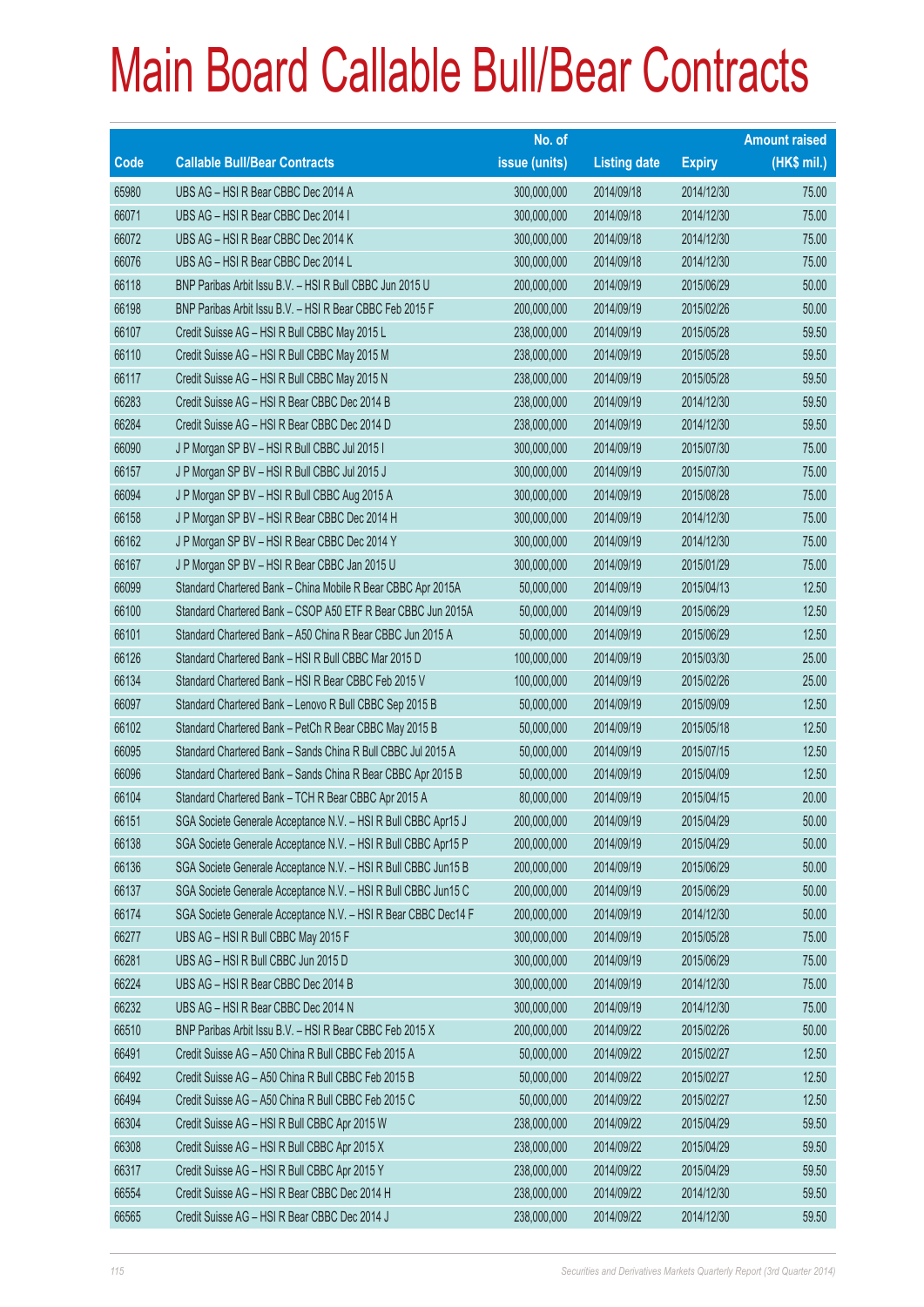|       |                                                                | No. of        |                     |               | <b>Amount raised</b> |
|-------|----------------------------------------------------------------|---------------|---------------------|---------------|----------------------|
| Code  | <b>Callable Bull/Bear Contracts</b>                            | issue (units) | <b>Listing date</b> | <b>Expiry</b> | $(HK$$ mil.)         |
| 66568 | Credit Suisse AG - HSI R Bear CBBC Dec 2014 K                  | 238,000,000   | 2014/09/22          | 2014/12/30    | 59.50                |
| 66570 | Citigroup Global Mkt H Inc. - Sinopec Corp R Bear CBBC Apr15C  | 60,000,000    | 2014/09/22          | 2015/04/23    | 15.00                |
| 66592 | Citigroup Global Mkt H Inc. - Galaxy Ent R Bear CBBC Mar15 F   | 60,000,000    | 2014/09/22          | 2015/03/23    | 15.00                |
| 66596 | Goldman Sachs SP (Asia) - HSI R Bull CBBC Dec 2014 D           | 150,000,000   | 2014/09/22          | 2014/12/30    | 40.65                |
| 66599 | Goldman Sachs SP (Asia) - HSI R Bull CBBC Dec 2014 E           | 150,000,000   | 2014/09/22          | 2014/12/30    | 37.95                |
| 66604 | Goldman Sachs SP (Asia) - HSI R Bull CBBC Dec 2014 F           | 150,000,000   | 2014/09/22          | 2014/12/30    | 40.65                |
| 66593 | Goldman Sachs SP (Asia) - HSI R Bear CBBC Jan 2015 B           | 150,000,000   | 2014/09/22          | 2015/01/29    | 38.85                |
| 66286 | J P Morgan SP BV - HSI R Bull CBBC Jul 2015 K                  | 300,000,000   | 2014/09/22          | 2015/07/30    | 75.00                |
| 66287 | J P Morgan SP BV - HSI R Bull CBBC Jul 2015 L                  | 300,000,000   | 2014/09/22          | 2015/07/30    | 75.00                |
| 66455 | J P Morgan SP BV - HSI R Bear CBBC Dec 2014 I                  | 300,000,000   | 2014/09/22          | 2014/12/30    | 75.00                |
| 66475 | J P Morgan SP BV - HSI R Bear CBBC Dec 2014 Q                  | 300,000,000   | 2014/09/22          | 2014/12/30    | 75.00                |
| 66443 | J P Morgan SP BV - HSI R Bear CBBC Jan 2015 V                  | 300,000,000   | 2014/09/22          | 2015/01/29    | 75.00                |
| 66511 | Standard Chartered Bank - Galaxy Ent R Bull CBBC Jul 2015 A    | 50,000,000    | 2014/09/22          | 2015/07/03    | 12.50                |
| 66533 | Standard Chartered Bank - Galaxy Ent R Bear CBBC Mar 2015 B    | 50,000,000    | 2014/09/22          | 2015/03/03    | 12.50                |
| 66331 | Standard Chartered Bank - HSI R Bull CBBC Aug 2015 J           | 100,000,000   | 2014/09/22          | 2015/08/28    | 25.00                |
| 66342 | Standard Chartered Bank - HSI R Bear CBBC Feb 2015 W           | 100,000,000   | 2014/09/22          | 2015/02/26    | 25.00                |
| 66534 | Standard Chartered Bank - HSI R Bear CBBC Feb 2015 X           | 100,000,000   | 2014/09/22          | 2015/02/26    | 25.00                |
| 66349 | SGA Societe Generale Acceptance N.V - CSA50 R Bull CBBC Apr15C | 100,000,000   | 2014/09/22          | 2015/04/29    | 25.00                |
| 66361 | SGA Societe Generale Acceptance N.V - CSA50 R Bear CBBC Apr15B | 100,000,000   | 2014/09/22          | 2015/04/29    | 25.00                |
| 66292 | SGA Societe Generale Acceptance N.V. - HSI R Bull CBBC Apr15 I | 200,000,000   | 2014/09/22          | 2015/04/29    | 50.00                |
| 66290 | SGA Societe Generale Acceptance N.V. - HSI R Bull CBBC Apr15 L | 200,000,000   | 2014/09/22          | 2015/04/29    | 50.00                |
| 66411 | SGA Societe Generale Acceptance N.V. - HSI R Bull CBBC Jun15 D | 200,000,000   | 2014/09/22          | 2015/06/29    | 50.00                |
| 66421 | SGA Societe Generale Acceptance N.V. - HSI R Bull CBBC Jun15 E | 200,000,000   | 2014/09/22          | 2015/06/29    | 50.00                |
| 66435 | SGA Societe Generale Acceptance N.V. - HSI R Bull CBBC Jun15 F | 200,000,000   | 2014/09/22          | 2015/06/29    | 50.00                |
| 66436 | SGA Societe Generale Acceptance N.V. - HSI R Bear CBBC Dec14 G | 200,000,000   | 2014/09/22          | 2014/12/30    | 50.00                |
| 66348 | UBS AG - HSI R Bull CBBC Jan 2015 U                            | 350,000,000   | 2014/09/22          | 2015/01/29    | 87.50                |
| 66345 | UBS AG - HSI R Bull CBBC Mar 2015 Z                            | 300,000,000   | 2014/09/22          | 2015/03/30    | 75.00                |
| 66545 | UBS AG - HSI R Bear CBBC Dec 2014 O                            | 300,000,000   | 2014/09/22          | 2014/12/30    | 75.00                |
| 66552 | UBS AG - HSI R Bear CBBC Dec 2014 P                            | 300,000,000   | 2014/09/22          | 2014/12/30    | 75.00                |
| 66720 | BNP Paribas Arbit Issu B.V. - HSI R Bull CBBC Jun 2015 S       | 200,000,000   | 2014/09/23          | 2015/06/29    | 50.00                |
| 66730 | BNP Paribas Arbit Issu B.V. - HSI R Bull CBBC Jun 2015 Y       | 200,000,000   | 2014/09/23          | 2015/06/29    | 50.00                |
| 66892 | BNP Paribas Arbit Issu B.V. - HSI R Bear CBBC Feb 2015 I       | 200,000,000   | 2014/09/23          | 2015/02/26    | 50.00                |
| 66914 | BNP Paribas Arbit Issu B.V. - HSI R Bear CBBC Feb 2015 Q       | 200,000,000   | 2014/09/23          | 2015/02/26    | 50.00                |
| 66737 | BNP Paribas Arbit Issu B.V. - HSI R Bear CBBC Feb 2015 Z       | 200,000,000   | 2014/09/23          | 2015/02/26    | 50.00                |
| 66749 | Credit Suisse AG - HSI R Bull CBBC May 2015 O                  | 238,000,000   | 2014/09/23          | 2015/05/28    | 59.50                |
| 66752 | Credit Suisse AG - HSI R Bull CBBC May 2015 P                  | 238,000,000   | 2014/09/23          | 2015/05/28    | 59.50                |
| 66777 | Credit Suisse AG - HSI R Bull CBBC Jun 2015 M                  | 238,000,000   | 2014/09/23          | 2015/06/29    | 59.50                |
| 66780 | Credit Suisse AG - HSI R Bull CBBC Jun 2015 N                  | 238,000,000   | 2014/09/23          | 2015/06/29    | 59.50                |
| 66783 | Credit Suisse AG - HSI R Bull CBBC Jun 2015 O                  | 238,000,000   | 2014/09/23          | 2015/06/29    | 59.50                |
| 66816 | Credit Suisse AG - HSI R Bear CBBC Jan 2015 Q                  | 238,000,000   | 2014/09/23          | 2015/01/29    | 59.50                |
| 66817 | Credit Suisse AG - HSI R Bear CBBC Jan 2015 V                  | 238,000,000   | 2014/09/23          | 2015/01/29    | 59.50                |
| 66830 | Credit Suisse AG - HSI R Bear CBBC Jan 2015 W                  | 238,000,000   | 2014/09/23          | 2015/01/29    | 59.50                |
| 66831 | Credit Suisse AG - HSI R Bear CBBC Jan 2015 X                  | 238,000,000   | 2014/09/23          | 2015/01/29    | 59.50                |
| 66753 | Credit Suisse AG - HSI R Bear CBBC May 2015 A                  | 238,000,000   | 2014/09/23          | 2015/05/28    | 59.50                |
| 66772 | Credit Suisse AG - HSI R Bear CBBC May 2015 B                  | 238,000,000   | 2014/09/23          | 2015/05/28    | 59.50                |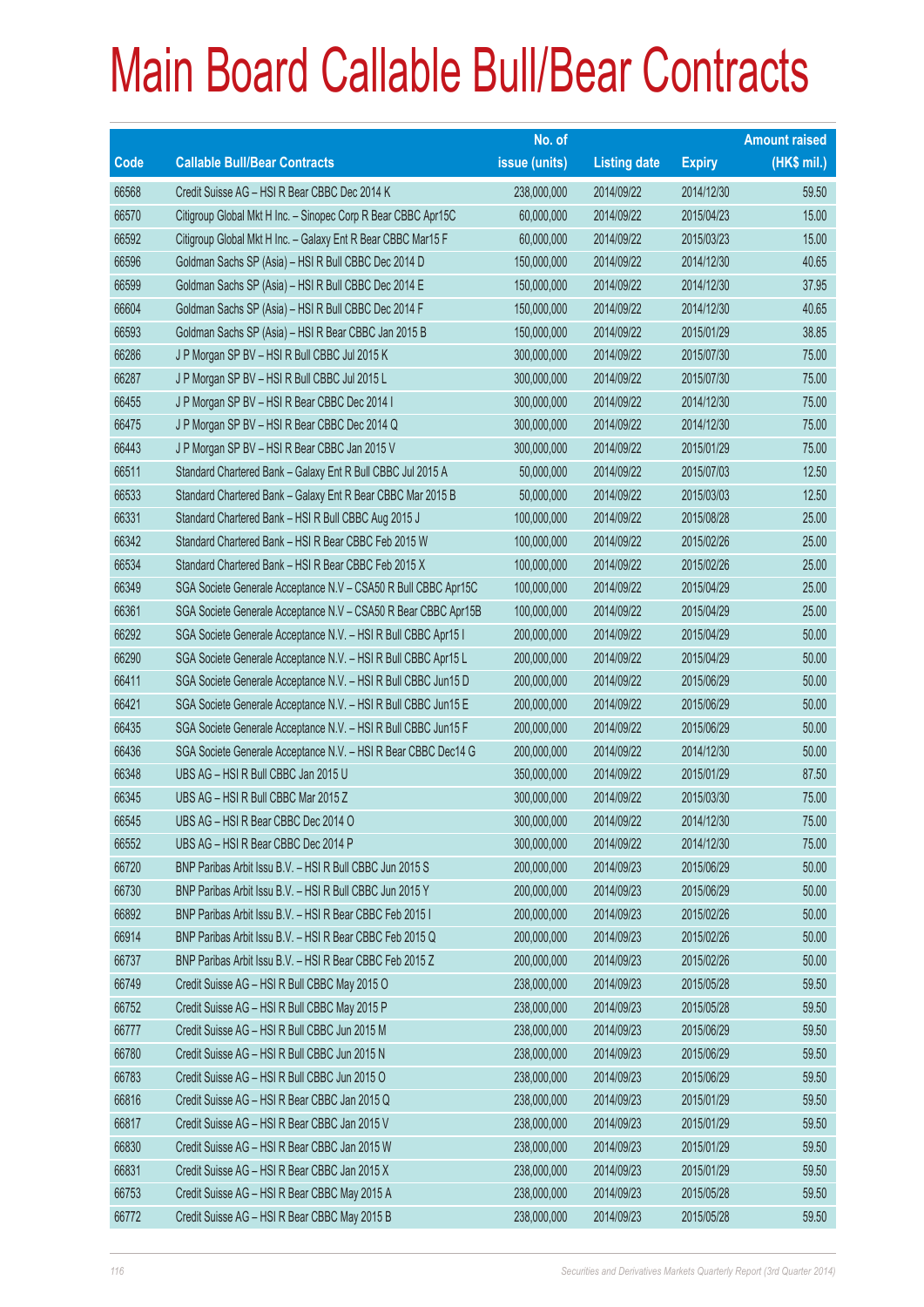|       |                                                                | No. of        |                     |               | <b>Amount raised</b> |
|-------|----------------------------------------------------------------|---------------|---------------------|---------------|----------------------|
| Code  | <b>Callable Bull/Bear Contracts</b>                            | issue (units) | <b>Listing date</b> | <b>Expiry</b> | $(HK$$ mil.)         |
| 66919 | Citigroup Global Mkt H Inc. - China Mobile R Bear CBBC Apr15Q  | 80,000,000    | 2014/09/23          | 2015/04/24    | 20.00                |
| 66920 | Citigroup Global Mkt H Inc. - China Mobile R Bear CBBC Apr15R  | 80,000,000    | 2014/09/23          | 2015/04/24    | 20.00                |
| 66606 | J P Morgan SP BV - HSI R Bull CBBC Jun 2015 Y                  | 300,000,000   | 2014/09/23          | 2015/06/29    | 75.00                |
| 66664 | J P Morgan SP BV - HSI R Bull CBBC Jun 2015 Z                  | 300,000,000   | 2014/09/23          | 2015/06/29    | 75.00                |
| 66681 | J P Morgan SP BV - HSI R Bull CBBC Jul 2015 M                  | 300,000,000   | 2014/09/23          | 2015/07/30    | 75.00                |
| 66877 | J P Morgan SP BV - HSI R Bull CBBC Jul 2015 N                  | 300,000,000   | 2014/09/23          | 2015/07/30    | 75.00                |
| 66887 | J P Morgan SP BV - HSI R Bear CBBC Dec 2014 Z                  | 300,000,000   | 2014/09/23          | 2014/12/30    | 75.00                |
| 66691 | J P Morgan SP BV - HSI R Bear CBBC Jan 2015 W                  | 300,000,000   | 2014/09/23          | 2015/01/29    | 75.00                |
| 66921 | J P Morgan SP BV - HSI R Bear CBBC Jan 2015 X                  | 300,000,000   | 2014/09/23          | 2015/01/29    | 75.00                |
| 66694 | Macquarie Bank Ltd. - HSI R Bear CBBC Jan 2015 I               | 50,000,000    | 2014/09/23          | 2015/01/29    | 12.50                |
| 66743 | Standard Chartered Bank - HSI R Bull CBBC Aug 2015 K           | 100,000,000   | 2014/09/23          | 2015/08/28    | 25.00                |
| 66740 | Standard Chartered Bank - HSI R Bear CBBC Feb 2015 Y           | 100,000,000   | 2014/09/23          | 2015/02/26    | 25.00                |
| 66741 | Standard Chartered Bank - HSI R Bear CBBC Feb 2015 Z           | 100,000,000   | 2014/09/23          | 2015/02/26    | 25.00                |
| 66701 | SGA Societe Generale Acceptance N.V. - HSI R Bull CBBC Apr15 G | 200,000,000   | 2014/09/23          | 2015/04/29    | 50.00                |
| 66707 | SGA Societe Generale Acceptance N.V. - HSI R Bear CBBC Dec14 H | 200,000,000   | 2014/09/23          | 2014/12/30    | 50.00                |
| 66709 | SGA Societe Generale Acceptance N.V. - HSI R Bear CBBC Dec14 I | 200,000,000   | 2014/09/23          | 2014/12/30    | 50.00                |
| 66843 | SGA Societe Generale Acceptance N.V. - HSI R Bear CBBC Dec14 J | 200,000,000   | 2014/09/23          | 2014/12/30    | 50.00                |
| 66796 | UBS AG - HSI R Bull CBBC Mar 2015 A                            | 300,000,000   | 2014/09/23          | 2015/03/30    | 75.00                |
| 66801 | UBS AG - HSI R Bull CBBC Apr 2015 H                            | 300,000,000   | 2014/09/23          | 2015/04/29    | 75.00                |
| 66867 | UBS AG - HSI R Bear CBBC Dec 2014 Q                            | 300,000,000   | 2014/09/23          | 2014/12/30    | 75.00                |
| 66864 | UBS AG - HSI R Bear CBBC Jan 2015 A                            | 300,000,000   | 2014/09/23          | 2015/01/29    | 75.00                |
| 66853 | UBS AG - HSI R Bear CBBC Jan 2015 Z                            | 300,000,000   | 2014/09/23          | 2015/01/29    | 75.00                |
| 67164 | BNP Paribas Arbit Issu B.V. - TCH R Bull CBBC Jun 2015 A       | 100,000,000   | 2014/09/24          | 2015/06/29    | 25.00                |
| 67166 | Credit Suisse AG - HSI R Bull CBBC May 2015 Q                  | 238,000,000   | 2014/09/24          | 2015/05/28    | 59.50                |
| 67173 | Credit Suisse AG - HSI R Bull CBBC May 2015 R                  | 238,000,000   | 2014/09/24          | 2015/05/28    | 59.50                |
| 67193 | Credit Suisse AG - HSI R Bull CBBC May 2015 S                  | 238,000,000   | 2014/09/24          | 2015/05/28    | 59.50                |
| 67204 | Credit Suisse AG - HSI R Bull CBBC May 2015 T                  | 238,000,000   | 2014/09/24          | 2015/05/28    | 59.50                |
| 67090 | Credit Suisse AG - HSI R Bear CBBC Dec 2014 G                  | 238,000,000   | 2014/09/24          | 2014/12/30    | 59.50                |
| 67095 | Credit Suisse AG - HSI R Bear CBBC Dec 2014 L                  | 238,000,000   | 2014/09/24          | 2014/12/30    | 59.50                |
| 67102 | Credit Suisse AG - HSI R Bear CBBC Dec 2014 M                  | 238,000,000   | 2014/09/24          | 2014/12/30    | 59.50                |
| 67109 | Credit Suisse AG - HSI R Bear CBBC Dec 2014 N                  | 238,000,000   | 2014/09/24          | 2014/12/30    | 59.50                |
| 66992 | HK Bank - CNOOC R Bear CBBC Jul 2015 A                         | 40,000,000    | 2014/09/24          | 2015/07/27    | 10.00                |
| 66989 | HK Bank - Sinopec Corp R Bull CBBC Jun 2015 A                  | 80,000,000    | 2014/09/24          | 2015/06/29    | 20.00                |
| 67006 | HK Bank - Galaxy Ent R Bull CBBC Jul 2015 A                    | 80,000,000    | 2014/09/24          | 2015/07/14    | 20.00                |
| 67007 | HK Bank - Galaxy Ent R Bull CBBC Jul 2015 B                    | 80,000,000    | 2014/09/24          | 2015/07/28    | 20.00                |
| 67000 | HK Bank - Galaxy Ent R Bear CBBC Jul 2015 B                    | 60,000,000    | 2014/09/24          | 2015/07/27    | 15.00                |
| 66971 | HK Bank - HSCEI R Bear CBBC Apr 2015 B                         | 68,000,000    | 2014/09/24          | 2015/04/29    | 17.00                |
| 66922 | HK Bank - HSCEI R Bear CBBC May 2015 D                         | 68,000,000    | 2014/09/24          | 2015/05/28    | 17.00                |
| 66930 | HK Bank - HSI R Bear CBBC Mar 2015 P                           | 100,000,000   | 2014/09/24          | 2015/03/30    | 25.00                |
| 66941 | HK Bank - HSI R Bear CBBC Mar 2015 Q                           | 100,000,000   | 2014/09/24          | 2015/03/30    | 25.00                |
| 66957 | HK Bank - HSI R Bear CBBC Mar 2015 R                           | 100,000,000   | 2014/09/24          | 2015/03/30    | 25.00                |
| 66970 | HK Bank - HSI R Bear CBBC Mar 2015 S                           | 100,000,000   | 2014/09/24          | 2015/03/30    | 25.00                |
| 67029 | HK Bank - ICBC R Bear CBBC Apr 2015 B                          | 40,000,000    | 2014/09/24          | 2015/04/30    | 10.00                |
| 67018 | HK Bank - Sands China R Bull CBBC Jul 2015 B                   | 80,000,000    | 2014/09/24          | 2015/07/13    | 20.00                |
| 67009 | HK Bank - Sands China R Bear CBBC May 2015 B                   | 60,000,000    | 2014/09/24          | 2015/05/04    | 15.00                |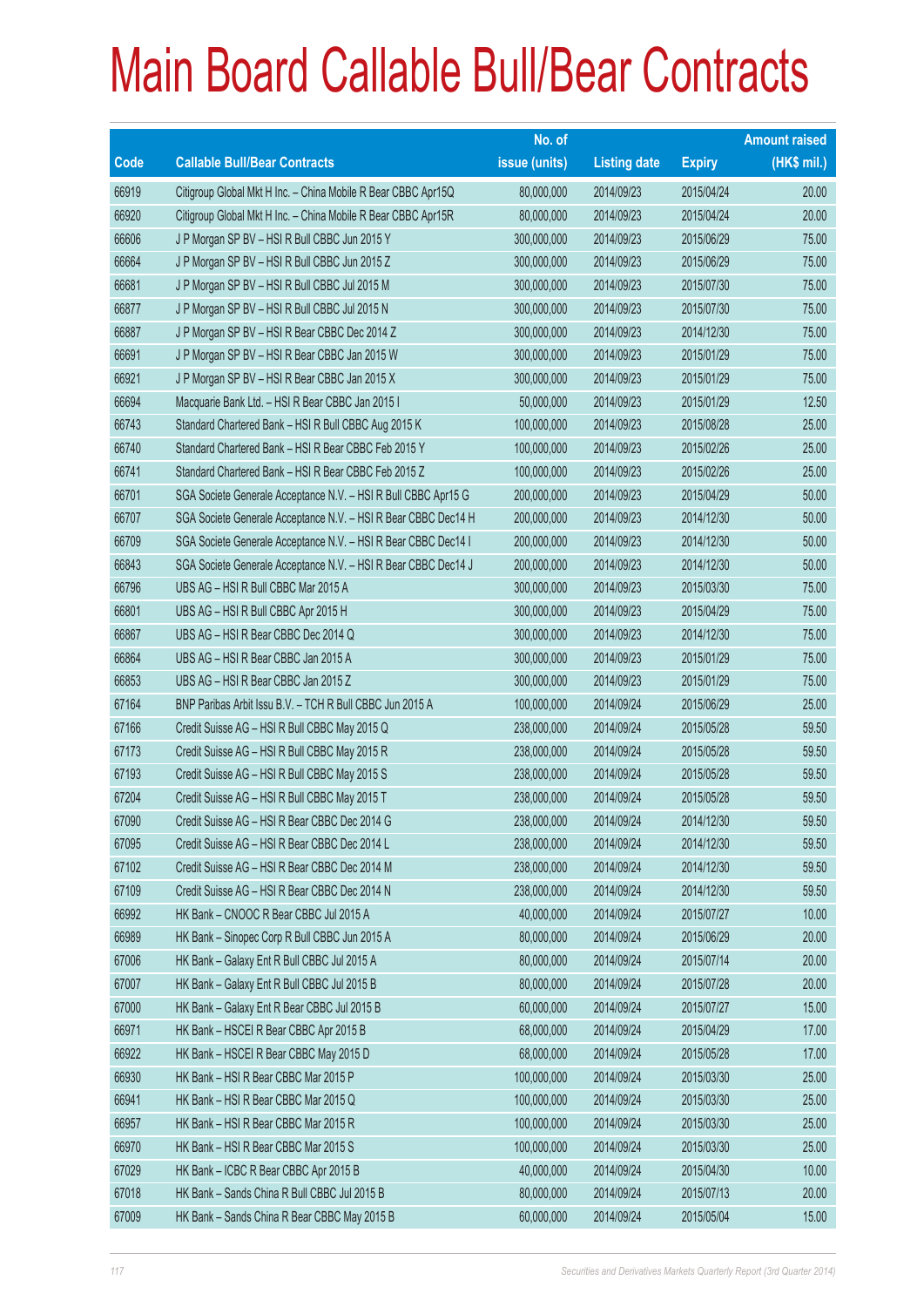|       |                                                                | No. of        |                     |               | <b>Amount raised</b> |
|-------|----------------------------------------------------------------|---------------|---------------------|---------------|----------------------|
| Code  | <b>Callable Bull/Bear Contracts</b>                            | issue (units) | <b>Listing date</b> | <b>Expiry</b> | $(HK$$ mil.)         |
| 67140 | J P Morgan SP BV - HSI R Bull CBBC Jul 2015 O                  | 300,000,000   | 2014/09/24          | 2015/07/30    | 75.00                |
| 67138 | J P Morgan SP BV - HSI R Bull CBBC Aug 2015 B                  | 300,000,000   | 2014/09/24          | 2015/08/28    | 75.00                |
| 67033 | J P Morgan SP BV - HSI R Bear CBBC Jan 2015 Y                  | 300,000,000   | 2014/09/24          | 2015/01/29    | 75.00                |
| 67266 | J P Morgan SP BV - HSI R Bear CBBC Jan 2015 Z                  | 300,000,000   | 2014/09/24          | 2015/01/29    | 75.00                |
| 67031 | J P Morgan SP BV - HSI R Bear CBBC Feb 2015 L                  | 300,000,000   | 2014/09/24          | 2015/02/26    | 75.00                |
| 67237 | J P Morgan SP BV - HSI R Bear CBBC Feb 2015 M                  | 300,000,000   | 2014/09/24          | 2015/02/26    | 75.00                |
| 67144 | Standard Chartered Bank - HSI R Bull CBBC Aug 2015 L           | 100,000,000   | 2014/09/24          | 2015/08/28    | 25.00                |
| 67143 | Standard Chartered Bank - Sands China R Bear CBBC May 2015 A   | 50,000,000    | 2014/09/24          | 2015/05/11    | 12.50                |
| 67111 | SGA Societe Generale Acceptance N.V. - HSI R Bull CBBC Apr15 Q | 200,000,000   | 2014/09/24          | 2015/04/29    | 50.00                |
| 67112 | SGA Societe Generale Acceptance N.V. - HSI R Bull CBBC Apr15 R | 200,000,000   | 2014/09/24          | 2015/04/29    | 50.00                |
| 67078 | SGA Societe Generale Acceptance N.V. - HSI R Bear CBBC Dec14 K | 200,000,000   | 2014/09/24          | 2014/12/30    | 50.00                |
| 67081 | SGA Societe Generale Acceptance N.V. - HSI R Bear CBBC Dec14 L | 200,000,000   | 2014/09/24          | 2014/12/30    | 50.00                |
| 67089 | SGA Societe Generale Acceptance N.V. - HSI R Bear CBBC Mar15 B | 400,000,000   | 2014/09/24          | 2015/03/30    | 100.00               |
| 67128 | UBS AG - Sinopec Corp R Bull CBBC Jun 2015 A                   | 100,000,000   | 2014/09/24          | 2015/06/22    | 25.00                |
| 67130 | UBS AG - Galaxy Ent R Bull CBBC Oct 2015 A                     | 100,000,000   | 2014/09/24          | 2015/10/05    | 25.00                |
| 67129 | UBS AG - Galaxy Ent R Bear CBBC Jan 2015 A                     | 100,000,000   | 2014/09/24          | 2015/01/26    | 25.00                |
| 67234 | UBS AG - HSI R Bull CBBC Jan 2015 S                            | 300,000,000   | 2014/09/24          | 2015/01/29    | 75.00                |
| 67212 | UBS AG - HSI R Bull CBBC May 2015 G                            | 300,000,000   | 2014/09/24          | 2015/05/28    | 75.00                |
| 67050 | UBS AG - HSI R Bear CBBC Jan 2015 B                            | 300,000,000   | 2014/09/24          | 2015/01/29    | 75.00                |
| 67048 | UBS AG - HSI R Bear CBBC Jan 2015 C                            | 300,000,000   | 2014/09/24          | 2015/01/29    | 75.00                |
| 67061 | UBS AG - HSI R Bear CBBC Jan 2015 D                            | 300,000,000   | 2014/09/24          | 2015/01/29    | 75.00                |
| 67071 | UBS AG - HSI R Bear CBBC Jan 2015 E                            | 300,000,000   | 2014/09/24          | 2015/01/29    | 75.00                |
| 67133 | UBS AG - Hutchison R Bull CBBC Sep 2015 A                      | 100,000,000   | 2014/09/24          | 2015/09/21    | 25.00                |
| 67122 | UBS AG - Petrochina R Bull CBBC Jun 2015 A                     | 50,000,000    | 2014/09/24          | 2015/06/29    | 12.50                |
| 67114 | UBS AG - Sands China R Bull CBBC Jul 2015 B                    | 100,000,000   | 2014/09/24          | 2015/07/06    | 25.00                |
| 67113 | UBS AG - Sands China R Bear CBBC Jan 2015 A                    | 100,000,000   | 2014/09/24          | 2015/01/26    | 25.00                |
| 67372 | Credit Suisse AG - HSI R Bull CBBC Feb 2015 A                  | 238,000,000   | 2014/09/25          | 2015/02/26    | 59.50                |
| 67368 | Credit Suisse AG - HSI R Bull CBBC Feb 2015 B                  | 238,000,000   | 2014/09/25          | 2015/02/26    | 59.50                |
| 67398 | Credit Suisse AG - HSI R Bear CBBC Dec 2014 R                  | 238,000,000   | 2014/09/25          | 2014/12/30    | 59.50                |
| 67402 | Credit Suisse AG - HSI R Bear CBBC Dec 2014 S                  | 238,000,000   | 2014/09/25          | 2014/12/30    | 59.50                |
| 67346 | HK Bank - Sinopec Corp R Bear CBBC Apr 2015 D                  | 40,000,000    | 2014/09/25          | 2015/04/20    | 10.00                |
| 67306 | HK Bank - Galaxy Ent R Bull CBBC Jul 2015 C                    | 80,000,000    | 2014/09/25          | 2015/07/21    | 20.00                |
| 67328 | HK Bank - Galaxy Ent R Bull CBBC Aug 2015 A                    | 80,000,000    | 2014/09/25          | 2015/08/03    | 20.00                |
| 67289 | HK Bank - HSCEI R Bear CBBC May 2015 E                         | 68,000,000    | 2014/09/25          | 2015/05/28    | 17.00                |
| 67293 | HK Bank - HSI R Bear CBBC May 2015 F                           | 100,000,000   | 2014/09/25          | 2015/05/28    | 25.00                |
| 67298 | HK Bank - HSI R Bear CBBC May 2015 G                           | 100,000,000   | 2014/09/25          | 2015/05/28    | 25.00                |
| 67300 | HK Bank - HSI R Bear CBBC May 2015 H                           | 100,000,000   | 2014/09/25          | 2015/05/28    | 25.00                |
| 67345 | HK Bank - Sands China R Bull CBBC Jul 2015 C                   | 80,000,000    | 2014/09/25          | 2015/07/20    | 20.00                |
| 67344 | HK Bank - Sands China R Bear CBBC May 2015 C                   | 60,000,000    | 2014/09/25          | 2015/05/11    | 15.00                |
| 67274 | J P Morgan SP BV - HSI R Bull CBBC Jun 2015 A                  | 300,000,000   | 2014/09/25          | 2015/06/29    | 75.00                |
| 67407 | J P Morgan SP BV - HSI R Bear CBBC Feb 2015 N                  | 300,000,000   | 2014/09/25          | 2015/02/26    | 75.00                |
| 67406 | Macquarie Bank Ltd. - HSI R Bear CBBC Jan 2015 J               | 50,000,000    | 2014/09/25          | 2015/01/29    | 12.50                |
| 67386 | Standard Chartered Bank - HSI R Bear CBBC Feb 2015 A           | 100,000,000   | 2014/09/25          | 2015/02/26    | 25.00                |
| 67348 | UBS AG - HSI R Bull CBBC Feb 2015 Y                            | 300,000,000   | 2014/09/25          | 2015/02/26    | 75.00                |
| 67352 | UBS AG - HSI R Bull CBBC Feb 2015 Z                            | 300,000,000   | 2014/09/25          | 2015/02/26    | 75.00                |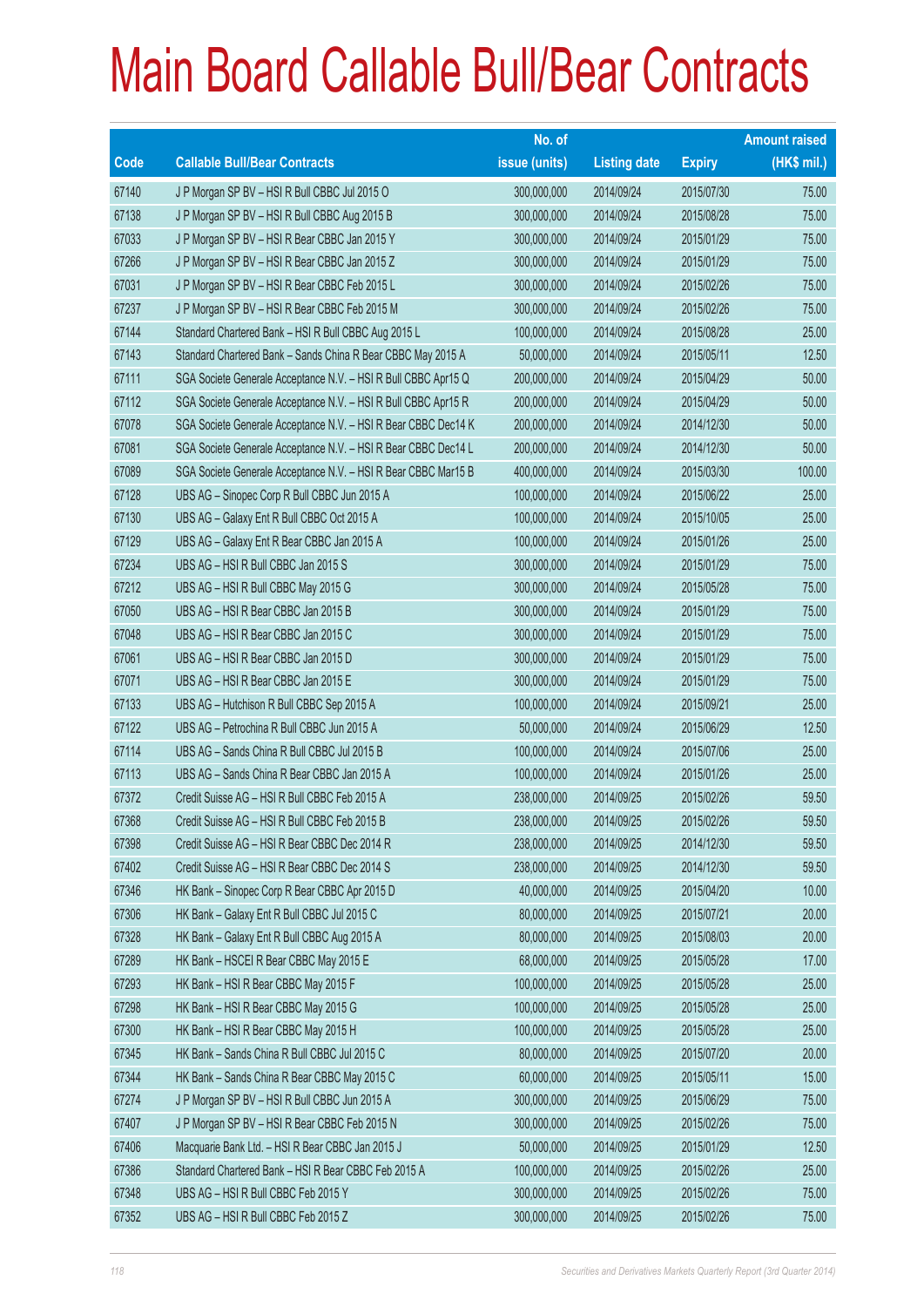|       |                                                                | No. of        |                     |               | <b>Amount raised</b> |
|-------|----------------------------------------------------------------|---------------|---------------------|---------------|----------------------|
| Code  | <b>Callable Bull/Bear Contracts</b>                            | issue (units) | <b>Listing date</b> | <b>Expiry</b> | (HK\$ mil.)          |
| 67365 | UBS AG - HSI R Bull CBBC Mar 2015 F                            | 350,000,000   | 2014/09/25          | 2015/03/30    | 87.50                |
| 67395 | UBS AG - HSI R Bear CBBC Feb 2015 K                            | 350,000,000   | 2014/09/25          | 2015/02/26    | 87.50                |
| 67577 | Credit Suisse AG - HSI R Bull CBBC Mar 2015 W                  | 238,000,000   | 2014/09/26          | 2015/03/30    | 59.50                |
| 67580 | Credit Suisse AG - HSI R Bull CBBC Mar 2015 Y                  | 238,000,000   | 2014/09/26          | 2015/03/30    | 59.50                |
| 67527 | Credit Suisse AG - HSI R Bear CBBC Jan 2015 Y                  | 238,000,000   | 2014/09/26          | 2015/01/29    | 59.50                |
| 67530 | Credit Suisse AG - HSI R Bear CBBC Jan 2015 Z                  | 238,000,000   | 2014/09/26          | 2015/01/29    | 59.50                |
| 67583 | Bank of East Asia - Galaxy Ent R Bull CBBC Jun 2015 B          | 100,000,000   | 2014/09/26          | 2015/06/30    | 25.00                |
| 67585 | Bank of East Asia - HKEx R Bull CBBC Sep 2015 A                | 40,000,000    | 2014/09/26          | 2015/09/25    | 10.00                |
| 67586 | Bank of East Asia - Ping An R Bull CBBC Sep 2015 A             | 80,000,000    | 2014/09/26          | 2015/09/22    | 20.00                |
| 67615 | Bank of East Asia - Sands China R Bull CBBC Apr 2015 A         | 100,000,000   | 2014/09/26          | 2015/04/27    | 25.00                |
| 67616 | Bank of East Asia – Sands China R Bear CBBC Apr 2015 A         | 100,000,000   | 2014/09/26          | 2015/04/27    | 25.00                |
| 67526 | HK Bank - BOCL R Bull CBBC Aug 2015 A                          | 80,000,000    | 2014/09/26          | 2015/08/03    | 20.00                |
| 67413 | HK Bank - Minsheng Bank R Bull CBBC Sep 2015 A                 | 40,000,000    | 2014/09/26          | 2015/09/30    | 10.00                |
| 67408 | HK Bank - HSI R Bear CBBC Apr 2015 P                           | 100,000,000   | 2014/09/26          | 2015/04/29    | 25.00                |
| 67409 | HK Bank - HSI R Bear CBBC May 2015 I                           | 400,000,000   | 2014/09/26          | 2015/05/28    | 100.00               |
| 67500 | HK Bank - Hutchison R Bull CBBC Jun 2015 D                     | 60,000,000    | 2014/09/26          | 2015/06/22    | 15.00                |
| 67502 | HK Bank - Hutchison R Bull CBBC Jun 2015 E                     | 60,000,000    | 2014/09/26          | 2015/06/29    | 15.00                |
| 67520 | HK Bank - Hutchison R Bull CBBC Jul 2015 B                     | 60,000,000    | 2014/09/26          | 2015/07/06    | 15.00                |
| 67490 | HK Bank - Kingsoft R Bull CBBC Sep 2015 C                      | 50,000,000    | 2014/09/26          | 2015/09/30    | 34.00                |
| 67410 | HK Bank - PetCh R Bear CBBC Aug 2015 A                         | 40,000,000    | 2014/09/26          | 2015/08/03    | 10.00                |
| 67553 | J P Morgan SP BV - HSI R Bear CBBC Jan 2015 A                  | 300,000,000   | 2014/09/26          | 2015/01/29    | 75.00                |
| 67552 | J P Morgan SP BV - HSI R Bear CBBC Feb 2015 O                  | 300,000,000   | 2014/09/26          | 2015/02/26    | 75.00                |
| 67559 | J P Morgan SP BV - HSI R Bear CBBC Feb 2015 P                  | 300,000,000   | 2014/09/26          | 2015/02/26    | 75.00                |
| 67562 | SGA Societe Generale Acceptance N.V. - HSI R Bull CBBC May15 A | 400,000,000   | 2014/09/26          | 2015/05/28    | 100.00               |
| 67568 | SGA Societe Generale Acceptance N.V. - HSI R Bull CBBC May15 B | 400,000,000   | 2014/09/26          | 2015/05/28    | 100.00               |
| 67569 | SGA Societe Generale Acceptance N.V. - HSI R Bear CBBC Feb15 L | 400,000,000   | 2014/09/26          | 2015/02/26    | 100.00               |
| 67575 | SGA Societe Generale Acceptance N.V. - HSI R Bear CBBC Feb15 M | 400,000,000   | 2014/09/26          | 2015/02/26    | 100.00               |
| 67533 | UBS AG - HSI R Bear CBBC Dec 2014 V                            | 300,000,000   | 2014/09/26          | 2014/12/30    | 75.00                |
| 67738 | BNP Paribas Arbit Issu B.V. - HSI R Bull CBBC Jun 2015 J       | 200,000,000   | 2014/09/29          | 2015/06/29    | 50.00                |
| 67739 | BNP Paribas Arbit Issu B.V. - HSI R Bull CBBC Jun 2015 Z       | 200,000,000   | 2014/09/29          | 2015/06/29    | 50.00                |
| 67966 | BNP Paribas Arbit Issu B.V. - HSI R Bear CBBC Feb 2015 J       | 200,000,000   | 2014/09/29          | 2015/02/26    | 50.00                |
| 68014 | BNP Paribas Arbit Issu B.V. - HSI R Bear CBBC Mar 2015 A       | 200,000,000   | 2014/09/29          | 2015/03/30    | 50.00                |
| 67767 | Credit Suisse AG - HSI R Bull CBBC Apr 2015 C                  | 238,000,000   | 2014/09/29          | 2015/04/29    | 59.50                |
| 67769 | Credit Suisse AG - HSI R Bull CBBC Apr 2015 D                  | 238,000,000   | 2014/09/29          | 2015/04/29    | 59.50                |
| 67771 | Credit Suisse AG - HSI R Bull CBBC Apr 2015 E                  | 238,000,000   | 2014/09/29          | 2015/04/29    | 59.50                |
| 67762 | Credit Suisse AG - HSI R Bull CBBC Apr 2015 Z                  | 238,000,000   | 2014/09/29          | 2015/04/29    | 59.50                |
| 67989 | Credit Suisse AG - HSI R Bear CBBC Dec 2014 T                  | 238,000,000   | 2014/09/29          | 2014/12/30    | 59.50                |
| 68002 | Credit Suisse AG - HSI R Bear CBBC Dec 2014 U                  | 238,000,000   | 2014/09/29          | 2014/12/30    | 59.50                |
| 68005 | Credit Suisse AG - HSI R Bear CBBC Dec 2014 W                  | 238,000,000   | 2014/09/29          | 2014/12/30    | 59.50                |
| 67818 | Goldman Sachs SP (Asia) - HSI R Bull CBBC Dec 2014 G           | 150,000,000   | 2014/09/29          | 2014/12/30    | 48.60                |
| 67823 | Goldman Sachs SP (Asia) - HSI R Bull CBBC Dec 2014 H           | 150,000,000   | 2014/09/29          | 2014/12/30    | 54.90                |
| 67838 | Goldman Sachs SP (Asia) - HSI R Bull CBBC Jan 2015 A           | 150,000,000   | 2014/09/29          | 2015/01/29    | 49.95                |
| 67892 | Goldman Sachs SP (Asia) - HSI R Bear CBBC Jan 2015 C           | 150,000,000   | 2014/09/29          | 2015/01/29    | 39.60                |
| 67643 | HK Bank - China Mobile R Bear CBBC Jun 2015 A                  | 60,000,000    | 2014/09/29          | 2015/06/30    | 15.00                |
| 67622 | HK Bank - China Life R Bear CBBC May 2015 A                    | 50,000,000    | 2014/09/29          | 2015/05/04    | 15.00                |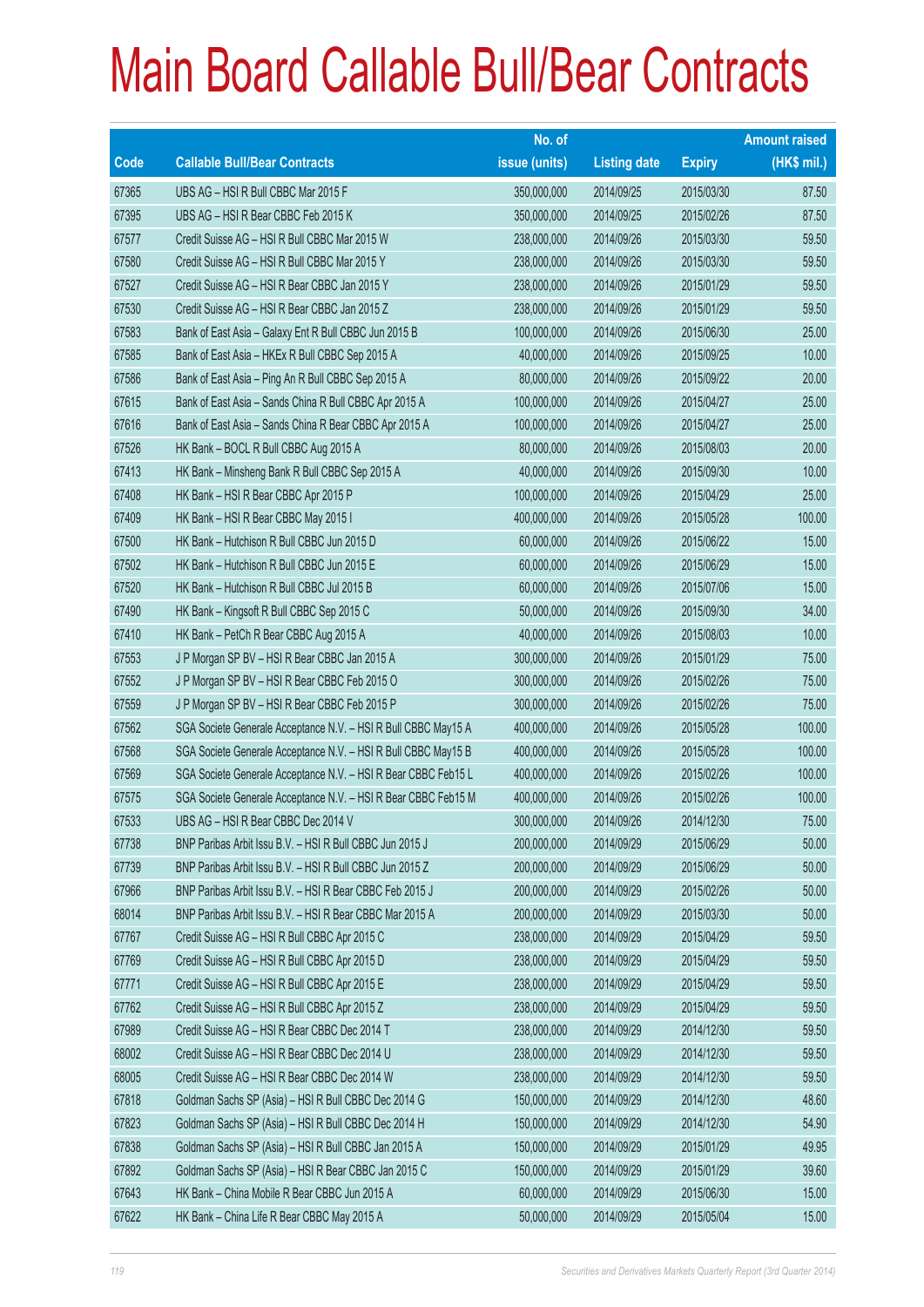|        |                                                                | No. of        |                     |               | <b>Amount raised</b> |
|--------|----------------------------------------------------------------|---------------|---------------------|---------------|----------------------|
| Code   | <b>Callable Bull/Bear Contracts</b>                            | issue (units) | <b>Listing date</b> | <b>Expiry</b> | $(HK$$ mil.)         |
| 67618  | HK Bank - CNOOC R Bull CBBC Jul 2015 C                         | 60,000,000    | 2014/09/29          | 2015/07/13    | 19.20                |
| 67631  | HK Bank - Galaxy Ent R Bull CBBC Jul 2015 D                    | 80,000,000    | 2014/09/29          | 2015/07/23    | 20.00                |
| 67626  | HK Bank - HSI R Bull CBBC Mar 2015 O                           | 100,000,000   | 2014/09/29          | 2015/03/30    | 25.00                |
| 67619  | HK Bank - ICBC R Bull CBBC Aug 2015 A                          | 80,000,000    | 2014/09/29          | 2015/08/03    | 20.00                |
| 67642  | HK Bank - Sands China R Bull CBBC Jun 2015 A                   | 80,000,000    | 2014/09/29          | 2015/06/30    | 20.00                |
| 67629  | HK Bank - TCH R Bull CBBC Jun 2015 G                           | 100,000,000   | 2014/09/29          | 2015/06/18    | 25.00                |
| 67710  | J P Morgan SP BV - HSI R Bull CBBC May 2015 Y                  | 300,000,000   | 2014/09/29          | 2015/05/28    | 75.00                |
| 67706  | J P Morgan SP BV - HSI R Bull CBBC Jul 2015 P                  | 300,000,000   | 2014/09/29          | 2015/07/30    | 75.00                |
| 67727  | J P Morgan SP BV - HSI R Bull CBBC Jul 2015 Q                  | 300,000,000   | 2014/09/29          | 2015/07/30    | 75.00                |
| 67900  | J P Morgan SP BV - HSI R Bear CBBC Feb 2015 Q                  | 300,000,000   | 2014/09/29          | 2015/02/26    | 75.00                |
| 68117  | J P Morgan SP BV - HSI R Bear CBBC Feb 2015 R                  | 300,000,000   | 2014/09/29          | 2015/02/26    | 75.00                |
| 67927  | Macquarie Bank Ltd. - HSI R Bear CBBC Jan 2015 K               | 50,000,000    | 2014/09/29          | 2015/01/29    | 12.50                |
| 67907  | Macquarie Bank Ltd. - HSI R Bear CBBC Feb 2015 A               | 50,000,000    | 2014/09/29          | 2015/02/26    | 12.50                |
| 67736  | Standard Chartered Bank - HSI R Bull CBBC Jun 2015 U           | 100,000,000   | 2014/09/29          | 2015/06/29    | 25.00                |
| 67901  | Standard Chartered Bank - HSI R Bear CBBC Feb 2015 D           | 100,000,000   | 2014/09/29          | 2015/02/26    | 25.00                |
| 67704  | SGA Societe Generale Acceptance N.V. - HSI R Bull CBBC Apr15 S | 200,000,000   | 2014/09/29          | 2015/04/29    | 50.00                |
| 67655  | SGA Societe Generale Acceptance N.V. - HSI R Bull CBBC May15 C | 200,000,000   | 2014/09/29          | 2015/05/28    | 50.00                |
| 67679  | SGA Societe Generale Acceptance N.V. - HSI R Bull CBBC May15 D | 200,000,000   | 2014/09/29          | 2015/05/28    | 50.00                |
| 67684  | SGA Societe Generale Acceptance N.V. - HSI R Bull CBBC May15 E | 200,000,000   | 2014/09/29          | 2015/05/28    | 50.00                |
| 67956  | SGA Societe Generale Acceptance N.V. - HSI R Bull CBBC Jul15 A | 400,000,000   | 2014/09/29          | 2015/07/30    | 100.00               |
| 67960  | SGA Societe Generale Acceptance N.V. - HSI R Bull CBBC Jul15 B | 400,000,000   | 2014/09/29          | 2015/07/30    | 100.00               |
| 67963  | SGA Societe Generale Acceptance N.V. - HSI R Bear CBBC Jan15 K | 200,000,000   | 2014/09/29          | 2015/01/29    | 50.00                |
| 68079  | UBS AG - BOCL R Bear CBBC Apr 2015 A                           | 100,000,000   | 2014/09/29          | 2015/04/20    | 25.00                |
| 68109  | UBS AG - Sinopec Corp R Bull CBBC Oct 2015 B                   | 100,000,000   | 2014/09/29          | 2015/10/19    | 25.00                |
| 68106  | UBS AG - CSOP A50 ETF R Bear CBBC Jan 2015 A                   | 100,000,000   | 2014/09/29          | 2015/01/26    | 25.00                |
| 68103  | UBS AG - A50 China R Bear CBBC Feb 2015 A                      | 100,000,000   | 2014/09/29          | 2015/02/09    | 25.00                |
| 68116  | UBS AG - HSBC R Bear CBBC Mar 2015 A                           | 100,000,000   | 2014/09/29          | 2015/03/23    | 25.00                |
| 68052  | UBS AG - HSCEIR Bear CBBC Jan 2015 D                           | 100,000,000   | 2014/09/29          | 2015/01/29    | 25.00                |
| 67814  | UBS AG - HSI R Bull CBBC Jan 2015 T                            | 350,000,000   | 2014/09/29          | 2015/01/29    | 87.50                |
| 67774  | UBS AG - HSI R Bull CBBC Mar 2015 G                            | 300,000,000   | 2014/09/29          | 2015/03/30    | 75.00                |
| 67783  | UBS AG - HSI R Bull CBBC Apr 2015 I                            | 300,000,000   | 2014/09/29          | 2015/04/29    | 75.00                |
| 68077  | UBS AG - HSI R Bull CBBC Apr 2015 J                            | 300,000,000   | 2014/09/29          | 2015/04/29    | 75.00                |
| 68067  | UBS AG - HSI R Bull CBBC May 2015 H                            | 300,000,000   | 2014/09/29          | 2015/05/28    | 75.00                |
| 68072  | UBS AG - HSI R Bull CBBC Jun 2015 E                            | 300,000,000   | 2014/09/29          | 2015/06/29    | 75.00                |
| 68034  | UBS AG - HSI R Bear CBBC Jan 2015 G                            | 300,000,000   | 2014/09/29          | 2015/01/29    | 75.00                |
| 68051  | UBS AG - HSI R Bear CBBC Feb 2015 L                            | 300,000,000   | 2014/09/29          | 2015/02/26    | 75.00                |
| 68092  | UBS AG - Kingsoft R Bull CBBC Jun 2016 A                       | 50,000,000    | 2014/09/29          | 2016/06/20    | 12.50                |
| 68177# | SGA Societe Generale Acceptance N.V. - HSI R Bull CBBC Dec14 O | 200,000,000   | 2014/09/29          | 2014/12/30    | 13.00                |
| 68188  | BNP Paribas Arbit Issu B.V. - HSI R Bull CBBC Jun 2015 I       | 200,000,000   | 2014/09/30          | 2015/06/29    | 50.00                |
| 68164  | Credit Suisse AG - HSI R Bull CBBC Jun 2015 P                  | 238,000,000   | 2014/09/30          | 2015/06/29    | 59.50                |
| 68166  | Credit Suisse AG - HSI R Bull CBBC Jun 2015 Q                  | 238,000,000   | 2014/09/30          | 2015/06/29    | 59.50                |
| 68216  | Credit Suisse AG - HSI R Bear CBBC Feb 2015 A                  | 238,000,000   | 2014/09/30          | 2015/02/26    | 59.50                |
| 68225  | Credit Suisse AG - HSI R Bear CBBC Feb 2015 B                  | 238,000,000   | 2014/09/30          | 2015/02/26    | 59.50                |
| 68222  | Credit Suisse AG - HSI R Bear CBBC Feb 2015 E                  | 238,000,000   | 2014/09/30          | 2015/02/26    | 59.50                |
| 68239  | Citigroup Global Mkt H Inc. - CSOP A50 ETF R Bear CBBC Mar15A  | 100,000,000   | 2014/09/30          | 2015/03/30    | 25.00                |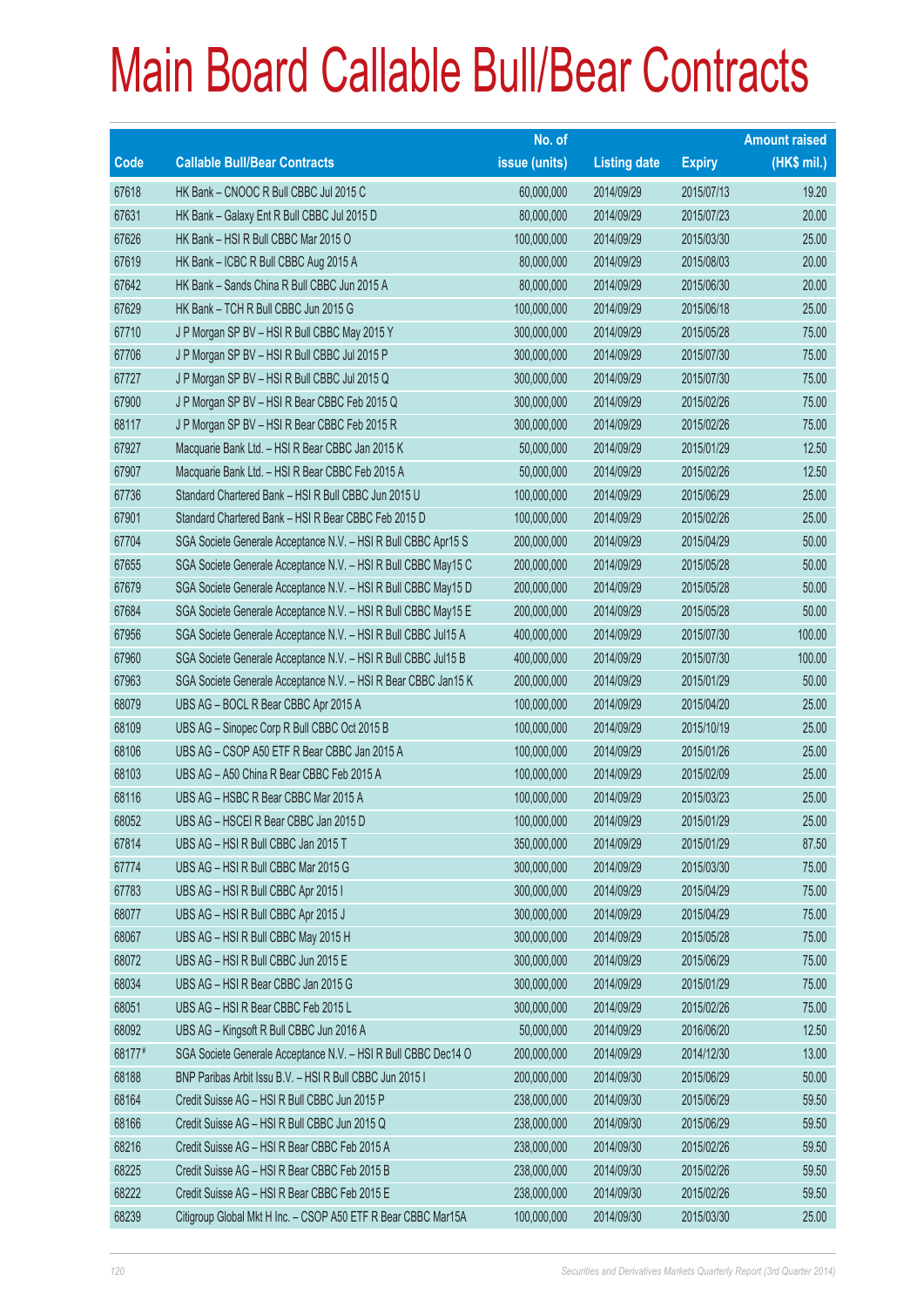|              |                                                                | No. of        |                     |               | <b>Amount raised</b> |
|--------------|----------------------------------------------------------------|---------------|---------------------|---------------|----------------------|
| Code         | <b>Callable Bull/Bear Contracts</b>                            | issue (units) | <b>Listing date</b> | <b>Expiry</b> | (HK\$ mil.)          |
| 68240        | Citigroup Global Mkt H Inc. - A50 China R Bear CBBC Mar 15 B   | 100,000,000   | 2014/09/30          | 2015/03/30    | 25.00                |
| 68211        | Bank of East Asia - China Life R Bull CBBC Sep 2015 A          | 40,000,000    | 2014/09/30          | 2015/09/18    | 10.00                |
| 68190        | Bank of East Asia - Galaxy Ent R Bear CBBC Jun 2015 A          | 60,000,000    | 2014/09/30          | 2015/06/26    | 15.00                |
| 68203        | Bank of East Asia - TCH R Bull CBBC Aug 2015 B                 | 40,000,000    | 2014/09/30          | 2015/08/24    | 10.00                |
| 68158        | HK Bank - CC Bank R Bull CBBC Aug 2015 C                       | 80,000,000    | 2014/09/30          | 2015/08/10    | 20.00                |
| 68154        | HK Bank - A50 R Bear CBBC Sep 2015 A                           | 50,000,000    | 2014/09/30          | 2015/09/29    | 12.50                |
| 68153        | HK Bank - HSCEI R Bear CBBC May 2015 F                         | 68,000,000    | 2014/09/30          | 2015/05/28    | 17.00                |
| 68130        | HK Bank - HSI R Bull CBBC Jun 2015 E                           | 400,000,000   | 2014/09/30          | 2015/06/29    | 100.00               |
| 68136        | HK Bank - HSI R Bull CBBC Jun 2015 F                           | 400,000,000   | 2014/09/30          | 2015/06/29    | 100.00               |
| 68138        | HK Bank - HSI R Bull CBBC Jun 2015 G                           | 400,000,000   | 2014/09/30          | 2015/06/29    | 100.00               |
| 68127        | HK Bank - HSI R Bear CBBC May 2015 J                           | 100,000,000   | 2014/09/30          | 2015/05/28    | 25.00                |
| 68155        | HK Bank - TCH R Bear CBBC Jul 2015 E                           | 100,000,000   | 2014/09/30          | 2015/07/20    | 25.00                |
| 68121        | J P Morgan SP BV - HSI R Bull CBBC Jun 2015 C                  | 300,000,000   | 2014/09/30          | 2015/06/29    | 75.00                |
| 68241        | JP Morgan SP BV - HSI R Bear CBBC Feb 2015 S                   | 300,000,000   | 2014/09/30          | 2015/02/26    | 75.00                |
| 68242        | JP Morgan SP BV - HSI R Bear CBBC Feb 2015 T                   | 300,000,000   | 2014/09/30          | 2015/02/26    | 75.00                |
| 68189        | Standard Chartered Bank - HSI R Bull CBBC Aug 2015 M           | 100,000,000   | 2014/09/30          | 2015/08/28    | 25.00                |
| 68163        | Standard Chartered Bank - HSI R Bear CBBC Feb 2015 G           | 100,000,000   | 2014/09/30          | 2015/02/26    | 25.00                |
| 68181        | SGA Societe Generale Acceptance N.V. - HSI R Bull CBBC Apr15 M | 200,000,000   | 2014/09/30          | 2015/04/29    | 50.00                |
| 68185        | SGA Societe Generale Acceptance N.V. - HSI R Bear CBBC Jan15 L | 200,000,000   | 2014/09/30          | 2015/01/29    | 50.00                |
| 68169        | UBS AG - HSI R Bull CBBC May 2015 I                            | 300,000,000   | 2014/09/30          | 2015/05/28    | 75.00                |
| 68172        | UBS AG - HSI R Bull CBBC May 2015 J                            | 300,000,000   | 2014/09/30          | 2015/05/28    | 75.00                |
| 68179        | UBS AG - HSI R Bull CBBC May 2015 K                            | 300,000,000   | 2014/09/30          | 2015/05/28    | 75.00                |
| 68227        | UBS AG - HSI R Bear CBBC Jan 2015 H                            | 300,000,000   | 2014/09/30          | 2015/01/29    | 75.00                |
| 68229        | UBS AG - HSI R Bear CBBC Jan 2015 J                            | 300,000,000   | 2014/09/30          | 2015/01/29    | 75.00                |
| <b>Total</b> |                                                                |               |                     |               | 111,530.32           |

# Further issue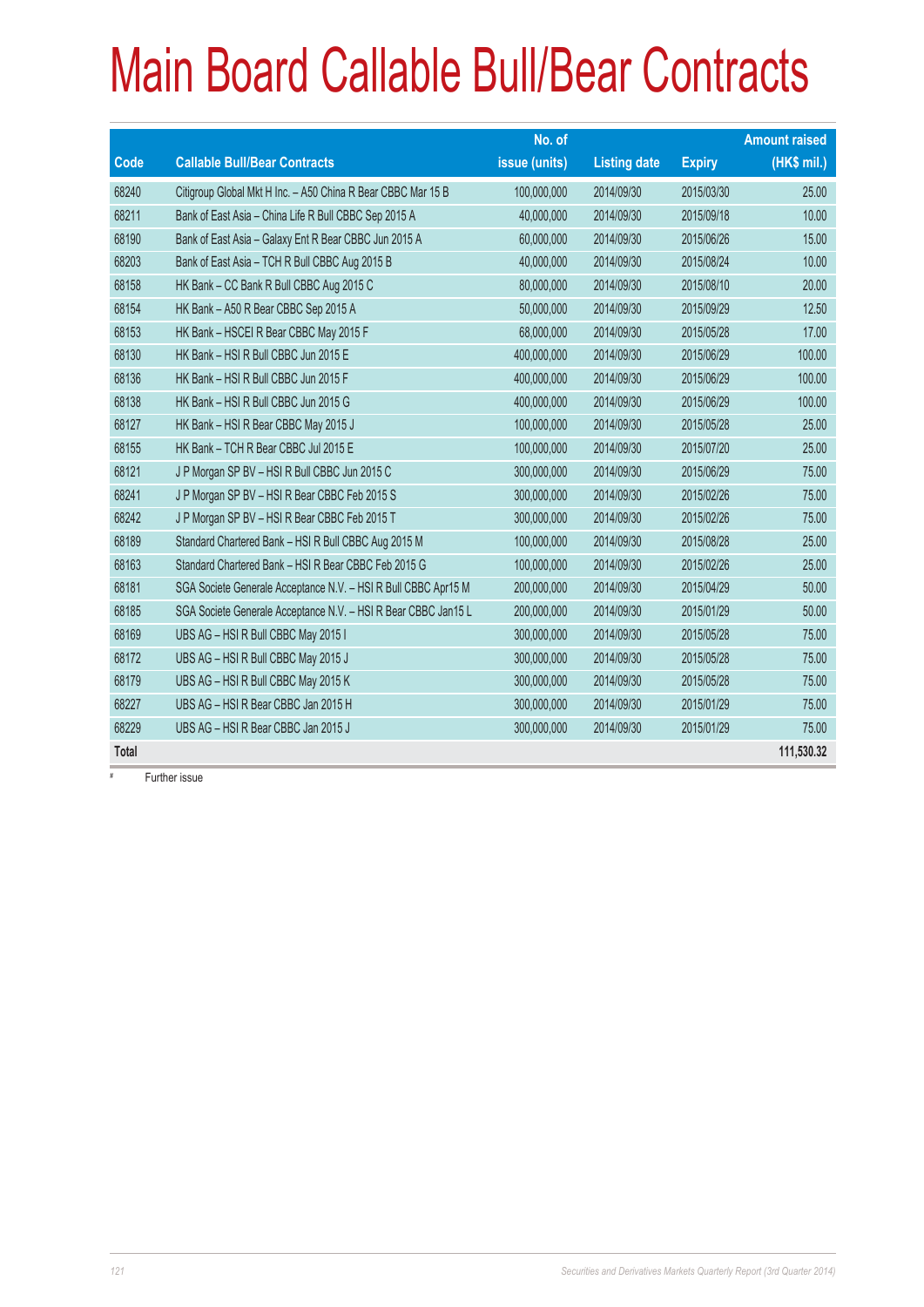# DR/ELI/Trading Only Stocks Trading Statistics

### **Depositary Receipt Trading Statistics**

|      |    | No. of issues | Turnover value (HK\$ mil.) |
|------|----|---------------|----------------------------|
| 2013 | Q3 |               | 7.69                       |
|      | Q4 |               | 5.78                       |
| 2014 | Q1 | ხ             | 276.71                     |
|      | Q2 | $\mathbf b$   | 68.00                      |
|      | Q3 |               | 24.18                      |

### **Equity Linked Instrument Trading Statistics**

|      |    | No. of issues | Turnover value (HK\$ mil.) |
|------|----|---------------|----------------------------|
| 2013 | Q3 | -             | -                          |
|      | Q4 | -             | -                          |
| 2014 | Q1 | -             | -                          |
|      | Q2 | -             | -                          |
|      | Q3 | -             | -                          |

#### **NASDAQ Stocks**

|      |    | No. of issues | Turnover value (HK\$ mil.) |
|------|----|---------------|----------------------------|
| 2013 | Q3 |               | 0.08                       |
|      | Q4 |               | 0.03                       |
| 2014 | Q1 |               | 0.39                       |
|      | Q2 |               | 1.28                       |
|      | Q3 |               | 0.63                       |

#### **iShares**

|      |    | No. of issues | Turnover value (HK\$ mil.) |
|------|----|---------------|----------------------------|
| 2013 | Q3 |               |                            |
|      | Q4 |               |                            |
| 2014 | Q1 |               |                            |
|      | Q2 |               |                            |
|      | Q3 |               |                            |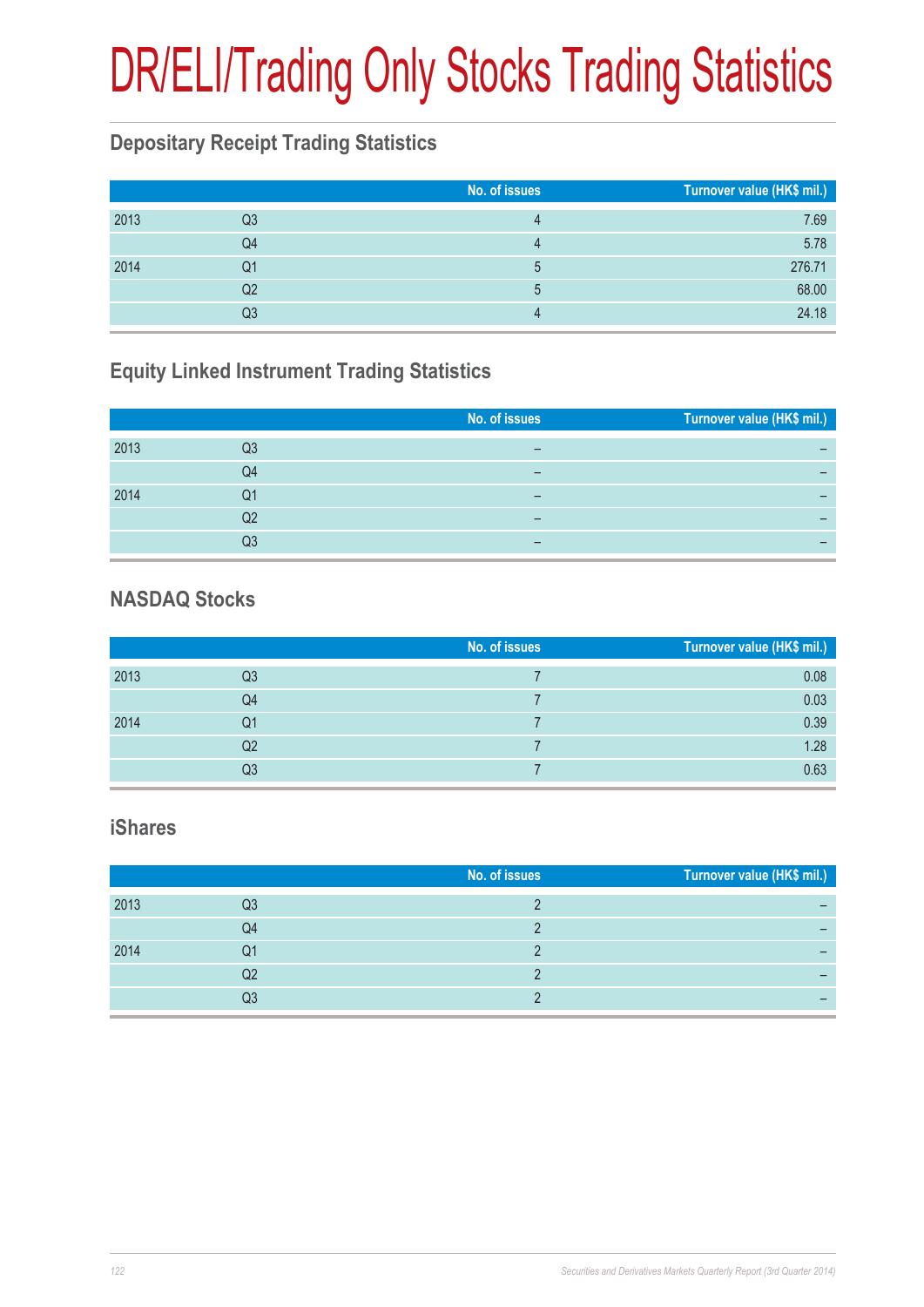### **Equity Turnover – GEM**

|      |                | Share (Mil. shs) | Value (HK\$ mil.) | No. of deals |
|------|----------------|------------------|-------------------|--------------|
| 2013 | Q3             | 56,706.88        | 18,446.55         | 542,526      |
|      | Q4             | 78,234.46        | 32,626.67         | 914,205      |
| 2014 | Q1             | 108,376.84       | 63,841.30         | 1,599,170    |
|      | Q <sub>2</sub> | 80,562.77        | 28,231.96         | 844,565      |
|      | Q3             | 91,704.03        | 39,161.42         | 1,013,981    |

### **Equity Trading Statistics – GEM**

|      |                | No. of<br>trading days | <b>Average daily turnover</b><br>(HK\$ mil.) | Average value<br>per deal |
|------|----------------|------------------------|----------------------------------------------|---------------------------|
| 2013 | Q <sub>3</sub> | 63                     | 292.80                                       | 34,001                    |
|      | Q <sub>4</sub> | 62                     | 526.24                                       | 35,689                    |
| 2014 | Q <sub>1</sub> | 61                     | 1,046.58                                     | 39,922                    |
|      | Q <sub>2</sub> | 60                     | 470.53                                       | 33,428                    |
|      | Q3             | 64                     | 611.90                                       | 38,621                    |

#### **20 Most Advanced GEM Stocks**

for 3rd quarter 2014

|                |       |                        |                 | <b>Closing price</b>    |        |
|----------------|-------|------------------------|-----------------|-------------------------|--------|
| <b>Rank</b>    | Code  | <b>Stock</b>           | End of Sep 2014 | End of Jun 2014         | % up   |
| 1              | 08202 | <b>INNO-TECH HOLD</b>  | 0.300           | 0.085                   | 252.94 |
| $\overline{2}$ | 08309 | <b>RUNWAY GLOBAL</b>   | 2.780           | 0.820                   | 239.02 |
| $\mathfrak{S}$ | 08117 | <b>CHINA P RES</b>     | 1.000           | 0.330                   | 203.03 |
| 4              | 08055 | <b>CHI E-LEARNING</b>  | 0.490           | 0.166                   | 195.18 |
| 5              | 08201 | PPS INT'L              | 2.020           | 0.900                   | 124.44 |
| 6              | 08148 | <b>AURUM PACIFIC</b>   | 0.790           | 0.355                   | 122.54 |
| $\overline{7}$ | 08060 | <b>GLOBAL LINK</b>     | 0.220           | 0.102                   | 115.69 |
| 8              | 08193 | <b>GC PRO SER</b>      | 0.790           | 0.387<br>$\overline{A}$ | 104.13 |
| 9              | 08007 | <b>DIGITALHONGKONG</b> | 2.020           | 1.020                   | 98.04  |
| 10             | 08066 | PHOENITRON HOLD        | 0.242           | 0.124                   | 95.16  |
| 11             | 08165 | <b>JIAN EPAYMENT</b>   | 0.116           | 0.063<br>$\overline{A}$ | 84.13  |
| 12             | 08003 | <b>GREAT WORLD</b>     | 0.131           | 0.072                   | 81.94  |
| 13             | 08123 | FIRST CHINA NET        | 0.550           | 0.305                   | 80.33  |
| 14             | 08112 | <b>FOCUS MEDIA</b>     | 0.900           | 0.500                   | 80.00  |
| 15             | 08256 | <b>NETEL</b>           | 0.217           | 0.121                   | 79.34  |
| 16             | 08046 | <b>HENG XIN CHINA</b>  | 0.220           | 0.127                   | 73.23  |
| 17             | 08081 | <b>CMG CUL INV</b>     | 0.233           | 0.135                   | 72.59  |
| 18             | 08019 | <b>HAO WEN HLDGS</b>   | 0.300           | 0.174                   | 72.41  |
| 19             | 08018 | <b>FINSOFT CORP</b>    | 2.310           | 1.370                   | 68.61  |
| 20             | 08311 | PERFECT OPT            | 3.140           | 1.870                   | 67.91  |
|                |       |                        |                 |                         |        |

A Adjusted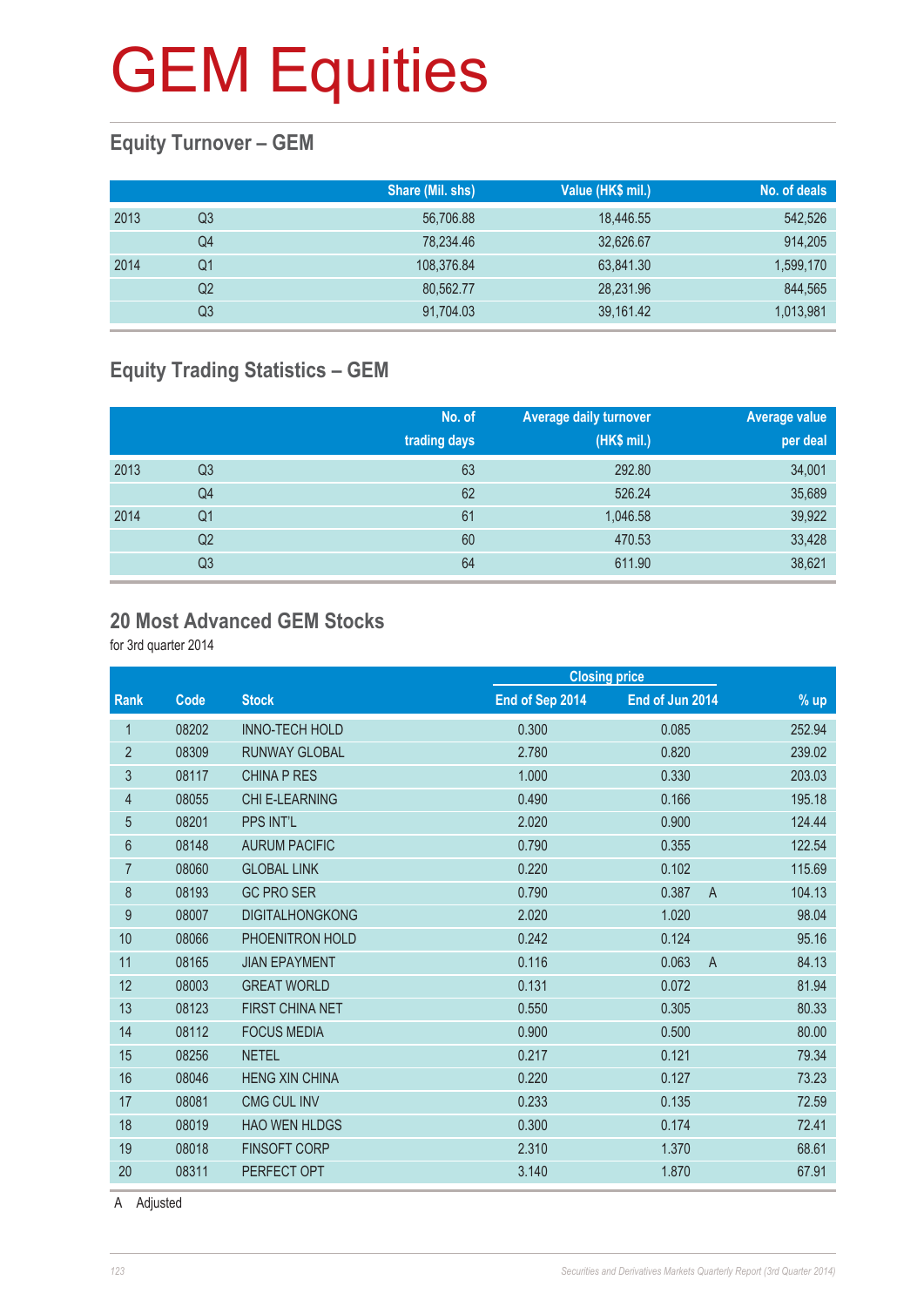#### **20 Most Declined GEM Stocks**

for 3rd quarter 2014

| Code  | <b>Stock</b>           | End of Sep 2014 | End of Jun 2014         | $\frac{9}{6}$ down   |
|-------|------------------------|-----------------|-------------------------|----------------------|
| 08063 | <b>WELL WAY GP</b>     | 0.350           | 0.750                   | $-53.33$             |
| 08078 | CHINA3D-NEW            | 0.049           | 0.100<br>$\overline{A}$ | $-51.00$             |
| 08212 | <b>CELEBRATE INT</b>   | 0.147           | 0.289<br>$\overline{A}$ | $-49.13$             |
| 08225 | <b>VENTUREPHARM</b>    | 0.184           | 0.345                   | $-46.67$             |
| 08198 | <b>MELCOLOT</b>        | 0.730           | 1.360                   | $-46.32$             |
| 08021 | <b>WLS HOLDINGS</b>    | 0.186           | 0.344<br>$\overline{A}$ | $-45.93$             |
| 08071 | CH NETCOMTECH          | 0.157           | 0.290                   | $-45.86$             |
| 08295 | <b>ASIAN CAPITAL H</b> | 0.195           | 0.355                   | $-45.07$             |
| 08163 | <b>MERDEKAMOBILE</b>   | 0.227           | 0.400<br>$\overline{A}$ | $-43.25$             |
| 08072 | <b>ROMA GROUP</b>      | 0.013           | 0.021                   | $-38.10$             |
| 08150 | <b>SEAMLESS GREEN</b>  | 0.500           | 0.800                   | $-37.50$             |
| 08006 | SINO SPLENDID          | 2.560           | 3.890                   | $-34.19$             |
| 08108 | <b>FAVA INT'L</b>      | 0.215           | 0.325                   | $-33.85$             |
| 08050 | YUNBO DIGITAL          | 4.000           | 5.940                   | $-32.66$             |
| 08192 | <b>GLOBAL ENERGY</b>   | 0.194           | 0.280                   | $-30.71$             |
| 08215 | <b>FIRST CREDIT</b>    | 0.063           | 0.090                   | $-30.00$             |
| 08255 | <b>CHINA BINARY</b>    | 1.290           | 1.840                   | $-29.89$             |
| 08200 | <b>SAU SAN TONG</b>    | 0.136           | 0.190<br>$\overline{A}$ | $-28.42$             |
| 08135 | <b>ZMFY GLASS</b>      | 1.190           | 1.650                   | $-27.88$             |
| 08206 | C COMM TELE SER        | 0.390           | 0.540                   | $-27.78$             |
|       |                        |                 |                         | <b>Closing price</b> |

A Adjusted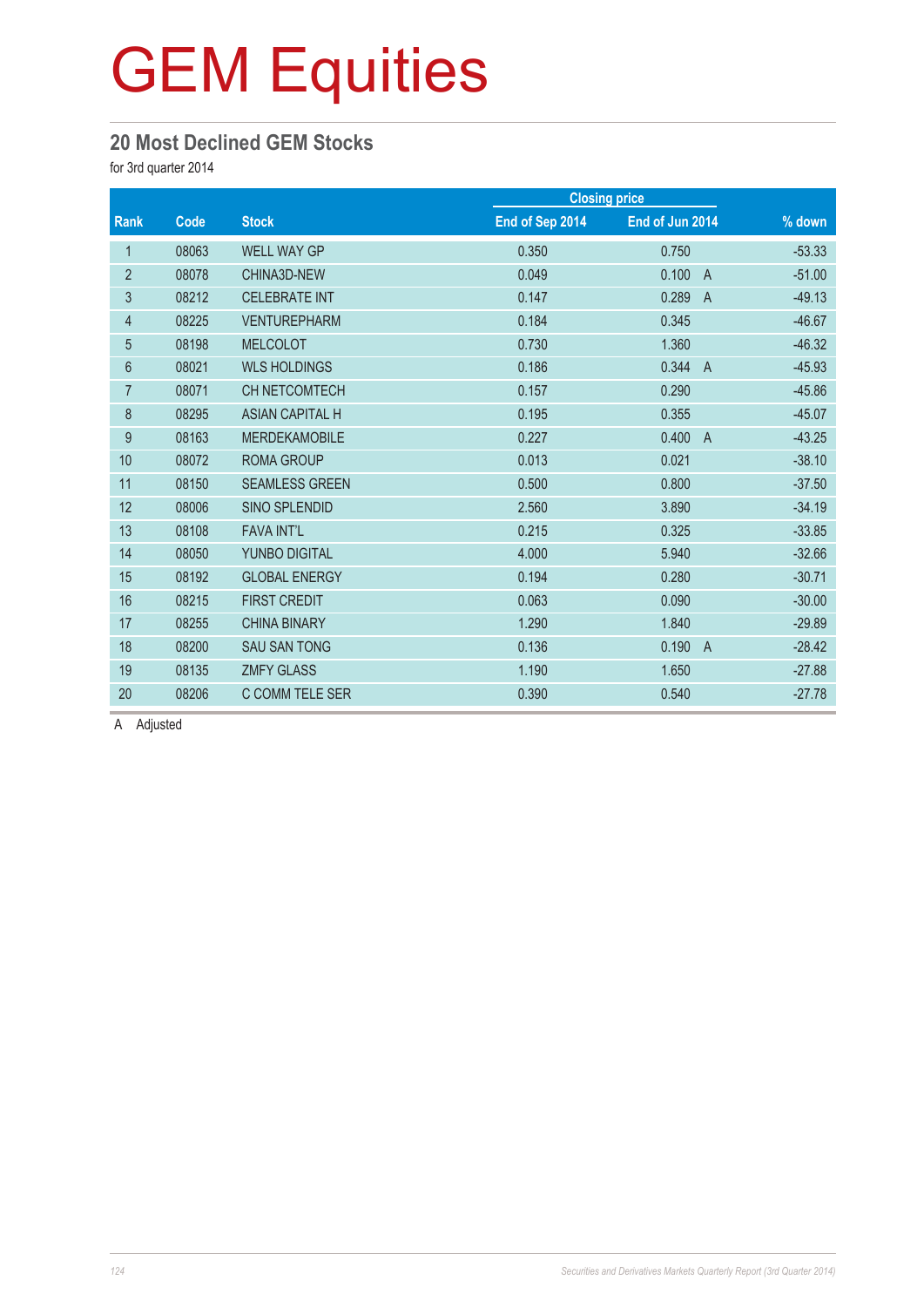### **20 Most Active GEM Stocks by Value**

for 3rd quarter 2014

| Rank             | Code  | <b>Stock</b>           | Turnover (HK\$ mil.) | % of total |
|------------------|-------|------------------------|----------------------|------------|
| $\mathbf{1}$     | 08083 | <b>INNOVATIONPAY</b>   | 3,690.08             | 9.42       |
| $\overline{2}$   | 08002 | <b>IGG</b>             | 3,283.70             | 8.39       |
| 3                | 08047 | <b>SKY FOREVER</b>     | 2,381.01             | 6.08       |
| 4                | 08292 | <b>HC INTL</b>         | 2,166.85             | 5.53       |
| 5                | 08201 | PPS INT'L              | 1,670.05             | 4.26       |
| $6\phantom{1}$   | 08018 | <b>FINSOFT CORP</b>    | 1,184.17             | 3.02       |
| $\overline{7}$   | 08078 | CHINA3D-NEW            | 1,114.14             | 2.84       |
| 8                | 08123 | FIRST CHINA NET        | 1,083.98             | 2.77       |
| $\boldsymbol{9}$ | 08207 | <b>CREDIT CHINA</b>    | 909.79               | 2.32       |
| 10               | 08138 | TONGRENTANGCM          | 683.67               | 1.75       |
| 11               | 08325 | <b>CHINA SMARTPAY</b>  | 670.56               | 1.71       |
| 12               | 08055 | <b>CHI E-LEARNING</b>  | 646.52               | 1.65       |
| 13               | 08311 | PERFECT OPT            | 612.92               | 1.57       |
| 14               | 08156 | <b>CHINA VANGUARD</b>  | 601.36               | 1.54       |
| 15               | 08081 | <b>CMG CUL INV</b>     | 566.60               | 1.45       |
| 16               | 08132 | <b>CHINAOILGANGRAN</b> | 546.85               | 1.40       |
| 17               | 08032 | <b>VIVA CHINA</b>      | 539.92               | 1.38       |
| 18               | 08321 | C AUTO INT DECO        | 502.90               | 1.28       |
| 19               | 08009 | CHI ENGY HOLD          | 495.87               | 1.27       |
| 20               | 08050 | YUNBO DIGITAL          | 478.86               | 1.22       |
| <b>Total</b>     |       |                        | 23,829.79            | 60.85      |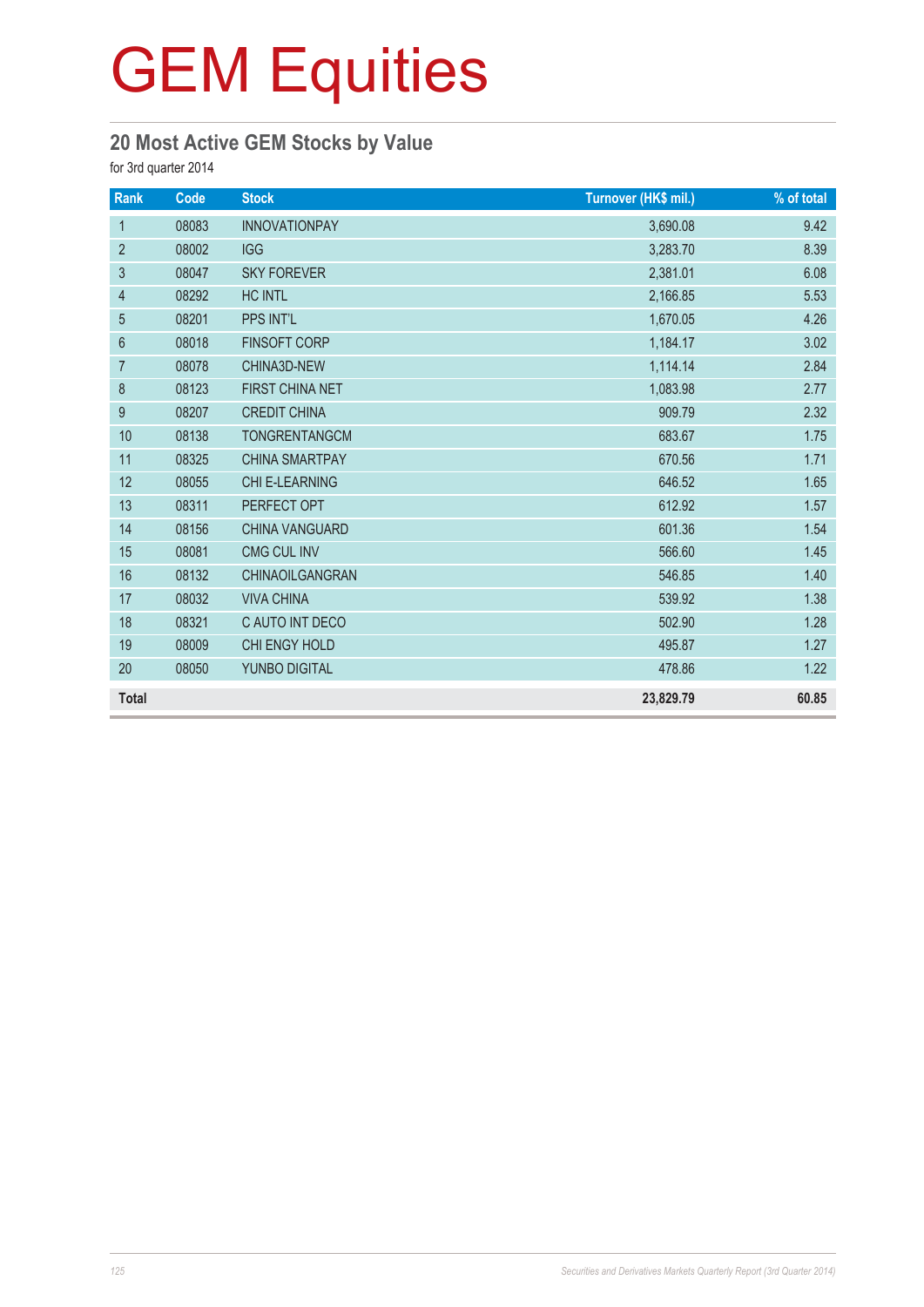### **20 Most Active GEM Stock by Shares**

for 3rd quarter 2014

| Rank             | $\overline{Code}$ | <b>Stock</b>           | <b>Turnover (Mil. shs)</b> | % of total |
|------------------|-------------------|------------------------|----------------------------|------------|
| $\mathbf{1}$     | 08072             | <b>ROMA GROUP</b>      | 14,957.86                  | 16.31      |
| $\overline{2}$   | 08078             | CHINA3D-NEW            | 8,245.27                   | 8.99       |
| $\mathfrak{S}$   | 08083             | <b>INNOVATIONPAY</b>   | 4,720.16                   | 5.15       |
| 4                | 08132             | CHINAOILGANGRAN        | 4,225.81                   | 4.61       |
| 5                | 08163             | <b>MERDEKAMOBILE</b>   | 4,161.84                   | 4.54       |
| 6                | 08081             | <b>CMG CUL INV</b>     | 2,742.87                   | 2.99       |
| $\overline{7}$   | 08123             | <b>FIRST CHINA NET</b> | 2,507.09                   | 2.73       |
| $\,8\,$          | 08009             | CHI ENGY HOLD          | 2,068.49                   | 2.26       |
| $\boldsymbol{9}$ | 08215             | <b>FIRST CREDIT</b>    | 1,850.07                   | 2.02       |
| 10               | 08100             | <b>M DREAM INWORLD</b> | 1,846.95                   | 2.01       |
| 11               | 08047             | <b>SKY FOREVER</b>     | 1,763.84                   | 1.92       |
| 12               | 08055             | <b>CHI E-LEARNING</b>  | 1,453.62                   | 1.59       |
| 13               | 08212             | <b>CELEBRATE INT</b>   | 1,393.48                   | 1.52       |
| 14               | 08019             | <b>HAO WEN HLDGS</b>   | 1,272.57                   | 1.39       |
| 15               | 08158             | CHINA BIO-MED          | 1,271.21                   | 1.39       |
| 16               | 08266             | <b>GOLD TAT GP</b>     | 1,240.24                   | 1.35       |
| 17               | 08269             | <b>WEALTH GLORY</b>    | 1,190.08                   | 1.30       |
| 18               | 08021             | <b>WLS HOLDINGS</b>    | 1,133.61                   | 1.24       |
| 19               | 08120             | <b>ORI UNICORN</b>     | 1,122.75                   | 1.22       |
| 20               | 08201             | PPS INT'L              | 1,070.56                   | 1.17       |
| <b>Total</b>     |                   |                        | 60,238.39                  | 65.69      |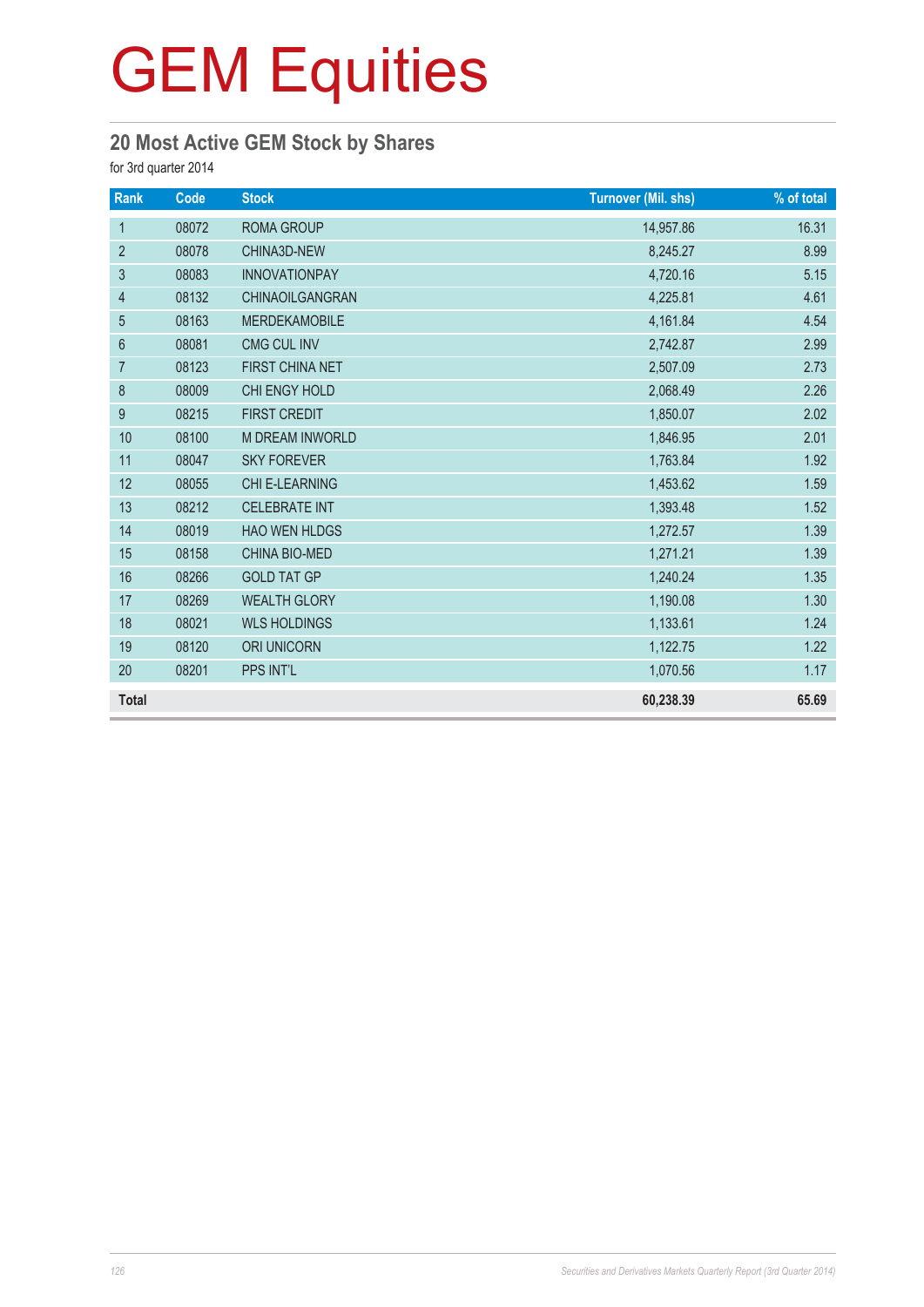#### **Market Capitalisation of Listed Companies for GEM**

as at the quarter end

|      |    | HK\$ mil.   |
|------|----|-------------|
| 2013 | Q3 | 119,020.80  |
|      | Q4 | 134,002.06  |
| 2014 | Q1 | 172,776.82  |
|      | Q2 | 164,166.52  |
|      | Q3 | 180, 171.37 |

#### **Market Capitalisation by Hang Seng Industry Classification System\* – GEM** Quarter-end figures



Hang Seng Industry Classification System (HSICS) is provided by Hang Seng Indexes Company Limited. Note: New Hang Seng Industry Classification System took effect on 9 September 2013.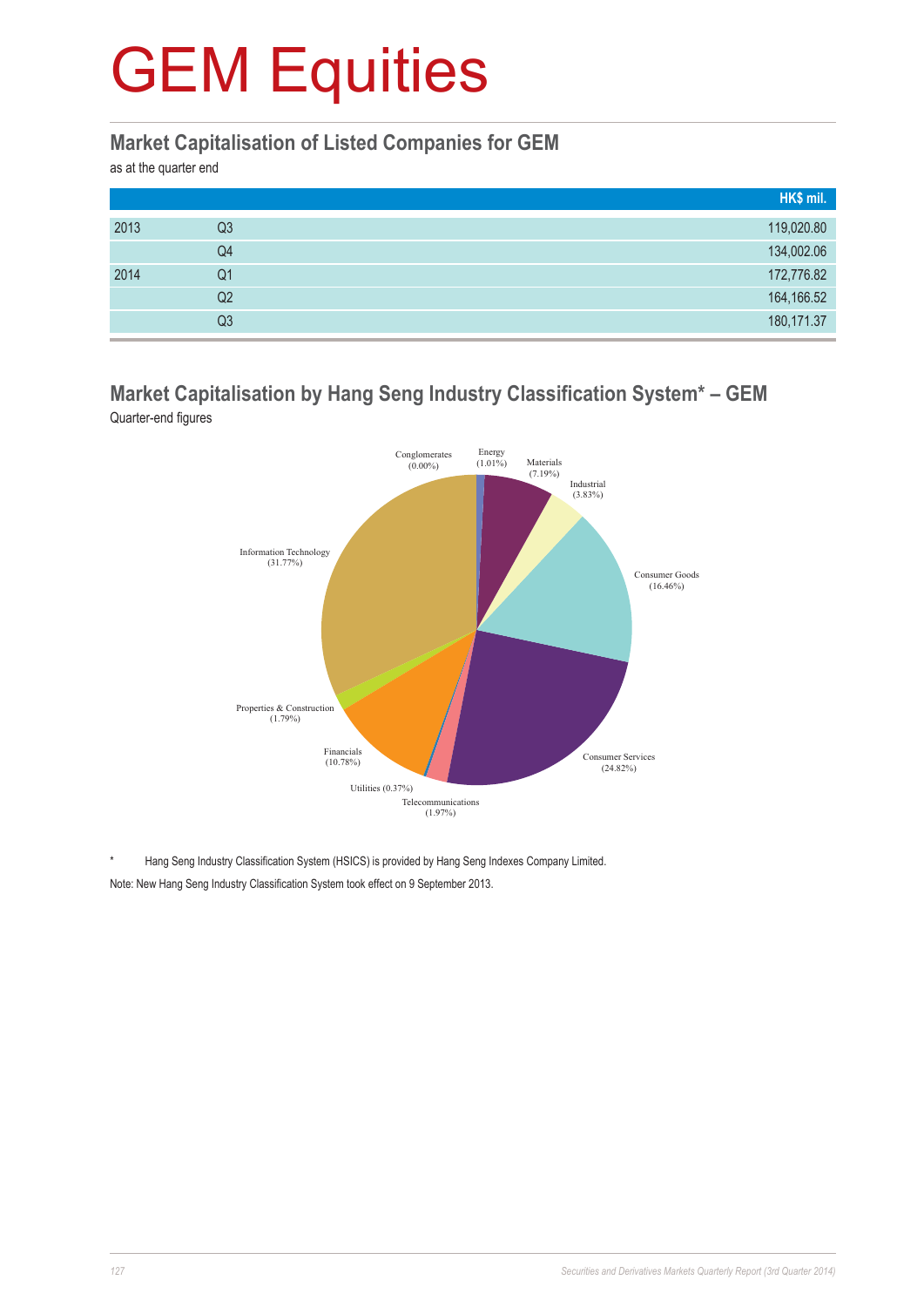#### **50 Leading Companies by Market Capitalisation – GEM**

as at the 3rd quarter end 2014

|                     | <b>Market capitalisation</b> |                                                              |              |                   |
|---------------------|------------------------------|--------------------------------------------------------------|--------------|-------------------|
| Rank                |                              | <b>Company</b>                                               | (HK\$ mil.)  | % of market total |
| $\mathbf{1}$        | 08137                        | Honbridge Holdings Ltd.                                      | 9,235.95     | 5.13              |
| $\overline{2}$      | 08292                        | HC International, Inc.                                       | 9,226.41     | 5.12              |
| $\mathfrak{Z}$      | 08138                        | Beijing Tong Ren Tang Chinese Medicine Co. Ltd.              | 8,681.80     | 4.82              |
| 4                   | 08237                        | Link Holdings Ltd.                                           | 7,756.00     | 4.30              |
| 5                   | 08032                        | Viva China Holdings Ltd.                                     | 7,138.91     | 3.96              |
| $6\phantom{1}6$     | 08008                        | Sunevision Holdings Ltd.                                     | 6,270.32     | 3.48              |
| $\overline{7}$      | 08279                        | AGTech Holdings Ltd.                                         | 5,563.82     | 3.09              |
| 8                   | 08207                        | Credit China Holdings Ltd.                                   | 5,443.75     | 3.02              |
| 9                   | 08050                        | Yunbo Digital Synergy Group Ltd.                             | 5,425.00     | 3.01              |
| 10                  | 08002                        | IGG Inc                                                      | 4,760.67     | 2.64              |
| 11                  | 08018                        | <b>Finsoft Corporation</b>                                   | 4,620.00     | 2.56              |
| 12                  | 08311                        | Perfect Optronics Ltd.                                       | 4,144.80     | 2.30              |
| 13                  | 08083                        | China Innovationpay Group Ltd.                               | 3,974.17     | 2.21              |
| 14                  | 08158                        | China Bio-Med Regeneration Technology Ltd.                   | 2,906.74     | 1.61              |
| 15                  | 08123                        | First China Financial Network Holdings Ltd.                  | 2,892.43     | 1.61              |
| 16                  | 08179                        | Gayety Holdings Ltd.                                         | 2,720.00     | 1.51              |
| 17                  | 08156                        | China Vanguard Group Ltd.                                    | 2,532.56     | 1.41              |
| 18                  | 08058                        | Shandong Luoxin Pharmaceutical Group Stock Co., Ltd. - H Shs | 2,392.70     | 1.33              |
| 19                  | 08198                        | MelcoLot Ltd.                                                | 2,296.17     | 1.27              |
| 20                  | 08201                        | PPS International (Holdings) Ltd.                            | 2,020.00     | 1.12              |
| 21                  | 08147                        | Millennium Pacific Group Holdings Ltd.                       | 2,014.76     | 1.12              |
| 22                  | 08090                        | China Assurance Finance Group Ltd.                           | 1,945.90     | 1.08              |
| 23                  | 08005                        | Yuxing InfoTech Investment Holdings Ltd.                     | 1,899.64     | 1.05              |
| 24                  | 08222                        | E Lighting Group Holdings Ltd.                               | 1,776.00     | 0.99              |
| 25                  | 08016                        | Changhong Jiahua Holdings Ltd.                               | 1,672.85     | 0.93              |
| 26                  | 08309                        | Runway Global Holdings Co. Ltd.                              | 1,668.00     | 0.93              |
| 27                  | 08006                        | Sino Splendid Holdings Ltd.                                  | 1,646.19     | 0.91              |
| 28                  | 08056                        | Differ Group Holding Co. Ltd.                                | 1,580.00     | 0.88              |
| 29                  | 08356                        | CNC Holdings Ltd.                                            | 1,495.79     | 0.83              |
| 30                  | 08020                        | Chanceton Financial Group Ltd.                               | 1,332.00     | 0.74              |
| 31                  | 08155                        | South China Land Ltd.                                        | 1,307.88     | 0.73              |
| 32                  | 08325                        | China Smartpay Group Holdings Ltd.                           | 1,287.85     | 0.71              |
| 33                  | 08250                        | China Natural Investment Co. Ltd.                            | 1,235.82     | 0.69              |
| 34                  | 08099                        | China Wood Optimization (Holding) Ltd.                       | 1,180.00     | 0.65              |
| 35                  | 08055                        | China E-Learning Group Ltd.                                  | 1,138.07     | 0.63              |
| 36                  | 08326                        | JC Group Holdings Ltd.                                       | 1,132.00     | 0.63              |
| 37                  | 08128                        | China Ground Source Energy Industry Group Ltd.               | 1,118.17     | 0.62              |
| 38                  | 08132                        | China Oil Gangran Energy Group Holdings Ltd.                 | 1,067.88     | 0.59              |
| 39                  | 08220                        | Bingo Group Holdings Ltd.                                    | 1,060.27     | 0.59              |
| 40                  | 08315                        | King Force Security Holdings Ltd.                            | 1,056.00     | 0.59              |
| 41                  | 08059                        | Glory Flame Holdings Ltd.                                    | 942.40       | 0.52              |
| 42                  | 08019                        | Hao Wen Holdings Ltd.                                        | 926.70       | 0.51              |
| 43                  | 08167                        | Neo Telemedia Ltd.                                           | 922.90       | 0.51              |
| 44                  | 08086                        | DX.com Holdings Ltd.                                         | 907.84       | 0.50              |
| 45                  | 08066                        | Phoenitron Holdings Ltd.                                     | 823.89       | 0.46              |
| 46                  | 08117                        | China Primary Resources Holdings Ltd.                        | 820.90       | 0.46              |
| 47                  | 08276                        | Huazhang Technology Holding Ltd.                             | 816.00       | 0.45              |
| 48                  | 08185                        | RM Group Holdings Ltd.                                       | 813.70       | 0.45              |
| 49                  | 08077                        | KVB Kunlun Financial Group Ltd.                              | 790.00       | 0.44              |
| 50                  | 08046                        | Heng Xin China Holdings Ltd.                                 | 760.89       | 0.42              |
| <b>Total</b>        |                              |                                                              | 137, 142. 49 | 76.12             |
| <b>Market Total</b> |                              |                                                              | 180, 171.37  | 100.00            |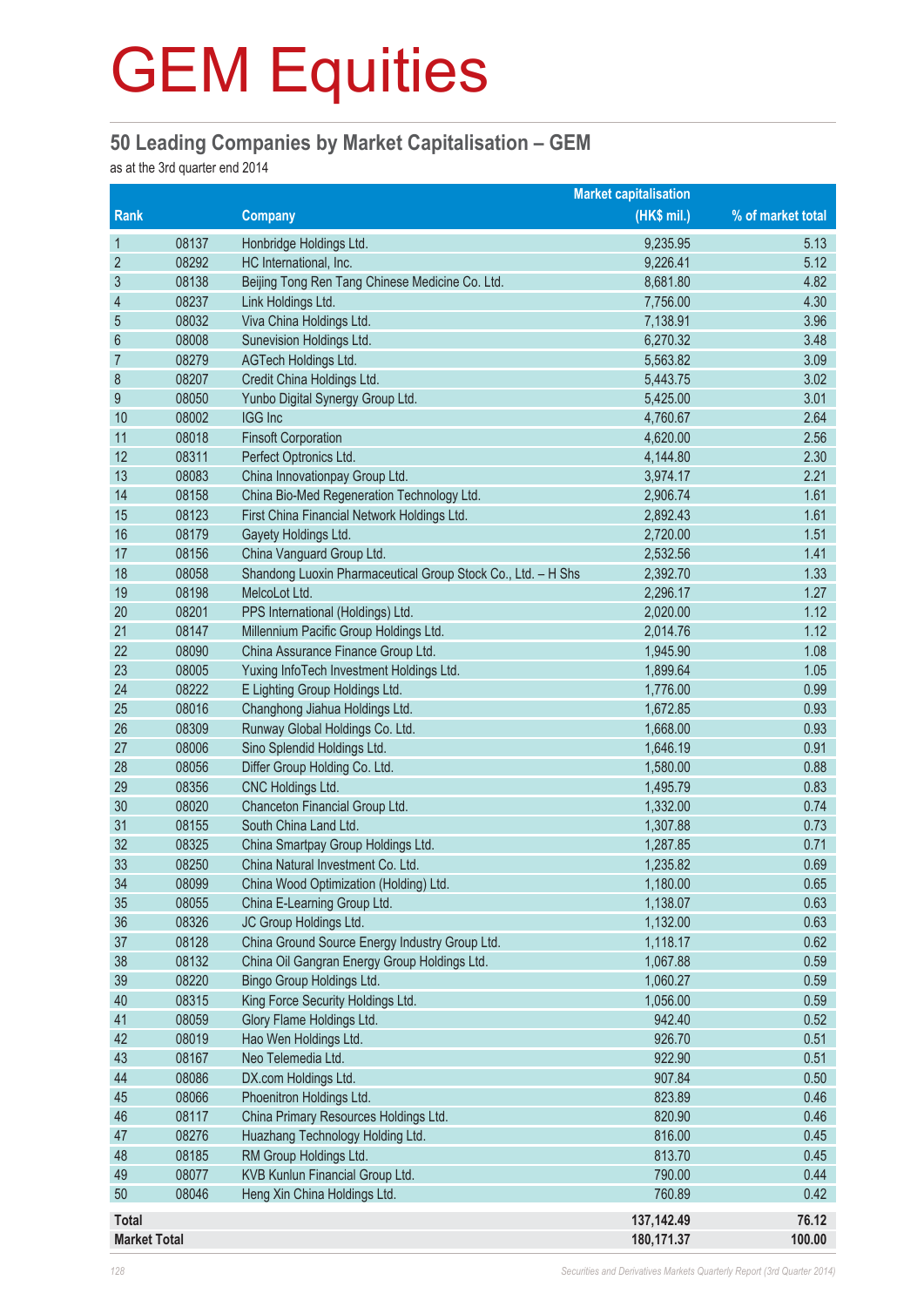#### **New Listing Statistics – equities for GEM**

|      |                | No. of newly listed companies | Funds raised (HK\$ mil.) |
|------|----------------|-------------------------------|--------------------------|
| 2013 | Q3             | $\mathbf b$                   | 362.29                   |
|      | Q4             | 12                            | 1,873.36                 |
| 2014 | Q1             | 5                             | 496.33                   |
|      | Q <sub>2</sub> |                               | 100.00                   |
|      | Q3             | 8                             | 480.88                   |

### **Newly Listed Companies for GEM**

for 3rd quarter 2014

| Code         | <b>Company name</b>                    | <b>Listing date</b> | No. of issued shares | Funds raised (HK\$ mil.) |
|--------------|----------------------------------------|---------------------|----------------------|--------------------------|
| 08237        | Link Holdings Ltd.                     | 2014/07/07          | 280,000,000          | 122.50                   |
| 08216        | Bamboos Health Care Holdings Ltd.      | 2014/07/08          | 400,000,000          | 50.00                    |
| 08125        | Kate China Holdings Ltd.               | 2014/07/18          | 300,000,000          | 45.00                    |
| 08147        | Millennium Pacific Group Holdings Ltd. | 2014/07/18          | 104,556,000          | 46.58                    |
| 08162        | Loco Hong Kong Holdings Ltd.           | 2014/08/05          | 400,000,000          | 43.20                    |
| 08059        | Glory Flame Holdings Ltd.              | 2014/08/15          | 620,000,000          | 62.00                    |
| 08315        | King Force Security Holdings Ltd.      | 2014/08/20          | 640,000,000          | 61.60                    |
| 08222        | E Lighting Group Holdings Ltd.         | 2014/09/29          | 400,000,000          | 50.00                    |
| <b>Total</b> |                                        |                     |                      | 480.88                   |

### **Withdrawal of listed Companies – GEM**

for 3rd quarter 2014

| <b>Code</b> | <b>Company name</b>                                  | Last trading date | Delisted date |  |
|-------------|------------------------------------------------------|-------------------|---------------|--|
| 08232       | China U-Ton Holdings Ltd. *                          | 2014/07/31        | 2014/08/01    |  |
| 08321       | China Automotive Interior Decoration Holdings Ltd. * | 2014/08/22        | 2014/08/25    |  |

\* Transfers of listing from GEM to Main Board pursuant to the revised Rule 9.24 of the GEM Listing Rules and to the new Chapter 9A of the Main Board Listing Rules effective from 1 July 2008.

§ Effective date of the transfer of listing from GEM to Main Board.

### **Company Name Changes for GEM**

for 3rd quarter 2014

| Code  | Old name                                           | New name                                                     | <b>Effective date</b> | <b>Adoption date</b> |
|-------|----------------------------------------------------|--------------------------------------------------------------|-----------------------|----------------------|
| 08172 | China Media and Films Holdings Ltd.                | China Star Cultural Media Group Ltd.                         | 2014/06/20            | 2014/08/06           |
| 08058 | Shandong Luoxin Pharmacy Stock Co. Ltd. - H Shares | Shandong Luoxin Pharmaceutical Group Stock Co., Ltd. - H Shs | 2014/08/13            | 2014/08/14           |
| 08047 | Rising Power Group Holdings Ltd.                   | Sky Forever Supply Chain Management Group Ltd.               | 2014/07/22            | 2014/08/21           |
| 08039 | Pegasus Entertainment Holdings Ltd. #              | Pegasus Entertainment Holdings Ltd.                          | 2014/07/08            | 2014/08/27           |

# Change of Chinese name only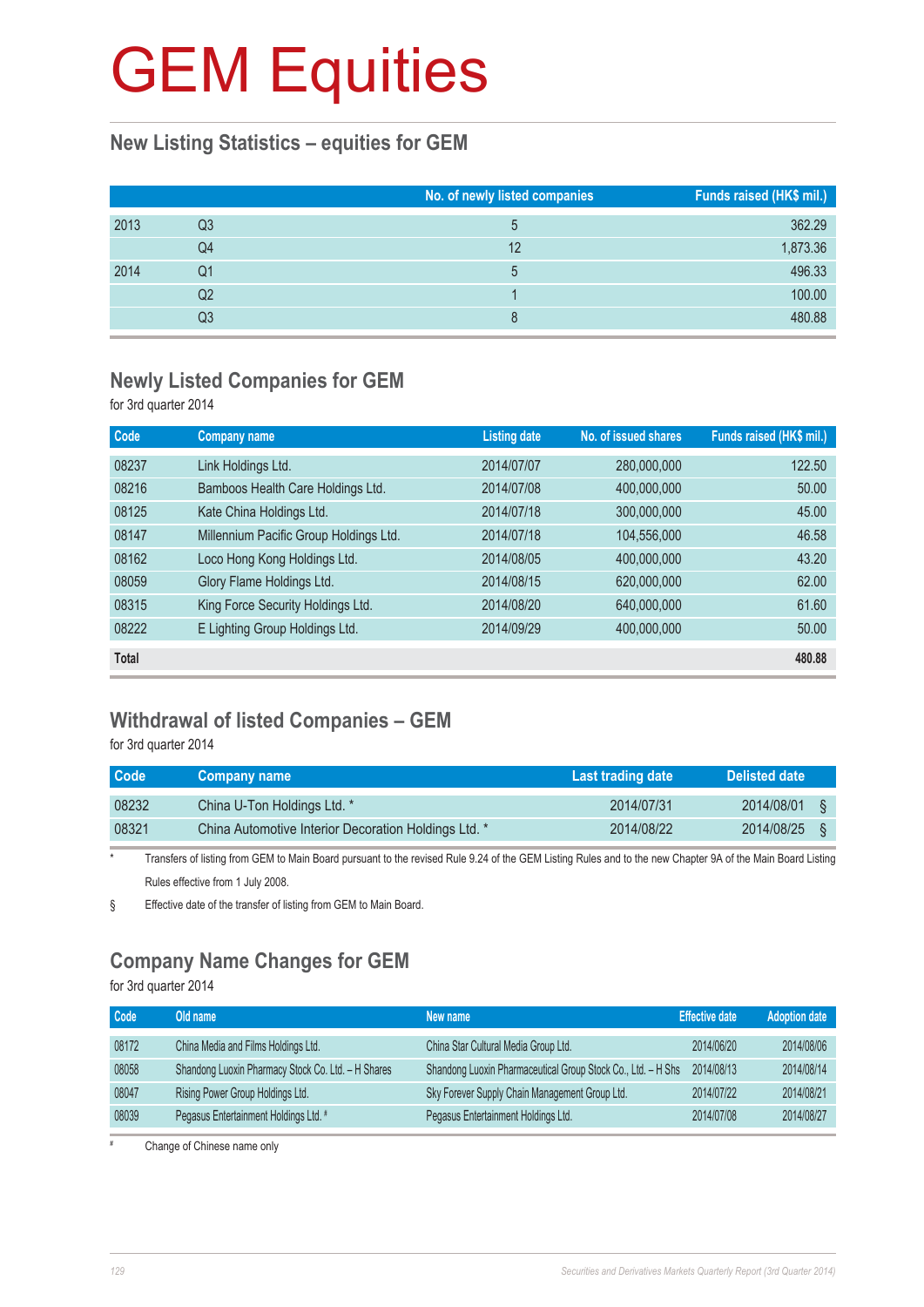#### **Bonus Issues/Bonus Warrants for GEM**

for 3rd quarter 2014

| <b>Code</b> | <b>Company</b>                      | <b>Particulars</b>             | Ex-date    |
|-------------|-------------------------------------|--------------------------------|------------|
| 08168       | UKF (Holdings) Ltd.                 | 1 for $5$                      | 2014/07/23 |
| 08078       | China 3D Digital Entertainment Ltd. | 10 for $1$                     | 2014/09/03 |
|             |                                     | (after consolidation 5 into 1) |            |

### **Share Split/Consolidation for GEM**

for 3rd quarter 2014

| Code  | Company                                            | <b>Particulars</b>      | <b>Effective date</b> |
|-------|----------------------------------------------------|-------------------------|-----------------------|
| 08228 | National Arts Entertainment and Culture Group Ltd. | Consolidation 10 into 1 | 2014/07/07            |
| 08100 | M Dream Inworld Ltd.                               | Consolidation 4 into 1  | 2014/07/18            |
| 08212 | Celebrate International Holdings Ltd.              | Consolidation 10 into 1 | 2014/08/12            |
| 08021 | WLS Holdings Ltd.                                  | Consolidation 4 into 1  | 2014/08/21            |
| 08082 | Sage International Group Ltd.                      | Consolidation 10 into 1 | 2014/09/01            |
| 08078 | China 3D Digital Entertainment Ltd.                | Consolidation 5 into 1  | 2014/09/02            |
| 08163 | Merdeka Mobile Group Ltd.                          | Consolidation 8 into 1  | 2014/09/29            |
| 08119 | Thiz Technology Group Ltd.                         | Consolidation 10 into 1 | 2014/09/29            |

### **Rights Issues & Open Offers for GEM**

for 3rd quarter 2014

| <b>Month</b> | Code  | Company                                 | <b>Ratio</b>                    | Funds raised (HK\$ mil.) |
|--------------|-------|-----------------------------------------|---------------------------------|--------------------------|
| Jul          | 08163 | Merdeka Mobile Group Ltd.               | Rts 4 for 1 @\$0.04             | 98.06                    |
|              | 08228 | National Arts Entertainment and         | Rts 6 for 1 @\$0.188            | 465.44                   |
|              |       | Culture Group Ltd.                      | (after consolidation 10 into 1) |                          |
|              | 08176 | EDS Wellness Holdings Ltd.              | Open offer 1 for 2 @\$3.00      | 57.18                    |
| Aug          | 08193 | GreaterChina Professional Services Ltd. | Open offer 1 for 2 @\$0.20      | 50.46                    |
| Sep          | 08212 | Celebrate International Holdings Ltd.   | Open offer 8 for 1 @\$0.20      | 176.74                   |
|              |       |                                         | (after consolidation 10 into 1) |                          |
|              | 08009 | Chinese Energy Holdings Ltd.            | Open offer 1 for 2 @\$0.10      | 63.53                    |
|              | 08200 | Sau San Tong Holdings Ltd.              | Rts 3 for 1 @\$0.10             | 89.39                    |
| <b>Total</b> |       |                                         |                                 | 1,000.80                 |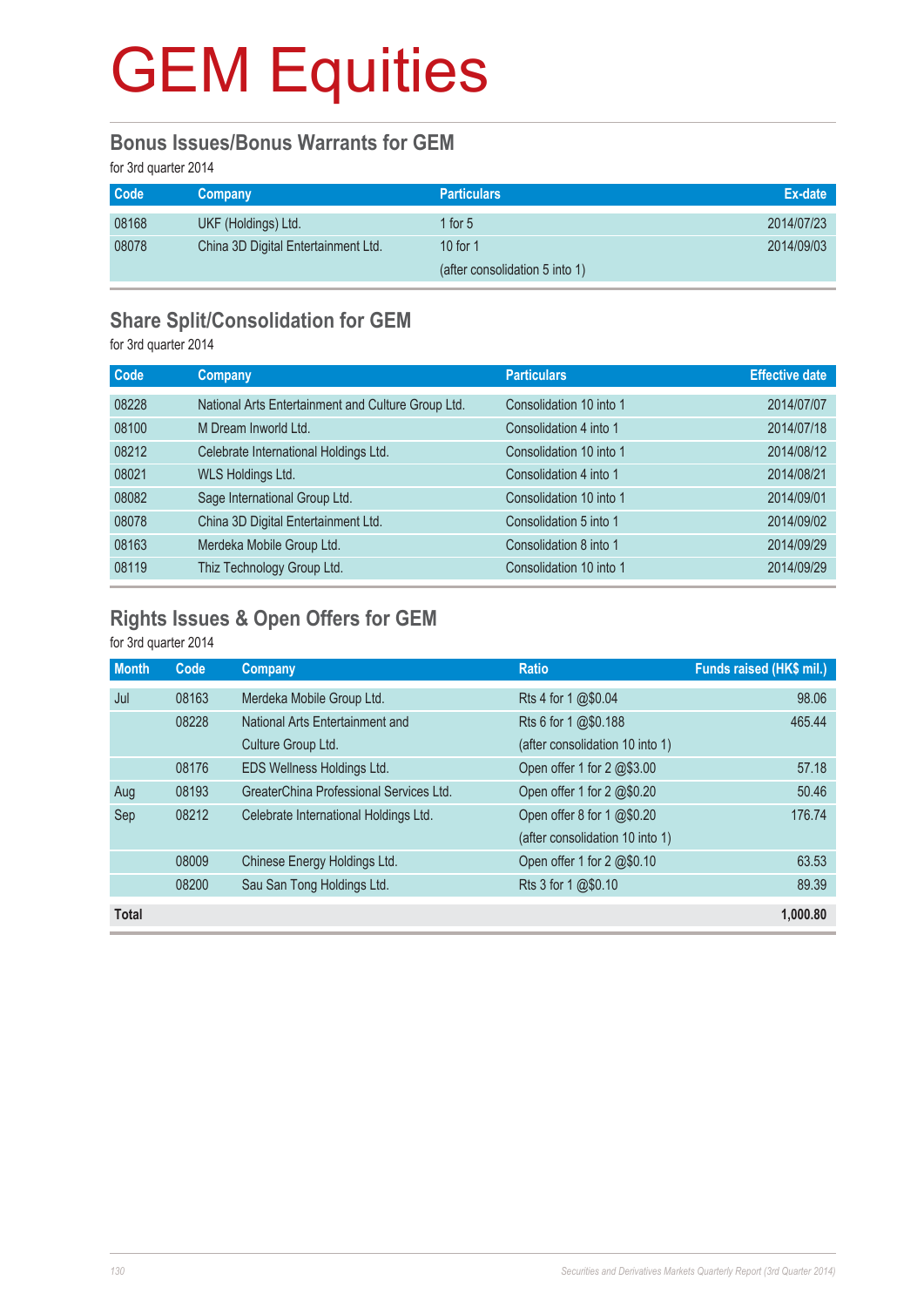### **Placing\***

|              |             |                       | No. of        |                      |                     |
|--------------|-------------|-----------------------|---------------|----------------------|---------------------|
|              |             |                       | new shares    | <b>Placing price</b> | <b>Funds raised</b> |
| <b>Month</b> | <b>Code</b> | <b>Company</b>        | placed        | (HK\$)               | (HK\$ mil.)         |
| 2014         |             |                       |               |                      |                     |
| Jul          | 08078       | <b>CHINA3D DIGIT</b>  | 1,500,000,000 | 0.070                | 105.00              |
|              | 08356       | <b>CNC HOLDINGS</b>   | 334,900,000   | 0.250                | 83.73               |
|              | 08310       | <b>GAMMALOGISTIC</b>  | 160,000,000   | 0.250                | 40.00               |
|              | 08351       | <b>LARRY JEWELRY</b>  | 561,730,000   | 0.100                | 56.17               |
|              | 08037       | <b>RUI KANG PHARM</b> | 111,000,000   | 0.180                | 19.98               |
|              | 08082       | SAGE INT'L GP         | 258,450,000   | 0.044                | 11.37               |
|              | 08119       | THIZ TECHNOLOGY       | 172,965,360   | 0.100                | 17.30               |
|              | 08063       | <b>WELL WAY GP</b>    | 29,980,000    | 0.650                | 19.49               |
|              | 08130       | <b>ZHI CHENG H</b>    | 47,000,000    | 0.400                | 18.80               |
| Aug          | 08009       | CHI ENGY HOLD         | 211,760,000   | 0.180                | 38.12               |
|              | 08081       | <b>CMG CUL INV</b>    | 209,592,000   | 0.134                | 28.09               |
|              | 08081       | <b>CMG CUL INV</b>    | 381,078,000   | 0.118                | 44.97               |
|              | 08176       | <b>EDS WELLNESS</b>   | 2,620,000     | 3.150                | 8.25                |
| Sep          | 08158       | <b>CHINA BIO-MED</b>  | 150,000,000   | 0.260                | 39.00               |
|              | 08117       | <b>CHINA P RES</b>    | 96,576,196    | 0.400                | 38.63               |
|              | 08325       | <b>CHINA SMARTPAY</b> | 104,310,000   | 1.460                | 152.29              |
|              | 08132       | CHINAOILGANGRAN       | 1,452,900,000 | 0.100                | 145.29              |
|              | 08242       | <b>MEGALOGICTECH</b>  | 48,000,000    | 0.400                | 19.20               |
|              | 08039       | <b>PEGASUS ENT</b>    | 50,000,000    | 1.260                | 63.00               |
|              | 08072       | <b>ROMA GROUP</b>     | 925,000,000   | 0.016                | 14.34               |
|              | 08150       | <b>SEAMLESS GREEN</b> | 115,000,000   | 0.440                | 50.60               |
|              | 08269       | <b>WEALTH GLORY</b>   | 317,000,000   | 0.297                | 94.15               |
|              | 08269       | <b>WEALTH GLORY</b>   | 237,000,000   | 0.270                | 63.99               |
| <b>Total</b> |             |                       |               |                      | 1,171.75            |

\* Due to the reporting time-lag, placing figures for the quarter are provisional.

\*\* Supplementary information update for previous quarters.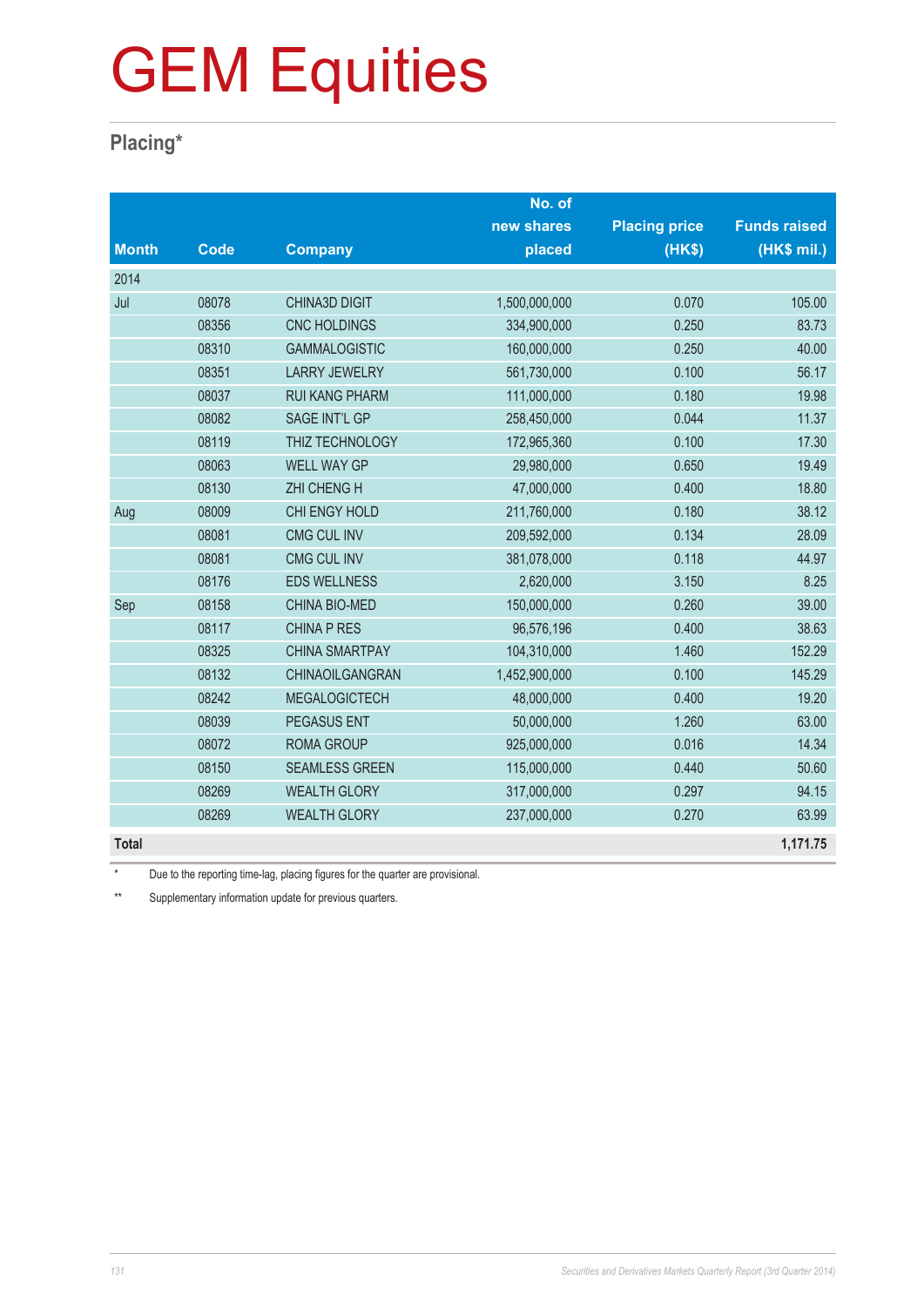### GEM Warrants

#### **Warrant Trading and Market Value Statistics – GEM**

|      |    | <b>Number</b> | Turnover value (HK\$ mil.) | Market value (HK\$ mil.) |
|------|----|---------------|----------------------------|--------------------------|
| 2013 | Q3 |               | 0.00                       | 0.00                     |
|      | Q4 |               | 0.00                       | 0.00                     |
| 2014 | Q1 |               | 0.00                       | 0.00                     |
|      | Q2 |               | 0.00                       | 0.00                     |
|      | Q3 |               | 0.00                       | 0.00                     |

### **Newly Listed Equity GEM Warrants**

for 3rd quarter 2014

|              |                        | <b>Initial issued</b> |                     |               | <b>Amount raised</b> |
|--------------|------------------------|-----------------------|---------------------|---------------|----------------------|
| <b>Code</b>  | <b>Equity warrants</b> | amount (HK)           | <b>Listing date</b> | <b>Expiry</b> | (HK\$ mil.)          |
| Nil          |                        |                       |                     |               |                      |
| <b>Total</b> |                        |                       |                     |               | -                    |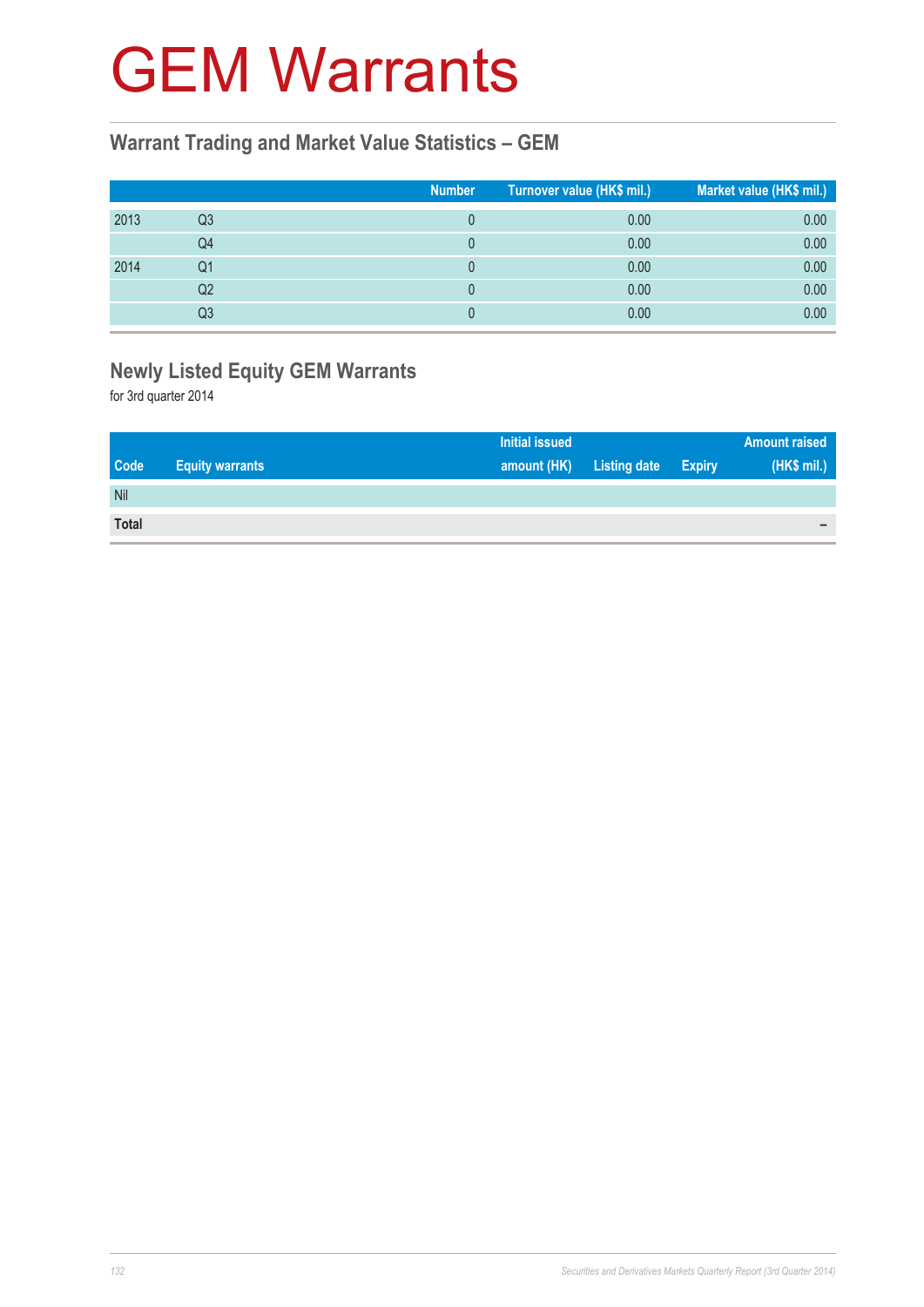## Stock Market Indices

#### **Hang Seng Index**



### **S&P/HKEx LargeCap Index**



### **S&P/HKEx GEM Index**

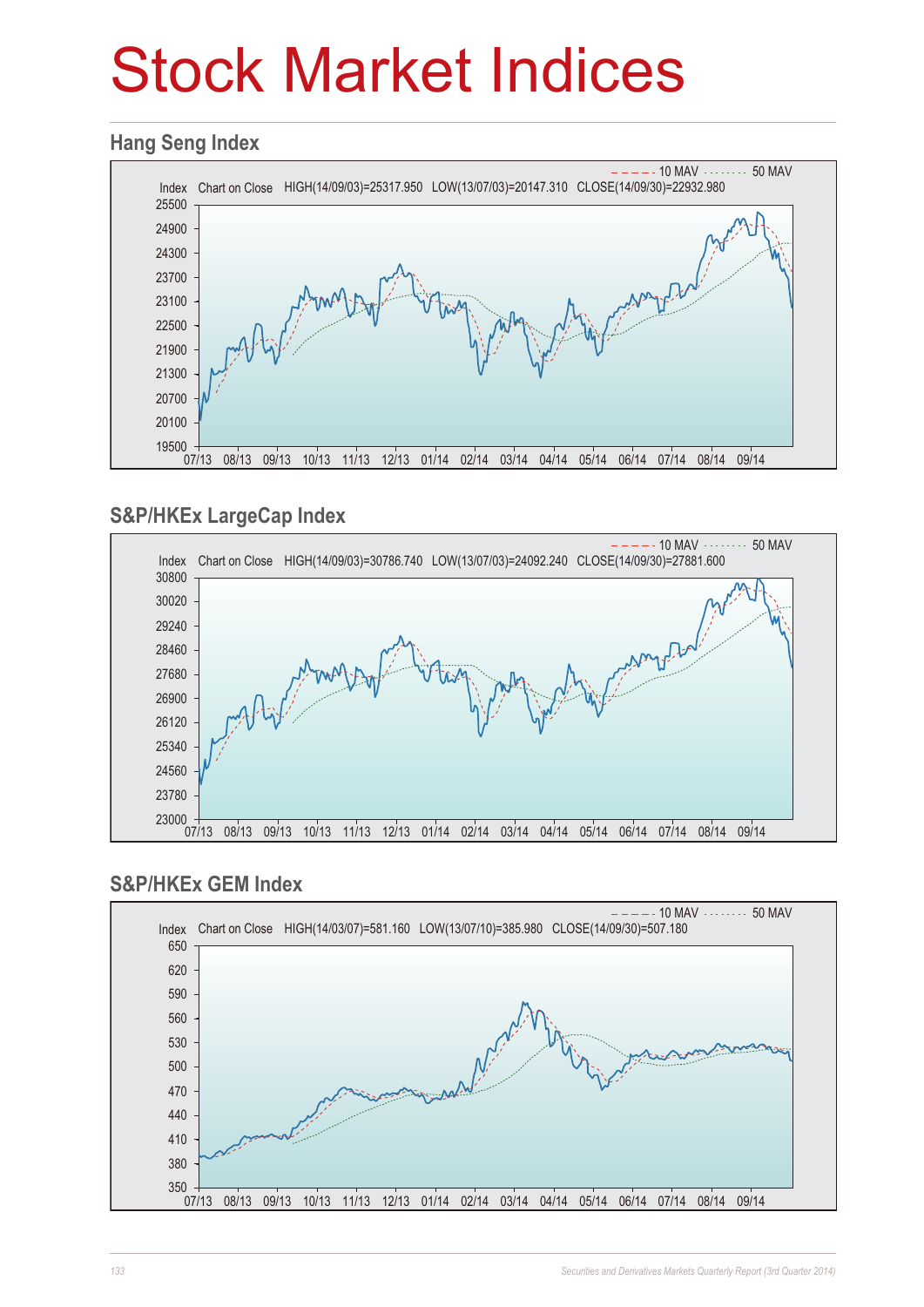## Stock Market Indices

### **Hong Kong Stock Market Indices**

|                                               | End of Sep 2014 | End of Jun 2014 |                          |          |
|-----------------------------------------------|-----------------|-----------------|--------------------------|----------|
| <b>Index</b>                                  | <b>Close</b>    | <b>Close</b>    |                          | Change % |
| S&P/HKEx LargeCap Index                       | 27881.60        | 28252.13        | $\overline{\phantom{0}}$ | 1.31%    |
|                                               |                 |                 |                          |          |
| S&P/HKEx GEM Index                            | 507.18          | 515.55          | $\equiv$                 | 1.62%    |
|                                               |                 |                 |                          |          |
| <b>HANG SENG INDEX</b>                        | 22932.98        | 23190.72        | ÷,                       | 1.11%    |
| <b>SECTORIAL INDICES</b>                      |                 |                 |                          |          |
| Finance                                       | 31081.75        | 30850.73        | $\ddot{}$                | 0.75%    |
| <b>Utilities</b>                              | 51358.27        | 51913.66        | $\overline{\phantom{0}}$ | 1.07%    |
| Properties                                    | 29006.34        | 29052.75        |                          | 0.16%    |
| Commerce & Industry                           | 13903.46        | 14383.16        | -                        | 3.34%    |
|                                               |                 |                 |                          |          |
| HANG SENG CHINA-AFFILIATED CORPORATIONS INDEX | 4402.05         | 4369.01         | $\ddot{}$                | 0.76%    |
| HANG SENG CHINA ENTERPRISES INDEX             | 10310.40        | 10335.03        |                          | 0.24%    |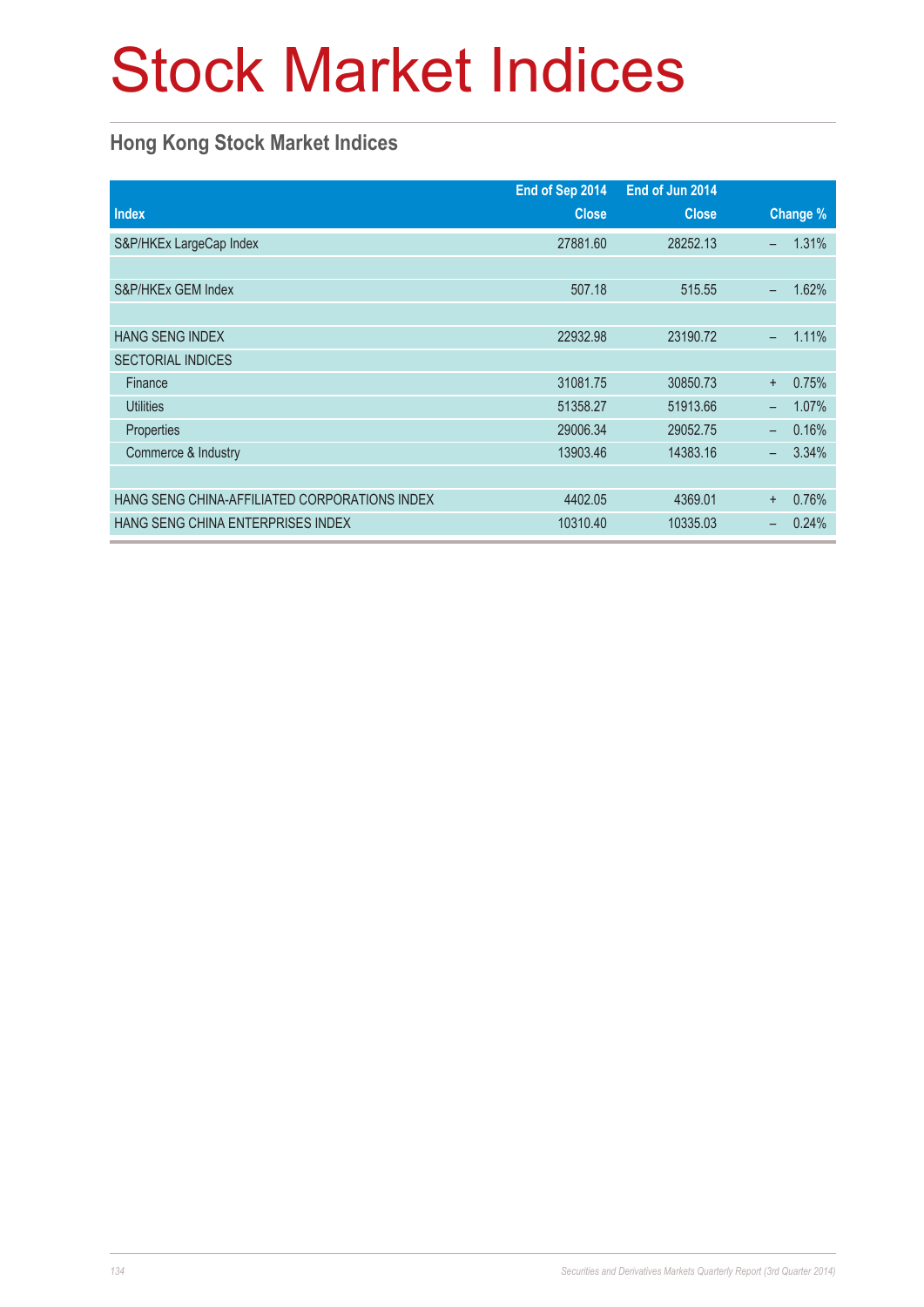## Stock Market Indices

### **WORLD INDICES**

|                                 | End of Sep 2014 | End of Jun 2014 |                                   |  |
|---------------------------------|-----------------|-----------------|-----------------------------------|--|
| <b>Index</b>                    | <b>Close</b>    | <b>Close</b>    | <b>Change %</b>                   |  |
| <b>HONG KONG</b>                |                 |                 |                                   |  |
| S&P/HKEx LargeCap Index         | 27881.60        | 28252.13        | 1.31%<br>$\overline{\phantom{a}}$ |  |
| Hang Seng Index                 | 22932.98        | 23190.72        | 1.11%                             |  |
| <b>AUSTRALIA</b>                |                 |                 |                                   |  |
| All Ordinaries Index            | 5296.76         | 5382.03         | 1.58%<br>-                        |  |
| <b>JAKARTA</b>                  |                 |                 |                                   |  |
| Composite Index                 | 5137.58         | 4878.58         | 5.31%<br>$\ddot{}$                |  |
| <b>JAPAN</b>                    |                 |                 |                                   |  |
| Nikkei (225)                    | 16173.52        | 15162.10        | 6.67%<br>$\ddot{}$                |  |
| <b>KOREA</b>                    |                 |                 |                                   |  |
| Composite Index                 | 2020.09         | 2002.21         | 0.89%<br>$\ddot{}$                |  |
| <b>KUALA LUMPUR</b>             |                 |                 |                                   |  |
| Composite Index                 | 1846.31         | 1882.71         | 1.93%<br>$\qquad \qquad -$        |  |
| <b>MANILA</b>                   |                 |                 |                                   |  |
| Composite Index                 | 7283.07         | 6844.31         | 6.41%<br>$\ddot{}$                |  |
| <b>NEW ZEALAND</b>              |                 |                 |                                   |  |
| <b>NZSE (50)</b>                | 5255.04         | 5141.48         | 2.21%<br>$\ddot{}$                |  |
| <b>SHANGHAI</b>                 |                 |                 |                                   |  |
| A Shares Index                  | 2474.59         | 2144.75         | + 15.38%                          |  |
| <b>B</b> Shares Index           | 268.16          | 221.27          | $+ 21.19%$                        |  |
| <b>SHENZHEN</b>                 |                 |                 |                                   |  |
| A Shares Index                  | 1393.01         | 1145.36         | + 21.62%                          |  |
| <b>B</b> Shares Index           | 979.63          | 842.57          | + 16.27%                          |  |
| <b>SINGAPORE</b>                |                 |                 |                                   |  |
| <b>FTSE Straits Times Index</b> | 3276.74         | 3255.67         | 0.65%<br>$\ddot{}$                |  |
| <b>TAIWAN</b>                   |                 |                 |                                   |  |
| Taipei Weighted Stock Index     | 8966.92         | 9393.07         | 4.54%<br>-                        |  |
| <b>THAILAND</b>                 |                 |                 |                                   |  |
| <b>SET Index</b>                | 1585.67         | 1485.75         | 6.73%<br>$\ddot{}$                |  |
| <b>NEW YORK</b>                 |                 |                 |                                   |  |
| <b>DJIA</b>                     | 17042.90        | 16826.60        | 1.29%<br>$\ddagger$               |  |
| Nasdaq Composite Index          | 4493.39         | 4408.18         | 1.93%<br>$\ddot{}$                |  |
| <b>TORONTO</b>                  |                 |                 |                                   |  |
| S&P/TSX Composite Index         | 14960.51        | 15146.01        | 1.22%<br>$\overline{\phantom{a}}$ |  |
| <b>GERMANY</b>                  |                 |                 |                                   |  |
| DAX Capital Value Index         | 4874.28         | 5058.86         | 3.65%<br>$\overline{\phantom{0}}$ |  |
| <b>LONDON</b>                   |                 |                 |                                   |  |
| FTSE (100)                      | 6622.72         | 6743.94         | 1.80%<br>$\overline{\phantom{0}}$ |  |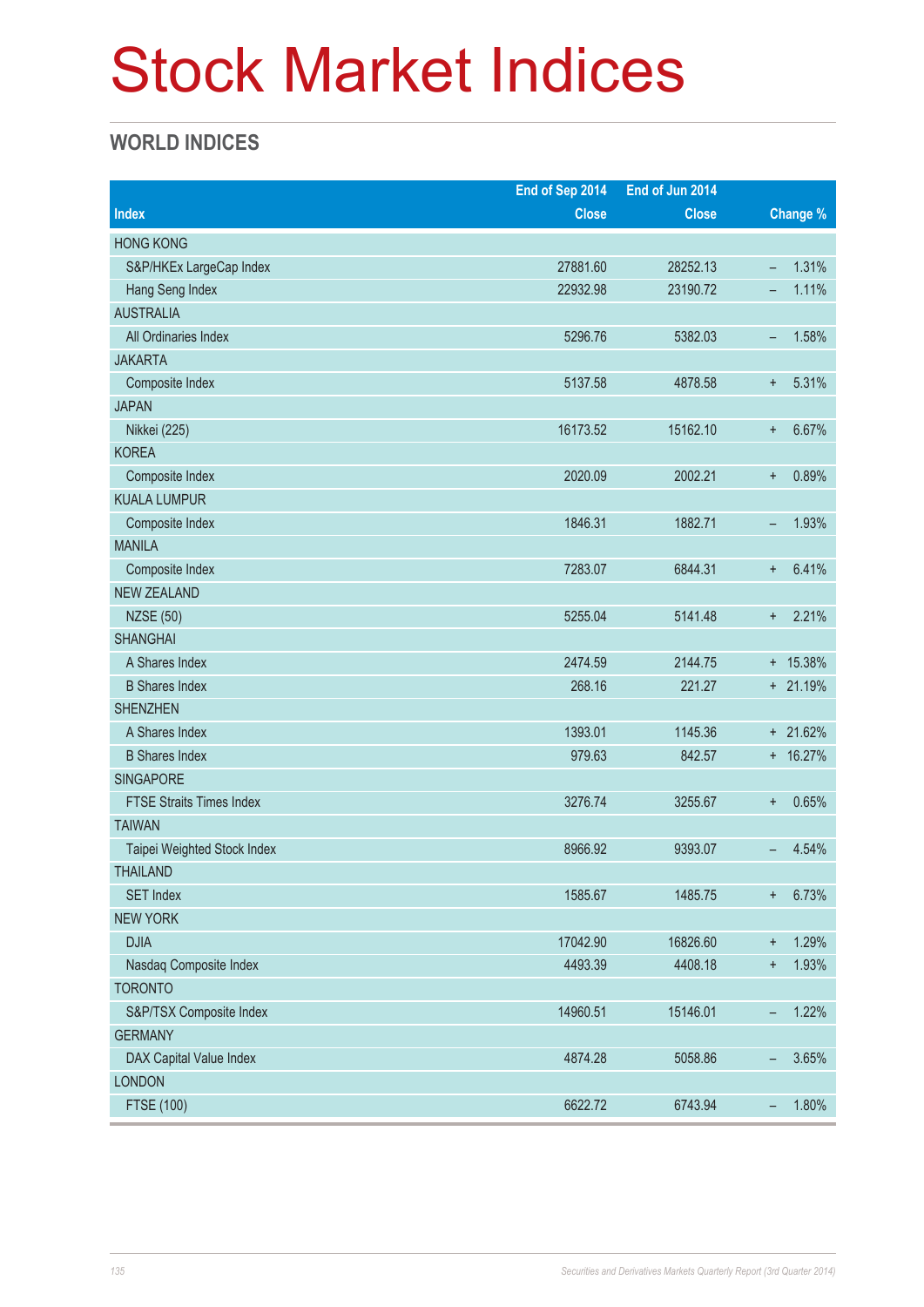#### **Contract Volume by Derivatives Products**

|                                           | <b>Contracts</b> |                  |
|-------------------------------------------|------------------|------------------|
| <b>Derivatives product</b>                | 3rd Quarter 2014 | 3rd Quarter 2013 |
| Hang Seng Index Futures                   | 4,270,694        | 4,926,071        |
| Hang Seng Index Options                   | 1,912,755        | 1,959,869        |
| Mini-Hang Seng Index Futures              | 1,644,415        | 2,237,418        |
| Mini-Hang Seng Index Options              | 251.411          | 292,768          |
| <b>H-shares Index Futures</b>             | 5,067,604        | 5,534,747        |
| H-shares Index Options                    | 2,013,385        | 2,240,055        |
| Mini H-shares Index Futures               | 779,761          | 655,817          |
| Flexible Hang Seng Index Options          | 200              | 100              |
| Flexible H-shares Index Options           | 15,861           | 3,300            |
| <b>HSI Dividend Point Index Futures</b>   | 5,404            | 3,701            |
| <b>HSCEI Dividend Point Index Futures</b> | 44,905           | 33,075           |
| <b>HSI Volatility Index Futures</b>       | 107              | 378              |
| CES China 120 Index Futures <sup>1</sup>  | 10,935           | 26,312           |
| <b>IBOVESPA Futures</b>                   | 0                |                  |
| <b>MICEX Index Futures</b>                | 0                | 0                |
| <b>S&amp;P BSE Sensex Index Futures</b>   | $\Omega$         | $\mathbf{0}$     |
| FTSE/JSE Top40 Futures                    | U                | $\Omega$         |
| <b>Stock Futures</b>                      | 123,371          | 86,034           |
| <b>Stock Options</b>                      | 19,462,284       | 13,681,676       |
| Three-month HIBOR Futures                 | 10               |                  |
| One-month HIBOR Futures                   | $\Omega$         | 20               |
| Three-year Exchange Fund Note Futures     | U                | 25               |
| RMB Currency Futures - USD/CNH Futures    | 42,843           | 26,868           |
| <b>Gold Futures</b>                       | $\Omega$         | $\Omega$         |
| <b>Total</b>                              | 35,645,945       | 31,708,234       |

1 Trading in CES China 120 Index Futures commenced on 12 Aug 2013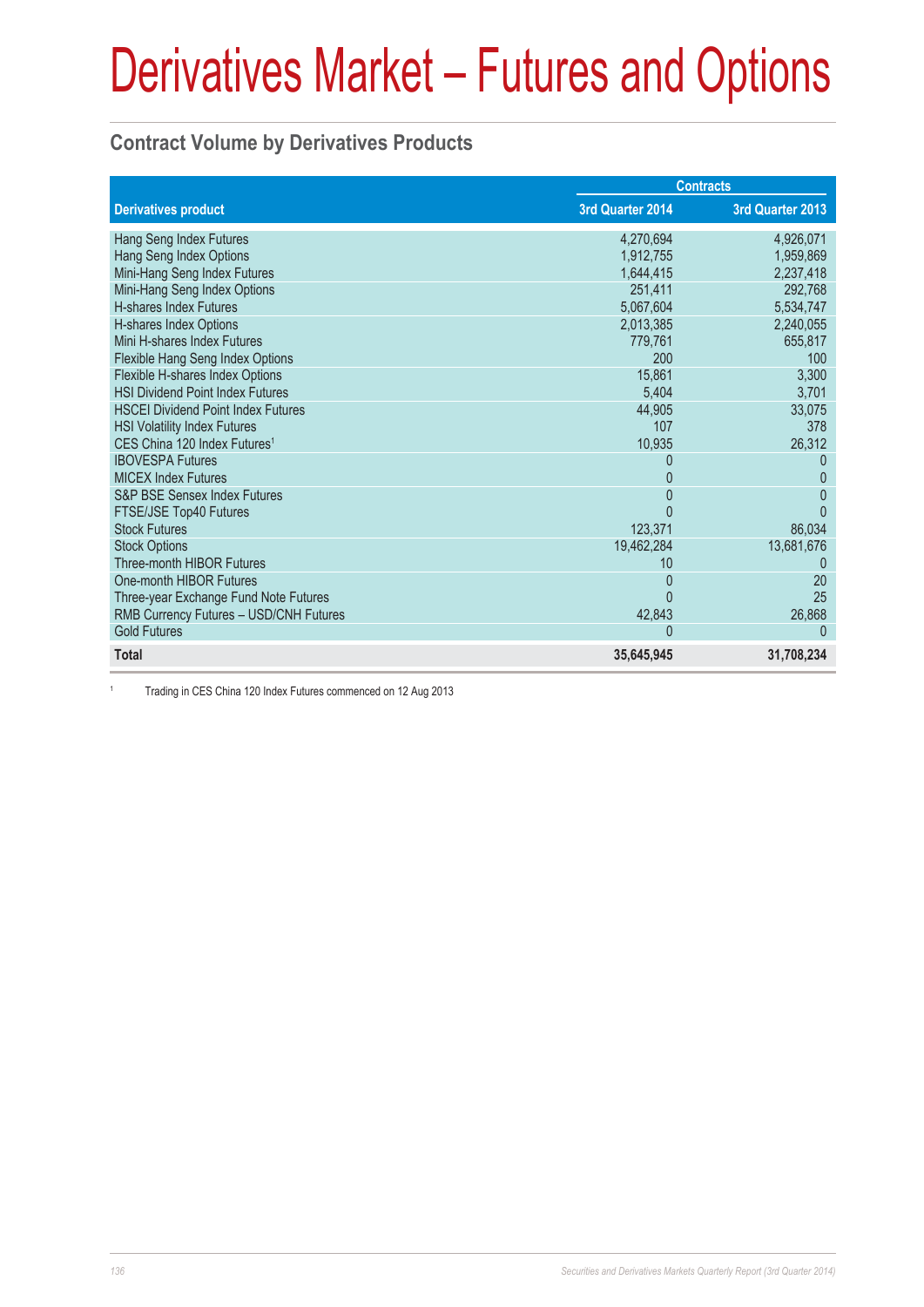#### **Hang Seng Index Futures – Contract Volume and Open Interest (contracts)**

|      |                | <b>Total</b><br>contract volume | <b>Quarter-end</b><br>open interest |
|------|----------------|---------------------------------|-------------------------------------|
| 2013 | Q <sub>3</sub> | 4,926,071                       | 123,253                             |
|      | Q4             | 4,314,395                       | 107,304                             |
| 2014 | Q <sub>1</sub> | 4,368,013                       | 104,527                             |
|      | Q <sub>2</sub> | 3,893,812                       | 126,964                             |
|      | Q <sub>3</sub> | 4,270,694                       | 131,566                             |

#### **Mini Hang Seng Index Futures – Contract Volume and Open Interest (contracts)**

|      |                | <b>Total</b><br>contract volume | <b>Quarter-end</b><br>open interest |
|------|----------------|---------------------------------|-------------------------------------|
| 2013 | Q <sub>3</sub> | 2,237,418                       | 8,969                               |
|      | Q <sub>4</sub> | 1,573,318                       | 5,835                               |
| 2014 | Q <sub>1</sub> | 1,648,258                       | 7,441                               |
|      | Q <sub>2</sub> | 1,536,157                       | 7,067                               |
|      | Q <sub>3</sub> | 1,644,415                       | 9,081                               |

#### **Hang Seng Index Options – Contract Volume and Open Interest (contracts)**

|      |                | <b>Total</b>    | Quarter-end   |
|------|----------------|-----------------|---------------|
|      |                | contract volume | open interest |
| 2013 | Q <sub>3</sub> | 1,959,869       | 293,948       |
|      | Q4             | 1,774,047       | 173,176       |
| 2014 | Q <sub>1</sub> | 1,759,351       | 201,802       |
|      | Q <sub>2</sub> | 1,728,591       | 184,741       |
|      | Q <sub>3</sub> | 1,912,755       | 254,144       |

#### **H-Share Index Futures – Contract Volume and Open Interest (contracts)**

|      |                | <b>Total</b>    | <b>Quarter-end</b> |
|------|----------------|-----------------|--------------------|
|      |                | contract volume | open interest      |
| 2013 | Q3             | 5,534,747       | 214,299            |
|      | Q4             | 5,527,741       | 217,646            |
| 2014 | Q1             | 5,647,145       | 199,566            |
|      | Q <sub>2</sub> | 4,656,807       | 217,624            |
|      | Q3             | 5,067,604       | 209,592            |

### **Stock Options Market Turnover and Open Interest (contracts)**

|      |    | <b>Total</b>        | <b>Total</b>    | Quarter-end   |
|------|----|---------------------|-----------------|---------------|
|      |    | Premium (HK\$ mil.) | contract volume | open interest |
| 2013 | Q3 | 8,479.72            | 13,681,676      | 4,882,089     |
|      | Q4 | 10,051.31           | 15,367,765      | 4,740,818     |
| 2014 | Q1 | 14,497.65           | 16,760,161      | 5,458,789     |
|      | Q2 | 10,523.18           | 15,082,507      | 4,767,976     |
|      | Q3 | 11,835.64           | 19,462,284      | 6,016,138     |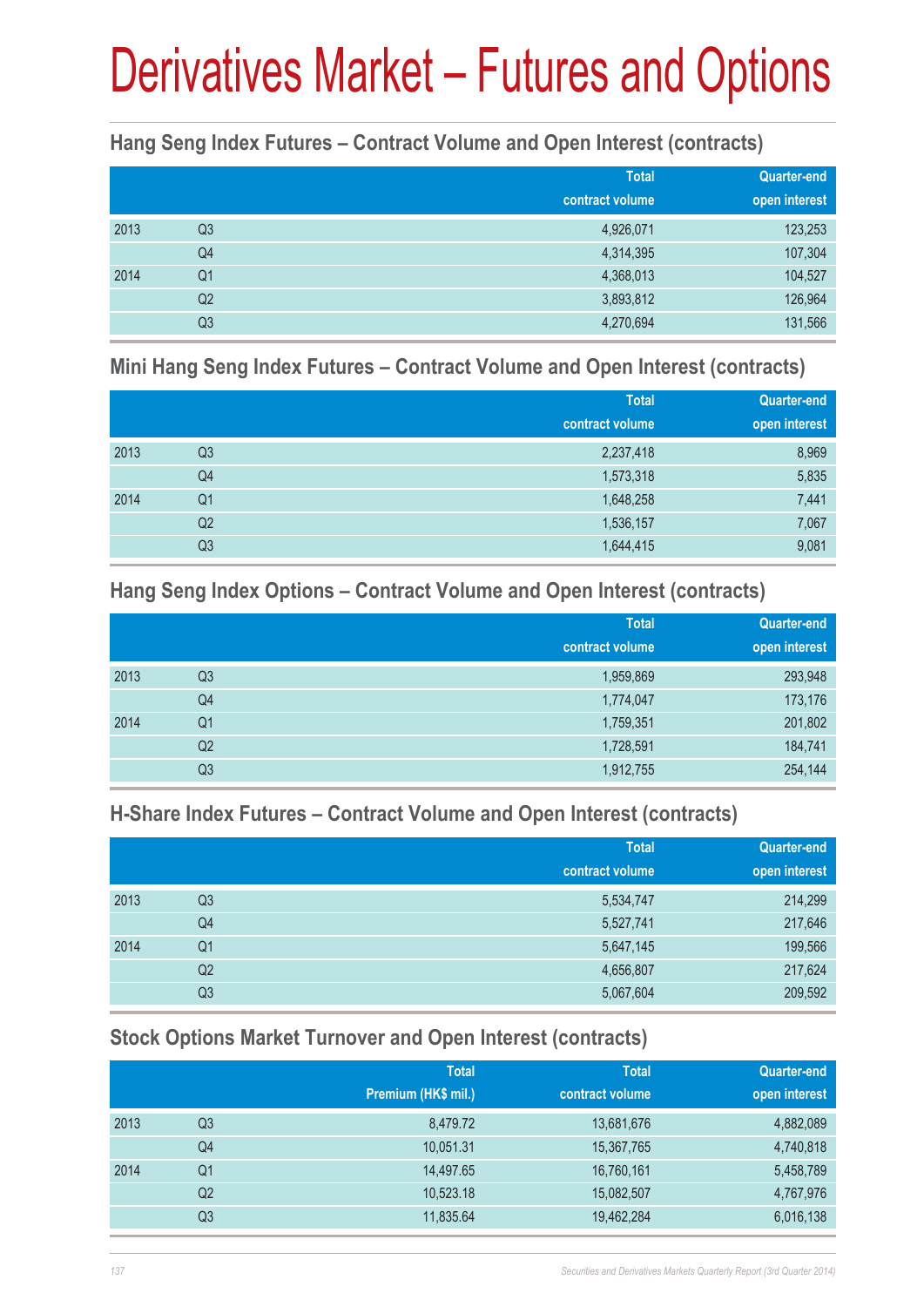#### **Stock Options Premium by Class**

for 3rd Quarter 2014

|                        |                 | <b>Premium</b> |            |
|------------------------|-----------------|----------------|------------|
| <b>Options class</b>   |                 | $(HK$$ mil.)   | % of total |
| X ISHARES A50          | A50             | 1,124.18       | 9.50%      |
| <b>ABC</b>             | ABC/XAB         | 54.63          | 0.46%      |
| <b>ANHUI CONCH</b>     | <b>ACC</b>      | 146.09         | 1.23%      |
| <b>AIA</b>             | <b>AIA</b>      | 247.16         | 2.09%      |
| <b>CHALCO</b>          | <b>ALC</b>      | 15.25          | 0.13%      |
| CAM CSI300             | <b>AMC</b>      | 81.09          | 0.69%      |
| <b>BANK OF CHINA</b>   | <b>BCL/XBC</b>  | 73.04          | 0.62%      |
| <b>BANKCOMM</b>        | <b>BCM</b>      | 27.16          | 0.23%      |
| <b>BANK OF E ASIA</b>  | <b>BEA</b>      | 2.38           | 0.02%      |
| <b>BELLE INT'L</b>     | <b>BIH</b>      | 18.14          | 0.15%      |
| <b>BOC HONG KONG</b>   | <b>BOC</b>      | 32.30          | 0.27%      |
| <b>BYD COMPANY</b>     | <b>BYD</b>      | 22.58          | 0.19%      |
| <b>CCB</b>             | <b>CCB/XCC</b>  | 179.08         | 1.51%      |
| <b>CHINA COMM CONS</b> | CCC             | 6.72           | 0.06%      |
| <b>CHINA COAL</b>      | <b>CCE</b>      | 10.85          | 0.09%      |
| <b>CHINA COSCO</b>     | <b>CCS</b>      | 2.96           | 0.03%      |
| <b>CHINA CINDA</b>     | <b>CDA</b>      | 31.19          | 0.26%      |
| <b>CHINA MOBILE</b>    | <b>CHT</b>      | 966.76         | 8.17%      |
| <b>CHINA UNICOM</b>    | <b>CHU</b>      | 78.57          | 0.66%      |
| <b>CITIC</b>           | <b>CIT</b>      | 108.96         | 0.92%      |
| <b>CHEUNG KONG</b>     | <b>CKH</b>      | 400.19         | 3.38%      |
| <b>CHINA LIFE</b>      | <b>CLI</b>      | 247.23         | 2.09%      |
| <b>CLP HOLDINGS</b>    | <b>CLP</b>      | 9.80           | 0.08%      |
| <b>CM BANK</b>         | <b>CMB</b>      | 59.38          | 0.50%      |
| <b>CNOOC</b>           | <b>CNC</b>      | 162.53         | 1.37%      |
| <b>CHINA OVERSEAS</b>  | COL             | 170.00         | 1.44%      |
| <b>CATHAY PAC AIR</b>  | <b>CPA</b>      | 2.21           | 0.02%      |
| SINOPEC CORP           | <b>CPC</b>      | 195.33         | 1.65%      |
| <b>CPIC</b>            | <b>CPI</b>      | 95.78          | 0.81%      |
| <b>CHINA RAIL CONS</b> | <b>CRC</b>      | 3.10           | 0.03%      |
| <b>CHINA RAILWAY</b>   | <b>CRG</b>      | 0.98           | 0.01%      |
| X WISECSI300ETF        | CS <sub>3</sub> | 0.19           | 0.00%      |
| CSOP A50 ETF           | <b>CSA</b>      | 530.89         | 4.49%      |
| <b>CHINA SHENHUA</b>   | <b>CSE</b>      | 56.90          | 0.48%      |
| <b>CITIC BANK</b>      | <b>CTB</b>      | 42.63          | 0.36%      |
| <b>CHINA TELECOM</b>   | <b>CTC</b>      | 18.41          | 0.16%      |
| <b>DONGFENG GROUP</b>  | <b>DFM</b>      | 15.16          | 0.13%      |
|                        | <b>ESP</b>      | 1.97           | 0.02%      |
| <b>ESPRIT HOLDINGS</b> |                 |                |            |
| <b>FIH</b>             | <b>FIH</b>      | 5.03           | 0.04%      |
| <b>GALAXY ENT</b>      | <b>GLX</b>      | 712.43         | 6.02%      |
| <b>GREATWALL MOTOR</b> | <b>GWM</b>      | 38.32          | 0.32%      |
| <b>POWER ASSETS</b>    | <b>HEH</b>      | 18.09          | 0.15%      |
| <b>HKEX</b>            | <b>HEX</b>      | 1,121.31       | 9.47%      |
| <b>HENGAN INT'L</b>    | <b>HGN</b>      | 9.43           | 0.08%      |
| <b>HSBC HOLDINGS</b>   | <b>HKB</b>      | 470.79         | 3.98%      |
| HK & CHINA GAS         | <b>HKG</b>      | 10.42          | 0.09%      |
| <b>HENDERSON LAND</b>  | <b>HLD</b>      | 60.91          | 0.51%      |
| <b>HUANENG POWER</b>   | <b>HNP</b>      | 20.80          | 0.18%      |
| <b>HANG SENG BANK</b>  | <b>HSB</b>      | 8.01           | 0.07%      |
| <b>HUTCHISON</b>       | <b>HWL</b>      | 415.29         | 3.51%      |
| <b>ICBC</b>            | <b>ICB/XIC</b>  | 122.14         | 1.03%      |
| <b>JIANGXI COPPER</b>  | <b>JXC</b>      | 29.71          | 0.25%      |
| <b>KUNLUN ENERGY</b>   | <b>KLE</b>      | 50.45          | 0.43%      |
| <b>KINGSOFT</b>        | <b>KSO</b>      | 71.89          | 0.61%      |
| <b>LENOVO GROUP</b>    | <b>LEN</b>      | 48.91          | 0.41%      |
| LI & FUNG              | <b>LIF</b>      | 43.24          | 0.37%      |
| <b>MGM CHINA</b>       | <b>MGM</b>      | 6.97           | 0.06%      |
| <b>MINSHENG BANK</b>   | <b>MSB</b>      | 82.13          | 0.69%      |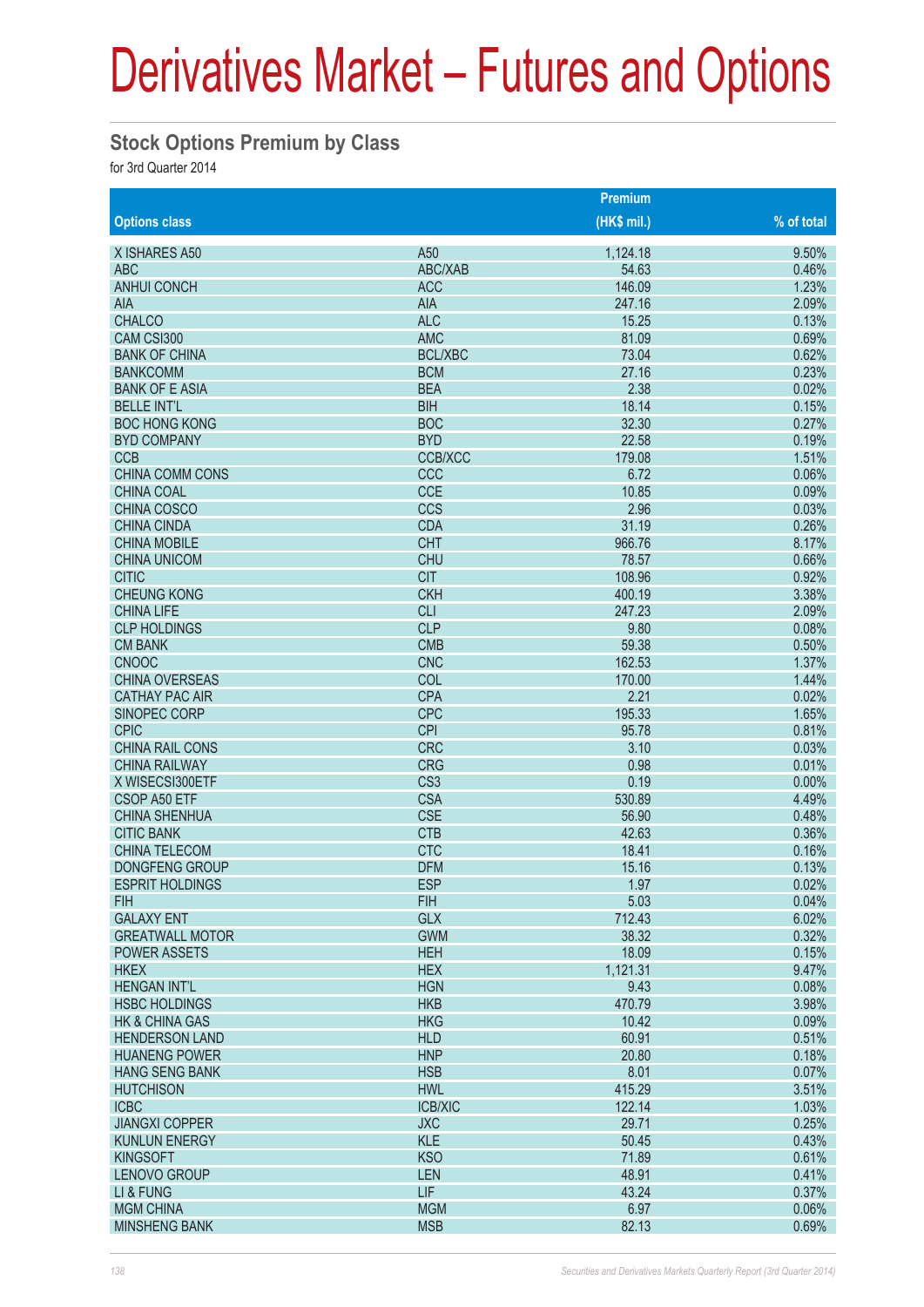|                           |            | <b>Premium</b> |            |
|---------------------------|------------|----------------|------------|
| <b>Options class</b>      |            | (HK\$ mil.)    | % of total |
| <b>MTR CORPORATION</b>    | <b>MTR</b> | 5.16           | 0.04%      |
| <b>CNBM</b>               | <b>NBM</b> | 38.05          | 0.32%      |
| <b>NEW WORLD DEV</b>      | <b>NWD</b> | 34.07          | 0.29%      |
| <b>PING AN</b>            | PAI        | 415.84         | 3.51%      |
| <b>PETROCHINA</b>         | PEC        | 260.92         | 2.20%      |
| PICC P&C                  | <b>PIC</b> | 30.07          | 0.25%      |
| <b>PICC GROUP</b>         | <b>PIN</b> | 9.40           | 0.08%      |
| <b>GCL-POLY ENERGY</b>    | <b>PLE</b> | 5.03           | 0.04%      |
| <b>R&amp;F PROPERTIES</b> | <b>RFP</b> | 5.87           | 0.05%      |
| <b>SANDS CHINA LTD</b>    | <b>SAN</b> | 350.13         | 2.96%      |
| <b>SHK PPT</b>            | <b>SHK</b> | 277.49         | 2.34%      |
| <b>STANCHART</b>          | <b>STC</b> | 6.09           | 0.05%      |
| <b>SWIRE PACIFIC A</b>    | <b>SWA</b> | 25.73          | 0.22%      |
| <b>TENCENT</b>            | <b>TCH</b> | 1,681.80       | 14.21%     |
| <b>TRACKER FUND</b>       | <b>TRF</b> | 8.86           | 0.07%      |
| <b>WHARF HOLDINGS</b>     | <b>WHL</b> | 36.18          | 0.31%      |
| <b>WANT WANT CHINA</b>    | <b>WWC</b> | 8.11           | 0.07%      |
| YANZHOU COAL              | <b>YZC</b> | 43.42          | 0.37%      |
| <b>ZIJIN MINING</b>       | ZJM        | 5.40           | 0.05%      |
| <b>Total</b>              |            | 11,835.64      | 100.00%    |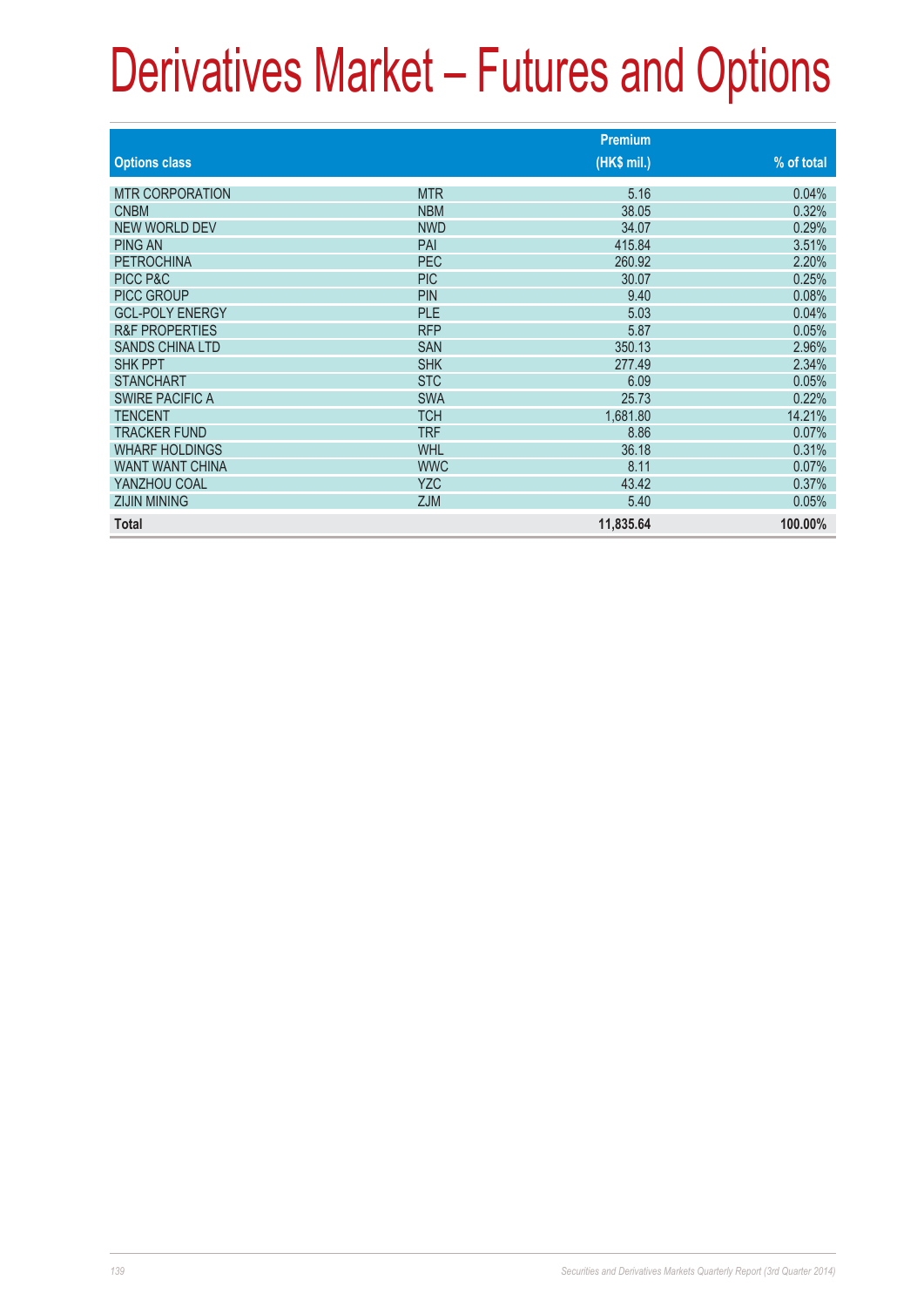#### **Stock Options Contract Volume by Class**

for 3rd Quarter 2014

|                           |                 | <b>Contract</b> |            |
|---------------------------|-----------------|-----------------|------------|
| <b>Options class</b>      |                 | volume          | % of total |
| X ISHARES A50             | A50             | 845,217         | 4.34%      |
| <b>ABC</b>                | ABC/XAB         | 50,358          | 0.26%      |
| <b>ANHUI CONCH</b>        | <b>ACC</b>      | 269,172         | 1.38%      |
| <b>AIA</b>                | <b>AIA</b>      | 342,229         | 1.76%      |
| <b>CHALCO</b>             | <b>ALC</b>      | 52,318          | 0.27%      |
| CAM CSI300                | <b>AMC</b>      | 53,389          | 0.27%      |
| <b>BANK OF CHINA</b>      | <b>BCL/XBC</b>  | 873,866         | 4.49%      |
| <b>BANKCOMM</b>           | <b>BCM</b>      | 171,341         | 0.88%      |
| <b>BANK OF E ASIA</b>     | <b>BEA</b>      | 17,909          | 0.09%      |
| <b>BELLE INT'L</b>        | <b>BIH</b>      | 31,037          | 0.16%      |
| <b>BOC HONG KONG</b>      | <b>BOC</b>      |                 | 0.60%      |
|                           | <b>BYD</b>      | 115,958         | 0.11%      |
| <b>BYD COMPANY</b>        |                 | 22,190          |            |
| <b>CCB</b>                | <b>CCB/XCC</b>  | 1,235,561       | 6.35%      |
| <b>CHINA COMM CONS</b>    | CCC             | 37,013          | 0.19%      |
| <b>CHINA COAL</b>         | <b>CCE</b>      | 59,151          | 0.30%      |
| <b>CHINA COSCO</b>        | <b>CCS</b>      | 35,520          | 0.18%      |
| <b>CHINA CINDA</b>        | <b>CDA</b>      | 33,156          | 0.17%      |
| <b>CHINA MOBILE</b>       | <b>CHT</b>      | 941,222         | 4.84%      |
| <b>CHINA UNICOM</b>       | <b>CHU</b>      | 80,477          | 0.41%      |
| <b>CITIC</b>              | <b>CIT</b>      | 207,486         | 1.07%      |
| <b>CHEUNG KONG</b>        | <b>CKH</b>      | 155,528         | 0.80%      |
| <b>CHINA LIFE</b>         | <b>CLI</b>      | 414,895         | 2.13%      |
| <b>CLP HOLDINGS</b>       | <b>CLP</b>      | 18,558          | 0.10%      |
| <b>CM BANK</b>            | <b>CMB</b>      | 197,194         | 1.01%      |
| <b>CNOOC</b>              | <b>CNC</b>      | 418,447         | 2.15%      |
| <b>CHINA OVERSEAS</b>     | COL             | 140,449         | 0.72%      |
| <b>CATHAY PAC AIR</b>     | <b>CPA</b>      | 3,547           | 0.02%      |
| SINOPEC CORP              | <b>CPC</b>      | 398,352         | 2.05%      |
| <b>CPIC</b>               | <b>CPI</b>      | 111,860         | 0.57%      |
| <b>CHINA RAIL CONS</b>    | <b>CRC</b>      | 24,887          | 0.13%      |
| <b>CHINA RAILWAY</b>      | <b>CRG</b>      | 8,649           | 0.04%      |
| X WISECSI300ETF           | CS <sub>3</sub> | 114             | 0.00%      |
| CSOP A50 ETF              | <b>CSA</b>      | 317,746         | 1.63%      |
| <b>CHINA SHENHUA</b>      | <b>CSE</b>      | 158,306         | 0.81%      |
| <b>CITIC BANK</b>         | <b>CTB</b>      | 176,562         | 0.91%      |
| <b>CHINA TELECOM</b>      | <b>CTC</b>      | 58,230          | 0.30%      |
| <b>DONGFENG GROUP</b>     | <b>DFM</b>      | 15,648          | 0.08%      |
| <b>ESPRIT HOLDINGS</b>    | <b>ESP</b>      | 37,276          | 0.19%      |
| <b>FIH</b>                | <b>FIH</b>      | 19,553          | 0.10%      |
| <b>GALAXY ENT</b>         | <b>GLX</b>      | 402,145         | 2.07%      |
| <b>GREATWALL MOTOR</b>    | <b>GWM</b>      | 83,651          | 0.43%      |
| <b>POWER ASSETS</b>       | <b>HEH</b>      | 26,485          | 0.14%      |
| <b>HKEX</b>               | <b>HEX</b>      | 2,513,277       | 12.91%     |
| <b>HENGAN INT'L</b>       | <b>HGN</b>      | 11,054          | 0.06%      |
| <b>HSBC HOLDINGS</b>      | <b>HKB</b>      | 830,096         | 4.27%      |
| <b>HK &amp; CHINA GAS</b> | <b>HKG</b>      | 26,331          | 0.14%      |
| <b>HENDERSON LAND</b>     | <b>HLD</b>      | 38,995          | 0.20%      |
| <b>HUANENG POWER</b>      | <b>HNP</b>      | 42,088          | 0.22%      |
| <b>HANG SENG BANK</b>     | <b>HSB</b>      | 35,940          | 0.18%      |
| <b>HUTCHISON</b>          | <b>HWL</b>      | 226,732         | 1.16%      |
| <b>ICBC</b>               | <b>ICB/XIC</b>  | 1,035,958       | 5.32%      |
| <b>JIANGXI COPPER</b>     | <b>JXC</b>      | 63,669          | 0.33%      |
| <b>KUNLUN ENERGY</b>      | <b>KLE</b>      | 53,449          | 0.27%      |
|                           |                 |                 | 0.38%      |
| <b>KINGSOFT</b>           | <b>KSO</b>      | 74,519          |            |
| LENOVO GROUP              | <b>LEN</b>      | 79,896          | 0.41%      |
| LI & FUNG                 | <b>LIF</b>      | 57,553          | 0.30%      |
| <b>MGM CHINA</b>          | <b>MGM</b>      | 17,318          | 0.09%      |
| <b>MINSHENG BANK</b>      | <b>MSB</b>      | 110,424         | 0.57%      |
| <b>MTR CORPORATION</b>    | <b>MTR</b>      | 19,673          | 0.10%      |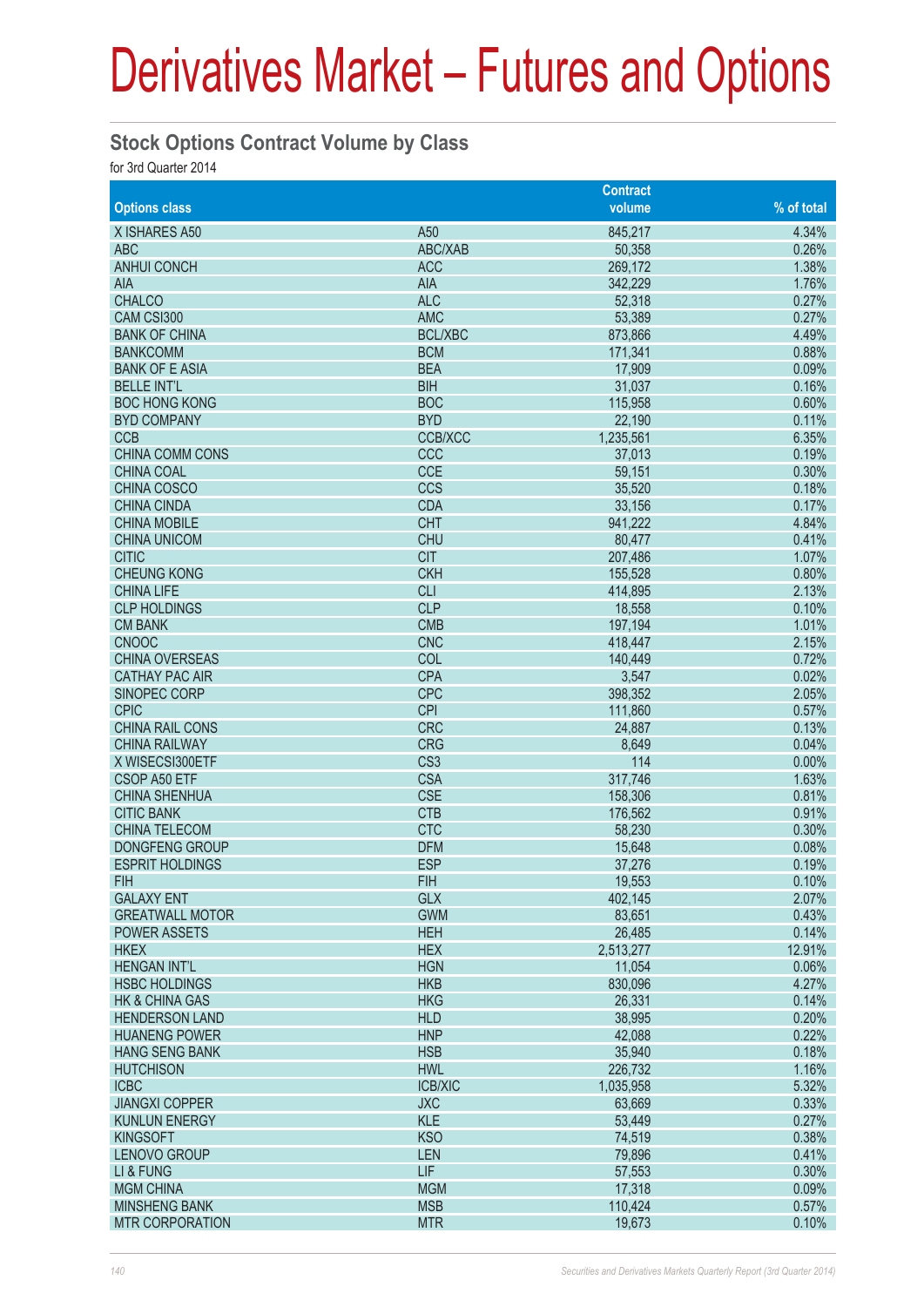| <b>Options class</b>      |            | <b>Contract</b><br>volume | % of total |
|---------------------------|------------|---------------------------|------------|
|                           |            |                           |            |
| <b>CNBM</b>               | <b>NBM</b> | 76,406                    | 0.39%      |
| <b>NEW WORLD DEV</b>      | <b>NWD</b> | 74,529                    | 0.38%      |
| <b>PING AN</b>            | PAI        | 525,861                   | 2.70%      |
| <b>PETROCHINA</b>         | PEC        | 375,742                   | 1.93%      |
| PICC P&C                  | <b>PIC</b> | 34,304                    | 0.18%      |
| <b>PICC GROUP</b>         | <b>PIN</b> | 20,605                    | 0.11%      |
| <b>GCL-POLY ENERGY</b>    | <b>PLE</b> | 8,610                     | 0.04%      |
| <b>R&amp;F PROPERTIES</b> | <b>RFP</b> | 31,220                    | 0.16%      |
| <b>SANDS CHINA LTD</b>    | <b>SAN</b> | 576,846                   | 2.96%      |
| <b>SHK PPT</b>            | <b>SHK</b> | 109,395                   | 0.56%      |
| <b>STANCHART</b>          | <b>STC</b> | 23,419                    | 0.12%      |
| <b>SWIRE PACIFIC A</b>    | <b>SWA</b> | 28,240                    | 0.15%      |
| <b>TENCENT</b>            | <b>TCH</b> | 3,488,800                 | 17.93%     |
| <b>TRACKER FUND</b>       | <b>TRF</b> | 27,221                    | 0.14%      |
| <b>WHARF HOLDINGS</b>     | <b>WHL</b> | 27,972                    | 0.14%      |
| <b>WANT WANT CHINA</b>    | <b>WWC</b> | 22,034                    | 0.11%      |
| YANZHOU COAL              | <b>YZC</b> | 85,344                    | 0.44%      |
| <b>ZIJIN MINING</b>       | ZJM        | 26,112                    | 0.13%      |
| <b>Total</b>              |            | 19,462,284                | 100.00%    |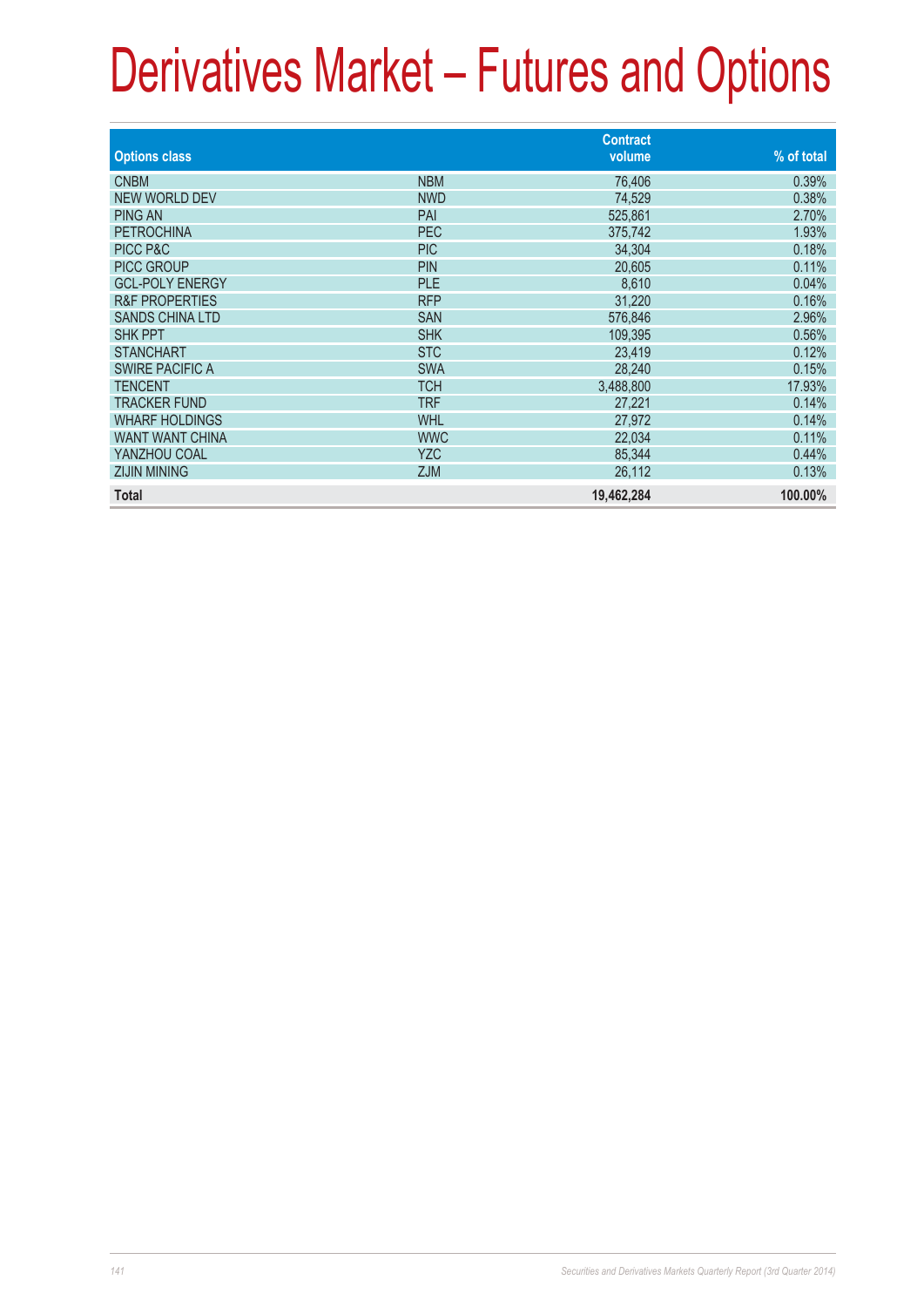# Clearing & Settlement

#### **Average Daily Settlement Instructions (SIs) Settled in CCASS**

(both delivering and receiving SIs are counted)

|              |                |                      | Sis by shares | Sis by value |
|--------------|----------------|----------------------|---------------|--------------|
| Year / Month |                | <b>Number of SIs</b> | (bil. shs)    | (HK\$bil.)   |
| 2013         | Q <sub>3</sub> | 76,390               | 49.11         | 176.60       |
|              | Q4             | 84,326               | 52.14         | 201.87       |
| 2014         | Q <sub>1</sub> | 89,857               | 51.46         | 200.37       |
|              | Q <sub>2</sub> | 84,454               | 51.80         | 191.05       |
|              | Q <sub>3</sub> | 87,928               | 57.80         | 206.26       |

### **Average Daily Investor Settlement Instructions (ISIs) settled in CCASS**

(one sided ISIs are counted)

| Year / month |    | <b>Number of ISIs</b> | ISIs by shares (Mil shs) | ISIs by value (HK\$ mil.) |
|--------------|----|-----------------------|--------------------------|---------------------------|
| 2013         | Q3 | 347                   | 46.57                    | 139.57                    |
|              | Q4 | 412                   | 143.96                   | 203.73                    |
| 2014         | Q1 | 418                   | 195.82                   | 302.92                    |
|              | Q2 | 334                   | 169.36                   | 188.57                    |
|              | Q3 | 406                   | 69.28                    | 166.15                    |

#### **Securities under CCASS Custody**

(balances at quarter end)

|              |                |                  | % of issued       |                     | % of market       |
|--------------|----------------|------------------|-------------------|---------------------|-------------------|
|              |                | <b>Number of</b> | shares of         |                     | capitalisation of |
|              |                | shares           | admitted          | <b>Market value</b> | admitted          |
| Year / Month |                | (bil. shs)       | <b>securities</b> | (HK\$ bil.)         | <b>securities</b> |
| 2013         | Q <sub>3</sub> | 3,839.01         | 70.64             | 12,905.25           | 51.98             |
|              | Q4             | 3,955.16         | 70.87             | 13,878.91           | 52.68             |
| 2014         | Q <sub>1</sub> | 4,058.32         | 70.36             | 13,423.17           | 52.82             |
|              | Q <sub>2</sub> | 4,100.74         | 70.42             | 13,911.39           | 50.86             |
|              | Q <sub>3</sub> | 4,262.88         | 71.01             | 14,144.85           | 52.56             |

Share quantity and market value of securities in non-HKD currency are included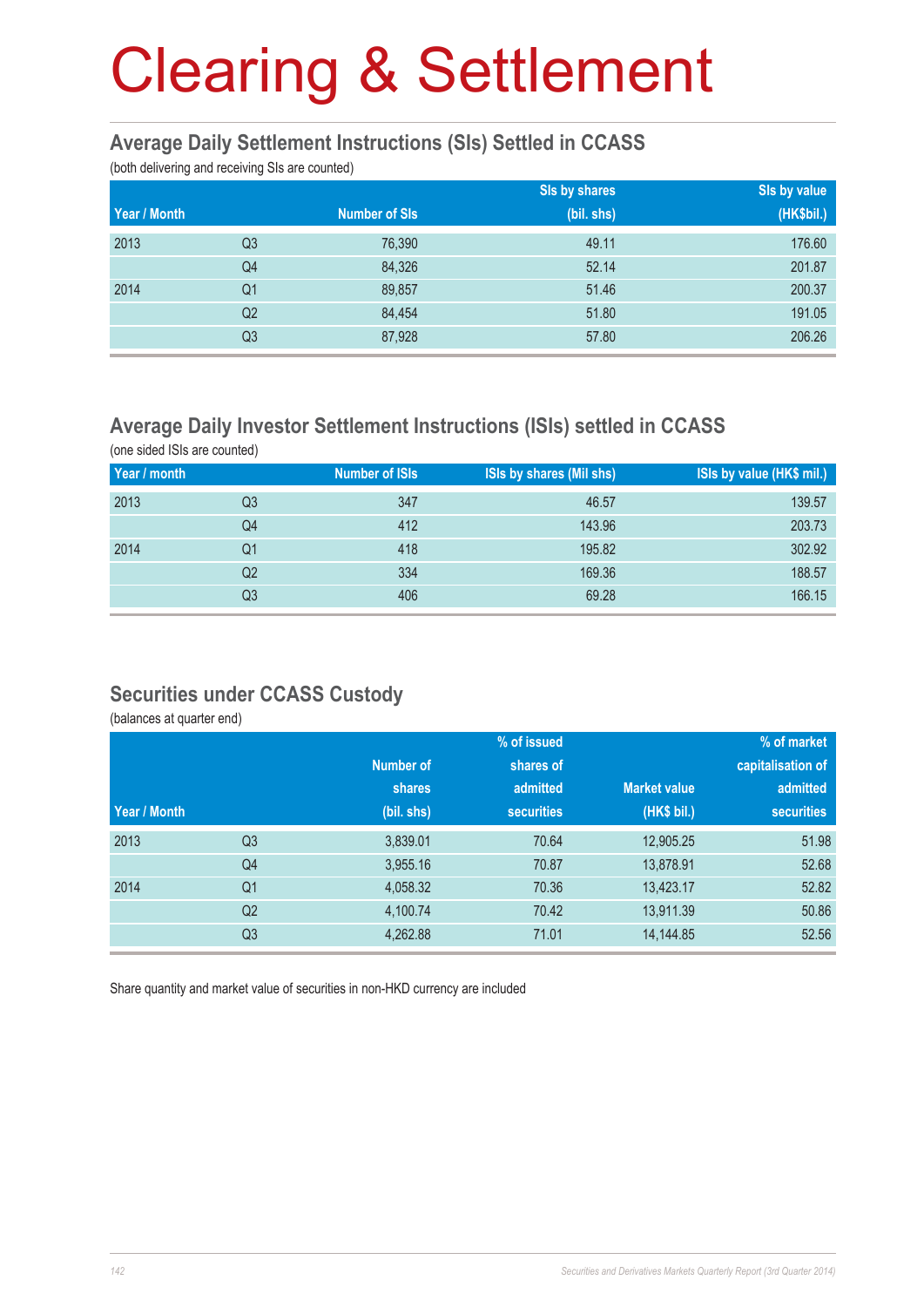# Clearing & Settlement

#### **Average Daily Stock Exchange Trades Processed in CCASS**

(including CNS trades, isolated trades and cross trades)

| Year \ Month |                | <b>No. of CCASS</b><br>trades | % of Exchange<br>trades | No. of shares<br>(Mil. shs) | % of market<br>turnover | Value of trades<br>(HK\$ mil.) | % of market<br>turnover |
|--------------|----------------|-------------------------------|-------------------------|-----------------------------|-------------------------|--------------------------------|-------------------------|
| 2013         | Q3             | 877.568                       | 100                     | 130.868.07                  | 100                     | 55.128.00                      | 100                     |
|              | Q <sub>4</sub> | 933,875                       | 100                     | 117.032.40                  | 100                     | 58.954.27                      | 100                     |
| 2014         | Q1             | 1,120,215                     | 100                     | 138,407.50                  | 100                     | 68.237.10                      | 100                     |
|              | Q <sub>2</sub> | 928.429                       | 100                     | 112.913.91                  | 100                     | 57,388.97                      | 100                     |
|              | Q3             | 1,037,135                     | 100                     | 147.929.94                  | 100                     | 70.720.94                      | 100                     |

### **Average Daily Netting Efficiency of CNS Trades**

(in stock positions and share quantity)

|              |                |                 | <b>Netting</b> | No. of shares due | <b>Netting</b> |
|--------------|----------------|-----------------|----------------|-------------------|----------------|
|              |                | No. of CNS      | efficiency     | for settlement    | efficiency     |
| Year \ Month |                | stock positions | $(\%)$         | $(Mil.$ shs)      | $(\%)$         |
| 2013         | Q3             | 65,100          | 95.99          | 18,908.50         | 92.59          |
|              | Q4             | 72,380          | 95.83          | 22,299.70         | 90.28          |
| 2014         | Q1             | 77,656          | 96.29          | 23,984.86         | 91.21          |
|              | Q <sub>2</sub> | 67,488          | 96.09          | 19,979.41         | 91.05          |
|              | Q3             | 79,378          | 95.92          | 25,196.56         | 91.36          |

### **Average Daily Settlement Efficiency of CNS Stock Positions**

|              |                |       | <b>Settlement efficiency (%)</b> |  |  |
|--------------|----------------|-------|----------------------------------|--|--|
| Year \ Month |                | S day | $S + 1$ day                      |  |  |
| 2013         | Q3             | 99.91 | 99.99                            |  |  |
|              | Q4             | 99.91 | 99.99                            |  |  |
| 2014         | Q <sub>1</sub> | 99.91 | 99.99                            |  |  |
|              | Q2             | 99.90 | 99.99                            |  |  |
|              | Q3             | 99.90 | 99.99                            |  |  |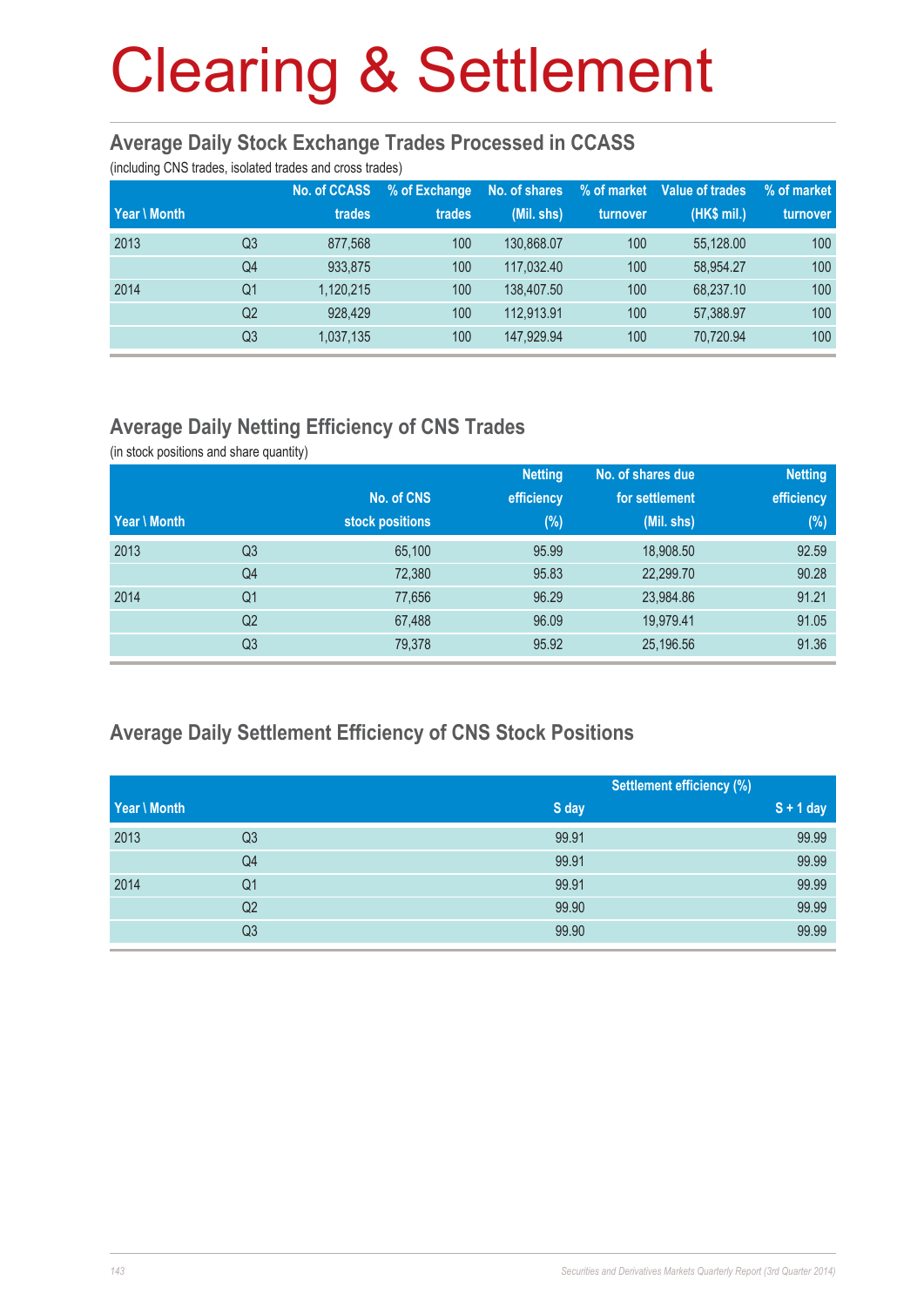### Clearing & Settlement

### **Open Interest by Derivatives Products**

|                                           | <b>Contracts</b> |                  |
|-------------------------------------------|------------------|------------------|
| <b>Derivatives product</b>                | 3rd Quarter 2014 | 3rd Quarter 2013 |
| Hang Seng Index Futures                   | 131,566          | 123,253          |
| Hang Seng Index Options                   | 254,144          | 293,948          |
| Mini-Hang Seng Index Futures              | 9,081            | 8,969            |
| Mini-Hang Seng Index Options              | 7,945            | 4,698            |
| <b>H-shares Index Futures</b>             | 209,592          | 214,299          |
| H-shares Index Options                    | 1,194,591        | 1,140,213        |
| Mini H-shares Index Futures               | 4,703            | 2,772            |
| Flexible Hang Seng Index Options          | 50               | 2,694            |
| Flexible H-shares Index Options           | 36,940           | 27,441           |
| <b>HSI Dividend Point Index Futures</b>   | 6,979            | 8,009            |
| <b>HSCEI Dividend Point Index Futures</b> | 77,187           | 88,814           |
| <b>HSI Volatility Index Futures</b>       | 14               | 128              |
| CES China 120 Index Futures <sup>1</sup>  | 45               | 216              |
| <b>IBOVESPA Futures</b>                   | $\mathbf{0}$     | $\theta$         |
| <b>MICEX Index Futures</b>                | $\overline{0}$   | $\theta$         |
| S&P BSE Sensex Index Futures              | $\mathbf{0}$     | $\mathbf{0}$     |
| FTSE/JSE Top40 Futures                    | $\overline{0}$   | $\mathbf{0}$     |
| <b>Stock Futures</b>                      | 20,040           | 15,524           |
| <b>Stock Options</b>                      | 6,016,138        | 4,882,089        |
| <b>Three-month HIBOR Futures</b>          | 5                | $\theta$         |
| One-month HIBOR Futures                   | $\mathbf{0}$     | $6\phantom{1}6$  |
| Three-year Exchange Fund Note Futures     | $\mathbf{0}$     | $\overline{0}$   |
| RMB Currency Futures - USD/CNH Futures    | 11,580           | 9,515            |
| <b>Gold Futures</b>                       | $\mathbf{0}$     | $\theta$         |
| <b>Total</b>                              | 7,980,600        | 6,822,588        |

Trading in CES China 120 Index Futures commenced on 12 Aug 2013

1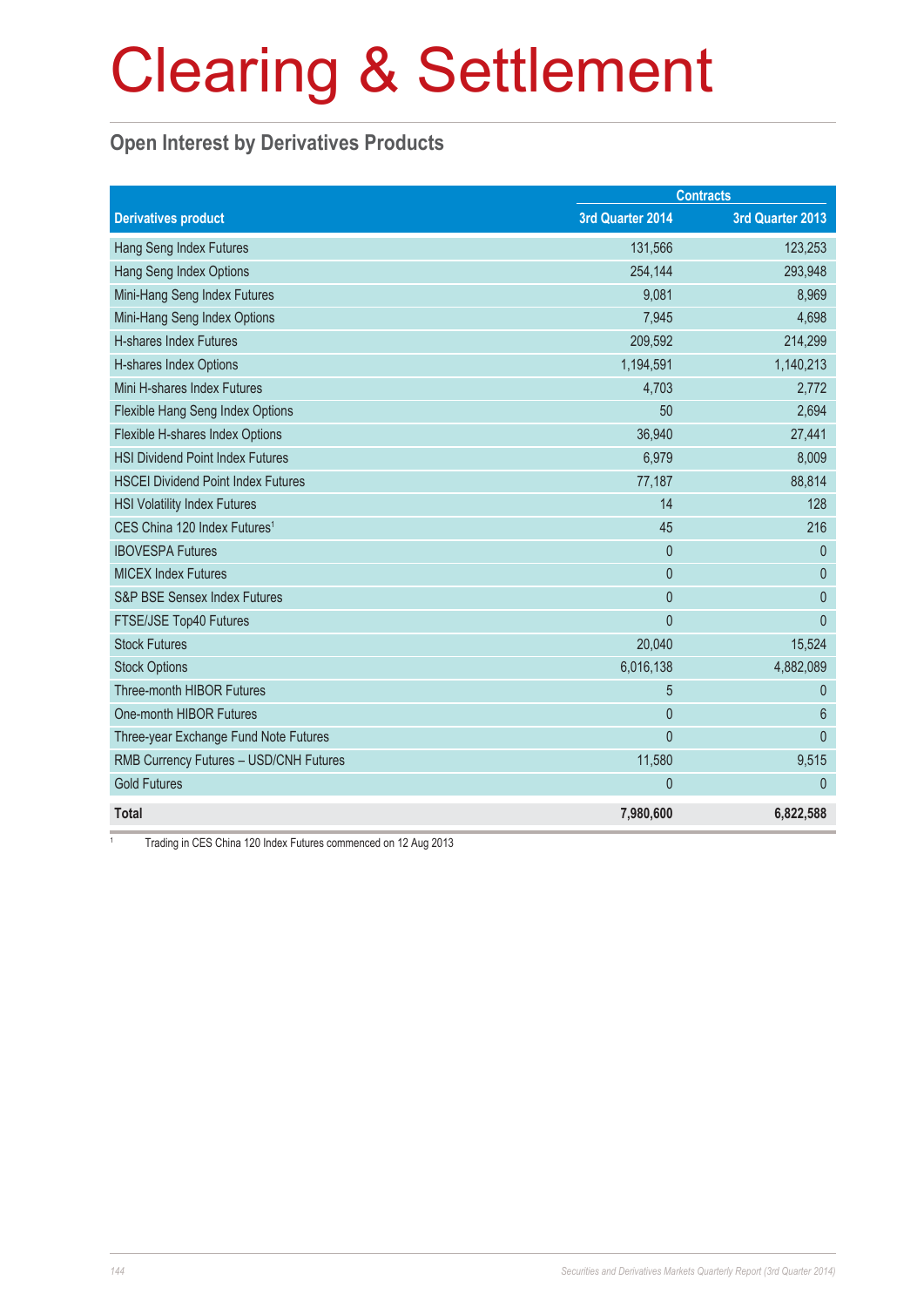### Clearing & Settlement

#### **Stock Options Open Interest by Class**

as at the end of 3rd Quarter 2014

|                        |                 | <b>Open interest</b> |            |
|------------------------|-----------------|----------------------|------------|
| <b>Options class</b>   |                 | (contracts)          | % of total |
| X ISHARES A50          | A50             | 324,040              | 5.39       |
| <b>ABC</b>             | ABC/XAB         | 29,251               | 0.49       |
| <b>ANHUI CONCH</b>     | <b>ACC</b>      | 59,355               | 0.99       |
| AIA                    | <b>AIA</b>      | 67,326               | 1.12       |
| <b>CHALCO</b>          | <b>ALC</b>      | 8,583                | 0.14       |
| CAM CSI300             | <b>AMC</b>      | 17,227               | 0.29       |
| <b>BANK OF CHINA</b>   | <b>BCL/XBC</b>  | 617,840              | 10.27      |
| <b>BANKCOMM</b>        | <b>BCM</b>      | 41,664               | 0.69       |
| <b>BANK OF E ASIA</b>  | <b>BEA</b>      | 5,736                | 0.10       |
| <b>BELLE INT'L</b>     | <b>BIH</b>      | 14,364               | 0.24       |
| <b>BOC HONG KONG</b>   | <b>BOC</b>      | 46,016               | 0.76       |
| <b>BYD COMPANY</b>     | <b>BYD</b>      | 17,378               | 0.29       |
| <b>CCB</b>             | CCB/XCC         | 583,869              | 9.71       |
| CHINA COMM CONS        | CCC             | 13,289               | 0.22       |
| CHINA COAL             | <b>CCE</b>      | 34,313               | 0.57       |
| CHINA COSCO            | <b>CCS</b>      | 20,866               | 0.35       |
| <b>CHINA CINDA</b>     | <b>CDA</b>      | 10,380               | 0.17       |
| <b>CHINA MOBILE</b>    | <b>CHT</b>      | 185,244              | 3.08       |
| <b>CHINA UNICOM</b>    | <b>CHU</b>      | 38,399               | 0.64       |
| <b>CITIC</b>           | <b>CIT</b>      | 47,990               | 0.80       |
| <b>CHEUNG KONG</b>     | <b>CKH</b>      | 27,775               | 0.46       |
| <b>CHINA LIFE</b>      | <b>CLI</b>      | 117,787              | 1.96       |
| <b>CLP HOLDINGS</b>    | <b>CLP</b>      | 5,065                | 0.08       |
| <b>CM BANK</b>         | <b>CMB</b>      | 64,477               | 1.07       |
| <b>CNOOC</b>           | <b>CNC</b>      | 139,914              | 2.33       |
| CHINA OVERSEAS         | COL             | 36,576               | 0.61       |
| <b>CATHAY PAC AIR</b>  | <b>CPA</b>      | 1,543                | 0.03       |
| SINOPEC CORP           | <b>CPC</b>      | 192,070              | 3.19       |
| <b>CPIC</b>            | <b>CPI</b>      | 24,490               | 0.41       |
| CHINA RAIL CONS        | <b>CRC</b>      | 8,476                | 0.14       |
| <b>CHINA RAILWAY</b>   | <b>CRG</b>      | 2,111                | 0.04       |
| X WISECSI300ETF        | CS <sub>3</sub> | 354                  | 0.01       |
| CSOP A50 ETF           | <b>CSA</b>      | 118,922              | 1.98       |
| <b>CHINA SHENHUA</b>   | <b>CSE</b>      | 73,041               | 1.21       |
| <b>CITIC BANK</b>      | <b>CTB</b>      | 119,814              | 1.99       |
| CHINA TELECOM          | <b>CTC</b>      | 18,884               | 0.31       |
| DONGFENG GROUP         | <b>DFM</b>      | 4,183                | 0.07       |
| <b>ESPRIT HOLDINGS</b> | <b>ESP</b>      | 11,633               | 0.19       |
| <b>FIH</b>             | <b>FIH</b>      | 3,831                | 0.06       |
| <b>GALAXY ENT</b>      | <b>GLX</b>      | 70,208               | 1.17       |
| <b>GREATWALL MOTOR</b> | <b>GWM</b>      | 19,237               | 0.32       |
| <b>POWER ASSETS</b>    | <b>HEH</b>      | 5,597                | 0.09       |
| <b>HKEX</b>            | <b>HEX</b>      | 505,850              | 8.41       |
| <b>HENGAN INT'L</b>    | <b>HGN</b>      | 1,196                | 0.02       |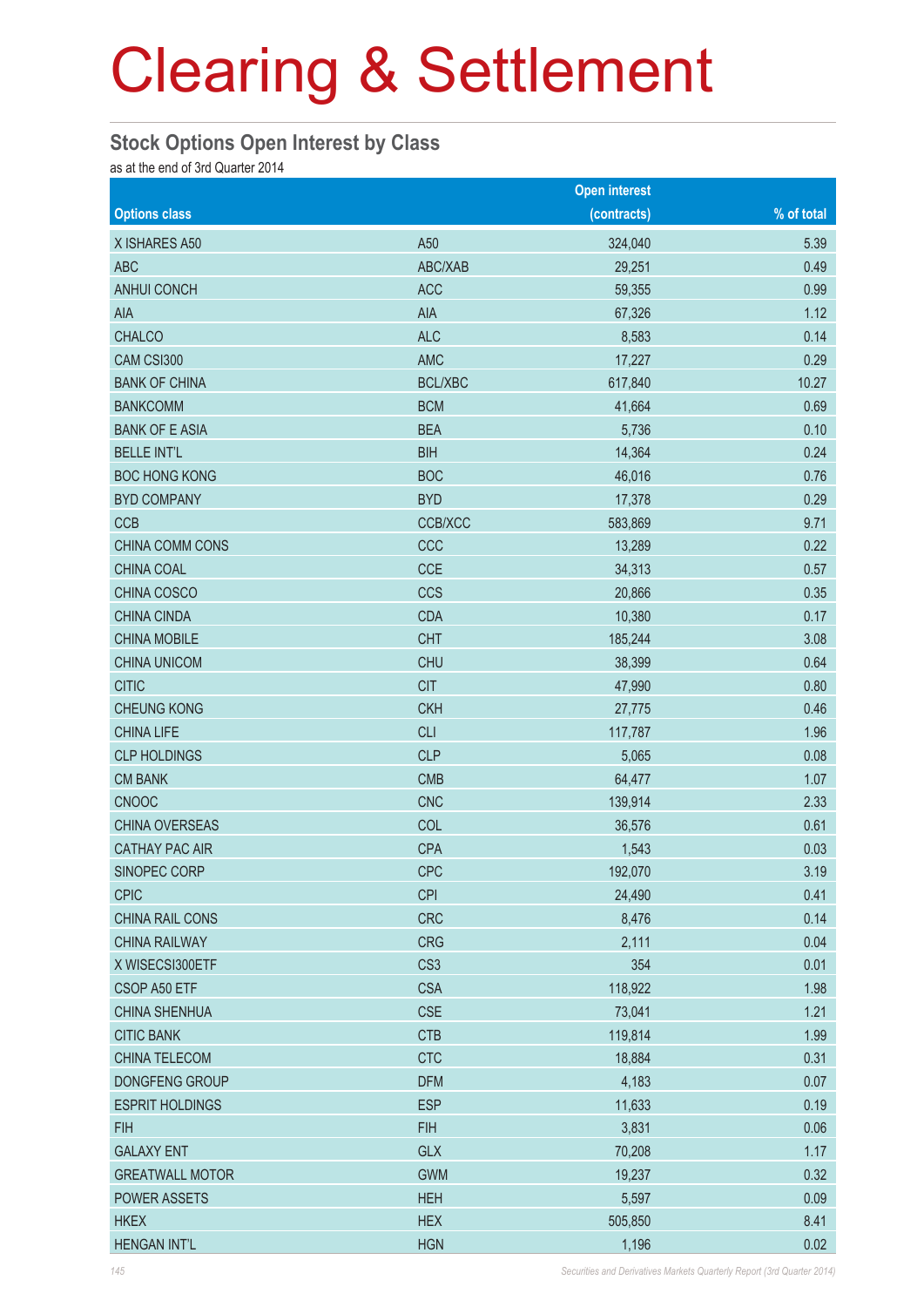# Clearing & Settlement

|                           |                | <b>Open interest</b> |            |
|---------------------------|----------------|----------------------|------------|
| <b>Options class</b>      |                | (contracts)          | % of total |
| <b>HSBC HOLDINGS</b>      | <b>HKB</b>     | 209,896              | 3.49       |
| <b>HK &amp; CHINA GAS</b> | <b>HKG</b>     | 9,336                | 0.16       |
| <b>HENDERSON LAND</b>     | <b>HLD</b>     | 6,751                | 0.11       |
| <b>HUANENG POWER</b>      | <b>HNP</b>     | 6,967                | 0.12       |
| <b>HANG SENG BANK</b>     | <b>HSB</b>     | 14,132               | 0.23       |
| <b>HUTCHISON</b>          | <b>HWL</b>     | 43,158               | 0.72       |
| <b>ICBC</b>               | <b>ICB/XIC</b> | 520,453              | 8.65       |
| <b>JIANGXI COPPER</b>     | <b>JXC</b>     | 16,281               | 0.27       |
| <b>KUNLUN ENERGY</b>      | <b>KLE</b>     | 16,030               | 0.27       |
| <b>KINGSOFT</b>           | <b>KSO</b>     | 23,744               | 0.39       |
| <b>LENOVO GROUP</b>       | LEN            | 19,429               | 0.32       |
| LI & FUNG                 | LIF            | 23,240               | 0.39       |
| <b>MGM CHINA</b>          | <b>MGM</b>     | 3,703                | 0.06       |
| <b>MINSHENG BANK</b>      | <b>MSB</b>     | 73,067               | 1.21       |
| <b>MTR CORPORATION</b>    | <b>MTR</b>     | 5,682                | 0.09       |
| <b>CNBM</b>               | <b>NBM</b>     | 25,285               | 0.42       |
| <b>NEW WORLD DEV</b>      | <b>NWD</b>     | 19,337               | 0.32       |
| <b>PING AN</b>            | PAI            | 107,173              | 1.78       |
| <b>PETROCHINA</b>         | PEC            | 145,746              | 2.42       |
| PICC P&C                  | <b>PIC</b>     | 11,630               | 0.19       |
| PICC GROUP                | <b>PIN</b>     | 5,694                | 0.09       |
| <b>GCL-POLY ENERGY</b>    | PLE            | 1,118                | 0.02       |
| <b>R&amp;F PROPERTIES</b> | <b>RFP</b>     | 17,518               | 0.29       |
| <b>SANDS CHINA LTD</b>    | SAN            | 126,035              | 2.09       |
| <b>SHK PPT</b>            | <b>SHK</b>     | 27,540               | 0.46       |
| <b>STANCHART</b>          | <b>STC</b>     | 13,833               | 0.23       |
| <b>SWIRE PACIFIC A</b>    | <b>SWA</b>     | 8,519                | 0.14       |
| <b>TENCENT</b>            | <b>TCH</b>     | 696,184              | 11.57      |
| <b>TRACKER FUND</b>       | <b>TRF</b>     | 12,330               | 0.20       |
| <b>WHARF HOLDINGS</b>     | <b>WHL</b>     | 8,425                | 0.14       |
| <b>WANT WANT CHINA</b>    | <b>WWC</b>     | 5,489                | 0.09       |
| YANZHOU COAL              | <b>YZC</b>     | 29,410               | 0.49       |
| <b>ZIJIN MINING</b>       | ZJM            | 6,839                | 0.11       |
| Total                     |                | 6,016,138            | 100.00     |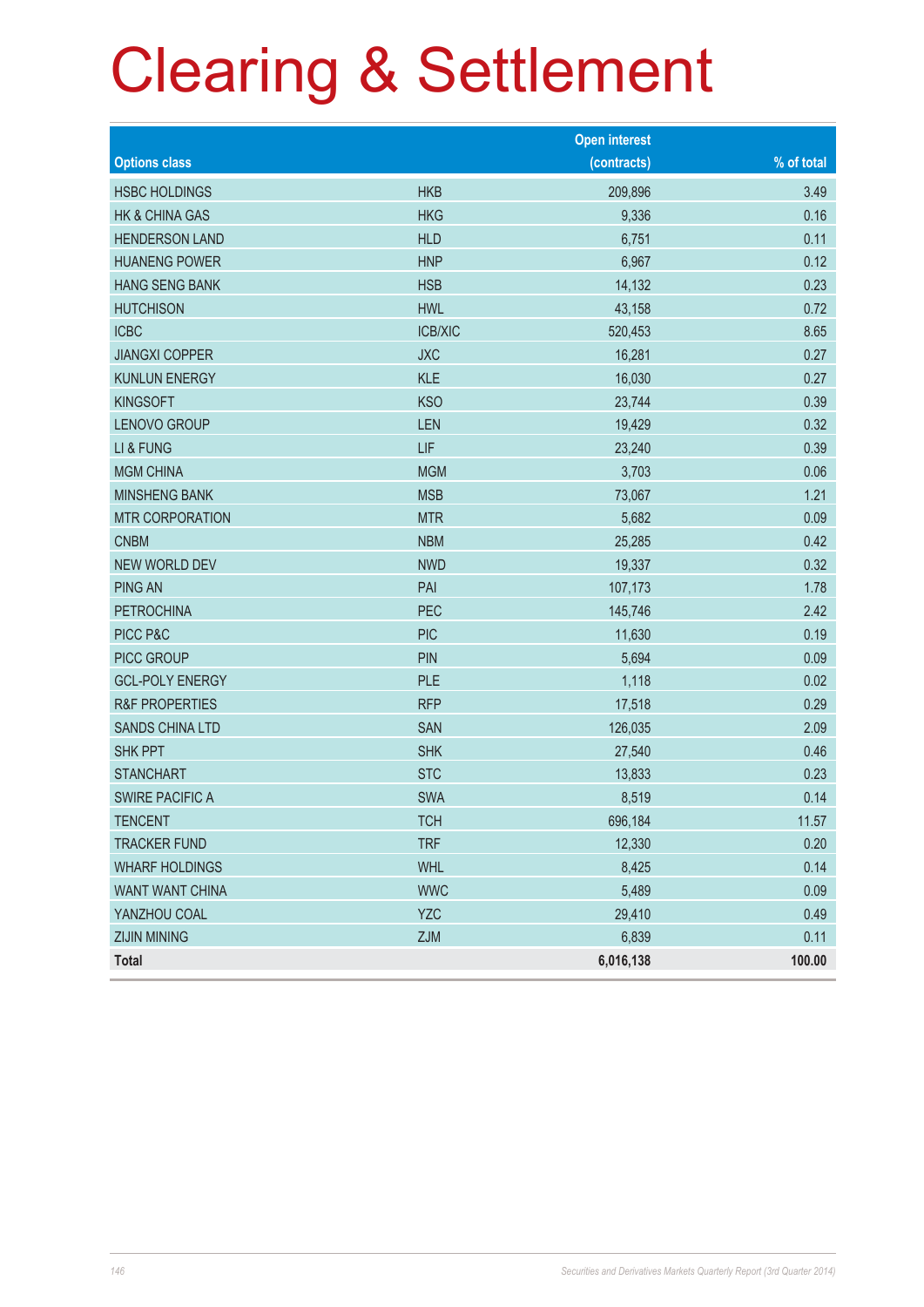### Exchange Participants Statistics

#### **Stock Exchange**

|      |                | No. of Trading<br><b>Right Holders</b> | <b>Exchange</b><br><b>Participants -</b><br><b>Trading</b> | <b>Exchange</b><br><b>Participants -</b><br>Non-Trading | Non-Exchange<br><b>Participants</b> |
|------|----------------|----------------------------------------|------------------------------------------------------------|---------------------------------------------------------|-------------------------------------|
| 2013 | Q <sub>3</sub> | 566 (982)                              | 506 (915)                                                  | 40(47)                                                  | 20(20)                              |
|      | Q4             | 563 (978)                              | 504 (912)                                                  | 39(46)                                                  | 20(20)                              |
| 2014 | Q <sub>1</sub> | 561 (975)                              | 503 (909)                                                  | 38(46)                                                  | 20(20)                              |
|      | Q2             | 558 (970)                              | 501 (907)                                                  | 37(43)                                                  | 20(20)                              |
|      | Q <sub>3</sub> | 556 (967)                              | 499 (904)                                                  | 37(43)                                                  | 20(20)                              |

( ) No. of trading rights

#### **Futures Exchange**

|      |                | No. of Trading<br><b>Right Holders</b> | <b>Exchange</b><br><b>Participants -</b><br><b>Trading</b> | <b>Exchange</b><br><b>Participants -</b><br><b>Non-Trading</b> | Non-Exchange<br><b>Participants</b> |
|------|----------------|----------------------------------------|------------------------------------------------------------|----------------------------------------------------------------|-------------------------------------|
| 2013 | Q <sub>3</sub> | 232 (256)                              | 179 (201)                                                  | -                                                              | 53(55)                              |
|      | Q4             | 232 (256)                              | 179 (201)                                                  | $\overline{\phantom{0}}$                                       | 53(55)                              |
| 2014 | Q <sub>1</sub> | 231 (255)                              | 179 (201)                                                  | $\overline{\phantom{0}}$                                       | 52(54)                              |
|      | Q2             | 229 (253)                              | 178 (200)                                                  | -                                                              | 51(53)                              |
|      | Q3             | 229 (253)                              | 177 (199)                                                  | -                                                              | 52(54)                              |

Notes:

(1) The figures in blanket is the number of trading rights held.

(2) An Exchange Participant is a corporation who may trade on or through the Exchange and is licensed under the Securities and Futures Ordinance to carry on securities/futures/options dealing activity.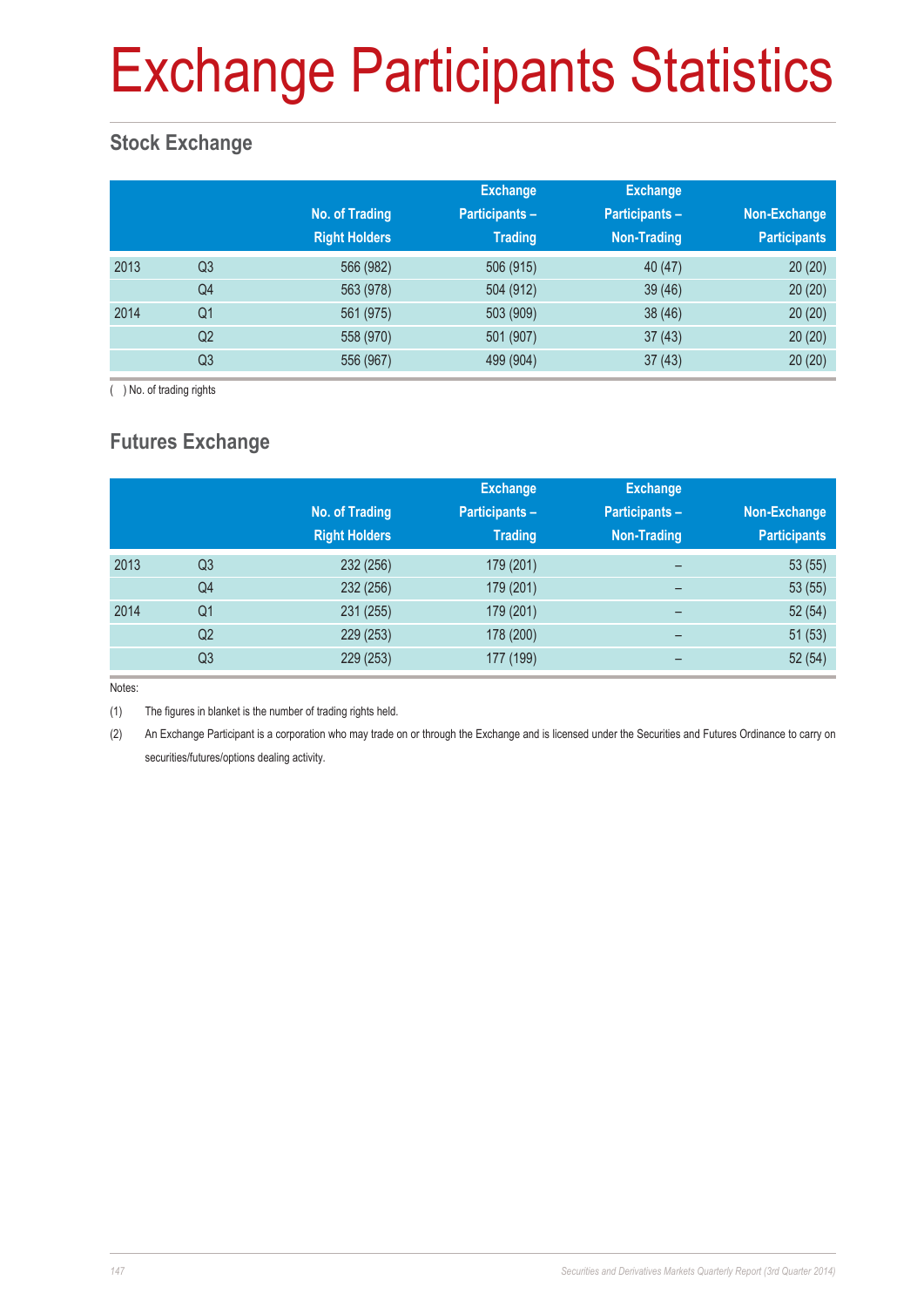# Clearing Participants Statistics

#### **HKCC Participants**

| Year / month |                | <b>Clearing Participants</b> | <b>General Clearing</b><br><b>Participants</b> |
|--------------|----------------|------------------------------|------------------------------------------------|
| 2013         | Q <sub>3</sub> | 152                          | 9                                              |
|              | Q4             | 152                          | 9                                              |
| 2014         | Q1             | 151                          | 9                                              |
|              | Q2             | 150                          | 9                                              |
|              | Q3             | 150                          | 9                                              |

#### **SEOCH Participants**

|              |                |                                     | <b>General Clearing</b> |
|--------------|----------------|-------------------------------------|-------------------------|
| Year / month |                | <b>Direct Clearing Participants</b> | <b>Participants</b>     |
| 2013         | Q3             | 62                                  | 9                       |
|              | Q4             | 62                                  | 9                       |
| 2014         | Q <sub>1</sub> | 62                                  | 9                       |
|              | Q <sub>2</sub> | 63                                  | 9                       |
|              | Q3             | 63                                  | 9                       |

#### **HKSCC Participants**

|              |    | <b>Direct Clearing</b> | <b>General Clearing</b> | Non-broker            |
|--------------|----|------------------------|-------------------------|-----------------------|
| Year / month |    | <b>Participant</b>     | <b>Participant</b>      | <b>Participants</b> * |
| 2013         | Q3 | 486                    | 9                       | 43                    |
|              | Q4 | 485                    | 9                       | 43                    |
| 2014         | Q1 | 486                    | 9                       | 43                    |
|              | Q2 | 481                    | 9                       | 43                    |
|              | Q3 | 480                    | 9                       | 43                    |

Non-broker participants include Clearing Agency Participants, Custodian Participants and Stock Pledgee Participants.